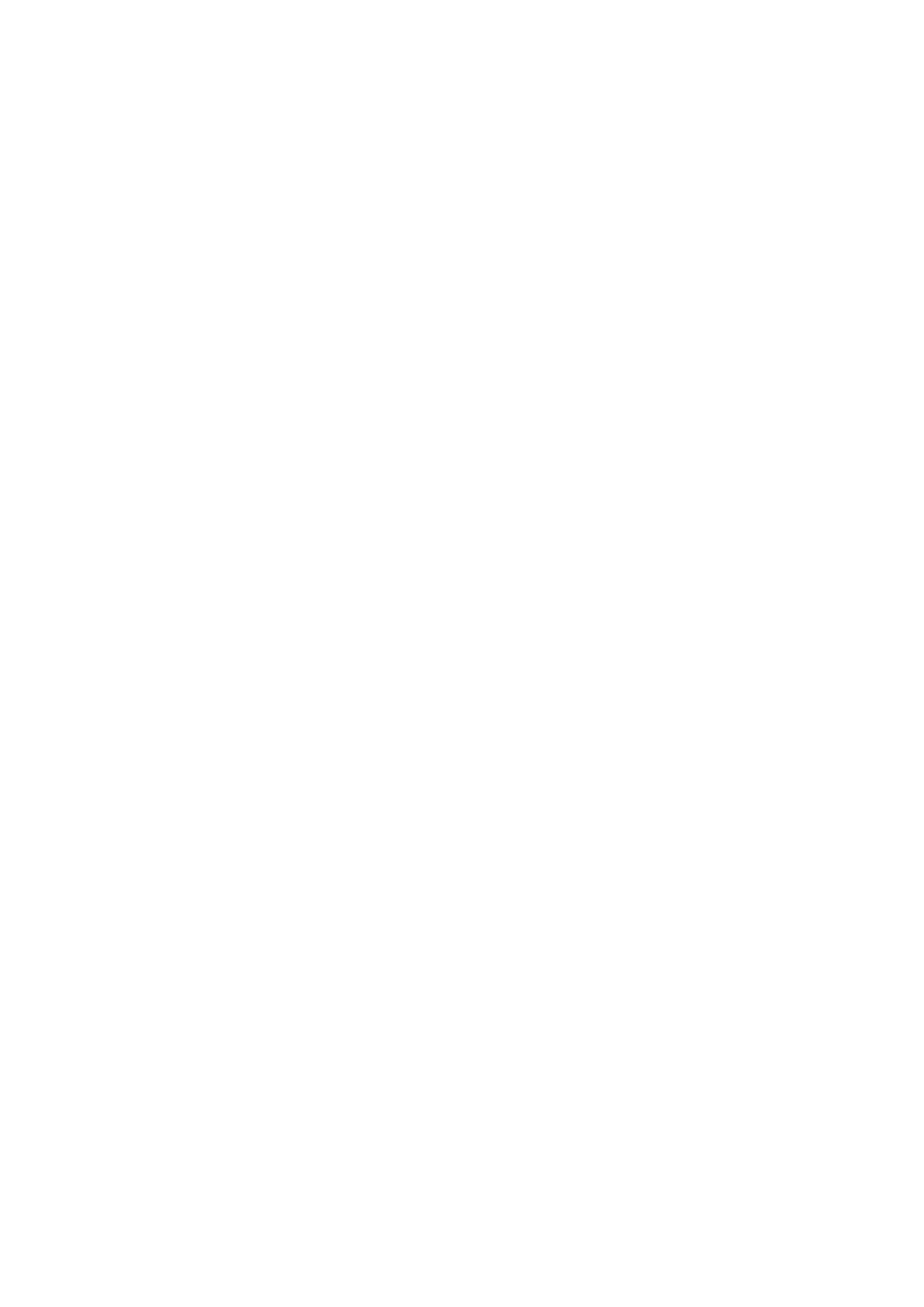

# Protection of Freedoms Act 2012

# **CHAPTER 9**

# **CONTENTS**

# **PART 1**

REGULATION OF BIOMETRIC DATA

# **CHAPTER 1**

DESTRUCTION, RETENTION AND USE OF FINGERPRINTS ETC.

*Destruction rule for fingerprints and DNA profiles subject to PACE*

1 Destruction of fingerprints and DNA profiles

# *Modification of rule for particular circumstances*

- 2 Material retained pending investigation or proceedings
- 3 Persons arrested for or charged with a qualifying offence
- 4 Persons arrested for or charged with a minor offence
- 5 Persons convicted of a recordable offence
- 6 Persons convicted of an offence outside England and Wales<br>7 Persons under 18 convicted of first minor offence
- Persons under 18 convicted of first minor offence
- 8 Persons given a penalty notice
- 9 Material retained for purposes of national security
- 10 Material given voluntarily
- 11 Material retained with consent
- 12 Material obtained for one purpose and used for another
- 13 Destruction of copies

*Destruction rules for samples and impressions of footwear subject to PACE*

- 14 Destruction of samples
- 15 Destruction of impressions of footwear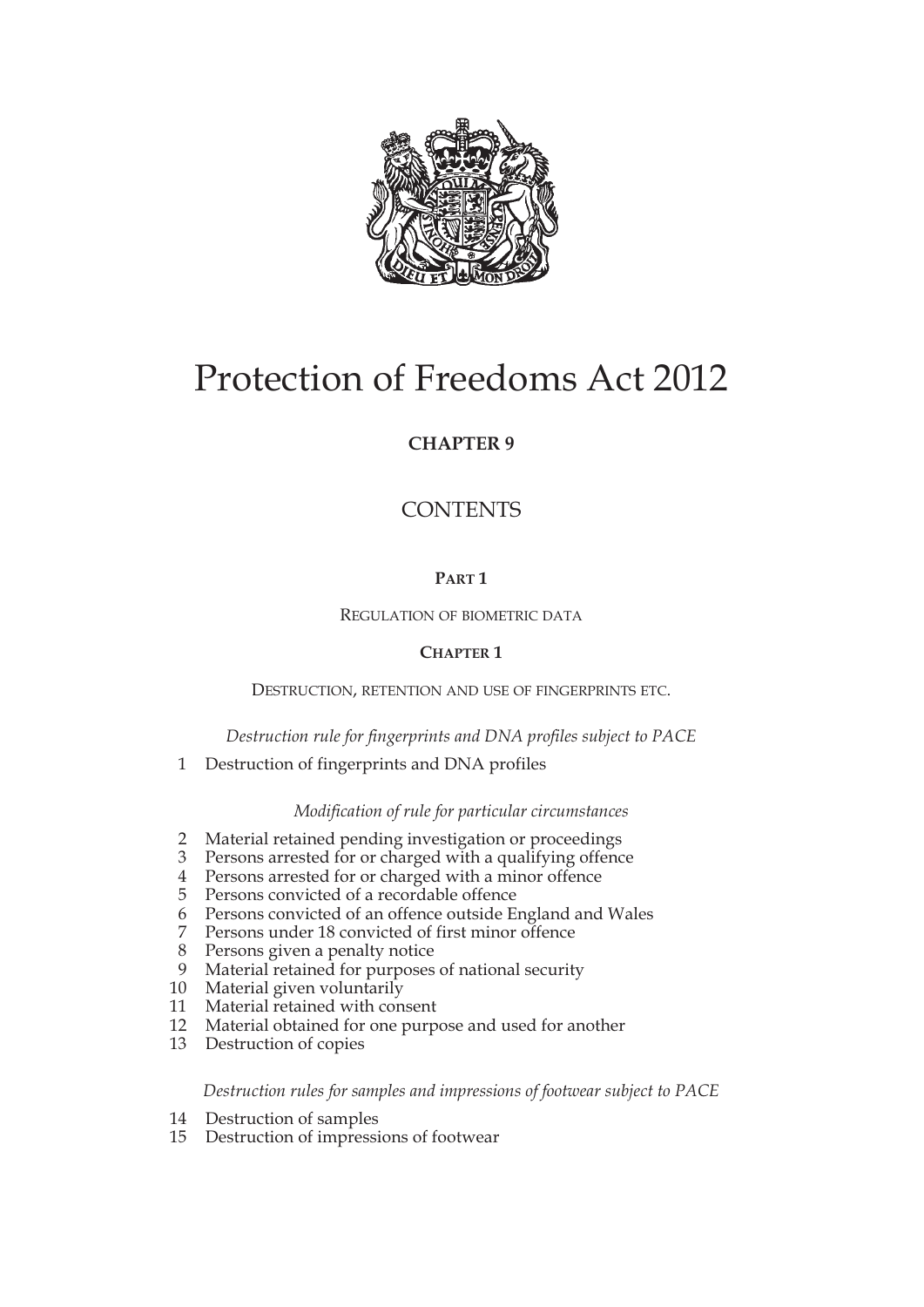#### *Supplementary provision for material subject to PACE*

- 16 Use of retained material
- 17 Exclusions for certain regimes
- 18 Interpretation and minor amendments of PACE

#### *Amendments of regimes other than PACE*

19 Amendments of regimes other than PACE

#### *The Commissioner for the Retention and Use of Biometric Material*

- 20 Appointment and functions of Commissioner<br>21 Reports by Commissioner
- Reports by Commissioner

#### *Other provisions*

- 22 Guidance on making national security determinations
- 23 Inclusion of DNA profiles on National DNA Database
- 24 National DNA Database Strategy Board
- 25 Material taken before commencement

#### **CHAPTER 2**

PROTECTION OF BIOMETRIC INFORMATION OF CHILDREN IN SCHOOLS ETC.

- 26 Requirement to notify and obtain consent before processing biometric information
- 27 Exceptions and further provision about consent and notification<br>28 Interpretation: Chapter 2
- Interpretation: Chapter 2

# **PART 2**

#### REGULATION OF SURVEILLANCE

# **CHAPTER 1**

#### REGULATION OF CCTV AND OTHER SURVEILLANCE CAMERA TECHNOLOGY

# *Code of practice*

29 Code of practice for surveillance camera systems

#### *Procedural requirements*

- 30 Issuing of code
- 31 Alteration or replacement of code
- 32 Publication of code

#### *Enforcement and Commissioner*

- 33 Effect of code
- 34 Commissioner in relation to code
- 35 Reports by Commissioner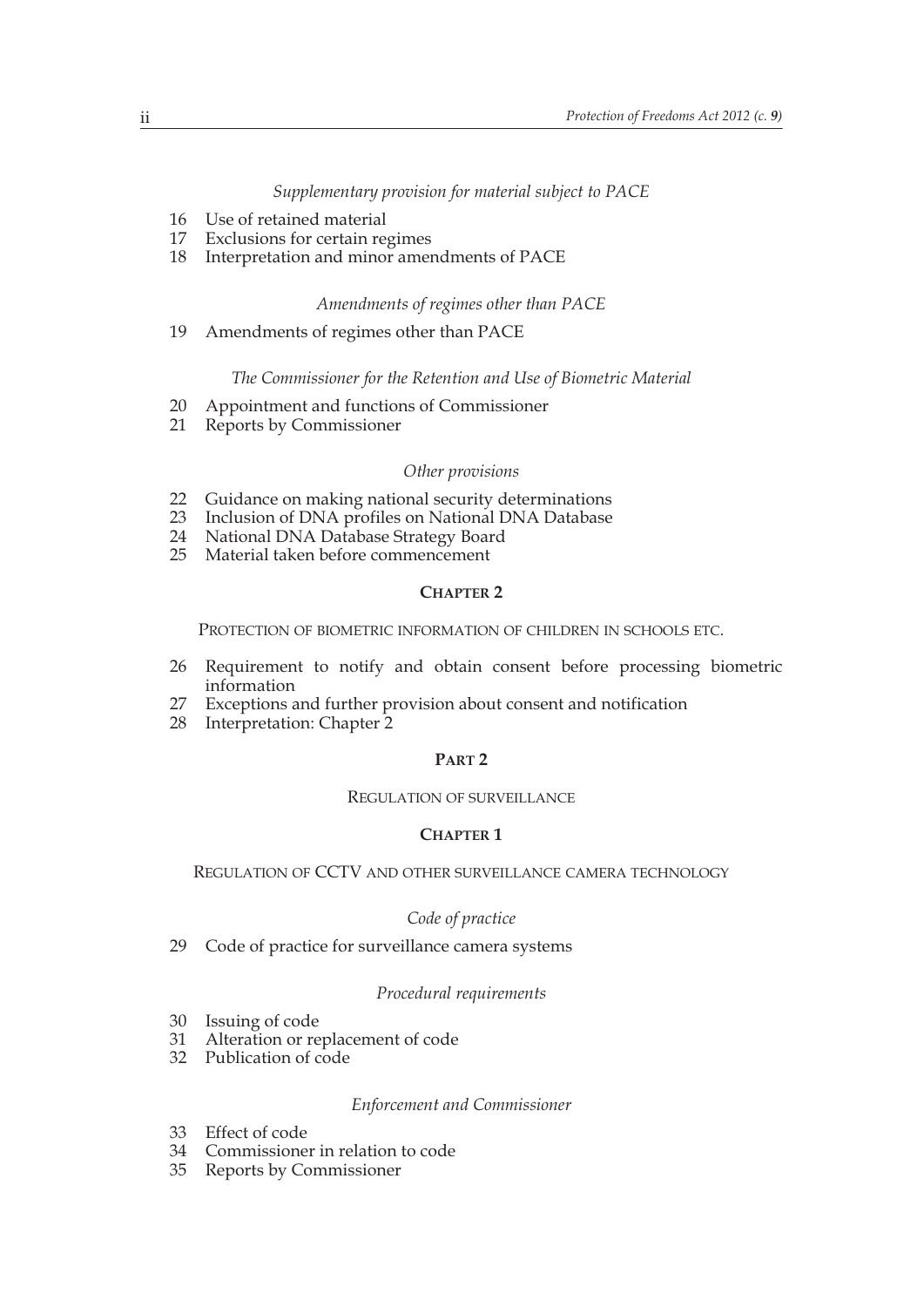#### *Interpretation*

36 Interpretation: Chapter 1

# **CHAPTER 2**

#### SAFEGUARDS FOR CERTAIN SURVEILLANCE UNDER RIPA

- 37 Judicial approval for obtaining or disclosing communications data
- Judicial approval for directed surveillance and covert human intelligence sources

#### **PART 3**

PROTECTION OF PROPERTY FROM DISPROPORTIONATE ENFORCEMENT ACTION

#### **CHAPTER 1**

#### POWERS OF ENTRY

#### *Repealing, adding safeguards or rewriting powers of entry*

- 39 Repealing etc. unnecessary or inappropriate powers of entry<br>40 Adding safeguards to powers of entry
- 40 Adding safeguards to powers of entry<br>41 Rewriting powers of entry
- Rewriting powers of entry
- 42 Duty to review certain existing powers of entry<br>43 Consultation requirements before modifying po
- 43 Consultation requirements before modifying powers of entry<br>44 Procedural and supplementary provisions
- 44 Procedural and supplementary provisions<br>45 Devolution: Scotland and Northern Ireland
- Devolution: Scotland and Northern Ireland
- 46 Sections 39 to 46: interpretation

#### *Codes of practice in relation to powers of entry*

- 47 Code of practice in relation to non-devolved powers of entry
- 48 Issuing of code
- 49 Alteration or replacement of code
- 50 Publication of code
- 51 Effect of code
- 52 Sections 47 to 51: interpretation
- 53 Corresponding code in relation to Welsh devolved powers of entry

#### **CHAPTER 2**

#### VEHICLES LEFT ON LAND

### *Offence of immobilising etc. vehicles*

54 Offence of immobilising etc. vehicles

#### *Alternative remedies in relation to vehicles left on land*

- 55 Extension of powers to remove vehicles from land<br>56 Recovery of unpaid parking charges
- Recovery of unpaid parking charges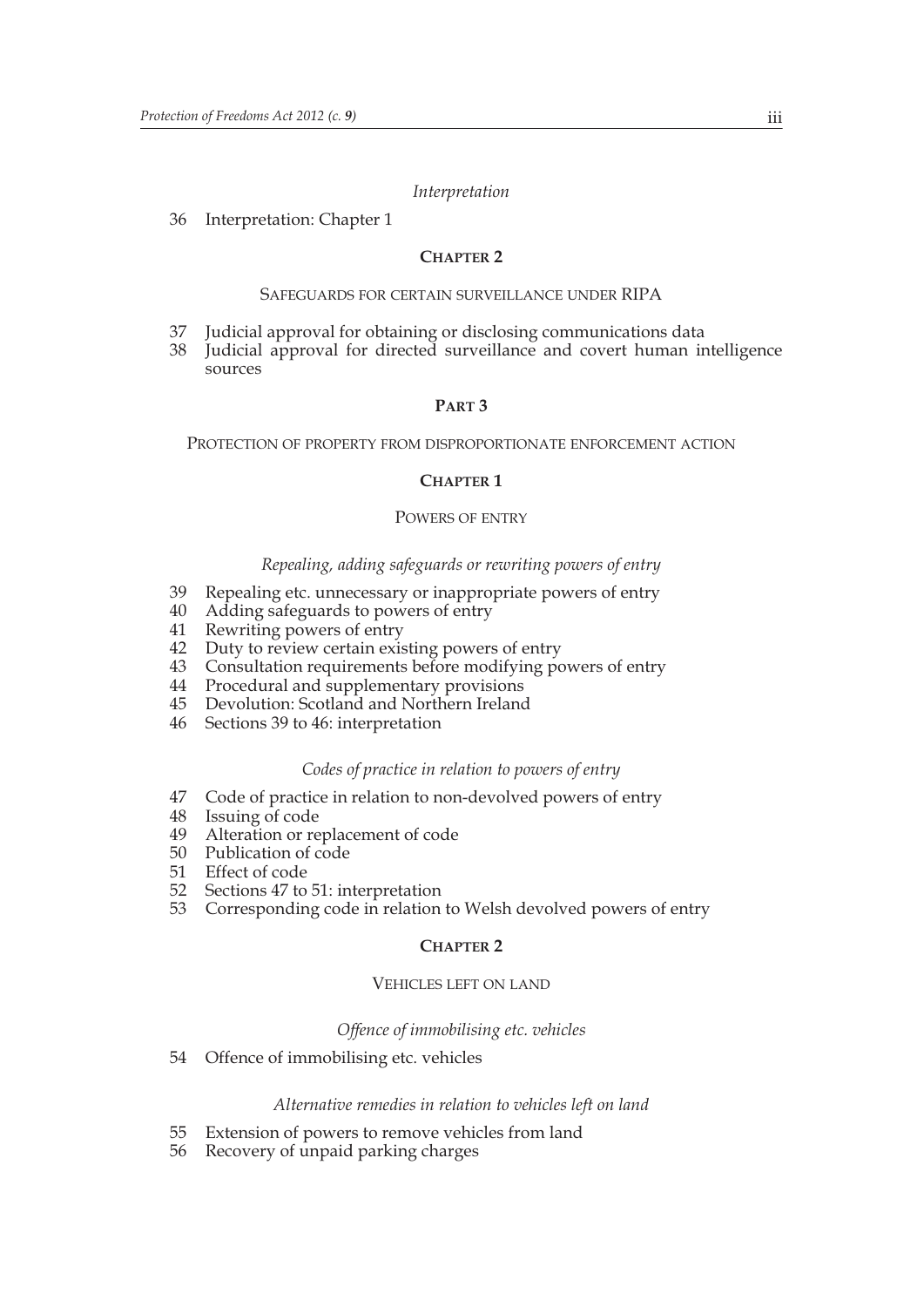#### **PART 4**

#### COUNTER-TERRORISM POWERS

#### *Pre-charge detention of terrorist suspects*

- 57 Maximum detention period of 14 days<br>58 Emergency power for temporary exten
- Emergency power for temporary extension and review of extensions

#### *Stop and search powers: general*

- 59 Repeal of existing stop and search powers<br>60 Replacement powers to stop and search pe
- 60 Replacement powers to stop and search persons and vehicles<br>61 Replacement powers to stop and search in specified locations
- Replacement powers to stop and search in specified locations
- 62 Code of practice

#### *Stop and search powers: Northern Ireland*

63 Stop and search powers in relation to Northern Ireland

#### **PART 5**

#### SAFEGUARDING VULNERABLE GROUPS, CRIMINAL RECORDS ETC.

#### **CHAPTER 1**

#### SAFEGUARDING OF VULNERABLE GROUPS

#### *Restrictions on scope of regulation: England and Wales*

- 64 Restriction of scope of regulated activities: children
- 65 Restriction of definition of vulnerable adults
- 66 Restriction of scope of regulated activities: vulnerable adults
- 67 Alteration of test for barring decisions

#### *Abolition of other areas of regulation: England and Wales*

- 68 Abolition of controlled activity<br>69 Abolition of monitoring
- Abolition of monitoring

#### *Main amendments relating to new arrangements: England and Wales*

- 70 Information for purposes of making barring decisions
- 71 Review of barring decisions
- 72 Information about barring decisions
- 73 Duty to check whether person barred
- 74 Restrictions on duplication with Scottish and Northern Ireland barred lists

#### *Other amendments relating to new arrangements: England and Wales*

- 75 Professional bodies
- 76 Supervisory authorities
- 77 Minor amendments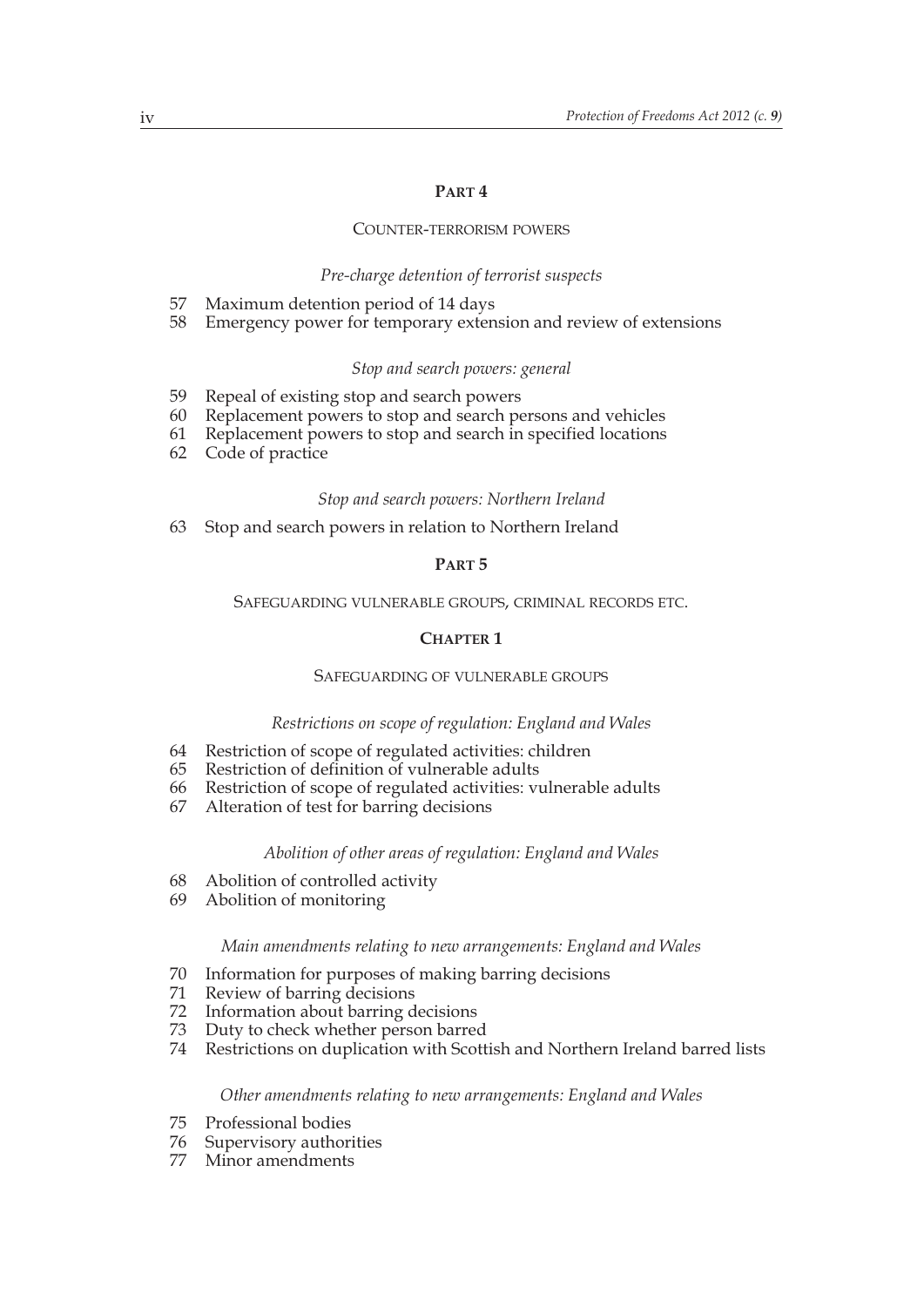#### *Corresponding amendments relating to Northern Ireland*

#### 78 Corresponding amendments in relation to Northern Ireland

#### **CHAPTER 2**

#### CRIMINAL RECORDS

#### *Safeguards in relation to certificates*

- 79 Restriction on information provided to certain persons
- 80 Minimum age for applicants for certificates or to be registered<br>81 Additional grounds for refusing an application to be registered
- 81 Additional grounds for refusing an application to be registered<br>82 Enhanced criminal record certificates: additional safeguards
- Enhanced criminal record certificates: additional safeguards

#### *Up-dating and content of certificates*

- 83 Up-dating certificates<br>84 Criminal conviction co
- Criminal conviction certificates: conditional cautions

#### *Other*

- 85 Inclusion of cautions etc. in national police records<br>86 Out of date references to certificates of criminal rec
- Out of date references to certificates of criminal records

#### **CHAPTER 3**

#### THE DISCLOSURE AND BARRING SERVICE

#### *General*

- 87 Formation and constitution of DBS
- 88 Transfer of functions to DBS and dissolution of ISA

#### *Supplementary*

- 89 Orders under section 88<br>90 Transfer schemes in con
- 90 Transfer schemes in connection with orders under section 88<br>91 Tax in connection with transfer schemes
- Tax in connection with transfer schemes

#### **CHAPTER 4**

#### DISREGARDING CERTAIN CONVICTIONS FOR BUGGERY ETC.

#### *General*

- 92 Power of Secretary of State to disregard convictions or cautions
- 93 Applications to the Secretary of State
- 94 Procedure for decisions by the Secretary of State

#### *Effect of disregard*

- 95 Effect of disregard on police and other records<br>96 Effect of disregard for disclosure and other pur
- 96 Effect of disregard for disclosure and other purposes<br>97 Saving for Royal pardons etc.
- Saving for Royal pardons etc.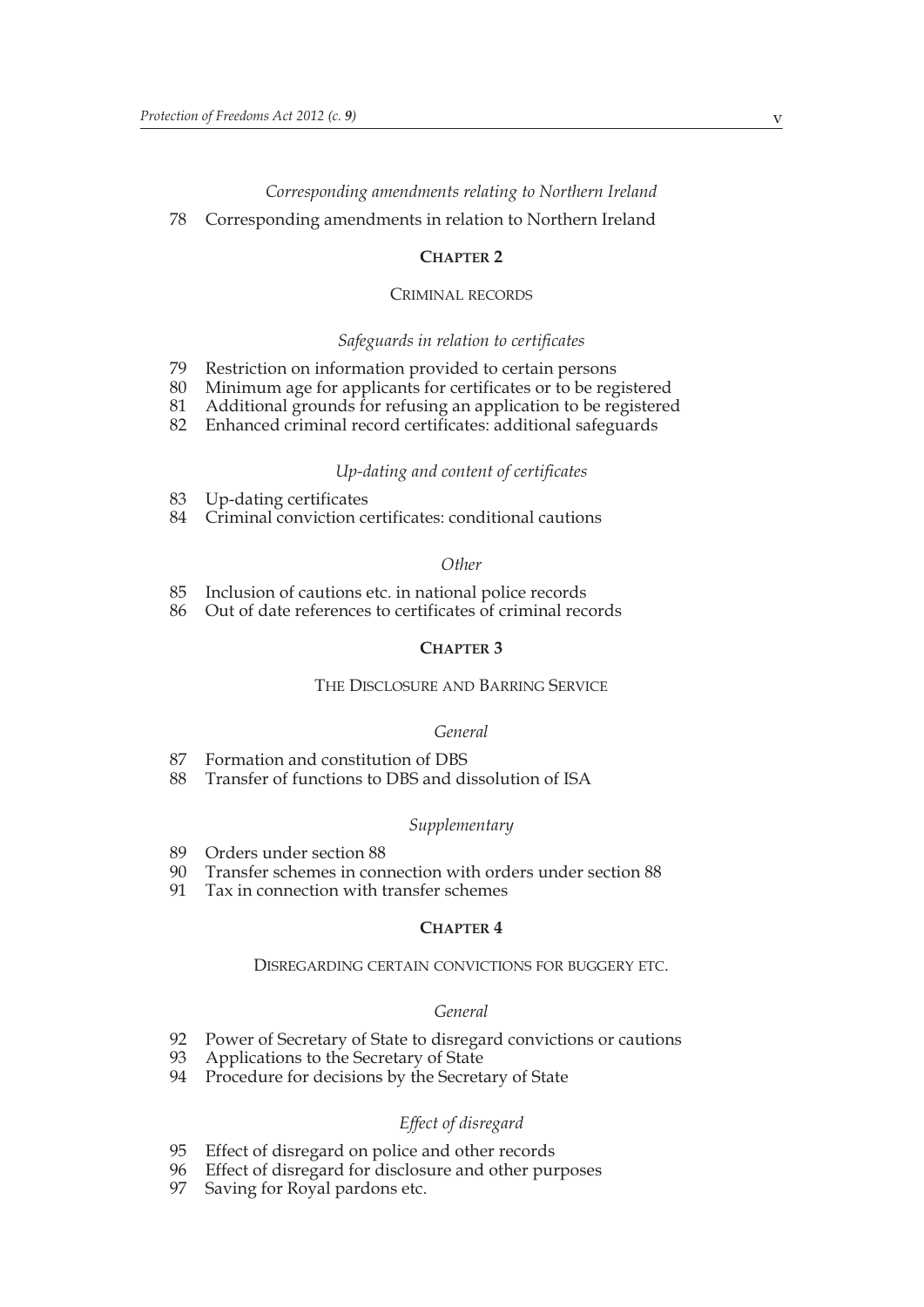# 98 Section 96: supplementary

#### *Appeals and other supplementary provision*

- 99 Appeal against refusal to disregard convictions or cautions
- 100 Advisers
- 101 Interpretation: Chapter 4

#### **PART 6**

#### FREEDOM OF INFORMATION AND DATA PROTECTION

#### *Publication of certain datasets*

102 Release and publication of datasets held by public authorities

#### *Other amendments relating to freedom of information*

- 103 Meaning of "publicly-owned company"<br>104 Extension of certain provisions to North
- Extension of certain provisions to Northern Ireland bodies

#### *The Information Commissioner*

- 105 Appointment and tenure of Information Commissioner<br>106 Alteration of role of Secretary of State in relation to guid
- 106 Alteration of role of Secretary of State in relation to guidance powers<br>107 Removal of Secretary of State consent for fee-charging powers etc.
- 107 Removal of Secretary of State consent for fee-charging powers etc.<br>108 Removal of Secretary of State approval for staff numbers, terms etc.
- Removal of Secretary of State approval for staff numbers, terms etc.

### **PART 7**

# MISCELLANEOUS AND GENERAL

#### *Trafficking people for exploitation*

- 109 Trafficking people for sexual exploitation<br>110 Trafficking people for labour and other ex
- Trafficking people for labour and other exploitation

#### *Stalking*

- 111 Offences in relation to stalking
- 112 Power of entry in relation to stalking

#### *Miscellaneous repeals of enactments*

- 113 Repeal of provisions for conducting certain fraud cases without jury<br>114 Removal of restrictions on times for marriage or civil partnership
- Removal of restrictions on times for marriage or civil partnership

#### *General*

- 115 Consequential amendments, repeals and revocations
- 116 Transitional, transitory or saving provision<br>117 Financial provisions
- Financial provisions
- 118 Channel Islands and Isle of Man
- 119 Extent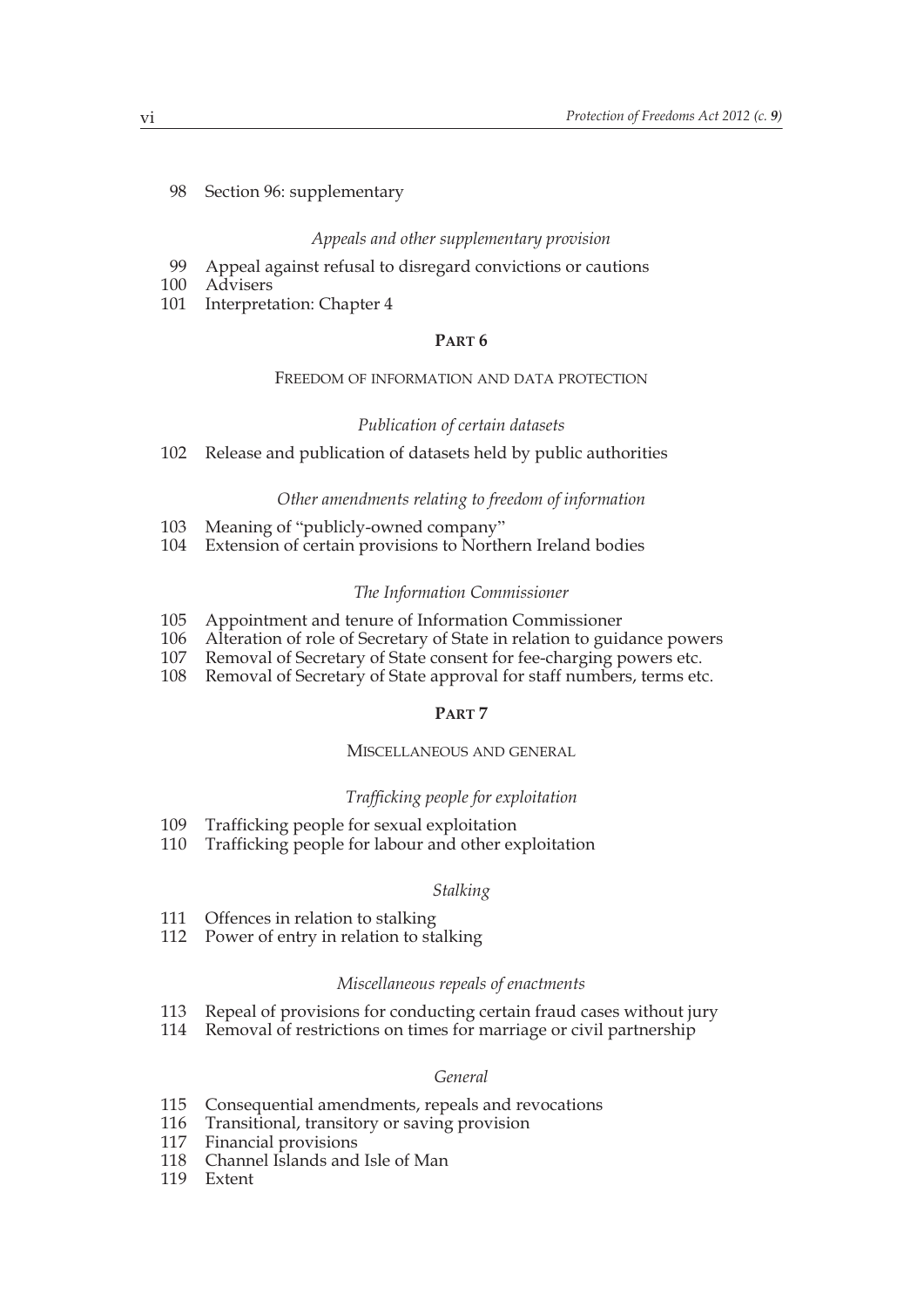120 Commencement

121 Short title

- Schedule 1 Amendments of regimes other than PACE
	- Part 1 Material subject to the Terrorism Act 2000
	- Part 2 Material subject to the International Criminal Court Act 2001
	- Part 3 Material subject to section 18 of the Counter-Terrorism Act 2008
	- Part 4 Material subject to the Terrorism Prevention and Investigation Measures Act 2011
	- Part 5 Material subject to the Criminal Procedure (Scotland) Act 1995
	- Part 6 Material subject to the Police and Criminal Evidence (Northern Ireland) Order 1989
	- Part 7 Corresponding Northern Ireland provision for excepted or reserved matters etc.
- Schedule 2 Repeals etc. of powers of entry
	- Part 1 Water and Environment
	- Part 2 Agriculture
	- Part 3 Miscellaneous
- Schedule 3 Corresponding code of practice for Welsh devolved powers of entry
- Schedule 4 Recovery of unpaid parking charges
- Schedule 5 Replacement powers to stop and search: supplementary provisions
- Schedule 6 Stop and search powers: Northern Ireland
- Schedule 7 Safeguarding of vulnerable groups: Northern Ireland
- Schedule 8 Disclosure and Barring Service
- Schedule 9 Consequential amendments
	- Part 1 Destruction, retention and use of fingerprints etc.
	- Part 2 The Surveillance Camera Commissioner
	- Part 3 Safeguards for certain surveillance under RIPA
	- Part 4 Vehicles left on land
	- Part 5 Counter-terrorism powers
	- Part 6 Safeguarding of vulnerable groups
	- Part 7 Criminal records
	- Part 8 The Disclosure and Barring Service
	- Part 9 Disregarding certain convictions for buggery etc.
	- Part 10 Trafficking people for exploitation
	- Part 11 Stalking
	- Part 12 Repeal of provisions for conducting certain fraud cases without jury
- Schedule 10 Repeals and revocations
	- Part 1 Destruction, retention and use of fingerprints etc.
	- Part 2 Powers of entry
	- Part 3 Vehicles left on land
	- Part 4 Counter-terrorism powers
	- Part 5 Safeguarding of vulnerable groups
	- Part 6 Criminal records
	- Part 7 Freedom of information
	- Part 8 The Information Commissioner
	- Part 9 Trafficking people for exploitation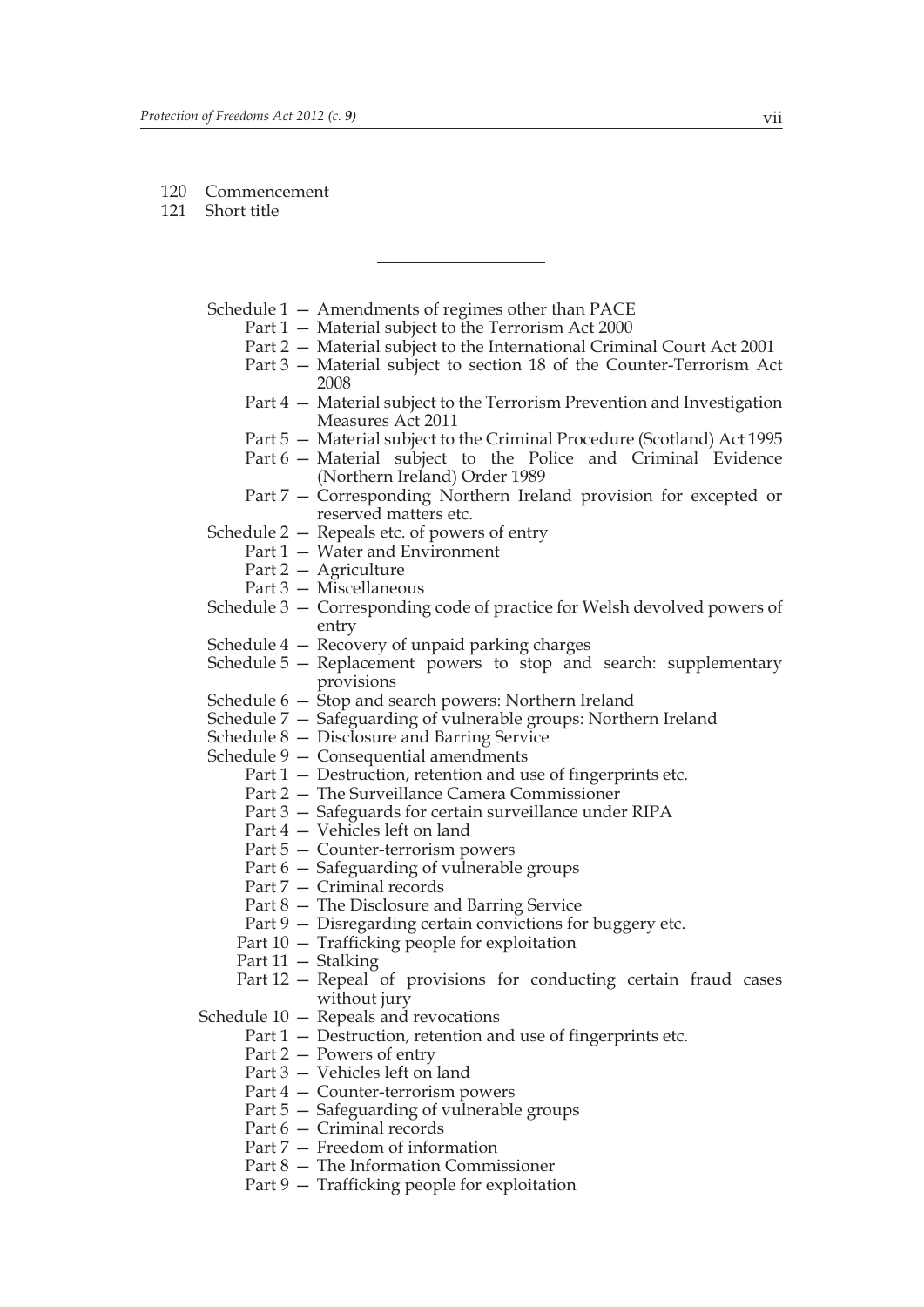- Part 10 Repeal of provisions for conducting certain fraud cases without jury
- Part 11 Removal of restrictions on times for marriage or civil partnership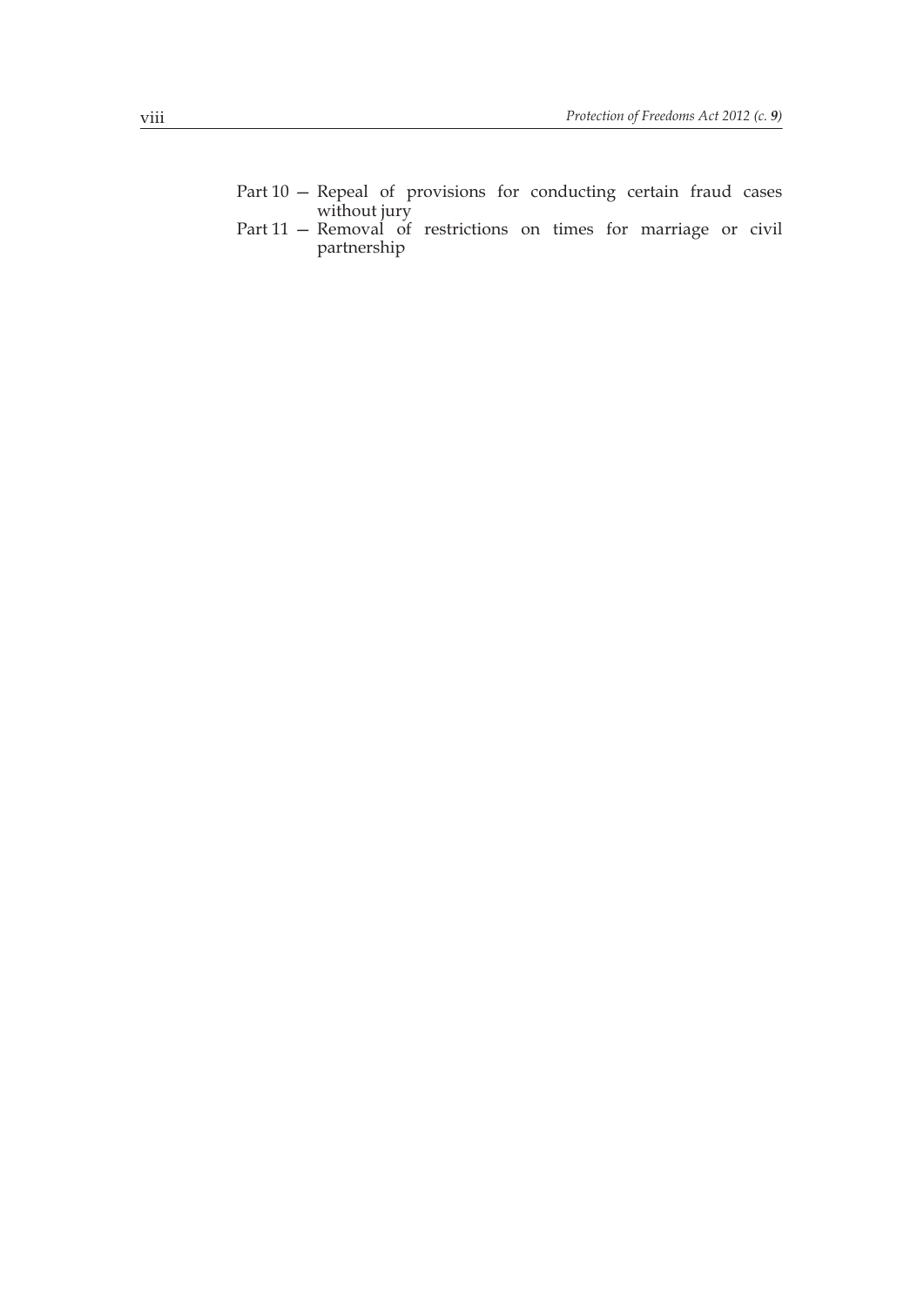

# Protection of Freedoms Act 2012

# **2012 CHAPTER 9**

An Act to provide for the destruction, retention, use and other regulation of certain evidential material; to impose consent and other requirements in relation to certain processing of biometric information relating to children; to provide for a code of practice about surveillance camera systems and for the appointment and role of the Surveillance Camera Commissioner; to provide for judicial approval in relation to certain authorisations and notices under the Regulation of Investigatory Powers Act 2000; to provide for the repeal or rewriting of powers of entry and associated powers and for codes of practice and other safeguards in relation to such powers; to make provision about vehicles left on land; to amend the maximum detention period for terrorist suspects; to replace certain stop and search powers and to provide for a related code of practice; to make provision about the safeguarding of vulnerable groups and about criminal records including provision for the establishment of the Disclosure and Barring Service and the dissolution of the Independent Safeguarding Authority; to disregard convictions and cautions for certain abolished offences; to make provision about the release and publication of datasets held by public authorities and to make other provision about freedom of information and the Information Commissioner; to make provision about the trafficking of people for exploitation and about stalking; to repeal certain enactments; and for connected purposes. [1st May 2012]

E IT ENACTED by the Queen's most Excellent Majesty, by and with the advice and consent of the Lords Spiritual and Temporal, and Commons, in this present Parliament assembled, and by the authority of the same, as follows: -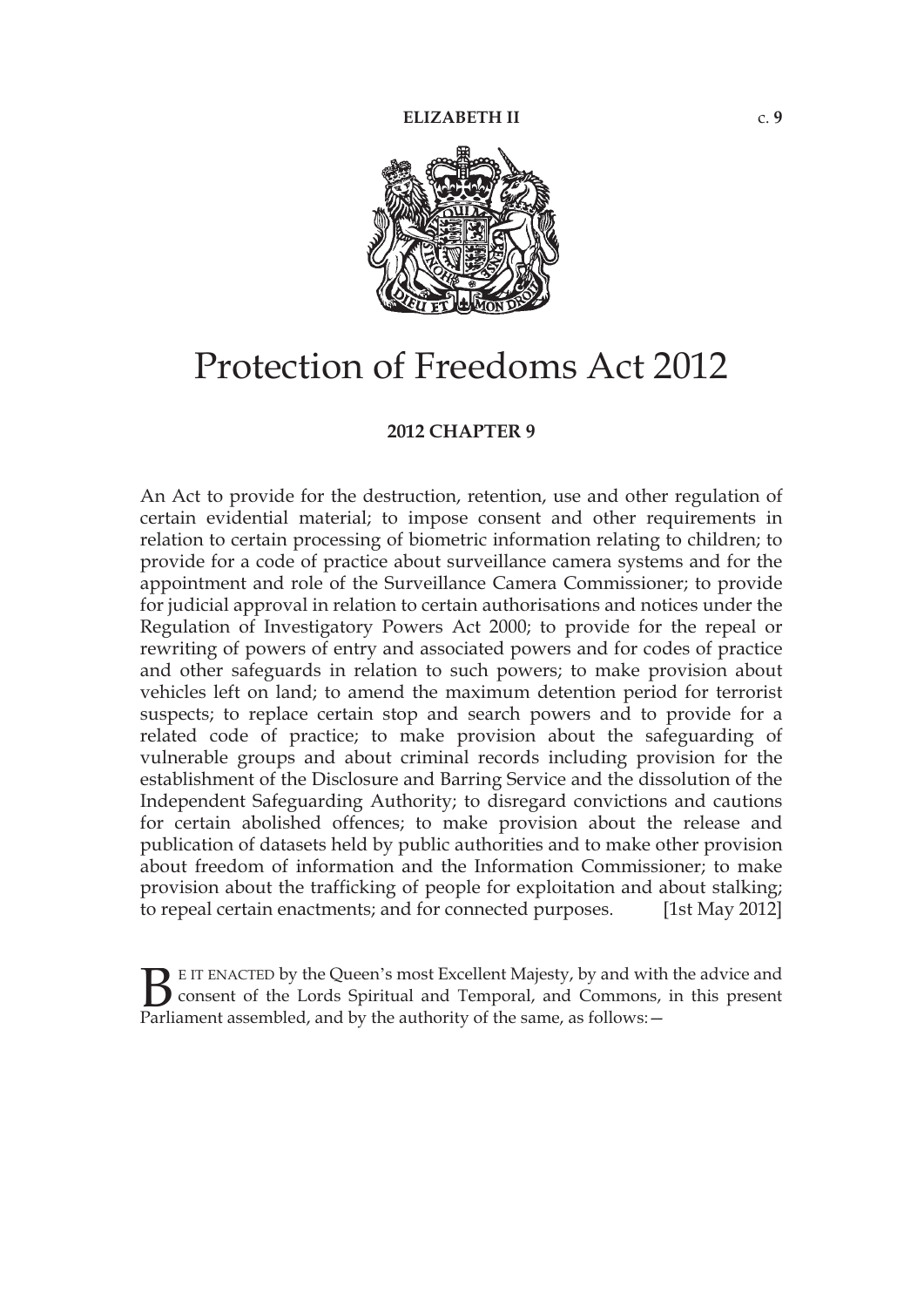# **PART 1**

## REGULATION OF BIOMETRIC DATA

# **CHAPTER 1**

DESTRUCTION, RETENTION AND USE OF FINGERPRINTS ETC.

*Destruction rule for fingerprints and DNA profiles subject to PACE*

# **1 Destruction of fingerprints and DNA profiles**

After section 63C of the Police and Criminal Evidence Act 1984 insert—

# **"63D Destruction of fingerprints and DNA profiles**

- (1) This section applies to—
	- (a) fingerprints—
		- (i) taken from a person under any power conferred by this Part of this Act, or
		- (ii) taken by the police, with the consent of the person from whom they were taken, in connection with the investigation of an offence by the police, and
	- (b) a DNA profile derived from a DNA sample taken as mentioned in paragraph (a)(i) or (ii).
- (2) Fingerprints and DNA profiles to which this section applies ("section 63D material") must be destroyed if it appears to the responsible chief officer of police that—
	- (a) the taking of the fingerprint or, in the case of a DNA profile, the taking of the sample from which the DNA profile was derived, was unlawful, or
	- (b) the fingerprint was taken, or, in the case of a DNA profile, was derived from a sample taken, from a person in connection with that person's arrest and the arrest was unlawful or based on mistaken identity.
- (3) In any other case, section 63D material must be destroyed unless it is retained under any power conferred by sections 63E to 63O (including those sections as applied by section 63P).
- (4) Section 63D material which ceases to be retained under a power mentioned in subsection (3) may continue to be retained under any other such power which applies to it.
- (5) Nothing in this section prevents a speculative search, in relation to section 63D material, from being carried out within such time as may reasonably be required for the search if the responsible chief officer of police considers the search to be desirable."

*Modification of rule for particular circumstances*

# **2 Material retained pending investigation or proceedings**

After section 63D of the Police and Criminal Evidence Act 1984 (for which see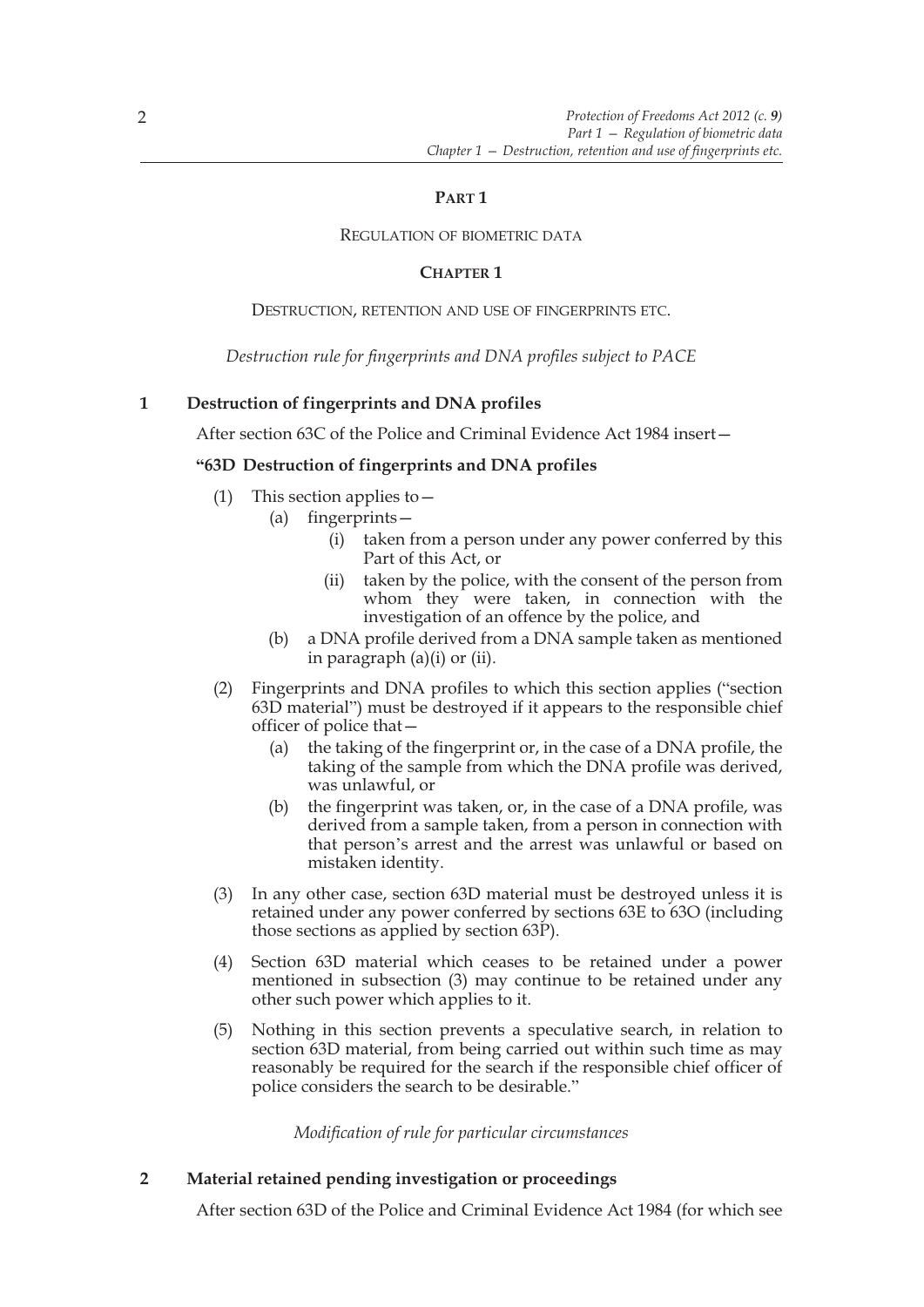section 1) insert—

# **"63E Retention of section 63D material pending investigation or proceedings**

- (1) This section applies to section 63D material taken (or, in the case of a DNA profile, derived from a sample taken) in connection with the investigation of an offence in which it is suspected that the person to whom the material relates has been involved.
- (2) The material may be retained until the conclusion of the investigation of the offence or, where the investigation gives rise to proceedings against the person for the offence, until the conclusion of those proceedings."

## **3 Persons arrested for or charged with a qualifying offence**

After section 63E of the Police and Criminal Evidence Act 1984 (for which see section 2) insert—

## **"63F Retention of section 63D material: persons arrested for or charged with a qualifying offence**

- (1) This section applies to section 63D material which—
	- (a) relates to a person who is arrested for, or charged with, a qualifying offence but is not convicted of that offence, and
	- (b) was taken (or, in the case of a DNA profile, derived from a sample taken) in connection with the investigation of the offence.
- (2) If the person has previously been convicted of a recordable offence which is not an excluded offence, or is so convicted before the material is required to be destroyed by virtue of this section, the material may be retained indefinitely.
- (3) Otherwise, material falling within subsection (4) or (5) may be retained until the end of the retention period specified in subsection (6).
- (4) Material falls within this subsection if it—
	- (a) relates to a person who is charged with a qualifying offence but is not convicted of that offence, and
	- (b) was taken (or, in the case of a DNA profile, derived from a sample taken) in connection with the investigation of the offence.
- (5) Material falls within this subsection if  $-$ 
	- (a) it relates to a person who is arrested for a qualifying offence but is not charged with that offence,
	- (b) it was taken (or, in the case of a DNA profile, derived from a sample taken) in connection with the investigation of the offence, and
	- (c) the Commissioner for the Retention and Use of Biometric Material has consented under section 63G to the retention of the material.
- (6) The retention period is  $-$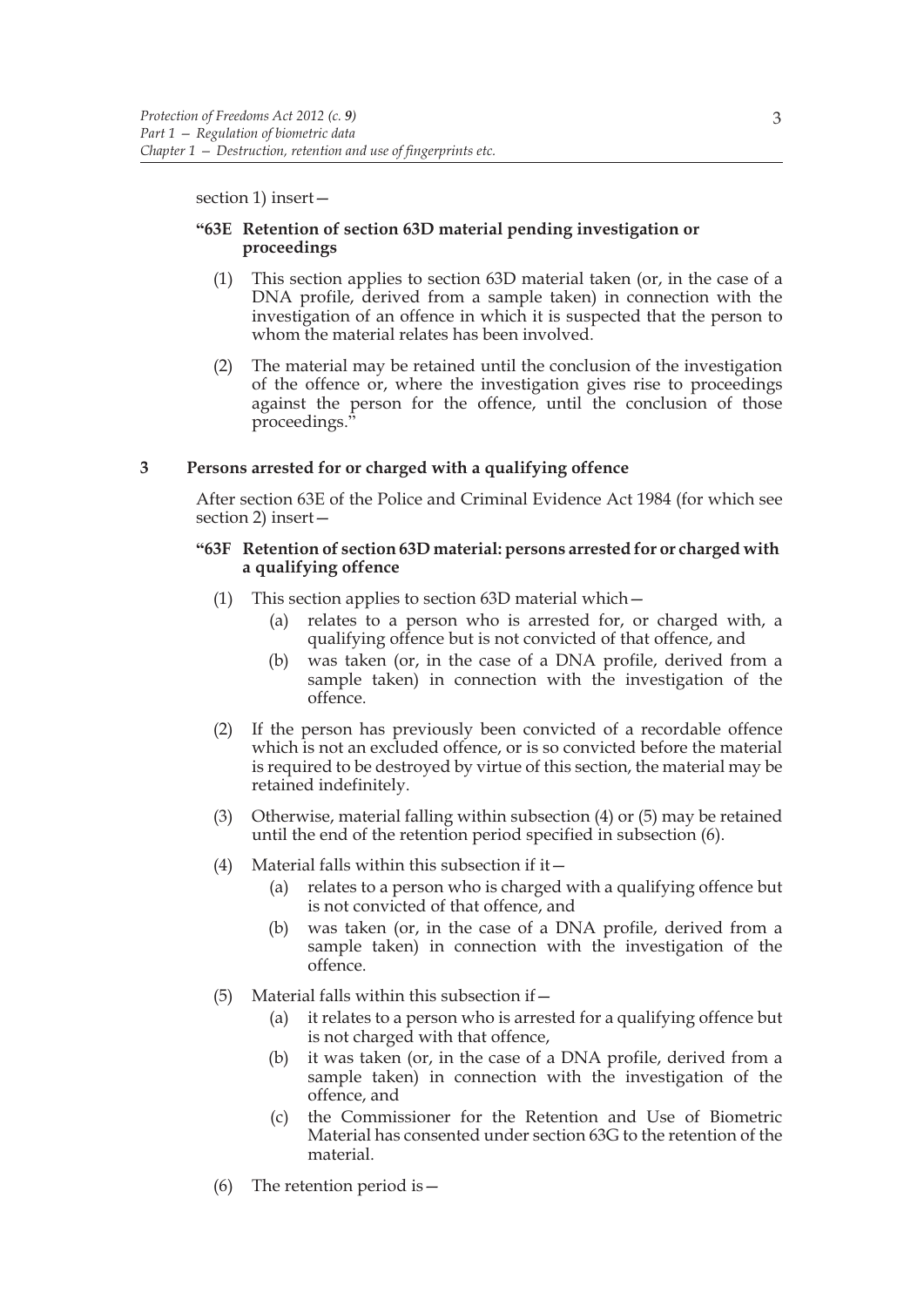- (a) in the case of fingerprints, the period of 3 years beginning with the date on which the fingerprints were taken, and
- (b) in the case of a DNA profile, the period of 3 years beginning with the date on which the DNA sample from which the profile was derived was taken (or, if the profile was derived from more than one DNA sample, the date on which the first of those samples was taken).
- (7) The responsible chief officer of police or a specified chief officer of police may apply to a District Judge (Magistrates' Courts) for an order extending the retention period.
- (8) An application for an order under subsection (7) must be made within the period of 3 months ending on the last day of the retention period.
- (9) An order under subsection (7) may extend the retention period by a period which—
	- (a) begins with the end of the retention period, and
	- (b) ends with the end of the period of 2 years beginning with the end of the retention period.
- (10) The following persons may appeal to the Crown Court against an order under subsection (7), or a refusal to make such an order—
	- (a) the responsible chief officer of police;
	- (b) a specified chief officer of police;
	- (c) the person from whom the material was taken.
- (11) In this section—
	- "excluded offence", in relation to a person, means a recordable offence—
		- (a) which—
			- (i) is not a qualifying offence,
			- (ii) is the only recordable offence of which the person has been convicted, and
			- (iii) was committed when the person was aged under 18, and
		- (b) for which the person was not given a relevant custodial sentence of 5 years or more,
	- "relevant custodial sentence" has the meaning given by section 63K(6),
	- "a specified chief officer of police" means
		- the chief officer of the police force of the area in which the person from whom the material was taken resides, or
		- (b) a chief officer of police who believes that the person is in, or is intending to come to, the chief officer's police area.

#### **63G Retention of section 63D material by virtue of section 63F(5): consent of Commissioner**

(1) The responsible chief officer of police may apply under subsection (2) or (3) to the Commissioner for the Retention and Use of Biometric Material for consent to the retention of section 63D material which falls within section  $63F(5)(a)$  and  $(b)$ .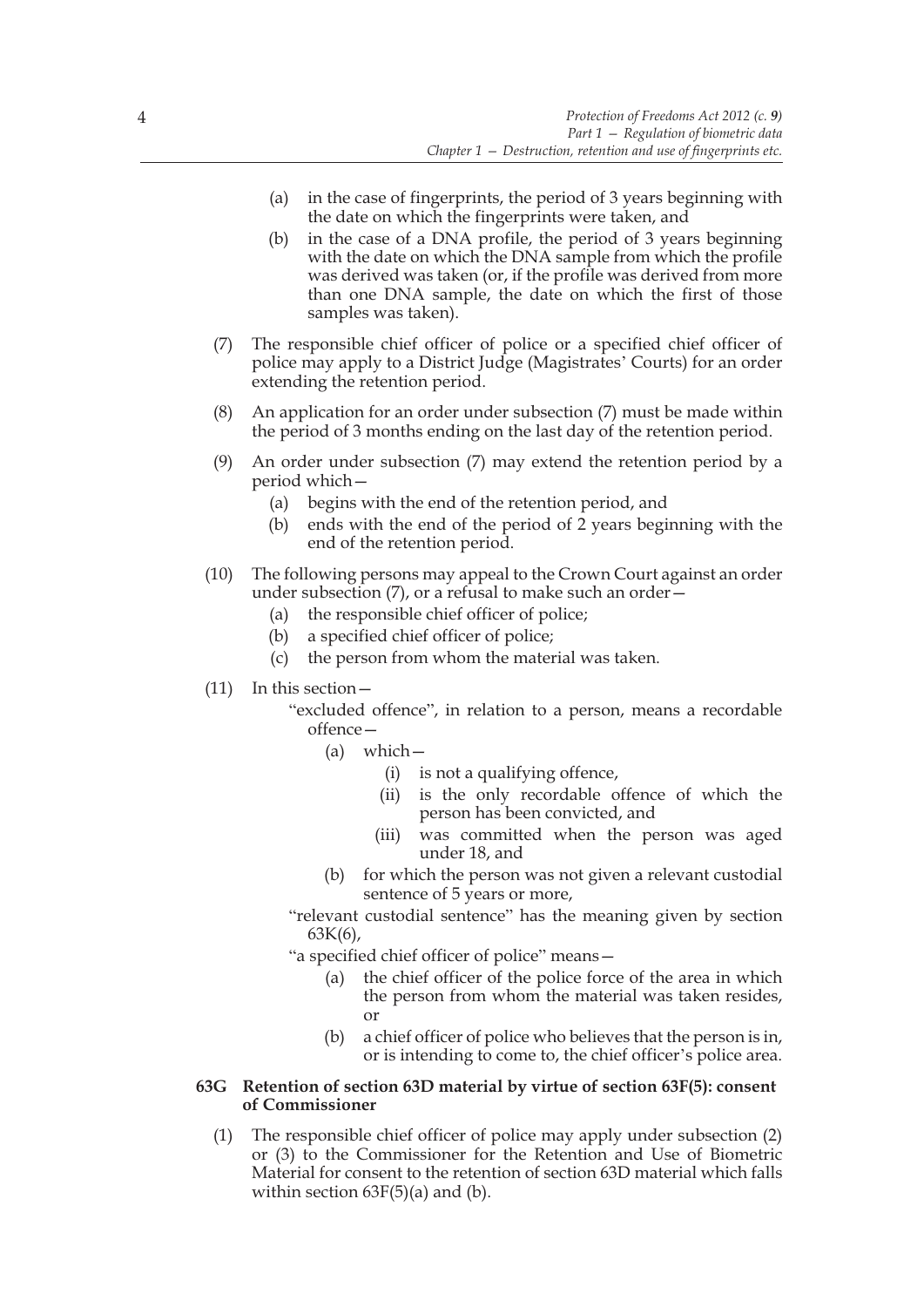- (2) The responsible chief officer of police may make an application under this subsection if the responsible chief officer of police considers that the material was taken (or, in the case of a DNA profile, derived from a sample taken) in connection with the investigation of an offence where any alleged victim of the offence was, at the time of the offence—
	- (a) under the age of 18,
	- (b) a vulnerable adult, or
	- (c) associated with the person to whom the material relates.
- (3) The responsible chief officer of police may make an application under this subsection if the responsible chief officer of police considers that—
	- (a) the material is not material to which subsection (2) relates, but
	- (b) the retention of the material is necessary to assist in the prevention or detection of crime.
- (4) The Commissioner may, on an application under this section, consent to the retention of material to which the application relates if the Commissioner considers that it is appropriate to retain the material.
- (5) But where notice is given under subsection (6) in relation to the application, the Commissioner must, before deciding whether or not to give consent, consider any representations by the person to whom the material relates which are made within the period of 28 days beginning with the day on which the notice is given.
- (6) The responsible chief officer of police must give to the person to whom the material relates notice of—
	- (a) an application under this section, and
	- (b) the right to make representations.
- (7) A notice under subsection (6) may, in particular, be given to a person  $by -$ 
	- (a) leaving it at the person's usual or last known address (whether residential or otherwise),
	- (b) sending it to the person by post at that address, or
	- (c) sending it to the person by email or other electronic means.
- (8) The requirement in subsection (6) does not apply if the whereabouts of the person to whom the material relates is not known and cannot, after reasonable inquiry, be ascertained by the responsible chief officer of police.
- (9) An application or notice under this section must be in writing.
- (10) In this section—

"victim" includes intended victim,

"vulnerable adult" means a person aged 18 or over whose ability to protect himself or herself from violence, abuse or neglect is significantly impaired through physical or mental disability or illness, through old age or otherwise,

and the reference in subsection  $(2)(c)$  to a person being associated with another person is to be read in accordance with section 62(3) to (7) of the Family Law Act 1996."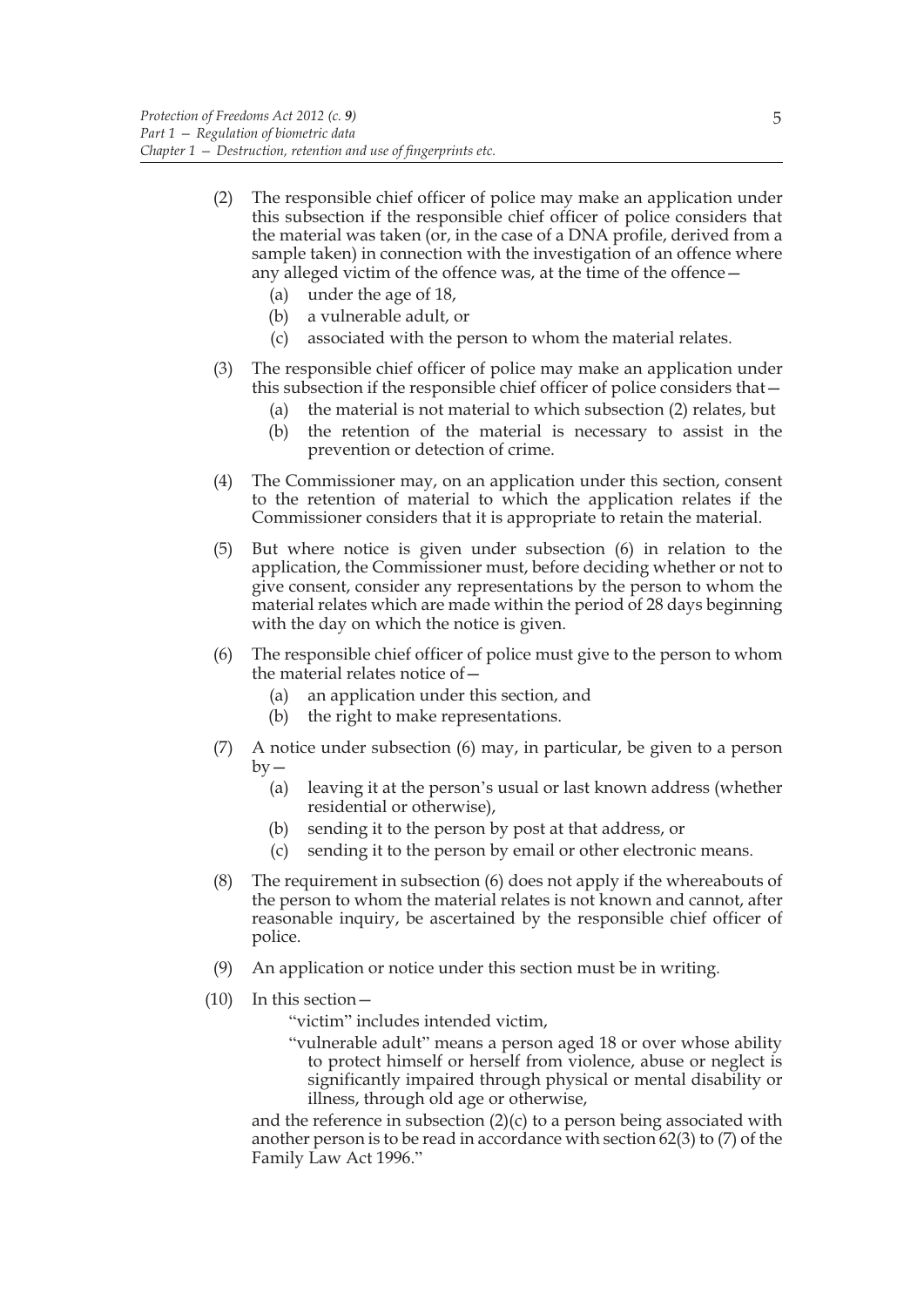# **4 Persons arrested for or charged with a minor offence**

After section 63G of the Police and Criminal Evidence Act 1984 (for which see section 3) insert—

# **"63H Retention of section 63D material: persons arrested for or charged with a minor offence**

- (1) This section applies to section 63D material which—
	- (a) relates to a person who—
		- (i) is arrested for or charged with a recordable offence other than a qualifying offence,
		- (ii) if arrested for or charged with more than one offence arising out of a single course of action, is not also arrested for or charged with a qualifying offence, and
		- (iii) is not convicted of the offence or offences in respect of which the person is arrested or charged, and
	- (b) was taken (or, in the case of a DNA profile, derived from a sample taken) in connection with the investigation of the offence or offences in respect of which the person is arrested or charged.
- (2) If the person has previously been convicted of a recordable offence which is not an excluded offence, the material may be retained indefinitely.
- (3) In this section "excluded offence" has the meaning given by section  $63F(11)$ ."

# **5 Persons convicted of a recordable offence**

After section 63H of the Police and Criminal Evidence Act 1984 (for which see section 4) insert—

# **"63I Retention of material: persons convicted of a recordable offence**

- (1) This section applies, subject to subsection (3), to  $-$ 
	- (a) section 63D material which—
		- (i) relates to a person who is convicted of a recordable offence, and
		- (ii) was taken (or, in the case of a DNA profile, derived from a sample taken) in connection with the investigation of the offence, or
	- (b) material taken under section 61(6) or 63(3B) which relates to a person who is convicted of a recordable offence.
- (2) The material may be retained indefinitely.
- (3) This section does not apply to section 63D material to which section 63K applies."

# **6 Persons convicted of an offence outside England and Wales**

After section 63I of the Police and Criminal Evidence Act 1984 (for which see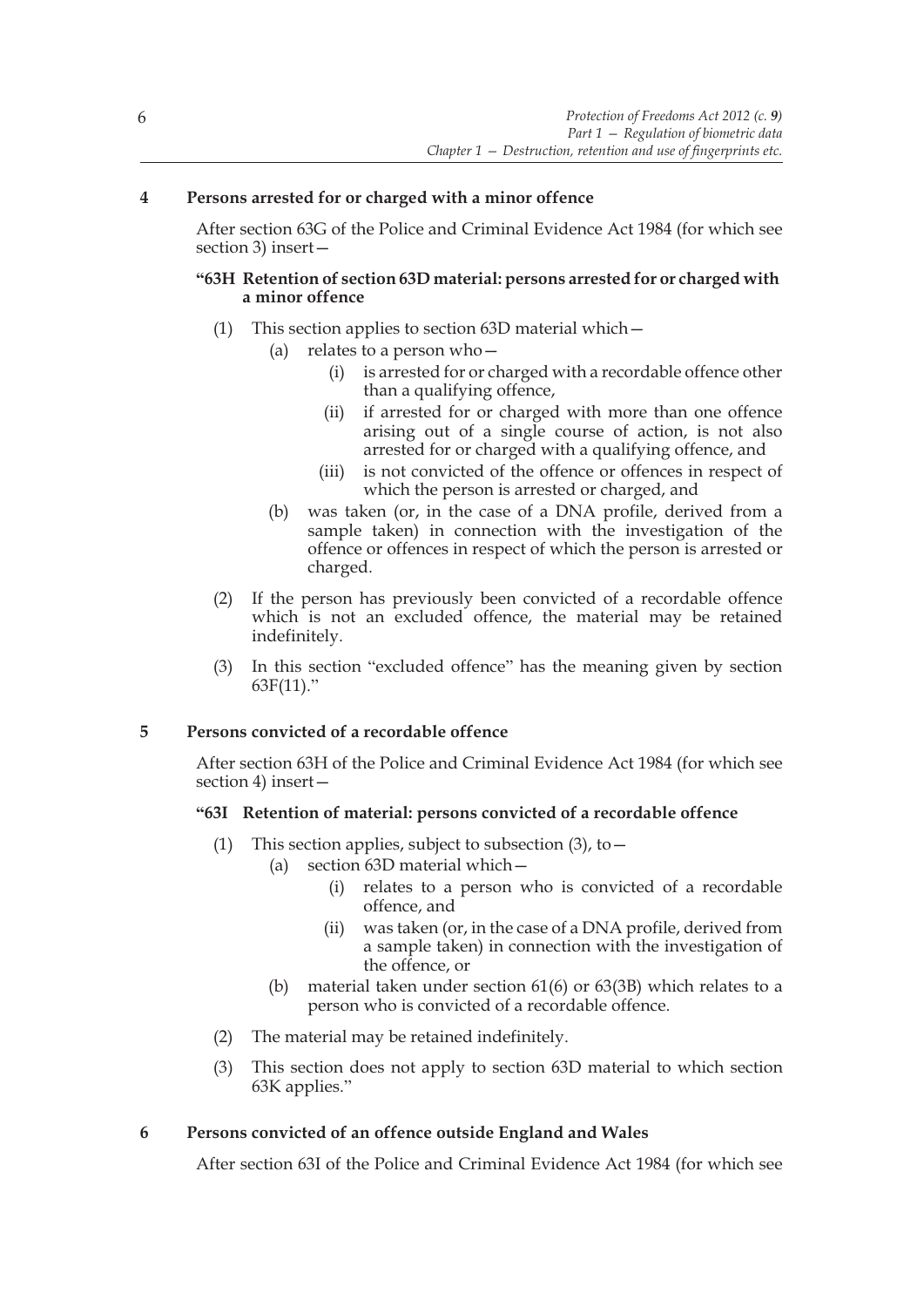section 5) insert—

# **"63J Retention of material: persons convicted of an offence outside England and Wales**

- (1) This section applies to material falling within subsection (2) relating to a person who is convicted of an offence under the law of any country or territory outside England and Wales.
- (2) Material falls within this subsection if it is—
	- (a) fingerprints taken from the person under section 61(6D) (power to take fingerprints without consent in relation to offences outside England and Wales), or
	- (b) a DNA profile derived from a DNA sample taken from the person under section 62(2A) or 63(3E) (powers to take intimate and non-intimate samples in relation to offences outside England and Wales).
- (3) The material may be retained indefinitely."

## **7 Persons under 18 convicted of first minor offence**

After section 63J of the Police and Criminal Evidence Act 1984 (for which see section 6) insert—

#### **"63K Retention of section 63D material: exception for persons under 18 convicted of first minor offence**

- (1) This section applies to section 63D material which—
	- (a) relates to a person who—
		- (i) is convicted of a recordable offence other than a qualifying offence,
		- (ii) has not previously been convicted of a recordable offence, and
		- (iii) is aged under 18 at the time of the offence, and
	- (b) was taken (or, in the case of a DNA profile, derived from a sample taken) in connection with the investigation of the offence.
- (2) Where the person is given a relevant custodial sentence of less than 5 years in respect of the offence, the material may be retained until the end of the period consisting of the term of the sentence plus 5 years.
- (3) Where the person is given a relevant custodial sentence of 5 years or more in respect of the offence, the material may be retained indefinitely.
- (4) Where the person is given a sentence other than a relevant custodial sentence in respect of the offence, the material may be retained until—
	- (a) in the case of fingerprints, the end of the period of 5 years beginning with the date on which the fingerprints were taken, and
	- (b) in the case of a DNA profile, the end of the period of 5 years beginning with—
		- (i) the date on which the DNA sample from which the profile was derived was taken, or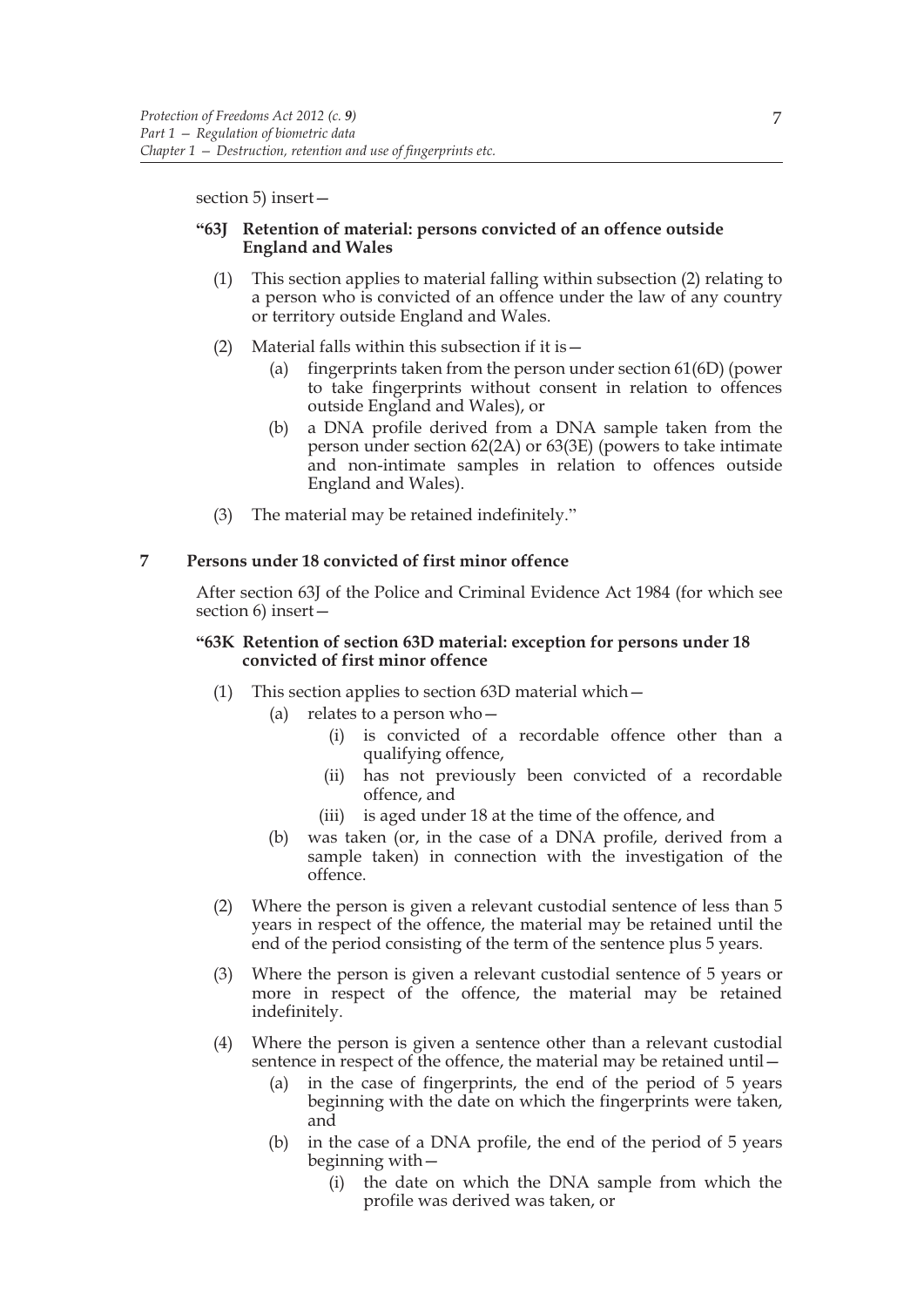- (ii) if the profile was derived from more than one DNA sample, the date on which the first of those samples was taken.
- (5) But if, before the end of the period within which material may be retained by virtue of this section, the person is again convicted of a recordable offence, the material may be retained indefinitely.
- (6) In this section, "relevant custodial sentence" means any of the following—
	- (a) a custodial sentence within the meaning of section 76 of the Powers of Criminal Courts (Sentencing) Act 2000;
	- (b) a sentence of a period of detention and training (excluding any period of supervision) which a person is liable to serve under an order under section 211 of the Armed Forces Act 2006 or a secure training order."

# **8 Persons given a penalty notice**

After section 63K of the Police and Criminal Evidence Act 1984 (for which see section 7) insert—

# **"63L Retention of section 63D material: persons given a penalty notice**

- (1) This section applies to section 63D material which—
	- (a) relates to a person who is given a penalty notice under section 2 of the Criminal Justice and Police Act 2001 and in respect of whom no proceedings are brought for the offence to which the notice relates, and
	- (b) was taken (or, in the case of a DNA profile, derived from a sample taken) from the person in connection with the investigation of the offence to which the notice relates.
- (2) The material may be retained—
	- (a) in the case of fingerprints, for a period of 2 years beginning with the date on which the fingerprints were taken,
	- (b) in the case of a DNA profile, for a period of 2 years beginning with—
		- (i) the date on which the DNA sample from which the profile was derived was taken, or
		- (ii) if the profile was derived from more than one DNA sample, the date on which the first of those samples was taken."

# **9 Material retained for purposes of national security**

After section 63L of the Police and Criminal Evidence Act 1984 (for which see section 8) insert—

#### **"63M Retention of section 63D material for purposes of national security**

(1) Section 63D material may be retained for as long as a national security determination made by the responsible chief officer of police has effect in relation to it.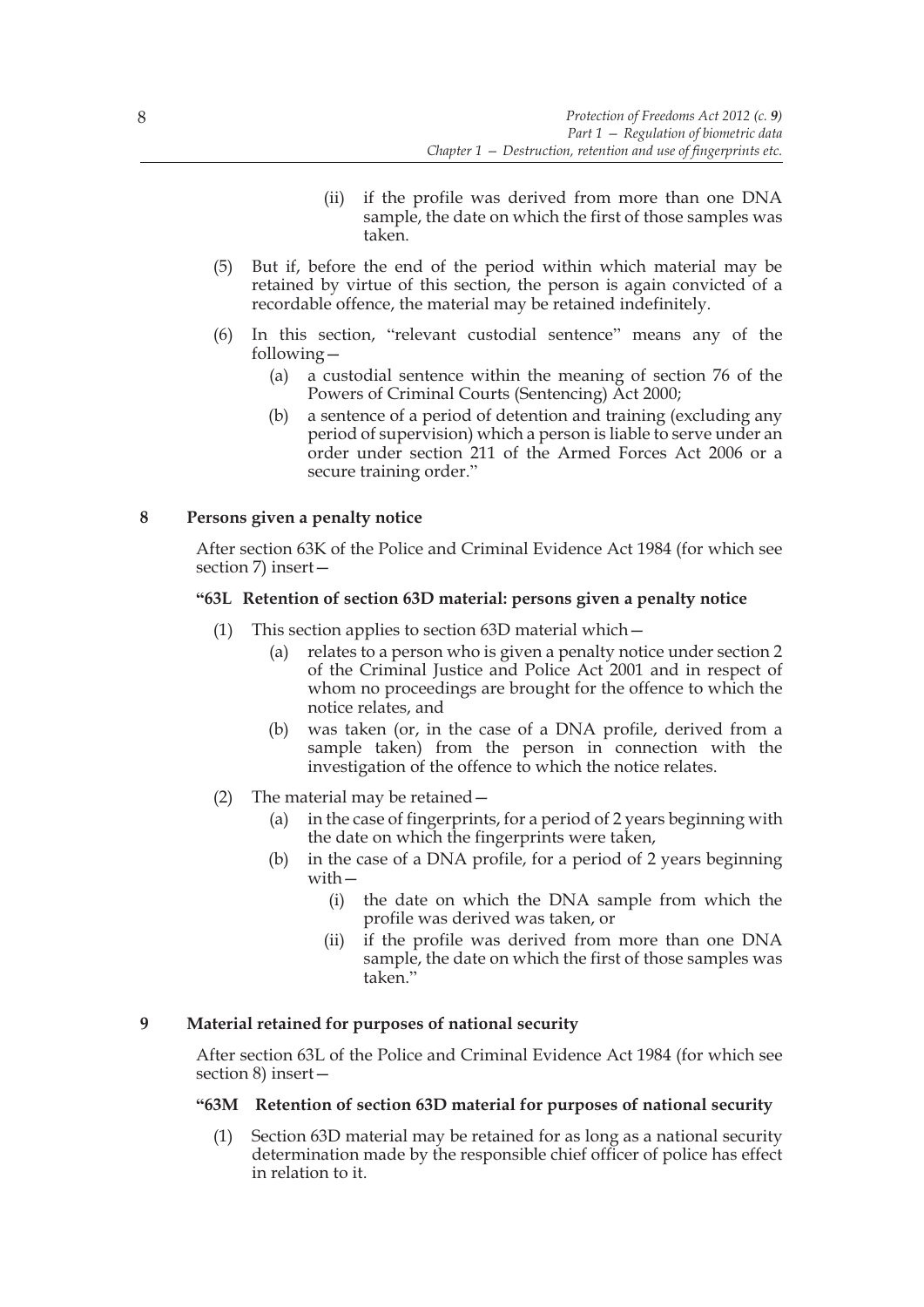- (2) A national security determination is made if the responsible chief officer of police determines that it is necessary for any section 63D material to be retained for the purposes of national security.
- (3) A national security determination—
	- (a) must be made in writing,
	- (b) has effect for a maximum of 2 years beginning with the date on which it is made, and
	- (c) may be renewed."

# **10 Material given voluntarily**

After section 63M of the Police and Criminal Evidence Act 1984 (for which see section 9) insert—

# **"63N Retention of section 63D material given voluntarily**

- (1) This section applies to the following section 63D material—
	- (a) fingerprints taken with the consent of the person from whom they were taken, and
	- (b) a DNA profile derived from a DNA sample taken with the consent of the person from whom the sample was taken.
- (2) Material to which this section applies may be retained until it has fulfilled the purpose for which it was taken or derived.
- (3) Material to which this section applies which relates to—
	- (a) a person who is convicted of a recordable offence, or
	- (b) a person who has previously been convicted of a recordable offence (other than a person who has only one exempt conviction),

may be retained indefinitely.

(4) For the purposes of subsection (3)(b), a conviction is exempt if it is in respect of a recordable offence, other than a qualifying offence, committed when the person is aged under 18."

# **11 Material retained with consent**

After section 63N of the Police and Criminal Evidence Act 1984 (for which see section 10) insert—

# **"63O Retention of section 63D material with consent**

- (1) This section applies to the following material—
	- (a) fingerprints (other than fingerprints taken under section  $61(6)$ ) to which section 63D applies, and
	- (b) a DNA profile to which section 63D applies.
- (2) If the person to whom the material relates consents to material to which this section applies being retained, the material may be retained for as long as that person consents to it being retained.
- (3) Consent given under this section—
	- (a) must be in writing, and
	- (b) can be withdrawn at any time."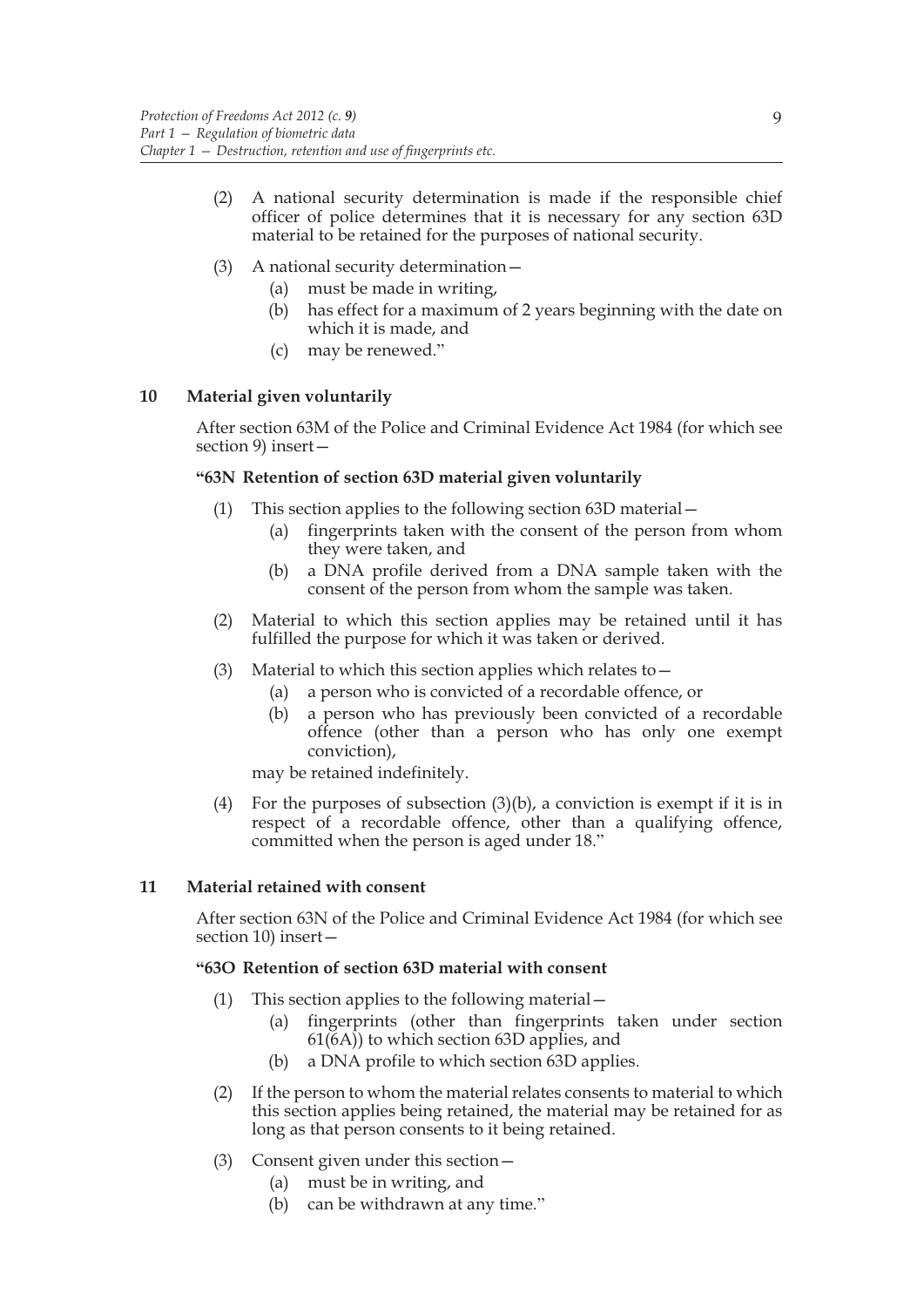# **12 Material obtained for one purpose and used for another**

After section 63O of the Police and Criminal Evidence Act 1984 (for which see section 11) insert—

# **"63P Section 63D material obtained for one purpose and used for another**

- (1) Subsection (2) applies if section 63D material which is taken (or, in the case of a DNA profile, derived from a sample taken) from a person in connection with the investigation of an offence leads to the person to whom the material relates being arrested for or charged with, or convicted of, an offence other than the offence under investigation.
- (2) Sections 63E to 63O and sections 63Q and 63T have effect in relation to the material as if the material was taken (or, in the case of a DNA profile, derived from a sample taken) in connection with the investigation of the offence in respect of which the person is arrested or charged."

# **13 Destruction of copies**

After section 63P of the Police and Criminal Evidence Act 1984 (for which see section 12) insert—

# **"63Q Destruction of copies of section 63D material**

- (1) If fingerprints are required by section 63D to be destroyed, any copies of the fingerprints held by the police must also be destroyed.
- (2) If a DNA profile is required by that section to be destroyed, no copy may be retained by the police except in a form which does not include information which identifies the person to whom the DNA profile relates."

*Destruction rules for samples and impressions of footwear subject to PACE*

# **14 Destruction of samples**

After section 63Q of the Police and Criminal Evidence Act 1984 (for which see section 13) insert—

# **"63R Destruction of samples**

- (1) This section applies to samples—
	- (a) taken from a person under any power conferred by this Part of this Act, or
	- (b) taken by the police, with the consent of the person from whom they were taken, in connection with the investigation of an offence by the police.
- (2) Samples to which this section applies must be destroyed if it appears to the responsible chief officer of police that—
	- (a) the taking of the samples was unlawful, or
	- (b) the samples were taken from a person in connection with that person's arrest and the arrest was unlawful or based on mistaken identity.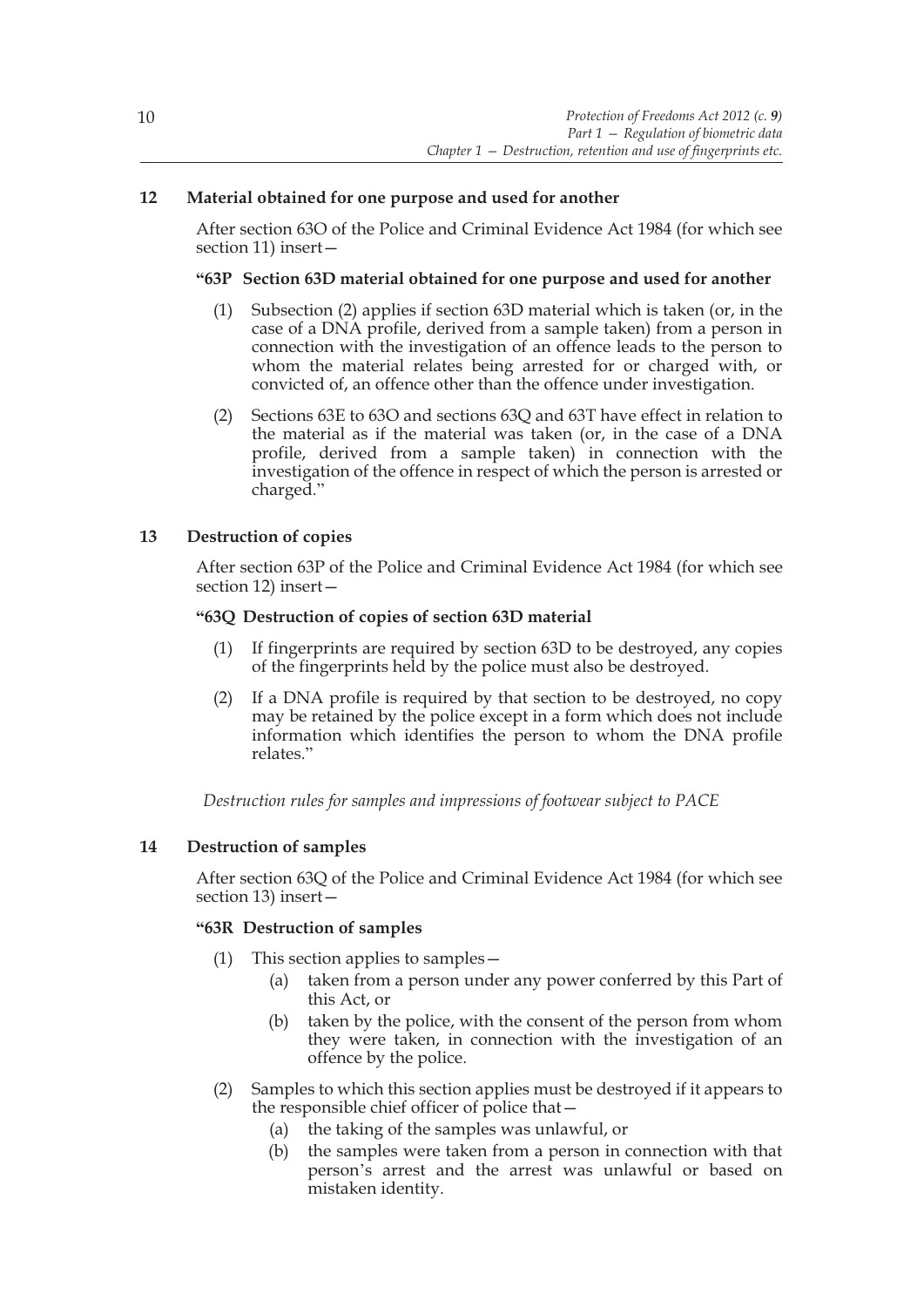- (3) Subject to this, the rule in subsection (4) or (as the case may be) (5) applies.
- (4) A DNA sample to which this section applies must be destroyed—
	- (a) as soon as a DNA profile has been derived from the sample, or
	- (b) if sooner, before the end of the period of 6 months beginning with the date on which the sample was taken.
- (5) Any other sample to which this section applies must be destroyed before the end of the period of 6 months beginning with the date on which it was taken.
- (6) The responsible chief officer of police may apply to a District Judge (Magistrates' Courts) for an order to retain a sample to which this section applies beyond the date on which the sample would otherwise be required to be destroyed by virtue of subsection (4) or (5) if—
	- (a) the sample was taken from a person in connection with the investigation of a qualifying offence, and
	- (b) the responsible chief officer of police considers that the condition in subsection (7) is met.
- (7) The condition is that, having regard to the nature and complexity of other material that is evidence in relation to the offence, the sample is likely to be needed in any proceedings for the offence for the purposes  $of-$ 
	- (a) disclosure to, or use by, a defendant, or
	- (b) responding to any challenge by a defendant in respect of the admissibility of material that is evidence on which the prosecution proposes to rely.
- (8) An application under subsection (6) must be made before the date on which the sample would otherwise be required to be destroyed by virtue of subsection (4) or (5).
- (9) If, on an application made by the responsible chief officer of police under subsection (6), the District Judge (Magistrates' Courts) is satisfied that the condition in subsection (7) is met, the District Judge may make an order under this subsection which—
	- (a) allows the sample to be retained for a period of 12 months beginning with the date on which the sample would otherwise be required to be destroyed by virtue of subsection (4) or (5), and
	- (b) may be renewed (on one or more occasions) for a further period of not more than 12 months from the end of the period when the order would otherwise cease to have effect.
- (10) An application for an order under subsection (9) (other than an application for renewal)—
	- (a) may be made without notice of the application having been given to the person from whom the sample was taken, and
	- (b) may be heard and determined in private in the absence of that person.
- (11) A sample retained by virtue of an order under subsection (9) must not be used other than for the purposes of any proceedings for the offence in connection with which the sample was taken.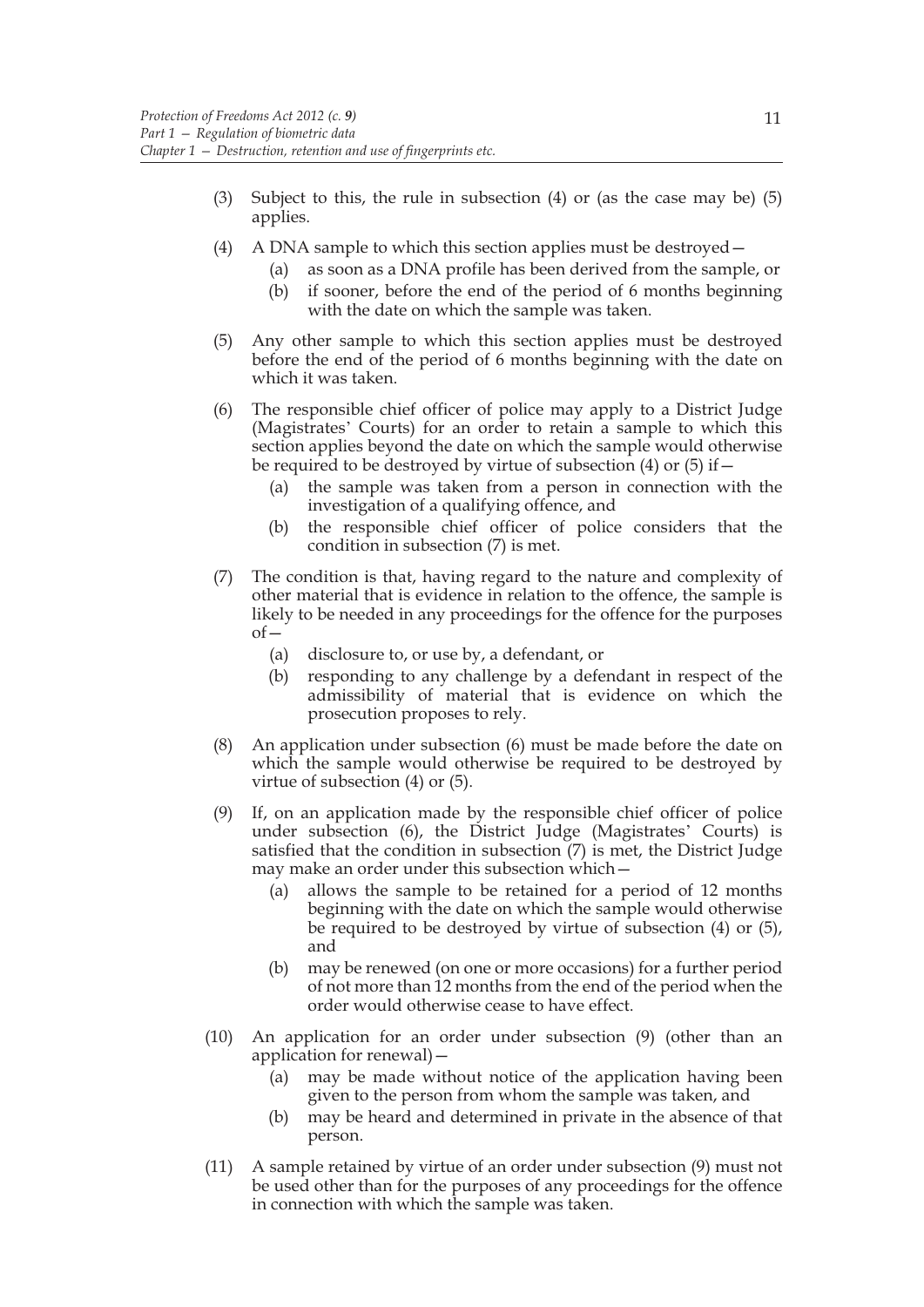- (12) A sample that ceases to be retained by virtue of an order under subsection (9) must be destroyed.
- (13) Nothing in this section prevents a speculative search, in relation to samples to which this section applies, from being carried out within such time as may reasonably be required for the search if the responsible chief officer of police considers the search to be desirable."

# **15 Destruction of impressions of footwear**

After section 63R of the Police and Criminal Evidence Act 1984 (for which see section 14) insert—

#### **"63S Destruction of impressions of footwear**

- (1) This section applies to impressions of footwear—
	- (a) taken from a person under any power conferred by this Part of this Act, or
	- (b) taken by the police, with the consent of the person from whom they were taken, in connection with the investigation of an offence by the police.
- (2) Impressions of footwear to which this section applies must be destroyed unless they are retained under subsection (3).
- (3) Impressions of footwear may be retained for as long as is necessary for purposes related to the prevention or detection of crime, the investigation of an offence or the conduct of a prosecution."

*Supplementary provision for material subject to PACE*

# **16 Use of retained material**

After section 63S of the Police and Criminal Evidence Act 1984 (for which see section 15) insert—

## **"63T Use of retained material**

- (1) Any material to which section 63D, 63R or 63S applies must not be used other than—
	- (a) in the interests of national security,
	- (b) for the purposes of a terrorist investigation,
	- (c) for purposes related to the prevention or detection of crime, the investigation of an offence or the conduct of a prosecution, or
	- (d) for purposes related to the identification of a deceased person or of the person to whom the material relates.
- (2) Material which is required by section 63D, 63R or 63S to be destroyed must not at any time after it is required to be destroyed be used—
	- (a) in evidence against the person to whom the material relates, or
	- (b) for the purposes of the investigation of any offence.
- (3) In this section—
	- (a) the reference to using material includes a reference to allowing any check to be made against it and to disclosing it to any person,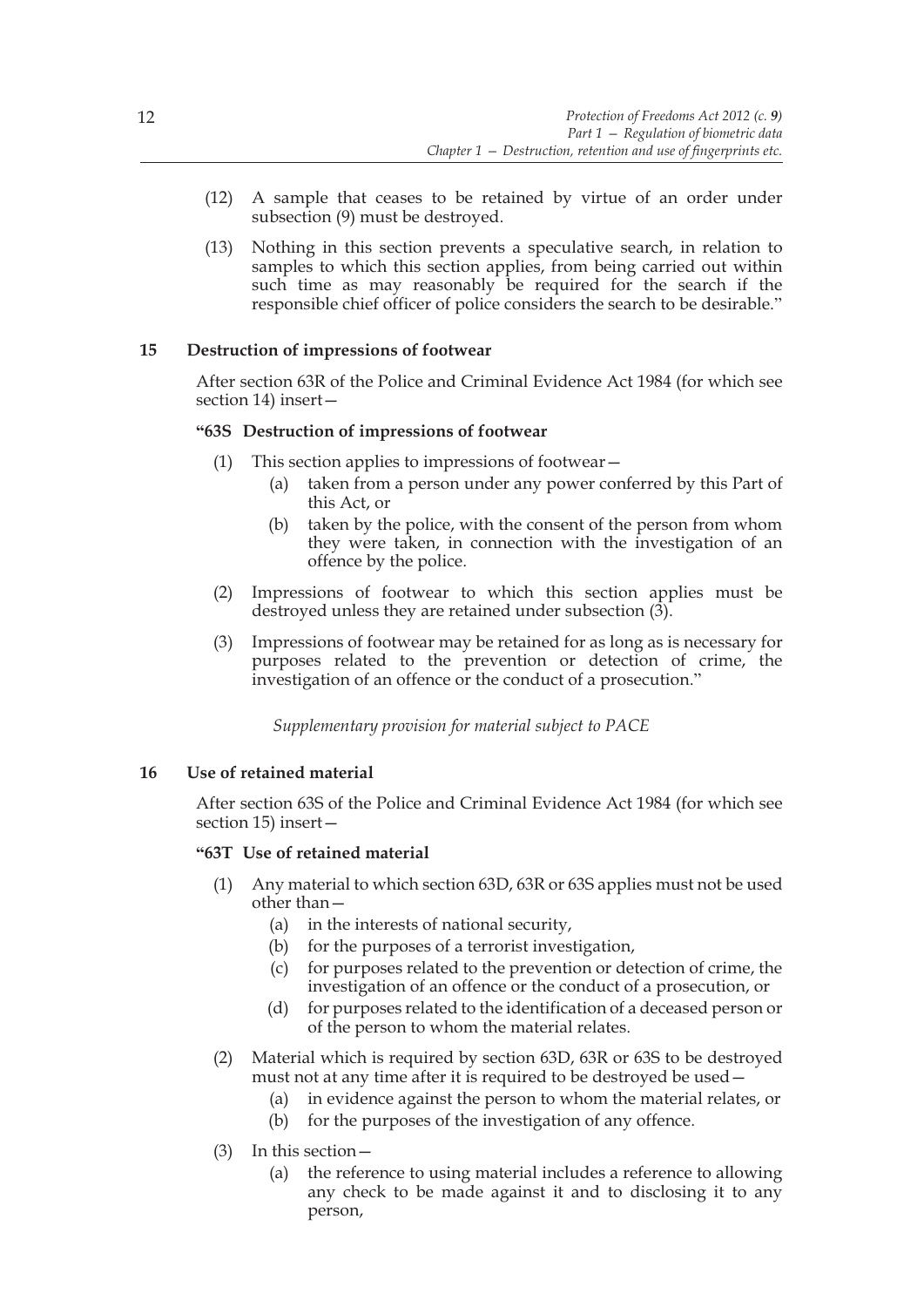- (b) the reference to crime includes a reference to any conduct which—
	- (i) constitutes one or more criminal offences (whether under the law of England and Wales or of any country or territory outside England and Wales), or
	- (ii) is, or corresponds to, any conduct which, if it all took place in England and Wales, would constitute one or more criminal offences, and
- (c) the references to an investigation and to a prosecution include references, respectively, to any investigation outside England and Wales of any crime or suspected crime and to a prosecution brought in respect of any crime in a country or territory outside England and Wales."

# **17 Exclusions for certain regimes**

After section 63T of the Police and Criminal Evidence Act 1984 (for which see section 16) insert—

## **"63U Exclusions for certain regimes**

- (1) Sections 63D to 63T do not apply to material to which paragraphs 20A to 20J of Schedule 8 to the Terrorism Act 2000 (destruction, retention and use of material taken from terrorist suspects) apply.
- (2) Any reference in those sections to a person being arrested for, or charged with, an offence does not include a reference to a person—
	- (a) being arrested under section 41 of the Terrorism Act 2000, or
	- (b) being charged with an offence following an arrest under that section.
- (3) Sections 63D to 63T do not apply to material to which paragraph 8 of Schedule 4 to the International Criminal Court Act 2001 (requirement to destroy material) applies.
- (4) Sections 63D to 63T do not apply to material to which paragraph 6 of Schedule 6 to the Terrorism Prevention and Investigation Measures Act 2011 (requirement to destroy material) applies.
- (5) Sections 63D to 63Q, 63S and 63T do not apply to material which is, or may become, disclosable under—
	- (a) the Criminal Procedure and Investigations Act 1996, or
	- (b) a code of practice prepared under section 23 of that Act and in operation by virtue of an order under section 25 of that Act.
- (6) Sections 63D to 63T do not apply to material which  $-$ 
	- (a) is taken from a person, but
	- (b) relates to another person.
- (7) Nothing in sections 63D to 63T affects any power conferred by  $-$ 
	- (a) paragraph 18(2) of Schedule 2 to the Immigration Act 1971 (power to take reasonable steps to identify a person detained), or
	- (b) section 20 of the Immigration and Asylum Act 1999 (disclosure of police information to the Secretary of State for use for immigration purposes)."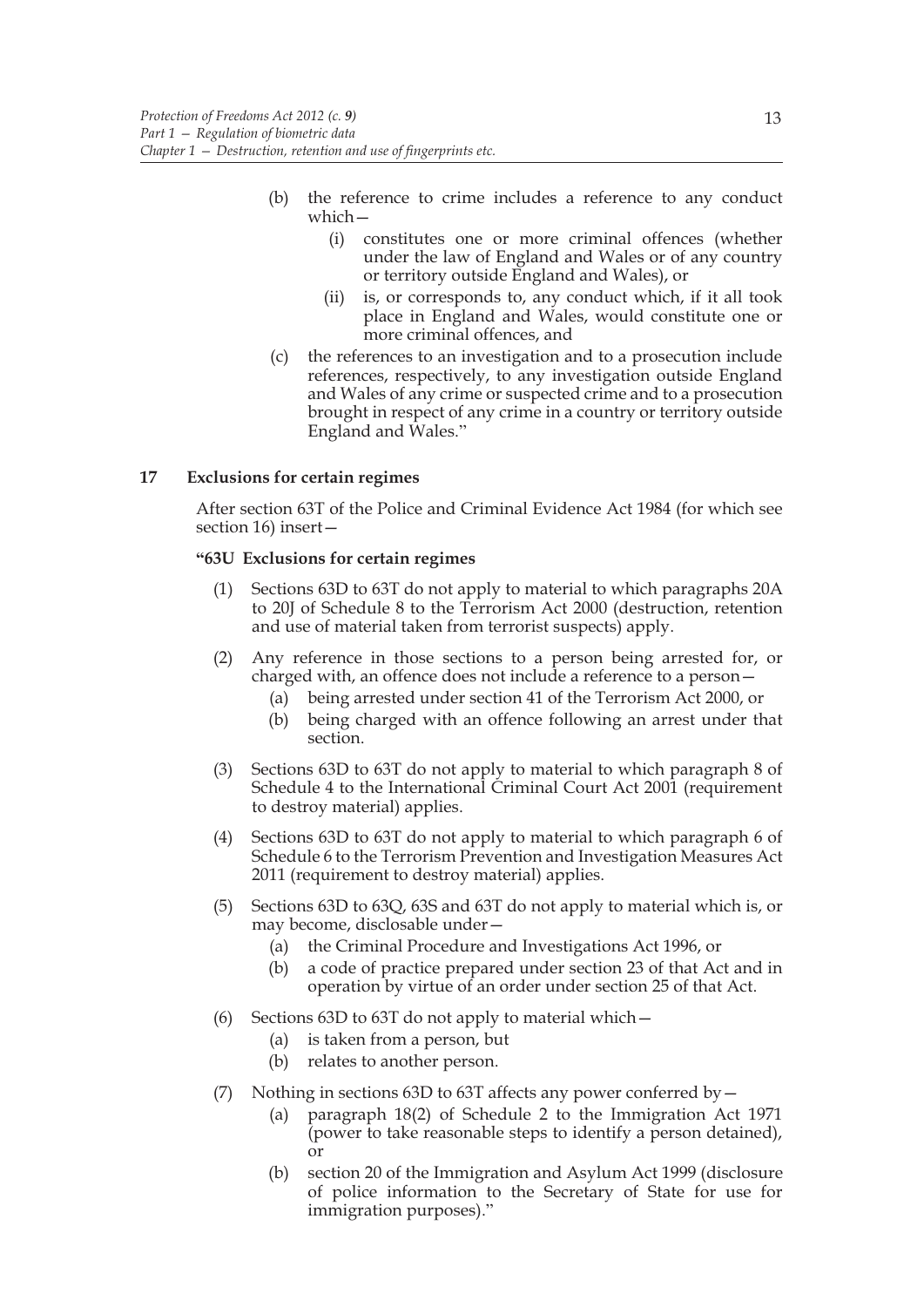# **18 Interpretation and minor amendments of PACE**

- (1) The Police and Criminal Evidence Act 1984 is amended as follows.
- (2) In section  $65(1)$  (interpretation of Part  $5$ )
	- (a) after the definition of "appropriate consent" insert—
		- ""DNA profile" means any information derived from a DNA sample;
		- "DNA sample" means any material that has come from a human body and consists of or includes human cells;",
	- (b) after the definition of "registered health care professional" insert—
		- ""the responsible chief officer of police", in relation to material to which section 63D or 63R applies, means the chief officer of police for the police area—
			- (a) in which the material concerned was taken, or
			- (b) in the case of a DNA profile, in which the sample from which the DNA profile was derived was taken;

"section 63D material" means fingerprints or DNA profiles to which section 63D applies;", and

(c) after the definition of "terrorism" insert—

""terrorist investigation" has the meaning given by section 32 of that Act;".

- (3) After section 65(2) (meaning of references to a sample's proving insufficient) insert—
	- "(2A) In subsection (2), the reference to the destruction of a sample does not include a reference to the destruction of a sample under section 63R (requirement to destroy samples).
		- (2B) Any reference in sections 63F, 63H, 63P or 63U to a person being charged with an offence includes a reference to a person being informed that the person will be reported for an offence."
- (4) In section 65A(2) (list of "qualifying offences" for purposes of Part 5), in paragraph (j) (offences under the Theft Act 1968), for "section 9" substitute "section  $8, 9$ ".
- (5) After section 65A insert—

# **"65B "Persons convicted of an offence"**

- (1) For the purposes of this Part, any reference to a person who is convicted of an offence includes a reference to—
	- (a) a person who has been given a caution in respect of the offence which, at the time of the caution, the person has admitted,
	- (b) a person who has been warned or reprimanded under section 65 of the Crime and Disorder Act 1998 for the offence,
	- (c) a person who has been found not guilty of the offence by reason of insanity, or
	- (d) a person who has been found to be under a disability and to have done the act charged in respect of the offence.
- (2) This Part, so far as it relates to persons convicted of an offence, has effect despite anything in the Rehabilitation of Offenders Act 1974.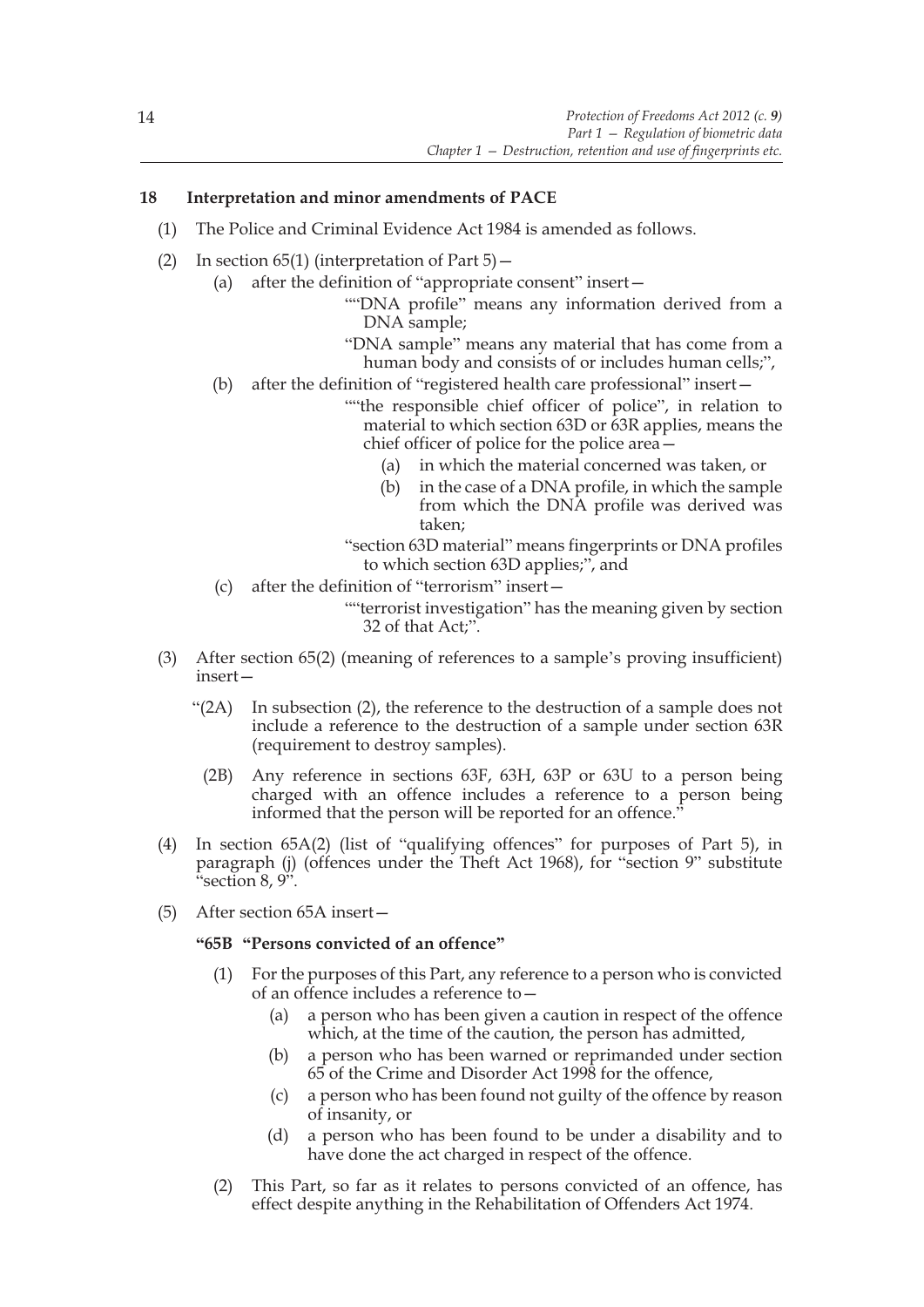- (3) But a person is not to be treated as having been convicted of an offence if that conviction is a disregarded conviction or caution by virtue of section 92 of the Protection of Freedoms Act 2012.
- (4) If a person is convicted of more than one offence arising out of a single course of action, those convictions are to be treated as a single conviction for the purposes of calculating under sections 63F, 63H and 63N whether the person has been convicted of only one offence.
- (5) See also section 65(3) (which deals with findings equivalent to those mentioned in subsection  $(1)(c)$  or  $(d)$  by courts which exercise jurisdiction under the laws of countries or territories outside England and Wales)."

*Amendments of regimes other than PACE*

# **19 Amendments of regimes other than PACE**

Schedule 1 (which amends regimes other than the regime in the Police and Criminal Evidence Act 1984 amended by sections 1 to 18) has effect.

*The Commissioner for the Retention and Use of Biometric Material*

#### **20 Appointment and functions of Commissioner**

- (1) The Secretary of State must appoint a Commissioner to be known as the Commissioner for the Retention and Use of Biometric Material (referred to in this section and section 21 as "the Commissioner").
- (2) It is the function of the Commissioner to keep under review—
	- (a) every national security determination made or renewed under—
		- (i) section 63M of the Police and Criminal Evidence Act 1984 (section 63D material retained for purposes of national security),
		- (ii) paragraph 20E of Schedule 8 to the Terrorism Act 2000 (paragraph 20A material retained for purposes of national security),
		- (iii) section 18B of the Counter-Terrorism Act 2008 (section 18 material retained for purposes of national security),
		- (iv) paragraph 11 of Schedule 6 to the Terrorism Prevention and Investigation Measures Act 2011 (paragraph 6 material retained for purposes of national security),
		- (v) section 18G of the Criminal Procedure (Scotland) Act 1995 (certain material retained for purposes of national security), and
		- (vi) paragraph 7 of Schedule 1 to this Act (material subject to the Police and Criminal Evidence (Northern Ireland) Order 1989 retained for purposes of national security),
	- (b) the uses to which material retained pursuant to a national security determination is being put.
- (3) It is the duty of every person who makes or renews a national security determination under a provision mentioned in subsection  $(2)(a)$  to -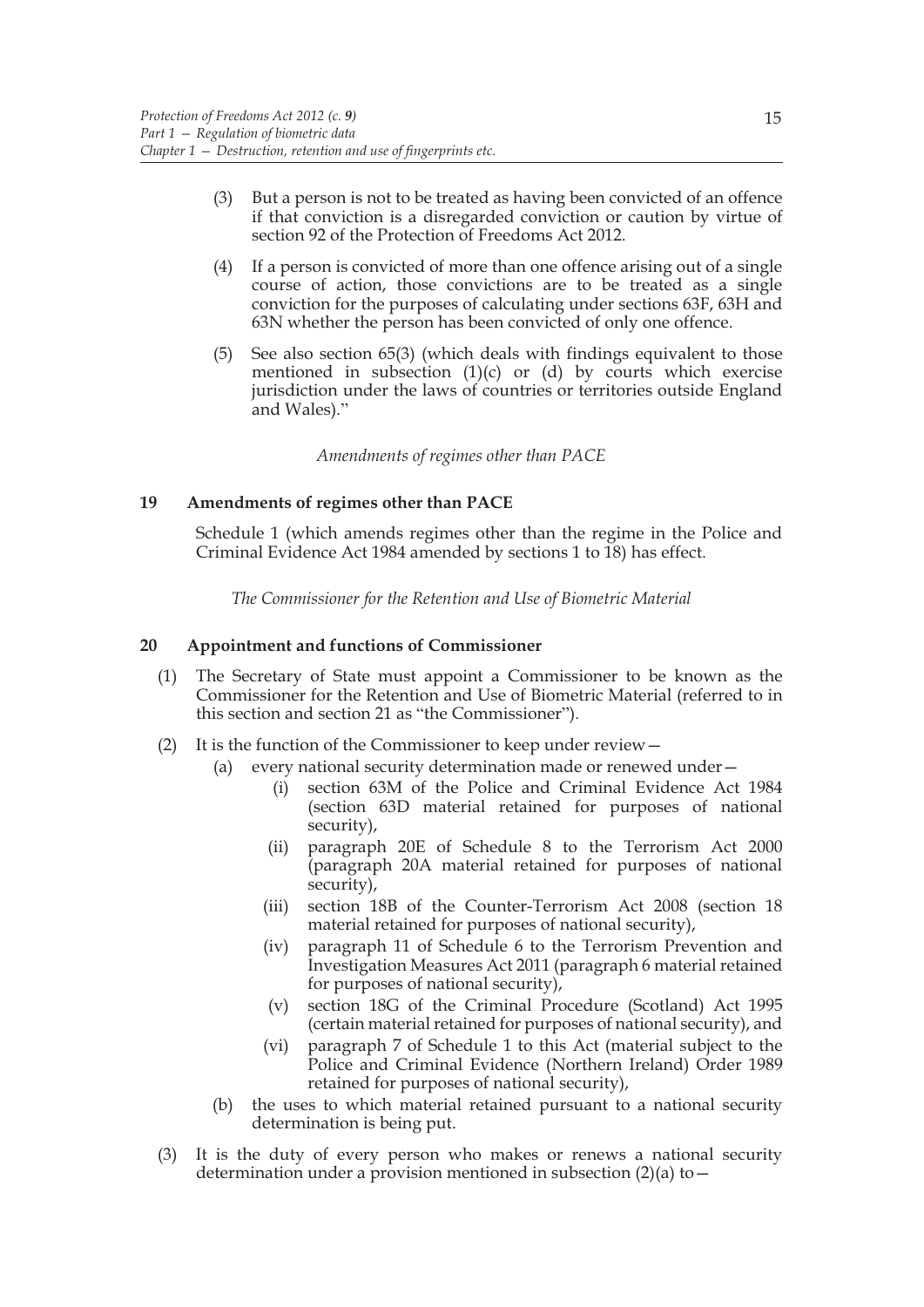- (a) send to the Commissioner a copy of the determination or renewed determination, and the reasons for making or renewing the determination, within 28 days of making or renewing it, and
- (b) disclose or provide to the Commissioner such documents and information as the Commissioner may require for the purpose of carrying out the Commissioner's functions under subsection (2).
- (4) If, on reviewing a national security determination made or renewed under a provision mentioned in subsection  $(2)(a)$ , the Commissioner concludes that it is not necessary for any material retained pursuant to the determination to be so retained, the Commissioner may order the destruction of the material if the condition in subsection (5) is met.
- (5) The condition is that the material retained pursuant to the national security determination is not otherwise capable of being lawfully retained.
- (6) The Commissioner also has the function of keeping under review—
	- (a) the retention and use in accordance with sections 63A and 63D to 63T of the Police and Criminal Evidence Act 1984 of—
		- (i) any material to which section 63D or 63R of that Act applies (fingerprints, DNA profiles and samples), and
		- (ii) any copies of any material to which section 63D of that Act applies (fingerprints and DNA profiles),
	- (b) the retention and use in accordance with paragraphs 20A to 20J of Schedule 8 to the Terrorism Act 2000 of—
		- (i) any material to which paragraph 20A or 20G of that Schedule applies (fingerprints, relevant physical data, DNA profiles and samples), and
		- (ii) any copies of any material to which paragraph 20A of that Schedule applies (fingerprints, relevant physical data and DNA profiles),
	- (c) the retention and use in accordance with sections 18 to 18E of the Counter-Terrorism Act 2008 of
		- any material to which section 18 of that Act applies (fingerprints, DNA samples and DNA profiles), and
		- (ii) any copies of fingerprints or DNA profiles to which section 18 of that Act applies,
	- (d) the retention and use in accordance with paragraphs 5 to 14 of Schedule 6 to the Terrorism Prevention and Investigation Measures Act 2011 of—
		- (i) any material to which paragraph 6 or 12 of that Schedule applies (fingerprints, relevant physical data, DNA profiles and samples), and
		- (ii) any copies of any material to which paragraph 6 of that Schedule applies (fingerprints, relevant physical data and DNA profiles).
- (7) But subsection (6) does not apply so far as the retention or use of the material falls to be reviewed by virtue of subsection (2).
- (8) In relation to Scotland—
	- (a) the reference in subsection  $(6)(b)$  to use of material, or copies of material, in accordance with paragraphs 20A to 20J of Schedule 8 to the Terrorism Act 2000 includes a reference to use of material, or copies of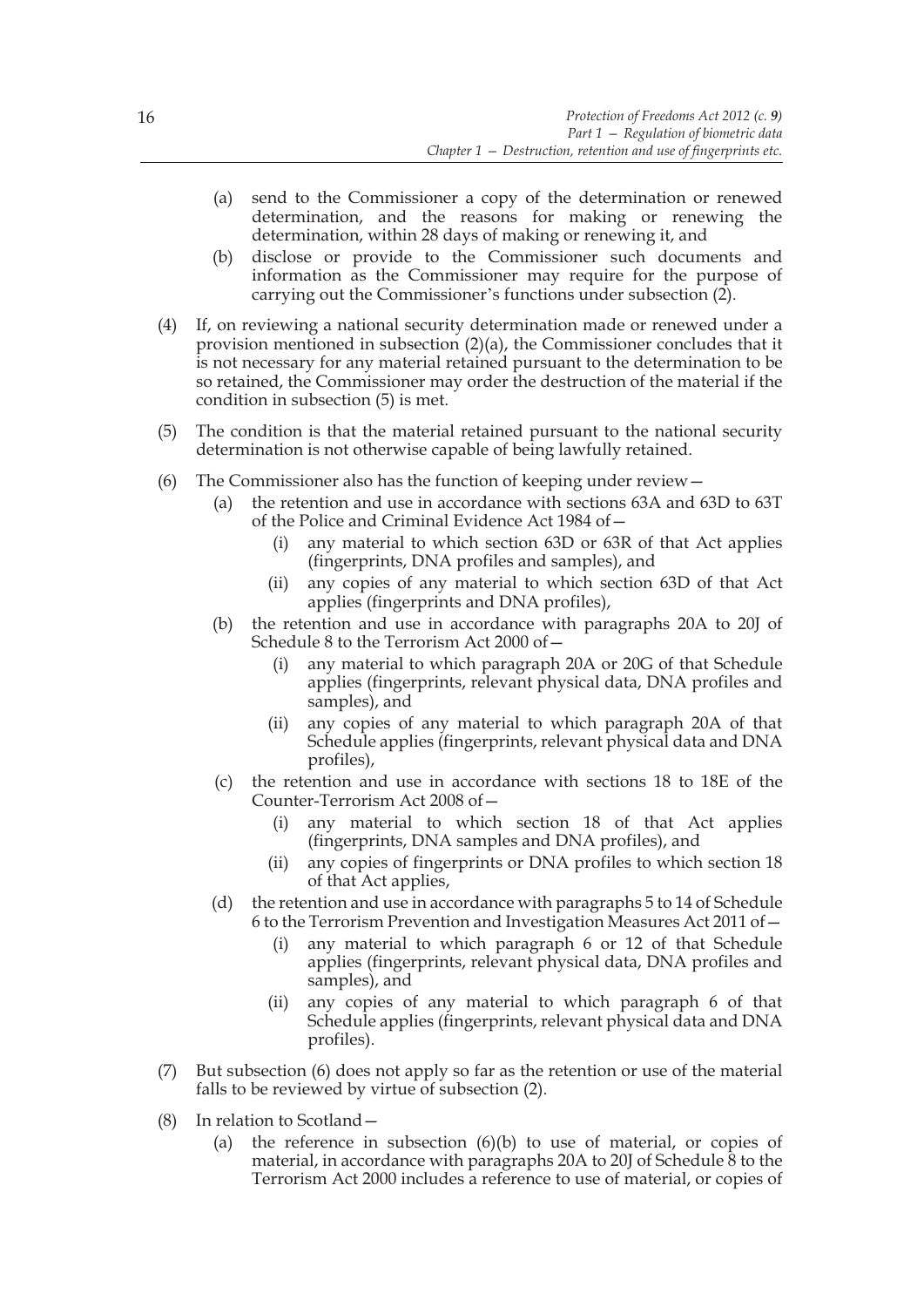material, in accordance with section  $19C(2)(c)$  and (d) of the Criminal Procedure (Scotland) Act 1995, and

- (b) the reference in subsection  $(6)(d)$  to use of material, or copies of material, in accordance with paragraphs  $5$  to  $14$  of Schedule  $6$  to the Terrorism Prevention and Investigation Measures Act 2011 is to be read as a reference to use only for a purpose mentioned in paragraph 13(1)(a) or (b) of that Schedule to that Act.
- (9) The Commissioner also has functions under sections  $63F(5)(c)$  and  $63G$  (giving of consent in relation to the retention of certain section 63D material).
- (10) The Commissioner is to hold office in accordance with the terms of the Commissioner's appointment; and the Secretary of State may pay in respect of the Commissioner any expenses, remuneration or allowances that the Secretary of State may determine.
- (11) The Secretary of State may, after consultation with the Commissioner, provide the Commissioner with—
	- (a) such staff, and
	- (b) such accommodation, equipment and other facilities,

as the Secretary of State considers necessary for the carrying out of the Commissioner's functions.

# **21 Reports by Commissioner**

- (1) The Commissioner must make a report to the Secretary of State about the carrying out of the Commissioner's functions as soon as reasonably practicable after the end of—
	- (a) the period of 9 months beginning when this section comes into force, and
	- (b) every subsequent 12 month period.
- (2) The Commissioner may also, at any time, make such report to the Secretary of State on any matter relating to the Commissioner's functions as the Commissioner considers appropriate.
- (3) The Secretary of State may at any time require the Commissioner to report on any matter relating to the Commissioner's functions.
- (4) On receiving a report from the Commissioner under this section, the Secretary of State must—
	- (a) publish the report, and
	- (b) lay a copy of the published report before Parliament.
- (5) The Secretary of State may, after consultation with the Commissioner, exclude from publication any part of a report under this section if, in the opinion of the Secretary of State, the publication of that part would be contrary to the public interest or prejudicial to national security.

# *Other provisions*

# **22 Guidance on making national security determinations**

(1) The Secretary of State must give guidance about making or renewing national security determinations under a provision mentioned in section 20(2)(a).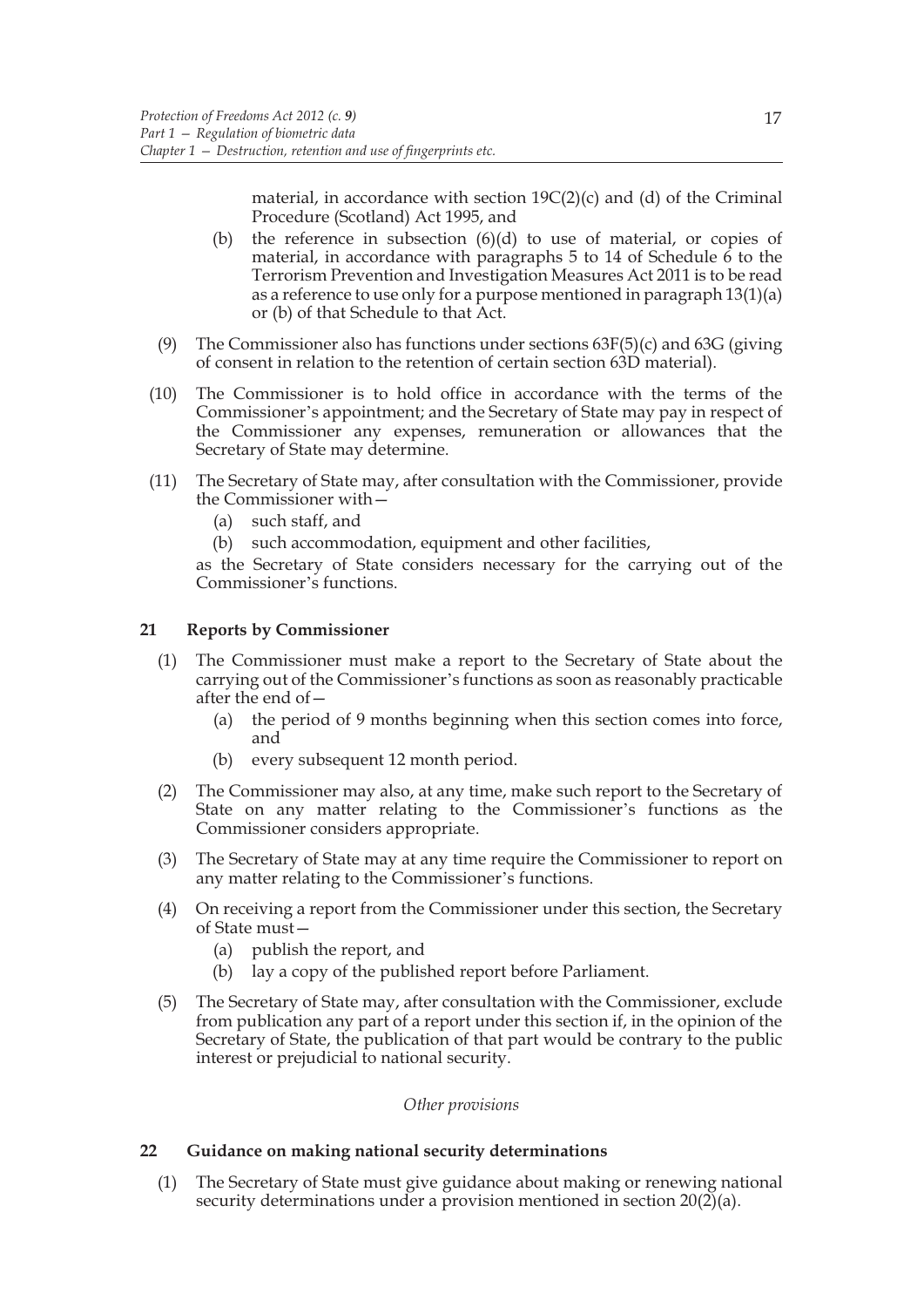- (2) Any person authorised to make or renew any such national security determination must have regard to any guidance given under this section.
- (3) The Secretary of State may give different guidance for different purposes.
- (4) In the course of preparing the guidance, or revising guidance already given, the Secretary of State must consult the Commissioner for the Retention and Use of Biometric Material and the Lord Advocate.
- (5) Before giving guidance under this section, or revising guidance already given, the Secretary of State must lay before Parliament—
	- (a) the proposed guidance or proposed revisions, and
	- (b) a draft of an order providing for the guidance, or revisions to the guidance, to come into force.
- (6) The Secretary of State must make the order, and issue the guidance or (as the case may be) make the revisions to the guidance, if the draft of the order is approved by a resolution of each House of Parliament.
- (7) Guidance, or revisions to guidance, come into force in accordance with an order under this section.
- (8) Such an order—
	- (a) is to be a statutory instrument, and
	- (b) may contain transitional, transitory or saving provision.
- (9) The Secretary of State must publish any guidance given or revised under this section.

# **23 Inclusion of DNA profiles on National DNA Database**

After section 63A of the Police and Criminal Evidence Act 1984 insert—

# **"63AA Inclusion of DNA profiles on National DNA Database**

- (1) This section applies to a DNA profile which is derived from a DNA sample and which is retained under any power conferred by any of sections 63E to 63L (including those sections as applied by section 63P).
- (2) A DNA profile to which this section applies must be recorded on the National DNA Database."

# **24 National DNA Database Strategy Board**

After section 63AA of the Police and Criminal Evidence Act 1984 (for which see section 23) insert—

## **"63AB National DNA Database Strategy Board**

- (1) The Secretary of State must make arrangements for a National DNA Database Strategy Board to oversee the operation of the National DNA Database.
- (2) The National DNA Database Strategy Board must issue guidance about the destruction of DNA profiles which are, or may be, retained under this Part of this Act.
- (3) A chief officer of a police force in England and Wales must act in accordance with guidance issued under subsection (2).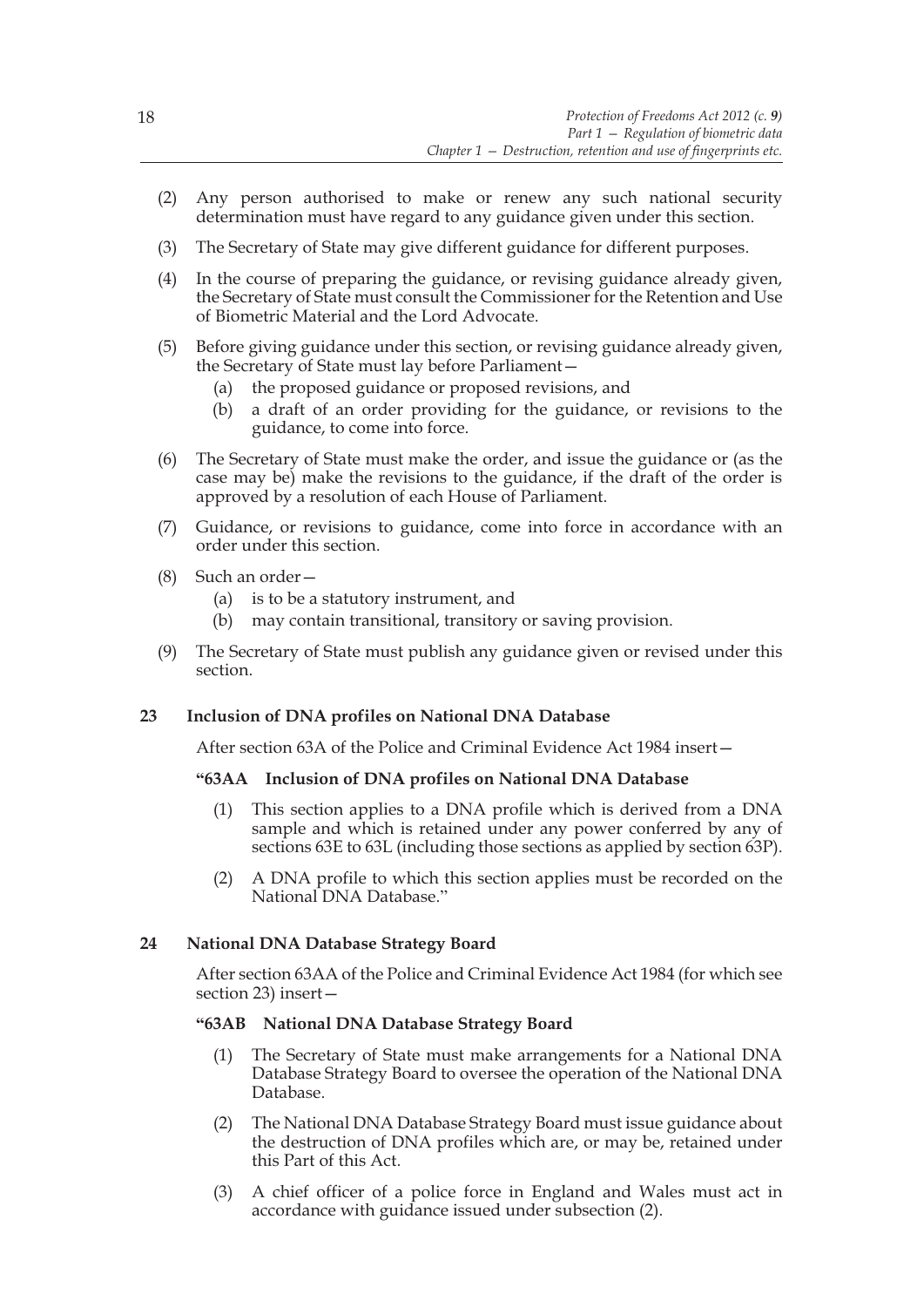- (4) The National DNA Database Strategy Board may issue guidance about the circumstances in which applications may be made to the Commissioner for the Retention and Use of Biometric Material under section 63G.
- (5) Before issuing any such guidance, the National DNA Database Strategy Board must consult the Commissioner for the Retention and Use of Biometric Material.
- (6) The Secretary of State must publish the governance rules of the National DNA Database Strategy Board and lay a copy of the rules before Parliament.
- (7) The National DNA Database Strategy Board must make an annual report to the Secretary of State about the exercise of its functions.
- (8) The Secretary of State must publish the report and lay a copy of the published report before Parliament.
- (9) The Secretary of State may exclude from publication any part of the report if, in the opinion of the Secretary of State, the publication of that part would be contrary to the public interest or prejudicial to national security."

# **25 Material taken before commencement**

- (1) The Secretary of State must by order make such transitional, transitory or saving provision as the Secretary of State considers appropriate in connection with the coming into force of any provision of this Chapter.
- (2) The Secretary of State must, in particular, provide for the destruction or retention of PACE material taken, or (in the case of a DNA profile) derived from a sample taken, before the commencement day in connection with the investigation of an offence.
- (3) Such provision must, in particular, ensure—
	- (a) in the case of material taken or derived 3 years or more before the commencement day from a person who—
		- (i) was arrested for, or charged with, the offence, and
		- (ii) has not been convicted of the offence,

the destruction of the material on the coming into force of the order if the offence was a qualifying offence,

- (b) in the case of material taken or derived less than 3 years before the commencement day from a person who
	- was arrested for, or charged with, the offence, and
	- (ii) has not been convicted of the offence,

the destruction of the material within the period of 3 years beginning with the day on which the material was taken or derived if the offence was a qualifying offence, and

- (c) in the case of material taken or derived before the commencement day from a person who—
	- (i) was arrested for, or charged with, the offence, and
	- (ii) has not been convicted of the offence,

the destruction of the material on the coming into force of the order if the offence was an offence other than a qualifying offence.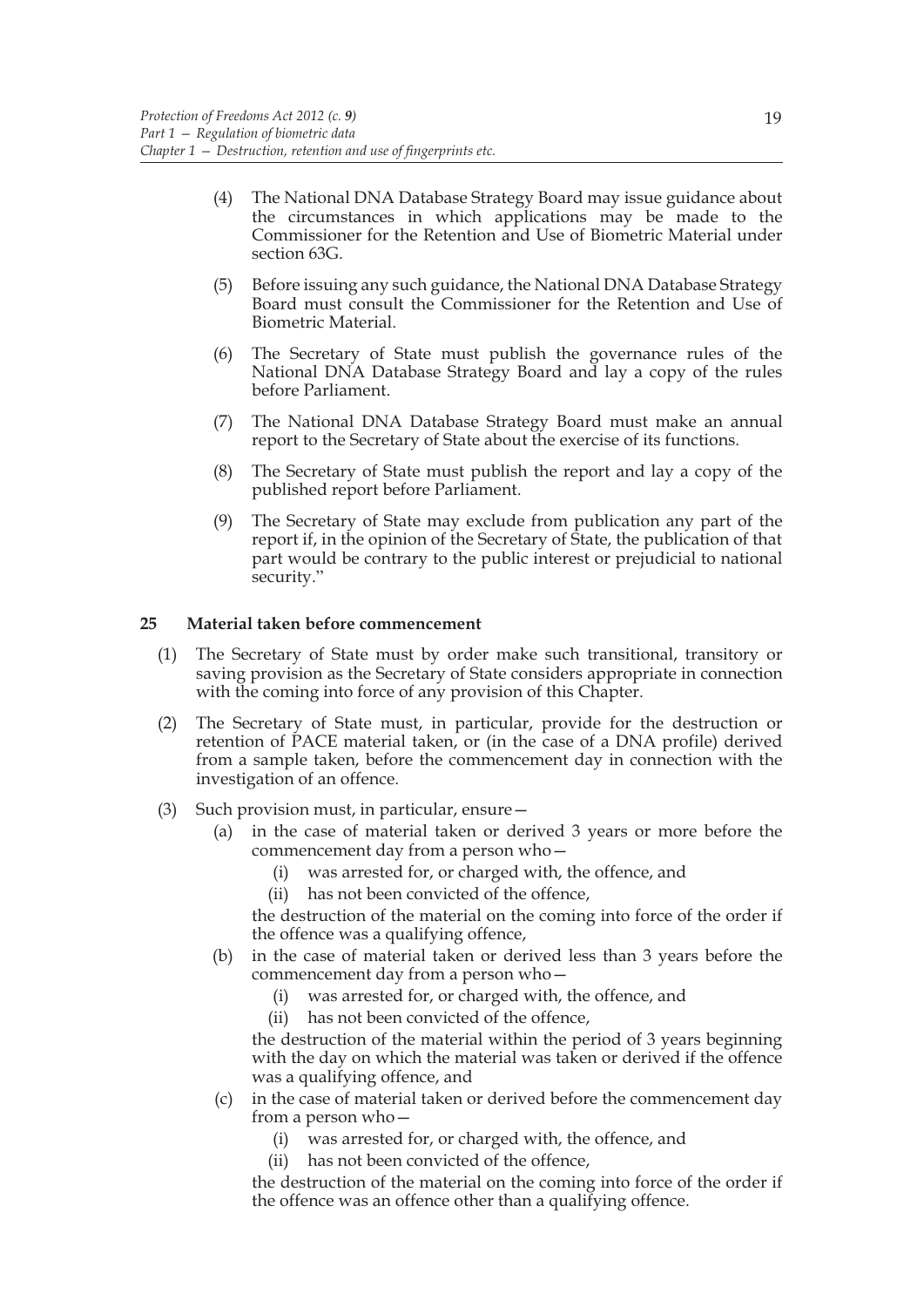- (4) An order under this section may, in particular, provide for exceptions to provision of the kind mentioned in subsection (3).
- (5) Subsection (6) applies if an order under section 113(1) of the Police and Criminal Evidence Act 1984 (application of that Act to Armed Forces) makes provision equivalent to sections 63D to 63U of that Act.
- (6) The power to make an order under section 113(1) of the Act of 1984 includes the power to make provision of the kind that may be made by an order under this section; and the duties which apply to the Secretary of State under this section in relation to an order under this section apply accordingly in relation to an order under section 113(1) of that Act.
- (7) An order under this section is to be made by statutory instrument.
- (8) A statutory instrument containing an order under this section is subject to annulment in pursuance of a resolution of either House of Parliament.
- (9) In this section—

"the commencement day" means the day on which section 1 comes into force,

"PACE material" means material that would have been material to which section 63D or 63R of the Police and Criminal Evidence Act 1984 applied if those provisions had been in force when it was taken or derived.

#### **CHAPTER 2**

PROTECTION OF BIOMETRIC INFORMATION OF CHILDREN IN SCHOOLS ETC.

## **26 Requirement to notify and obtain consent before processing biometric information**

- (1) This section applies in relation to any processing of a child's biometric information by or on behalf of the relevant authority of—
	- (a) a school,
	- (b) a 16 to 19 Academy, or
	- (c) a further education institution.
- (2) Before the first processing of a child's biometric information on or after the coming into force of subsection (3), the relevant authority must notify each parent of the child—
	- (a) of its intention to process the child's biometric information, and
	- (b) that the parent may object at any time to the processing of the information.
- (3) The relevant authority must ensure that a child's biometric information is not processed unless—
	- (a) at least one parent of the child consents to the information being processed, and
	- (b) no parent of the child has withdrawn his or her consent, or otherwise objected, to the information being processed.
- (4) Section 27 makes further provision about the requirement to notify parents and the obtaining and withdrawal of consent (including when notification and consent are not required).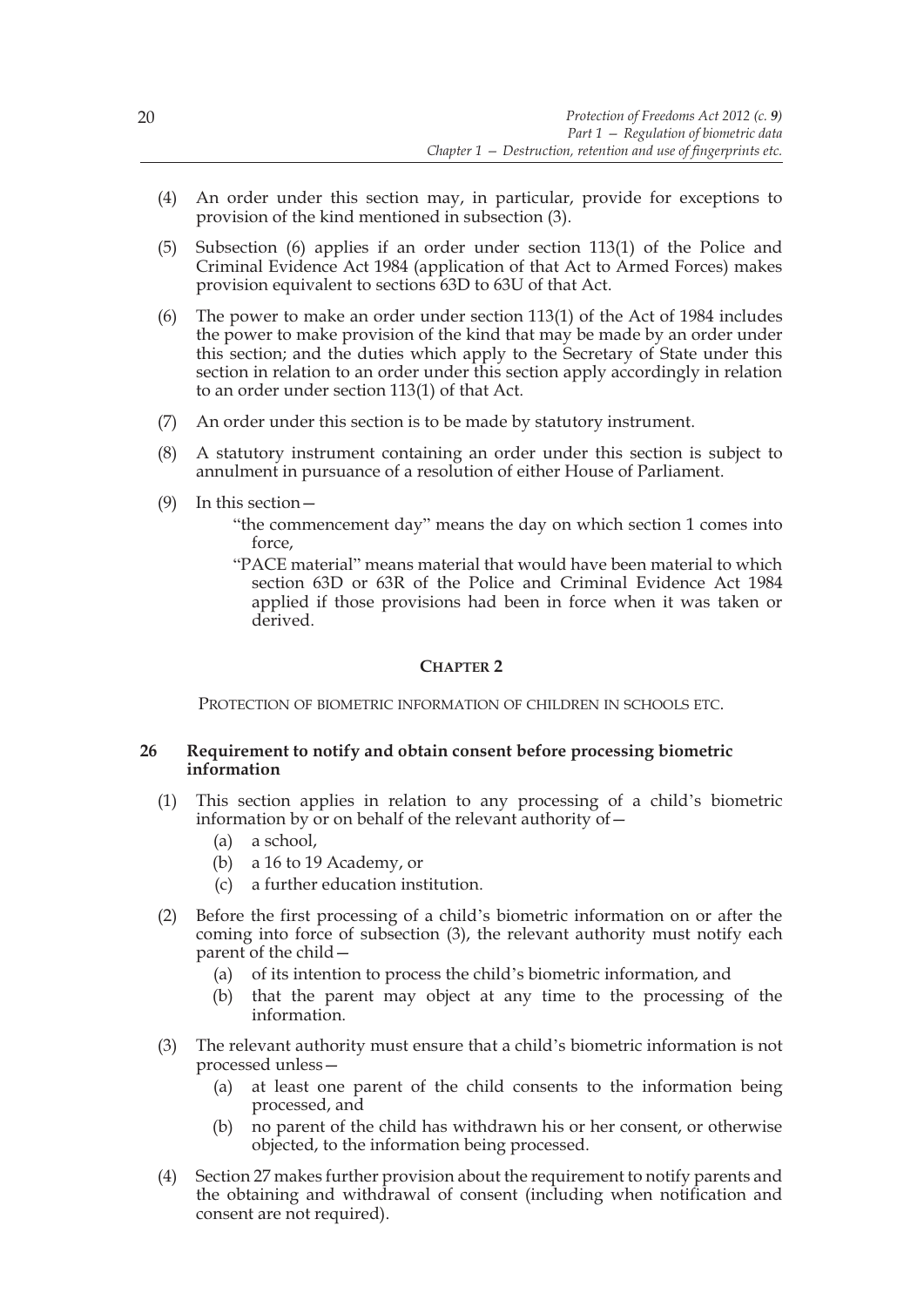- (5) But if, at any time, the child—
	- (a) refuses to participate in, or continue to participate in, anything that involves the processing of the child's biometric information, or
	- (b) otherwise objects to the processing of that information,

the relevant authority must ensure that the information is not processed, irrespective of any consent given by a parent of the child under subsection (3).

- (6) Subsection (7) applies in relation to any child whose biometric information, by virtue of this section, may not be processed.
- (7) The relevant authority must ensure that reasonable alternative means are available by which the child may do, or be subject to, anything which the child would have been able to do, or be subject to, had the child's biometric information been processed.

# **27 Exceptions and further provision about consent and notification**

- (1) For the purposes of section 26(2) and (3), the relevant authority is not required to notify a parent, or obtain the consent of a parent, if the relevant authority is satisfied that—
	- (a) the parent cannot be found,
	- (b) the parent lacks capacity (within the meaning of the Mental Capacity Act 2005) to object or (as the case may be) consent to the processing of the child's biometric information,
	- (c) the welfare of the child requires that the parent is not contacted, or
	- (d) it is otherwise not reasonably practicable to notify the parent or (as the case may be) obtain the consent of the parent.
- (2) A notification under section 26(2) must be given in writing, and any objection to the processing of a child's biometric information must be made in writing.
- (3) Consent under section 26(3) may be withdrawn at any time.
- (4) Consent under section 26(3) must be given, and (if withdrawn) withdrawn, in writing.
- (5) Section 26 and this section are in addition to the requirements of the Data Protection Act 1998.

# **28 Interpretation: Chapter 2**

- (1) In this Chapter—
	- "biometric information" is to be read in accordance with subsections (2) to  $(4),$
	- "child" means a person under the age of 18,
	- "further education institution" means an institution within the further education sector (within the meaning given by section 91(3)(a) to (c) of the Further and Higher Education Act 1992),
	- "parent" is to be read in accordance with subsections (5) to (8),
	- "parental responsibility" is to be read in accordance with the Children Act 1989,
	- "processing" has the meaning given by section 1(1) of the Data Protection Act 1998,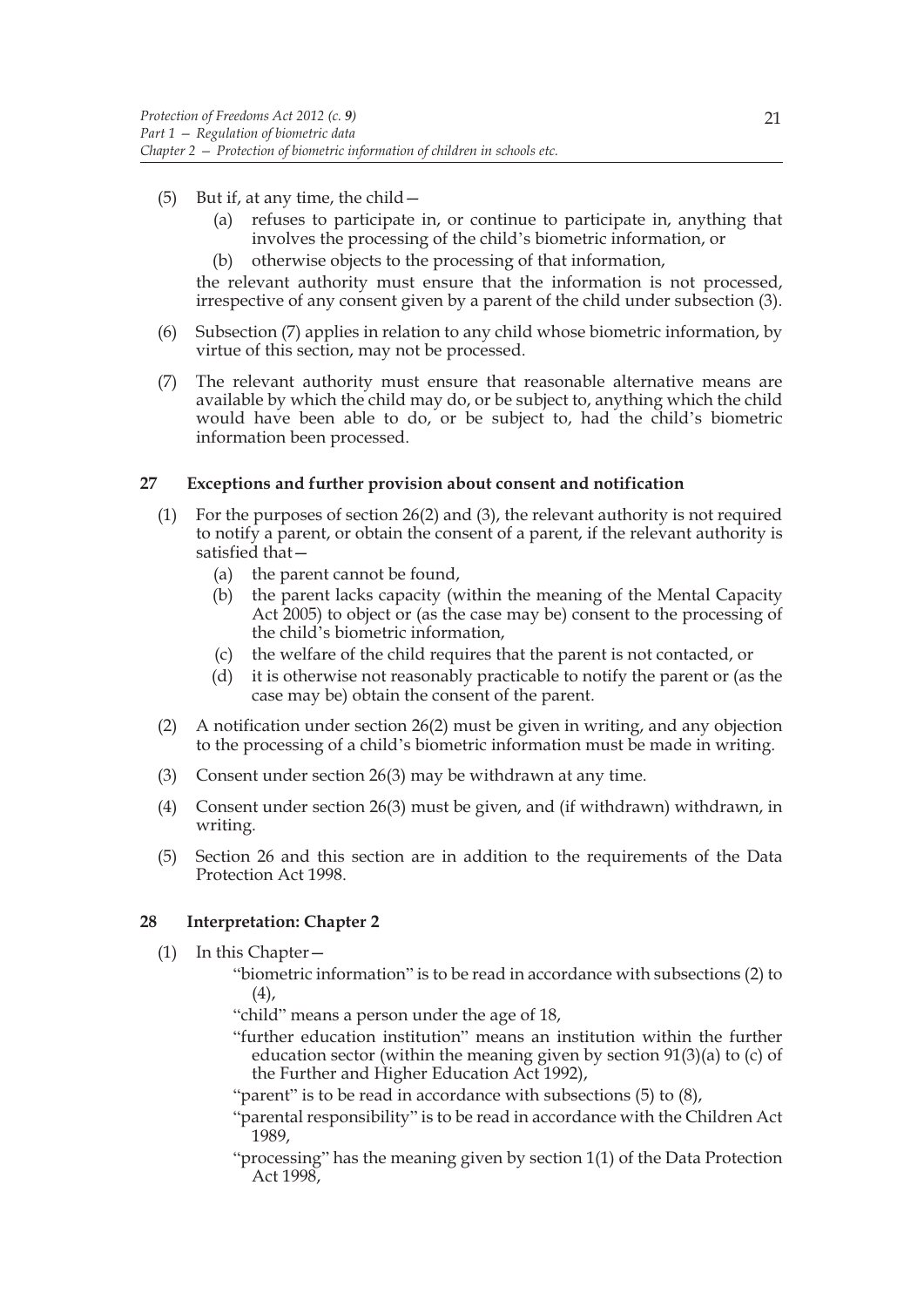"proprietor", in relation to a school or 16 to 19 Academy, has the meaning given by section 579(1) of the Education Act 1996, subject to the modification in subsection (9),

"relevant authority" means—

- (a) in relation to a school, the proprietor of the school,
- (b) in relation to a 16 to 19 Academy, the proprietor of the Academy,
- (c) in relation to a further education institution, the governing body of the institution (within the meaning given by paragraphs (a), (c) and (d) of the definition of "governing body" in section 90(1) of the Further and Higher Education Act 1992),
- "school" has the meaning given by section 4 of the Education Act 1996, subject to the modification in subsection (10),
- "16 to 19 Academy" has the meaning given by section 1B of the Academies Act 2010.
- (2) "Biometric information" means information about a person's physical or behavioural characteristics or features which—
	- (a) is capable of being used in order to establish or verify the identity of the person, and
	- (b) is obtained or recorded with the intention that it be used for the purposes of a biometric recognition system.
- (3) Biometric information may, in particular, include—
	- (a) information about the skin pattern and other physical characteristics or features of a person's fingers or palms,
	- (b) information about the features of an iris or any other part of the eye, and
	- (c) information about a person's voice or handwriting.
- (4) In subsection (2) "biometric recognition system" means a system which, by means of equipment operating automatically—
	- (a) obtains or records information about a person's physical or behavioural characteristics or features, and
	- (b) compares the information with stored information that has previously been so obtained or recorded, or otherwise processes the information, for the purpose of establishing or verifying the identity of the person, or otherwise determining whether the person is recognised by the system.
- (5) "Parent" means a parent of the child and any individual who is not a parent of the child but who has parental responsibility for the child.
- (6) In a case where the relevant authority is satisfied that, by virtue of section  $27(1)$ , there is no person falling within subsection (5) who must be notified or whose consent is required, "parent" is to be read as including each individual who has care of the child, but this is subject to subsections (7) and (8).
- (7) In a case to which subsection (6) applies where the child is looked after by a local authority (within the meaning given by section 22(1) of the Children Act 1989), "parent" is to be read as meaning the local authority looking after the child.
- (8) In a case to which subsection (6) applies where the child is not looked after by a local authority (within the meaning given by section 22(1) of the Children Act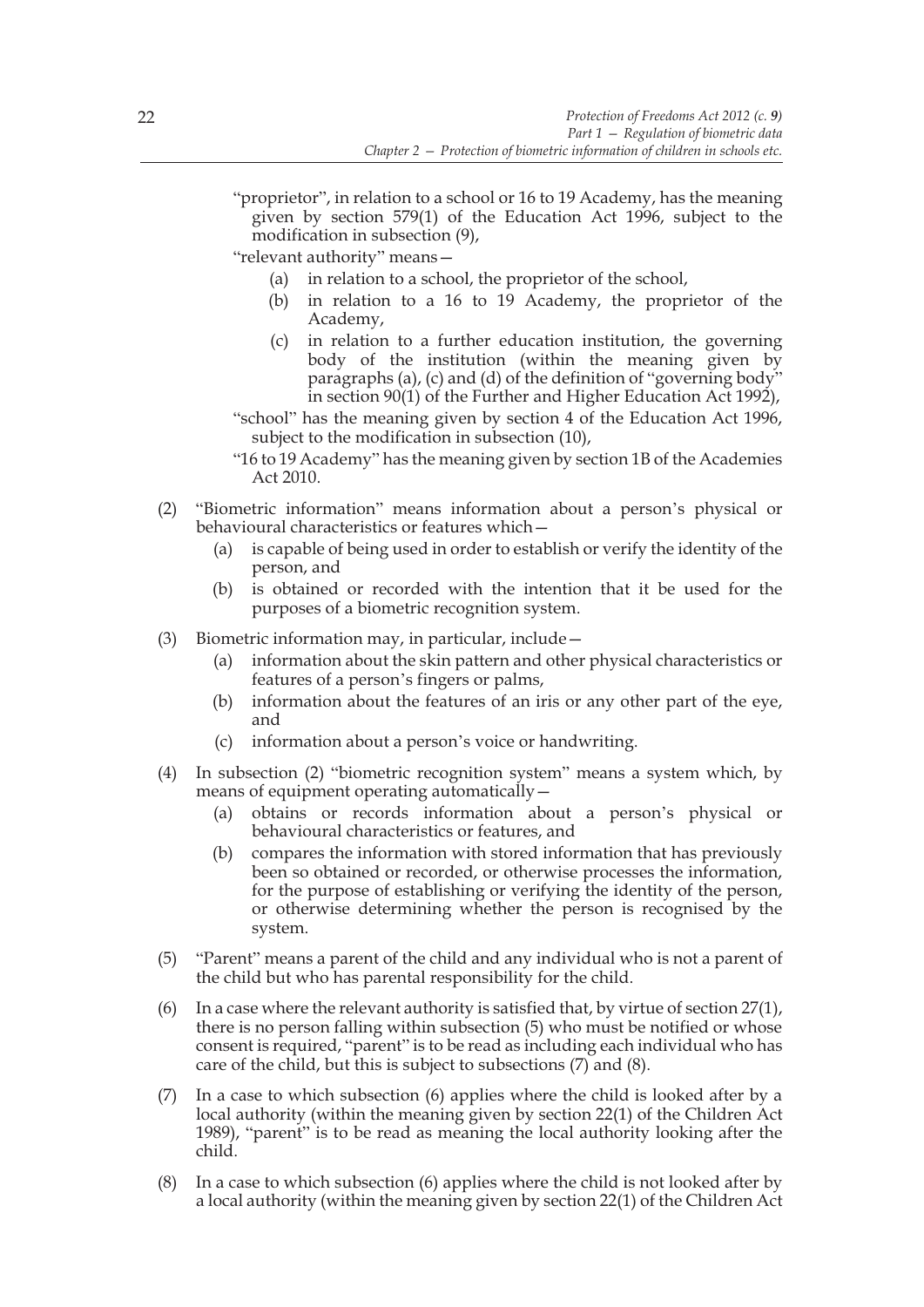1989) but a voluntary organisation has provided accommodation for the child in accordance with section 59(1) of that Act by  $-$ 

- (a) placing the child with a foster parent, or
- (b) maintaining the child in a children's home,

"parent" is to be read as meaning the voluntary organisation that so placed or maintains the child.

- (9) A reference to the proprietor of a school is to be read, in relation to a pupil referral unit for which there is a management committee established by virtue of paragraph 15 of Schedule 1 to the Education Act 1996, as a reference to that committee; and for this purpose "pupil referral unit" has the meaning given by section 19(2) of that Act.
- (10) A reference to a school is to be read as if it included a reference to any independent educational institution (within the meaning given by section 92 of the Education and Skills Act 2008).

# **PART 2**

## REGULATION OF SURVEILLANCE

# **CHAPTER 1**

# REGULATION OF CCTV AND OTHER SURVEILLANCE CAMERA TECHNOLOGY

# *Code of practice*

# **29 Code of practice for surveillance camera systems**

- (1) The Secretary of State must prepare a code of practice containing guidance about surveillance camera systems.
- (2) Such a code must contain guidance about one or more of the following—
	- (a) the development or use of surveillance camera systems,
	- (b) the use or processing of images or other information obtained by virtue of such systems.
- (3) Such a code may, in particular, include provision about—
	- (a) considerations as to whether to use surveillance camera systems,
	- (b) types of systems or apparatus,
	- (c) technical standards for systems or apparatus,
	- (d) locations for systems or apparatus,
	- (e) the publication of information about systems or apparatus,
	- (f) standards applicable to persons using or maintaining systems or apparatus,
	- (g) standards applicable to persons using or processing information obtained by virtue of systems,
	- (h) access to, or disclosure of, information so obtained,
	- (i) procedures for complaints or consultation.
- (4) Such a code—
	- (a) need not contain provision about every type of surveillance camera system,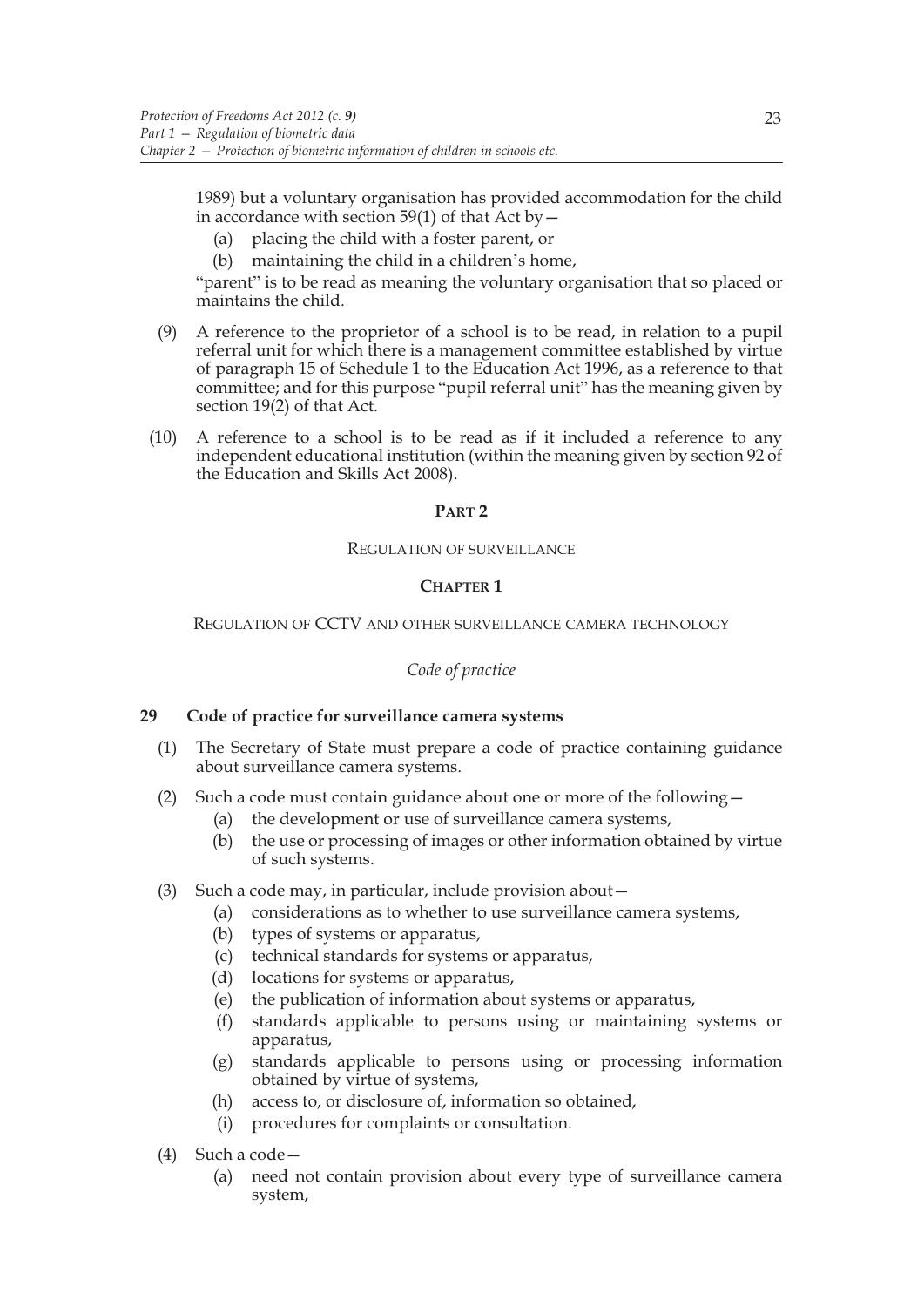- (b) may make different provision for different purposes.
- (5) In the course of preparing such a code, the Secretary of State must consult—
	- (a) such persons appearing to the Secretary of State to be representative of the views of persons who are, or are likely to be, subject to the duty under section 33(1) (duty to have regard to the code) as the Secretary of State considers appropriate,
	- (b) the Association of Chief Police Officers,
	- (c) the Information Commissioner,
	- (d) the Chief Surveillance Commissioner,
	- (e) the Surveillance Camera Commissioner,
	- (f) the Welsh Ministers, and
	- (g) such other persons as the Secretary of State considers appropriate.
- (6) In this Chapter "surveillance camera systems" means—
	- (a) closed circuit television or automatic number plate recognition systems,
	- (b) any other systems for recording or viewing visual images for surveillance purposes,
	- (c) any systems for storing, receiving, transmitting, processing or checking images or information obtained by systems falling within paragraph (a) or (b), or
	- (d) any other systems associated with, or otherwise connected with, systems falling within paragraph (a), (b) or (c).
- (7) In this section—
	- "the Chief Surveillance Commissioner" means the Chief Commissioner appointed under section 91(1) of the Police Act 1997,
	- "processing" has the meaning given by section 1(1) of the Data Protection Act 1998.

# *Procedural requirements*

# **30 Issuing of code**

- (1) The Secretary of State must lay before Parliament—
	- (a) a code of practice prepared under section 29, and
	- (b) a draft of an order providing for the code to come into force.
- (2) The Secretary of State must make the order and issue the code if the draft of the order is approved by a resolution of each House of Parliament.
- (3) The Secretary of State must not make the order or issue the code unless the draft of the order is so approved.
- (4) The Secretary of State must prepare another code of practice under section 29  $if$ 
	- (a) the draft of the order is not so approved, and
	- (b) the Secretary of State considers that there is no realistic prospect that it will be so approved.
- (5) A code comes into force in accordance with an order under this section.
- (6) Such an order—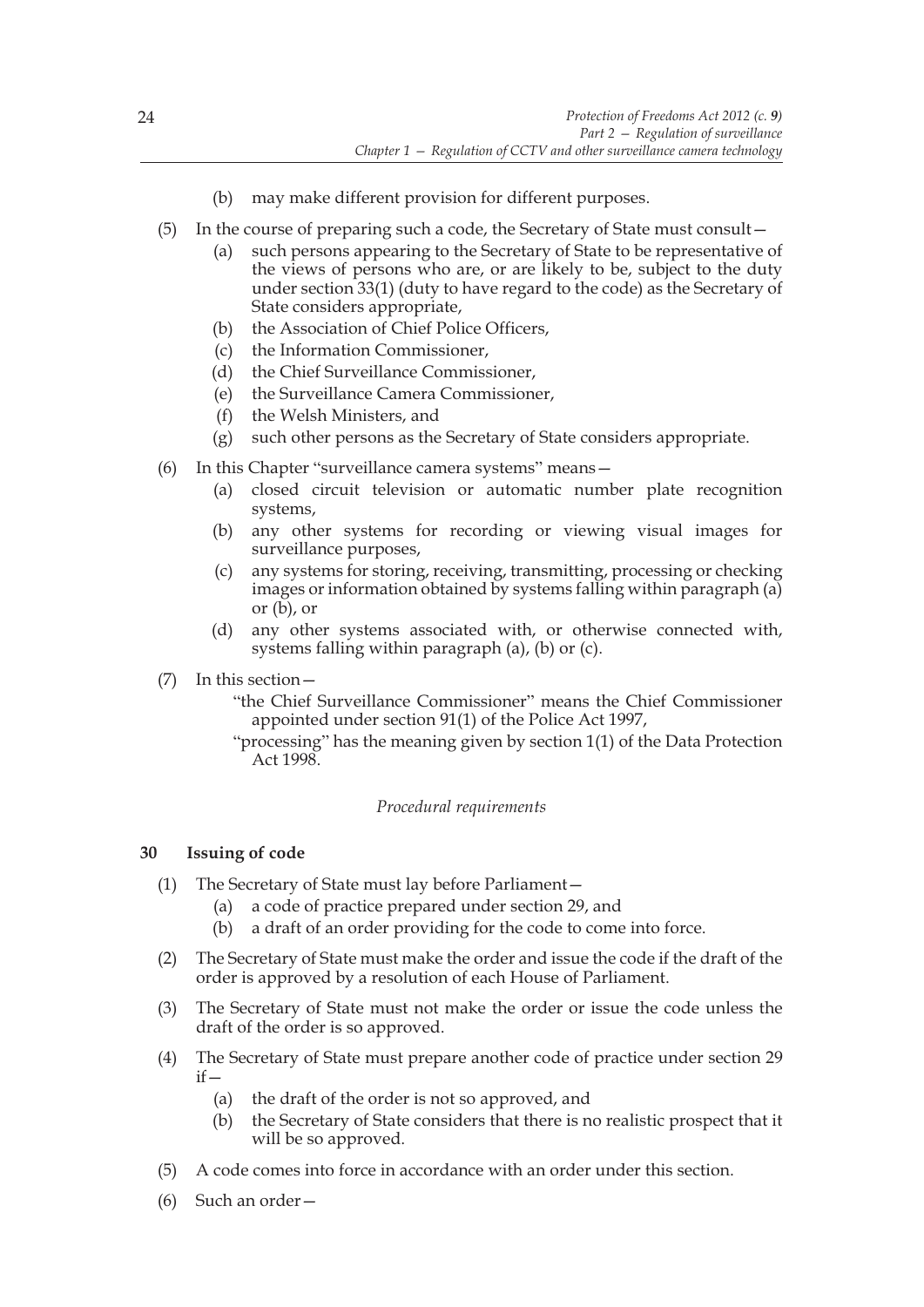- (a) is to be a statutory instrument, and
- (b) may contain transitional, transitory or saving provision.
- (7) If a draft of an instrument containing an order under this section would, apart from this subsection, be treated as a hybrid instrument for the purposes of the standing orders of either House of Parliament, it is to proceed in that House as if it were not a hybrid instrument.

# **31 Alteration or replacement of code**

- (1) The Secretary of State—
	- (a) must keep the surveillance camera code under review, and
	- (b) may prepare an alteration to the code or a replacement code.
- (2) Before preparing an alteration or a replacement code, the Secretary of State must consult the persons mentioned in section 29(5).
- (3) The Secretary of State must lay before Parliament an alteration or a replacement code prepared under this section.
- (4) If, within the 40-day period, either House of Parliament resolves not to approve the alteration or the replacement code, the Secretary of State must not issue the alteration or code.
- (5) If no such resolution is made within that period, the Secretary of State must issue the alteration or replacement code.
- (6) The alteration or replacement code—
	- (a) comes into force when issued, and
	- (b) may include transitional, transitory or saving provision.
- (7) Subsection (4) does not prevent the Secretary of State from laying a new alteration or replacement code before Parliament.
- (8) In this section "the 40-day period" means the period of 40 days beginning with the day on which the alteration or replacement code is laid before Parliament (or, if it is not laid before each House of Parliament on the same day, the later of the two days on which it is laid).
- (9) In calculating the 40-day period, no account is to be taken of any period during which Parliament is dissolved or prorogued or during which both Houses are adjourned for more than four days.
- (10) In this Chapter "the surveillance camera code" means the code of practice issued under section 30(2) (as altered or replaced from time to time).

# **32 Publication of code**

- (1) The Secretary of State must publish the code issued under section 30(2).
- (2) The Secretary of State must publish any replacement code issued under section 31(5).
- (3) The Secretary of State must publish—
	- (a) any alteration issued under section 31(5), or
	- (b) the code or replacement code as altered by it.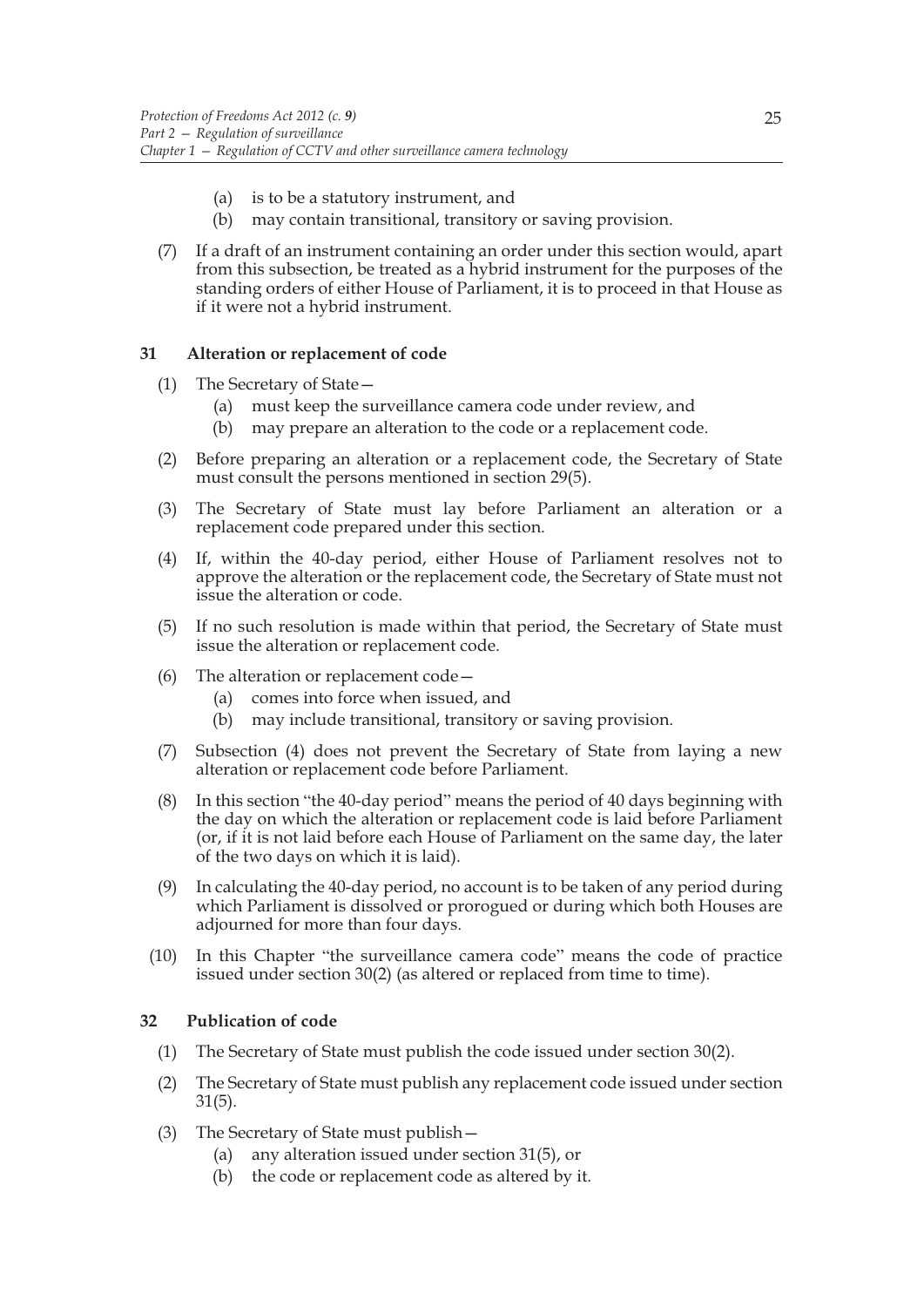# *Enforcement and Commissioner*

# **33 Effect of code**

- (1) A relevant authority must have regard to the surveillance camera code when exercising any functions to which the code relates.
- (2) A failure on the part of any person to act in accordance with any provision of the surveillance camera code does not of itself make that person liable to criminal or civil proceedings.
- (3) The surveillance camera code is admissible in evidence in any such proceedings.
- (4) A court or tribunal may, in particular, take into account a failure by a relevant authority to have regard to the surveillance camera code in determining a question in any such proceedings.
- (5) In this section "relevant authority" means—
	- (a) a local authority within the meaning of the Local Government Act 1972,
	- (b) the Greater London Authority,
	- (c) the Common Council of the City of London in its capacity as a local authority,
	- (d) the Sub-Treasurer of the Inner Temple or the Under-Treasurer of the Middle Temple, in their capacity as a local authority,
	- (e) the Council of the Isles of Scilly,
	- (f) a parish meeting constituted under section 13 of the Local Government Act 1972,
	- (g) a police and crime commissioner,
	- (h) the Mayor's Office for Policing and Crime,
	- (i) the Common Council of the City of London in its capacity as a police authority,
	- (j) any chief officer of a police force in England and Wales,
	- (k) any person specified or described by the Secretary of State in an order made by statutory instrument.
- (6) An order under subsection (5) may, in particular—
	- (a) restrict the specification or description of a person to that of the person when acting in a specified capacity or exercising specified or described functions,
	- (b) contain transitional, transitory or saving provision.
- (7) So far as an order under subsection (5) contains a restriction of the kind mentioned in subsection  $(6)(a)$  in relation to a person, the duty in subsection  $(1)$ applies only to the person in that capacity or (as the case may be) only in relation to those functions.
- (8) Before making an order under subsection (5) in relation to any person or description of persons, the Secretary of State must consult—
	- (a) such persons appearing to the Secretary of State to be representative of the views of the person or persons in relation to whom the order may be made as the Secretary of State considers appropriate,
	- (b) the Association of Chief Police Officers,
	- (c) the Information Commissioner,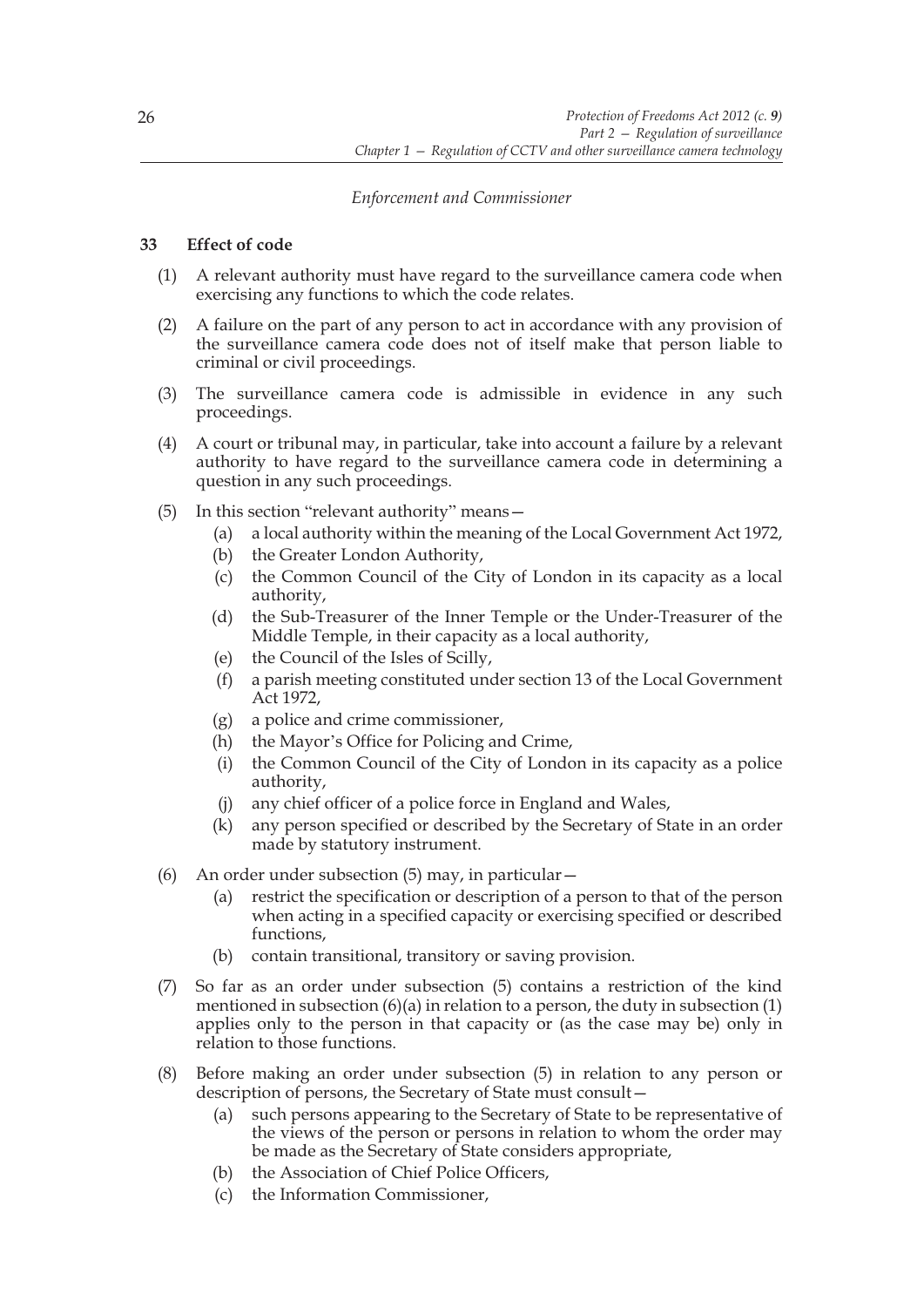- (d) the Chief Surveillance Commissioner,
- (e) the Surveillance Camera Commissioner,
- (f) the Welsh Ministers, and
- (g) such other persons as the Secretary of State considers appropriate.
- (9) No instrument containing an order under subsection (5) is to be made unless a draft of it has been laid before, and approved by a resolution of, each House of Parliament.
- (10) If a draft of an instrument containing an order under subsection (5) would, apart from this subsection, be treated as a hybrid instrument for the purposes of the standing orders of either House of Parliament, it is to proceed in that House as if it were not a hybrid instrument.

# **34 Commissioner in relation to code**

- (1) The Secretary of State must appoint a person as the Surveillance Camera Commissioner (in this Chapter "the Commissioner").
- (2) The Commissioner is to have the following functions—
	- (a) encouraging compliance with the surveillance camera code,
	- (b) reviewing the operation of the code, and
	- (c) providing advice about the code (including changes to it or breaches of it).
- (3) The Commissioner is to hold office in accordance with the terms of the Commissioner's appointment; and the Secretary of State may pay in respect of the Commissioner any expenses, remuneration or allowances that the Secretary of State may determine.
- (4) The Secretary of State may, after consultation with the Commissioner, provide the Commissioner with—
	- (a) such staff, and
	- (b) such accommodation, equipment and other facilities,

as the Secretary of State considers necessary for the carrying out of the Commissioner's functions.

### **35 Reports by Commissioner**

- (1) As soon as reasonably practicable after the end of each reporting period—
	- (a) the Commissioner must—
		- (i) prepare a report about the exercise by the Commissioner during that period of the functions of the Commissioner, and
		- (ii) give a copy of the report to the Secretary of State,
	- (b) the Secretary of State must lay a copy of the report before Parliament, and
	- (c) the Commissioner must publish the report.
- (2) The reporting periods are—
	- (a) the period—
		- (i) beginning with the surveillance camera code first coming into force or the making of the first appointment as Commissioner (whichever is the later), and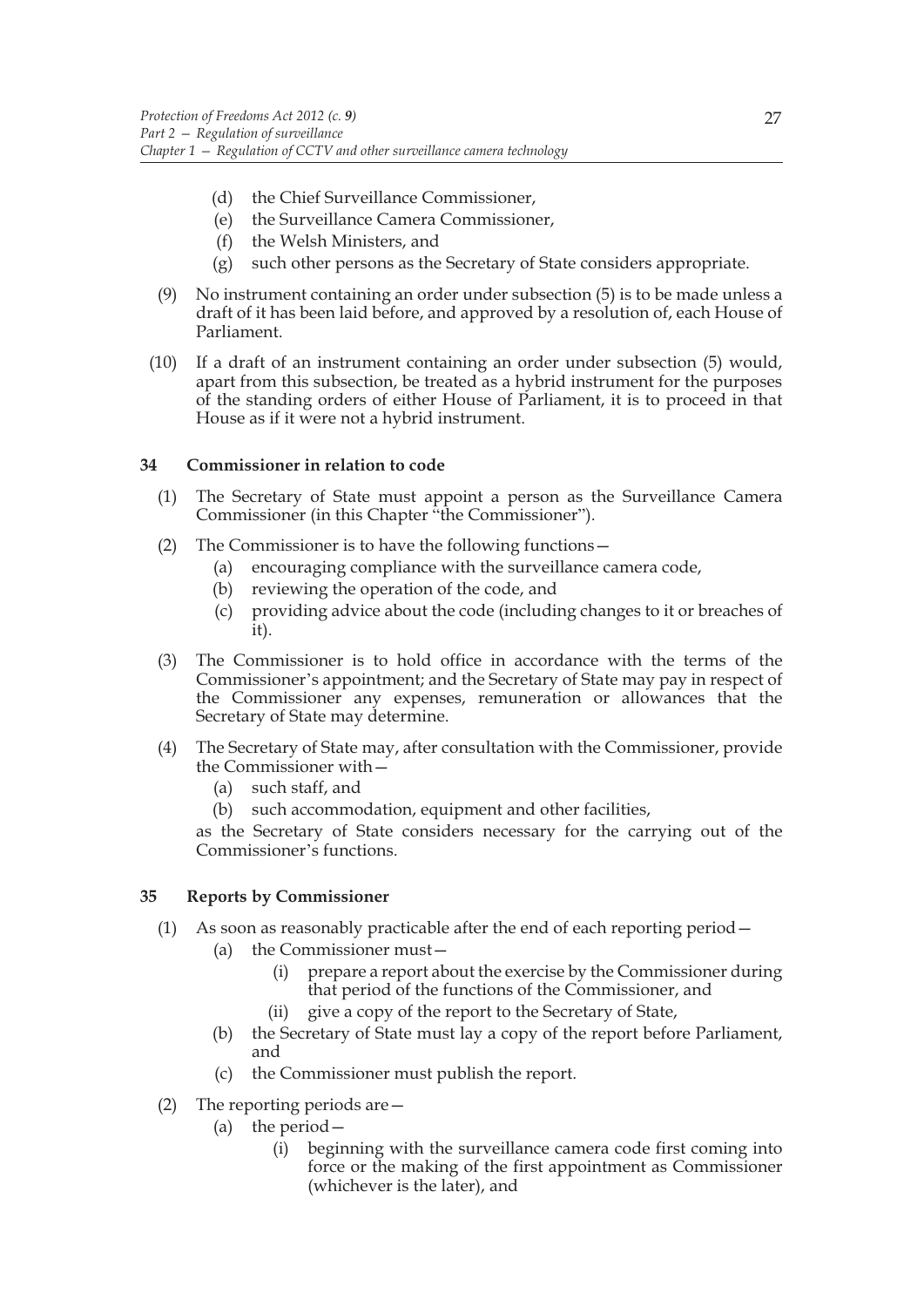- (ii) ending with the next 31 March or, if the period ending with that date is 6 months or less, ending with the next 31 March after that date, and
- (b) each succeeding period of 12 months.

*Interpretation*

# **36 Interpretation: Chapter 1**

In this Chapter—

"the Commissioner" has the meaning given by section 34(1), "surveillance camera code" has the meaning given by section 31(10), "surveillance camera systems" has the meaning given by section 29(6).

# **CHAPTER 2**

#### SAFEGUARDS FOR CERTAIN SURVEILLANCE UNDER RIPA

# **37 Judicial approval for obtaining or disclosing communications data**

After section 23 of the Regulation of Investigatory Powers Act 2000 (form and duration of authorisations and notices for obtaining and disclosing communications data) insert—

### **"23A Authorisations requiring judicial approval**

- (1) This section applies where a relevant person has—
	- (a) granted or renewed an authorisation under section 22(3), (3B) or  $(3F)$ , or
	- (b) given or renewed a notice under section 22(4).
- (2) The authorisation or notice is not to take effect until such time (if any) as the relevant judicial authority has made an order approving the grant or renewal of the authorisation or (as the case may be) the giving or renewal of the notice.
- (3) The relevant judicial authority may give approval under this section to the granting or renewal of an authorisation under section 22(3), (3B) or  $(3F)$  if, and only if, the relevant judicial authority is satisfied that  $-$ 
	- (a) at the time of the grant or renewal—
		- (i) there were reasonable grounds for believing that the requirements of section 22(1) and (5) were satisfied in relation to the authorisation, and
		- (ii) the relevant conditions were satisfied in relation to the authorisation, and
	- (b) at the time when the relevant judicial authority is considering the matter, there remain reasonable grounds for believing that the requirements of section 22(1) and (5) are satisfied in relation to the authorisation.
- (4) The relevant judicial authority may give approval under this section to the giving or renewal of a notice under section 22(4) if, and only if, the relevant judicial authority is satisfied that—
	- (a) at the time of the giving or renewal of the notice  $-$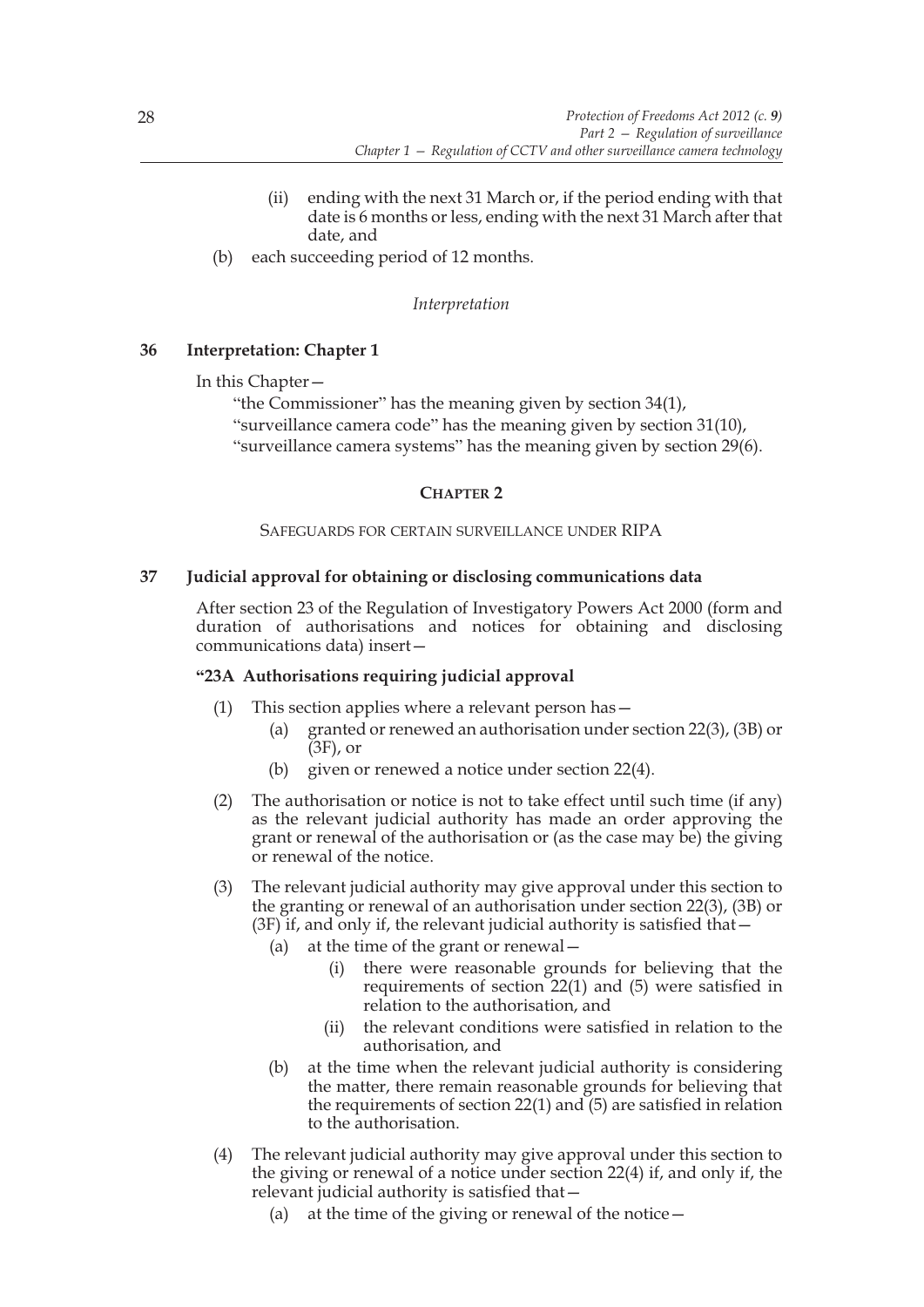- (i) there were reasonable grounds for believing that the requirements of section 22(1) and (5) were satisfied in relation to the notice, and
- (ii) the relevant conditions were satisfied in relation to the notice, and
- (b) at the time when the relevant judicial authority is considering the matter, there remain reasonable grounds for believing that the requirements of section 22(1) and (5) are satisfied in relation to the notice.
- (5) For the purposes of subsections (3) and (4) the relevant conditions are  $-$ 
	- (a) in relation to any grant, giving or renewal by an individual holding an office, rank or position in a local authority in England, Wales or Scotland, that—
		- (i) the individual was a designated person for the purposes of this Chapter,
		- (ii) the grant, giving or renewal was not in breach of any restrictions imposed by virtue of section 25(3), and
		- (iii) any other conditions that may be provided for by an order made by the Secretary of State were satisfied,
	- (b) in relation to a grant, giving or renewal, for any purpose relating to a Northern Ireland excepted or reserved matter, by an individual holding an office, rank or position in a district council in Northern Ireland, that—
		- (i) the individual was a designated person for the purposes of this Chapter,
		- (ii) the grant, giving or renewal was not in breach of any restrictions imposed by virtue of section 25(3), and
		- (iii) any other conditions that may be provided for by an order made by the Secretary of State were satisfied, and
	- (c) in relation to any other grant, giving or renewal by a relevant person, that any conditions that may be provided for by an order made by the Secretary of State were satisfied.
- (6) In this section—

"local authority in England" means—

- (a) a district or county council in England,
- (b) a London borough council,
- (c) the Common Council of the City of London in its capacity as a local authority, or
- (d) the Council of the Isles of Scilly,
- "local authority in Scotland" means a council constituted under section 2 of the Local Government etc. (Scotland) Act 1994,
- "local authority in Wales" means any county council or county borough council in Wales,
- "Northern Ireland excepted or reserved matter" means an excepted or reserved matter (within the meaning of section 4(1) of the Northern Ireland Act 1998),
- "Northern Ireland transferred matter" means a transferred matter (within the meaning of section 4(1) of the Act of 1998),

"relevant judicial authority" means—

(a) in relation to England and Wales, a justice of the peace,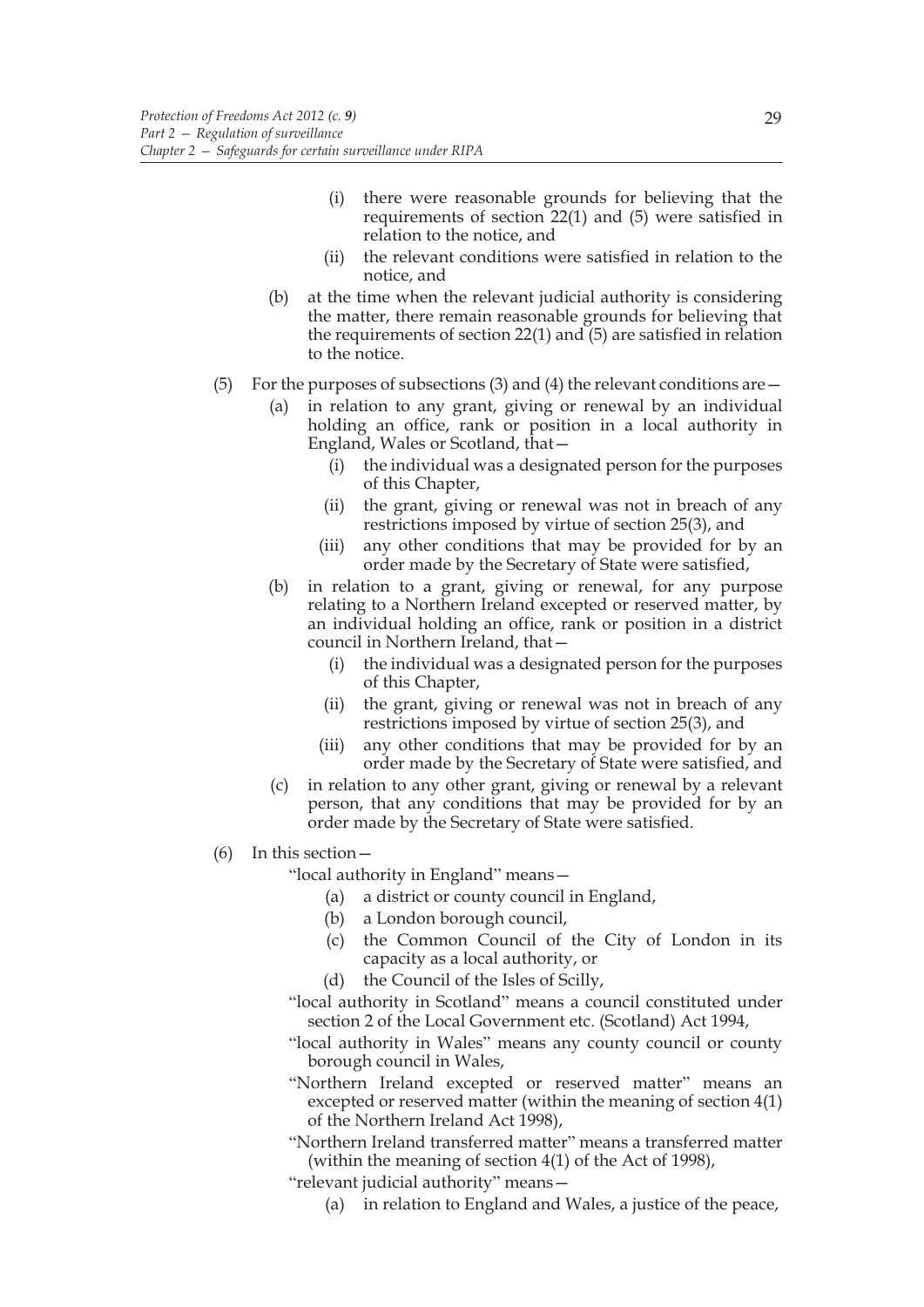- (b) in relation to Scotland, a sheriff, and
- (c) in relation to Northern Ireland, a district judge (magistrates' courts) in Northern Ireland,

"relevant person" means—

- (a) an individual holding—
	- (i) an office, rank or position in a local authority in England or Wales, or
	- (ii) an office, rank or position in a local authority in Scotland (other than an office, rank or position in a fire and rescue authority),
- (b) also, in relation to a grant, giving or renewal for any purpose relating to a Northern Ireland excepted or reserved matter, an individual holding an office, rank or position in a district council in Northern Ireland, and
- (c) also, in relation to any grant, giving or renewal of a description that may be prescribed for the purposes of this subsection by an order made by the Secretary of State or every grant, giving or renewal if so prescribed, a person of a description so prescribed.
- (7) No order of the Secretary of State—
	- (a) may be made under subsection (6) unless a draft of the order has been laid before Parliament and approved by a resolution of each House;
	- (b) may be made under this section so far as it makes provision which, if it were contained in an Act of the Northern Ireland Assembly, would be within the legislative competence of the Northern Ireland Assembly and would deal with a Northern Ireland transferred matter.

# **23B Procedure for judicial approval**

- (1) The public authority with which the relevant person holds an office, rank or position may apply to the relevant judicial authority for an order under section 23A approving the grant or renewal of an authorisation or (as the case may be) the giving or renewal of a notice.
- (2) The applicant is not required to give notice of the application to  $-$ 
	- (a) any person to whom the authorisation or notice which is the subject of the application relates, or
	- (b) such a person's legal representatives.
- (3) Where, on an application under this section, the relevant judicial authority refuses to approve the grant or renewal of the authorisation concerned or (as the case may be) the giving or renewal of the notice concerned, the relevant judicial authority may make an order quashing the authorisation or notice.
- (4) In this section "relevant judicial authority" and "relevant person" have the same meaning as in section 23A."

### **38 Judicial approval for directed surveillance and covert human intelligence sources**

(1) After section 32 of the Regulation of Investigatory Powers Act 2000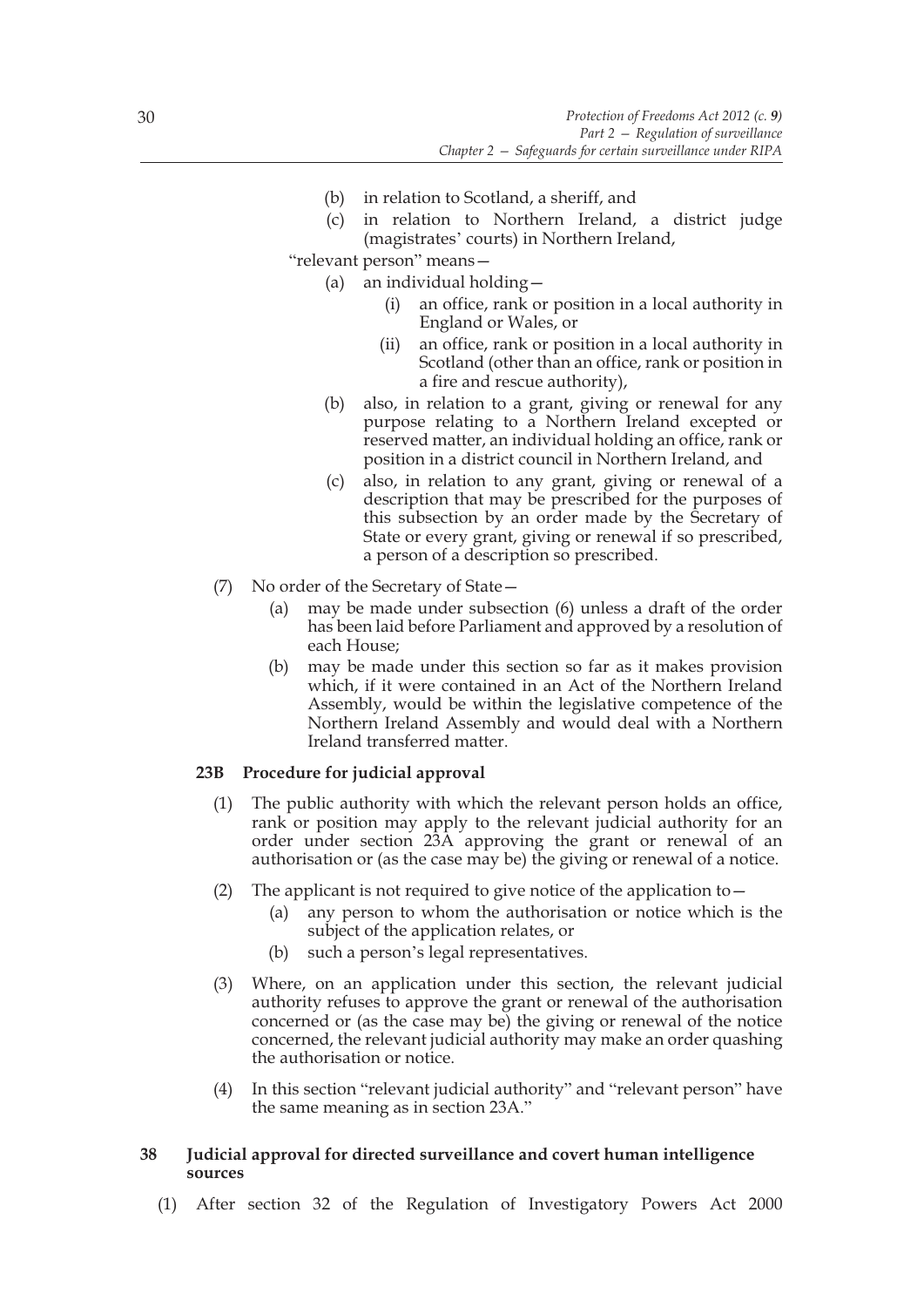(authorisation of surveillance and human intelligence sources: intrusive surveillance) insert—

#### *"Authorisations requiring judicial approval*

#### **32A Authorisations requiring judicial approval**

- (1) This section applies where a relevant person has granted an authorisation under section 28 or 29.
- (2) The authorisation is not to take effect until such time (if any) as the relevant judicial authority has made an order approving the grant of the authorisation.
- (3) The relevant judicial authority may give approval under this section to the granting of an authorisation under section 28 if, and only if, the relevant judicial authority is satisfied that—
	- (a) at the time of the grant—
		- (i) there were reasonable grounds for believing that the requirements of section 28(2) were satisfied in relation to the authorisation, and
		- (ii) the relevant conditions were satisfied in relation to the authorisation, and
	- (b) at the time when the relevant judicial authority is considering the matter, there remain reasonable grounds for believing that the requirements of section 28(2) are satisfied in relation to the authorisation.
- (4) For the purposes of subsection (3) the relevant conditions are  $-$ 
	- (a) in relation to a grant by an individual holding an office, rank or position in a local authority in England or Wales, that—
		- (i) the individual was a designated person for the purposes of section 28,
		- (ii) the grant of the authorisation was not in breach of any restrictions imposed by virtue of section 30(3), and
		- (iii) any other conditions that may be provided for by an order made by the Secretary of State were satisfied,
	- (b) in relation to a grant, for any purpose relating to a Northern Ireland excepted or reserved matter, by an individual holding an office, rank or position in a district council in Northern Ireland, that—
		- (i) the individual was a designated person for the purposes of section 28,
		- (ii) the grant of the authorisation was not in breach of any restrictions imposed by virtue of section 30(3), and
		- (iii) any other conditions that may be provided for by an order made by the Secretary of State were satisfied, and
	- (c) in relation to any other grant by a relevant person, that any conditions that may be provided for by an order made by the Secretary of State were satisfied.
- (5) The relevant judicial authority may give approval under this section to the granting of an authorisation under section 29 if, and only if, the relevant judicial authority is satisfied that—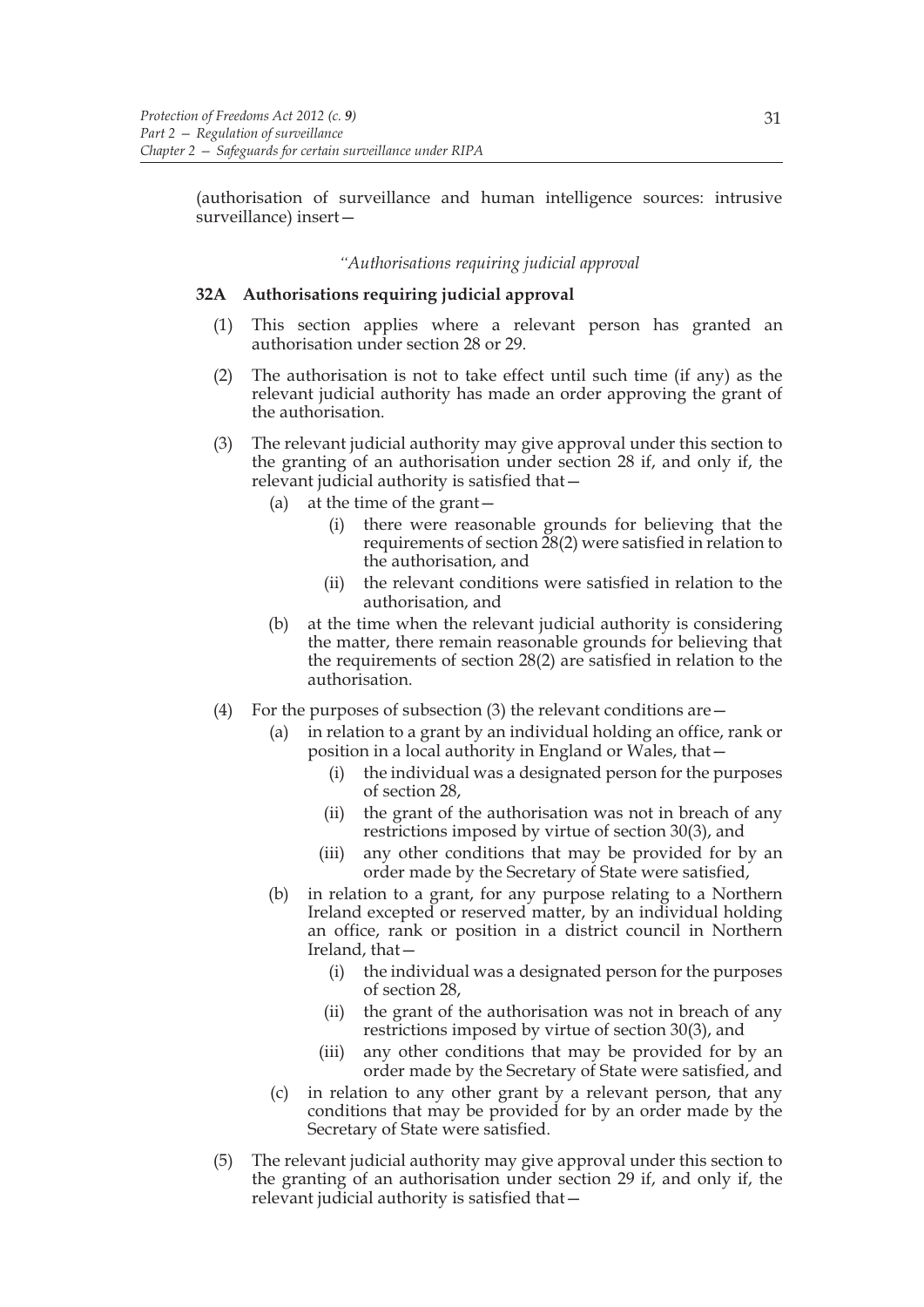- (a) at the time of the grant—
	- (i) there were reasonable grounds for believing that the requirements of section 29(2), and any requirements imposed by virtue of section 29(7)(b), were satisfied in relation to the authorisation, and
	- (ii) the relevant conditions were satisfied in relation to the authorisation, and
- (b) at the time when the relevant judicial authority is considering the matter, there remain reasonable grounds for believing that the requirements of section 29(2), and any requirements imposed by virtue of section 29(7)(b), are satisfied in relation to the authorisation.
- (6) For the purposes of subsection  $(5)$  the relevant conditions are  $-$ 
	- (a) in relation to a grant by an individual holding an office, rank or position in a local authority in England or Wales, that—
		- (i) the individual was a designated person for the purposes of section 29,
		- (ii) the grant of the authorisation was not in breach of any prohibition imposed by virtue of section 29(7)(a) or any restriction imposed by virtue of section 30(3), and
		- (iii) any other conditions that may be provided for by an order made by the Secretary of State were satisfied,
	- (b) in relation to a grant, for any purpose relating to a Northern Ireland excepted or reserved matter, by an individual holding an office, rank or position in a district council in Northern Ireland, that—
		- (i) the individual was a designated person for the purposes of section 29,
		- (ii) the grant of the authorisation was not in breach of any prohibition imposed by virtue of section 29(7)(a) or any restriction imposed by virtue of section 30(3), and
		- (iii) any other conditions that may be provided for by an order made by the Secretary of State were satisfied, and
	- (c) in relation to any other grant by a relevant person, that any conditions that may be provided for by an order made by the Secretary of State were satisfied.
- (7) In this section—

"local authority in England" means—

- (a) a district or county council in England,
- (b) a London borough council,
- (c) the Common Council of the City of London in its capacity as a local authority, or
- (d) the Council of the Isles of Scilly,
- "local authority in Wales" means any county council or county borough council in Wales,
- "Northern Ireland excepted or reserved matter" means an excepted or reserved matter (within the meaning of section 4(1) of the Northern Ireland Act 1998),
- "Northern Ireland transferred matter" means a transferred matter (within the meaning of section 4(1) of the Act of 1998),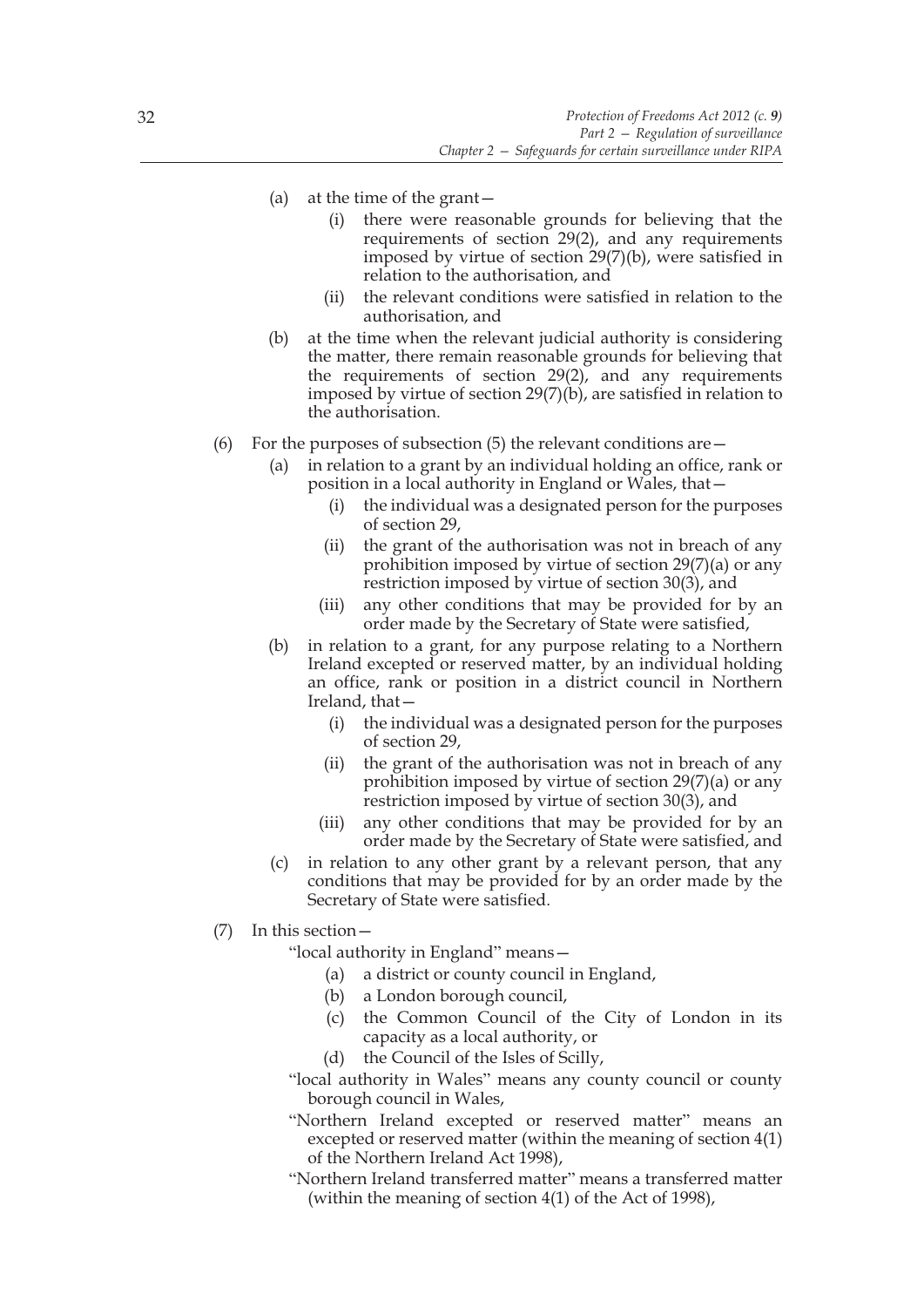"relevant judicial authority" means—

- (a) in relation to England and Wales, a justice of the peace,
- (b) in relation to Scotland, a sheriff, and
- (c) in relation to Northern Ireland, a district judge (magistrates' courts) in Northern Ireland,

"relevant person" means—

- (a) an individual holding an office, rank or position in a local authority in England or Wales,
- (b) also, in relation to a grant for any purpose relating to a Northern Ireland excepted or reserved matter, an individual holding an office, rank or position in a district council in Northern Ireland, and
- (c) also, in relation to any grant of a description that may be prescribed for the purposes of this subsection by an order made by the Secretary of State or every grant if so prescribed, a person of a description so prescribed.
- (8) No order of the Secretary of State—
	- (a) may be made under subsection (7) unless a draft of the order has been laid before Parliament and approved by a resolution of each House;
	- (b) may be made under this section so far as it makes provision which would be within the legislative competence of the Scottish Parliament if it were contained in an Act of the Scottish Parliament;
	- (c) may be made under this section so far as it makes provision which, if it were contained in an Act of the Northern Ireland Assembly, would be within the legislative competence of the Northern Ireland Assembly and would deal with a Northern Ireland transferred matter.

### **32B Procedure for judicial approval**

- (1) The public authority with which the relevant person holds an office, rank or position may apply to the relevant judicial authority for an order under section 32A approving the grant of an authorisation.
- (2) The applicant is not required to give notice of the application to  $-$ 
	- (a) any person to whom the authorisation relates, or
	- (b) such a person's legal representatives.
- (3) Where, on an application under this section, the relevant judicial authority refuses to approve the grant of the authorisation concerned, the relevant judicial authority may make an order quashing the authorisation.
- (4) In this section "relevant judicial authority" and "relevant person" have the same meaning as in section 32A."
- (2) In section 43 of that Act (general rules about grant, renewal and duration of authorisations)—
	- (a) after subsection (6) insert—
		- "(6A) The relevant judicial authority (within the meaning given by subsection (7) of section 32A) shall not make an order under that section approving the renewal of an authorisation for the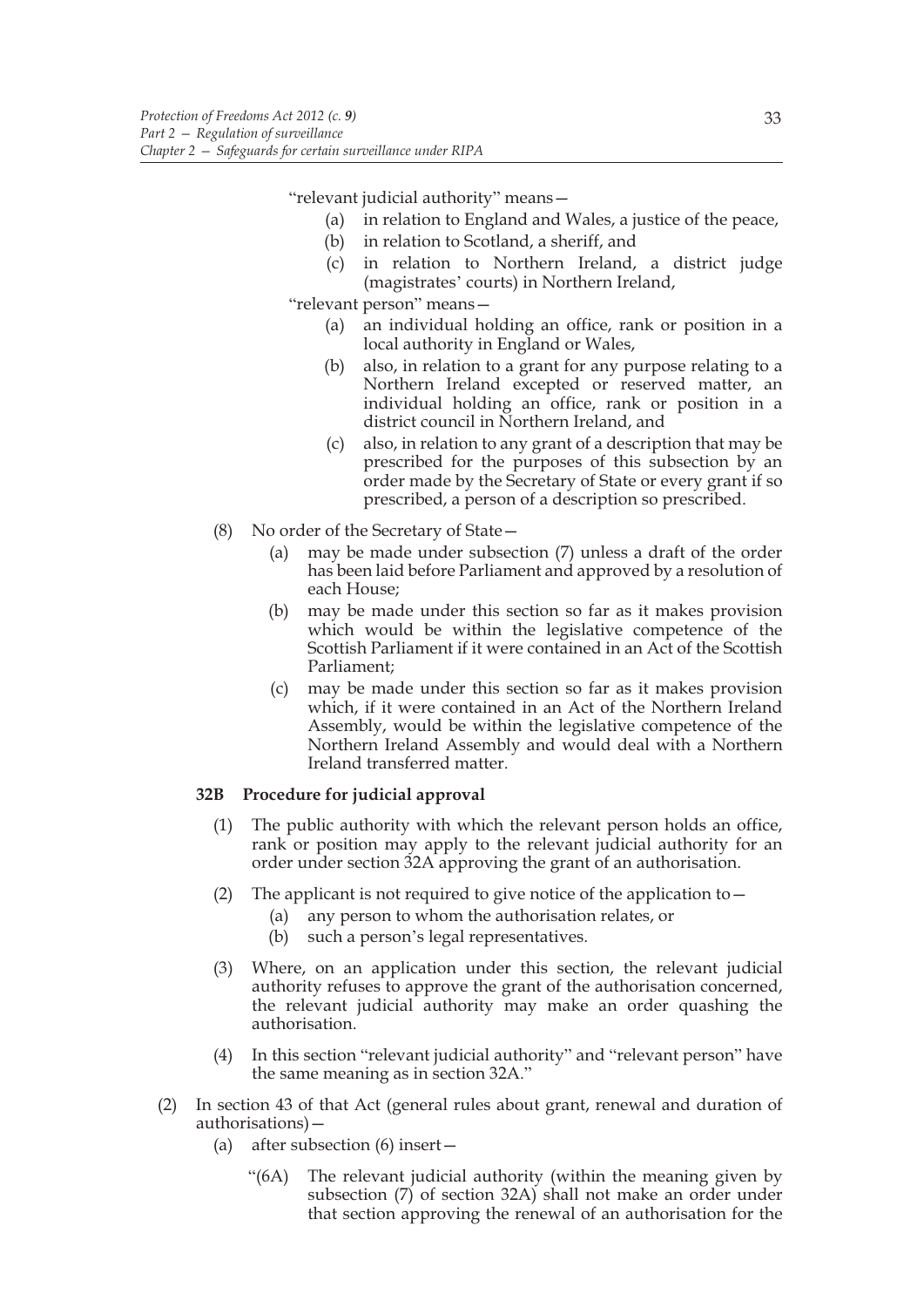conduct or the use of a covert human intelligence source unless the relevant judicial authority—

- (a) is satisfied that a review has been carried out of the matters mentioned in subsection (7) below, and
- (b) has, for the purpose of deciding whether to make the order, considered the results of that review.", and
- (b) in subsection (7) for "subsection (6)" substitute "subsections (6) and  $(6A)$ ".

#### **PART 3**

PROTECTION OF PROPERTY FROM DISPROPORTIONATE ENFORCEMENT ACTION

#### **CHAPTER 1**

#### POWERS OF ENTRY

*Repealing, adding safeguards or rewriting powers of entry*

#### **39 Repealing etc. unnecessary or inappropriate powers of entry**

- (1) The appropriate national authority may by order repeal any power of entry or associated power which the appropriate national authority considers to be unnecessary or inappropriate.
- (2) Schedule 2 (which contains repeals etc. of certain powers of entry) has effect.

#### **40 Adding safeguards to powers of entry**

- (1) The appropriate national authority may by order provide for safeguards in relation to any power of entry or associated power.
- (2) Such safeguards may, in particular, include—
	- (a) restrictions as to the premises over which the power may be exercised,
	- (b) restrictions as to the times at which the power may be exercised,
	- (c) restrictions as to the number or description of persons who may exercise the power,
	- (d) a requirement for a judicial or other authorisation before the power may be exercised,
	- (e) a requirement to give notice within a particular period before the power may be exercised,
	- (f) other conditions which must be met before the power may be exercised,
	- (g) modifications of existing conditions which must be met before the power may be exercised,
	- (h) other restrictions on the circumstances in which the power may be exercised,
	- (i) new obligations on the person exercising the power which must be met before, during or after its exercise,
	- (j) modifications of existing obligations which must be met by the person exercising the power before, during or after its exercise,
	- (k) restrictions on any power to use force, or any other power, which may be exercised in connection with the power of entry or associated power.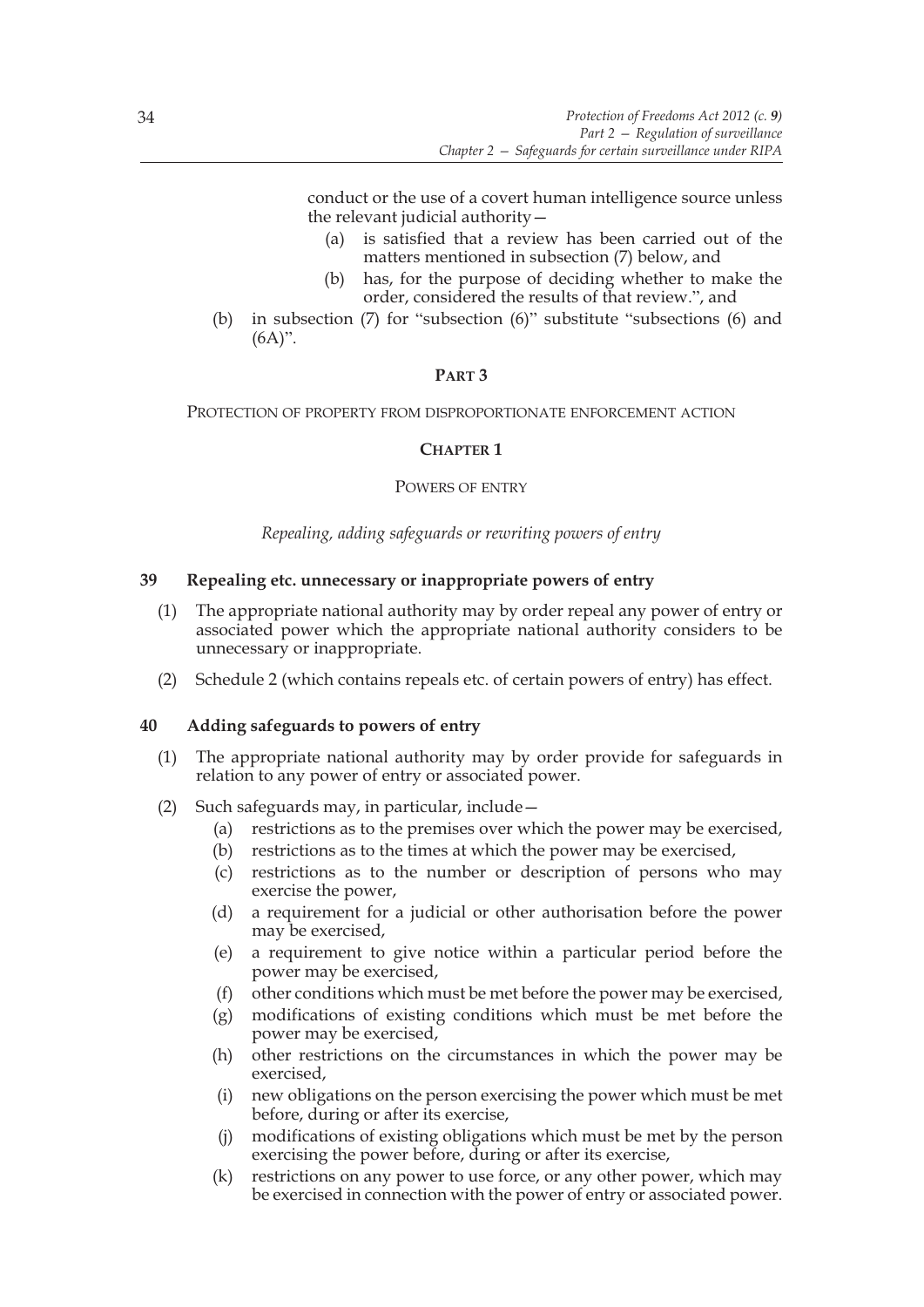# **41 Rewriting powers of entry**

- (1) The appropriate national authority may by order rewrite, with or without modifications—
	- (a) powers of entry, associated powers or any aspects of any such powers, or
	- (b) enactments relating to, or connected with, any such powers or aspects.
- (2) The power under subsection (1) to rewrite a power of entry or associated power includes, in particular, the power to remove an aspect of such a power without replacing it.
- (3) But no order under this section may alter the effect of  $-$ 
	- (a) a power of entry,
	- (b) any associated power connected with it, or
	- (c) any safeguard relating to, but not forming part of, the power of entry or associated power,

unless, on and after the changes made by the order, the safeguards in relation to the power of entry and associated powers connected with it, taken together, provide a greater level of protection than any safeguards applicable immediately before the changes.

# **42 Duty to review certain existing powers of entry**

- (1) Each Minister of the Crown who is a member of the Cabinet must, within the relevant period—
	- (a) review relevant powers of entry, and relevant associated powers, for which the Minister is responsible with a view to deciding whether to make an order under section 39(1), 40 or 41 in relation to any of them,
	- (b) prepare a report of that review, and
	- (c) lay a copy of the report before Parliament.
- (2) A failure by a Minister of the Crown to comply with a duty under subsection (1) in relation to a power of entry or associated power does not affect the validity of the power.
- (3) In this section—
	- "relevant associated power" means any associated power in a public general Act or a statutory instrument made under such an Act,
	- "the relevant period" means the period of two years beginning with the day on which this Act is passed,
	- "relevant power of entry" means any power of entry in a public general Act or a statutory instrument made under such an Act.

### **43 Consultation requirements before modifying powers of entry**

Before making an order under section 39(1), 40 or 41 in relation to a power of entry or associated power, the appropriate national authority must consult—

- (a) such persons appearing to the appropriate national authority to be representative of the views of persons entitled to exercise the power of entry or associated power as the appropriate national authority considers appropriate, and
- (b) such other persons as the appropriate national authority considers appropriate.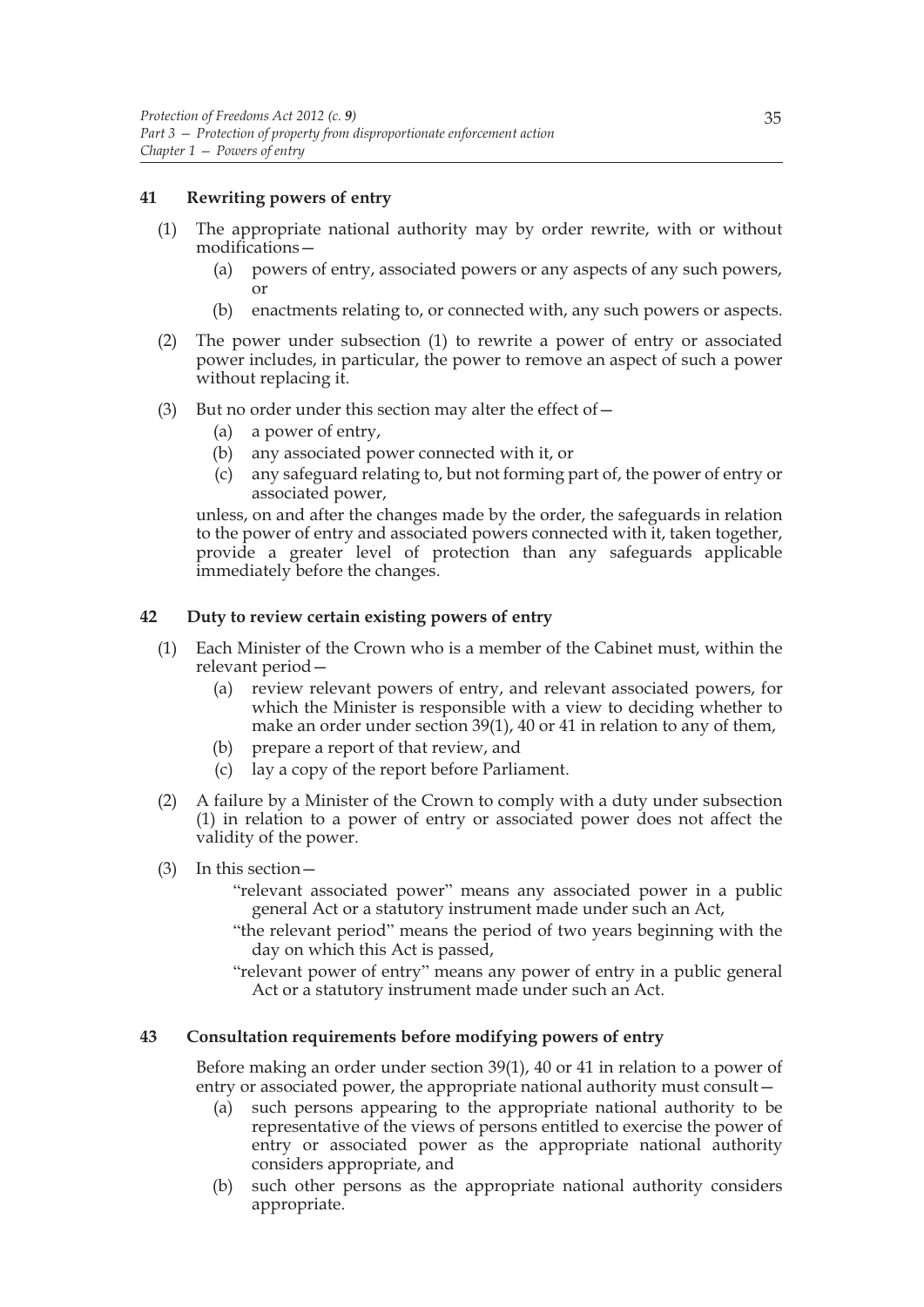# **44 Procedural and supplementary provisions**

- (1) An order under section  $39(1)$ , 40 or  $41-$ 
	- (a) is to be made by statutory instrument,
	- (b) may modify any enactment,
	- (c) may include such incidental, consequential, supplementary, transitory, transitional or saving provision as the appropriate national authority considers appropriate (including provision modifying any enactment).
- (2) Subject to subsection (4), no instrument containing an order of a Minister of the Crown under section 39(1), 40 or 41 is to be made unless a draft of it has been laid before, and approved by a resolution of, each House of Parliament.
- (3) If a draft of an instrument containing an order of a Minister of the Crown under section 39(1), 40 or 41 would, apart from this subsection, be treated as a hybrid instrument for the purposes of the standing orders of either House of Parliament, it is to proceed in that House as if it were not a hybrid instrument.
- (4) An instrument containing an order of a Minister of the Crown under section 39(1), 40 or 41 which neither amends nor repeals any provision of primary legislation is subject to annulment in pursuance of a resolution of either House of Parliament.
- (5) In subsection (4) "primary legislation" means—
	- (a) a public general Act,
	- (b) an Act of the Scottish Parliament,
	- (c) a Measure or Act of the National Assembly for Wales, and
	- (d) Northern Ireland legislation.
- (6) Subject to subsection (7), no instrument containing an order of the Welsh Ministers under section 39(1), 40 or 41 is to be made unless a draft of it has been laid before, and approved by a resolution of, the National Assembly for Wales.
- (7) An instrument containing an order of the Welsh Ministers under section 39(1), 40 or 41 which neither amends nor repeals any provision of primary legislation is subject to annulment in pursuance of a resolution of the National Assembly for Wales.
- (8) In subsection (7) "primary legislation" means—
	- (a) a public general Act, and
	- (b) a Measure or Act of the National Assembly for Wales.

### **45 Devolution: Scotland and Northern Ireland**

- (1) An order under section 39(1), 40 or 41 may not make provision which would be within the legislative competence of the Scottish Parliament if it were contained in an Act of the Scottish Parliament.
- (2) An order under section 39(1), 40 or 41 may not make provision which, if it were contained in an Act of the Northern Ireland Assembly, would be within the legislative competence of the Northern Ireland Assembly and would deal with a transferred matter without being ancillary to other provision (whether in that Act or previously enacted) which deals with an excepted or reserved matter.
- (3) In subsection (2) "excepted matter", "reserved matter" and "transferred matter" have the meaning given by section 4(1) of the Northern Ireland Act 1998.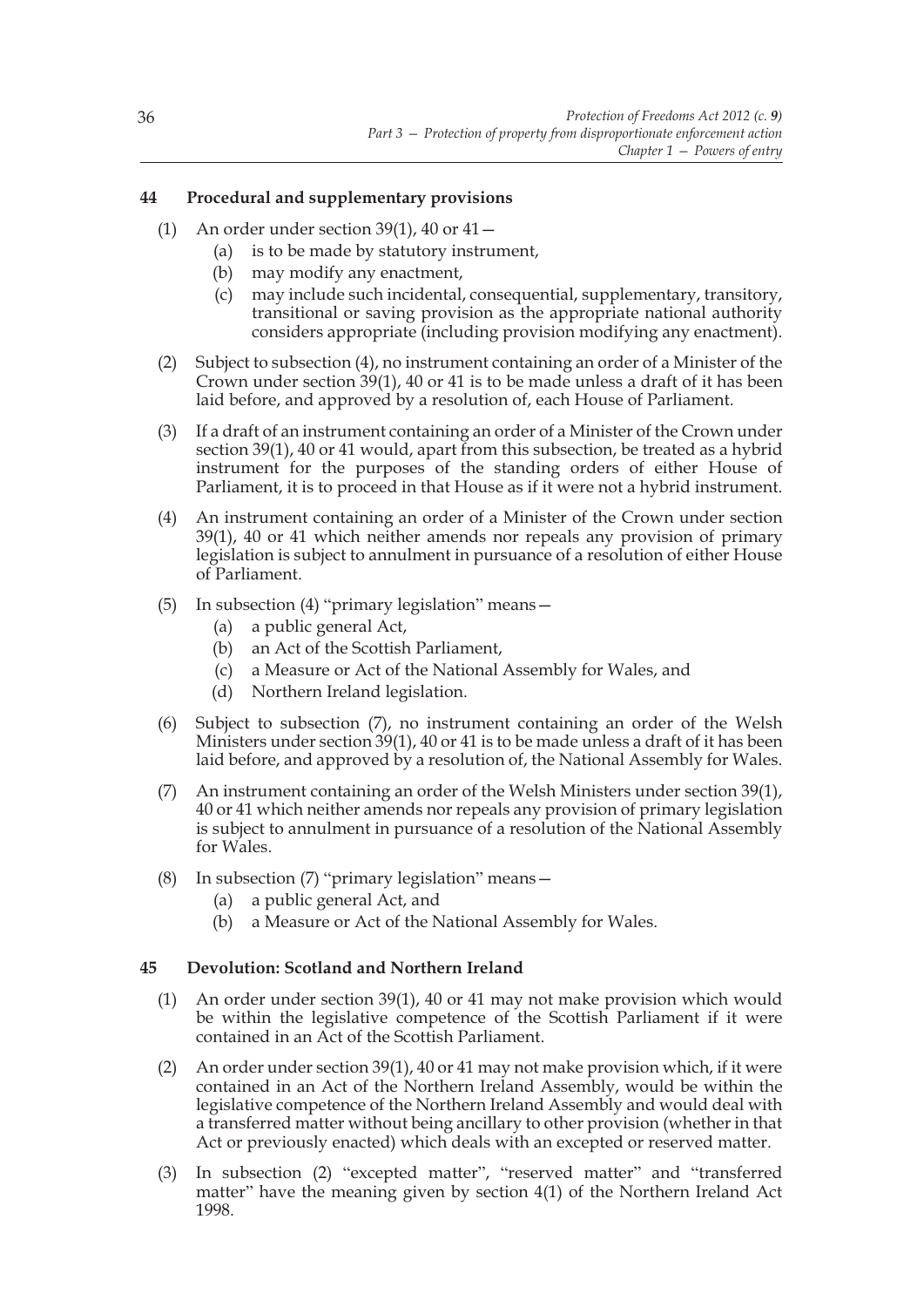#### **46 Sections 39 to 46: interpretation**

In sections 39 to 45 and this section—

"appropriate national authority" means—

- (a) in relation to the making of any provision which would be within the legislative competence of the National Assembly for Wales, the Welsh Ministers,
- (b) in any other case, a Minister of the Crown,

"associated power" means any power which—

- (a) is contained in an enactment,
- (b) is connected with a power of entry, and
- (c) is a power—
	- (i) to do anything on, or in relation to, the land or other premises entered in pursuance of the power of entry,
	- (ii) to do anything in relation to any person, or anything, found on the land or other premises entered in pursuance of the power of entry, or
	- (iii) otherwise to do anything in connection with the power of entry,

and includes any safeguard which forms part of the associated power; "enactment" includes—

- (a) an enactment comprised in subordinate legislation (within the meaning of the Interpretation Act 1978),
- (b) an enactment comprised in, or in an instrument made under—
	- (i) an Act of the Scottish Parliament,
	- (ii) Northern Ireland legislation, or
	- (iii) a Measure or Act of the National Assembly for Wales,

"Minister of the Crown" has the same meaning as in the Ministers of the Crown Act 1975,

- "modify" includes amend or repeal (and "modifications" is to be read accordingly),
- "off-shore installation" has the same meaning as in the Mineral Workings (Offshore Installations) Act 1971 (see section 12 of that Act),

"power of entry" means a power (however expressed) in any enactment to enter land or other premises; and includes any safeguard which forms part of the power,

"premises" includes any place and, in particular, includes—

- (a) any vehicle, vessel, aircraft or hovercraft,
- (b) any off-shore installation,
- (c) any renewable energy installation,
- (d) any tent or movable structure,

"renewable energy installation" has the same meaning as in Chapter 2 of Part 2 of the Energy Act 2004 (see section 104 of that Act),

"repeal" includes revoke.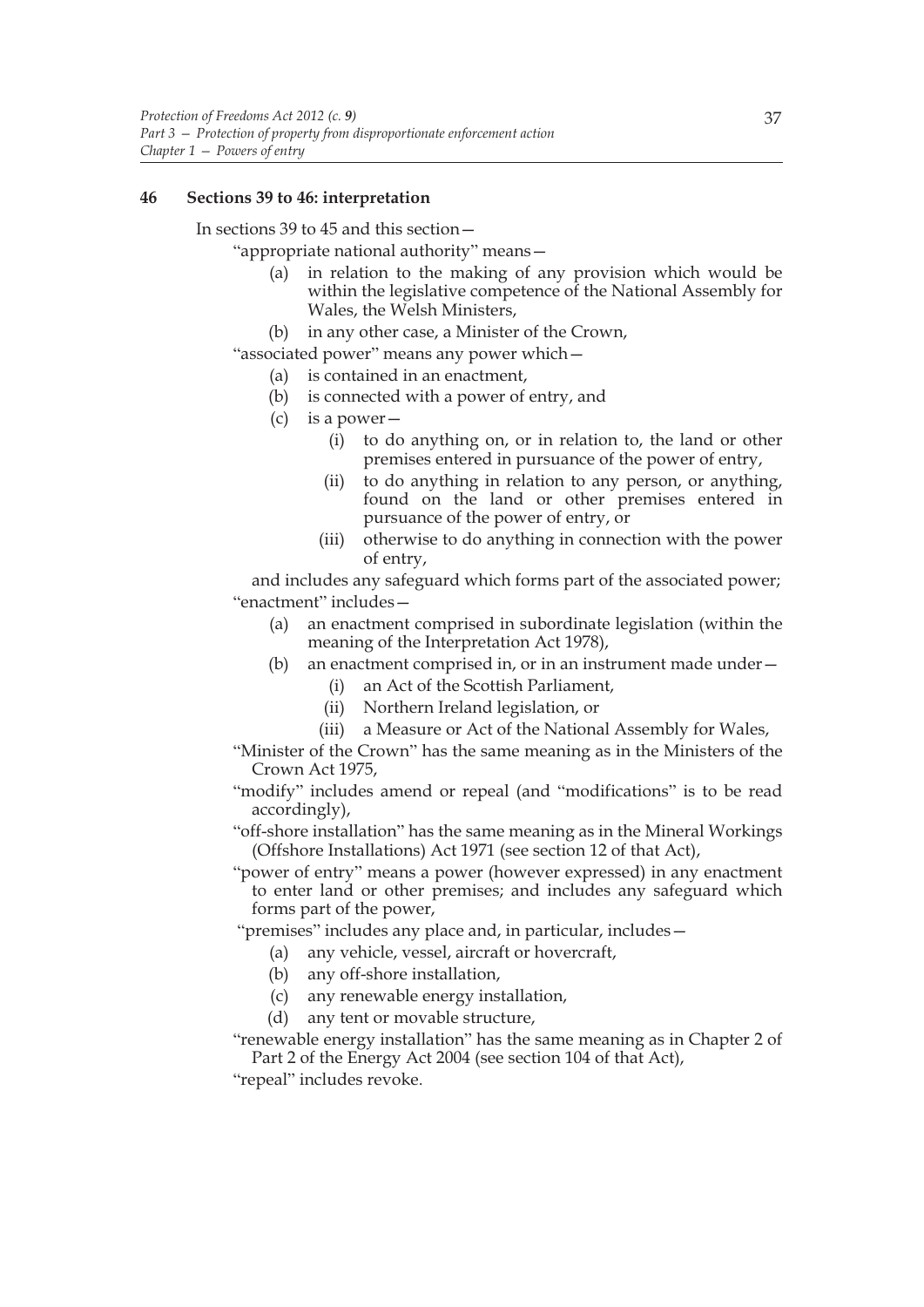# *Codes of practice in relation to powers of entry*

# **47 Code of practice in relation to non-devolved powers of entry**

- (1) The Secretary of State must prepare a code of practice containing guidance about the exercise of powers of entry and associated powers.
- (2) Such a code may, in particular, include provision about—
	- (a) considerations before exercising, or when exercising, the powers,
	- (b) considerations after exercising the powers (such as the retention of records, or the publication of information, about the exercise of the powers).
- (3) Such a code—
	- (a) must not contain provision about devolved powers of entry and devolved associated powers,
	- (b) need not contain provision about every other type of power of entry or associated power,
	- (c) may make different provision for different purposes.
- (4) In the course of preparing such a code in relation to any powers, the Secretary of State must consult—
	- (a) the Lord Advocate,
	- (b) such persons appearing to the Secretary of State to be representative of the views of persons entitled to exercise the powers concerned as the Secretary of State considers appropriate, and
	- (c) such other persons as the Secretary of State considers appropriate.
- (5) In this section "devolved powers of entry and devolved associated powers" means powers of entry and associated powers—
	- (a) in relation to which the Welsh Ministers may issue a code under Schedule 3,
	- (b) which, if it were contained in an Act of the Scottish Parliament, would be within the legislative competence of that Parliament, or
	- (c) which, if it were contained in an Act of the Northern Ireland Assembly, would be within the legislative competence of that Assembly and would deal with a transferred matter (within the meaning given by section 4(1) of the Northern Ireland Act 1998) without being ancillary to other provision (whether in the Act of the Northern Ireland Assembly or previously enacted) which deals with an excepted or reserved matter (within the meaning given by section 4(1) of the Northern Ireland Act 1998).

## **48 Issuing of code**

- (1) The Secretary of State must lay before Parliament—
	- (a) a code of practice prepared under section 47, and
	- (b) a draft of an order providing for the code to come into force.
- (2) The Secretary of State must make the order and issue the code if the draft of the order is approved by a resolution of each House of Parliament.
- (3) The Secretary of State must not make the order or issue the code unless the draft of the order is so approved.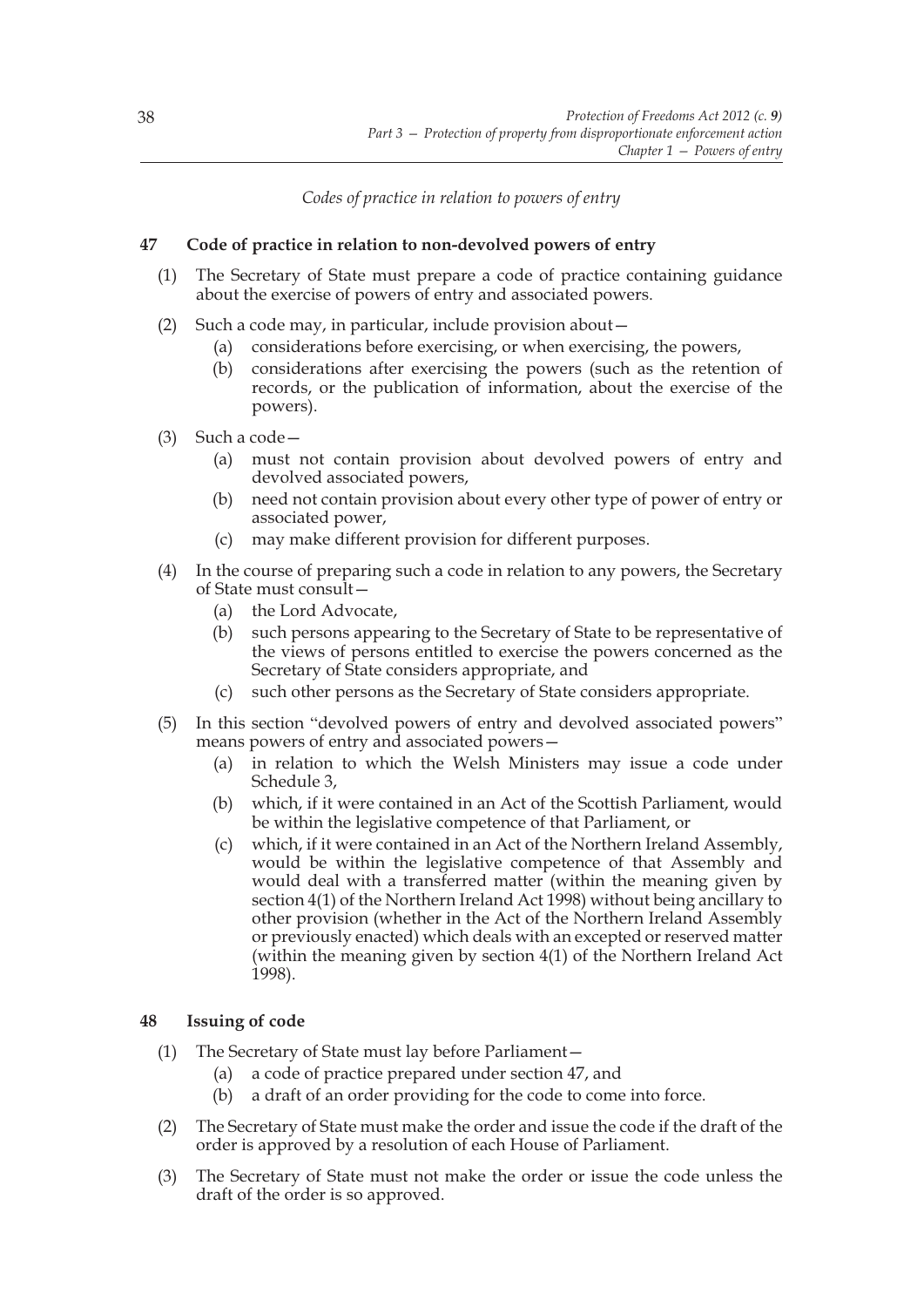- (4) The Secretary of State must prepare another code of practice under section 47  $if$ 
	- (a) the draft of the order is not so approved, and
	- (b) the Secretary of State considers that there is no realistic prospect that it will be so approved.
- (5) A code comes into force in accordance with an order under this section.
- (6) Such an order—
	- (a) is to be a statutory instrument, and
	- (b) may contain transitional, transitory or saving provision.
- (7) If a draft of an instrument containing an order under this section would, apart from this subsection, be treated as a hybrid instrument for the purposes of the standing orders of either House of Parliament, it is to proceed in that House as if it were not a hybrid instrument.

# **49 Alteration or replacement of code**

- (1) The Secretary of State—
	- (a) must keep the powers of entry code under review, and
	- (b) may prepare an alteration to the code or a replacement code.
- (2) Before preparing an alteration or a replacement code in relation to any powers, the Secretary of State must consult—
	- (a) the Lord Advocate,
	- (b) such persons appearing to the Secretary of State to be representative of the views of persons entitled to exercise the powers concerned as the Secretary of State considers appropriate, and
	- (c) such other persons as the Secretary of State considers appropriate.
- (3) The Secretary of State must lay before Parliament an alteration or a replacement code prepared under this section.
- (4) If, within the 40-day period, either House of Parliament resolves not to approve the alteration or the replacement code, the Secretary of State must not issue the alteration or code.
- (5) If no such resolution is made within that period, the Secretary of State must issue the alteration or replacement code.
- (6) The alteration or replacement code—
	- (a) comes into force when issued, and
	- (b) may include transitional, transitory or saving provision.
- (7) Subsection (4) does not prevent the Secretary of State from laying a new alteration or replacement code before Parliament.
- (8) In this section "the 40-day period" means the period of 40 days beginning with the day on which the alteration or replacement code is laid before Parliament (or, if it is not laid before each House of Parliament on the same day, the later of the two days on which it is laid).
- (9) In calculating the 40-day period, no account is to be taken of any period during which Parliament is dissolved or prorogued or during which both Houses are adjourned for more than four days.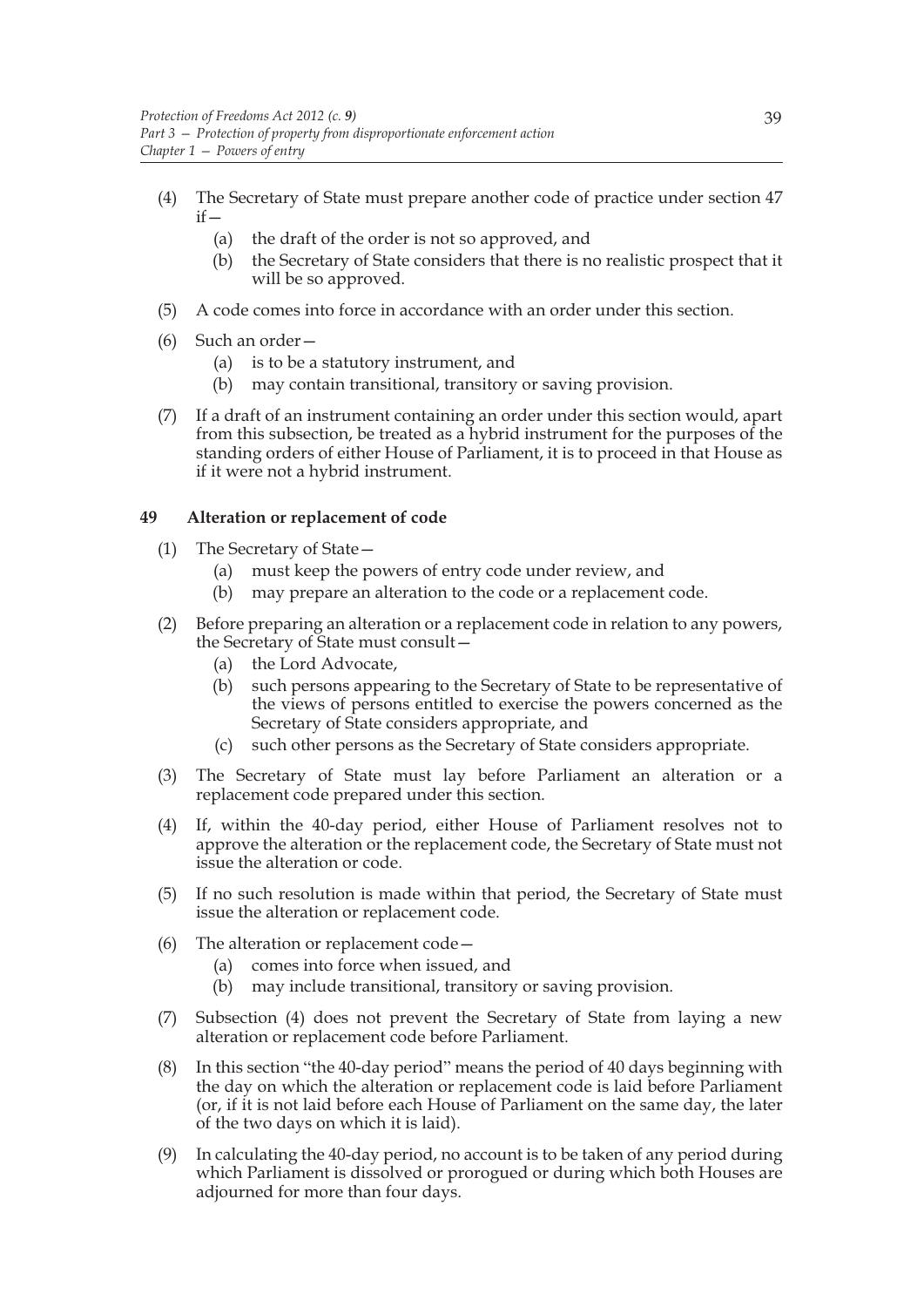(10) In this section "the powers of entry code" means the code of practice issued under section 48(2) (as altered or replaced from time to time).

# **50 Publication of code**

- (1) The Secretary of State must publish the code issued under section 48(2).
- (2) The Secretary of State must publish any replacement code issued under section 49(5).
- (3) The Secretary of State must publish—
	- (a) any alteration issued under section 49(5), or
	- (b) the code or replacement code as altered by it.

# **51 Effect of code**

- (1) A relevant person must have regard to the powers of entry code when exercising any functions to which the code relates.
- (2) A failure on the part of any person to act in accordance with any provision of the powers of entry code does not of itself make that person liable to criminal or civil proceedings.
- (3) The powers of entry code is admissible in evidence in any such proceedings.
- (4) A court or tribunal may, in particular, take into account a failure by a relevant person to have regard to the powers of entry code in determining a question in any such proceedings.
- (5) In this section "relevant person" means any person specified or described by the Secretary of State in an order made by statutory instrument.
- (6) An order under subsection  $(5)$  may, in particular  $-$ 
	- (a) restrict the specification or description of a person to that of the person when acting in a specified capacity or exercising specified or described functions,
	- (b) contain transitional, transitory or saving provision.
- (7) So far as an order under subsection (5) contains a restriction of the kind mentioned in subsection  $(6)(a)$  in relation to a person, the duty in subsection  $(1)$ applies only to the person in that capacity or (as the case may be) only in relation to those functions.
- (8) Before making an order under subsection (5) in relation to any person or description of persons, the Secretary of State must consult such persons appearing to the Secretary of State to be representative of the views of the person or persons in relation to whom the order may be made as the Secretary of State considers appropriate.
- (9) No instrument containing the first order under subsection (5) is to be made unless a draft of it has been laid before, and approved by a resolution of, each House of Parliament.
- (10) Subject to this, an instrument containing an order under subsection (5) is subject to annulment in pursuance of a resolution of either House of Parliament.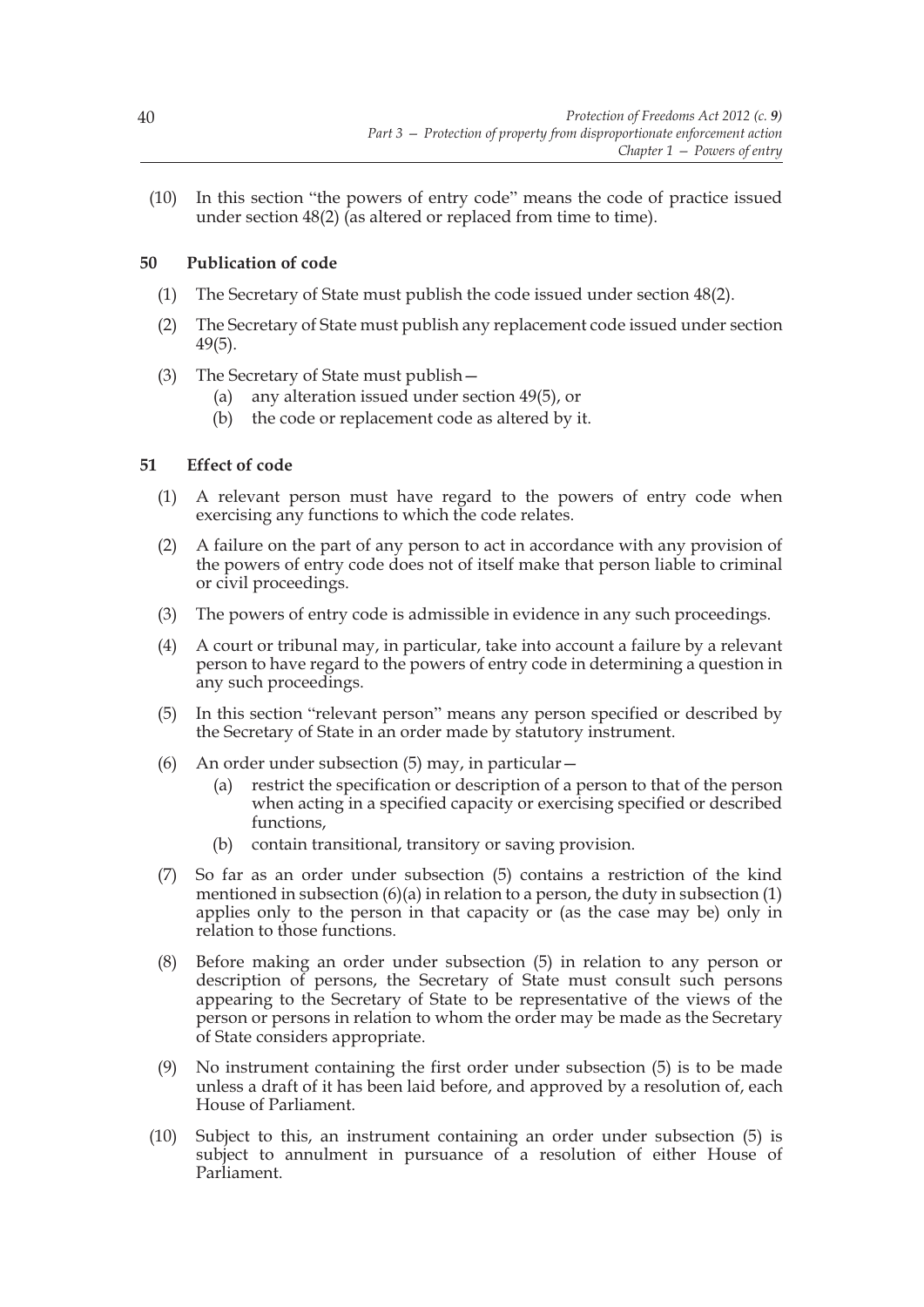(11) If a draft of an instrument containing the first order under subsection (5) would, apart from this subsection, be treated as a hybrid instrument for the purposes of the standing orders of either House of Parliament, it is to proceed in that House as if it were not a hybrid instrument.

### **52 Sections 47 to 51: interpretation**

In sections 47 to 51—

"power of entry" and "associated power" have the meaning given by section 46,

"the powers of entry code" has the meaning given by section 49(10).

### **53 Corresponding code in relation to Welsh devolved powers of entry**

Schedule 3 (which confers a power on the Welsh Ministers to issue a code of practice about Welsh devolved powers of entry and associated powers) has effect.

# **CHAPTER 2**

#### VEHICLES LEFT ON LAND

### *Offence of immobilising etc. vehicles*

### **54 Offence of immobilising etc. vehicles**

- (1) A person commits an offence who, without lawful authority  $-$ 
	- (a) immobilises a motor vehicle by the attachment to the vehicle, or a part of it, of an immobilising device, or
	- (b) moves, or restricts the movement of, such a vehicle by any means, intending to prevent or inhibit the removal of the vehicle by a person otherwise entitled to remove it.
- (2) The express or implied consent (whether or not legally binding) of a person otherwise entitled to remove the vehicle to the immobilisation, movement or restriction concerned is not lawful authority for the purposes of subsection (1).
- (3) But, where the restriction of the movement of the vehicle is by means of a fixed barrier and the barrier was present (whether or not lowered into place or otherwise restricting movement) when the vehicle was parked, any express or implied consent (whether or not legally binding) of the driver of the vehicle to the restriction is, for the purposes of subsection (1), lawful authority for the restriction.
- (4) A person who is entitled to remove a vehicle cannot commit an offence under this section in relation to that vehicle.
- (5) A person guilty of an offence under this section is liable—
	- (a) on conviction on indictment, to a fine,
	- (b) on summary conviction, to a fine not exceeding the statutory maximum.
- (6) In this section "motor vehicle" means a mechanically propelled vehicle or a vehicle designed or adapted for towing by a mechanically propelled vehicle.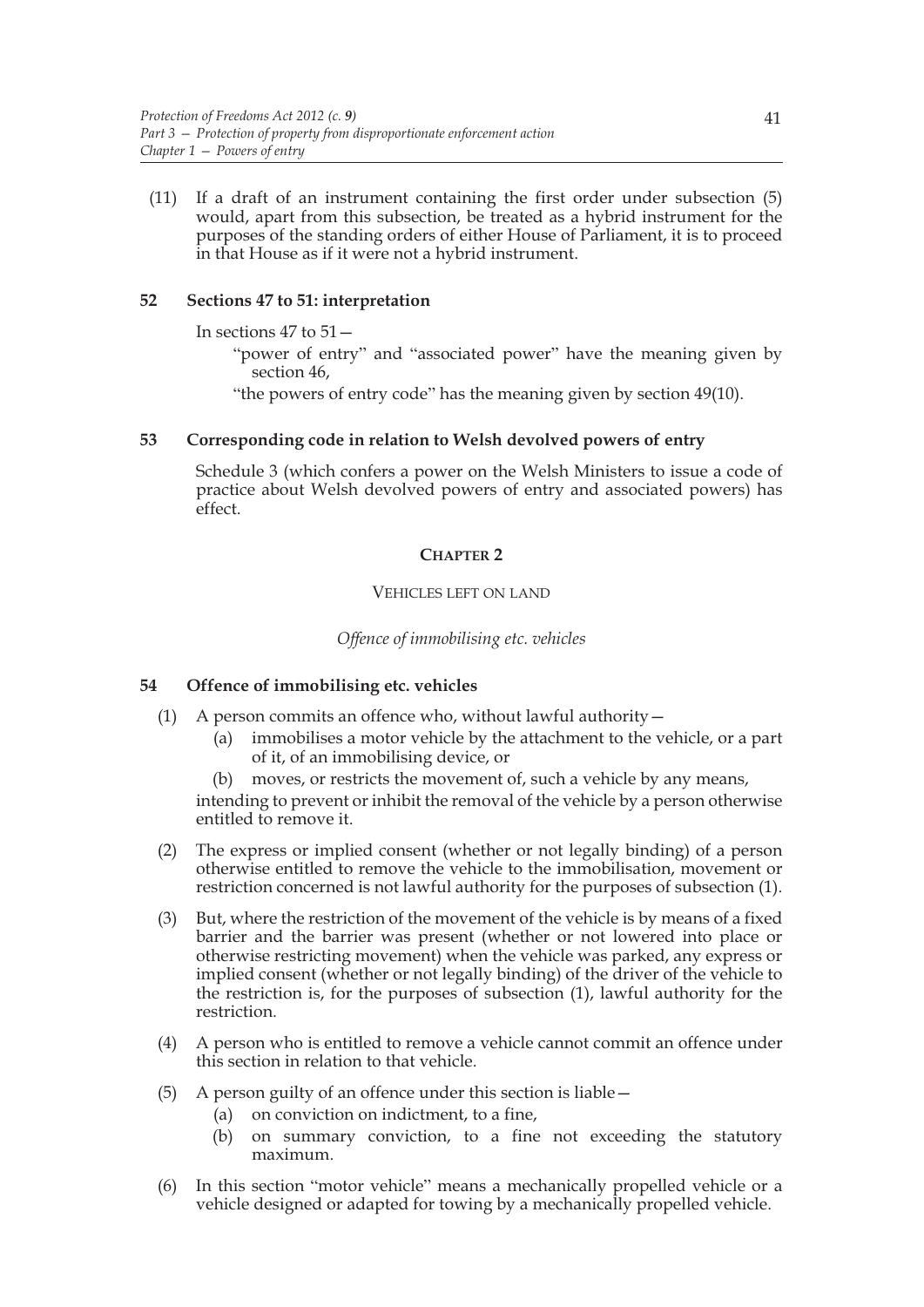## *Alternative remedies in relation to vehicles left on land*

# **55 Extension of powers to remove vehicles from land**

- (1) Section 99 of the Road Traffic Regulation Act 1984 (removal of vehicles illegally, obstructively or dangerously parked, or abandoned or broken down) is amended as follows.
- $(2)$  In subsection  $(1)$ 
	- (a) in paragraph (a), after "road" insert "or other land",
	- (b) in paragraph  $(b)$  -
		- (i) after "road", where it appears for the first time, insert "or other land", and
		- (ii) after "road", where it appears for the second time, insert "or land concerned",
	- (c) in paragraph (c) for ", or on any land in the open air," substitute "or other land", and
	- (d) at the end insert "or other land".
- (3) In subsection  $(2)$ 
	- (a) in paragraph (a), after "road", where it appears for the third time, insert "or on land other than a road", and
	- (b) after paragraph (a), insert—
		- "(aa) may provide, in the case of a vehicle which may be removed from land other than a road, for the moving of the vehicle from one position on such land to another position on such land or on any road;".

# **56 Recovery of unpaid parking charges**

Schedule 4 (which makes provision for the recovery of unpaid parking charges from the keeper or hirer of a vehicle in certain circumstances) has effect.

# **PART 4**

### COUNTER-TERRORISM POWERS

*Pre-charge detention of terrorist suspects*

### **57 Maximum detention period of 14 days**

- (1) In paragraph  $36(3)(b)(ii)$  of Schedule 8 to the Terrorism Act 2000 (maximum period of pre-charge detention for terrorist suspects) for "28 days" substitute "14 days".
- (2) Omit section 25 of the Terrorism Act 2006 (which provides for the 28 day limit in paragraph 36(3)(b)(ii) of Schedule 8 to the Act of 2000 to be 14 days subject to a power to raise it to 28 days).

### **58 Emergency power for temporary extension and review of extensions**

(1) After Part 3 of Schedule 8 to the Terrorism Act 2000 (extension of detention of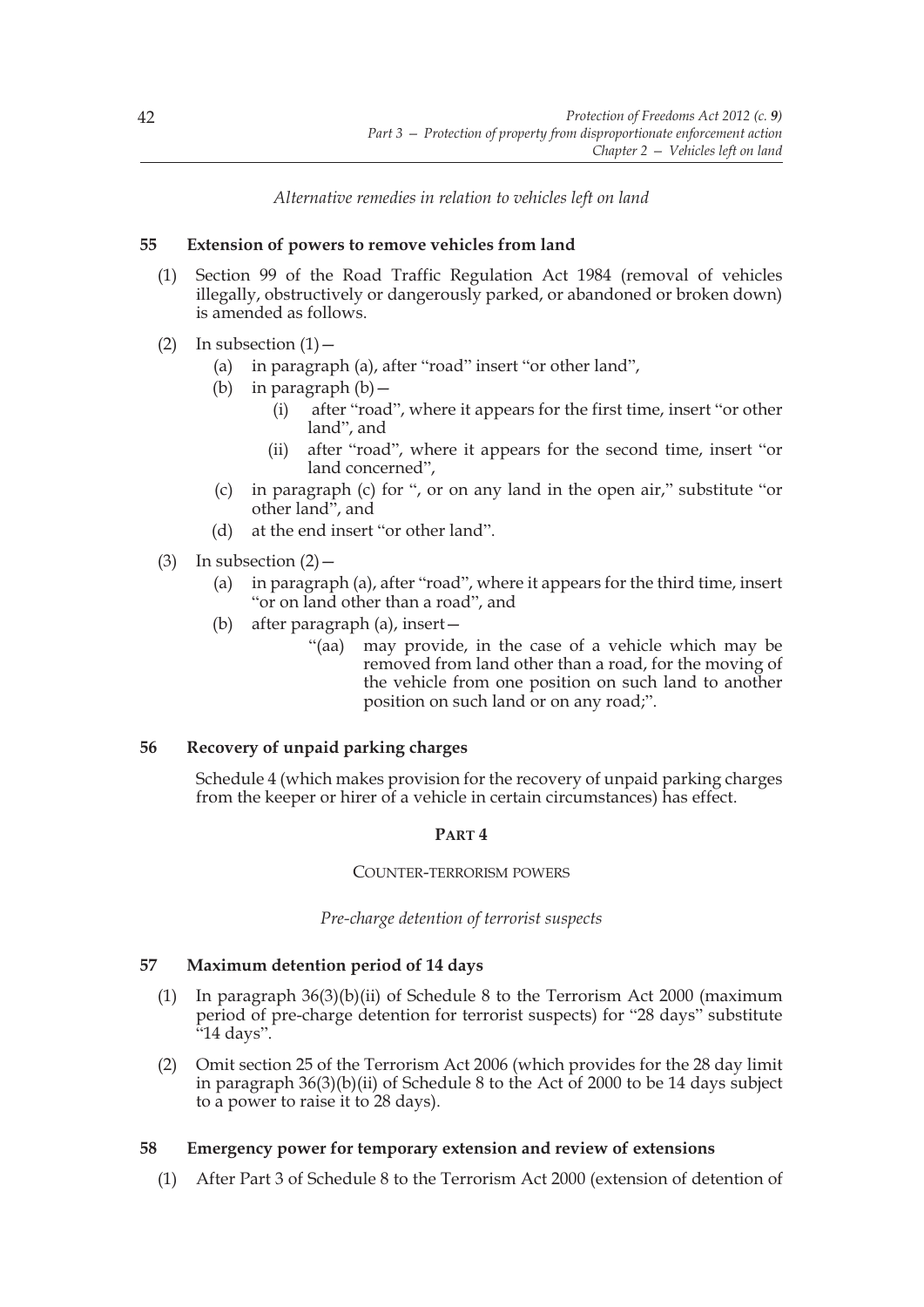terrorist suspects) insert—

#### "PART 4

EMERGENCY POWER WHEN PARLIAMENT DISSOLVED ETC. FOR TEMPORARY EXTENSION OF MAXIMUM PERIOD FOR DETENTION UNDER SECTION 41

- 38 (1) The Secretary of State may make a temporary extension order if— (a) either—
	- - (i) Parliament is dissolved, or
		- (ii) Parliament has met after a dissolution but the first Queen's Speech of the Parliament has not yet taken place, and
	- (b) the Secretary of State considers that it is necessary by reason of urgency to make such an order.
	- (2) A temporary extension order is an order which provides, in relation to the period of three months beginning with the coming into force of the order, for paragraphs 36 and 37 to be read as if—
		- (a) in paragraph 36(3)(b)(ii) for "14 days" there were substituted "28 days", and
		- (b) the other modifications in sub-paragraphs (3) and (4) were made.
	- (3) The other modifications of paragraph 36 are—
		- (a) the insertion at the beginning of sub-paragraph (1) of "Subject to sub-paragraphs (1ZA) to (1ZI),",
		- (b) the insertion, after sub-paragraph  $(1)$ , of  $-$
		- "(1ZA) Sub-paragraph (1ZB) applies in relation to any proposed application under sub-paragraph (1) for the further extension of the period specified in a warrant of further detention where the grant (otherwise than in accordance with sub-paragraph (3AA)(b)) of the application would extend the specified period to a time that is more than 14 days after the relevant time.
		- (1ZB) No person may make such an application—
			- (a) in England and Wales, without the consent of the Director of Public Prosecutions,
			- (b) in Scotland, without the consent of the Lord Advocate, and
			- (c) in Northern Ireland, without the consent of the Director of Public Prosecutions for Northern Ireland,

unless the person making the application is the person whose consent is required.

- (1ZC) The Director of Public Prosecutions must exercise personally any function under sub-paragraph (1ZB) of giving consent.
- (1ZD) The only exception is if  $-$ 
	- (a) the Director is unavailable, and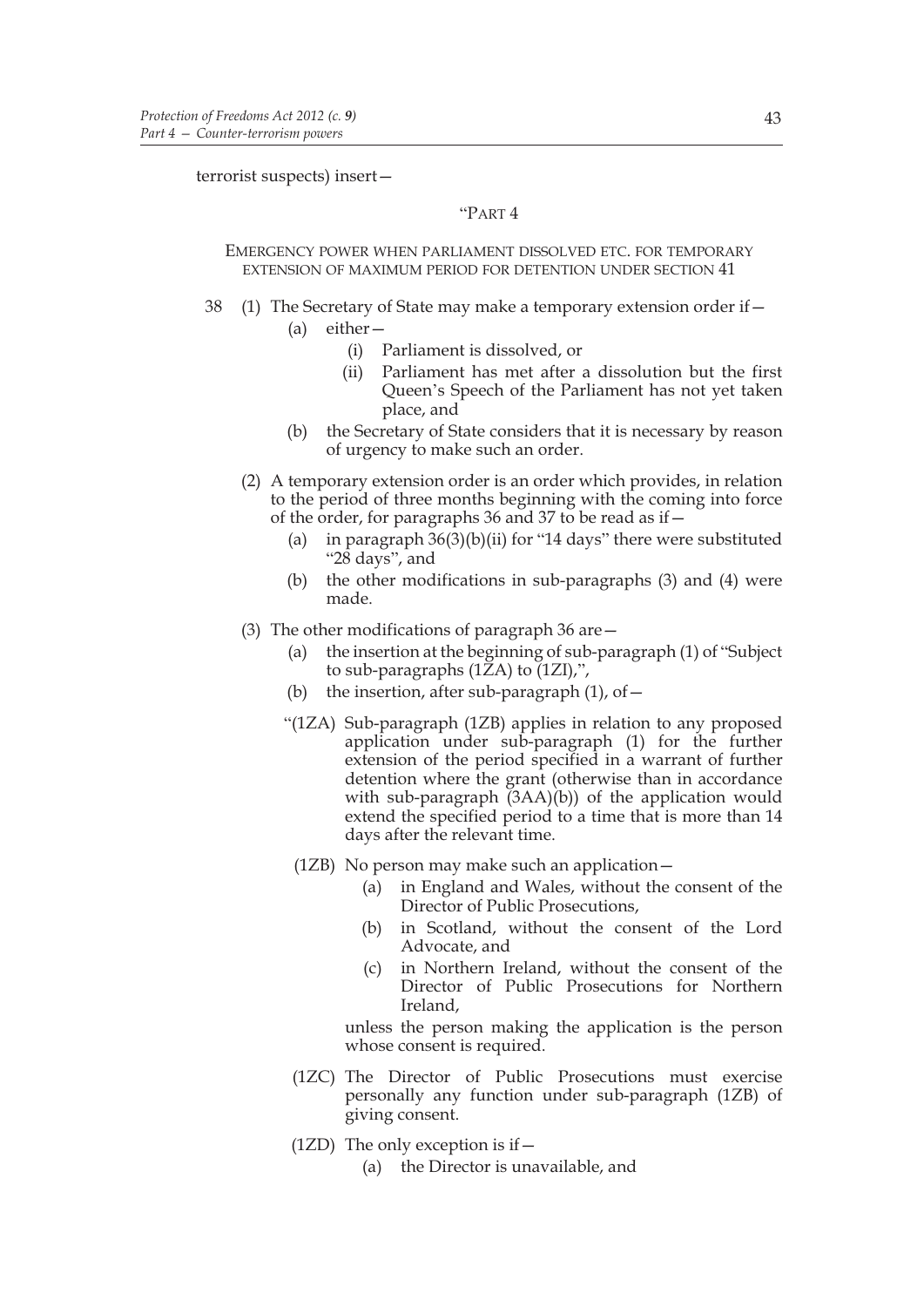- (b) there is another person who is designated in writing by the Director acting personally as the person who is authorised to exercise any such function when the Director is unavailable.
- (1ZE) In that case—
	- (a) the other person may exercise the function but must do so personally, and
	- (b) the Director acting personally  $-$ 
		- (i) must review the exercise of the function as soon as practicable, and
		- (ii) may revoke any consent given.
- (1ZF) Where the consent is so revoked after an application has been made or extension granted, the application is to be dismissed or (as the case may be) the extension is to be revoked.
- (1ZG) Sub-paragraphs (1ZC) to (1ZF) apply instead of any other provisions which would otherwise have enabled any function of the Director of Public Prosecutions under subparagraph (1ZB) of giving consent to be exercised by a person other than the Director.
- (1ZH) The Director of Public Prosecutions for Northern Ireland must exercise personally any function under subparagraph (1ZB) of giving consent unless the function is exercised personally by the Deputy Director of Public Prosecutions for Northern Ireland by virtue of section 30(4) or (7) of the Justice (Northern Ireland) Act 2002 (powers of Deputy Director to exercise functions of Director).
- (1ZI) Sub-paragraph (1ZH) applies instead of section 36 of the Act of 2002 (delegation of the functions of the Director of Public Prosecutions for Northern Ireland to persons other than the Deputy Director) in relation to the functions of the Director of Public Prosecutions for Northern Ireland and the Deputy Director of Public Prosecutions for Northern Ireland under, or (as the case may be) by virtue of, subparagraph (1ZB) above of giving consent.",
- (c) the substitution, for "a judicial authority" in sub-paragraph  $(1A)$ , of " $-$ 
	- (a) in the case of an application falling within subparagraph (1B), a judicial authority; and
	- (b) in any other case, a senior judge",
- (d) the insertion, after sub-paragraph  $(1A)$ , of  $-$
- "(1B) An application for the extension or further extension of a period falls within this sub-paragraph if—
	- (a) the grant of the application otherwise than in accordance with sub-paragraph (3AA)(b) would extend that period to a time that is no more than 14 days after the relevant time; and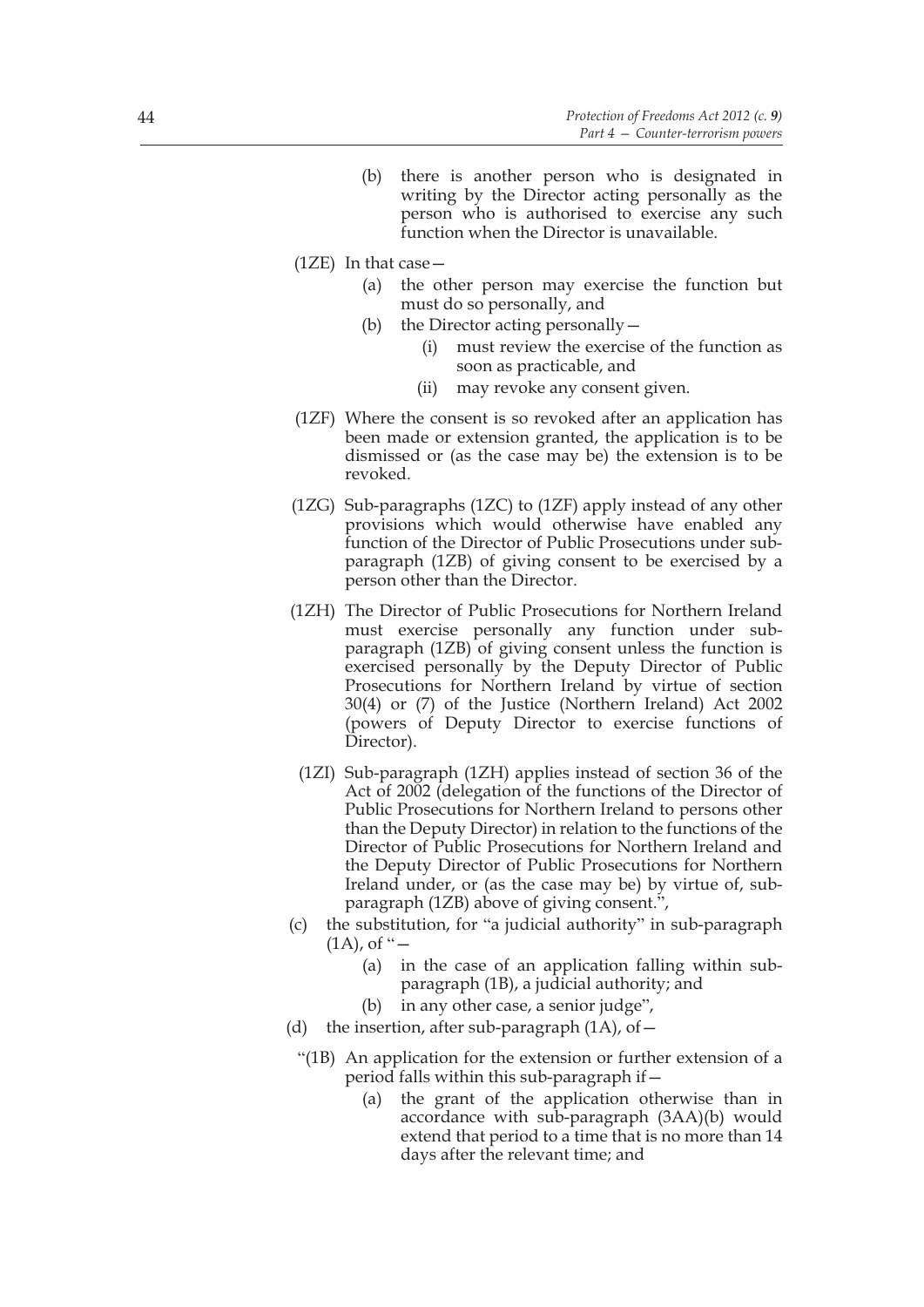- (b) no application has previously been made to a senior judge in respect of that period.",
- (e) the insertion, after "judicial authority" in both places in subparagraph (3AA) where it appears, of "or senior judge",
- (f) the insertion, after "detention" in sub-paragraph (4), of "but, in relation to an application made by virtue of sub-paragraph  $(1A)(b)$  to a senior judge, as if  $-$ 
	- (a) references to a judicial authority were references to a senior judge; and
	- (b) references to the judicial authority in question were references to the senior judge in question",
- (g) the insertion, after "judicial authority" in sub-paragraph (5), of "or senior judge", and
- (h) the insertion, after sub-paragraph  $(6)$ , of  $-$ 
	- "(7) In this paragraph and paragraph 37 "senior judge" means a judge of the High Court or of the High Court of Justiciary."
- (4) The modification of paragraph 37 is the insertion, in sub-paragraph (2), after "judicial authority", of "or senior judge".
- (5) A temporary extension order applies, except so far as it provides otherwise, to any person who is being detained under section 41 when the order comes into force (as well as any person who is subsequently detained under that section).
- (6) The Secretary of State may by order revoke a temporary extension order if the Secretary of State considers it appropriate to do so (whether or not the conditions mentioned in paragraphs (a) and (b) of sub-paragraph (1) are met).
- (7) Sub-paragraph (8) applies if—
	- (a) any of the following events occurs—
		- (i) the revocation without replacement of a temporary extension order,
		- (ii) the expiry of the period of three months mentioned in sub-paragraph (2) in relation to such an order,
		- (iii) the ceasing to have effect of such an order by virtue of section 123(6B) and (6C), and
	- (b) at that time—
		- (i) a person is being detained by virtue of a further extension under paragraph 36,
		- (ii) the person's further detention was authorised by virtue of the temporary extension order concerned (before its revocation, expiry or ceasing to have effect) for a period ending more than 14 days after the relevant time (within the meaning given by paragraph 36(3B)),
		- (iii) that 14 days has expired, and
		- (iv) the person's detention is not otherwise authorised by law.
- (8) The person with custody of that individual must release the individual immediately.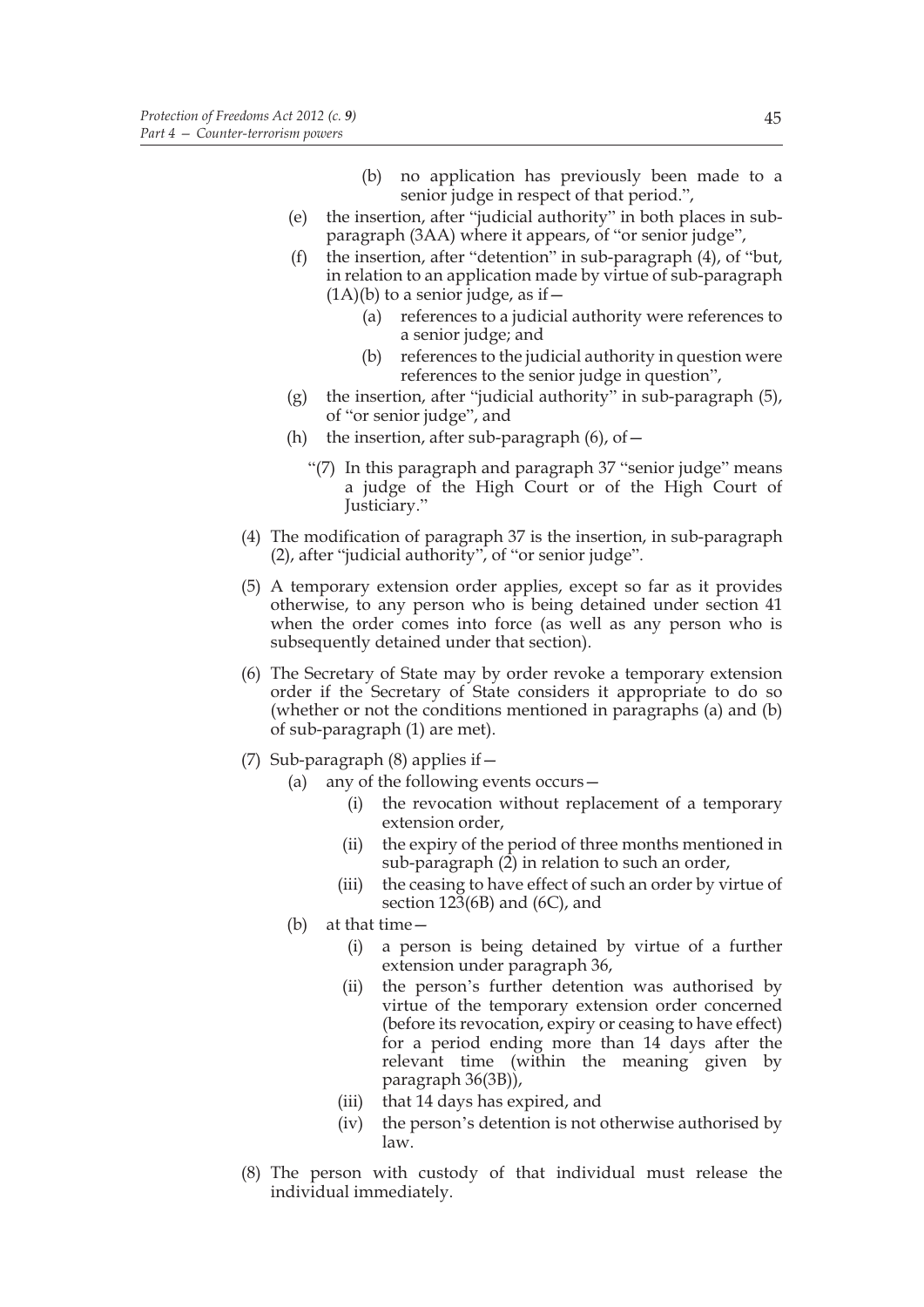- (9) Subject to sub-paragraphs  $(7)$  and  $(8)$ , the fact that  $-$ 
	- (a) a temporary extension order is revoked,
	- (b) the period of three months mentioned in sub-paragraph (2) has expired in relation to such an order, or
	- (c) such an order ceases to have effect by virtue of section 123(6B) and (6C),

is without prejudice to anything previously done by virtue of the order or to the making of a new order."

- (2) After section 123(6) of that Act (orders and regulations under the Act) insert—
	- "(6A) As soon as practicable after making an order under paragraph 38 of Schedule 8, the Secretary of State must lay a copy of the order before each House of Parliament.
		- (6B) An order under paragraph 38 of Schedule 8 is to cease to have effect at the end of the period of 20 days beginning with the day on which the Secretary of State makes the order, unless a resolution approving the order is passed by each House of Parliament during that period.
	- (6C) For the purposes of subsection (6B) the period of 20 days is to be computed in accordance with section 7(1) of the Statutory Instruments Act 1946.
	- (6D) Subsections (6B) and (6C) do not apply to an order under paragraph 38 of Schedule 8 which revokes an order under that paragraph."
- (3) After section 36(4) of the Terrorism Act 2006 (review of terrorism legislation) insert—
	- " $(4A)$  The person appointed under subsection  $(1)$  must ensure that a review is carried out (whether by that person or another person) into any case where the period specified in a warrant of further detention issued under Part 3 of Schedule 8 to the Terrorism Act 2000 (extension of detention of terrorist suspects) is further extended by virtue of paragraph 36 of that Schedule to a time that is more than 14 days after the relevant time (within the meaning of that paragraph).
		- (4B) The person appointed under subsection (1) must ensure that a report on the outcome of the review is sent to the Secretary of State as soon as reasonably practicable after the completion of the review."

*Stop and search powers: general*

# **59 Repeal of existing stop and search powers**

Omit sections 44 to 47 of the Terrorism Act 2000 (power to stop and search).

### **60 Replacement powers to stop and search persons and vehicles**

(1) Omit section 43(3) of the Terrorism Act 2000 (requirement for searches of persons to be carried out by someone of the same sex).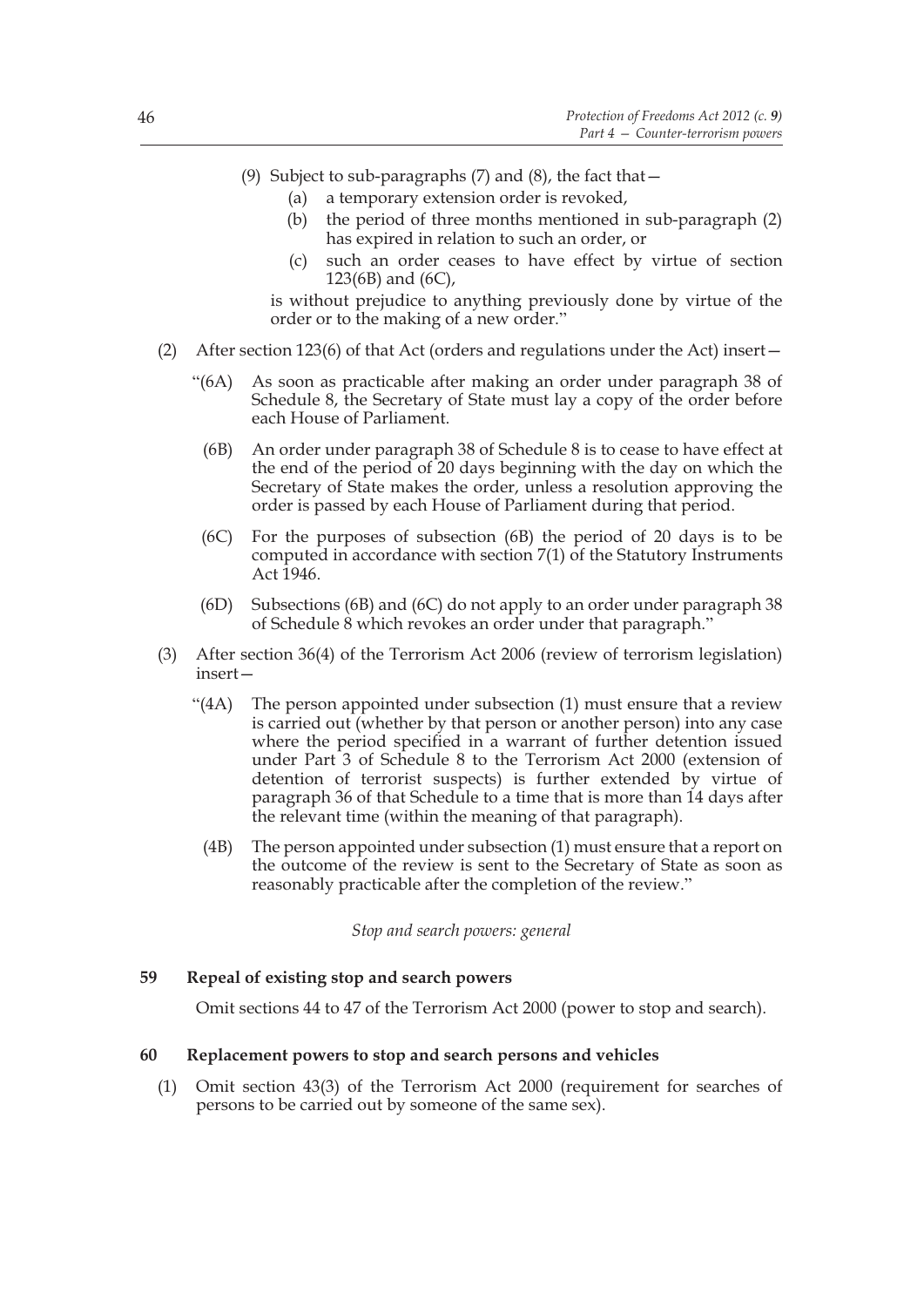- (2) After section 43(4) of that Act insert—
	- "(4A) Subsection (4B) applies if a constable, in exercising the power under subsection (1) to stop a person whom the constable reasonably suspects to be a terrorist, stops a vehicle (see section 116(2)).
		- (4B) The constable—
			- (a) may search the vehicle and anything in or on it to discover whether there is anything which may constitute evidence that the person concerned is a terrorist, and
			- (b) may seize and retain anything which the constable—
				- (i) discovers in the course of such a search, and
				- (ii) reasonably suspects may constitute evidence that the person is a terrorist.
	- (4C) Nothing in subsection (4B) confers a power to search any person but the power to search in that subsection is in addition to the power in subsection (1) to search a person whom the constable reasonably suspects to be a terrorist."
- (3) After section 43 of that Act insert—

### **"43A Search of vehicles**

- (1) Subsection (2) applies if a constable reasonably suspects that a vehicle is being used for the purposes of terrorism.
- (2) The constable may stop and search—
	- (a) the vehicle;
	- (b) the driver of the vehicle;
	- (c) a passenger in the vehicle;
	- (d) anything in or on the vehicle or carried by the driver or a passenger;

to discover whether there is anything which may constitute evidence that the vehicle is being used for the purposes of terrorism.

- (3) A constable may seize and retain anything which the constable—
	- (a) discovers in the course of a search under this section, and
	- (b) reasonably suspects may constitute evidence that the vehicle is being used for the purposes of terrorism.
- (4) A person who has the powers of a constable in one Part of the United Kingdom may exercise a power under this section in any Part of the United Kingdom.
- (5) In this section "driver", in relation to an aircraft, hovercraft or vessel, means the captain, pilot or other person with control of the aircraft, hovercraft or vessel or any member of its crew and, in relation to a train, includes any member of its crew."

### **61 Replacement powers to stop and search in specified locations**

(1) Before section 48 of the Terrorism Act 2000 (and the italic cross-heading before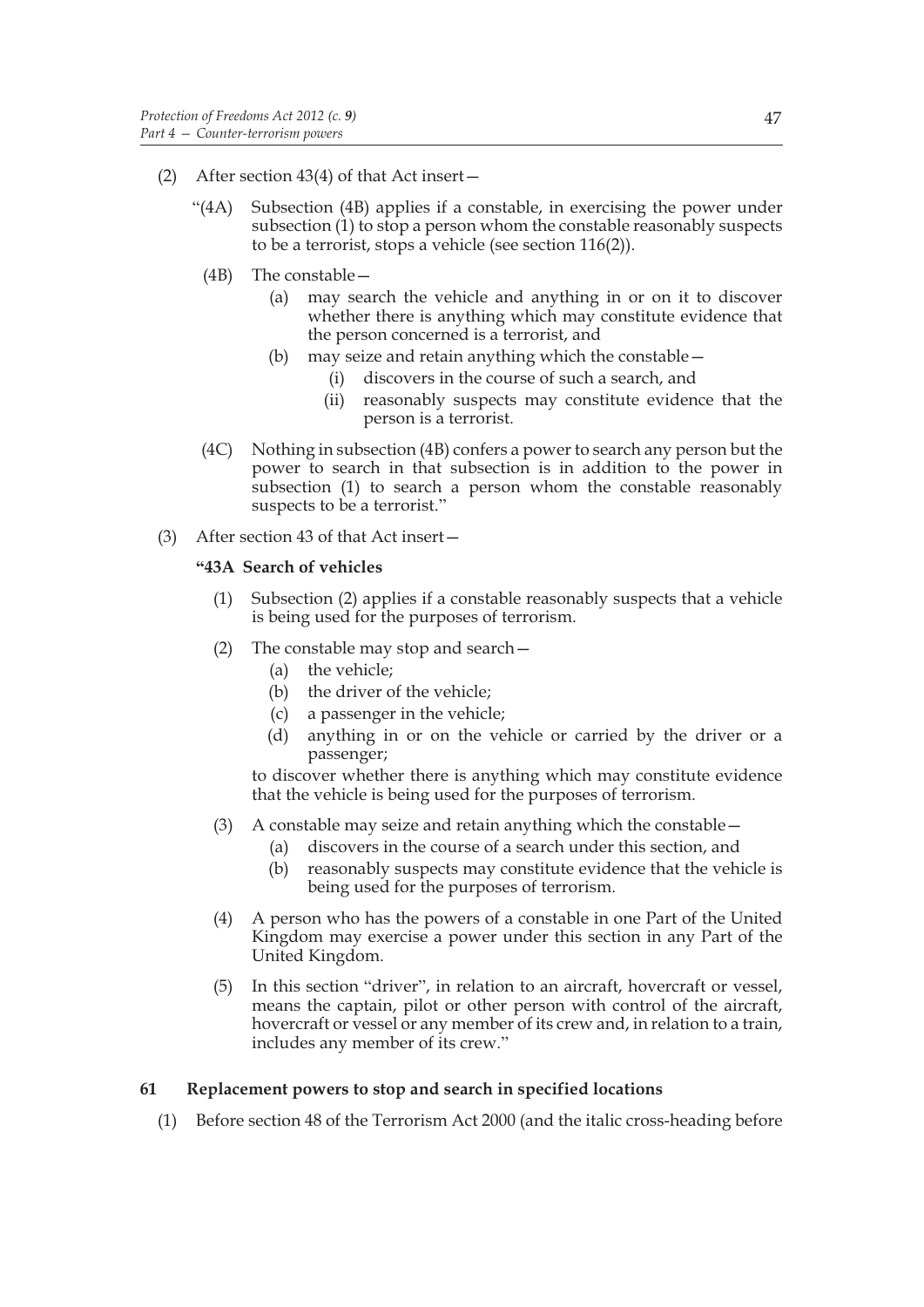#### it) insert—

#### *"Powers to stop and search in specified locations*

## **47A Searches in specified areas or places**

- (1) A senior police officer may give an authorisation under subsection (2) or (3) in relation to a specified area or place if the officer—
	- (a) reasonably suspects that an act of terrorism will take place; and
	- (b) reasonably considers that—
		- (i) the authorisation is necessary to prevent such an act;
		- (ii) the specified area or place is no greater than is necessary to prevent such an act; and
		- (iii) the duration of the authorisation is no longer than is necessary to prevent such an act.
- (2) An authorisation under this subsection authorises any constable in uniform to stop a vehicle in the specified area or place and to search—
	- (a) the vehicle;
	- (b) the driver of the vehicle;
	- (c) a passenger in the vehicle;
	- (d) anything in or on the vehicle or carried by the driver or a passenger.
- (3) An authorisation under this subsection authorises any constable in uniform to stop a pedestrian in the specified area or place and to search—
	- (a) the pedestrian;
	- (b) anything carried by the pedestrian.
- (4) A constable in uniform may exercise the power conferred by an authorisation under subsection (2) or (3) only for the purpose of discovering whether there is anything which may constitute evidence that the vehicle concerned is being used for the purposes of terrorism or (as the case may be) that the person concerned is a person falling within section  $40(1)(b)$ .
- (5) But the power conferred by such an authorisation may be exercised whether or not the constable reasonably suspects that there is such evidence.
- (6) A constable may seize and retain anything which the constable—
	- (a) discovers in the course of a search under such an authorisation; and
	- (b) reasonably suspects may constitute evidence that the vehicle concerned is being used for the purposes of terrorism or (as the case may be) that the person concerned is a person falling within section  $40(1)(b)$ .
- (7) Schedule 6B (which makes supplementary provision about authorisations under this section) has effect.
- (8) In this section—

"driver" has the meaning given by section 43A(5);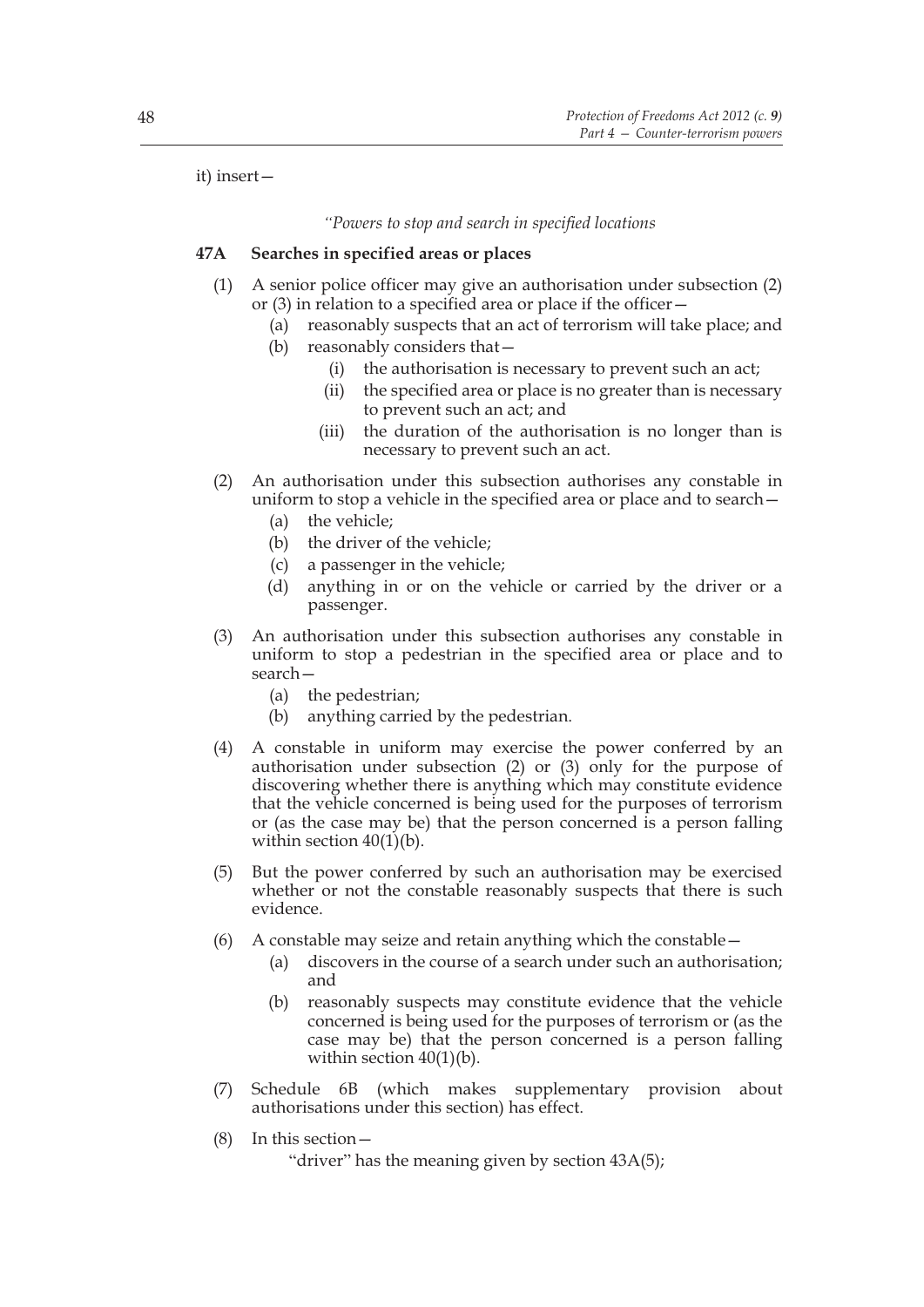"senior police officer" has the same meaning as in Schedule 6B (see paragraph 14(1) and (2) of that Schedule); "specified" means specified in an authorisation."

(2) Schedule 5 (which inserts a new Schedule making supplementary provision about powers to stop and search in specified locations into the Terrorism Act 2000) has effect.

# **62 Code of practice**

After section 47A of the Terrorism Act 2000 (for which see section 61) insert—

*"Code of practice relating to sections 43, 43A and 47A*

# **47AA Code of practice relating to sections 43, 43A and 47A**

- (1) The Secretary of State must prepare a code of practice containing guidance about—
	- (a) the exercise of the powers conferred by sections 43 and 43A,
	- (b) the exercise of the powers to give an authorisation under section 47A(2) or (3),
	- (c) the exercise of the powers conferred by such an authorisation and section 47A(6), and
	- (d) such other matters in connection with the exercise of any of the powers mentioned in paragraphs (a) to (c) as the Secretary of State considers appropriate.
- (2) Such a code may make different provision for different purposes.
- (3) In the course of preparing such a code, the Secretary of State must consult the Lord Advocate and such other persons as the Secretary of State considers appropriate.

# **47AB Issuing of code**

- (1) The Secretary of State must lay before Parliament—
	- (a) a code of practice prepared under section 47AA, and
	- (b) a draft of an order providing for the code to come into force.
- (2) The Secretary of State must make the order and issue the code if the draft of the order is approved by a resolution of each House of Parliament.
- (3) The Secretary of State must not make the order or issue the code unless the draft of the order is so approved.
- (4) The Secretary of State must prepare another code of practice under section 47AA if—
	- (a) the draft of the order is not so approved, and
	- (b) the Secretary of State considers that there is no realistic prospect that it will be so approved.
- (5) A code comes into force in accordance with an order under this section.

# **47AC Alteration or replacement of code**

(1) The Secretary of State—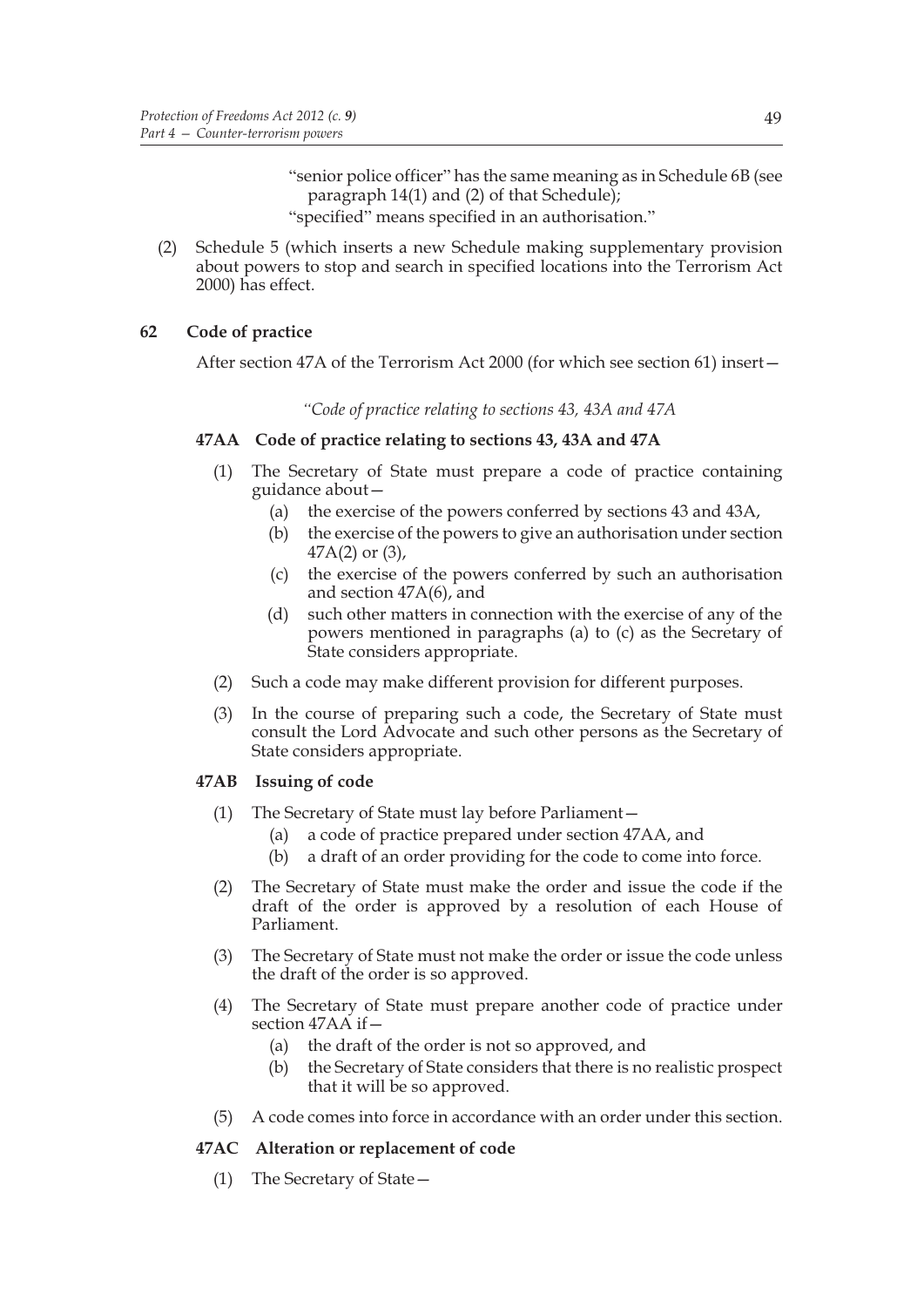- (a) must keep the search powers code under review, and
- (b) may prepare an alteration to the code or a replacement code.
- (2) Before preparing an alteration or a replacement code, the Secretary of State must consult the Lord Advocate and such other persons as the Secretary of State considers appropriate.
- (3) Section 47AB (other than subsection (4)) applies to an alteration or a replacement code prepared under this section as it applies to a code prepared under section 47AA.
- (4) In this section "the search powers code" means the code of practice issued under section  $47AB(2)$  (as altered or replaced from time to time).

### **47AD Publication of code**

- (1) The Secretary of State must publish the code (and any replacement code) issued under section 47AB(2).
- (2) The Secretary of State must publish—
	- (a) any alteration issued under section 47AB(2), or
	- (b) the code or replacement code as altered by it.

### **47AE Effect of code**

- (1) A constable must have regard to the search powers code when exercising any powers to which the code relates.
- (2) A failure on the part of a constable to act in accordance with any provision of the search powers code does not of itself make that person liable to criminal or civil proceedings.
- (3) The search powers code is admissible in evidence in any such proceedings.
- (4) A court or tribunal may, in particular, take into account a failure by a constable to have regard to the search powers code in determining a question in any such proceedings.
- (5) The references in this section to a constable include, in relation to any functions exercisable by a person by virtue of paragraph 15 of Schedule 4 to the Police Reform Act 2002 or paragraph 16 of Schedule 2A to the Police (Northern Ireland) Act 2003 (search powers in specified areas or places for community support officers), references to that person.
- (6) In this section "the search powers code" means the code of practice issued under section 47AB(2) (as altered or replaced from time to time)."

*Stop and search powers: Northern Ireland*

#### **63 Stop and search powers in relation to Northern Ireland**

Schedule 6 (which makes amendments relating to stop and search powers in Northern Ireland) has effect.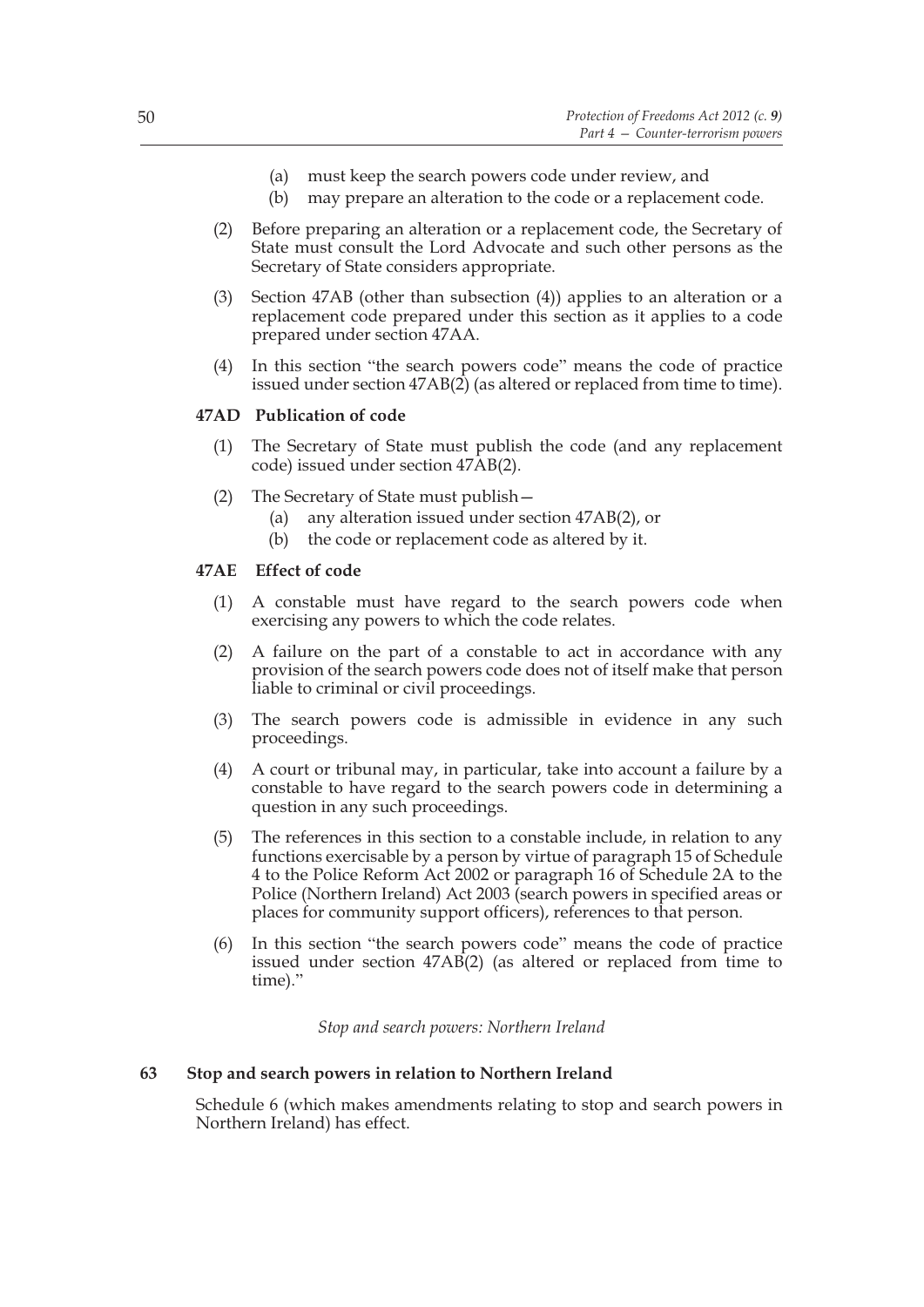#### **PART 5**

#### SAFEGUARDING VULNERABLE GROUPS, CRIMINAL RECORDS ETC.

#### **CHAPTER 1**

#### SAFEGUARDING OF VULNERABLE GROUPS

#### *Restrictions on scope of regulation: England and Wales*

#### **64 Restriction of scope of regulated activities: children**

- (1) Parts 1 and 3 of Schedule 4 to the Safeguarding Vulnerable Groups Act 2006 (regulated activity relating to children and the period condition) are amended as follows.
- (2) In paragraph 1(1)(b) (frequency and period condition for regulated activity), at the beginning, insert "except in the case of activities falling within subparagraph (1A),".
- (3) After paragraph 1(1) insert—
	- "(1A) The following activities fall within this sub-paragraph—
		- (a) relevant personal care, and
		- (b) health care provided by, or under the direction or supervision of, a health care professional.
		- (1B) In this Part of this Schedule "relevant personal care" means—
			- (a) physical assistance which is given to a child who is in need of it by reason of illness or disability and is given in connection with eating or drinking (including the administration of parenteral nutrition),
			- (b) physical assistance which is given to a child who is in need of it by reason of age, illness or disability and is given in connection with—
				- (i) toileting (including in relation to the process of menstruation),
				- (ii) washing or bathing, or
				- (iii) dressing,
			- (c) the prompting (together with supervision) of a child, who is in need of it by reason of illness or disability, in relation to the performance of the activity of eating or drinking where the child is unable to make a decision in relation to performing such an activity without such prompting and supervision,
			- (d) the prompting (together with supervision) of a child, who is in need of it by reason of age, illness or disability, in relation to the performance of any of the activities listed in paragraph (b)(i) to (iii) where the child is unable to make a decision in relation to performing such an activity without such prompting and supervision,
			- (e) any form of training, instruction, advice or guidance which—
				- (i) relates to the performance of the activity of eating or drinking,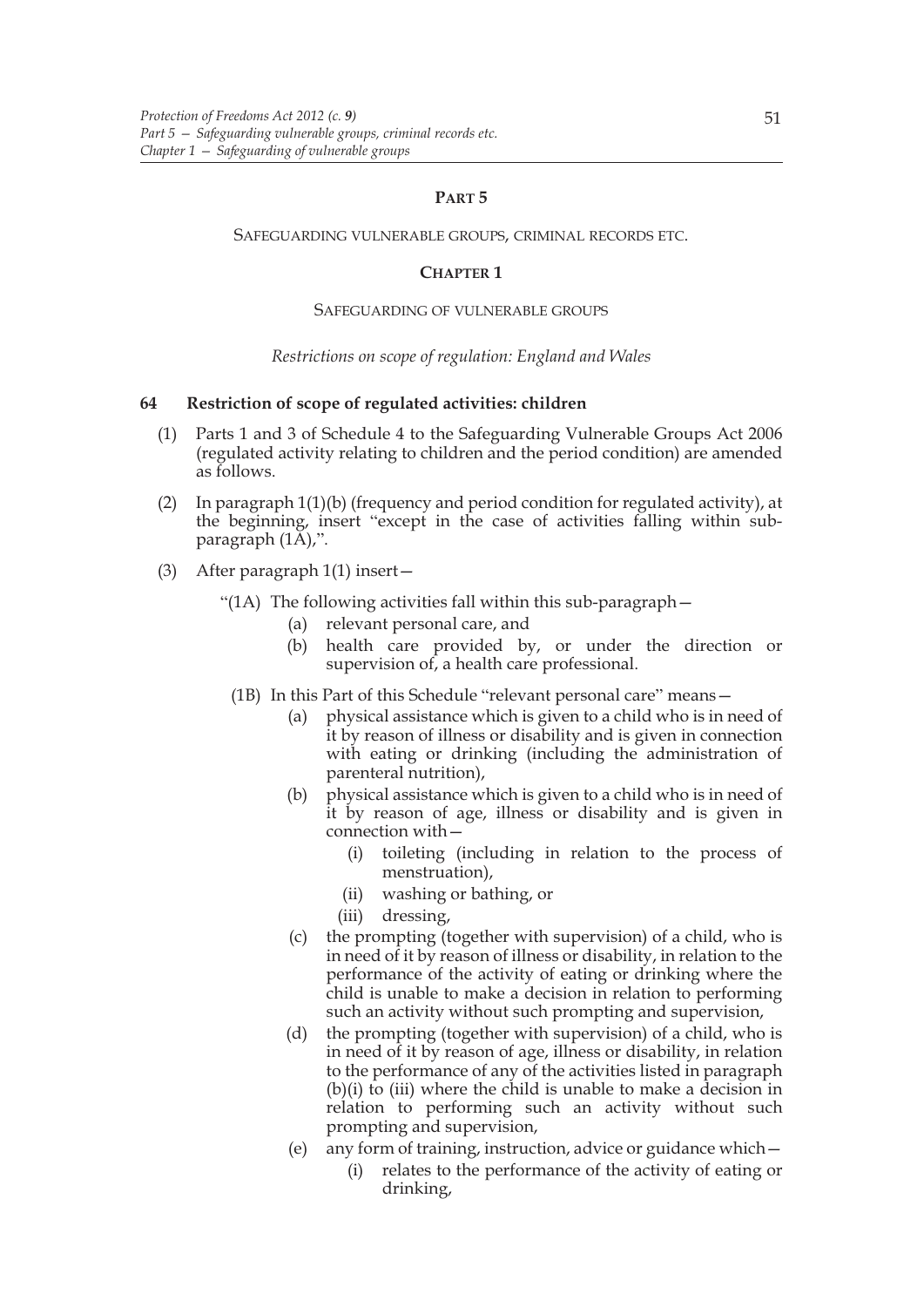- (ii) is given to a child who is in need of it by reason of illness or disability, and
- (iii) does not fall within paragraph (c), or
- (f) any form of training, instruction, advice or guidance which  $-$ 
	- (i) relates to the performance of any of the activities listed in paragraph (b)(i) to (iii),
	- (ii) is given to a child who is in need of it by reason of age, illness or disability, and
	- (iii) does not fall within paragraph (d).
- (1C) In this Part of this Schedule
	- "health care" includes all forms of health care provided for children, whether relating to physical or mental health and also includes palliative care for children and procedures that are similar to forms of medical or surgical care but are not provided for children in connection with a medical condition,
	- "health care professional" means a person who is a member of a profession regulated by a body mentioned in section 25(3) of the National Health Service Reform and Health Care Professions Act 2002.
- (1D) Any reference in this Part of this Schedule to health care provided by, or under the direction or supervision of, a health care professional includes a reference to first aid provided to a child by any person acting on behalf of an organisation established for the purpose of providing first aid."
- (4) In paragraph  $1(2)(c)$  (work activities at certain establishments to be regulated activity) for "any form of work (whether or not for gain)" substitute "any work falling within sub-paragraph (2A) or (2B)".
- (5) After paragraph 1(2) insert—
	- "(2A) Work falls within this sub-paragraph if it is any form of work for gain, other than any such work which—
		- (a) is undertaken in pursuance of a contract for the provision of occasional or temporary services, and
		- (b) is not an activity mentioned in paragraph 2(1) (disregarding paragraph 2(3A) and (3B)(b)).
		- (2B) Work falls within this sub-paragraph if it is any form of work which is not for gain, other than—
			- (a) any such work which—
				- (i) is carried out on a temporary or occasional basis, and
				- (ii) is not an activity mentioned in paragraph 2(1) (disregarding paragraph 2(3A) and (3B)(b)), or
			- (b) any such work which is, on a regular basis, subject to the day to day supervision of another person who is engaging in regulated activity relating to children.
	- (2C) The reference in subsection (2B)(b) to day to day supervision is a reference to such day to day supervision as is reasonable in all the circumstances for the purpose of protecting any children concerned."

(6) Also in paragraph 1—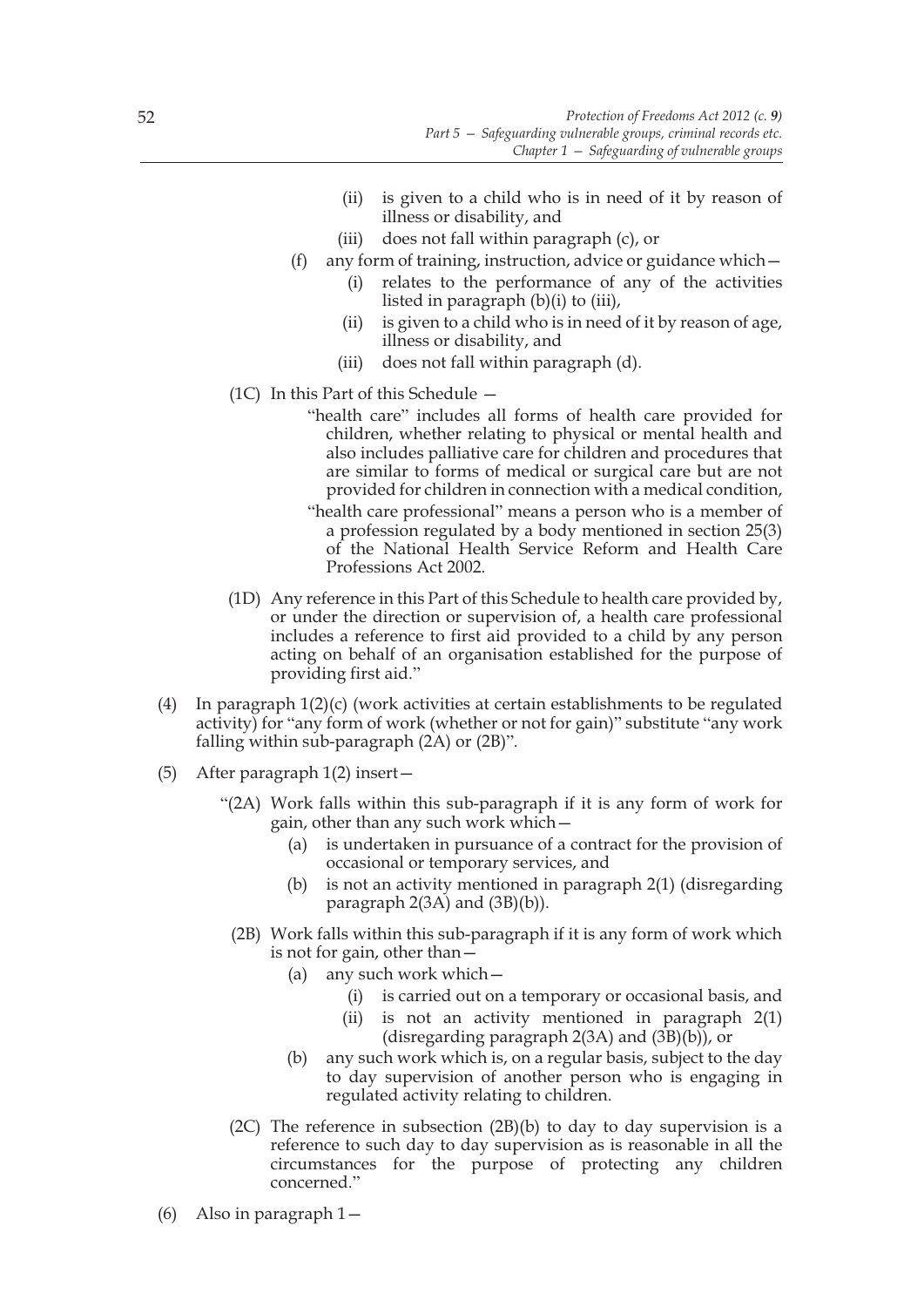- (a) in sub-paragraph (7) (meaning of "acting as a child minder") for "section 79A of that Act" substitute "section 19 of the Children and Families (Wales) Measure 2010",
- (b) omit sub-paragraph (8) (exercise of functions of certain persons to be regulated activity),
- (c) in sub-paragraph (9) (exercise of functions of persons mentioned in paragraph 4(1) to be regulated activity) for "a person mentioned in paragraph 4(1)" substitute "the Children's Commissioner for Wales or the deputy Children's Commissioner for Wales",
- (d) in sub-paragraph (9B) (exercise of certain inspection etc. functions to be regulated activity)—
	- (i) omit paragraph (a),
	- (ii) in paragraph (b) for "section 79U(3) of the Children Act 1989" substitute "section 41 or 42 of the Children and Families (Wales) Measure 2010",
	- (iii) in paragraph (c) after "taken" insert "in relation to Wales" and for "that Act" substitute "the Children Act 1989",
	- (iv) in paragraph (d) after "inspection", where it first appears, insert "in Wales",
	- (v) in paragraph (e) after "taken" insert "in relation to Wales",
	- (vi) in paragraph (f) omit "18B or",
	- (vii) in paragraph (h), after "inspection", where it first appears, insert "in Wales",
	- (viii) in paragraph (m) omit "48 or",
	- (ix) in paragraph (n) after "inspection" insert "in Wales", and
	- (x) omit paragraphs (p) to (t),
- (e) in sub-paragraph (10) (inspectors) omit paragraphs (a), (ba), (d) and (e),
- (f) omit sub-paragraph (12A) (accessing certain databases to be regulated activity),
- (g) omit sub-paragraph (13A) (exercise of certain functions of Care Quality Commission to be regulated activity),
- (h) in sub-paragraph (14) (day to day management or supervision of a person carrying out regulated activity to be regulated activity) for "(8), (9C), (11) or (13A)" substitute "(9A), (9C) or (11)", and
- (i) after sub-paragraph (14) insert—
	- "(15) Any activity which consists in or involves on a regular basis the day to day management or supervision of a person who would be carrying out an activity mentioned in subparagraph (1) or  $(\check{2})$  but for the exclusion for supervised activity in paragraph 2(3A) or (3B)(b) or sub-paragraph (2B)(b) above is a regulated activity relating to children."
- (7) In paragraph 2 (activities referred to in paragraph  $1(1)$ )
	- (a) in sub-paragraph (1) omit paragraph (d) (treatment and therapy provided for a child),
	- (b) in sub-paragraph  $(2)$  -
		- (i) for ", (c) and (d)" substitute "and (c)", and
		- (ii) omit paragraph (d), and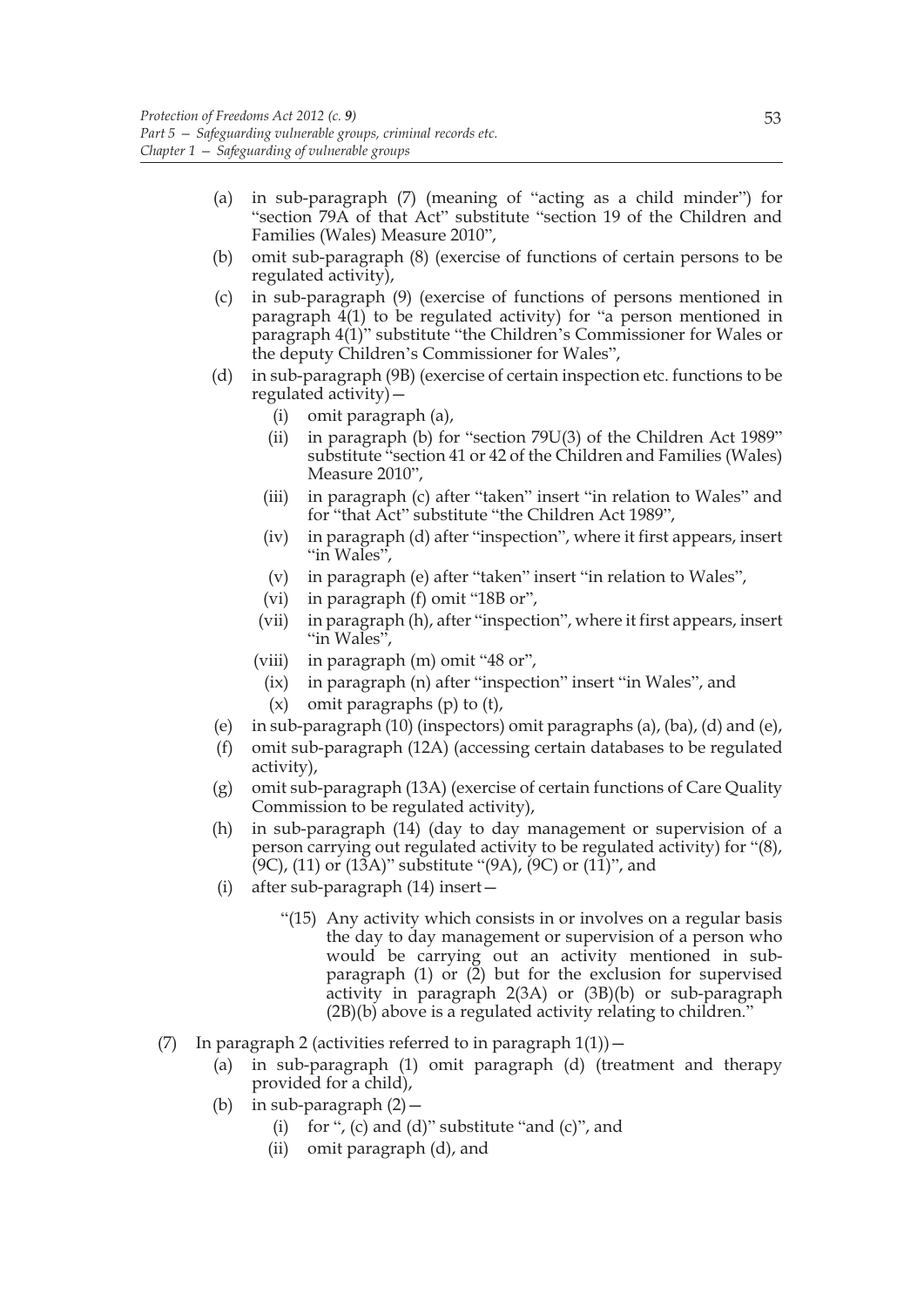- (c) after sub-paragraph (3) insert—
	- "(3A) Sub-paragraph (1)(a) does not include any form of teaching, training or instruction of children which is, on a regular basis, subject to the day to day supervision of another person who is engaging in regulated activity relating to children.
		- (3B) Sub-paragraph  $(1)(b)$  -
			- (a) does not include any health care provided otherwise than by (or under the direction or supervision of) a health care professional, and
			- (b) does not, except in the case of relevant personal care or of health care provided by (or under the direction or supervision of) a health care professional, include any form of care for or supervision of children which is, on a regular basis, subject to the day to day supervision of another person who is engaging in regulated activity relating to children.
	- (3C) The references in subsections (3A) and (3B)(b) to day to day supervision are references to such day to day supervision as is reasonable in all the circumstances for the purpose of protecting any children concerned.
	- (3D) Sub-paragraph (1)(c) does not include any legal advice."
- (8) In paragraph 3(1) (list of establishments referred to in paragraph 1(2) and (9C)) omit paragraph (c).
- (9) Omit paragraph 4 (list of persons referred to in paragraph 1(9)).
- (10) In paragraph 10(2) (the period condition) for ", (c) or (d)" substitute "or (c)".

### **65 Restriction of definition of vulnerable adults**

- (1) Omit section 59 of the Safeguarding Vulnerable Groups Act 2006 (definition of vulnerable adults).
- (2) In section 60(1) of that Act (interpretation of Act)  $-$ 
	- (a) after "In this Act—" insert—
		- ""adult" means a person who has attained the age of 18;", and
	- (b) in the definition of "vulnerable adult", for the words "must be construed in accordance with section 59" substitute "means any adult to whom an activity which is a regulated activity relating to vulnerable adults by virtue of any paragraph of paragraph 7(1) of Schedule 4 is provided".

### **66 Restriction of scope of regulated activities: vulnerable adults**

- (1) Parts 2 and 3 of Schedule 4 to the Safeguarding Vulnerable Groups Act 2006 (regulated activity relating to vulnerable adults and the period condition) are amended as follows.
- (2) For paragraph 7(1) to (3) (main activities which are regulated activity)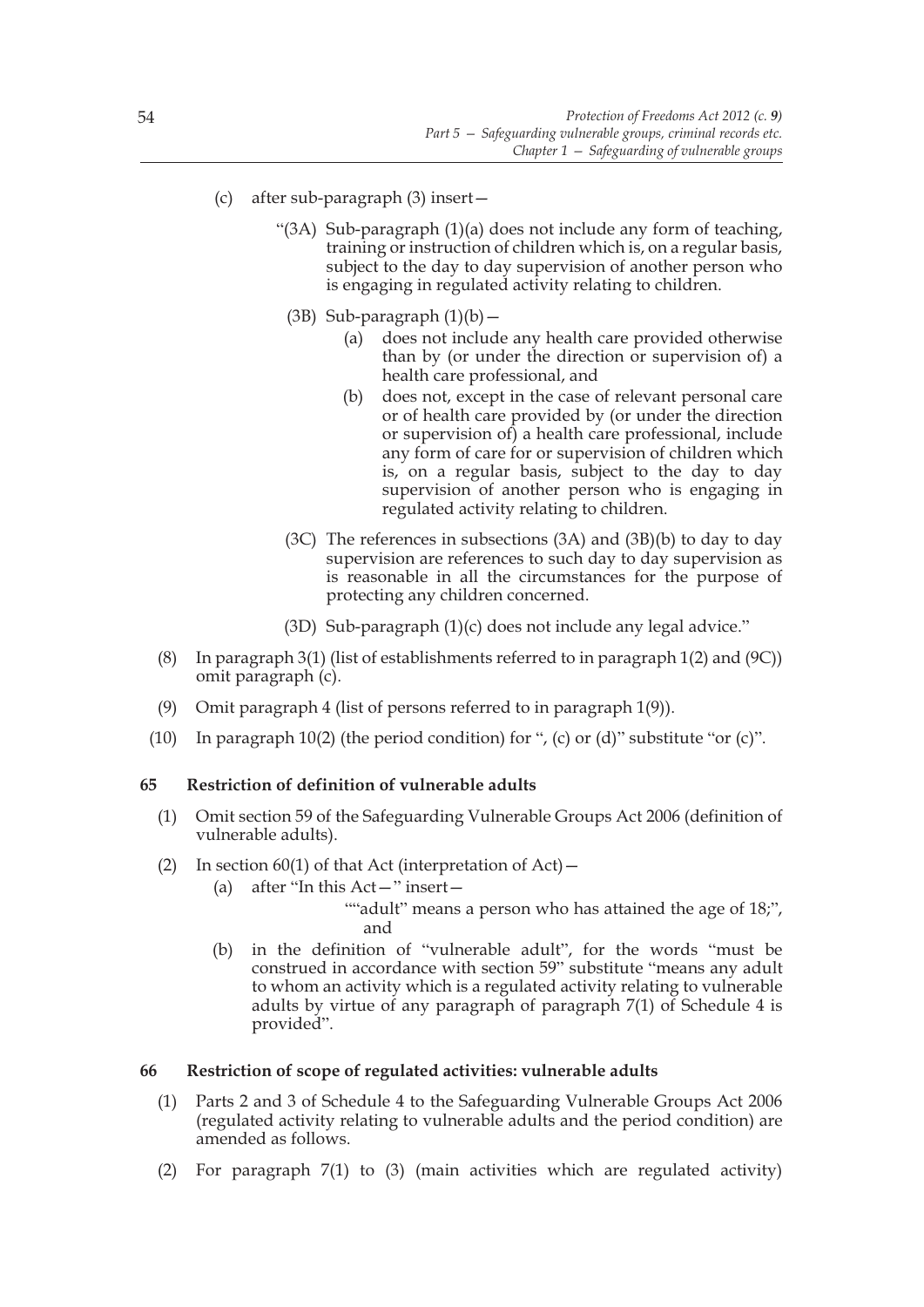#### substitute—

- "(1) Each of the following is a regulated activity relating to vulnerable adults—
	- (a) the provision to an adult of health care by, or under the direction or supervision of, a health care professional,
	- (b) the provision to an adult of relevant personal care,
	- (c) the provision by a social care worker of relevant social work to an adult who is a client or potential client,
	- (d) the provision of assistance in relation to general household matters to an adult who is in need of it by reason of age, illness or disability,
	- (e) any relevant assistance in the conduct of an adult's own affairs,
	- (f) the conveying by persons of a prescribed description in such circumstances as may be prescribed of adults who need to be conveyed by reason of age, illness or disability,
	- (g) such activities—
		- (i) involving, or connected with, the provision of health care or relevant personal care to adults, and
		- (ii) not falling within any of the above paragraphs,

as are of a prescribed description.

- (2) Health care includes all forms of health care provided for individuals, whether relating to physical or mental health and also includes palliative care and procedures that are similar to forms of medical or surgical care but are not provided in connection with a medical condition.
- (3) A health care professional is a person who is a member of a profession regulated by a body mentioned in section 25(3) of the National Health Service Reform and Health Care Professions Act 2002.
- (3A) Any reference in this Part of this Schedule to health care provided by, or under the direction or supervision of, a health care professional includes a reference to first aid provided to an adult by any person acting on behalf of an organisation established for the purpose of providing first aid.
- (3B) Relevant personal care means—
	- (a) physical assistance, given to a person who is in need of it by reason of age, illness or disability, in connection with—
		- (i) eating or drinking (including the administration of parenteral nutrition),
		- (ii) toileting (including in relation to the process of menstruation),
		- (iii) washing or bathing,
		- (iv) dressing,
		- (v) oral care, or
		- (vi) the care of skin, hair or nails,
	- (b) the prompting, together with supervision, of a person who is in need of it by reason of age, illness or disability in relation to the performance of any of the activities listed in paragraph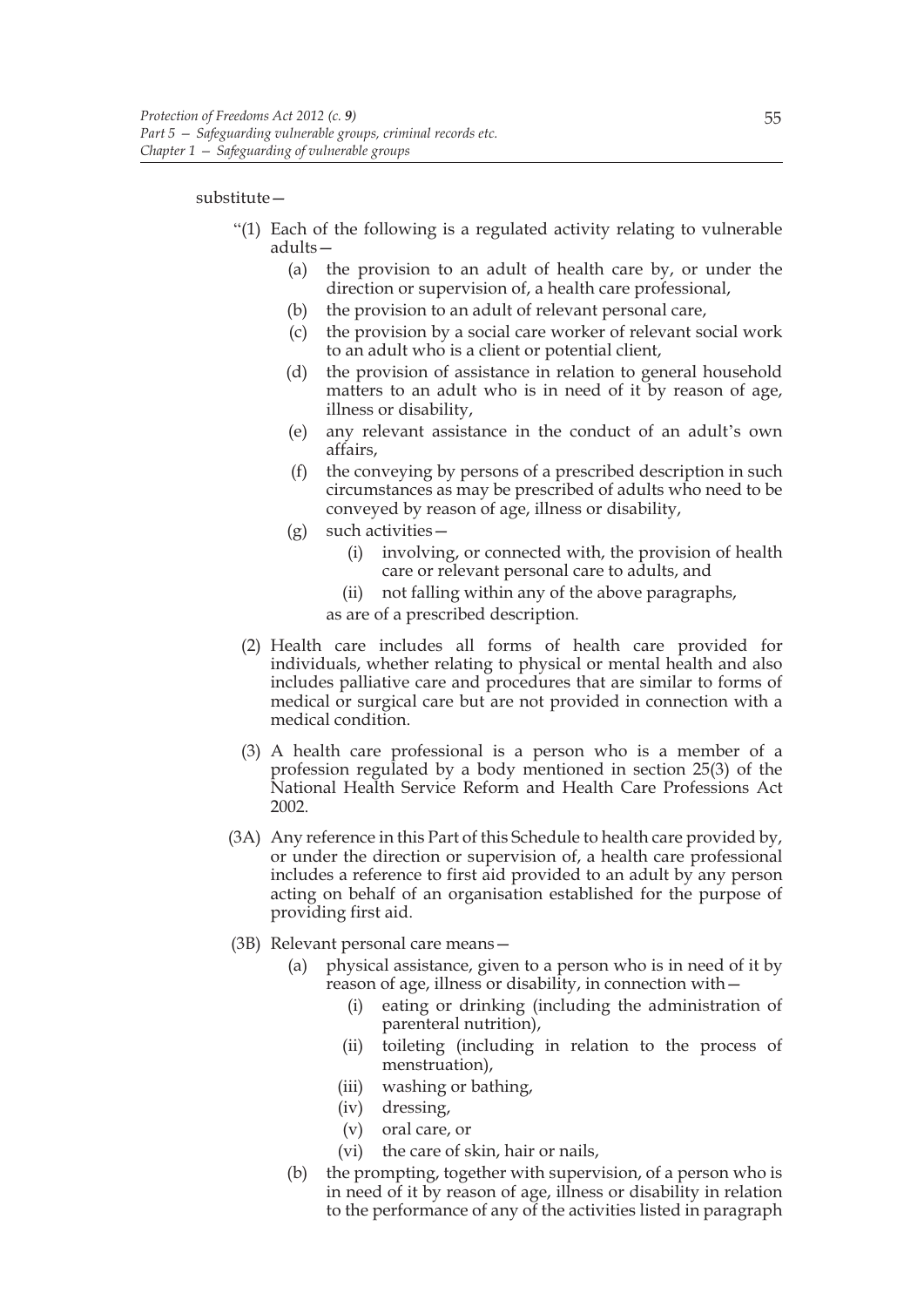(a) where the person is unable to make a decision in relation to performing such an activity without such prompting and supervision, or

- (c) any form of training, instruction, advice or guidance which—
	- (i) relates to the performance of any of the activities listed in paragraph (a),
	- (ii) is given to a person who is in need of it by reason of age, illness or disability, and
	- (iii) does not fall within paragraph (b).
- (3C) Relevant social work has the meaning given by section 55(4) of the Care Standards Act 2000 and social care worker means a person who is a social care worker by virtue of section 55(2)(a) of that Act.
- (3D) Assistance in relation to general household matters is day to day assistance in relation to the running of the household of the person concerned where the assistance is the carrying out of one or more of the following activities on behalf of that person—
	- (a) managing the person's cash,
	- (b) paying the person's bills,
	- (c) shopping.
- (3E) Relevant assistance in the conduct of a person's own affairs is anything done on behalf of the person by virtue of—
	- (a) a lasting power of attorney created in respect of the person in accordance with section 9 of the Mental Capacity Act 2005,
	- (b) an enduring power of attorney (within the meaning of Schedule 4 to that Act) in respect of the person which is—
		- (i) registered in accordance with that Schedule, or
		- (ii) the subject of an application to be so registered,
	- (c) an order made under section 16 of that Act by the Court of Protection in relation to the making of decisions on the person's behalf,
	- (d) the appointment of an independent mental health advocate or (as the case may be) an independent mental capacity advocate in respect of the person in pursuance of arrangements under section 130A of the Mental Health Act 1983 or section 35 of the Mental Capacity Act 2005,
	- (e) the provision of independent advocacy services (within the meaning of section 248 of the National Health Service Act 2006 or section 187 of the National Health Service (Wales) Act 2006) in respect of the person, or
	- (f) the appointment of a representative to receive payments on behalf of the person in pursuance of regulations made under the Social Security Administration Act 1992.
- (3) Omit paragraph 7(4) (certain activities in care homes to be regulated activity).
- (4) In paragraph 7(5) (day to day management or supervision of certain activities to be regulated activity) omit "or (4)".
- (5) In paragraph 7(7)(f) (inspection functions) omit "English local authority social services or".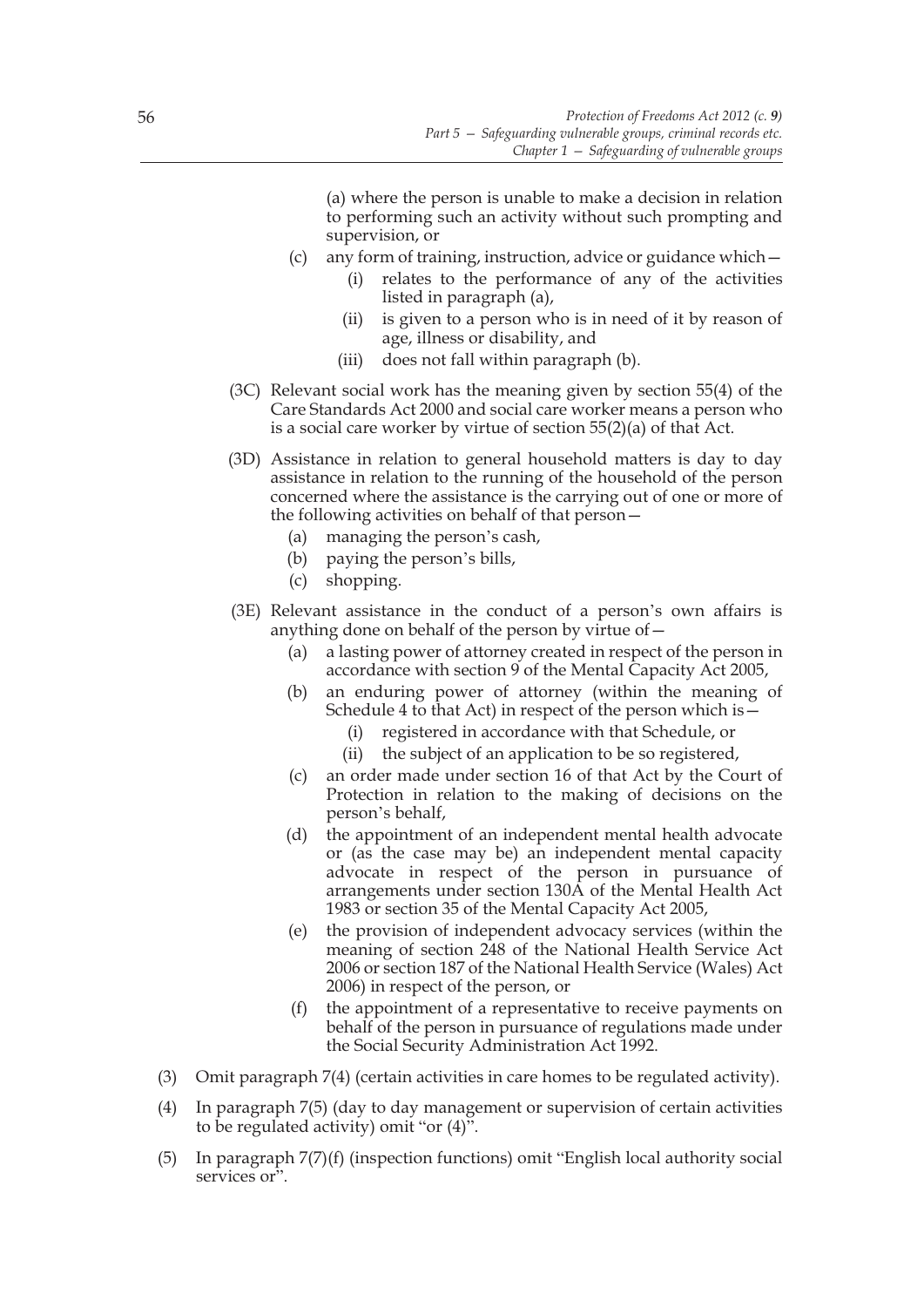- (6) Omit paragraph 7(8A) (certain functions of Care Quality Commission to be regulated activity).
- (7) In paragraph 7(9) (functions of certain persons to be regulated activity) for "a person mentioned in paragraph 8(1)" substitute "the Commissioner for older people in Wales or the deputy Commissioner for older people in Wales".
- (8) Omit paragraph 8 (the persons referred to in paragraph 7(9) whose functions are to be regulated activity).
- (9) In paragraph  $10(2)$  (the period condition)
	- (a) omit "or  $7(1)(a)$ , (b), (c), (d) or (g)", and
	- (b) in paragraph (b), omit "or vulnerable adults (as the case may be)".

#### **67 Alteration of test for barring decisions**

- (1) For sub-paragraphs (2) and (3) of paragraph 1 of Schedule 3 to the Safeguarding Vulnerable Groups Act 2006 (automatic inclusion of person to whom paragraph applies in children's barred list) substitute—
	- "(2) If the Secretary of State has reason to believe that this paragraph might apply to a person, the Secretary of State must refer the matter to ISA.
	- (3) If (whether or not on a reference under sub-paragraph (2)) ISA is satisfied that this paragraph applies to a person, it must include the person in the children's barred list."
- (2) For sub-paragraphs (2) to (4) of paragraph 2 of that Schedule to that Act (inclusion of person to whom paragraph applies in children's barred list with right to make representation afterwards) substitute—
	- "(2) If the Secretary of State has reason to believe that—
		- (a) this paragraph might apply to a person, and
		- (b) the person is or has been, or might in future be, engaged in regulated activity relating to children,

the Secretary of State must refer the matter to ISA.

- (3) Sub-paragraph (4) applies if (whether or not on a reference under sub-paragraph (2)) it appears to ISA that—
	- (a) this paragraph applies to a person, and
	- (b) the person is or has been, or might in future be, engaged in regulated activity relating to children.
- (4) ISA must give the person the opportunity to make representations as to why the person should not be included in the children's barred list.
- (5) Sub-paragraph (6) applies if—
	- (a) the person does not make representations before the end of any time prescribed for the purpose, or
	- (b) the duty in sub-paragraph (4) does not apply by virtue of paragraph 16(2).
- $(6)$  If  $ISA-$ 
	- (a) is satisfied that this paragraph applies to the person, and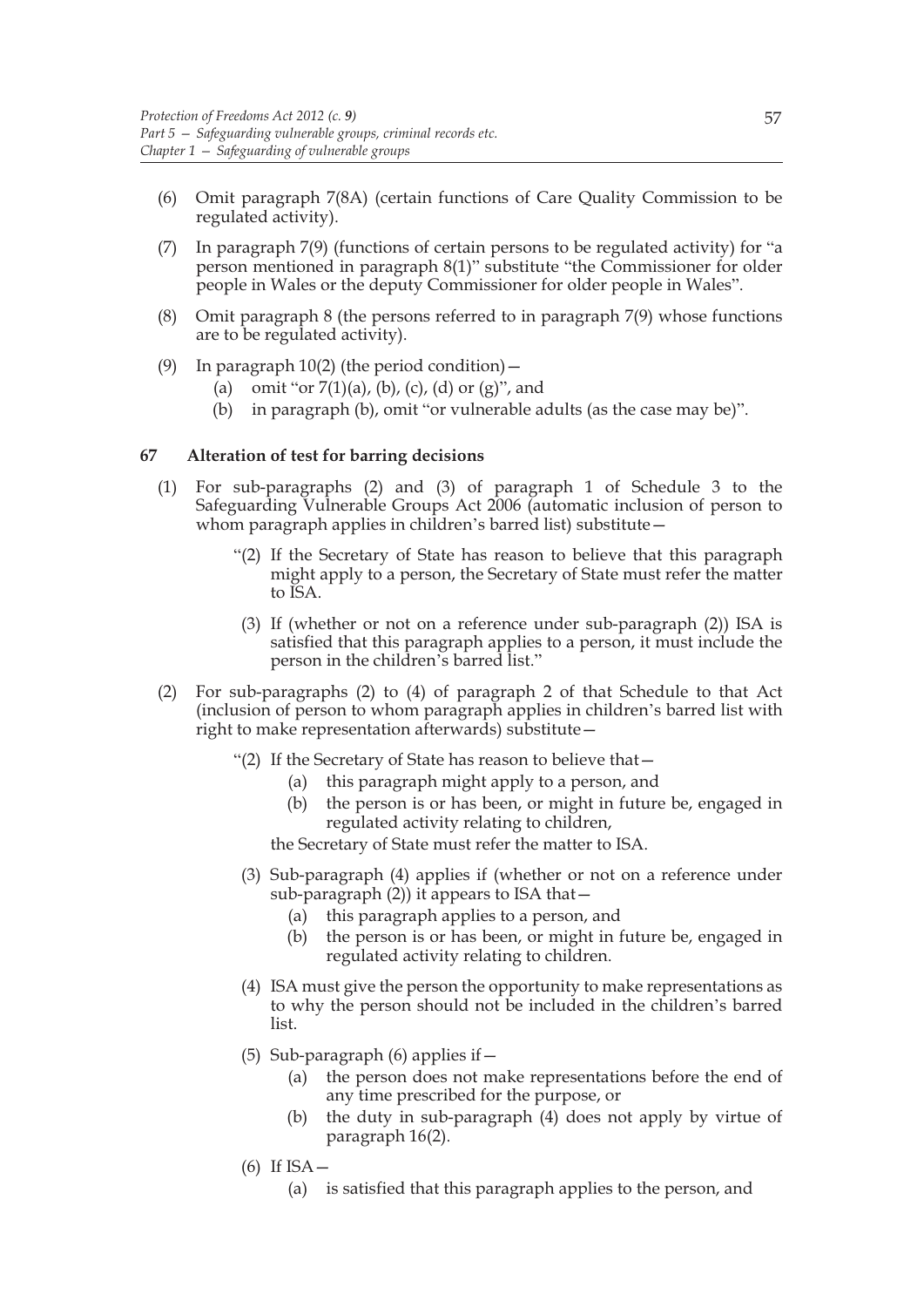(b) has reason to believe that the person is or has been, or might in future be, engaged in regulated activity relating to children,

it must include the person in the list.

- (7) Sub-paragraph (8) applies if the person makes representations before the end of any time prescribed for the purpose.
- $(8)$  If ISA
	- (a) is satisfied that this paragraph applies to the person,
	- (b) has reason to believe that the person is or has been, or might in future be, engaged in regulated activity relating to children, and
	- (c) is satisfied that it is appropriate to include the person in the children's barred list,

it must include the person in the list."

- (3) In paragraph 3 of that Schedule to that Act (inclusion in children's barred list on behaviour grounds)—
	- (a) in sub-paragraph  $(1)(a)$  for the words from "has" to "conduct," substitute "—
		- (i) has (at any time) engaged in relevant conduct, and
		- (ii) is or has been, or might in future be, engaged in regulated activity relating to children,",
	- (b) in sub-paragraph (3), after paragraph (a) (and before the word "and" at the end of the paragraph), insert—
		- "(aa) it has reason to believe that the person is or has been, or might in future be, engaged in regulated activity relating to children,", and
	- (c) in sub-paragraph (3)(b) for "appears to ISA" substitute "is satisfied".
- (4) In paragraph 5 of that Schedule to that Act (inclusion in children's barred list because of risk of harm)—
	- (a) in sub-paragraph (1)(a) for "falls within sub-paragraph (4)" substitute  $66$ 
		- (i) falls within sub-paragraph (4), and
		- (ii) is or has been, or might in future be, engaged in regulated activity relating to children",
	- (b) in sub-paragraph (3), after paragraph (a) (and before the word "and" at the end of the paragraph), insert—
		- "(aa) it has reason to believe that the person is or has been, or might in future be, engaged in regulated activity relating to children,", and
	- (c) in sub-paragraph (3)(b) for "appears to ISA" substitute "is satisfied".
- (5) For sub-paragraphs (2) and (3) of paragraph 7 of that Schedule to that Act (automatic inclusion of person to whom paragraph applies in adults' barred list) substitute—
	- "(2) If the Secretary of State has reason to believe that this paragraph might apply to a person, the Secretary of State must refer the matter to ISA.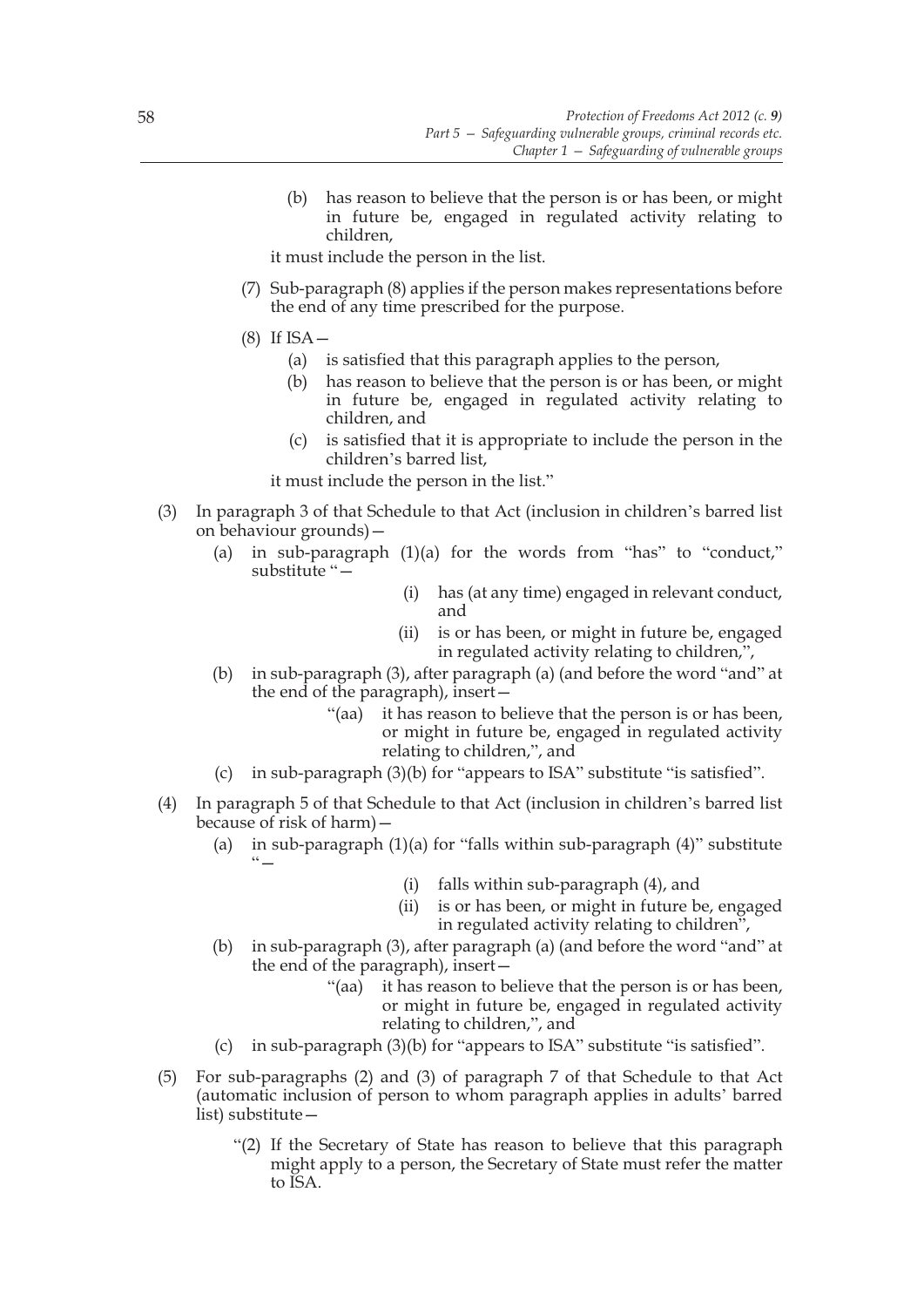- (3) If (whether or not on a reference under sub-paragraph (2)) ISA is satisfied that this paragraph applies to a person, it must include the person in the adults' barred list."
- (6) For sub-paragraphs (2) to (4) of paragraph 8 of that Schedule to that Act (inclusion of person to whom paragraph applies in adults' barred list with right to make representation afterwards) substitute—
	- "(2) If the Secretary of State has reason to believe that—
		- (a) this paragraph might apply to a person, and
		- (b) the person is or has been, or might in future be, engaged in regulated activity relating to vulnerable adults,

the Secretary of State must refer the matter to ISA.

- (3) Sub-paragraph (4) applies if (whether or not on a reference under sub-paragraph  $(2)$ ) it appears to ISA that  $-$ 
	- (a) this paragraph applies to a person, and
	- (b) the person is or has been, or might in future be, engaged in regulated activity relating to vulnerable adults.
- (4) ISA must give the person the opportunity to make representations as to why the person should not be included in the adults' barred list.
- (5) Sub-paragraph (6) applies if—
	- (a) the person does not make representations before the end of any time prescribed for the purpose, or
	- (b) the duty in sub-paragraph (4) does not apply by virtue of paragraph 16(2).
- $(6)$  If ISA
	- (a) is satisfied that this paragraph applies to the person, and
	- (b) has reason to believe that the person is or has been, or might in future be, engaged in regulated activity relating to vulnerable adults,

it must include the person in the list.

- (7) Sub-paragraph (8) applies if the person makes representations before the end of any time prescribed for the purpose.
- $(8)$  If ISA
	- (a) is satisfied that this paragraph applies to the person,
	- (b) has reason to believe that the person is or has been, or might in future be, engaged in regulated activity relating to vulnerable adults, and
	- (c) is satisfied that it is appropriate to include the person in the adults' barred list,

it must include the person in the list."

- (7) In paragraph 9 of that Schedule to that Act (inclusion in adults' barred list on behaviour grounds)—
	- (a) in sub-paragraph (1)(a) for the words from "has" to "conduct," substitute "—
		- (i) has (at any time) engaged in relevant conduct, and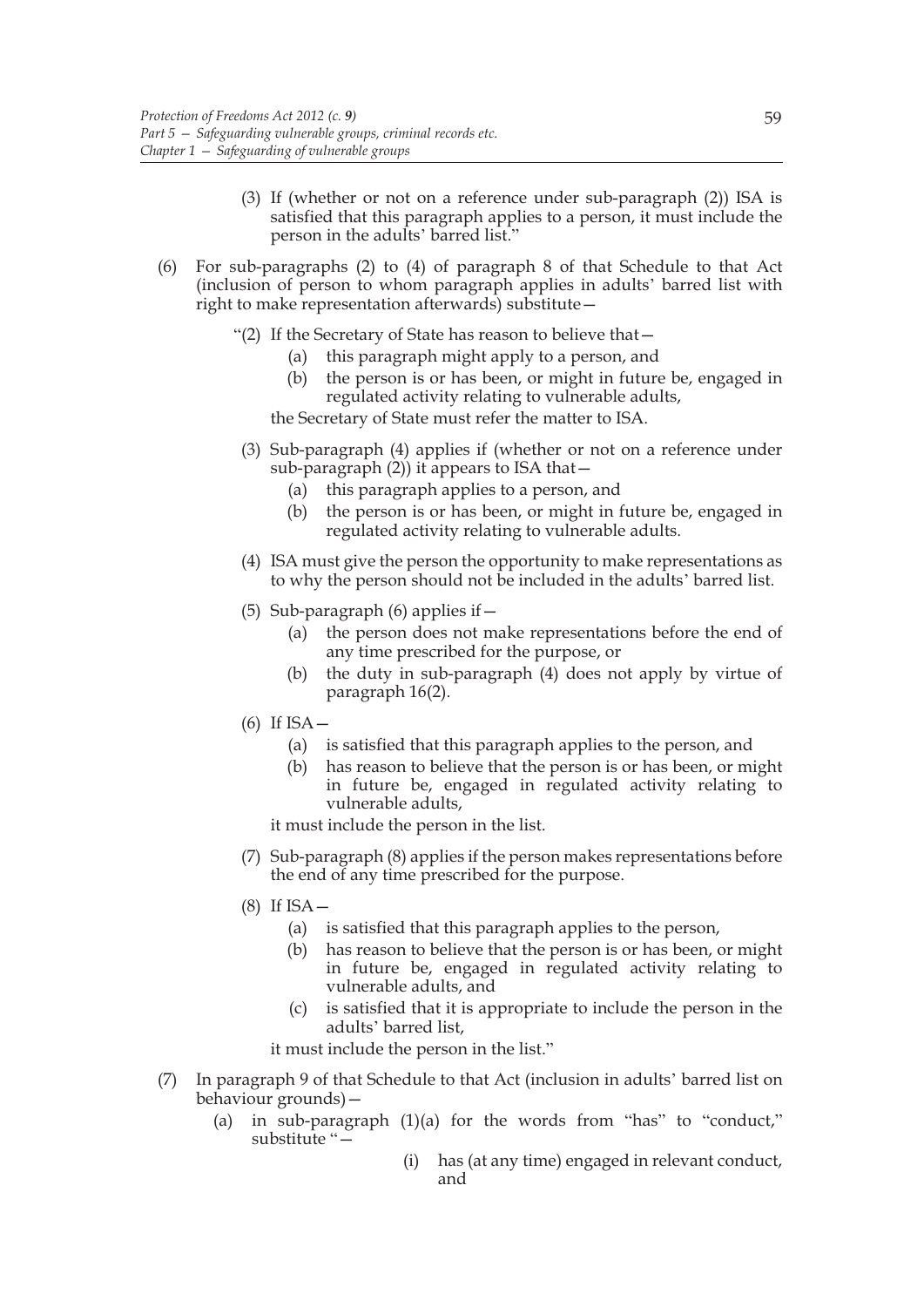- (ii) is or has been, or might in future be, engaged in regulated activity relating to vulnerable adults,",
- (b) in sub-paragraph (3), after paragraph (a) (and before the word "and" at the end of the paragraph), insert—
	- "(aa) it has reason to believe that the person is or has been, or might in future be, engaged in regulated activity relating to vulnerable adults,", and
- (c) in sub-paragraph (3)(b) for "appears to ISA" substitute "is satisfied".
- (8) In paragraph 11 of that Schedule to that Act (inclusion in adults' barred list because of risk of harm)—
	- (a) in sub-paragraph (1)(a) for "falls within sub-paragraph (4)" substitute  $\mathsf{G}(\mathsf{G})$ 
		- (i) falls within sub-paragraph (4), and
		- (ii) is or has been, or might in future be, engaged in regulated activity relating to vulnerable adults",
	- (b) in sub-paragraph (3), after paragraph (a) (and before the word "and" at the end of the paragraph), insert—
		- "(aa) it has reason to believe that the person is or has been, or might in future be, engaged in regulated activity relating to vulnerable adults,", and
	- (c) in sub-paragraph (3)(b) for "appears to ISA" substitute "is satisfied".

*Abolition of other areas of regulation: England and Wales*

### **68 Abolition of controlled activity**

Omit sections 21 to 23 of the Safeguarding Vulnerable Groups Act 2006 (controlled activity).

### **69 Abolition of monitoring**

Omit sections 24 to 27 of the Safeguarding Vulnerable Groups Act 2006 (monitoring).

*Main amendments relating to new arrangements: England and Wales*

#### **70 Information for purposes of making barring decisions**

- (1) In paragraph 19 of Schedule 3 to the Safeguarding Vulnerable Groups Act 2006 (information required by ISA about persons to whom grounds for barring apply)—
	- (a) in sub-paragraph  $(1)$  -
		- (i) in paragraph (a) after "applies" insert "or appears to apply",
		- (ii) in paragraph (b) for "apply" substitute "applies or appears to apply", and
		- (iii) omit paragraph (d),
	- (b) in sub-paragraphs (2) and (3) for "thinks might" substitute "reasonably believes to", and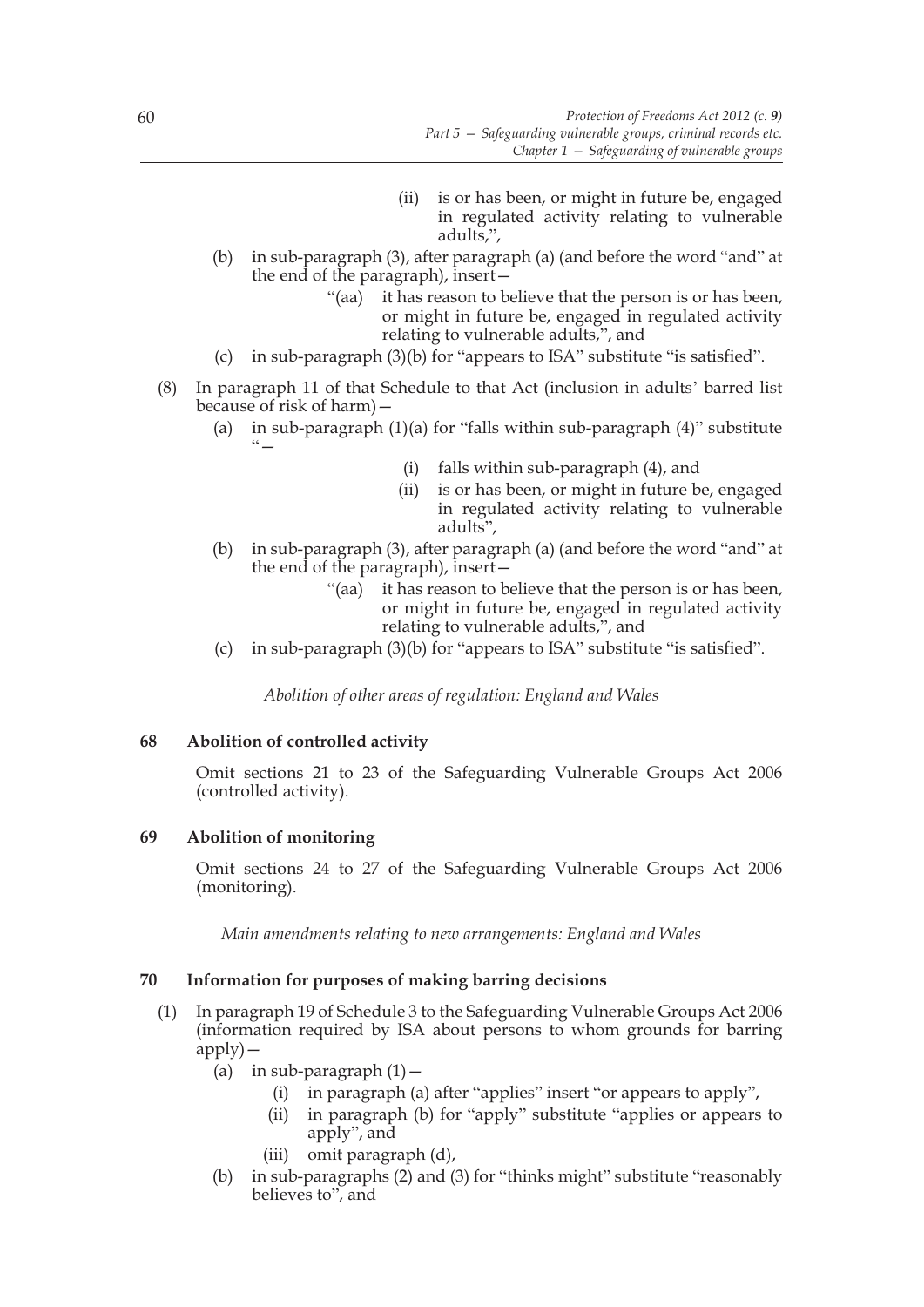- (c) in sub-paragraph  $(6)$  -
	- (i) omit the words from "which" to "it is", and
	- (ii) omit "or paragraph 20(2)".
- (2) In paragraph 20 of that Schedule to that Act (provision of information by Secretary of State to ISA) for sub-paragraph (2) substitute—
	- "(2) Where the Secretary of State is under a duty under paragraph 1, 2, 7 or 8 to refer a matter to ISA, the Secretary of State must provide to ISA any prescribed details of relevant matter (within the meaning of section 113A of the Police Act 1997) of a prescribed description which has been made available to the Secretary of State for the purposes of Part 5 of that Act."

### **71 Review of barring decisions**

After paragraph 18 of Schedule 3 to the Safeguarding Vulnerable Groups Act 2006 (power to apply for review of a person's inclusion in a barred list) insert—

- "18A(1) Sub-paragraph (2) applies if a person's inclusion in a barred list is not subject to—
	- (a) a review under paragraph 18, or
	- (b) an application under that paragraph,

which has not yet been determined.

- (2) ISA may, at any time, review the person's inclusion in the list.
- (3) On any such review, ISA may remove the person from the list if, and only if, it is satisfied that, in the light of  $-$ 
	- (a) information which it did not have at the time of the person's inclusion in the list,
	- (b) any change of circumstances relating to the person concerned, or
	- (c) any error by ISA,

it is not appropriate for the person to be included in the list."

### **72 Information about barring decisions**

(1) For sections 30 to 32 of the Safeguarding Vulnerable Groups Act 2006 (provision of vetting information and information about cessation of monitoring) substitute—

### **"30A Provision of barring information on request**

- (1) The Secretary of State must provide a person (A) with the information mentioned in subsection (3) in relation to another (B) if  $-$ 
	- (a) A makes an application for the information and pays any fee payable in respect of the application,
	- (b) the application contains the appropriate declaration, and
	- (c) the Secretary of State has no reason to believe that the declaration is false.
- (2) The appropriate declaration is a declaration by  $A-$ 
	- (a) that A falls within column 1 of the table in Schedule 7 in relation to B,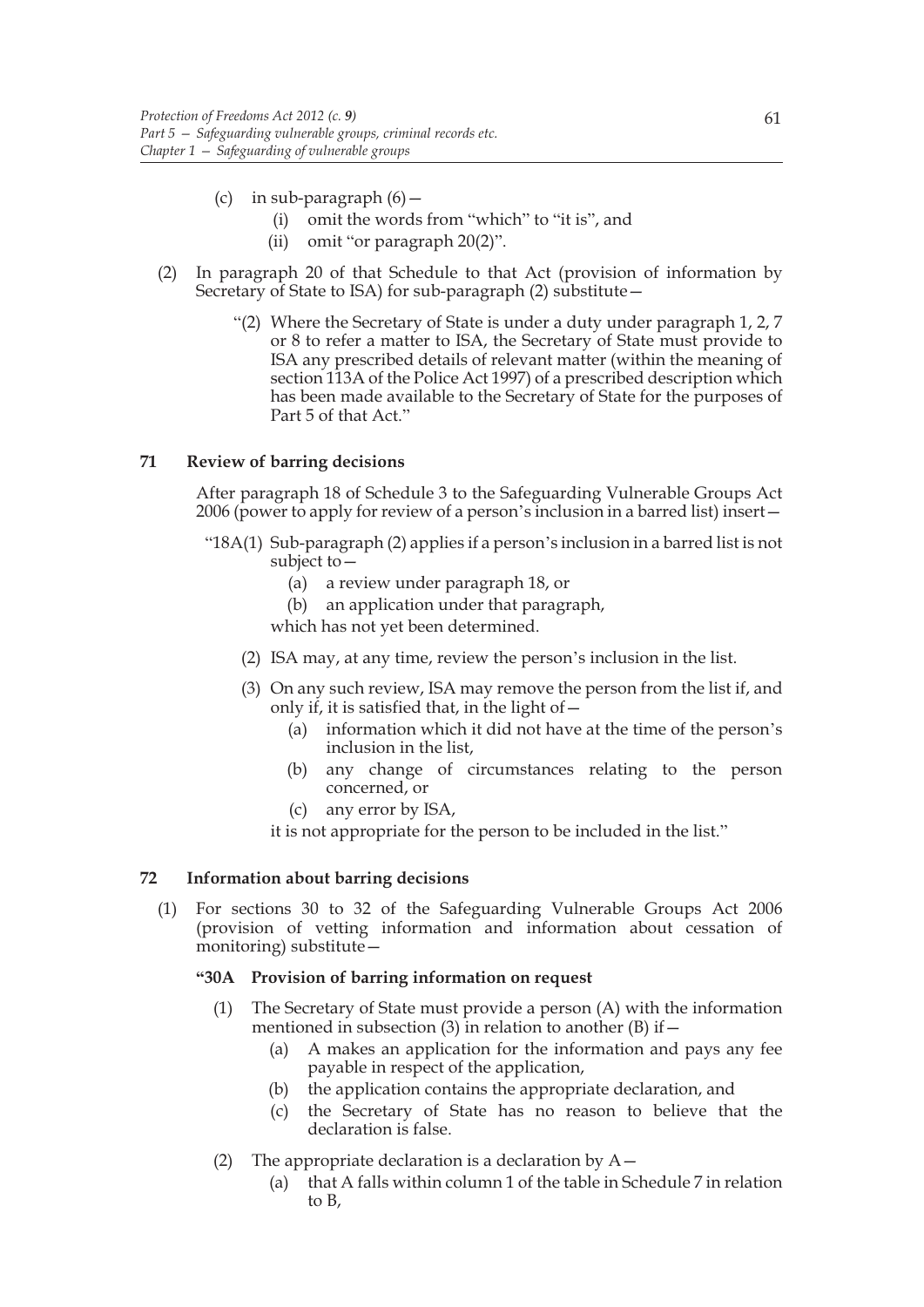- (b) that column 2 of the entry by virtue of which A falls within column 1 refers to children or (as the case may be) vulnerable adults, and
- (c) that B has consented to the provision of the information to A.
- (3) The information is—
	- (a) if A's declaration states that column 2 of the relevant entry refers to children, whether B is barred from regulated activity relating to children, and
	- (b) if A's declaration states that column 2 of the relevant entry refers to vulnerable adults, whether B is barred from regulated activity relating to vulnerable adults.
- (4) If B consents to the provision of information to A in relation to an application under this section, the consent also has effect in relation to any subsequent such application by A.
- (5) The Secretary of State may prescribe any fee payable in respect of an application under this section.
- (6) Fees received by the Secretary of State by virtue of this section must be paid into the Consolidated Fund.
- (7) The Secretary of State may determine the form, manner and contents of an application for the purposes of this section (including the form and manner of a declaration contained in such an application).

### **30B Provision of barring information on registration**

- (1) The Secretary of State must establish and maintain a register for the purposes of this section.
- (2) The Secretary of State must register a person (A) in relation to another  $(B)$  if  $-$ 
	- (a) A makes an application to be registered in relation to B and pays any fee payable in respect of the application,
	- (b) the application contains the appropriate declaration, and
	- (c) the Secretary of State has no reason to believe that the declaration is false.
- (3) The appropriate declaration is a declaration by  $A-$ 
	- (a) that A falls within column 1 of the table in Schedule 7 in relation to B,
	- (b) that column 2 of the entry by virtue of which A falls within column 1 refers to children or (as the case may be) vulnerable adults, and
	- (c) that B has consented to the application.
- (4) A's application and registration relate—
	- (a) if A's declaration states that column 2 of the relevant entry refers to children, to regulated activity relating to children;
	- (b) if A's declaration states that column 2 of the relevant entry refers to vulnerable adults, to regulated activity relating to vulnerable adults.
- (5) The Secretary of State must notify A if B is barred from regulated activity to which A's registration relates.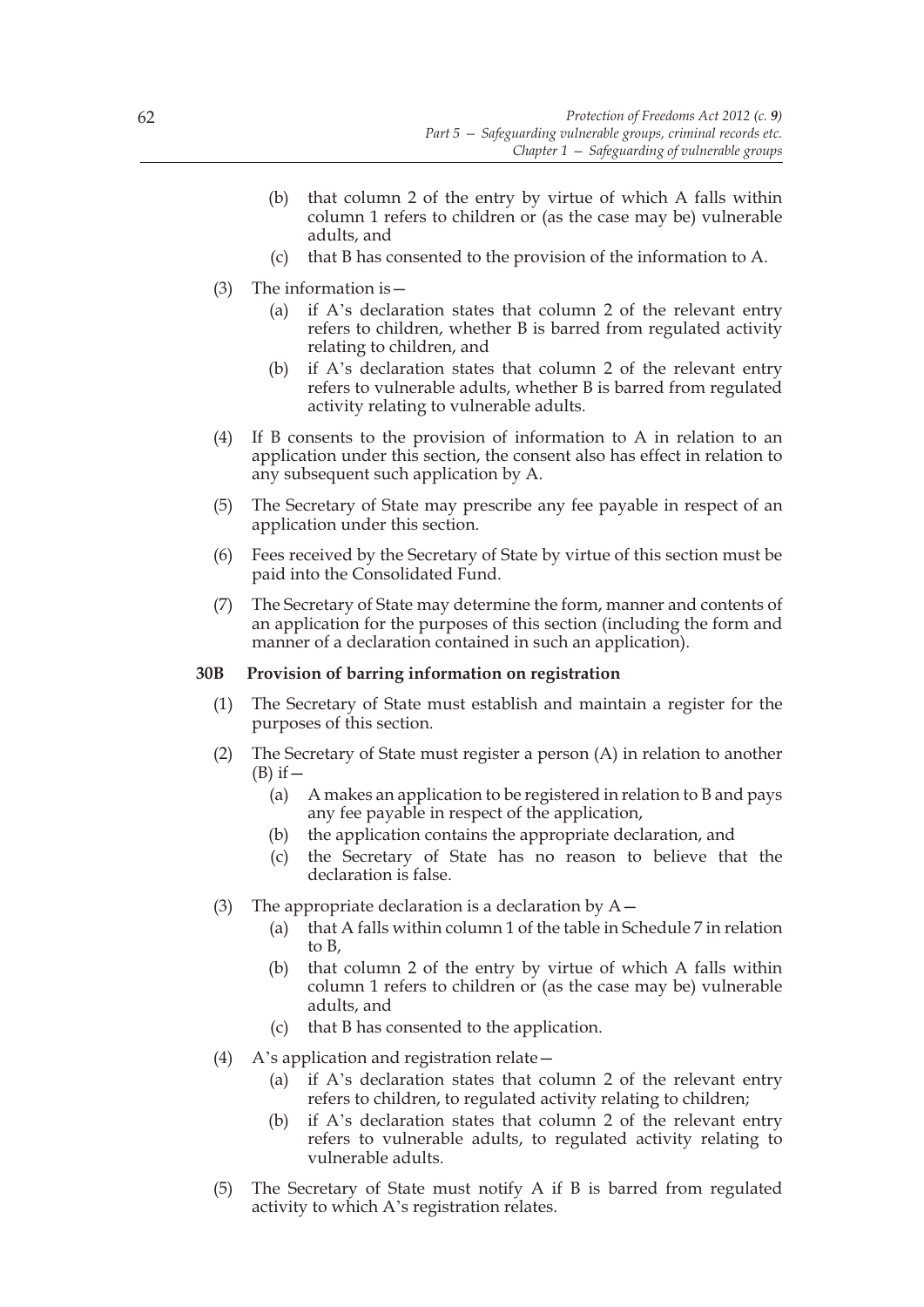- (6) The requirement under subsection (5) is satisfied if notification is sent to any address recorded against A's name in the register.
- (7) If B consents to the provision of information to A under section 30A, the consent also has effect as consent to any application by A to be registered in relation to B under this section.
- (8) The Secretary of State may prescribe any fee payable in respect of an application under this section.
- (9) Fees received by the Secretary of State by virtue of this section must be paid into the Consolidated Fund.
- (10) The Secretary of State may determine the form, manner and contents of an application for the purposes of this section (including the form and manner of a declaration contained in such an application)."
- (2) In section 33 of that Act (cessation of registration)—
	- (a) in subsection (1) for "32" substitute "30B",
	- (b) in subsection (2) for " $(6)$ " substitute " $(5)$ ", and
	- (c) after subsection (3) insert—
		- "(3A) Circumstances prescribed by virtue of subsection (3) may, in particular, include that—
			- (a) the Secretary of State has asked the registered person (A) to make a renewed declaration within the prescribed period in relation to the person (B) in relation to whom A is registered, and
			- (b) either—
				- (i) A has failed to make the declaration within that period, or
				- (ii) A has made the declaration within that period but the Secretary of State has reason to believe that it is false.
			- (3B) A renewed declaration is a declaration by  $A-$ 
				- (a) that A falls within column 1 of the table in Schedule 7 in relation to B,
				- (b) that column 2 of the entry by virtue of which A falls within column 1 refers to children or (as the case may be) vulnerable adults, and
				- (c) that B consents to the registration of A in relation to B.
		- (3C) If B consents to the provision of information to A under section 30A, the consent also has effect as consent to the registration of A in relation to B.
		- (3D) Section 34 applies in relation to the making of a declaration in response to a request from the Secretary of State of the kind mentioned in subsection (3A)(a) as it applies in relation to the making of a declaration in an application made for the purposes of section 30B."
- (3) In section 34 of that Act (declarations under sections 30 and 32)—
	- (a) in the heading for "30 and 32" substitute "30A and 30B", and
	- (b) in subsection (1) for "30 or 32" substitute "30A or 30B".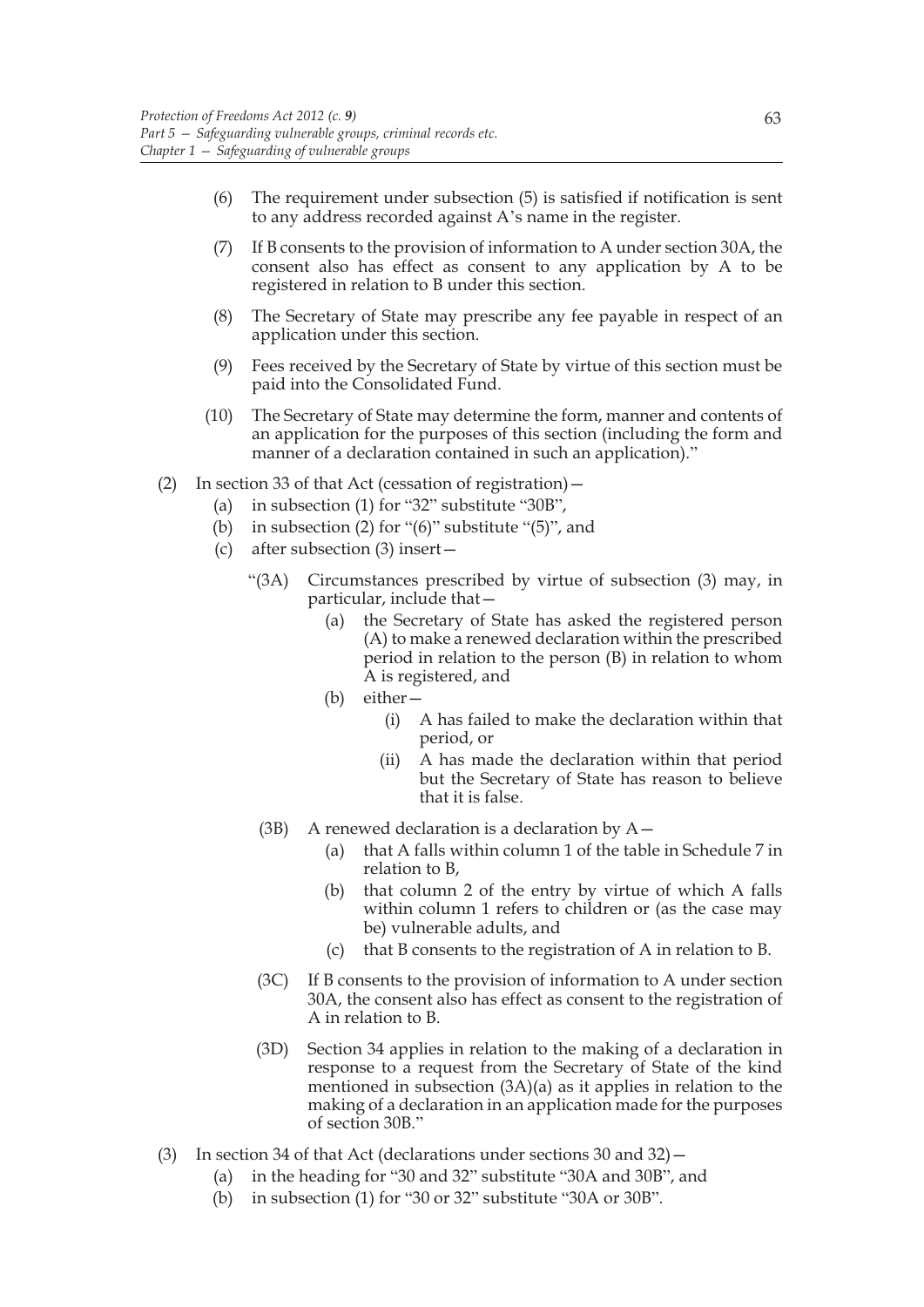- (4) Omit entry 19 in the table in paragraph 1 of Schedule 7 to that Act (power to add entries to the table).
- (5) In paragraph 2 of Schedule 7 to that Act (power to amend entries in the table) for the words from "any" to the end substitute "this Schedule".
- (6) Omit paragraph 3(1)(b) of Schedule 7 to that Act (barring information where certain activities carried on for the purposes of the armed forces of the Crown) and the word "or" before it.

#### **73 Duty to check whether person barred**

After section 34 of the Safeguarding Vulnerable Groups Act 2006 (declarations relating to the provision of barring information) insert—

#### **"34ZA Duty to check whether person barred**

- (1) A regulated activity provider who is considering whether to permit an individual (B) to engage in regulated activity relating to children or vulnerable adults must ascertain that B is not barred from the activity concerned before permitting B to engage in it.
- (2) A personnel supplier who—
	- (a) is considering whether to supply an individual (B) to another (P), and
	- (b) knows, or has reason to believe, that P will make arrangements for B (if supplied) to engage in regulated activity relating to children or vulnerable adults,

must ascertain that B is not barred from the activity concerned before supplying B to P.

- (3) A person is, in particular, to be treated as having met the duty in subsection (1) or (2) if condition 1, 2 or 3 is met.
- (4) Condition 1 is that the person has, within the prescribed period, been informed under section 30A that B is not barred from the activity concerned.
- (5) Condition 2 is that—
	- (a) the person has, within the prescribed period, checked a relevant enhanced criminal record certificate of B which has been obtained within that period, and
	- (b) the certificate does not show that B is barred from the activity concerned.
- (6) Condition 3 is that—
	- (a) the person has, within the prescribed period, checked—
		- (i) a relevant enhanced criminal record certificate of B, and
		- (ii) up-date information given, within that period, under section 116A of the Police Act 1997 in relation to the certificate,
	- (b) the certificate does not show that B is barred from the activity concerned, and
	- (c) the up-date information is not advice to request B to apply for a new enhanced criminal record certificate.
- (7) The Secretary of State may by regulations provide for—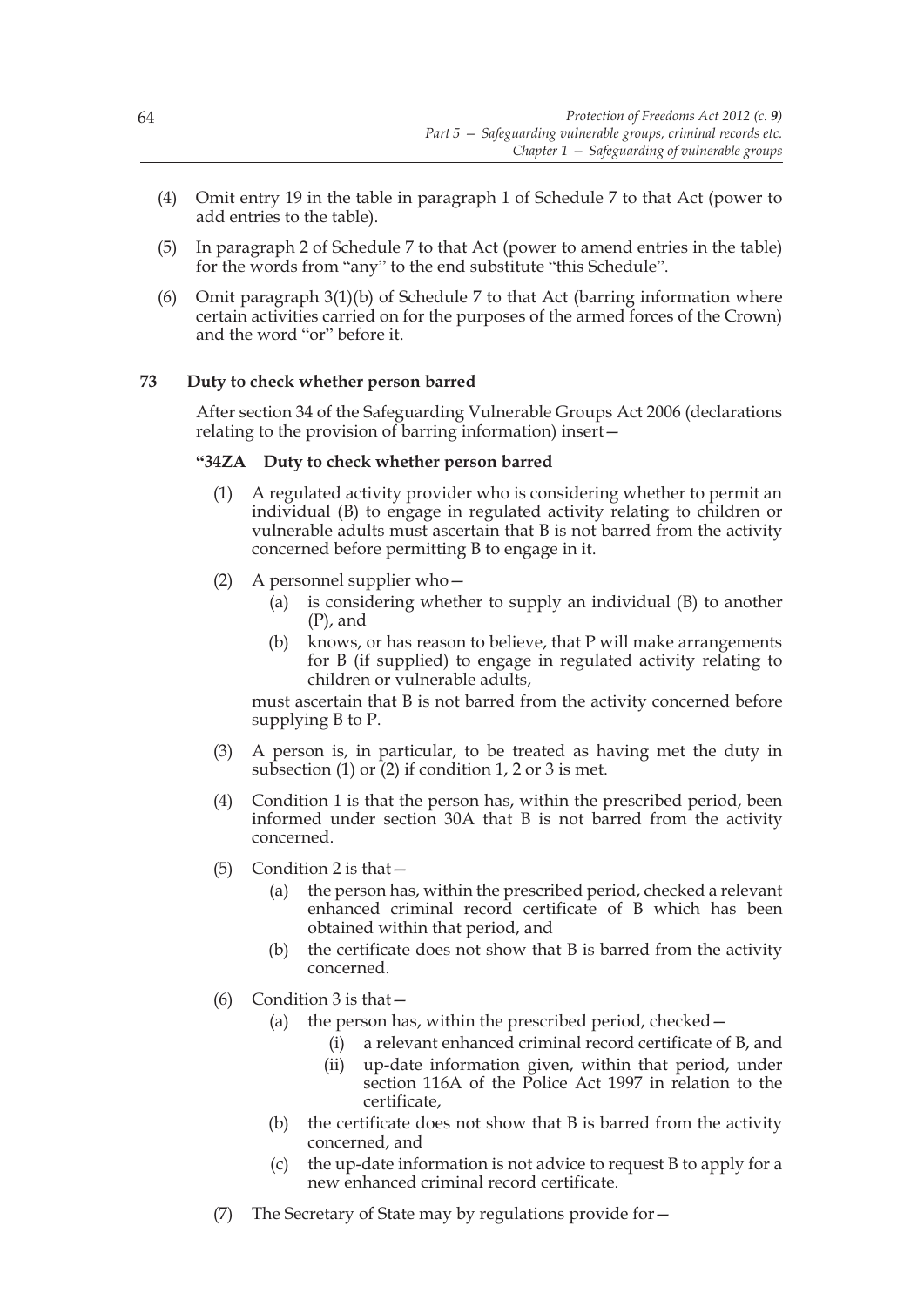- (a) the duty under subsection (1) not to apply in relation to persons of a prescribed description,
- (b) the duty under subsection (2) not to apply in relation to persons of a prescribed description.
- (8) In this section—
	- "enhanced criminal record certificate" means an enhanced criminal record certificate issued under section 113B of the Police Act 1997,

"relevant enhanced criminal record certificate" means—

- (a) in the case of regulated activity relating to children, an enhanced criminal record certificate which includes, by virtue of section 113BA of the Police Act 1997, suitability information relating to children, and
- (b) in the case of regulated activity relating to vulnerable adults, an enhanced criminal record certificate which includes, by virtue of section 113BB of that Act, suitability information relating to vulnerable adults."

#### **74 Restrictions on duplication with Scottish and Northern Ireland barred lists**

- (1) Before paragraph 6 of Schedule 3 to the Safeguarding Vulnerable Groups Act 2006 (restriction on inclusion in children's barred list for Scottish cases), and after the italic cross-heading before that paragraph, insert—
	- "5A (1) ISA must not include a person in the children's barred list if ISA knows that the person is included in a corresponding list.
		- (2) ISA must remove a person from the children's barred list if ISA knows that the person is included in a corresponding list.
		- (3) A corresponding list is a list maintained under the law of Scotland or Northern Ireland which the Secretary of State specifies by order as corresponding to the children's barred list."
- (2) In paragraph  $6(1)(a)$  of that Schedule to that Act -
	- (a) after "if" insert "ISA knows that",
	- (b) after "authority" insert "—

#### $(i)$  ", and

- (c) for the words from "(whether" to "list)" substitute ", and
	- (ii) has decided not to include the person in the list".
- (3) Before paragraph 12 of that Schedule to that Act (restriction on inclusion in adults' barred list for Scottish cases), and after the italic cross-heading before that paragraph, insert—
	- "11A(1) ISA must not include a person in the adults' barred list if ISA knows that the person is included in a corresponding list.
		- (2) ISA must remove a person from the adults' barred list if ISA knows that the person is included in a corresponding list.
		- (3) A corresponding list is a list maintained under the law of Scotland or Northern Ireland which the Secretary of State specifies by order as corresponding to the adults' barred list."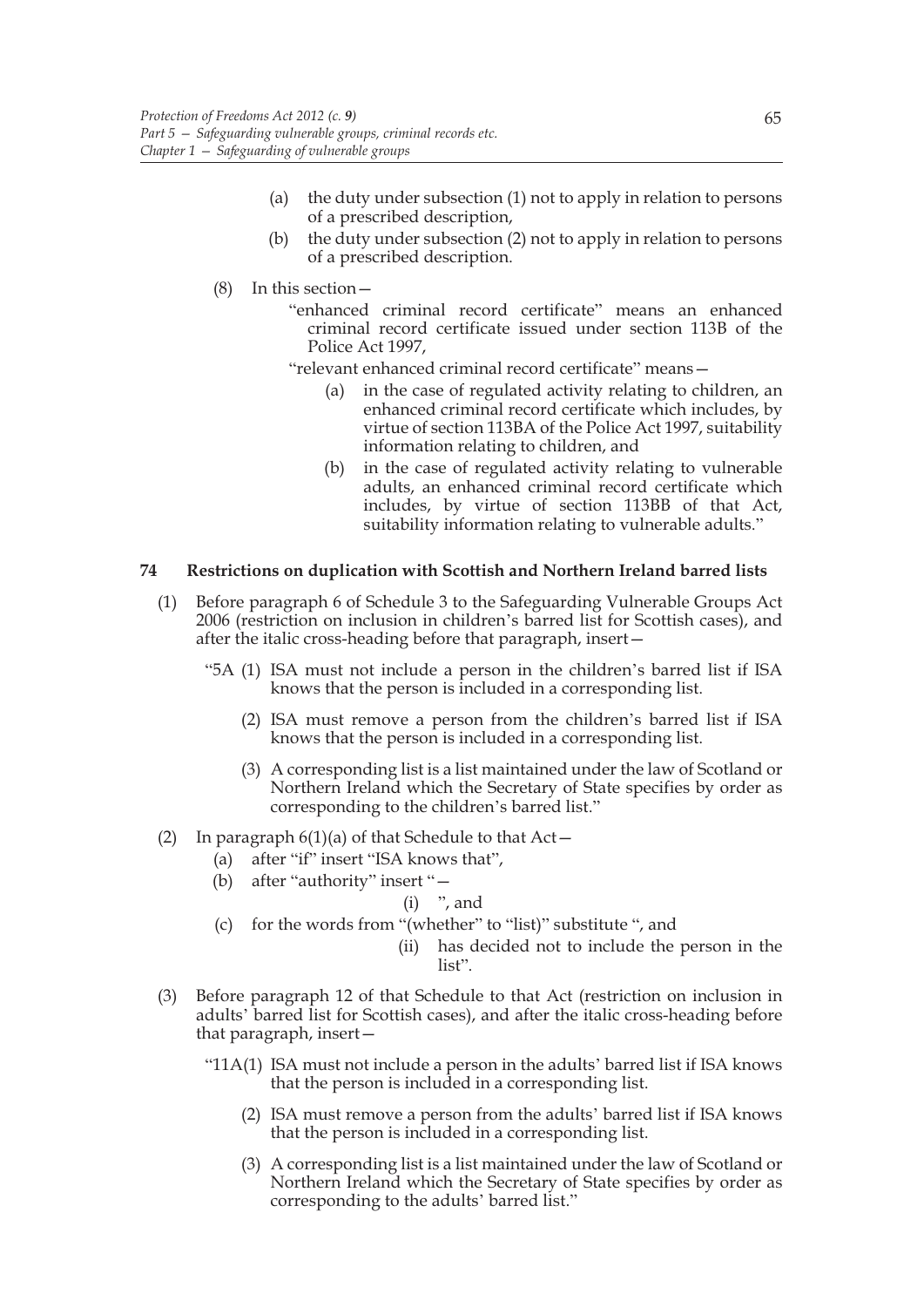- (4) In paragraph  $12(1)(a)$  of that Schedule to that Act-
	- (a) after "if" insert "ISA knows that",
	- (b) after "authority" insert "—

 $(i)$  ", and

- (c) for the words from "(whether" to "list)" substitute ", and
	- (ii) has decided not to include the person in the list".

*Other amendments relating to new arrangements: England and Wales*

## **75 Professional bodies**

- (1) In section 41 of the Safeguarding Vulnerable Groups Act 2006 (registers: duty to refer)—
	- (a) in subsection  $(1)$  -
		- (i) for "must" substitute "may", and
		- (ii) omit "prescribed",
	- (b) in subsection  $(4)$ 
		- (i) in paragraph (a), for "engaged or may engage" substitute "or has been, or might in future be, engaged",
		- (ii) also in paragraph (a), omit "or controlled activity", and
		- (iii) in paragraph (b) for ", 2, 7 or 8" substitute "or 7",
	- (c) in subsection (5) omit "prescribed", and
	- (d) in the heading for "duty" substitute "power".
- (2) Omit paragraph 9(2)(a) of Schedule 5 to the Health Care and Associated Professions (Miscellaneous Amendments and Practitioner Psychologists) Order 2009 (S.I. 2009/1182) (which, if section 44(1) of the Act of 2006 were to come into force, would insert subsections (4A) to (4C) into section 41 of the Act of 2006).
- (3) In section 43 of the Act of 2006 (registers: notice of barring etc.) for subsections (1) to  $(5)$  substitute –
	- "(1) Subsection (2) applies if  $-$ 
		- (a) ISA knows or thinks that a person (A) appears on a relevant register, and
		- (b) either—
			- (i) A is included in a barred list, or
			- (ii) ISA is aware that A is subject to a relevant disqualification.
	- (2) ISA must—
		- (a) notify the keeper of the register of the circumstances mentioned in subsection  $(1)(b)(i)$  or (as the case may be) (ii), and
		- (b) in the case where A is included in a barred list, provide the keeper of the register with such of the information on which ISA relied in including A in the list as ISA considers—
			- (i) to be relevant to the exercise of any function of the keeper, and
			- (ii) otherwise appropriate to provide.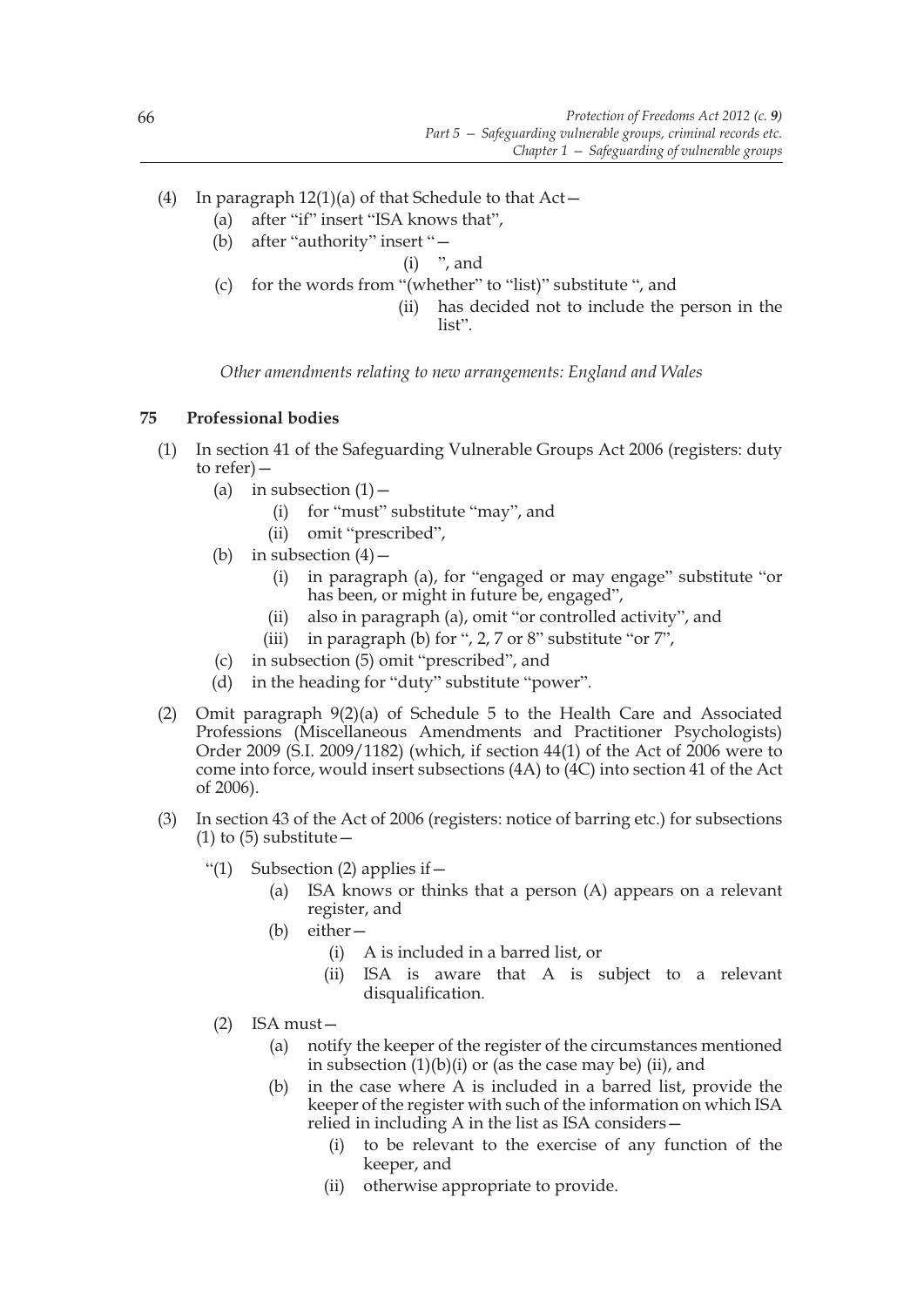- (3) Subsection (4) applies if the keeper of a relevant register applies to ISA to ascertain in relation to a person (A) whether—
	- (a) A is included in a barred list, or
	- (b) ISA is aware that A is subject to a relevant disqualification.
- (4) ISA must notify the keeper of the register as to whether the circumstances are as mentioned in subsection  $(3)(a)$  or (as the case may be) (b).
- (5) ISA may (whether on an application by the keeper or otherwise) provide to the keeper of a relevant register such relevant information as ISA considers appropriate.
- (5A) Subsection (5B) applies if—
	- (a) a keeper of a register has applied to the Secretary of State to be notified in relation to a person  $(A)$  if  $-$ 
		- (i) A is included in a barred list, or
		- (ii) the Secretary of State is aware that A is subject to a relevant disqualification, and
	- (b) the application has not been withdrawn.
- (5B) The Secretary of State must notify the keeper of the register if the circumstances are, or become, as mentioned in subsection  $(5A)(a)(i)$  or (as the case may be) (ii).
- (5C) For the purposes of subsection  $(5A)(b)$  an application is withdrawn if  $-$ 
	- (a) the keeper of the register notifies the Secretary of State that the keeper no longer wishes to be notified if the circumstances are, or become, as mentioned in subsection  $(5A)(a)(i)$  or (as the case may be) (ii) in relation to A, or
	- (b) the Secretary of State cancels the application on either of the following grounds—
		- (i) that the keeper has not answered, within such reasonable period as was required by the Secretary of State, a request from the Secretary of State as to whether the keeper still wishes to be notified if the circumstances are, or become, as mentioned in subsection (5A)(a)(i) or (as the case may be) (ii), or
		- (ii) that A neither appears in the register nor is being considered for inclusion in the register.
- (5D) A keeper of a relevant register may apply for information under this section, or to be notified under this section, in relation to a person (A) only if—
	- (a) A appears in the register, or
	- (b) A is being considered for inclusion in the register.
- (5E) The duties in subsections (2), (4) and (5B) do not apply if ISA or (as the case may be) the Secretary of State is satisfied that the keeper of the register already has the information concerned.
- (5F) The Secretary of State may determine the form, manner and contents of an application for the purposes of this section.
- $(5G)$  In this section relevant information is information  $-$ 
	- (a) which—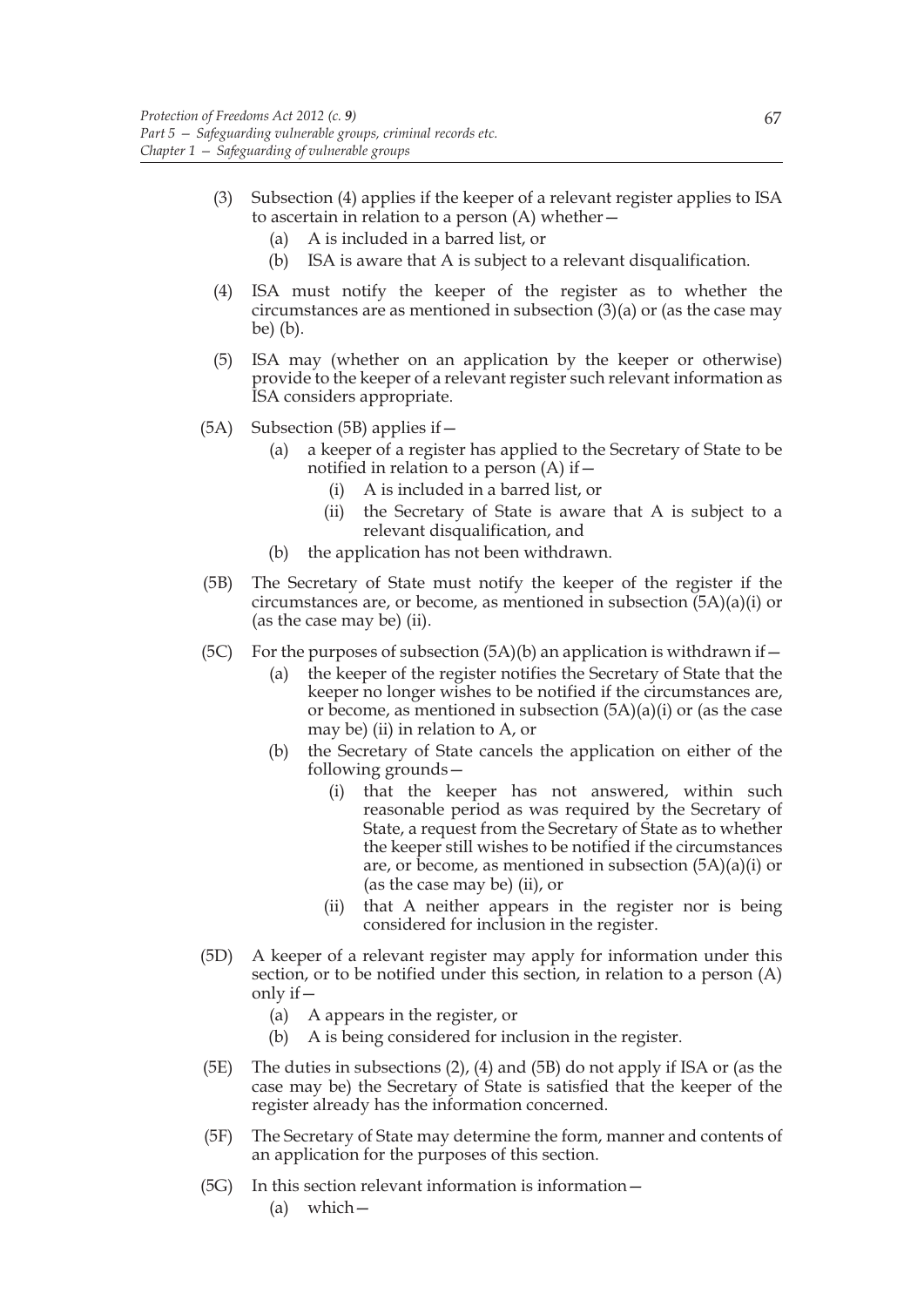- (i) relates to the protection of children or vulnerable adults in general, or of any child or vulnerable adult in particular, and
- (ii) is relevant to the exercise of any function of the keeper of the register, but
- (b) which is not—
	- (i) information that the circumstances are as mentioned in subsection  $(1)(b)(i)$  or  $(ii)$  in relation to a person,
	- (ii) any information provided under subsection (2)(b), or
	- (iii) information falling within paragraph 19(5) of Schedule 3.
- (5H) The Secretary of State may by order amend subsection (5G)."
- (4) In section 43(6)(a) of the Act of 2006 (meaning of "relevant register") omit "of entry 1 or 8".
- (5) In the heading of section 43 of that Act for "notice of barring and cessation of monitoring" substitute "provision of barring information to keepers of registers".
- (6) Omit section 44 of that Act (registers: power to apply for vetting information).

# **76 Supervisory authorities**

- (1) In section 45 of the Safeguarding Vulnerable Groups Act 2006 (duty of supervisory authorities to refer)—
	- (a) in subsection  $(1)$ 
		- (i) for "must" substitute "may", and
		- (ii) omit "prescribed",
	- (b) in subsection  $(4)$ 
		- (i) in paragraph (a), for "engaged or may engage" substitute "or has been, or might in future be, engaged",
		- (ii) also in paragraph (a), omit "or controlled activity", and
		- (iii) in paragraph (b) for ", 2, 7 or 8" substitute "or 7",
	- (c) in subsection (5) omit "prescribed",
	- (d) omit subsection (6), and
	- (e) in the heading for "duty" substitute "power".
- (2) In section 47 of that Act (supervisory authorities: power to apply for vetting information)—
	- (a) in the heading for "vetting" substitute "certain barring",
	- (b) in subsection (1) for "the Secretary of State", in both places where it occurs, substitute "ISA",
	- (c) in subsection (2) omit paragraphs (b) to (e),
	- (d) in subsection (3) omit paragraphs (b) to (e),
	- (e) omit subsection (5), and
	- (f) in subsection (7) for "prescribe" substitute "determine".
- (3) In section 48 of that Act (supervisory authorities: notification of barring etc. in respect of children)—
	- (a) in subsection  $(1)$  -
		- (i) for "This section" substitute "Subsection (2)",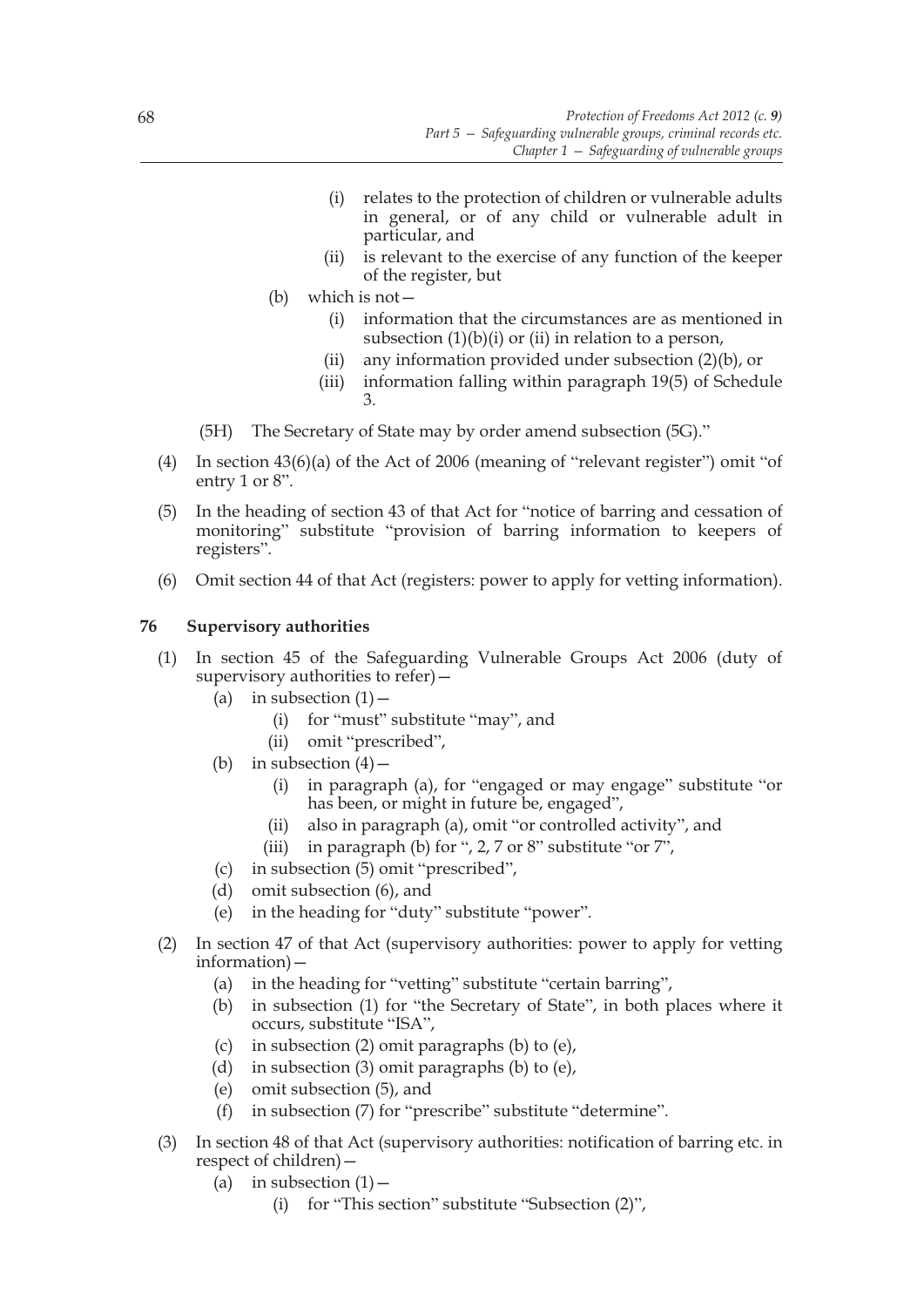- (ii) in paragraph (a) omit "newly",
- (iii) at the end of paragraph (a) insert "or",
- (iv) in paragraph (b) for "becomes" substitute "is", and
- (v) omit paragraph (c) and the word "or" before it,
- (b) in subsection (2) for ", (b) or (c)" substitute "or (b)",
- (c) after subsection (2) insert—
	- "(2A) The duty in subsection (2) does not apply in relation to an interested supervisory authority if the Secretary of State is satisfied that the authority already has the information concerned.",
- (d) in subsection (3)(a) for the words from "if" to "occurs" substitute "of any circumstance mentioned in subsection (1)",
- (e) in subsection  $(5)$ 
	- (i) after "withdrawn if" insert "—
		- $(a)$  ",
	- (ii) for the words from "if", where it appears for the second time, to "occurs" substitute "of any circumstance mentioned in subsection  $(1)$ ", and
	- (iii) at the end insert ", or
		- (b) the Secretary of State cancels the application on either of the following grounds—
			- (i) that the supervisory authority has not answered, within such reasonable period as was required by the Secretary of State, a request from the Secretary of State as to whether the supervisory authority still wishes to be notified of any circumstance mentioned in subsection (1) in relation to the person, or
			- (ii) that the notification is not required in connection with the exercise of a function of the supervisory authority mentioned in section 45(7).", and
- (f) in subsection (8) for "prescribe" substitute "determine".
- (4) In section 49 of that Act (supervisory authorities: notification of barring etc. in respect of vulnerable adults)—
	- (a) in subsection  $(1)$  -
		- (i) for "This section" substitute "Subsection (2)",
		- (ii) in paragraph (a) omit "newly",
		- (iii) at the end of paragraph (a) insert "or",
		- (iv) in paragraph (b) for "becomes" substitute "is", and
		- (v) omit paragraph (c) and the word "or" before it,
	- (b) in subsection (2) for ", (b) or (c)" substitute "or (b)",
	- (c) after subsection (2) insert—
		- "(2A) The duty in subsection (2) does not apply in relation to an interested supervisory authority if the Secretary of State is satisfied that the authority already has the information concerned.",
	- (d) in subsection (3)(a) for the words from "if" to "occurs" substitute "of any circumstance mentioned in subsection (1)",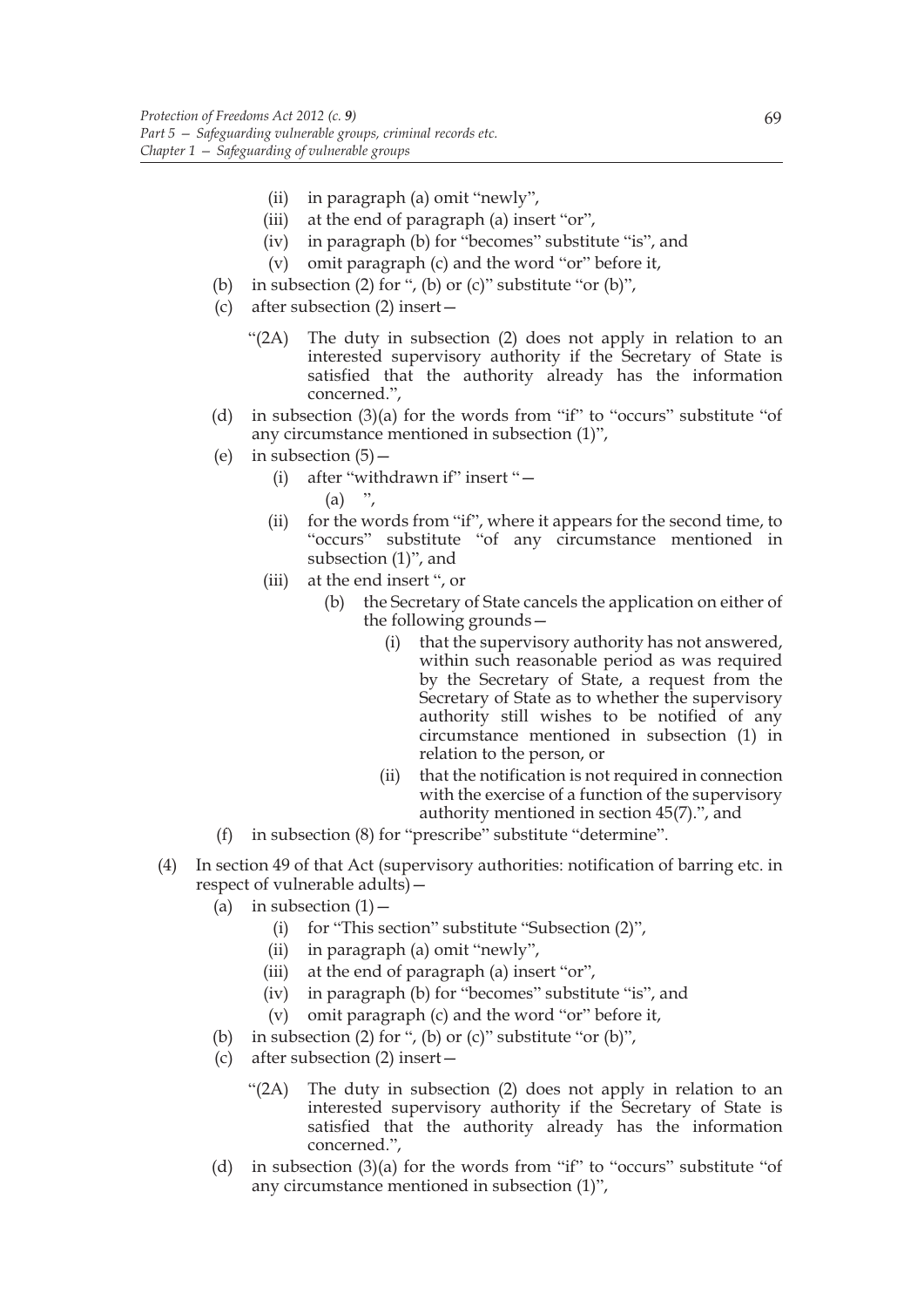- (e) in subsection  $(5)$  -
	- (i) after "withdrawn if" insert "—  $(a)$
	- (ii) for the words from "if", where it appears for the second time, to "occurs" substitute "of any circumstance mentioned in subsection (1)", and
	- (iii) at the end insert ", or
		- (b) the Secretary of State cancels the application on either of the following grounds—
			- (i) that the supervisory authority has not answered, within such reasonable period as was required by the Secretary of State, a request from the Secretary of State as to whether the supervisory authority still wishes to be notified of any circumstance mentioned in subsection (1) in relation to the person, or
			- (ii) that the notification is not required in connection with the exercise of a function of the supervisory authority mentioned in section 45(7).", and
- (f) in subsection (8) for "prescribe" substitute "determine".
- (5) In section 50 of that Act (provision of information to supervisory authorities)—
	- (a) in subsection (2) for "must" substitute "may (whether on an application by the authority or otherwise)",
	- (b) in subsection  $(3)$ 
		- (i) in paragraph (b), after "the authority" insert "which is mentioned in section 45(7)", and
		- (ii) for the words from "or information" to "occurred" substitute "or of any circumstance mentioned in section 48(1) or 49(1)", and
	- (c) after subsection (3) insert—
		- "(4) A supervisory authority may apply to ISA under this section only if the information is required in connection with the exercise of a function of the supervisory authority which is mentioned in section 45(7).
		- (5) The Secretary of State may determine the form, manner and contents of an application for the purposes of this section."

## **77 Minor amendments**

- (1) In the Policing and Crime Act 2009 omit—
	- (a) section 87(2) (which, if commenced, would insert sections 34A to 34C into the Safeguarding Vulnerable Groups Act 2006 in connection with the notification of proposals to include persons in barred lists), and
	- (b) section 89(6) (which, if commenced, would amend the power of the Secretary of State in the Act of 2006 to examine records of convictions or cautions in connection with barring decisions).
- (2) In section 39 of the Safeguarding Vulnerable Groups Act 2006 (duty of local authorities to refer)—
	- (a) in subsection  $(1)$  -
		- (i) for "must" substitute "may", and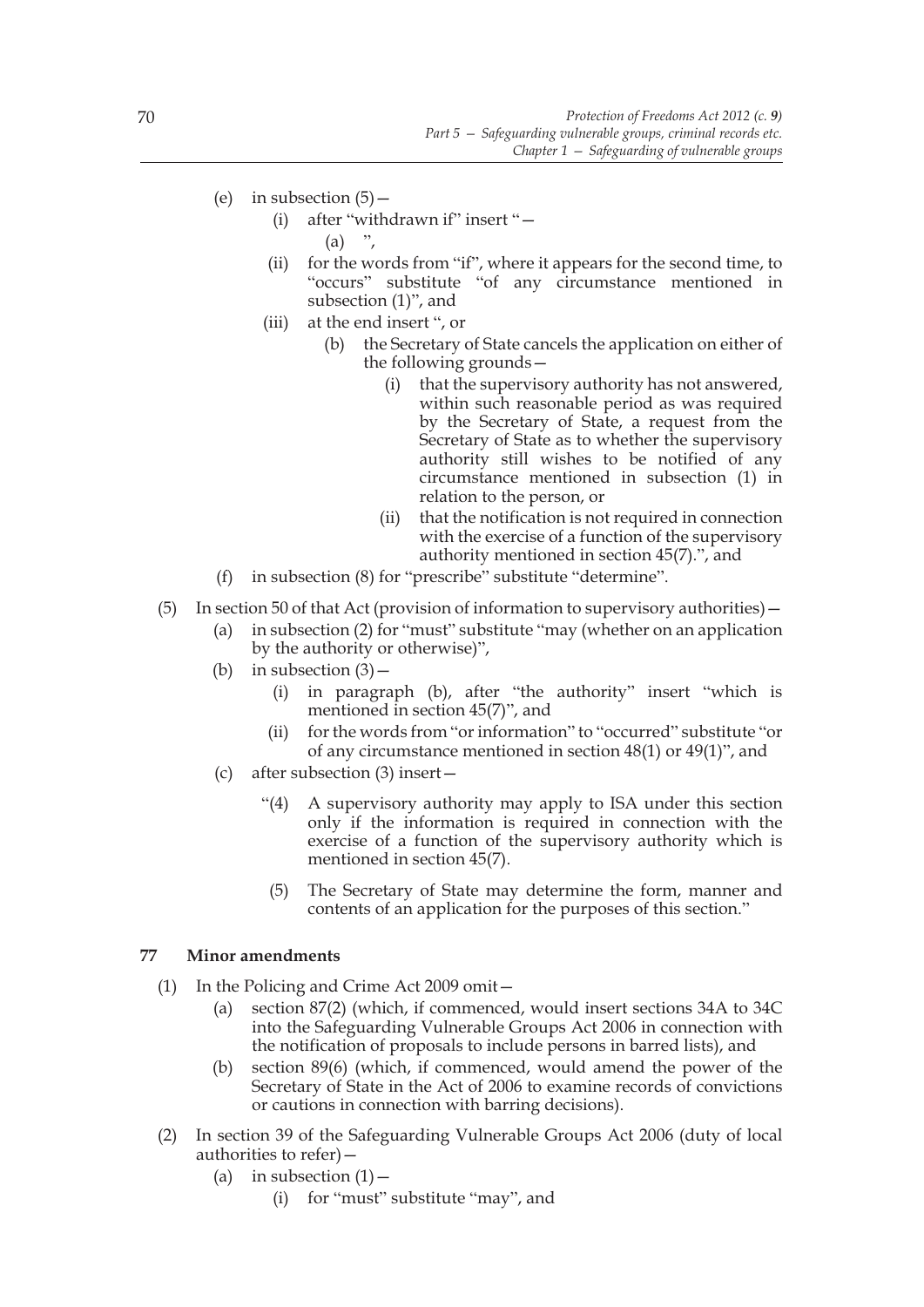- (ii) omit "prescribed",
- (b) in subsection  $(4)$ 
	- (i) in paragraph (a), for "engaged or may engage" substitute "or has been, or might in future be, engaged",
	- (ii) also in paragraph (a), omit "or controlled activity", and
	- (iii) in paragraph (b) for ", 2, 7 or 8" substitute "or 7",
- (c) in subsection (5) omit "prescribed", and
- (d) in the heading for "duty" substitute "power".
- (3) In section 50A(1) of that Act (power for ISA to provide information to the police for use for certain purposes), after paragraph (b), insert—
	- "(c) the appointment of persons who are under the direction and control of the chief officer,
	- (d) any prescribed purpose".
- (4) After section 50A(1) of that Act insert—
	- "(1A) ISA must, for use for any of the purposes mentioned in subsection (1), provide to any chief officer of police who has requested it a barred list or information as to whether a particular person is barred.
		- (1B) ISA may, for use for the purposes of the protection of children or vulnerable adults, provide to a relevant authority any information which ISA reasonably believes to be relevant to that authority.
	- (1C) ISA must, for use for the purposes of the protection of children or vulnerable adults, provide to any relevant authority who has requested it information as to whether a particular person is barred."
- (5) After section 50A(3) of that Act insert—
	- "(4) In this section "relevant authority" means
		- the Secretary of State exercising functions in relation to prisons, or
		- (b) a provider of probation services (within the meaning given by section 3(6) of the Offender Management Act 2007)."
- (6) After paragraph 5 of Schedule 4 to that Act (regulated activity relating to children) insert—

#### *"Guidance*

- 5A (1) The Secretary of State must give guidance for the purpose of assisting regulated activity providers and personnel suppliers in deciding whether supervision is of such a kind that, as a result of paragraph  $1(2B)(b)$ ,  $2(3A)$  or  $2(3B)(b)$ , the person being supervised would not be engaging in regulated activity relating to children.
	- (2) Before giving guidance under this paragraph, the Secretary of State must consult the Welsh Ministers.
	- (3) The Secretary of State must publish guidance given under this paragraph.
	- (4) A regulated activity provider or a personnel supplier must, in exercising any functions under this Act, have regard to guidance for the time being given under this paragraph."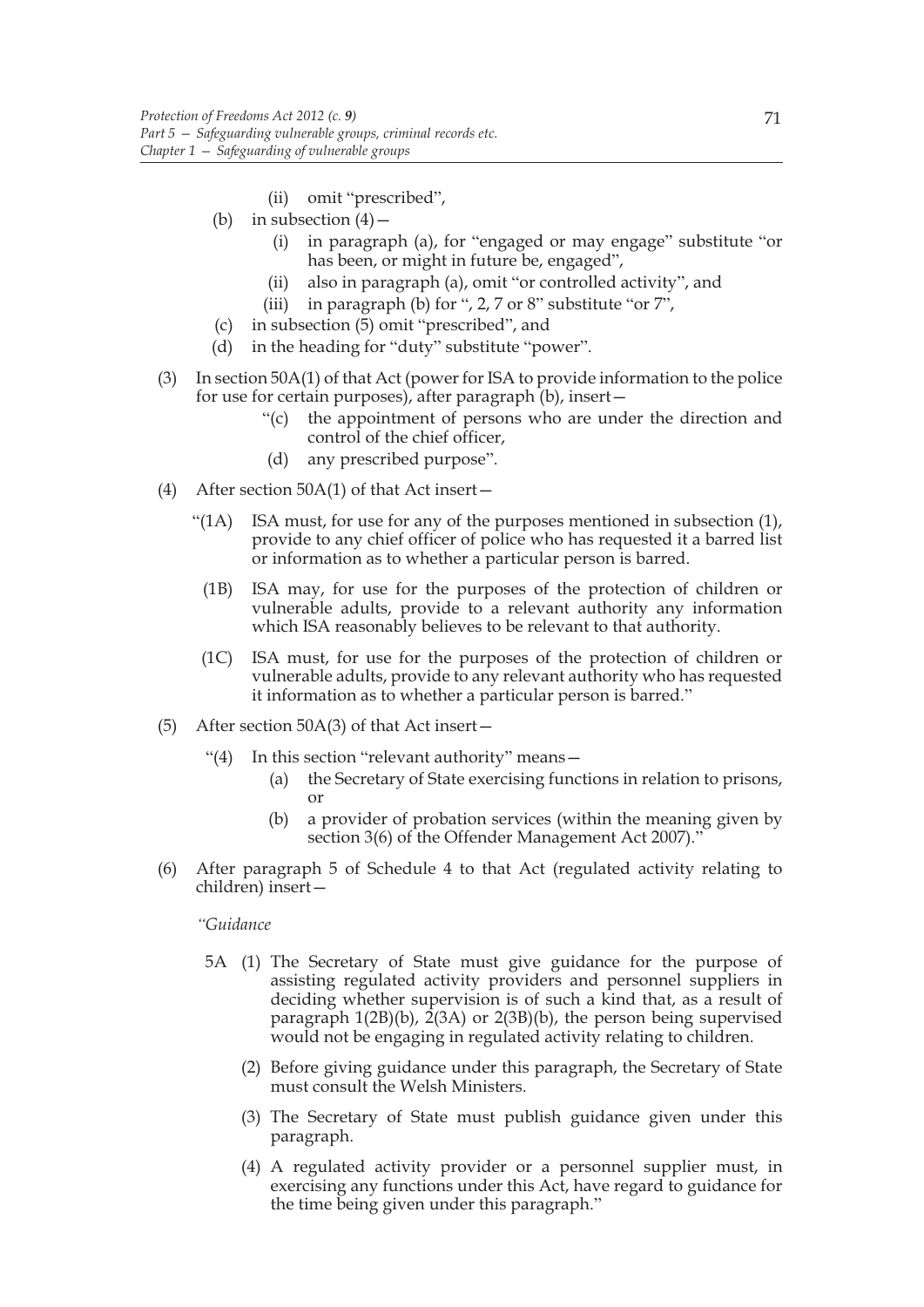*Corresponding amendments relating to Northern Ireland*

## **78 Corresponding amendments in relation to Northern Ireland**

Schedule 7 (which makes corresponding amendments in relation to Northern Ireland about the safeguarding of vulnerable groups) has effect.

# **CHAPTER 2**

## CRIMINAL RECORDS

## *Safeguards in relation to certificates*

#### **79 Restriction on information provided to certain persons**

- (1) Omit section 93 of the Policing and Crime Act 2009 (which, if commenced, would insert section 112(2A) into the Police Act 1997 requiring copies of certain criminal conviction certificates to be given to employers etc.).
- (2) Omit—
	- (a) section 113A(4) of the Police Act 1997 (requirement to send copy of criminal record certificate to registered person), and
	- (b) section 113B(5) and (6) of that Act (requirement to give relevant information, and copy of enhanced criminal record certificate to registered person).
- (3) After section 120AB of the Police Act 1997 (procedure for certain cancellations or suspensions of registration) insert—

## **"120AC Registered persons: information on progress of an application**

- (1) The Secretary of State must, in response to a request from a person who is acting as the registered person in relation to an application under section 113A or 113B, inform that person whether or not a certificate has been issued in response to the application.
- (2) Subsections (3) and (4) apply if, at the time a request is made under subsection (1), a certificate has been issued.
- (3) In the case of a certificate under section 113A, if it was a certificate stating that there is no relevant matter recorded in central records, the Secretary of State may inform the person who made the request that the certificate was such a certificate.
- (4) In the case of a certificate under section 113B, if it was a certificate  $-$ 
	- (a) stating that there is no relevant matter recorded in central records and no information provided in accordance with subsection (4) of that section, and
	- (b) if section 113BA(1) or 113BB(1) applies to the certificate, containing no suitability information indicating that the person to whom the certificate is issued
		- is barred from regulated activity relating to children or to vulnerable adults, or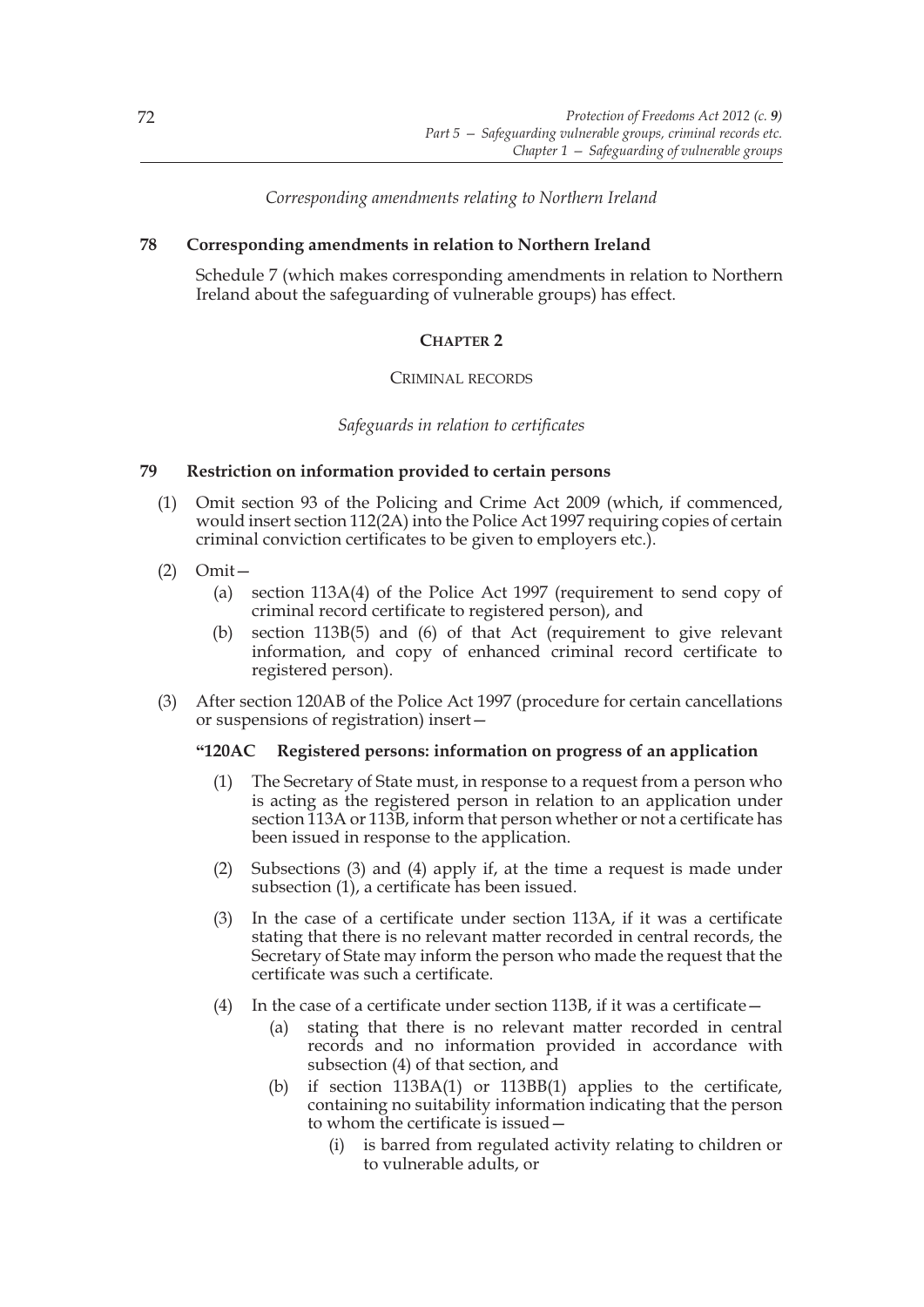(ii) is subject to a direction under 128 of the Education and Skills Act 2008 or section 167A of the Education Act 2002,

the Secretary of State may inform the person who made the request that the certificate was such a certificate.

- (5) If no certificate has been issued, the Secretary of State must inform the person who made the request of such other matters relating to the processing of the application as the Secretary of State considers appropriate.
- (6) Subject to subsections (2) to (4), nothing in this section permits the Secretary of State to inform a person who is acting as the registered person in relation to an application under section 113A or 113B of the content of any certificate issued in response to the application.
- (7) The Secretary of State may refuse a request under subsection (1) if it is made after the end of a prescribed period beginning with the day on which the certificate was issued.
- (8) In this section—
	- "central records" and "relevant matter" have the same meaning as in section 113A,
	- "suitability information" means information required to be included in a certificate under section 113B by virtue of section 113BA or 113BB.
- (9) Expressions in subsection  $(4)(b)$  and in the Safeguarding Vulnerable Groups Act 2006 have the same meaning in that paragraph as in that Act.

## **120AD Registered persons: copies of certificates in certain circumstances**

- (1) Subsection (2) applies if  $-$ 
	- (a) the Secretary of State gives up-date information in relation to a criminal record certificate or enhanced criminal record certificate,
	- (b) the up-date information is advice to apply for a new certificate or (as the case may be) request another person to apply for such a certificate, and
	- (c) the person whose certificate it is in respect of which the up-date information is given applies for a new criminal record certificate or (as the case may be) enhanced criminal record certificate.
- (2) The Secretary of State must, in response to a request made within the prescribed period by the person who is acting as the registered person in relation to the application, send to that person a copy of any certificate issued in response to the application if the registered person—
	- (a) has counter-signed the application or transmitted it to the Secretary of State under section 113A(2A) or 113B(2A),
	- (b) has informed the Secretary of State that the applicant for the new certificate has not, within such period as may be prescribed, sent a copy of it to a person of such description as may be prescribed, and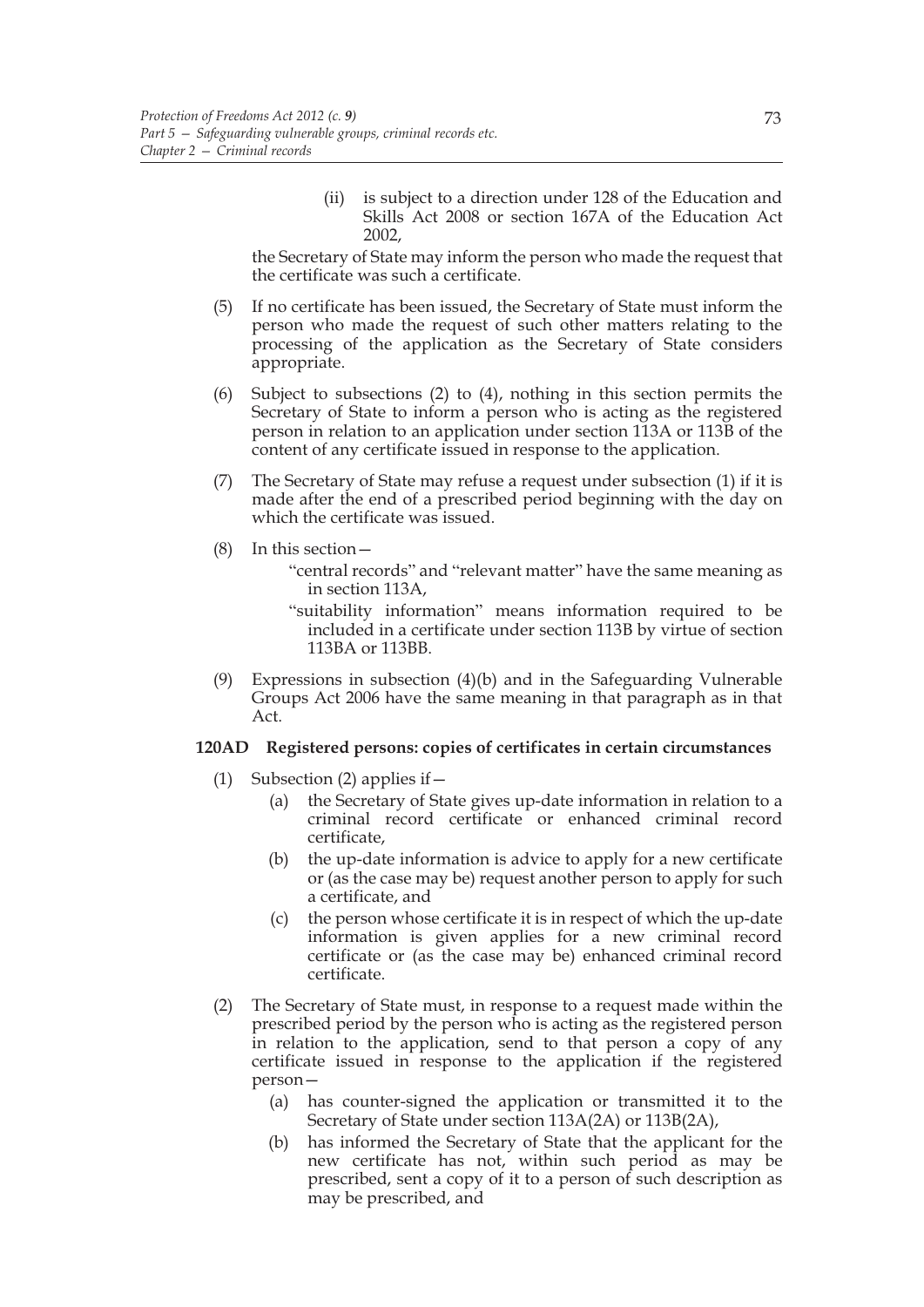- (c) no prescribed circumstances apply.
- (3) The power under subsection (2)(b) to prescribe a description of person may be exercised to describe the registered person or any other person.
- (4) In this section "up-date information" has the same meaning as in section 116A."

## **80 Minimum age for applicants for certificates or to be registered**

(1) In sections 112(1), 113A(1), 113B(1), 114(1) and 116(1) of the Police Act 1997 (applications for certificates), before the word "and" at the end of paragraph (a), insert—

"(aa) is aged 16 or over at the time of making the application,".

- (2) In section 120(4) of that Act (registered persons)—
	- (a) in paragraph  $(b)$  -
		- (i) after "person" insert "who is", and
		- (ii) after "enactment" insert "and who, in the case of an individual, is aged 18 or over", and
	- (b) in paragraph (c) after "individual" insert "aged 18 or over".

# **81 Additional grounds for refusing an application to be registered**

After subsection (3) of section 120AA of the Police Act 1997 (refusal, etc. of registration on grounds not related to disclosure) insert—

- "(4) Subsection (6) applies if an application is made under section 120 by an individual who—
	- (a) has previously been a registered person; and
	- (b) has been removed from the register (otherwise than at that individual's own request).
- (5) Subsection (6) also applies if an application is made under section 120 by a body corporate or unincorporate which—
	- (a) has previously been a registered person; and
	- (b) has been removed from the register (otherwise than at its own request).
- (6) The Secretary of State may refuse the application."

## **82 Enhanced criminal record certificates: additional safeguards**

- (1) In subsection (4) of section 113B of the Police Act 1997 (enhanced criminal record certificates: requests by the Secretary of State to chief officers for information)—
	- (a) for "the chief officer of every relevant police force" substitute "any relevant chief officer",
	- (b) omit ", in the chief officer's opinion",
	- (c) in paragraph (a), for "might" substitute "the chief officer reasonably believes to", and
	- (d) in paragraph (b), at the beginning insert "in the chief officer's opinion,".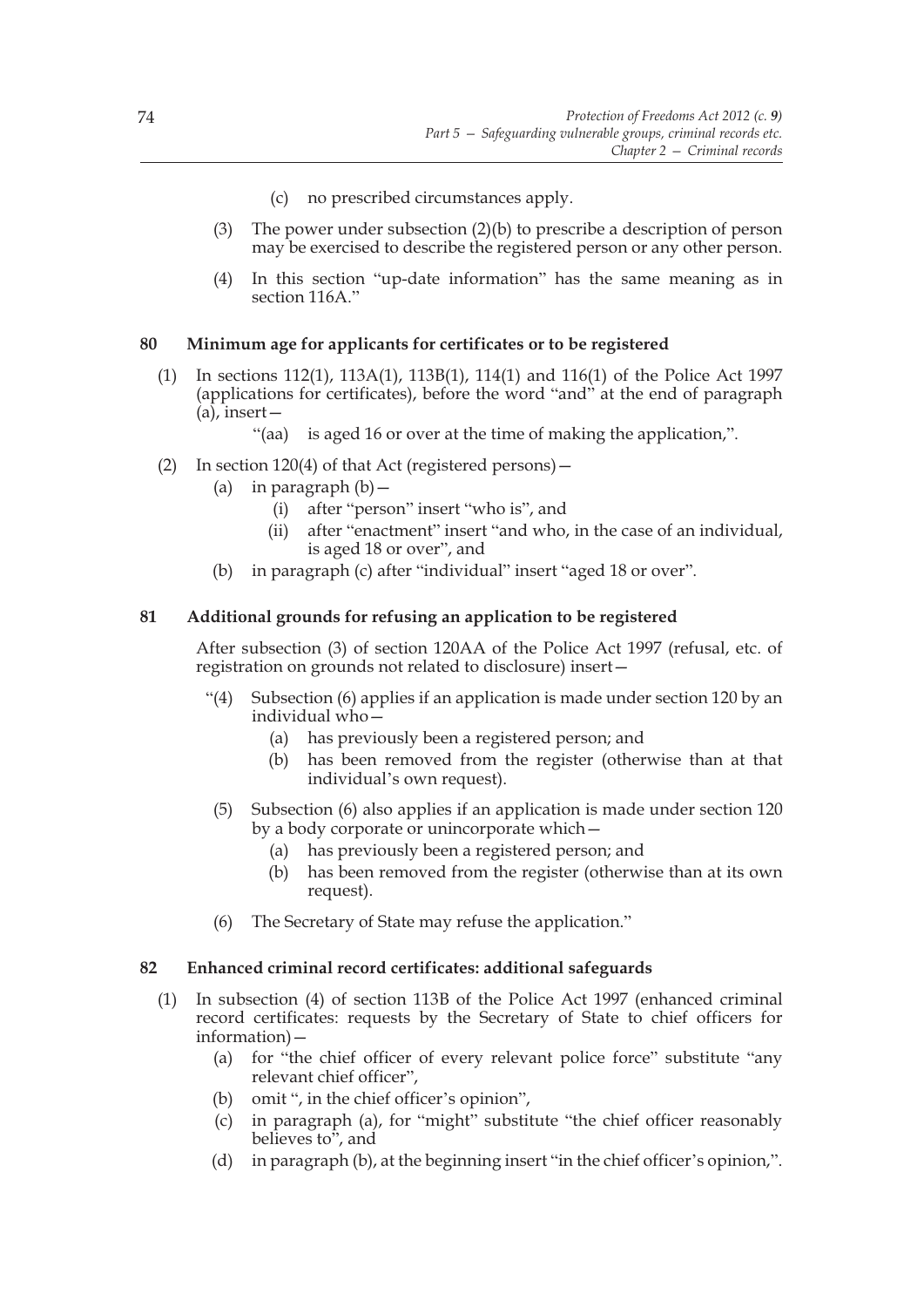- (2) After subsection (4) of that section of that Act insert—
	- "(4A) In exercising functions under subsection (4) a relevant chief officer must have regard to any guidance for the time being published by the Secretary of State."
- (3) In subsection (9) of that section of that Act—
	- (a) before the definition of "relevant police force" insert—
		- ""relevant chief officer" means any chief officer of a police force who is identified by the Secretary of State for the purposes of making a request under subsection (4).", and
		- (b) omit the definition of "relevant police force".
- (4) After section 117(1) of that Act (disputes about accuracy of certificates) insert—
	- "(1A) Where any person other than the applicant believes that the information contained in a certificate under any of sections 112 to 116 is inaccurate, that person may make an application in writing to the Secretary of State for a decision as to whether or not the information is inaccurate."
- (5) After section 117 of that Act insert—

#### **"117A Other disputes about section 113B(4) information**

- (1) Subsection (2) applies if a person believes that information provided in accordance with section 113B(4) and included in a certificate under section 113B or 116 —
	- (a) is not relevant for the purpose described in the statement under section 113B(2) or (as the case may be) 116(2), or
	- (b) ought not to be included in the certificate.
- (2) The person may apply in writing to the independent monitor appointed under section 119B for a decision as to whether the information is information which falls within subsection (1)(a) or (b) above.
- (3) The independent monitor, on receiving such an application, must ask such chief officer of a police force as the independent monitor considers appropriate to review whether the information concerned is information which—
	- (a) the chief officer reasonably believes to be relevant for the purpose described in the statement under section 113B(2) or (as the case may be) 116(2), and
	- (b) in the chief officer's opinion, ought to be included in the certificate.
- (4) In exercising functions under subsection (3), the chief officer concerned must have regard to any guidance for the time being published under section 113B(4A).
- (5) If, following a review under subsection (3), the independent monitor considers that any of the information concerned is information which falls within subsection  $(1)(a)$  or  $(b)$  -
	- (a) the independent monitor must inform the Secretary of State of that fact, and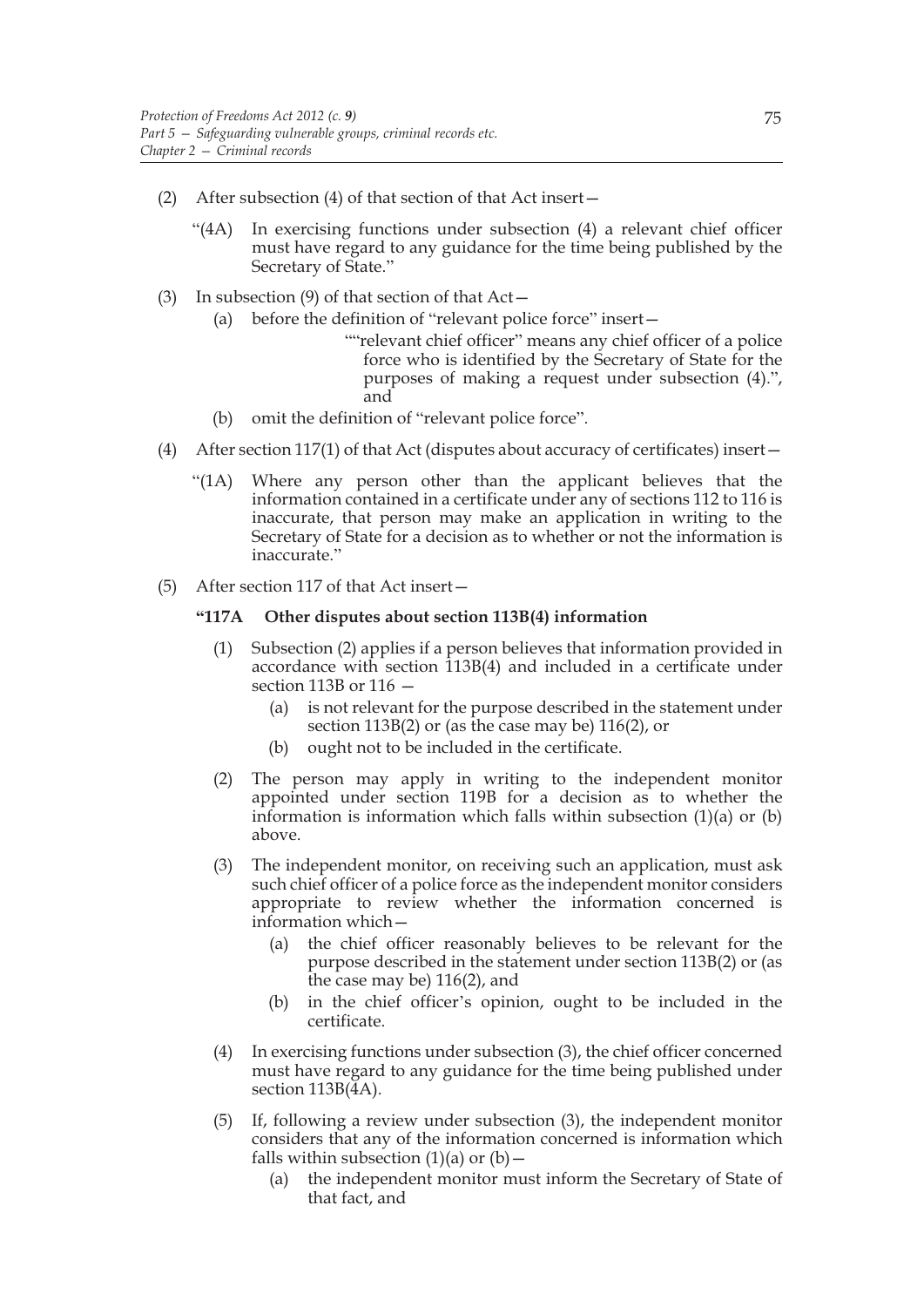- (b) on being so informed, the Secretary of State must issue a new certificate.
- (6) In issuing such a certificate, the Secretary of State must proceed as if the information which falls within subsection  $(1)(a)$  or  $(b)$  had not been provided under section 113B(4).
- (7) In deciding for the purposes of this section whether information is information which falls within subsection (1)(a) or (b), the independent monitor must have regard to any guidance for the time being published under section 113B(4A).
- (8) Subsections (10) and (11) of section 113B apply for the purposes of this section as they apply for the purposes of that section."

*Up-dating and content of certificates*

## **83 Up-dating certificates**

After section 116 of the Police Act 1997 (enhanced criminal record certificates: judicial appointments and Crown employment) insert—

## **"116A Up-dating certificates**

- (1) The Secretary of State must, on the request of a relevant person and subject to subsection (2), give up-date information to that person  $a$ bout—
	- (a) a criminal conviction certificate,
	- (b) a criminal record certificate, or
	- (c) an enhanced criminal record certificate,

which is subject to up-date arrangements.

- (2) The Secretary of State may impose conditions about—
	- (a) the information to be supplied in connection with such a request for the purpose of enabling the Secretary of State to decide whether the person is a relevant person,
	- (b) any other information to be supplied in connection with such a request.
- (3) For the purposes of subsection (1) a certificate is subject to up-date arrangements if condition A, B or C is met and the arrangements have not ceased to have effect in accordance with a notice given under section 118(3B).
- (4) Condition A is that—
	- (a) the individual who applied for the certificate made an application at the same time to the Secretary of State for the certificate to be subject to up-date arrangements,
	- (b) the individual has paid in the prescribed manner any prescribed fee,
	- (c) the Secretary of State has granted the application for the certificate to be subject to up-date arrangements, and
	- (d) the period of 12 months beginning with the date on which the grant comes into force has not expired.
- (5) Condition B is that—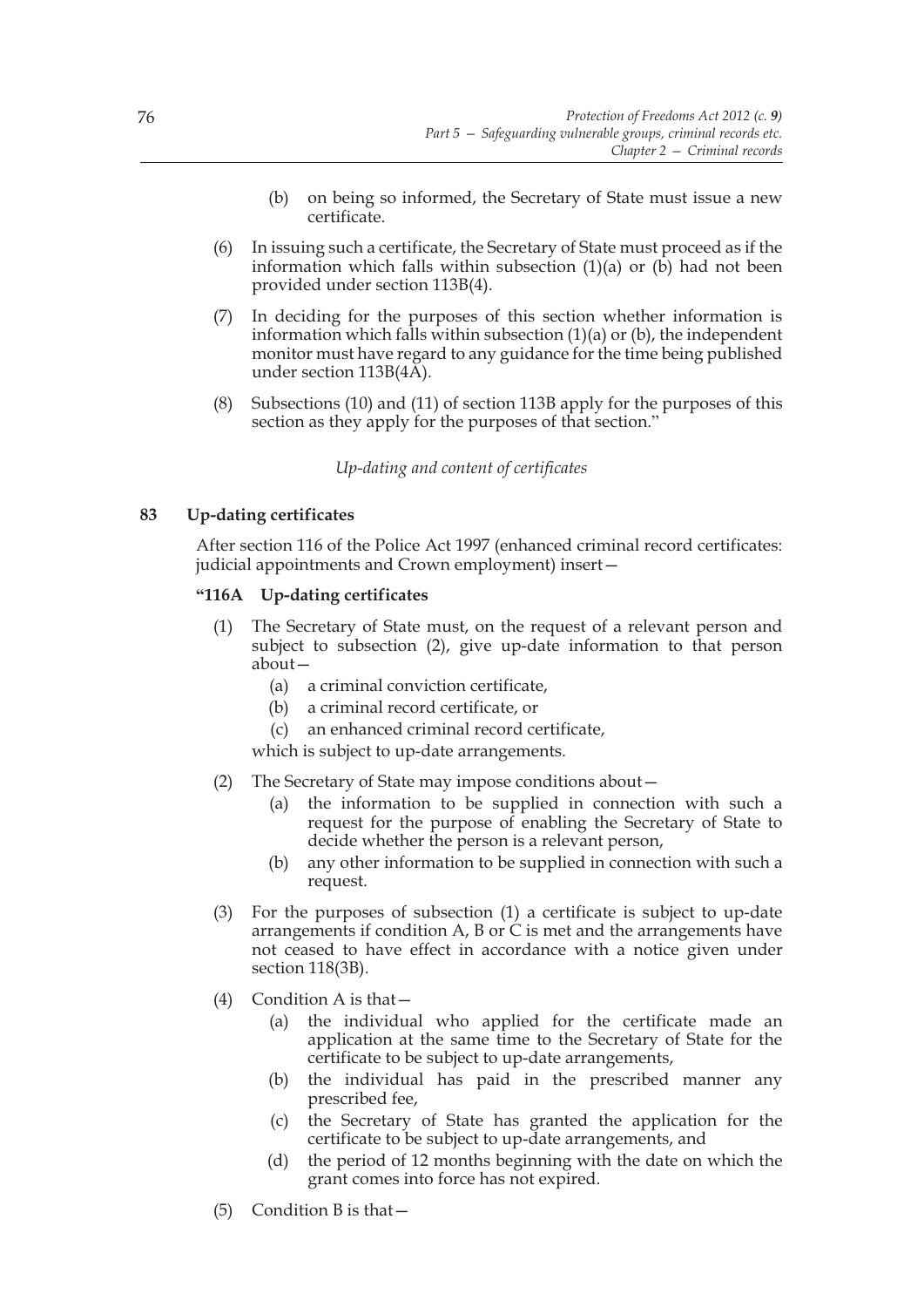- (a) the individual whose certificate it is has made an application to the Secretary of State to renew or (as the case may be) further renew unexpired up-date arrangements in relation to the certificate,
- (b) the individual has paid in the prescribed manner any prescribed fee,
- (c) the Secretary of State has granted the application,
- (d) the grant has come into force on the expiry of the previous update arrangements, and
- (e) the period of 12 months beginning with the date on which the grant has come into force has not expired.
- (6) Condition C is that  $-$ 
	- (a) the certificate was issued under section  $117(2)$  or  $117A(5)(b)$ , and
	- (b) the certificate which it superseded—
		- (i) was subject to up-date arrangements immediately before it was superseded, and
		- (ii) would still be subject to those arrangements had it not been superseded.
- (7) The Secretary of State must not grant an application as mentioned in subsection  $(4)(c)$  or  $(5)(c)$  unless any fee prescribed under subsection  $(4)(b)$  or (as the case may be)  $(5)(b)$  has been paid in the manner so prescribed.
- (8) In this section "up-date information" means—
	- (a) in relation to a criminal conviction certificate or a criminal record certificate—
		- (i) information that there is no information recorded in central records which would be included in a new certificate but is not included in the current certificate, or
		- (ii) advice to apply for a new certificate or (as the case may be) request another person to apply for such a certificate,
	- (b) in relation to an enhanced criminal record certificate which includes suitability information relating to children or vulnerable adults—
		- (i) information that there is no information recorded in central records, no information of the kind mentioned in section 113B(4), and no information of the kind mentioned in section 113BA(2) or (as the case may be) 113BB(2), which would be included in a new certificate but is not included in the current certificate, or
		- (ii) advice to apply for a new certificate or (as the case may be) request another person to apply for such a certificate, and
	- (c) in relation to any other enhanced criminal record certificate—
		- (i) information that there is no information recorded in central records, nor any information of the kind mentioned in section 113B(4), which would be included in a new certificate but is not included in the current certificate, or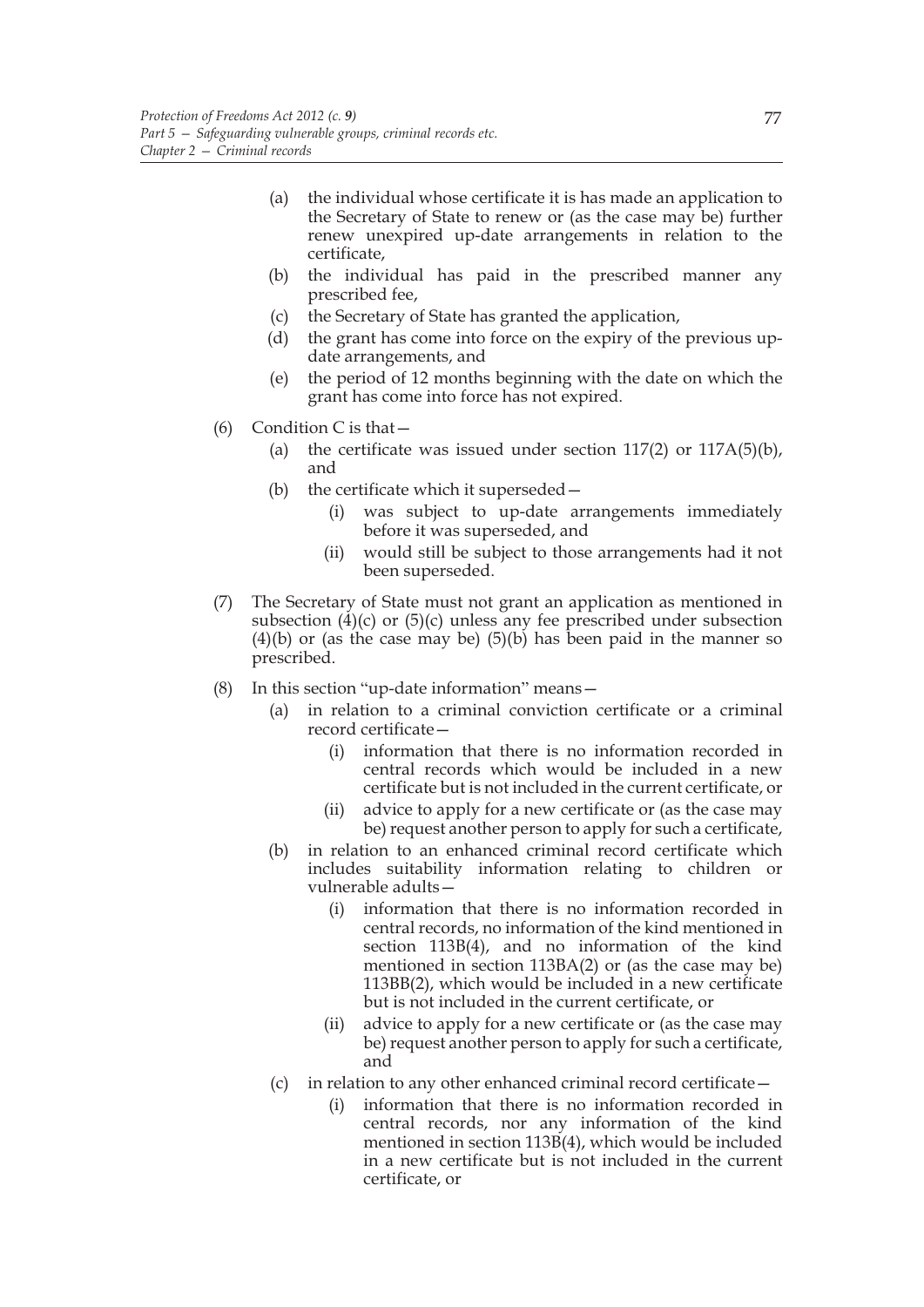- (ii) advice to apply for a new certificate or (as the case may be) request another person to apply for such a certificate.
- (9) If up-date information is given under subsection  $(8)(a)(i)$ ,  $(8)(b)(i)$  or  $(8)(\tilde{c})(i)$  and the certificate to which that information relates is one to which subsection (10) applies, the up-date information must include that fact.
- (10) This subsection applies to a certificate which—
	- (a) in the case of a criminal conviction certificate, states that there are no convictions or conditional cautions of the applicant recorded in central records,
	- (b) in the case of a criminal record certificate, is as described in section 120AC(3), and
	- (c) in the case of an enhanced criminal record certificate, is as described in section 120AC(4).
- (11) In this section—
	- "central records" has the same meaning as in section 113A,
	- "criminal record certificate" includes a certificate under section 114,
	- "enhanced criminal record certificate" includes a certificate under section 116,
	- "exempted question" has the same meaning as in section 113A, "relevant person" means—
		- (a) in relation to a criminal conviction certificate—
			- (i) the individual whose certificate it is, or
			- (ii) any person authorised by the individual,
		- (b) in relation to a criminal record certificate—
			- (i) the individual whose certificate it is, or
			- (ii) any person who is authorised by the individual and is seeking the information for the purposes of an exempted question, and
		- (c) in relation to an enhanced criminal record certificate—
			- (i) the individual whose certificate it is, or
				- (ii) any person who is authorised by the individual and is seeking the information for the purposes of an exempted question asked for a purpose prescribed under section 113B(2)(b)."

# **84 Criminal conviction certificates: conditional cautions**

In section 112(2) of the Police Act 1997 (contents of a criminal conviction certificate)—

- (a) in paragraph (a) after "conviction" insert "or conditional caution", and
- (b) in paragraph (b) for "is no such conviction" substitute "are no such convictions and conditional cautions".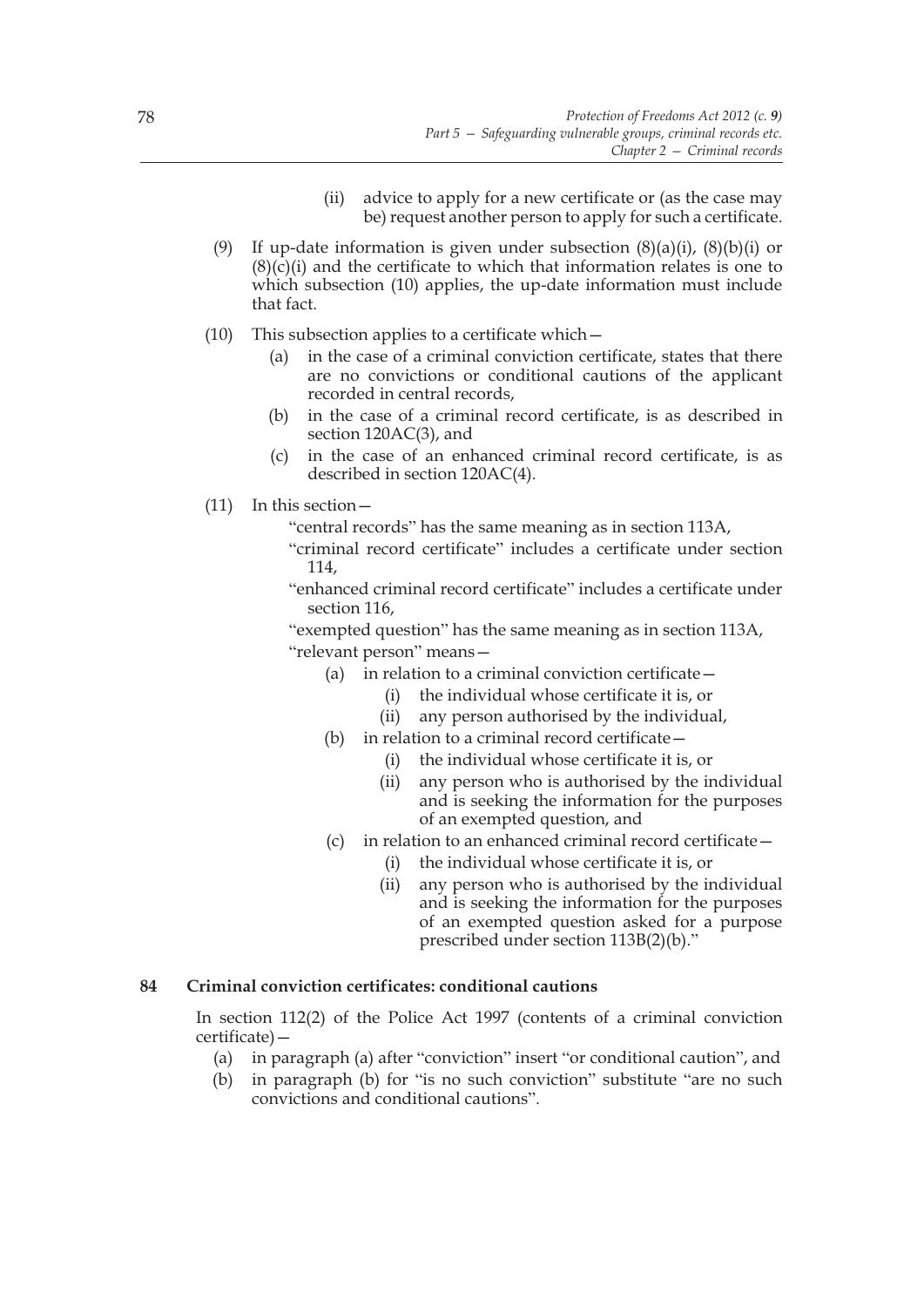## *Other*

#### **85 Inclusion of cautions etc. in national police records**

After subsection (4) of section 27 of the Police and Criminal Evidence Act 1984 (recordable offences) insert—

- "(4A) In subsection (4) "conviction" includes—
	- (a) a caution within the meaning of Part 5 of the Police Act 1997; and
	- (b) a reprimand or warning given under section 65 of the Crime and Disorder Act 1998."

#### **86 Out of date references to certificates of criminal records**

In section 75(4) of the Data Protection Act 1998 (commencement of section 56 of that Act not to be earlier than the first day on which certain sections of the Police Act 1997 relating to certificates of criminal records are all in force) for "sections 112, 113 and 115" substitute "sections 112, 113A and 113B".

#### **CHAPTER 3**

#### THE DISCLOSURE AND BARRING SERVICE

#### *General*

## **87 Formation and constitution of DBS**

- (1) There is to be a body corporate known as the Disclosure and Barring Service.
- (2) In this Chapter "DBS" means the Disclosure and Barring Service.
- (3) Schedule 8 (which makes further provision about DBS) has effect.

#### **88 Transfer of functions to DBS and dissolution of ISA**

- (1) The Secretary of State may by order transfer any function of ISA to DBS.
- (2) The Secretary of State may by order transfer to DBS any function of the Secretary of State under, or in connection with—
	- (a) Part 5 of the Police Act 1997 (criminal records),
	- (b) the Safeguarding Vulnerable Groups Act 2006, or
	- (c) the Safeguarding Vulnerable Groups (Northern Ireland) Order 2007  $(S.I. 2007/1351 (N.I. 11)).$
- (3) The Secretary of State may by order provide for the dissolution of ISA.
- (4) In this section—

"function" does not include any power of the Secretary of State to make an order or regulations,

"ISA" means the Independent Safeguarding Authority.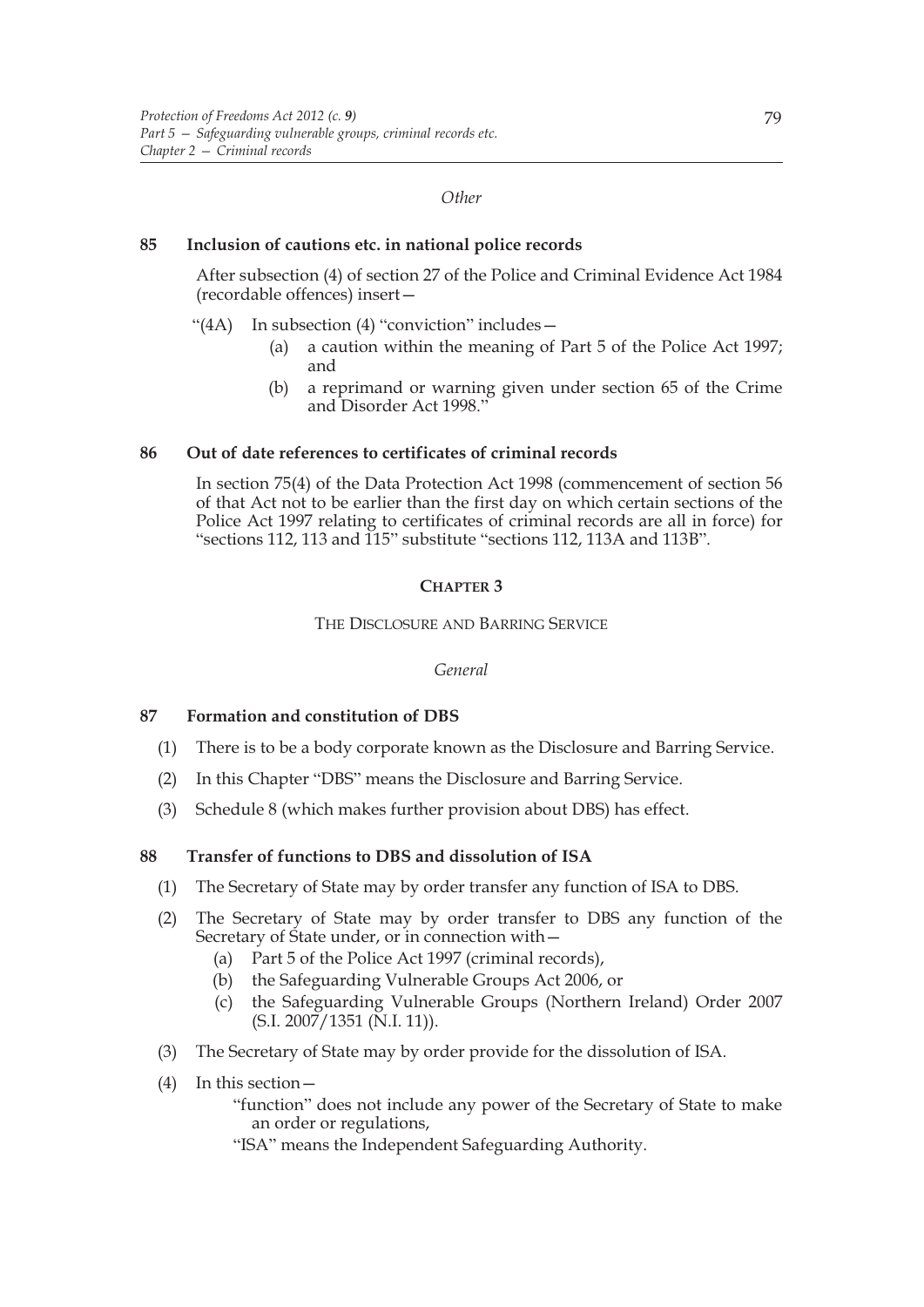# *Supplementary*

# **89 Orders under section 88**

- (1) Any power to make an order under section 88—
	- (a) is exercisable by statutory instrument,
	- (b) includes power to make consequential, supplementary, incidental, transitional, transitory or saving provision,
	- (c) may, in particular, be exercised by amending, repealing, revoking or otherwise modifying any provision made by or under an enactment (whenever passed or made and including this Act).
- (2) Subject to subsection (3), a statutory instrument containing an order under section 88 is not to be made unless a draft of the instrument has been laid before, and approved by a resolution of, each House of Parliament.
- (3) A statutory instrument containing an order under section 88 which neither amends nor repeals any provision of primary legislation is subject to annulment in pursuance of a resolution of either House of Parliament.
- (4) If a draft of an instrument containing an order under section 88 (alone or with other provision) would, apart from this subsection, be treated as a hybrid instrument for the purposes of the standing orders of either House of Parliament, it is to proceed in that House as if it were not a hybrid instrument.
- (5) In this section—
	- "enactment" includes a Measure or Act of the National Assembly for Wales and Northern Ireland legislation,
	- "primary legislation" means—
		- (a) a public general Act,
		- (b) a Measure or Act of the National Assembly for Wales, and
		- (c) Northern Ireland legislation.

## **90 Transfer schemes in connection with orders under section 88**

- (1) The Secretary of State may, in connection with an order under section 88, make a scheme for the transfer to DBS of property, rights or liabilities of ISA or the Secretary of State.
- (2) The things that may be transferred under a transfer scheme include—
	- (a) property, rights and liabilities which could not otherwise be transferred,
	- (b) property acquired, and rights and liabilities arising, after the making of the scheme.
- (3) A transfer scheme may make consequential, supplementary, incidental, transitional, transitory or saving provision and may, in particular—
	- (a) create rights, or impose liabilities, in relation to property or rights transferred,
	- (b) make provision about the continuing effect of things done by, on behalf of or in relation to the transferor in respect of anything transferred,
	- (c) make provision about the continuation of things (including legal proceedings) in the process of being done by, on behalf of or in relation to the transferor in respect of anything transferred,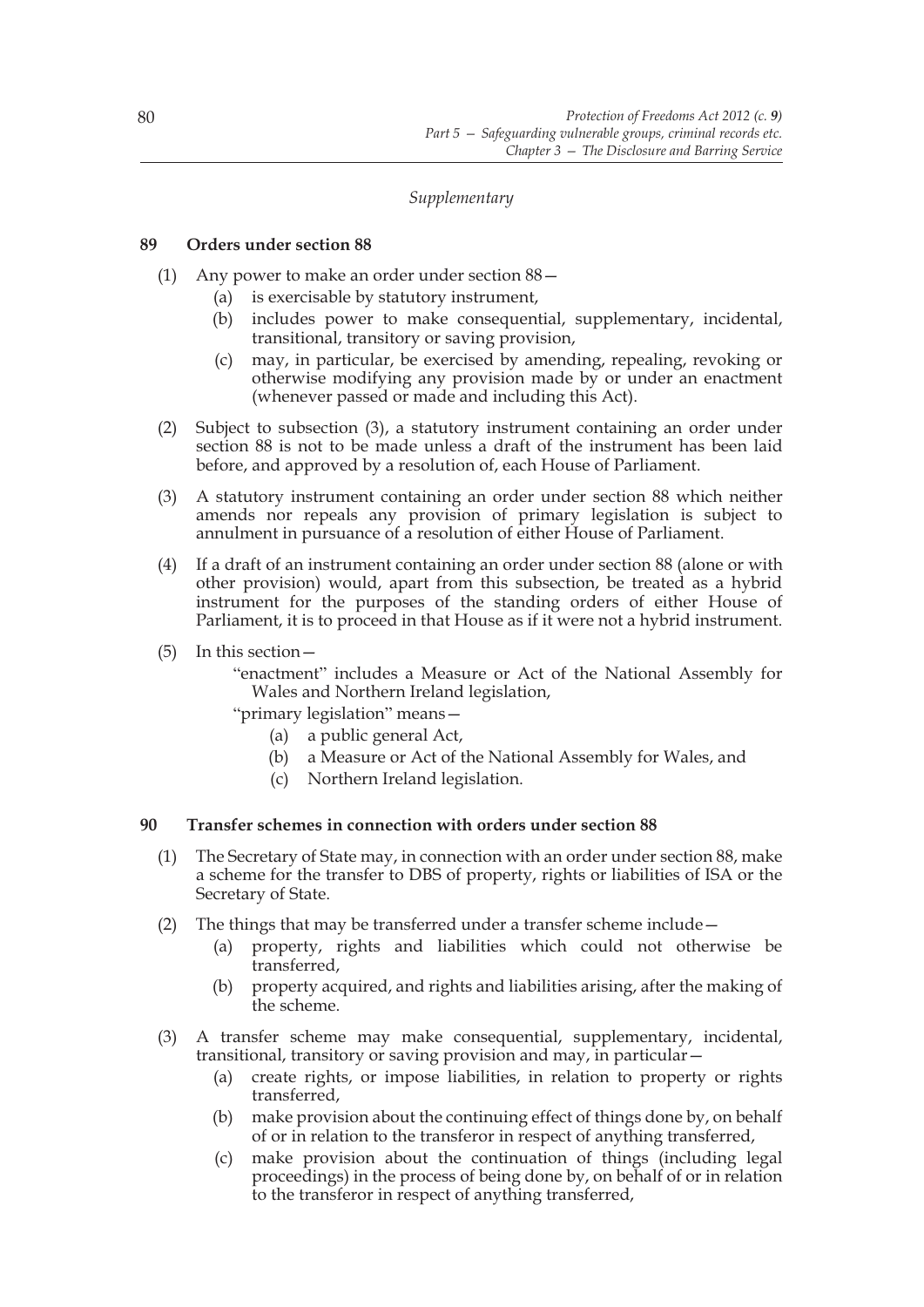- (d) make provision for references to the transferor in an instrument or other document in respect of anything transferred to be treated as references to the transferee,
- (e) make provision for the shared ownership or use of property,
- (f) if the TUPE regulations do not apply in relation to the transfer, make provision which is the same or similar.
- (4) A transfer scheme may provide—
	- (a) for modification by agreement,
	- (b) for modifications to have effect from the date when the original scheme came into effect.
- (5) A transfer scheme may confer a discretion on the Secretary of State to pay compensation to any person whose interests are adversely affected by the scheme.
- (6) A transfer scheme may be included in an order under section 88 but, if not so included, must be laid before Parliament after being made.
- (7) For the purposes of this section—
	- (a) references to rights and liabilities of ISA include references to rights and liabilities of ISA relating to a contract of employment, and
	- (b) references to rights and liabilities of the Secretary of State include references to rights and liabilities of the Crown relating to the terms of employment of individuals in the civil service.
- (8) Accordingly, a transfer scheme may, in particular, provide—
	- (a) for an employee of ISA or (as the case may be) an individual employed in the civil service to become an employee of DBS,
	- (b) for the individual's contract of employment with ISA or (as the case may be) terms of employment in the civil service to have effect (subject to any necessary modifications) as the terms of the individual's contract of employment with DBS,
	- (c) for the transfer to DBS of rights and liabilities of ISA or (as the case may be) the Crown under or in connection with the individual's terms of employment.
- (9) In this section—

"civil service" means the civil service of the State,

"ISA" means the Independent Safeguarding Authority,

- "TUPE regulations" means the Transfer of Undertakings (Protection of Employment) Regulations 2006 (S.I. 2006/246),
- references to the transfer of property include the grant of a lease.

# **91 Tax in connection with transfer schemes**

- (1) The Treasury may by order make provision varying the way in which a relevant tax has effect in relation to—
	- (a) anything transferred under a transfer scheme, or
	- (b) anything done for the purposes of, or in relation to, a transfer under a transfer scheme.
- (2) The provision which may be made under subsection (1)(a) includes, in particular, provision for—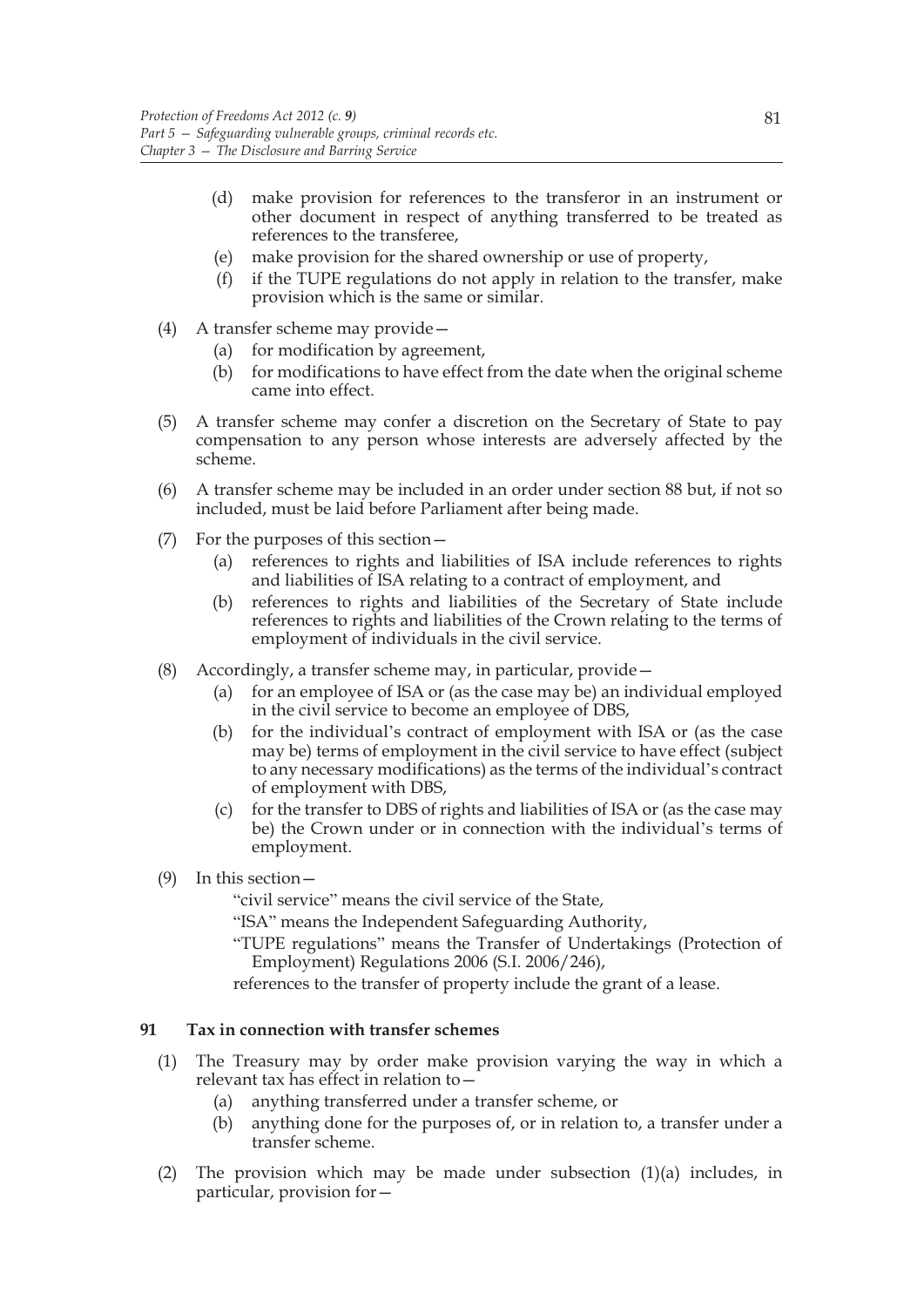- (a) a tax provision not to apply, or to apply with modifications, in relation to anything transferred,
- (b) anything transferred to be treated in a specified way for the purposes of a tax provision,
- (c) the Secretary of State to be required or permitted to determine, or specify the method for determining, anything which needs to be determined for the purposes of any tax provision so far as relating to anything transferred.
- (3) The provision which may be made under subsection (1)(b) includes, in particular, provision for—
	- (a) a tax provision not to apply, or to apply with modifications, in relation to anything done for the purposes of, or in relation to, the transfer,
	- (b) anything done for the purposes of, or in relation to, the transfer to have or not have a specified consequence or be treated in a specified way,
	- (c) the Secretary of State to be required or permitted to determine, or specify the method for determining, anything which needs to be determined for the purposes of any tax provision so far as relating to anything done for the purposes of, or in relation to, the transfer.
- (4) The power to make an order under this section—
	- (a) is exercisable by statutory instrument,
	- (b) includes power to make consequential, supplementary, incidental, transitional, transitory or saving provision,
	- (c) may, in particular, be exercised by amending, repealing, revoking or otherwise modifying any provision made by or under an enactment (whenever passed or made).
- (5) A statutory instrument containing an order under this section is subject to annulment in pursuance of a resolution of the House of Commons.
- (6) In this section—
	- "enactment" includes an Act of the Scottish Parliament, a Measure or Act of the National Assembly for Wales and Northern Ireland legislation,
	- "relevant tax" means income tax, corporation tax, capital gains tax, stamp duty, stamp duty reserve tax or stamp duty land tax,

"tax provision" means any provision—

- (a) about a relevant tax, and
- (b) made by or under an enactment,

"transfer scheme" means a transfer scheme under section 88,

and references to the transfer of property include the grant of a lease.

## **CHAPTER 4**

#### DISREGARDING CERTAIN CONVICTIONS FOR BUGGERY ETC.

#### *General*

## **92 Power of Secretary of State to disregard convictions or cautions**

(1) A person who has been convicted of, or cautioned for, an offence under— (a) section 12 of the Sexual Offences Act 1956 (buggery),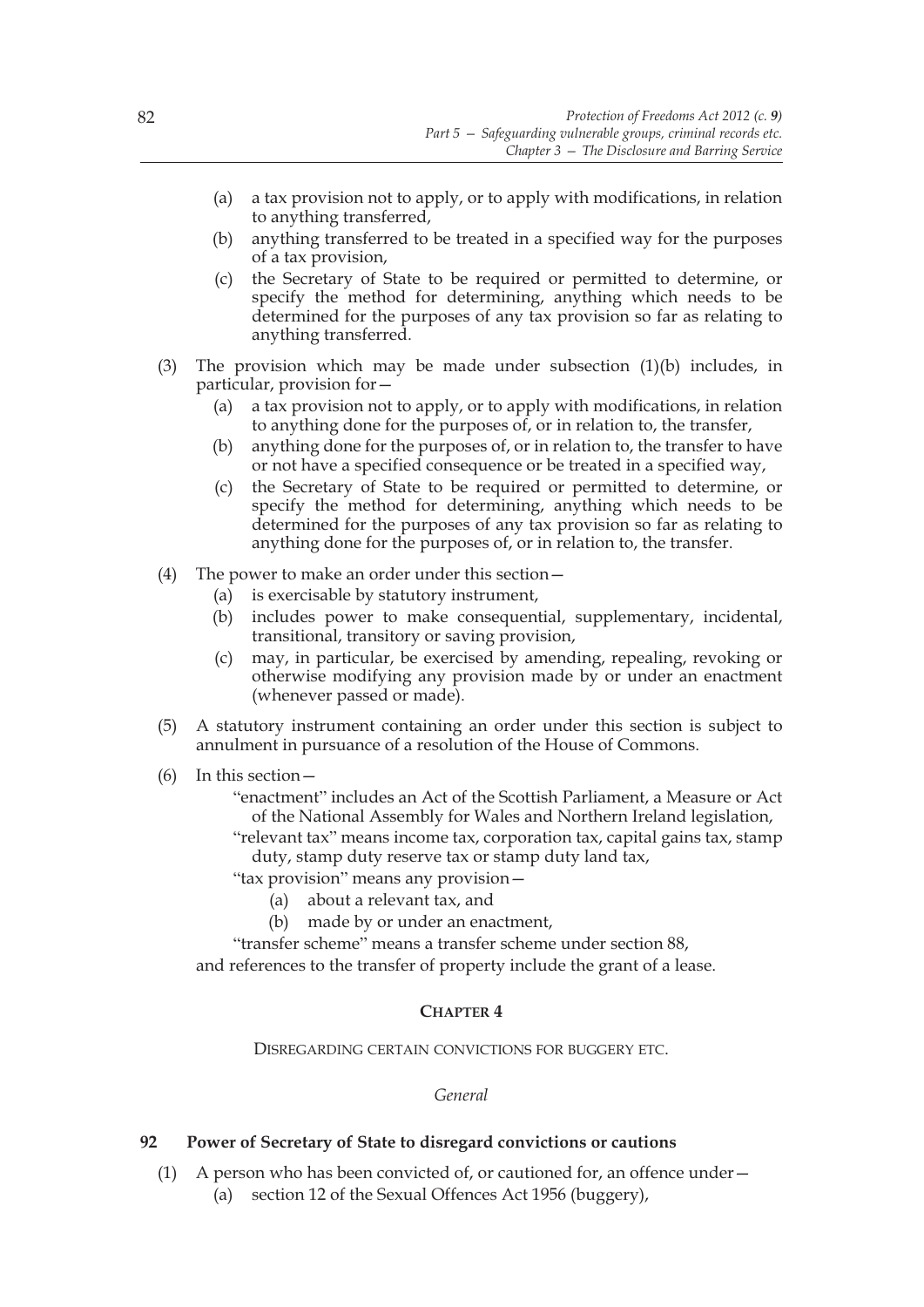- (b) section 13 of that Act (gross indecency between men), or
- (c) section 61 of the Offences against the Person Act 1861 or section 11 of the Criminal Law Amendment Act 1885 (corresponding earlier offences),

may apply to the Secretary of State for the conviction or caution to become a disregarded conviction or caution.

- (2) A conviction or caution becomes a disregarded conviction or caution when conditions A and B are met.
- (3) Condition A is that the Secretary of State decides that it appears that—
	- (a) the other person involved in the conduct constituting the offence consented to it and was aged 16 or over, and
	- (b) any such conduct now would not be an offence under section 71 of the Sexual Offences Act 2003 (sexual activity in a public lavatory).
- (4) Condition B is that—
	- (a) the Secretary of State has given notice of the decision to the applicant under section 94(4)(b), and
	- (b) the period of 14 days beginning with the day on which the notice was given has ended.
- (5) Sections 95 to 98 explain the effect of a conviction or caution becoming a disregarded conviction or caution.

# **93 Applications to the Secretary of State**

- (1) An application under section 92 must be in writing.
- (2) It must state—
	- (a) the name, address and date of birth of the applicant,
	- (b) the name and address of the applicant at the time of the conviction or caution,
	- (c) so far as known to the applicant, the time when and the place where the conviction was made or the caution given and, for a conviction, the case number, and
	- (d) such other information as the Secretary of State may require.
- (3) It may include representations by the applicant or written evidence about the matters mentioned in condition A in section 92.

## **94 Procedure for decisions by the Secretary of State**

- (1) In considering whether to make a decision of the kind mentioned in condition A in section 92, the Secretary of State must, in particular, consider—
	- (a) any representations or evidence included in the application, and
	- (b) any available record of the investigation of the offence and of any proceedings relating to it that the Secretary of State considers to be relevant.
- (2) The Secretary of State may not hold an oral hearing for the purpose of deciding whether to make a decision of the kind mentioned in condition A in section 92.
- (3) Subsection (4) applies if the Secretary of State—
	- (a) decides that it appears as mentioned in condition A in section 92, or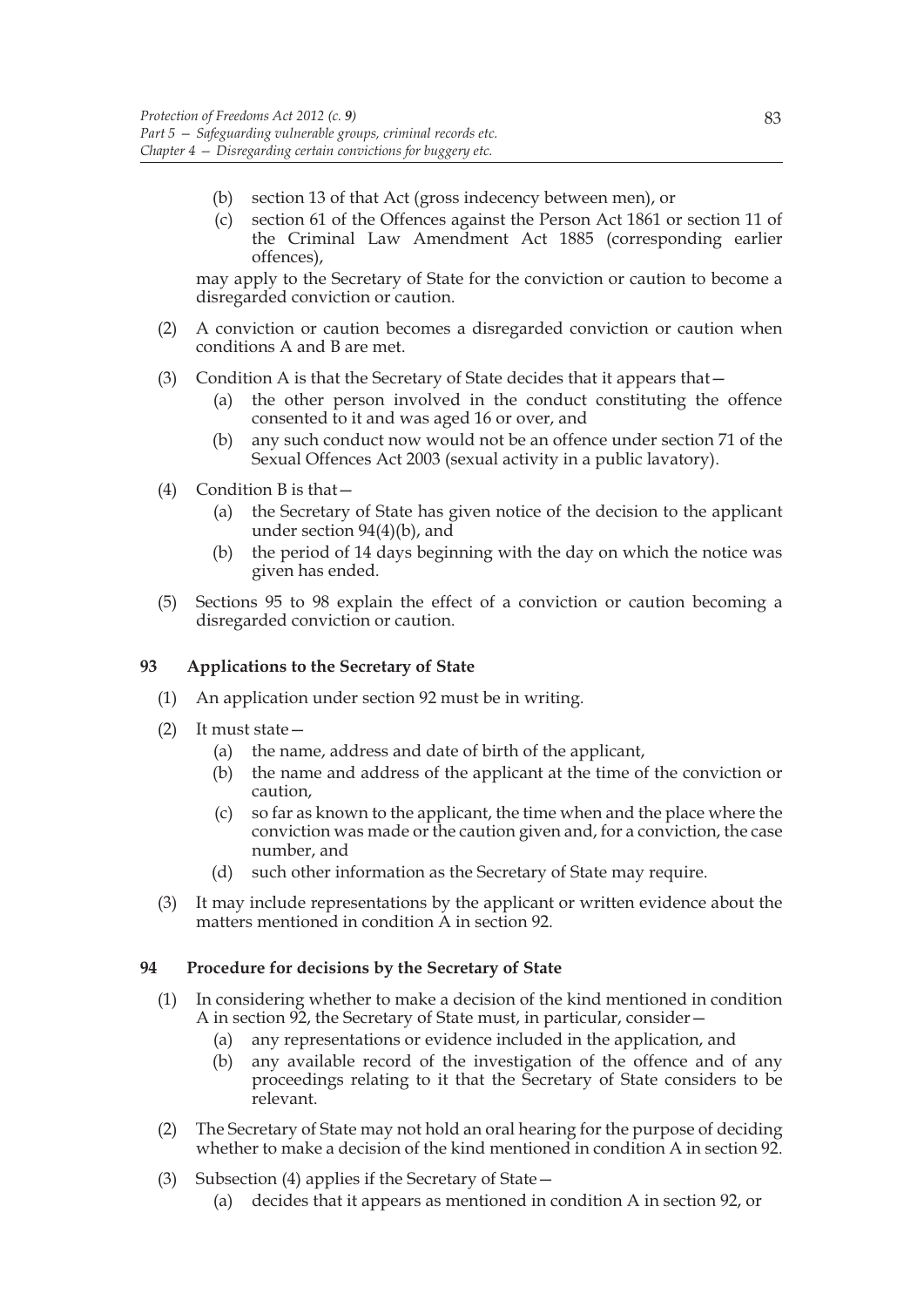- (b) makes a different decision in relation to the matters mentioned in that condition.
- (4) The Secretary of State must—
	- (a) record the decision in writing, and
	- (b) give notice of it to the applicant.

# *Effect of disregard*

# **95 Effect of disregard on police and other records**

- (1) The Secretary of State must by notice direct the relevant data controller to delete details, contained in relevant official records, of a disregarded conviction or caution.
- (2) A notice under subsection (1) may be given at any time after condition A in section 92 is met but no deletion may have effect before condition B in that section is met.
- (3) Subject to that, the relevant data controller must delete the details as soon as reasonably practicable.
- (4) Having done so, the relevant data controller must give notice to the person who has the disregarded conviction or caution that the details of it have been deleted.
- (5) In this section—

"delete", in relation to such relevant official records as may be prescribed, means record with the details of the conviction or caution concerned—

- (a) the fact that it is a disregarded conviction or caution, and
- (b) the effect of it being such a conviction or caution,
- "the names database" means the names database held by the National Policing Improvement Agency for the use of constables,
- "official records" means records containing information about persons convicted of, or cautioned for, offences and kept by any court, police force, government department or local or other public authority in England and Wales for the purposes of its functions,

"prescribed" means prescribed by order of the Secretary of State, "relevant data controller" means—

- (a) in relation to the names database, any chief officer of police of a police force in England and Wales who is a data controller in relation to the details concerned,
- (b) in relation to other relevant official records, such person as may be prescribed,

"relevant official records" means—

- (a) the names database, and
- (b) such other official records as may be prescribed.
- (6) An order under this section—
	- (a) may make different provision for different purposes,
	- (b) is to be made by statutory instrument which is subject to annulment in pursuance of a resolution of either House of Parliament.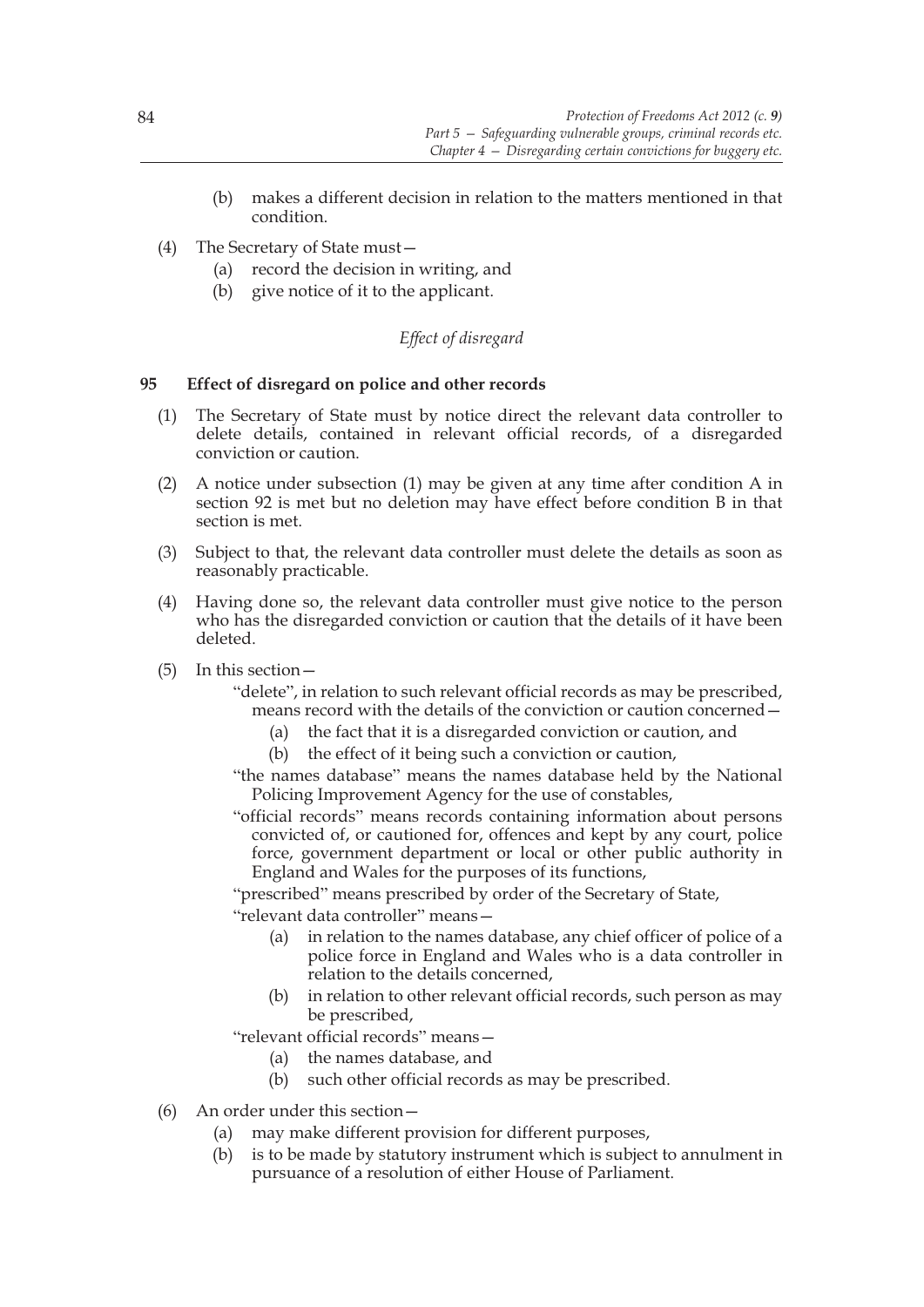## **96 Effect of disregard for disclosure and other purposes**

- (1) A person who has a disregarded conviction or caution is to be treated for all purposes in law as if the person has not—
	- (a) committed the offence,
	- (b) been charged with, or prosecuted for, the offence,
	- (c) been convicted of the offence,
	- (d) been sentenced for the offence, or
	- (e) been cautioned for the offence.
- (2) In particular—
	- (a) no evidence is to be admissible in any proceedings before a judicial authority exercising its jurisdiction or functions in England and Wales to prove that the person has done, or undergone, anything within subsection  $(1)(a)$  to  $(e)$ , and
	- (b) the person is not, in any such proceedings, to be asked (and, if asked, is not to be required to answer) any question relating to the person's past which cannot be answered without acknowledging or referring to the conviction or caution or any circumstances ancillary to it.
- (3) Where a question is put to a person, other than in such proceedings, seeking information with respect to the previous convictions, cautions, offences, conduct or circumstances of any person—
	- (a) the question is to be treated as not relating to any disregarded conviction or caution, or any circumstances ancillary to it (and the answer to the question may be framed accordingly), and
	- (b) the person questioned is not to be subjected to any liability or otherwise prejudiced in law by reason of any failure to acknowledge or disclose that conviction or caution or any circumstances ancillary to it in answering the question.
- (4) Any obligation imposed on any person by any enactment or rule of law or by the provisions of any agreement or arrangement to disclose any matters to any other person is not to extend to requiring the disclosure of a disregarded conviction or caution or any circumstances ancillary to it.
- (5) A disregarded conviction or caution, or any circumstances ancillary to it, is not a proper ground for—
	- (a) dismissing or excluding a person from any office, profession, occupation or employment, or
	- (b) prejudicing the person in any way in any office, profession, occupation or employment.
- (6) This section is subject to section 97 but otherwise applies despite any enactment or rule of law to the contrary.
- (7) See also section 98 (meaning of "proceedings before a judicial authority" and "circumstances ancillary to a conviction or caution").

## **97 Saving for Royal pardons etc.**

Nothing in section 96 affects any right of Her Majesty, by virtue of Her Royal prerogative or otherwise, to grant a free pardon, to quash any conviction or sentence, or to commute any sentence.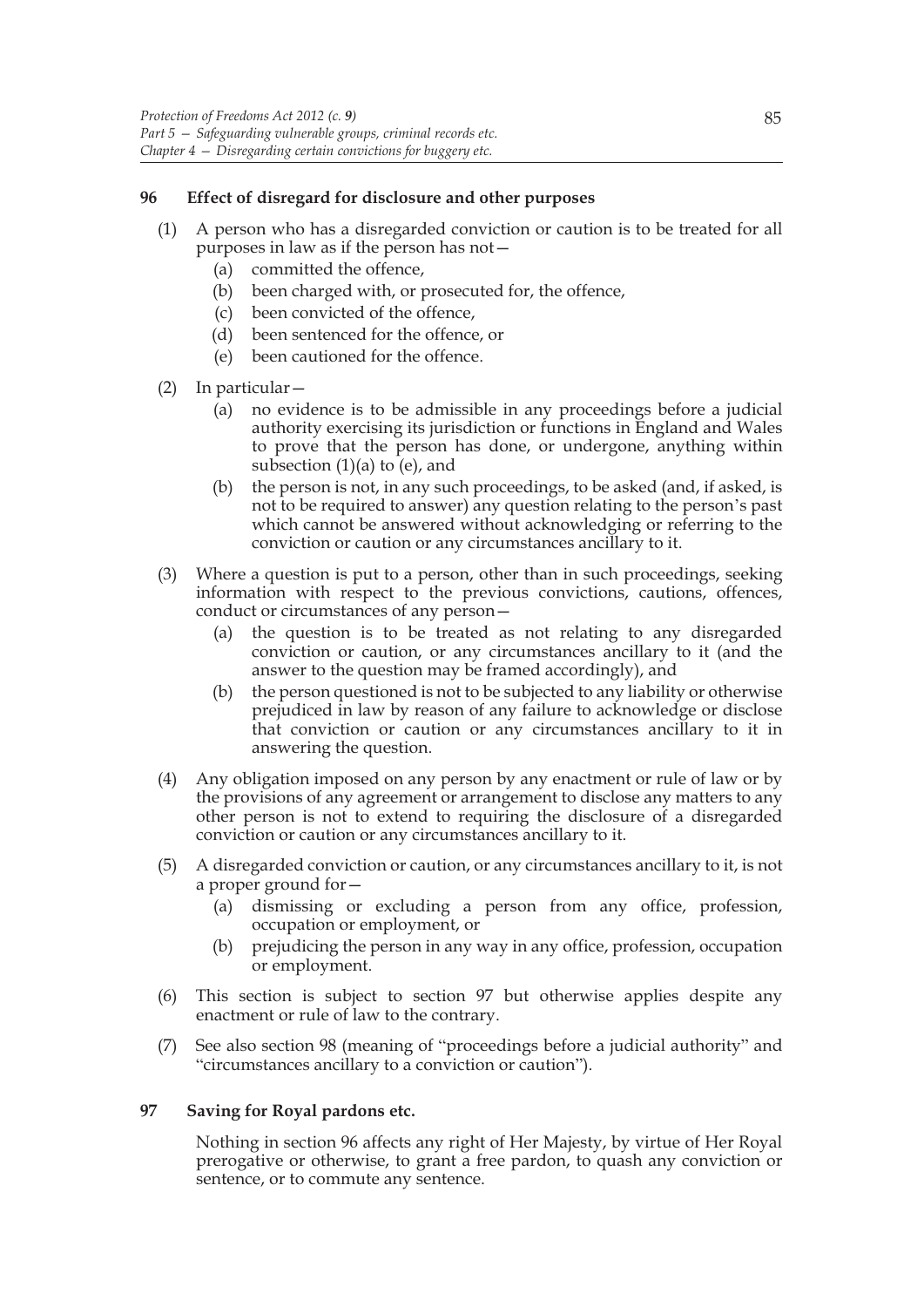# **98 Section 96: supplementary**

- (1) In section 96 "proceedings before a judicial authority" includes (in addition to proceedings before any of the ordinary courts of law) proceedings before any tribunal, body or person having power—
	- (a) by virtue of any enactment, law, custom or practice,
	- (b) under the rules governing any association, institution, profession, occupation or employment, or
	- (c) under any provision of an agreement providing for arbitration with respect to questions arising under that agreement,

to determine any question affecting the rights, privileges, obligations or liabilities of any person, or to receive evidence affecting the determination of any such question.

- (2) For the purposes of section 96, circumstances ancillary to a conviction are any circumstances of—
	- (a) the offence which was the subject of the conviction;
	- (b) the conduct constituting the offence;
	- (c) any process or proceedings preliminary to the conviction;
	- (d) any sentence imposed in respect of the conviction;
	- (e) any proceedings (whether by way of appeal or otherwise) for reviewing the conviction or any such sentence;
	- (f) anything done in pursuance of, or undergone in compliance with, any such sentence.
- (3) For the purposes of section 96, circumstances ancillary to a caution are any circumstances of—
	- (a) the offence which was the subject of the caution;
	- (b) the conduct constituting the offence;
	- (c) any process preliminary to the caution (including consideration by any person of how to deal with the offence and the procedure for giving the caution);
	- (d) any proceedings for the offence which take place before the caution is given;
	- (e) anything which happens after the caution is given for the purpose of bringing any such proceedings to an end;
	- (f) any judicial review proceedings relating to the caution;
	- (g) in the case of a warning under section 65 of the Crime and Disorder Act 1998 (reprimands and warnings for persons aged under 18), anything done in pursuance of, or undergone in compliance with, a requirement to participate in a rehabilitation programme under section 66(2) of that Act.

*Appeals and other supplementary provision*

## **99 Appeal against refusal to disregard convictions or cautions**

- (1) The applicant may appeal to the High Court if  $-$ 
	- (a) the Secretary of State makes a decision of the kind mentioned in section 94(3)(b), and
	- (b) the High Court gives permission for an appeal against the decision.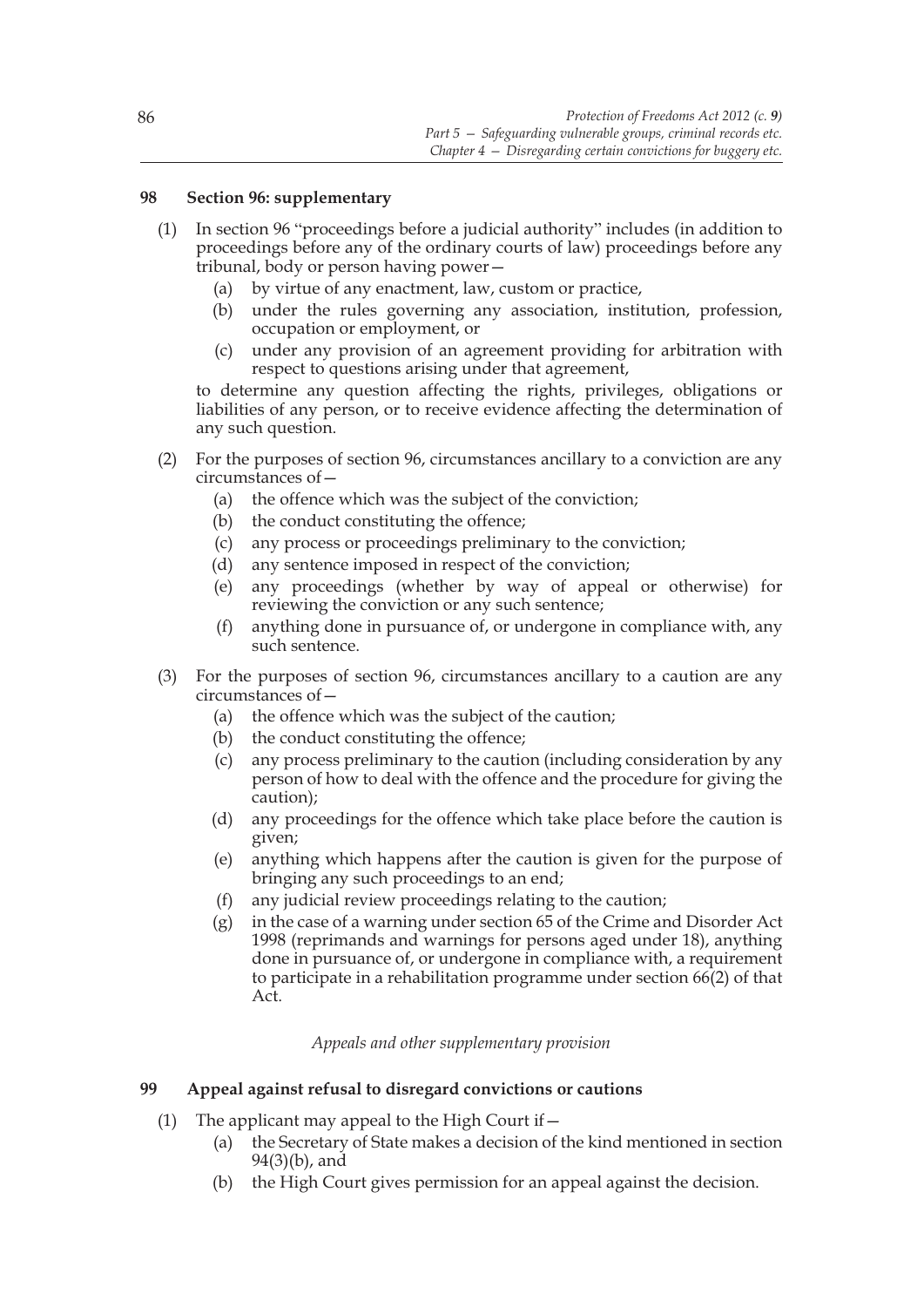- (2) On such an appeal, the High Court must make its decision only on the basis of the evidence that was available to the Secretary of State.
- (3) If the High Court decides that it appears as mentioned in condition A in section 92, it must make an order to that effect.
- (4) Otherwise it must dismiss the appeal.
- (5) A conviction or caution to which an order under subsection (3) relates becomes a disregarded conviction or caution when the period of 14 days beginning with the day on which the order was made has ended.
- (6) There is no appeal from a decision of the High Court under this section.

#### **100 Advisers**

- (1) The Secretary of State may appoint persons to advise whether, in any case referred to them by the Secretary of State, the Secretary of State should decide as mentioned in condition A in section 92.
- (2) The Secretary of State may disclose to a person so appointed such information (including anything within section  $94(1)(a)$  or (b)) as the Secretary of State considers relevant to the provision of such advice.
- (3) The Secretary of State may pay expenses and allowances to a person so appointed.

#### **101 Interpretation: Chapter 4**

- (1) In this Chapter—
	- "caution" means—
		- (a) a caution given to a person in England and Wales in respect of an offence which, at the time the caution is given, that person has admitted, or
		- (b) a reprimand or warning given under section 65 of the Crime and Disorder Act 1998 (reprimands and warnings for persons aged under 18),

"conviction" includes—

- (a) a finding that a person is guilty of an offence in respect of conduct which was the subject of service disciplinary proceedings,
- (b) a conviction in respect of which an order has been made discharging the person concerned absolutely or conditionally, and
- (c) a finding in any criminal proceedings (including a finding linked with a finding of insanity) that a person has committed an offence or done the act or made the omission charged,
- "disregarded caution" is a caution which has become a disregarded caution by virtue of this Chapter,
- "disregarded conviction" is a conviction which has become a disregarded conviction by virtue of this Chapter,
- "document" includes information recorded in any form and, in relation to information recorded otherwise than in legible form, references to its provision or production include providing or producing a copy of the information in legible form,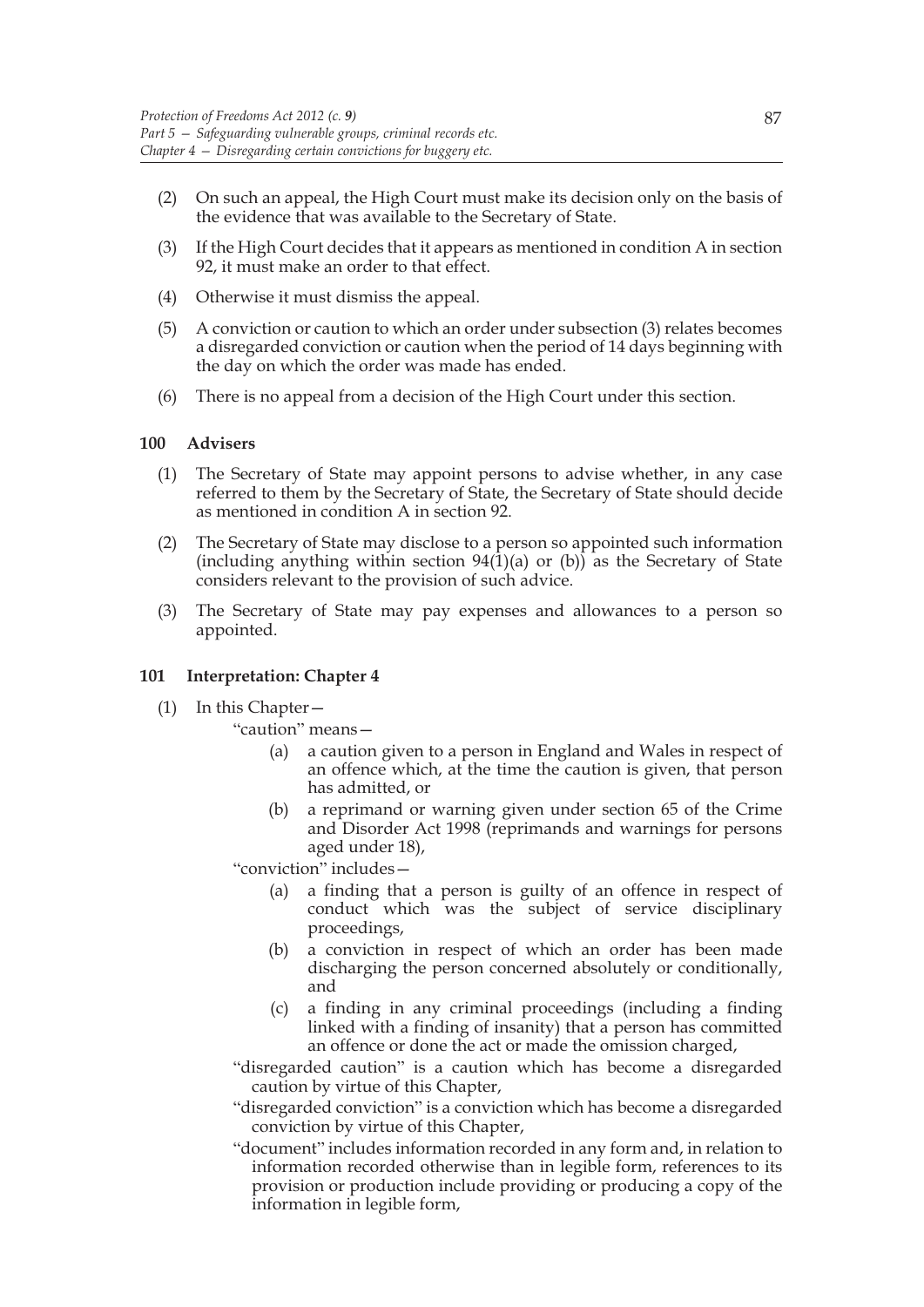"information" includes documents,

"notice" means notice in writing,

"official records" has the meaning given by section 95(5),

"sentence" includes—

- (a) any punishment awarded, and
- (b) any order made by virtue of Schedule 5A to the Army Act 1955, Schedule 5A to the Air Force Act 1955 or Schedule 4A to the Naval Discipline Act 1957,

in respect of a finding that a person is guilty of an offence in respect of conduct which was the subject of service disciplinary proceedings,

"service disciplinary proceedings" means any proceedings (whether in England and Wales or elsewhere)—

- (a) under the Naval Discipline Act 1866, the Army Act 1881, the Air Force Act 1917, the Army Act 1955, the Air Force Act 1955 or the Naval Discipline Act 1957 (whether before a court-martial or before any other court or person authorised under the enactment concerned to award a punishment in respect of an offence), or
- (b) before a Standing Civilian Court established under the Armed Forces Act 1976.
- (2) Paragraph (b) of the definition of "conviction" applies despite the following (which deem a conviction of a person discharged not to be a conviction)—
	- (a) section 14 of the Powers of Criminal Courts (Sentencing) Act 2000, and
	- (b) section 187 of the Armed Forces Act 2006 or any corresponding earlier enactment.
- (3) The references in section 92(1) to offences under particular provisions are to be read as including references to offences under—
	- (a) section 45 of the Naval Discipline Act 1866,
	- (b) section 41 of the Army Act 1881,
	- (c) section 41 of the Air Force Act 1917,
	- (d) section 70 of the Army Act 1955,
	- (e) section 70 of the Air Force Act 1955, or
	- (f) section 42 of the Naval Discipline Act 1957,

which are such offences by virtue of those provisions.

- (4) The reference in section 92(3)(b) to an offence under section 71 of the Sexual Offences Act 2003 is to be read as including a reference to an offence under section 42 of the Armed Forces Act 2006 which is such an offence by virtue of section 71 of the Act of 2003.
- (5) In this Chapter a reference to an offence includes—
	- (a) a reference to an attempt, conspiracy or incitement to commit that offence, and
	- (b) a reference to aiding, abetting, counselling or procuring the commission of that offence.
- (6) In the case of an attempt, conspiracy or incitement, the references in this Chapter to the conduct constituting the offence are references to the conduct to which the attempt, conspiracy or incitement related (whether or not that conduct occurred).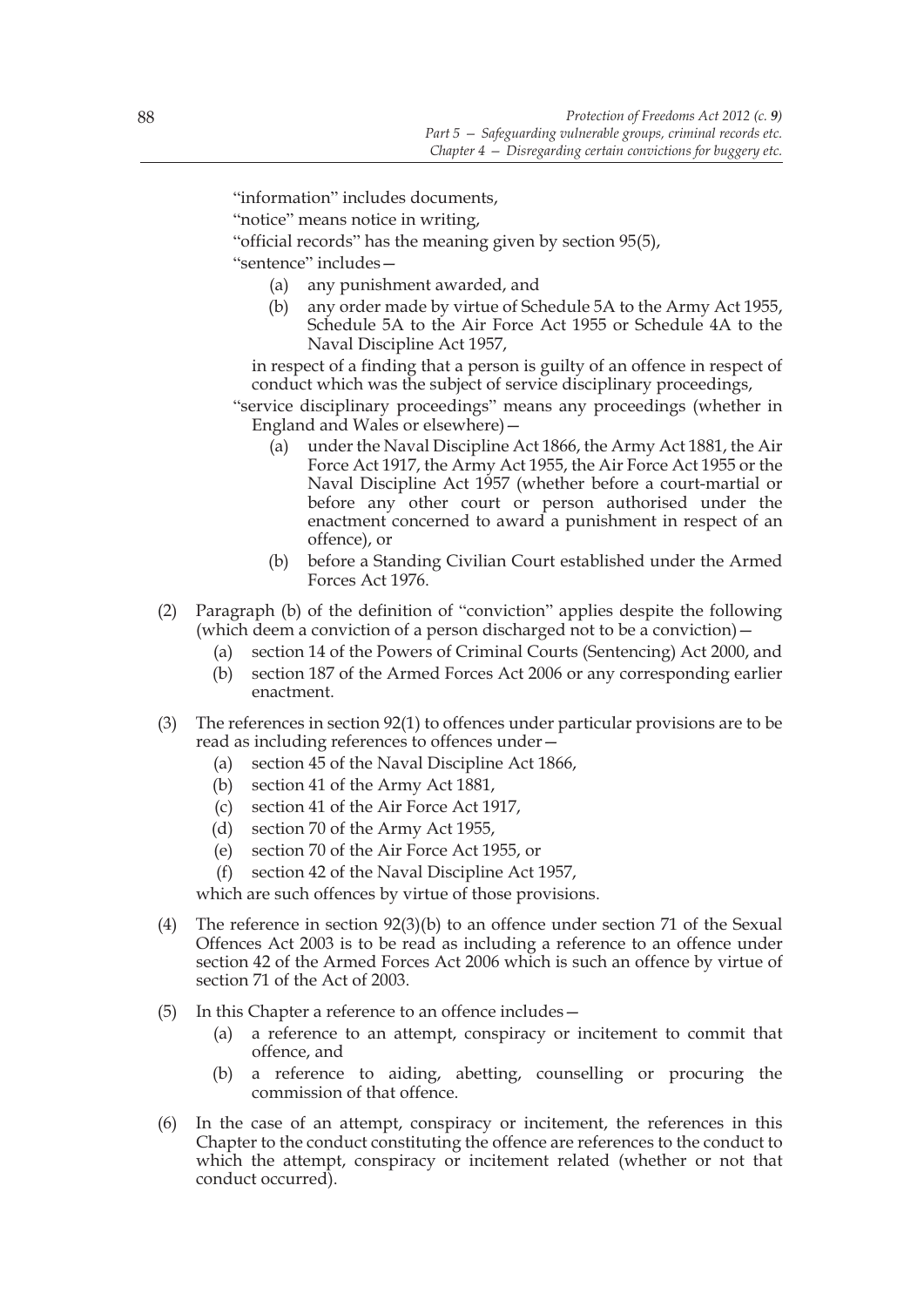- (7) For the purposes of subsections (5) and (6) an attempt to commit an offence includes conduct which—
	- (a) consisted of frequenting with intent to commit the offence any river, canal, street, highway, place of public resort or other location mentioned in section 4 of the Vagrancy Act 1824 (as it then had effect) in connection with frequenting by suspected persons or reputed thiefs, and
	- (b) was itself an offence under that section.

#### **PART 6**

#### FREEDOM OF INFORMATION AND DATA PROTECTION

#### *Publication of certain datasets*

#### **102 Release and publication of datasets held by public authorities**

- (1) The Freedom of Information Act 2000 is amended as follows.
- (2) In section 11 (means by which communication to be made)  $-$ 
	- (a) after subsection (1) insert—
		- "(1A) Where—
			- (a) an applicant makes a request for information to a public authority in respect of information that is, or forms part of, a dataset held by the public authority, and
			- (b) on making the request for information, the applicant expresses a preference for communication by means of the provision to the applicant of a copy of the information in electronic form,

the public authority must, so far as reasonably practicable, provide the information to the applicant in an electronic form which is capable of re-use.",

- (b) in subsection (4), for "subsection (1)" substitute "subsections (1) and  $(1A)$ ", and
- (c) after subsection (4) insert—
	- "(5) In this Act "dataset" means information comprising a collection of information held in electronic form where all or most of the information in the collection—
		- (a) has been obtained or recorded for the purpose of providing a public authority with information in connection with the provision of a service by the authority or the carrying out of any other function of the authority,
		- (b) is factual information which—
			- (i) is not the product of analysis or interpretation other than calculation, and
			- (ii) is not an official statistic (within the meaning given by section 6(1) of the Statistics and Registration Service Act 2007), and
		- (c) remains presented in a way that (except for the purpose of forming part of the collection) has not been organised,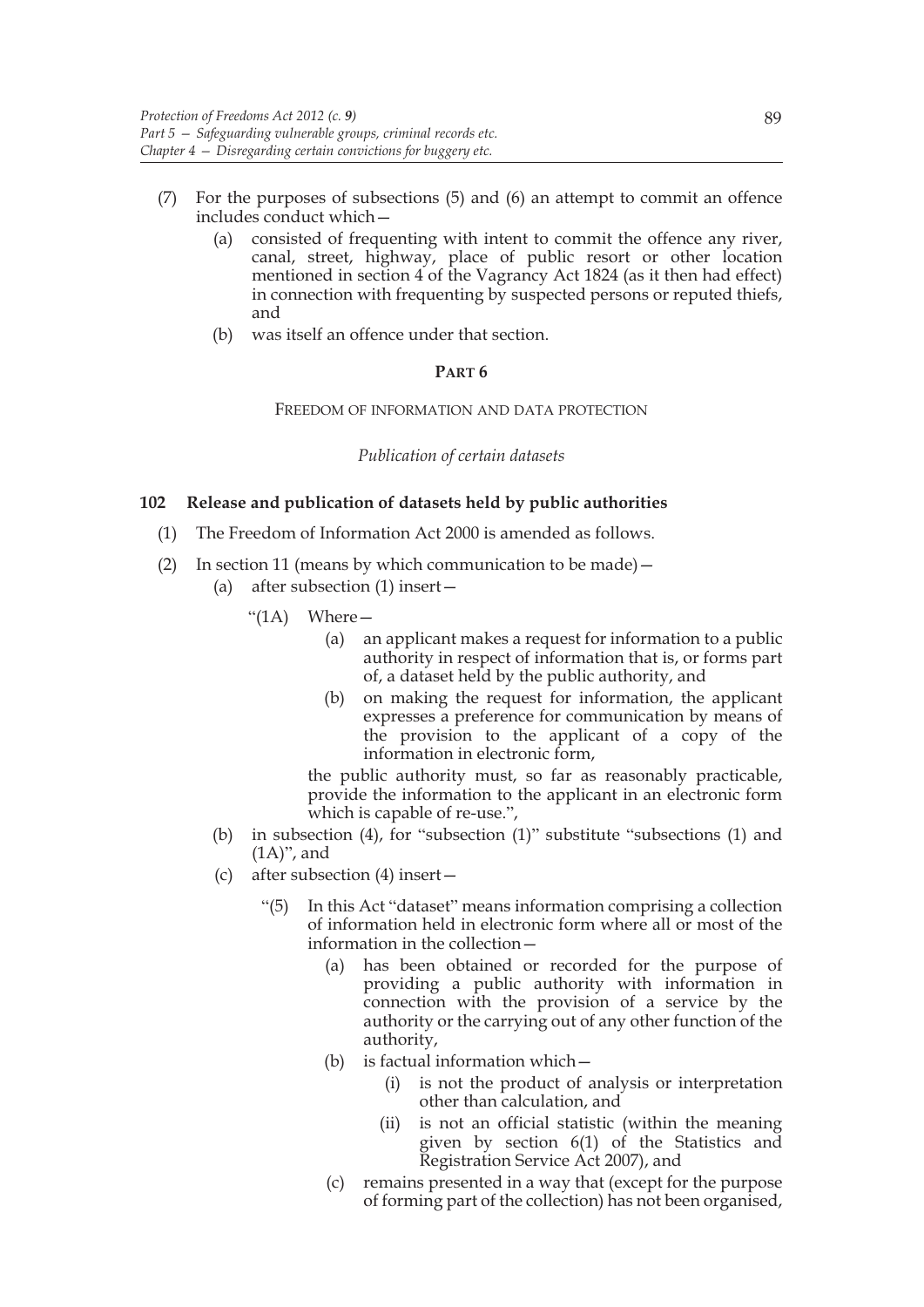adapted or otherwise materially altered since it was obtained or recorded."

(3) After section 11 (means by which communication to be made) insert—

## **"11A Release of datasets for re-use**

- (1) This section applies where—
	- (a) a person makes a request for information to a public authority in respect of information that is, or forms part of, a dataset held by the authority,
	- (b) any of the dataset or part of a dataset so requested is a relevant copyright work,
	- (c) the public authority is the only owner of the relevant copyright work, and
	- (d) the public authority is communicating the relevant copyright work to the applicant in accordance with this Act.
- (2) When communicating the relevant copyright work to the applicant, the public authority must make the relevant copyright work available for re-use by the applicant in accordance with the terms of the specified licence.
- (3) The public authority may exercise any power that it has by virtue of regulations under section 11B to charge a fee in connection with making the relevant copyright work available for re-use in accordance with subsection (2).
- (4) Nothing in this section or section 11B prevents a public authority which is subject to a duty under subsection (2) from exercising any power that it has by or under an enactment other than this Act to charge a fee in connection with making the relevant copyright work available for reuse.
- (5) Where a public authority intends to charge a fee (whether in accordance with regulations under section 11B or as mentioned in subsection (4)) in connection with making a relevant copyright work available for re-use by an applicant, the authority must give the applicant a notice in writing (in this section referred to as a "re-use fee notice") stating that a fee of an amount specified in, or determined in accordance with, the notice is to be charged by the authority in connection with complying with subsection (2).
- (6) Where a re-use fee notice has been given to the applicant, the public authority is not obliged to comply with subsection  $(2)$  while any part of the fee which is required to be paid is unpaid.
- (7) Where a public authority intends to charge a fee as mentioned in subsection (4), the re-use fee notice may be combined with any other notice which is to be given under the power which enables the fee to be charged.
- (8) In this section—
	- "copyright owner" has the meaning given by Part 1 of the Copyright, Designs and Patents Act 1988 (see section 173 of that Act);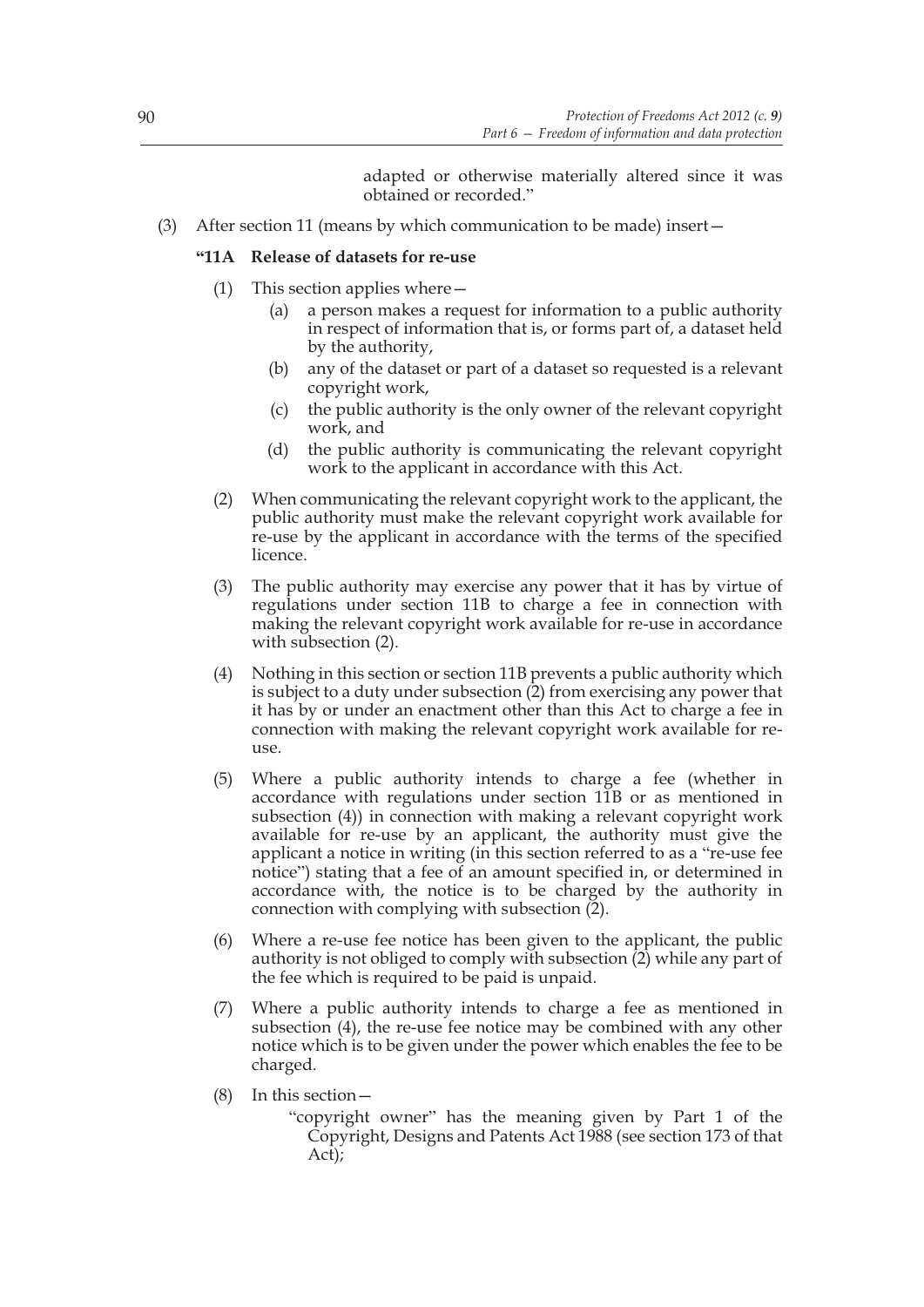"copyright work" has the meaning given by Part 1 of the Act of 1988 (see section 1(2) of that Act);

"database" has the meaning given by section 3A of the Act of 1988;

- "database right" has the same meaning as in Part 3 of the Copyright and Rights in Databases Regulations 1997 (S.I. 1997/ 3032);
- "owner", in relation to a relevant copyright work, means—
	- (a) the copyright owner, or
- (b) the owner of the database right in the database; "relevant copyright work" means—
	- (a) a copyright work, or
	- (b) a database subject to a database right,

but excludes a relevant Crown work or a relevant Parliamentary work;

"relevant Crown work" means—

- (a) a copyright work in relation to which the Crown is the copyright owner, or
- (b) a database in relation to which the Crown is the owner of the database right;

"relevant Parliamentary work" means—

- (a) a copyright work in relation to which the House of Commons or the House of Lords is the copyright owner, or
- (b) a database in relation to which the House of Commons or the House of Lords is the owner of the database right;
- "the specified licence" is the licence specified by the Secretary of State in a code of practice issued under section 45, and the Secretary of State may specify different licences for different purposes.

# **11B Power to charge fees in relation to release of datasets for re-use**

- (1) The Secretary of State may, with the consent of the Treasury, make provision by regulations about the charging of fees by public authorities in connection with making relevant copyright works available for re-use under section 11A(2) or by virtue of section  $19(2A)(c)$ .
- (2) Regulations under this section may, in particular—
	- (a) prescribe cases in which fees may, or may not, be charged,
	- (b) prescribe the amount of any fee payable or provide for any such amount to be determined in such manner as may be prescribed,
	- (c) prescribe, or otherwise provide for, times at which fees, or parts of fees, are payable,
	- (d) require the provision of information about the manner in which amounts of fees are determined,
	- (e) make different provision for different purposes.
- (3) Regulations under this section may, in prescribing the amount of any fee payable or providing for any such amount to be determined in such manner as may be prescribed, provide for a reasonable return on investment.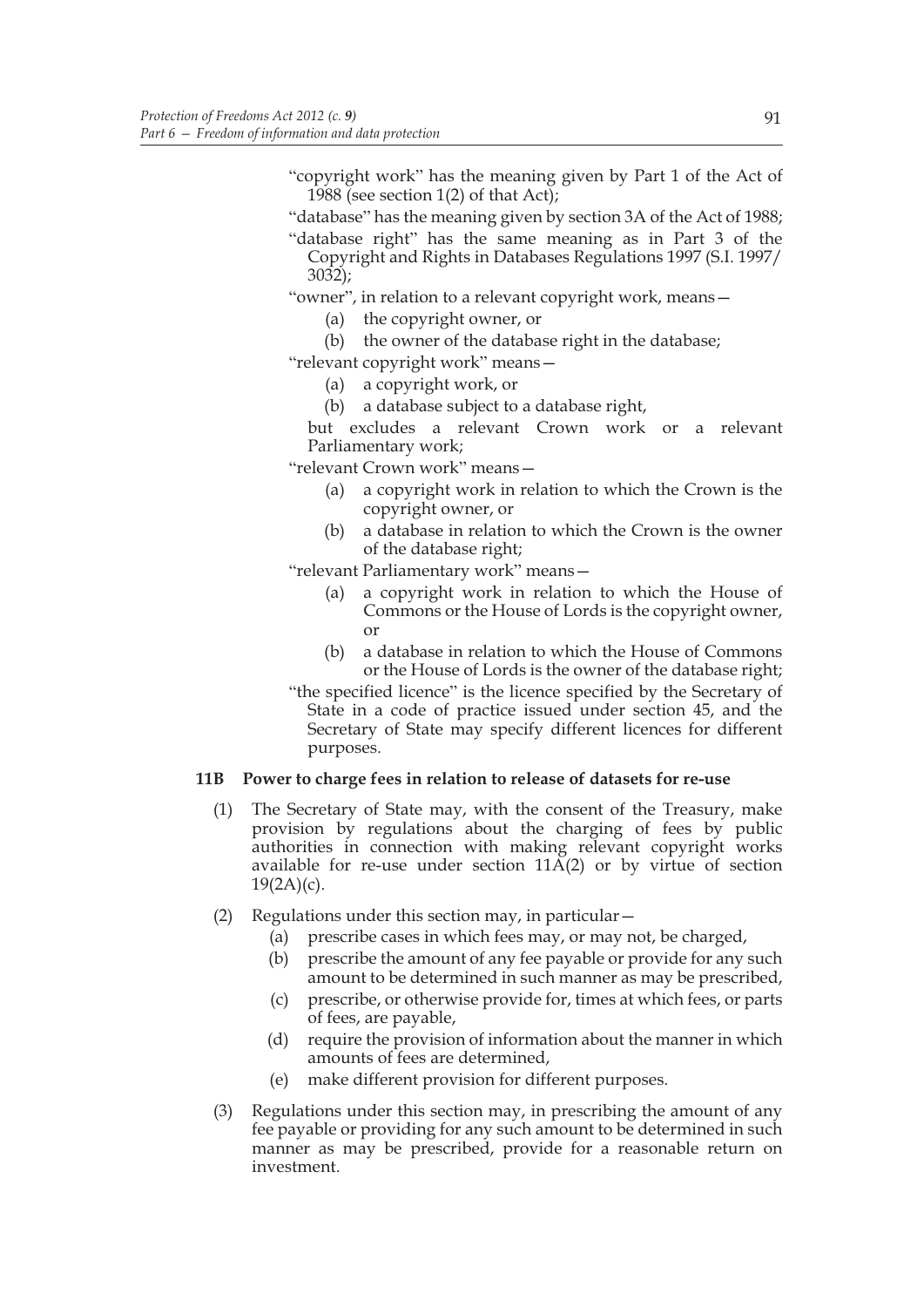- (4) In this section "relevant copyright work" has the meaning given by section 11A(8)."
- (4) In section 19 (publication schemes)—
	- (a) after subsection (2) insert—
		- "(2A) A publication scheme must, in particular, include a requirement for the public authority concerned—
			- (a) to publish—
				- (i) any dataset held by the authority in relation to which a person makes a request for information to the authority, and
				- (ii) any up-dated version held by the authority of such a dataset,

unless the authority is satisfied that it is not appropriate for the dataset to be published,

- (b) where reasonably practicable, to publish any dataset the authority publishes by virtue of paragraph (a) in an electronic form which is capable of re-use,
- (c) where any information in a dataset published by virtue of paragraph (a) is a relevant copyright work in relation to which the authority is the only owner, to make the information available for re-use in accordance with the terms of the specified licence.
- (2B) The public authority may exercise any power that it has by virtue of regulations under section 11B to charge a fee in connection with making the relevant copyright work available for re-use in accordance with a requirement imposed by virtue of subsection (2A)(c).
- (2C) Nothing in this section or section 11B prevents a public authority which is subject to such a requirement from exercising any power that it has by or under an enactment other than this Act to charge a fee in connection with making the relevant copyright work available for re-use.
- (2D) Where a public authority intends to charge a fee (whether in accordance with regulations under section 11B or as mentioned in subsection (2C)) in connection with making a relevant copyright work available for re-use by an applicant, the authority must give the applicant a notice in writing (in this section referred to as a "re-use fee notice") stating that a fee of an amount specified in, or determined in accordance with, the notice is to be charged by the authority in connection with complying with the requirement imposed by virtue of subsection (2A)(c).
- (2E) Where a re-use fee notice has been given to the applicant, the public authority is not obliged to comply with the requirement imposed by virtue of subsection (2A)(c) while any part of the fee which is required to be paid is unpaid.
- (2F) Where a public authority intends to charge a fee as mentioned in subsection (2C), the re-use fee notice may be combined with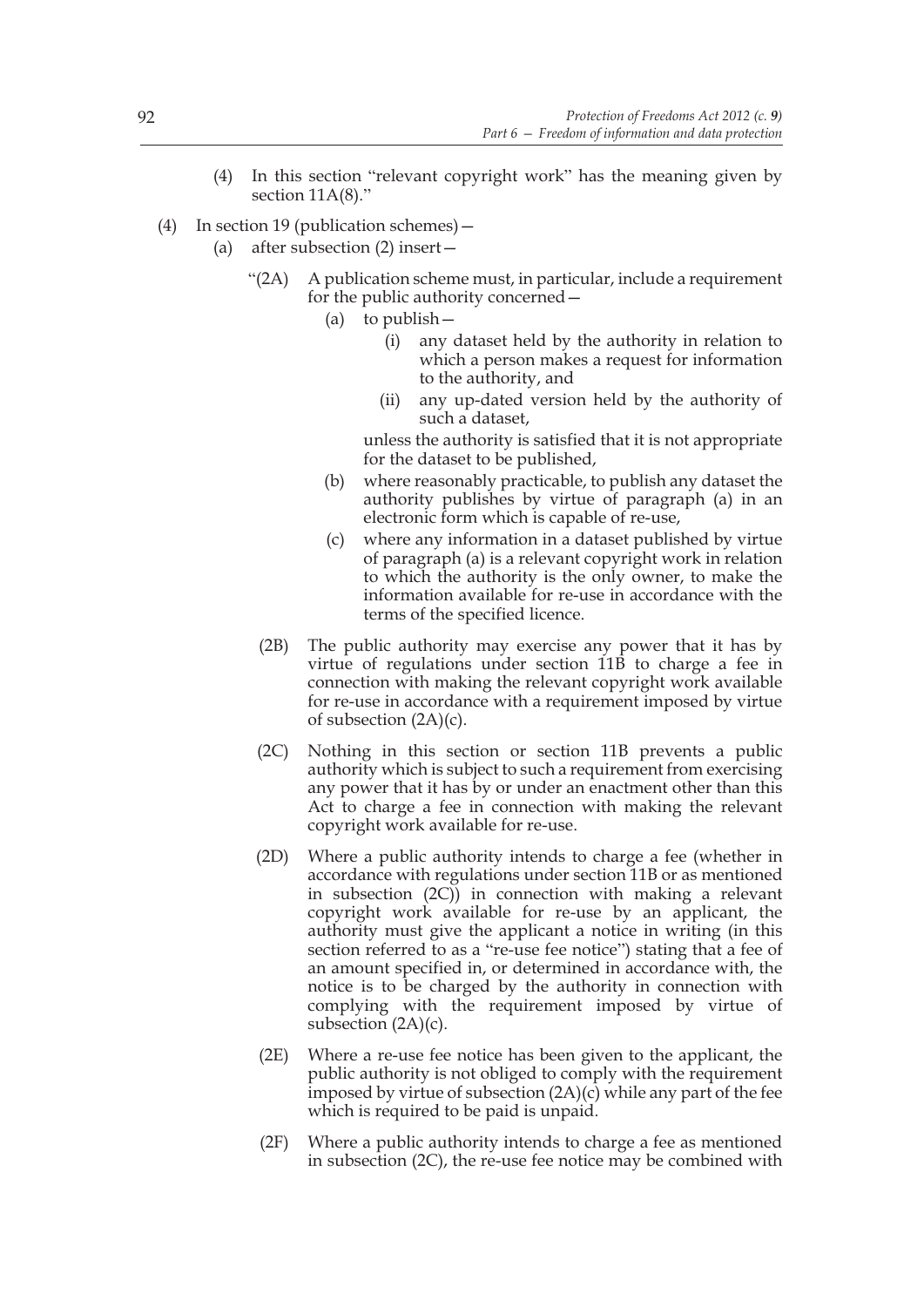any other notice which is to be given under the power which enables the fee to be charged.", and

- (b) after subsection (7) insert—
	- "(8) In this section—
		- "copyright owner" has the meaning given by Part 1 of the Copyright, Designs and Patents Act 1988 (see section 173 of that Act);
		- "copyright work" has the meaning given by Part 1 of the Act of 1988 (see section 1(2) of that Act);
		- "database" has the meaning given by section 3A of the Act of 1988;
		- "database right" has the same meaning as in Part 3 of the Copyright and Rights in Databases Regulations 1997  $(S.\overline{I}. 1997/3032);$

"owner", in relation to a relevant copyright work, means—

- (a) the copyright owner, or
- (b) the owner of the database right in the database; "relevant copyright work" means—
	- (a) a copyright work, or
	- (b) a database subject to a database right,

but excludes a relevant Crown work or a relevant Parliamentary work;

"relevant Crown work" means—

- (a) a copyright work in relation to which the Crown is the copyright owner, or
- (b) a database in relation to which the Crown is the owner of the database right;

"relevant Parliamentary work" means—

- (a) a copyright work in relation to which the House of Commons or the House of Lords is the copyright owner, or
- (b) a database in relation to which the House of Commons or the House of Lords is the owner of the database right;
- "the specified licence" has the meaning given by section  $11A(8)$ ."
- (5) In section 45 (issue of code of practice)—
	- (a) in subsection (2), after paragraph (d) (and before the word "and" at the end of the paragraph), insert—
		- "(da) the disclosure by public authorities of datasets held by them,",
	- (b) after subsection (2) insert—
		- "(2A) Provision of the kind mentioned in subsection (2)(da) may, in particular, include provision relating to—
			- (a) the giving of permission for datasets to be re-used,
			- (b) the disclosure of datasets in an electronic form which is capable of re-use,
			- (c) the making of datasets available for re-use in accordance with the terms of a licence.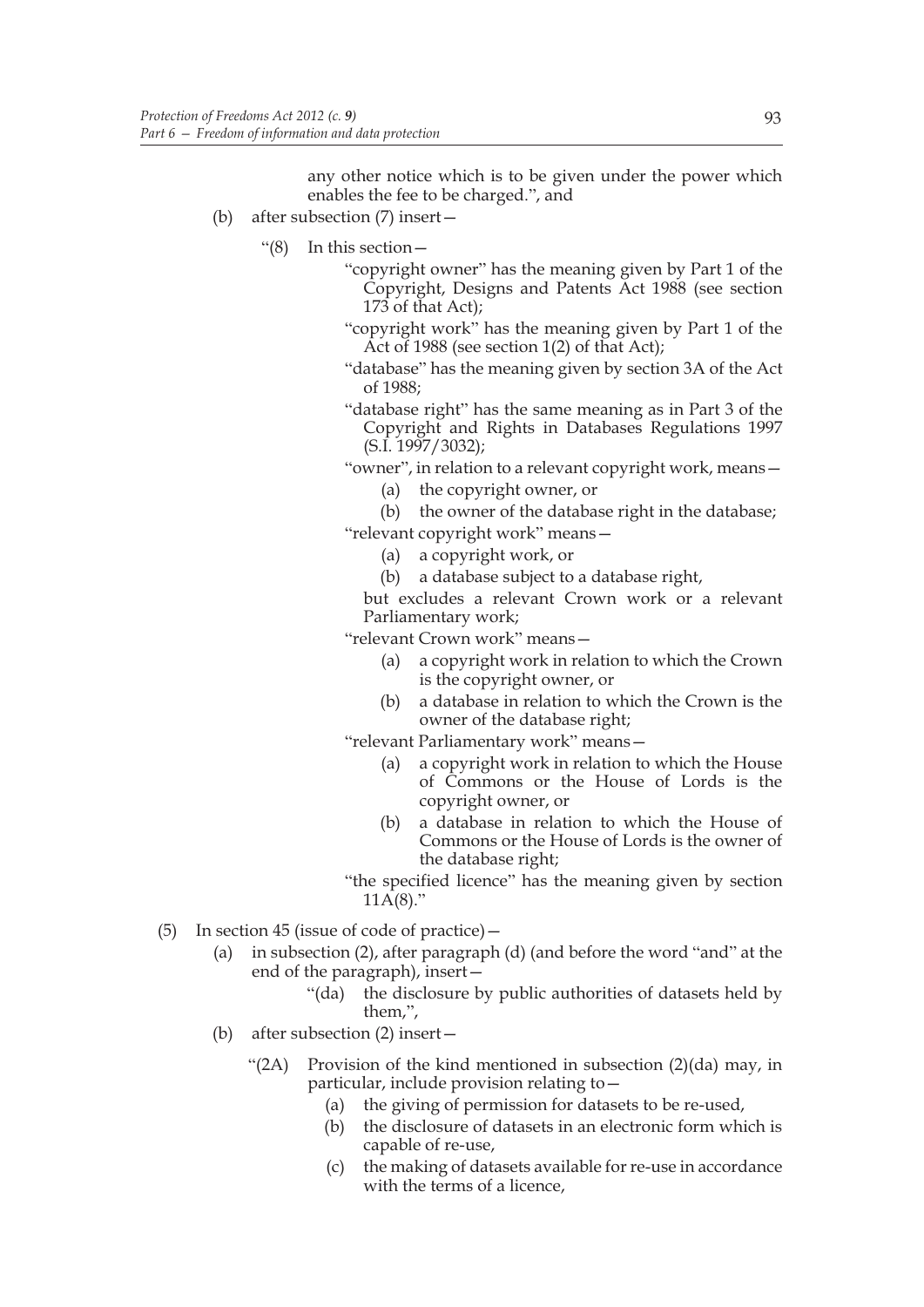- (d) other matters relating to the making of datasets available for re-use,
- (e) standards applicable to public authorities in connection with the disclosure of datasets.", and
- (c) in subsection (3) for "The code" substitute "Any code under this section".
- (6) In section 84 (interpretation), after the definition of "the Commissioner", insert—

""dataset" has the meaning given by section 11(5);".

*Other amendments relating to freedom of information*

#### **103 Meaning of "publicly-owned company"**

- (1) Section 6 of the Freedom of Information Act 2000 (publicly-owned companies) is amended as follows.
- (2) In subsection  $(1)$ 
	- (a) omit "or" at the end of paragraph (a),
	- (b) in paragraph (b) for the words from "any public authority" to "particular information" substitute "the wider public sector", and
	- (c) after paragraph (b) insert ", or
		- (c) it is wholly owned by the Crown and the wider public sector."
- (3) For subsection (2) substitute—
	- "(2) For the purposes of this section—
		- (a) a company is wholly owned by the Crown if, and only if, every member is a person falling within sub-paragraph (i) or  $(ii)$  –
			- (i) a Minister of the Crown, government department or company wholly owned by the Crown, or
			- (ii) a person acting on behalf of a Minister of the Crown, government department or company wholly owned by the Crown,
		- (b) a company is wholly owned by the wider public sector if, and only if, every member is a person falling within sub-paragraph  $(i)$  or  $(ii)$  —
			- (i) a relevant public authority or a company wholly owned by the wider public sector, or
			- (ii) a person acting on behalf of a relevant public authority or of a company wholly owned by the wider public sector, and
		- (c) a company is wholly owned by the Crown and the wider public sector if, and only if, condition A, B or C is met.
	- (2A) In subsection  $(2)(c)$ 
		- (a) condition A is met if  $$ 
			- at least one member is a person falling within subsection  $(2)(a)(i)$  or  $(ii)$ ,
			- (ii) at least one member is a person falling within subsection  $(2)(b)(i)$  or  $(ii)$ , and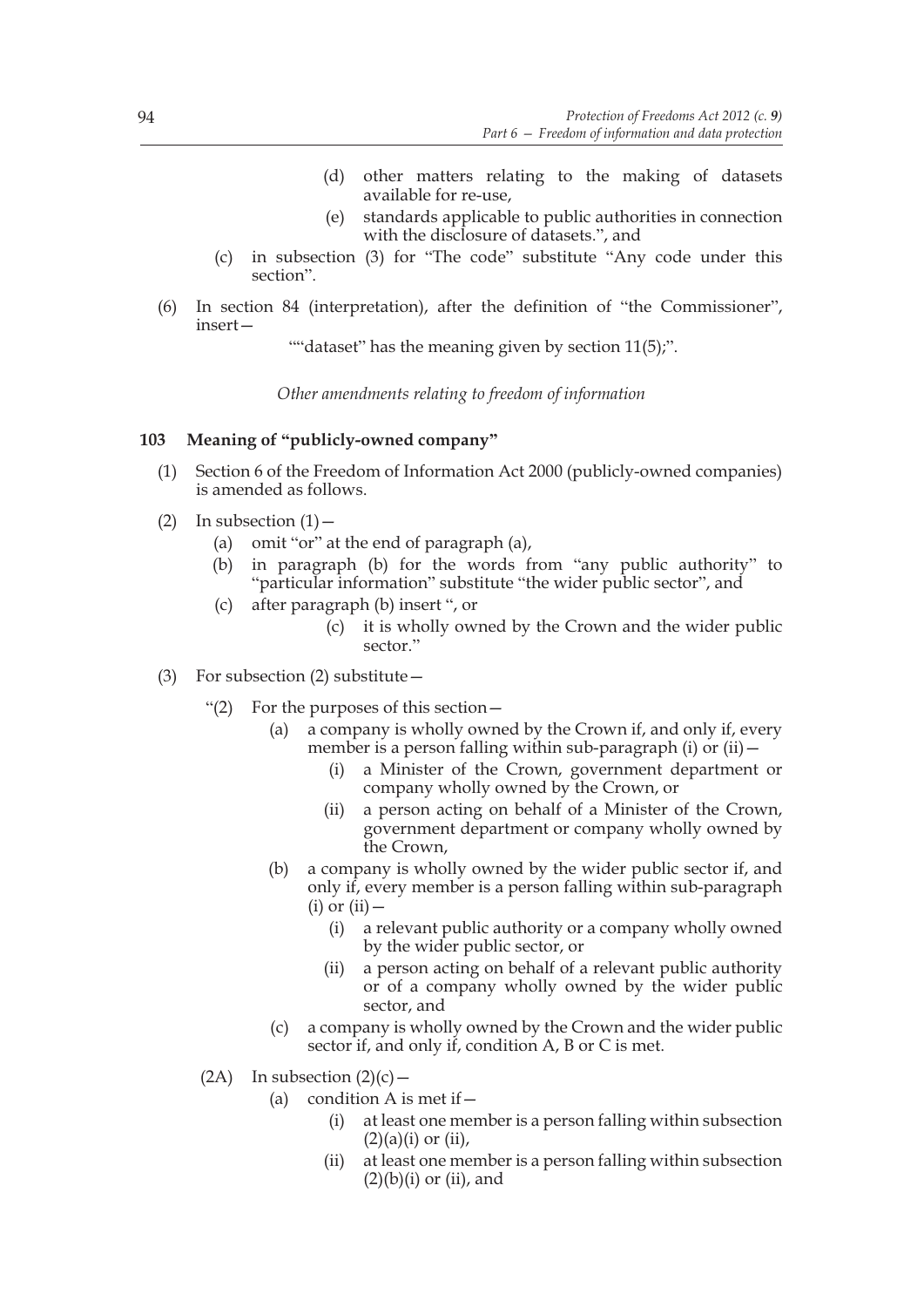- (iii) every member is a person falling within subsection  $(2)(a)(i)$  or  $(ii)$  or  $(b)(i)$  or  $(ii)$ ,
- (b) condition B is met if  $-$ 
	- (i) at least one member is a person falling within subsection  $(2)(a)(i)$  or  $(ii)$  or  $(b)(i)$  or  $(ii)$ ,
	- (ii) at least one member is a company wholly owned by the Crown and the wider public sector, and
	- (iii) every member is a person falling within subsection  $(2)(a)(i)$  or (ii) or  $(b)(i)$  or (ii) or a company wholly owned by the Crown and the wider public sector, and
- (c) condition C is met if every member is a company wholly owned by the Crown and the wider public sector."
- (4) In subsection  $(3)$ , at the end, insert
	- ""relevant public authority" means any public authority listed in Schedule 1 other than—
		- (a) a government department, or
		- (b) any authority which is listed only in relation to particular information".

# **104 Extension of certain provisions to Northern Ireland bodies**

- (1) Omit—
	- (a) section 80A of the Freedom of Information Act 2000 (which modifies, in relation to information held by Northern Ireland bodies, certain provisions of the Act relating to historical records etc.), and
	- (b) paragraph 6 of Schedule 7 to the Constitutional Reform and Governance Act 2010 (which inserts section 80A into the Act of 2000).
- (2) The power of the Secretary of State under section 46(2) to (5) of the Act of 2010 to make transitional, transitory or saving provision in connection with the coming into force of paragraph 4 of Schedule 7 to that Act includes power to make such provision in connection with the coming into force of that paragraph of that Schedule as it has effect by virtue of this section.

## *The Information Commissioner*

## **105 Appointment and tenure of Information Commissioner**

- (1) In paragraph 2(1) of Schedule 5 to the Data Protection Act 1998 (maximum term of appointment for the Information Commissioner) for "five years" substitute "seven years".
- (2) After paragraph 2(3) of that Schedule to that Act (removal of the Information Commissioner from office) insert—
	- "(3A) No motion is to be made in either House of Parliament for such an Address unless a Minister of the Crown has presented a report to that House stating that the Minister is satisfied that one or more of the following grounds is made out—
		- (a) the Commissioner has failed to discharge the functions of the office for a continuous period of at least 3 months,
		- (b) the Commissioner has failed to comply with the terms of appointment,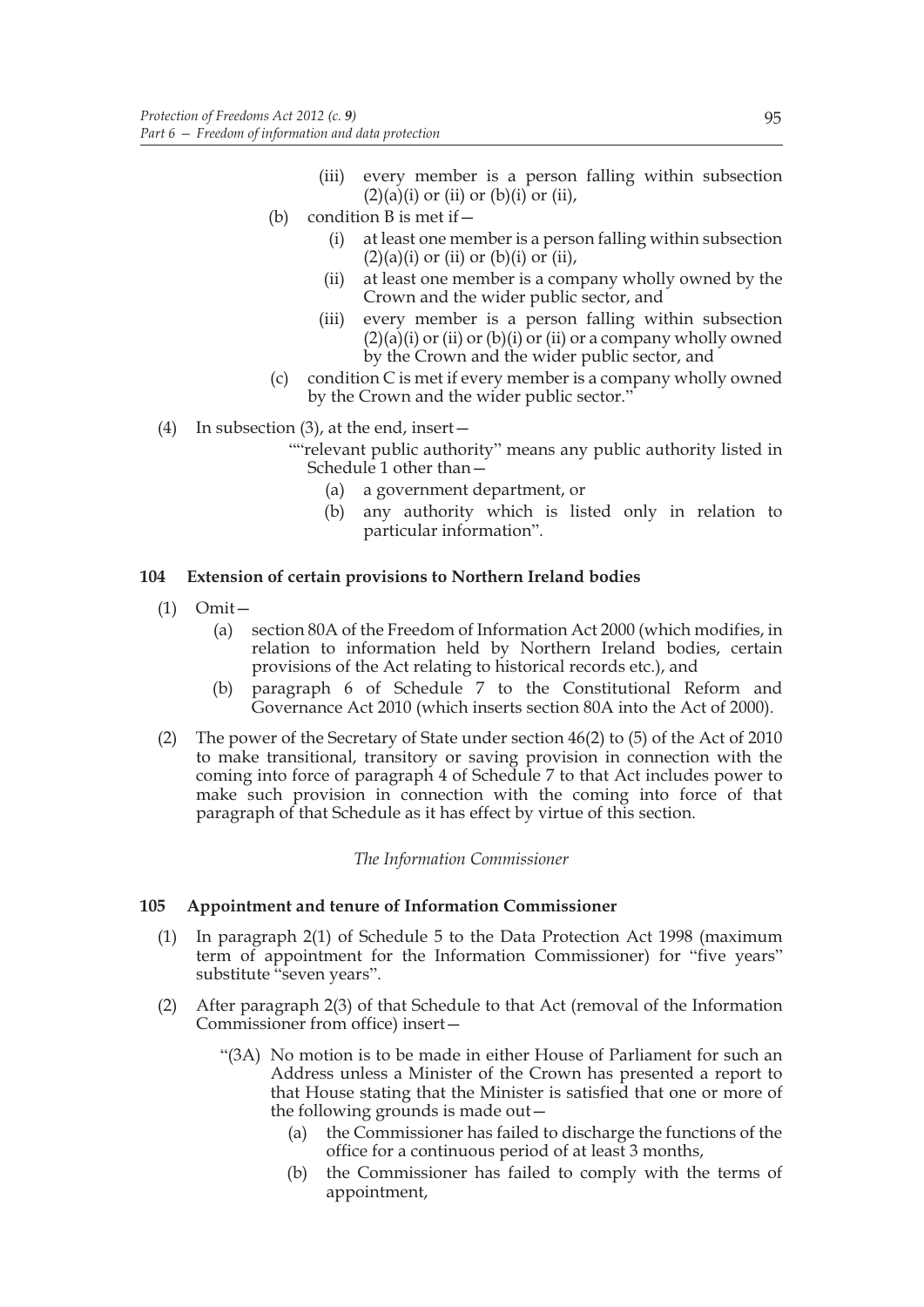- (c) the Commissioner has been convicted of a criminal offence,
- (d) the Commissioner is an undischarged bankrupt or the Commissioner's estate has been sequestrated in Scotland and the Commissioner has not been discharged,
- (e) the Commissioner has made an arrangement or composition contract with, or has granted a trust deed for, the Commissioner's creditors,
- (f) the Commissioner is otherwise unfit to hold the office or unable to carry out its functions.
- (3B) No recommendation may be made to Her Majesty for the appointment of a person as the Commissioner unless the person concerned has been selected on merit on the basis of fair and open competition.
- (3C) A person appointed as the Commissioner may not be appointed again for a further term of office."
- (3) Omit paragraph 2(4) and (5) of that Schedule to that Act (termination of term of office on attaining 65 years of age etc. and eligibility for re-appointment).
- (4) In the italic heading to paragraph 2 of that Schedule to that Act, after "office" insert "and appointment".
- (5) Omit section 18(5) to (7) of the Freedom of Information Act 2000 (spent provisions about period of office of Data Protection Commissioner as first Information Commissioner and application of paragraph 2(4)(b) and (5) of Schedule 5 to the Act of 1998 to that person).

#### **106 Alteration of role of Secretary of State in relation to guidance powers**

- (1) For section 41C(7) of the Data Protection Act 1998 (code of practice about assessment notices: requirement for approval of Secretary of State) substitute—
	- "(7) The Commissioner must consult the Secretary of State before issuing the code (or an altered or replacement code)."
- (2) In section 52B of that Act (data-sharing code: approval by the Secretary of State)—
	- (a) for subsections (1) to (3) substitute  $-$ 
		- "(1) When a code is prepared under section 52A, the Commissioner must—
			- (a) consult the Secretary of State, and
			- (b) submit the final version of the code to the Secretary of State.
		- (2) The Secretary of State must lay the code before Parliament.", and
	- (b) in subsection (6) for the words from the beginning to "the Commissioner" substitute "Where such a resolution is passed, the Commissioner".
- (3) For section 55C(5) of that Act (guidance about monetary penalty notices: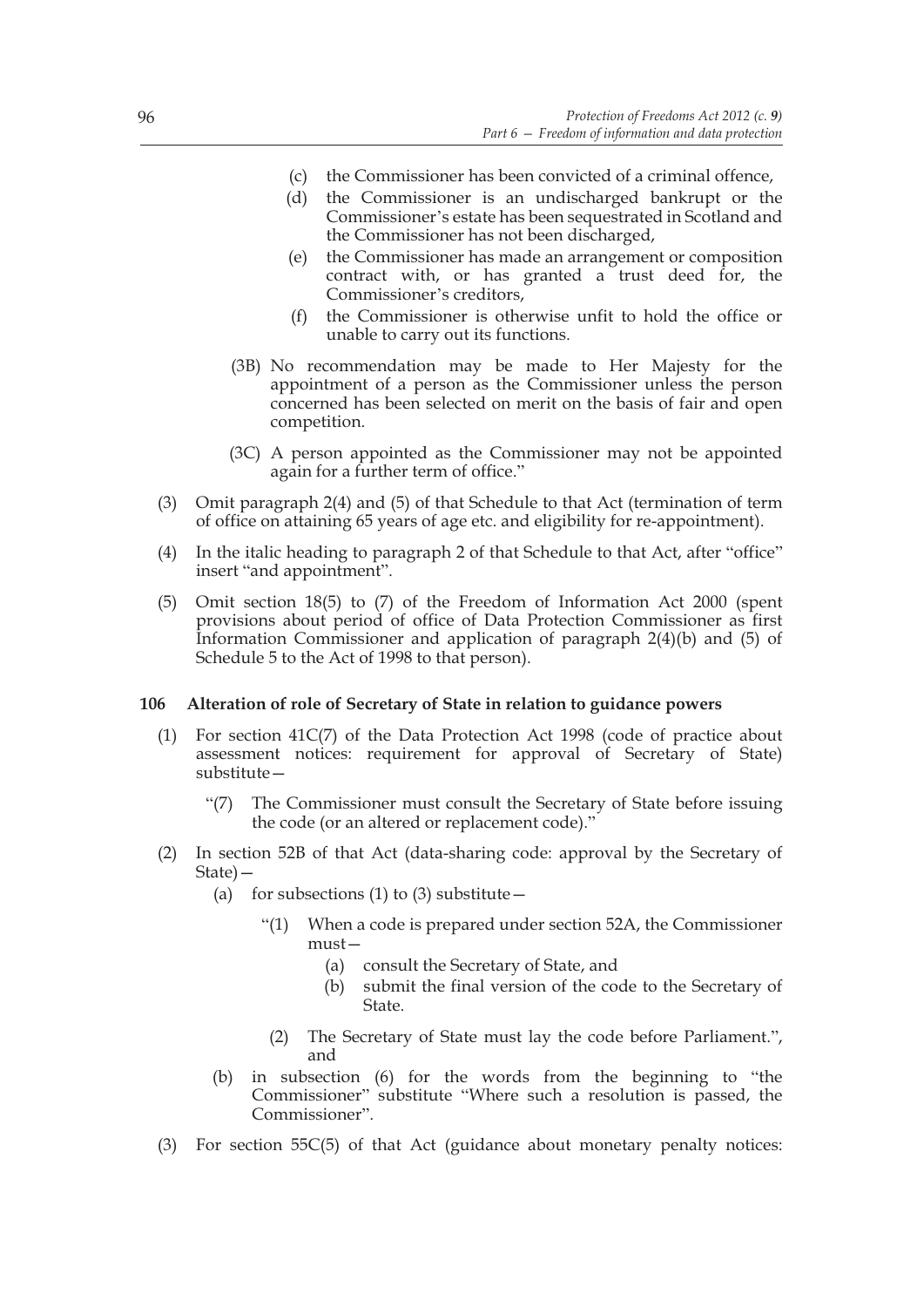requirement for approval of Secretary of State) substitute—

"(5) The Commissioner must consult the Secretary of State before issuing any guidance under this section."

# **107 Removal of Secretary of State consent for fee-charging powers etc.**

- (1) In section 51 of the Data Protection Act 1998 (general duties of the Information Commissioner)—
	- (a) in subsection (8) (power to charge fees, with the consent of the Secretary of State, in relation to any Part 6 services)—
		- (i) omit "with the consent of the Secretary of State", and
		- (ii) before "services" insert "relevant", and
	- (b) after subsection (8) insert—
		- "(8A) In subsection (8) "relevant services" means—
			- (a) the provision to the same person of more than one copy of any published material where each of the copies of the material is either provided on paper, a portable disk which stores the material electronically or a similar medium,
			- (b) the provision of training, or
			- (c) the provision of conferences.
		- (8B) The Secretary of State may by order amend subsection (8A)."
- (2) In section  $67(5)(a)$  of that Act (orders under the Act subject to negative procedure) after "51(3)" insert "or (8B)".
- (3) In section 47 of the Freedom of Information Act 2000 (general functions of the Information Commissioner)—
	- (a) in subsection (4) (power to charge fees, with the consent of the Secretary of State, in relation to services provided under that section)—
		- (i) omit "with the consent of the Secretary of State", and
		- (ii) before "services" insert "relevant", and
	- (b) after subsection (4) insert—
		- "(4A) In subsection (4) "relevant services" means—
			- (a) the provision to the same person of more than one copy of any published material where each of the copies of the material is either provided on paper, a portable disk which stores the material electronically or a similar medium,
			- (b) the provision of training, or
			- (c) the provision of conferences.
		- (4B) The Secretary of State may by order amend subsection (4A).
		- (4C) An order under subsection (4B) may include such transitional or saving provision as the Secretary of State considers appropriate.
		- (4D) The Secretary of State must consult the Commissioner before making an order under subsection (4B)."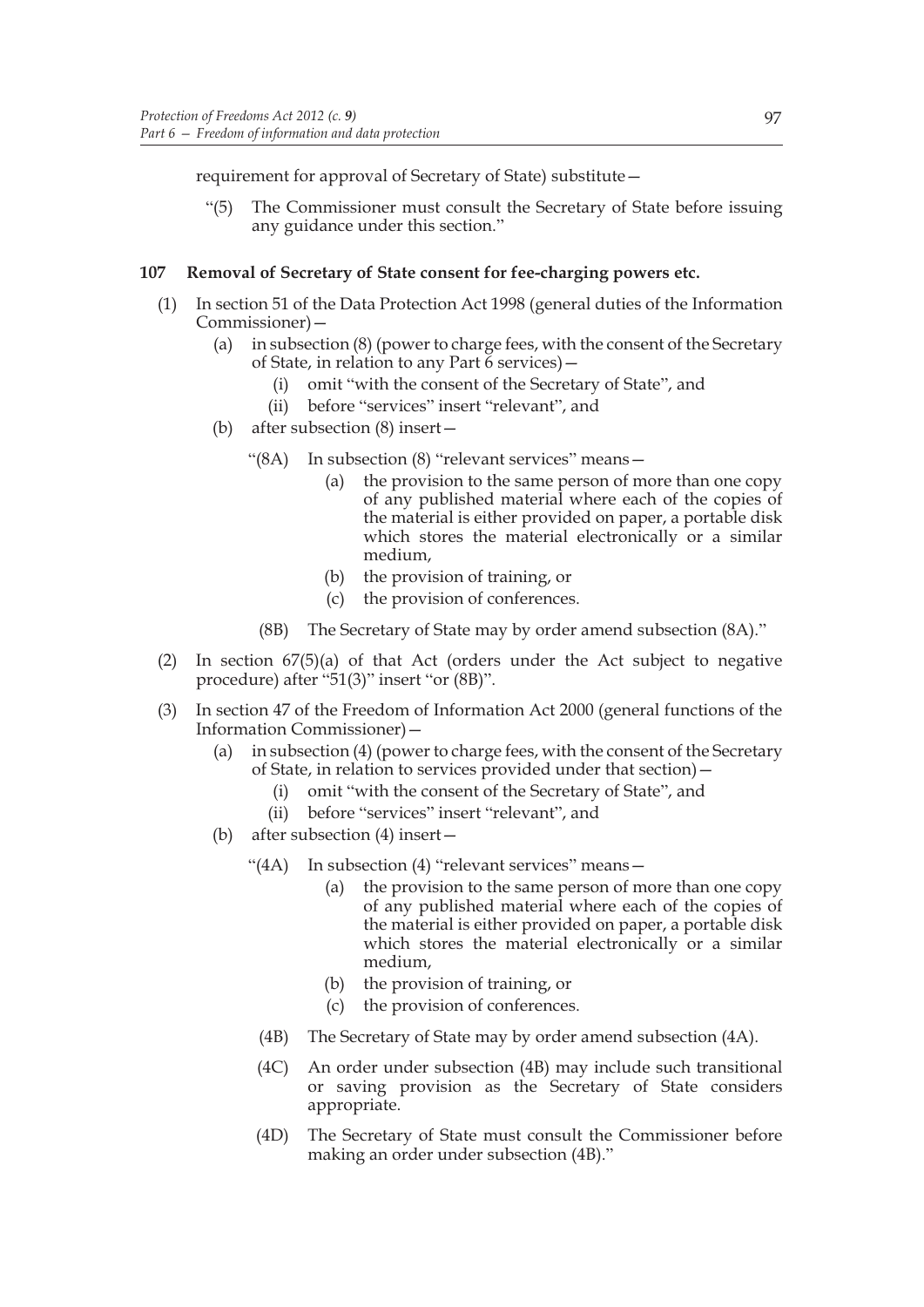(4) In section 82(3)(a) of that Act (orders under the Act subject to negative procedure) after  $4(1)$ " insert "or  $47(4B)$ ".

#### **108 Removal of Secretary of State approval for staff numbers, terms etc.**

- (1) Paragraph 4 of Schedule 5 to the Data Protection Act 1998 (appointment of officers and staff of the Information Commissioner) is amended as follows.
- (2) After sub-paragraph (4) insert—
	- "(4A) In making appointments under this paragraph, the Commissioner must have regard to the principle of selection on merit on the basis of fair and open competition."
- (3) Omit sub-paragraph (5) (approval of Secretary of State required for number, and terms and conditions, of persons to be appointed).

#### **PART 7**

#### MISCELLANEOUS AND GENERAL

#### *Trafficking people for exploitation*

## **109 Trafficking people for sexual exploitation**

- (1) The Sexual Offences Act 2003 is amended as follows.
- (2) For sections 57 to 59 (trafficking people for sexual exploitation) substitute—

#### **"59A Trafficking people for sexual exploitation**

- (1) A person ("A") commits an offence if A intentionally arranges or facilitates—
	- (a) the arrival in, or entry into, the United Kingdom or another country of another person ("B"),
	- (b) the travel of B within the United Kingdom or another country, or
	- (c) the departure of B from the United Kingdom or another country,

with a view to the sexual exploitation of B.

- (2) For the purposes of subsection (1)(a) and (c) A's arranging or facilitating is with a view to the sexual exploitation of B if, and only if  $-$ 
	- (a) A intends to do anything to or in respect of B, after B's arrival, entry or (as the case may be) departure but in any part of the world, which if done will involve the commission of a relevant offence, or
	- (b) A believes that another person is likely to do something to or in respect of B, after B's arrival, entry or (as the case may be) departure but in any part of the world, which if done will involve the commission of a relevant offence.
- (3) For the purposes of subsection (1)(b) A's arranging or facilitating is with a view to the sexual exploitation of B if, and only if  $-$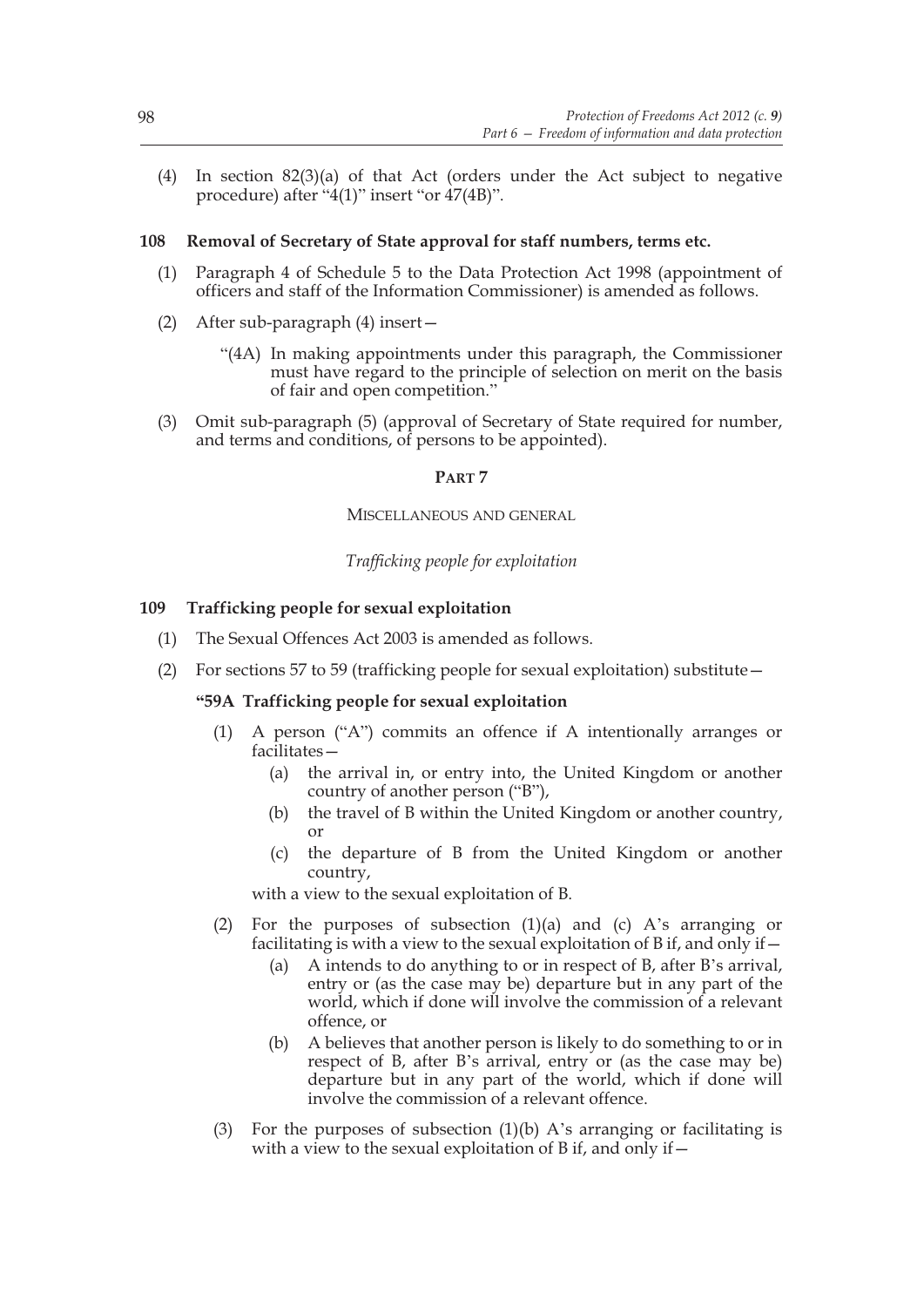- (a) A intends to do anything to or in respect of B, during or after the journey and in any part of the world, which if done will involve the commission of a relevant offence, or
- (b) A believes that another person is likely to do something to or in respect of B, during or after the journey and in any part of the world, which if done will involve the commission of a relevant offence.
- (4) A person who is a UK national commits an offence under this section regardless of—
	- (a) where the arranging or facilitating takes place, or
	- (b) which country is the country of arrival, entry, travel or (as the case may be) departure.
- (5) A person who is not a UK national commits an offence under this section if—
	- (a) any part of the arranging or facilitating takes place in the United Kingdom, or
	- (b) the United Kingdom is the country of arrival, entry, travel or (as the case may be) departure.
- (6) A person guilty of an offence under this section is liable—
	- (a) on summary conviction, to imprisonment for a term not exceeding 12 months or a fine not exceeding the statutory maximum or both;
	- (b) on conviction on indictment, to imprisonment for a term not exceeding 14 years.
- (7) In relation to an offence committed before the commencement of section 154(1) of the Criminal Justice Act 2003, the reference in subsection (6)(a) to 12 months is to be read as a reference to 6 months."
- (3) For subsection (1) of section 60 (sections 57 to 59: interpretation) substitute  $-$ 
	- "(1) In section  $59A -$

"country" includes any territory or other part of the world;

- "relevant offence" means—
	- (a) any offence under the law of England and Wales which is an offence under this Part or under section 1(1)(a) of the Protection of Children Act 1978, or
	- (b) anything done outside England and Wales which is not an offence within paragraph (a) but would be if done in England and Wales;

"UK national" means—

- (a) a British citizen,
- (b) a person who is a British subject by virtue of Part 4 of the British Nationality Act 1981 and who has the right of abode in the United Kingdom, or
- (c) a person who is a British overseas territories citizen by virtue of a connection with Gibraltar."
- (4) Omit section 60(2) (sections 57 to 59: jurisdiction).
- (5) Accordingly, the title of section 60 becomes "Section 59A: interpretation".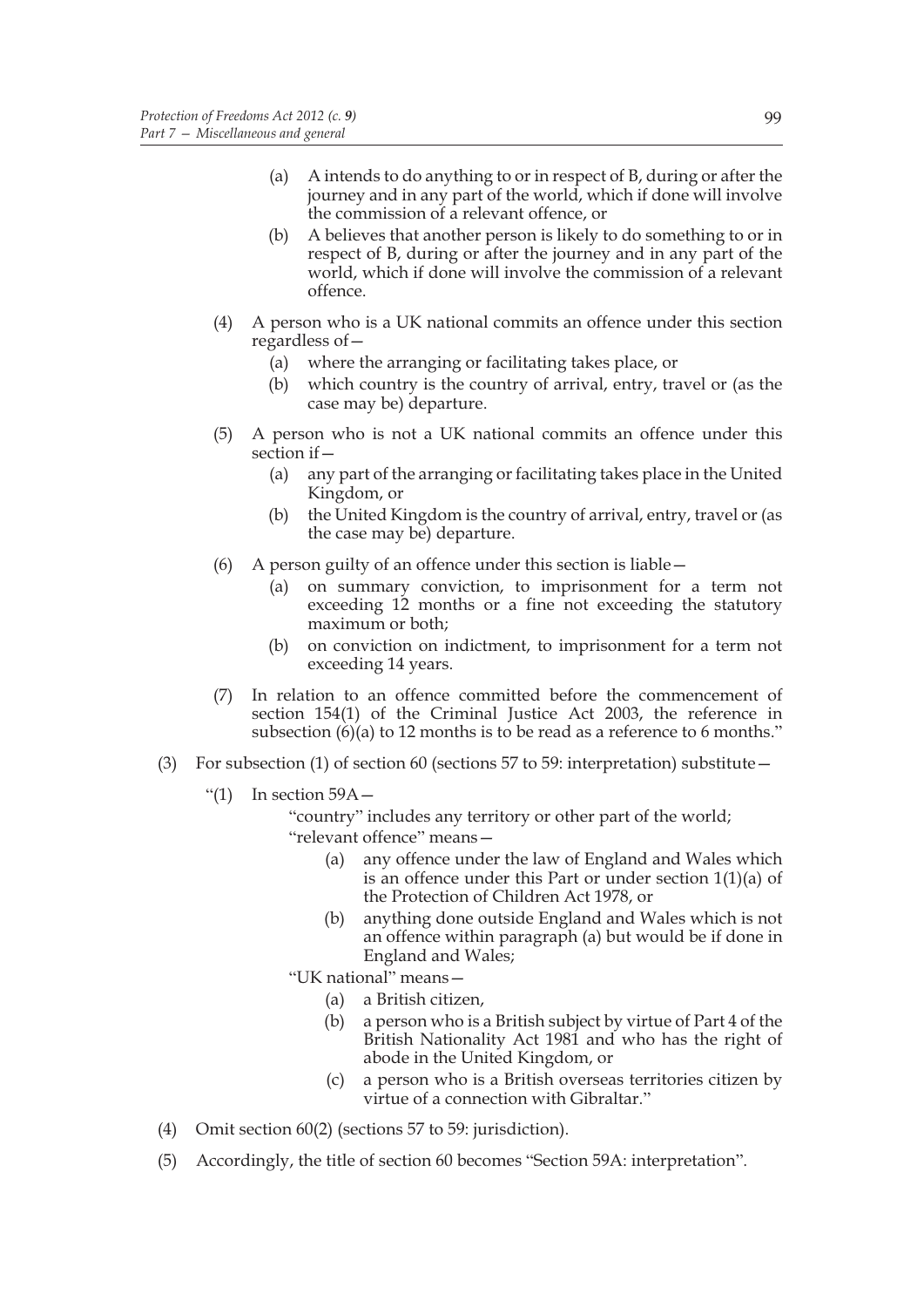### **110 Trafficking people for labour and other exploitation**

- (1) The Asylum and Immigration (Treatment of Claimants, etc) Act 2004 is amended as follows.
- (2) For subsections (1) to (3) of section 4 (trafficking people for labour and other exploitation) substitute—
	- "(1A) A person ("A") commits an offence if A intentionally arranges or facilitates—
		- (a) the arrival in, or entry into, the United Kingdom or another country of another person ("B"),
		- (b) the travel of B within the United Kingdom or another country, or
		- (c) the departure of B from the United Kingdom or another country,

with a view to the exploitation of B.

- (1B) For the purposes of subsection (1A)(a) and (c) A's arranging or facilitating is with a view to the exploitation of B if (and only if)  $-$ 
	- (a) A intends to exploit B, after B's arrival, entry or (as the case may be) departure but in any part of the world, or
	- (b) A believes that another person is likely to exploit B, after B's arrival, entry or (as the case may be) departure but in any part of the world.
- (1C) For the purposes of subsection  $(1A)(b)$  A's arranging or facilitating is with a view to the exploitation of B if (and only if)  $-$ 
	- (a) A intends to exploit B, during or after the journey and in any part of the world, or
	- (b) A believes that another person is likely to exploit B, during or after the journey and in any part of the world."
- (3) In section  $4(4)$ 
	- (a) in paragraph  $(b)$  -
		- (i) omit "under the Human Organ Transplants Act 1989 (c. 31) or", and
		- (ii) after "2004" insert "as it has effect in the law of England and Wales",
	- (b) in that paragraph, the words from "as a result" to the end of the paragraph become sub-paragraph (i), and
	- (c) after that sub-paragraph insert "or
		- (ii) which, were it done in England and Wales, would constitute an offence within sub-paragraph (i),".
- (4) After section 4(4) insert—
	- "(4A) A person who is a UK national commits an offence under this section regardless of—
		- (a) where the arranging or facilitating takes place, or
		- (b) which country is the country of arrival, entry, travel or (as the case may be) departure.
		- (4B) A person who is not a UK national commits an offence under this section if—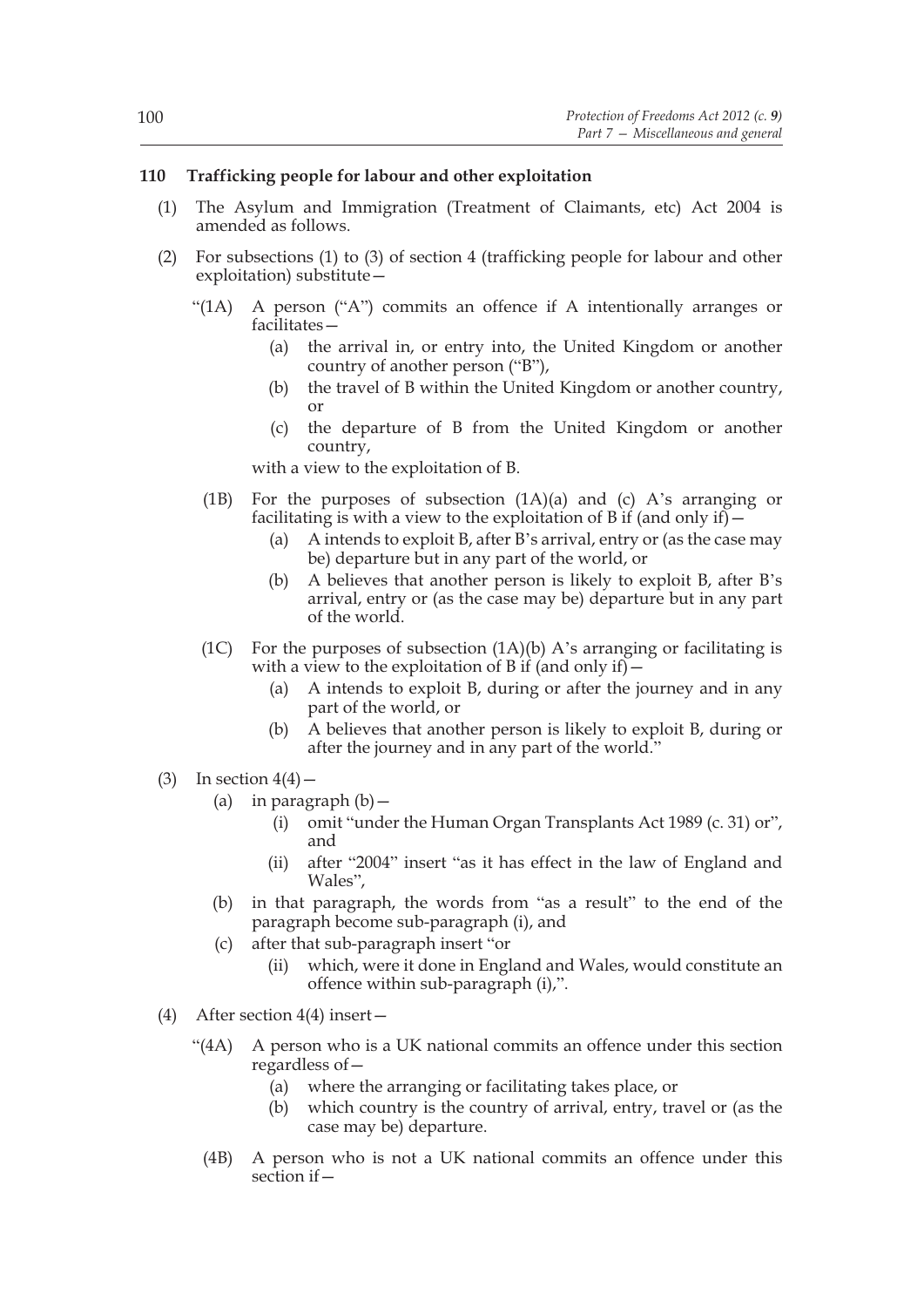- (a) any part of the arranging or facilitating takes place in the United Kingdom, or
- (b) the United Kingdom is the country of arrival, entry, travel or (as the case may be) departure."
- (5) Omit section 5(1) (section 4: jurisdiction).
- (6) In section 5(3) (section 4: interpretation)  $-$ 
	- (a) for "In section  $4(4)(a)$ " substitute "In section  $4-$

"country" includes any territory or other part of the world,",

- (b) the words from ""the Human Rights Convention" to the end of the subsection become the next definition in a list, and
- (c) after that definition insert—
	- ""UK national" means—
		- (a) a British citizen,
		- (b) a person who is a British subject by virtue of Part 4 of the British Nationality Act 1981 and who has the right of abode in the United Kingdom, or
		- (c) a person who is a British overseas territories citizen by virtue of a connection with Gibraltar."

# *Stalking*

# **111 Offences in relation to stalking**

(1) After section 2 of the Protection from Harassment Act 1997 (offence of harassment) insert—

# **"2A Offence of stalking**

- (1) A person is guilty of an offence if  $-$ 
	- (a) the person pursues a course of conduct in breach of section  $1(1)$ , and
	- (b) the course of conduct amounts to stalking.
- (2) For the purposes of subsection  $(1)(b)$  (and section  $4A(1)(a)$ ) a person's course of conduct amounts to stalking of another person if—
	- (a) it amounts to harassment of that person,
	- (b) the acts or omissions involved are ones associated with stalking, and
	- (c) the person whose course of conduct it is knows or ought to know that the course of conduct amounts to harassment of the other person.
- (3) The following are examples of acts or omissions which, in particular circumstances, are ones associated with stalking—
	- (a) following a person,
	- (b) contacting, or attempting to contact, a person by any means,
	- (c) publishing any statement or other material—
		- (i) relating or purporting to relate to a person, or
		- (ii) purporting to originate from a person,
	- (d) monitoring the use by a person of the internet, email or any other form of electronic communication,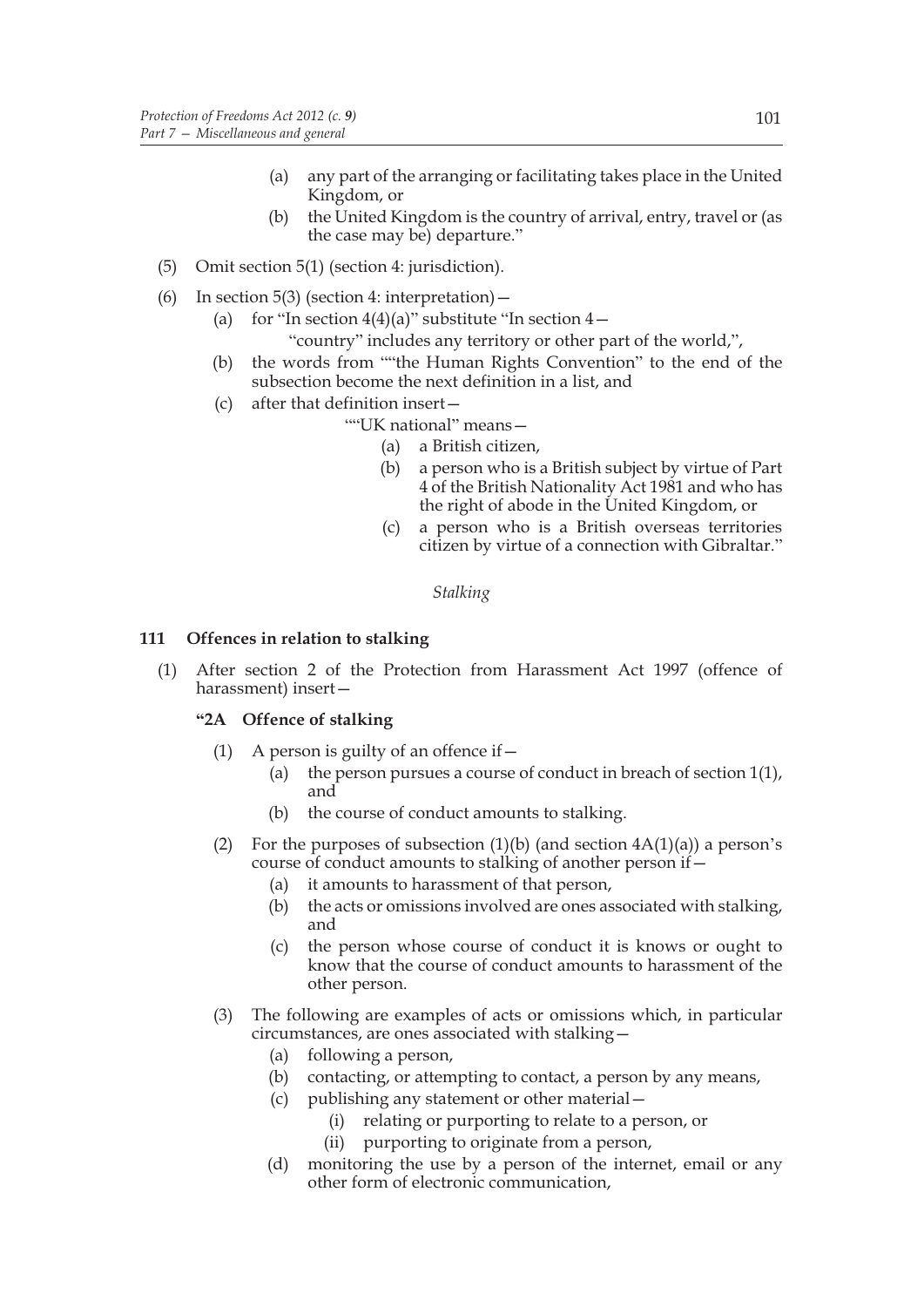- (e) loitering in any place (whether public or private),
- (f) interfering with any property in the possession of a person,
- (g) watching or spying on a person.
- (4) A person guilty of an offence under this section is liable on summary conviction to imprisonment for a term not exceeding 51 weeks, or a fine not exceeding level 5 on the standard scale, or both.
- (5) In relation to an offence committed before the commencement of section 281(5) of the Criminal Justice Act 2003, the reference in subsection (4) to 51 weeks is to be read as a reference to six months.
- (6) This section is without prejudice to the generality of section 2."
- (2) After section 4 of that Act (putting people in fear of violence) insert—

### **"4A Stalking involving fear of violence or serious alarm or distress**

- (1) A person ("A") whose course of conduct—
	- (a) amounts to stalking, and
	- (b) either—
		- (i) causes another ("B") to fear, on at least two occasions, that violence will be used against B, or
		- (ii) causes B serious alarm or distress which has a substantial adverse effect on B's usual day-to-day activities,

is guilty of an offence if A knows or ought to know that A's course of conduct will cause B so to fear on each of those occasions or (as the case may be) will cause such alarm or distress.

- (2) For the purposes of this section A ought to know that A's course of conduct will cause B to fear that violence will be used against B on any occasion if a reasonable person in possession of the same information would think the course of conduct would cause B so to fear on that occasion.
- (3) For the purposes of this section A ought to know that A's course of conduct will cause B serious alarm or distress which has a substantial adverse effect on B's usual day-to-day activities if a reasonable person in possession of the same information would think the course of conduct would cause B such alarm or distress.
- (4) It is a defence for A to show that—
	- (a) A's course of conduct was pursued for the purpose of preventing or detecting crime,
	- (b) A's course of conduct was pursued under any enactment or rule of law or to comply with any condition or requirement imposed by any person under any enactment, or
	- (c) the pursuit of A's course of conduct was reasonable for the protection of A or another or for the protection of A's or another's property.
- (5) A person guilty of an offence under this section is liable—
	- (a) on conviction on indictment, to imprisonment for a term not exceeding five years, or a fine, or both, or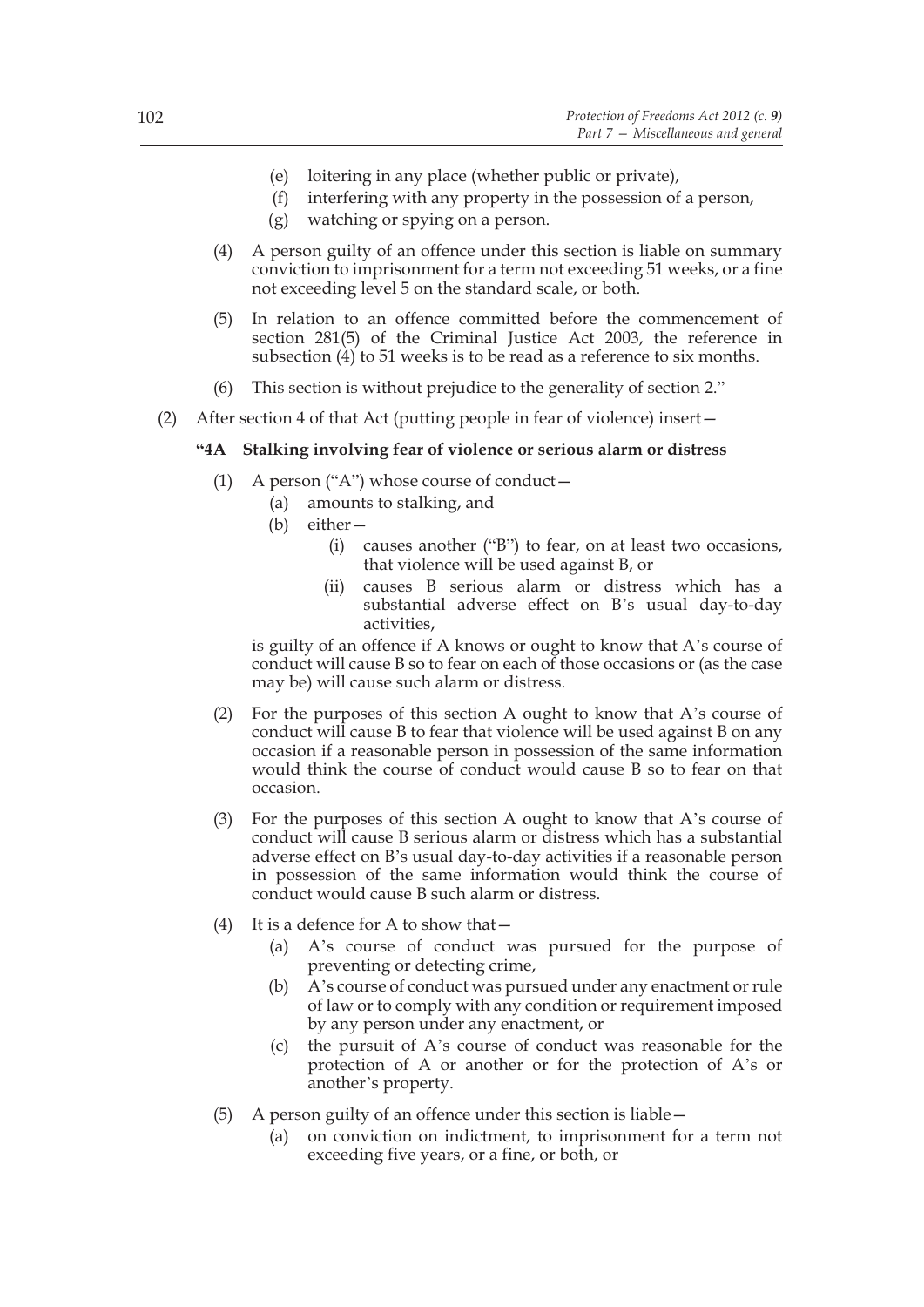- (b) on summary conviction, to imprisonment for a term not exceeding twelve months, or a fine not exceeding the statutory maximum, or both.
- (6) In relation to an offence committed before the commencement of section 154(1) of the Criminal Justice Act 2003, the reference in subsection  $(5)(b)$  to twelve months is to be read as a reference to six months.
- (7) If on the trial on indictment of a person charged with an offence under this section the jury find the person not guilty of the offence charged, they may find the person guilty of an offence under section 2 or 2A.
- (8) The Crown Court has the same powers and duties in relation to a person who is by virtue of subsection (7) convicted before it of an offence under section 2 or 2A as a magistrates' court would have on convicting the person of the offence.
- (9) This section is without prejudice to the generality of section 4."

# **112 Power of entry in relation to stalking**

After section 2A of the Protection from Harassment Act 1997 (for which see section 111) insert—

### **"2B Power of entry in relation to offence of stalking**

- (1) A justice of the peace may, on an application by a constable, issue a warrant authorising a constable to enter and search premises if the justice of the peace is satisfied that there are reasonable grounds for believing that—
	- (a) an offence under section 2A has been, or is being, committed,
	- (b) there is material on the premises which is likely to be of substantial value (whether by itself or together with other material) to the investigation of the offence,
	- (c) the material—
		- (i) is likely to be admissible in evidence at a trial for the offence, and
		- (ii) does not consist of, or include, items subject to legal privilege, excluded material or special procedure material (within the meanings given by sections 10, 11 and 14 of the Police and Criminal Evidence Act 1984), and
	- (d) either—
		- (i) entry to the premises will not be granted unless a warrant is produced, or
		- (ii) the purpose of a search may be frustrated or seriously prejudiced unless a constable arriving at the premises can secure immediate entry to them.
- (2) A constable may seize and retain anything for which a search has been authorised under subsection (1).
- (3) A constable may use reasonable force, if necessary, in the exercise of any power conferred by virtue of this section.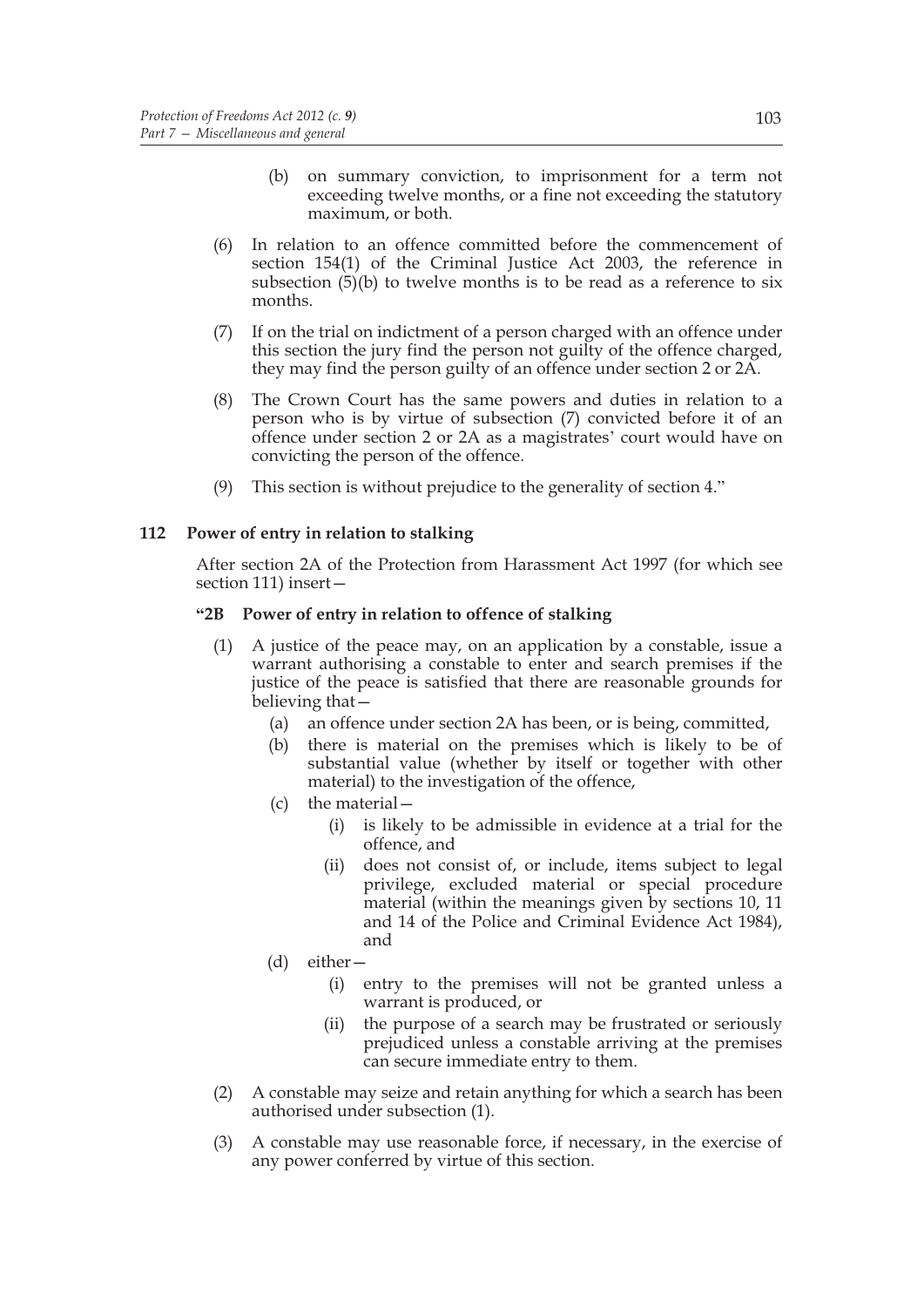(4) In this section "premises" has the same meaning as in section 23 of the Police and Criminal Evidence Act 1984."

*Miscellaneous repeals of enactments*

# **113 Repeal of provisions for conducting certain fraud cases without jury**

Omit section 43 of the Criminal Justice Act 2003 (applications by prosecution for certain fraud cases to be conducted without a jury).

# **114 Removal of restrictions on times for marriage or civil partnership**

- (1) In the Marriage Act 1949—
	- (a) omit section 4 (solemnization of marriages to take place at any time between 8 a.m. and 6 p.m.), and
	- (b) omit section 75(1)(a) (offence of solemnizing a marriage outside the permitted hours).
- (2) In section 16(4) of the Marriage (Registrar General's Licence) Act 1970 (disapplication of certain provisions of the Act of 1949) for "sections  $75(1)(a)$ and" substitute "section".
- (3) In section 17(2) of the Civil Partnership Act 2004 (registration as civil partners under the standard procedure to take place on any day in the applicable period between  $8$  a.m. and  $6$  p.m.)  $-$ 
	- (a) for "on any day in" substitute "at any time during", and
	- (b) omit "between 8 o'clock in the morning and 6 o'clock in the evening".
- (4) Omit section 31(2)(ab) of that Act (offence of officiating at the signing of a civil partnership schedule outside the permitted hours).

# *General*

# **115 Consequential amendments, repeals and revocations**

- (1) Schedule 9 (consequential amendments) has effect.
- (2) The provisions listed in Schedule 10 are repealed or (as the case may be) revoked to the extent specified.
- (3) The Secretary of State may by order make such provision as the Secretary of State considers appropriate in consequence of this Act.
- (4) The power to make an order under subsection  $(3)$  -
	- (a) is exercisable by statutory instrument,
	- (b) includes power to make transitional, transitory or saving provision,
	- (c) may, in particular, be exercised by amending, repealing, revoking or otherwise modifying any provision made by or under an enactment (including any Act passed in the same Session as this Act).
- (5) Subject to subsection (6), a statutory instrument containing an order under this section is not to be made unless a draft of the instrument has been laid before, and approved by a resolution of, each House of Parliament.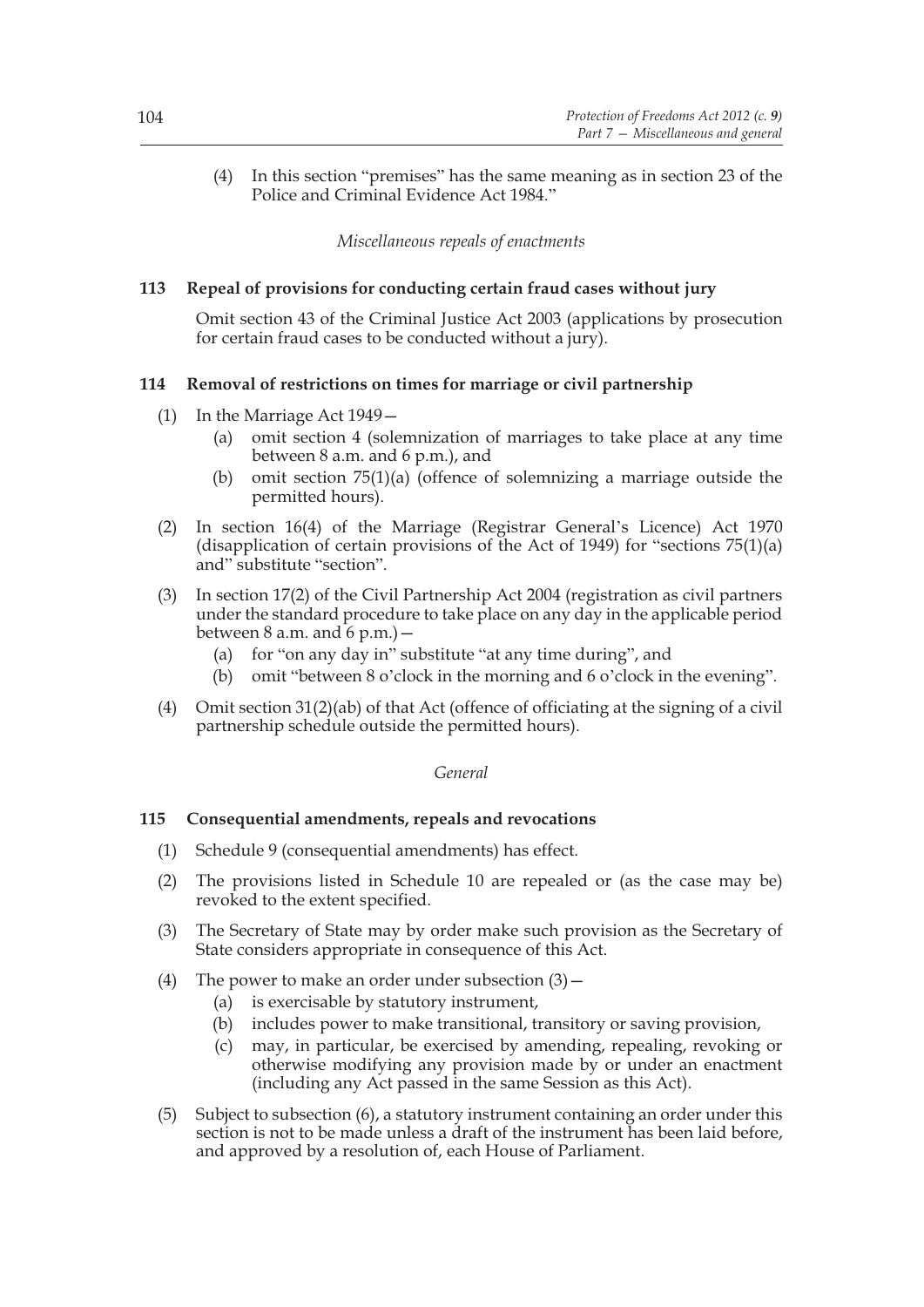- (6) A statutory instrument containing an order under this section which neither amends nor repeals any provision of primary legislation is subject to annulment in pursuance of a resolution of either House of Parliament.
- (7) In this section—
	- "enactment" includes an Act of the Scottish Parliament, a Measure or Act of the National Assembly for Wales and Northern Ireland legislation, "primary legislation" means—
		- (a) a public general Act,
		- (b) an Act of the Scottish Parliament,
		- (c) a Measure or Act of the National Assembly for Wales, and
		- (d) Northern Ireland legislation.

# **116 Transitional, transitory or saving provision**

- (1) The Secretary of State may by order made by statutory instrument make such transitional, transitory or saving provision as the Secretary of State considers appropriate in connection with the coming into force of any provision of this Act (other than Chapter 1 of Part 1 and any Welsh provision).
- (2) The Welsh Ministers may by order made by statutory instrument make such transitional, transitory or saving provision as the Welsh Ministers consider appropriate in connection with the coming into force of any Welsh provision.
- (3) In this section "Welsh provision" means any provision of this Act so far as it falls within section  $120(3)$ .

# **117 Financial provisions**

- (1) There is to be paid out of money provided by Parliament—
	- (a) any expenditure incurred by a Minister of the Crown by virtue of this Act, and
	- (b) any increase attributable to this Act in the sums payable by virtue of any other Act out of money so provided.
- (2) There is to be paid into the Consolidated Fund any sums received by a Minister of the Crown by virtue of this Act.

# **118 Channel Islands and Isle of Man**

Her Majesty may by Order in Council provide for any of the provisions of -

- (a) Chapters 1 to 3 of Part 5 (and Parts 6 to 8 of Schedule 9 and Parts 5 and 6 of Schedule 10), or
- (b) section 110 (and Part 10 of Schedule 9, and Part 9 of Schedule 10, so far as relating to the Asylum and Immigration (Treatment of Claimants, etc) Act 2004),

to extend, with or without modifications, to any of the Channel Islands or to the Isle of Man.

# **119 Extent**

- (1) The following provisions extend to England and Wales only—
	- (a) sections 1 to 18, 23 and 24,
	- (b) Chapter 2 of Part 1,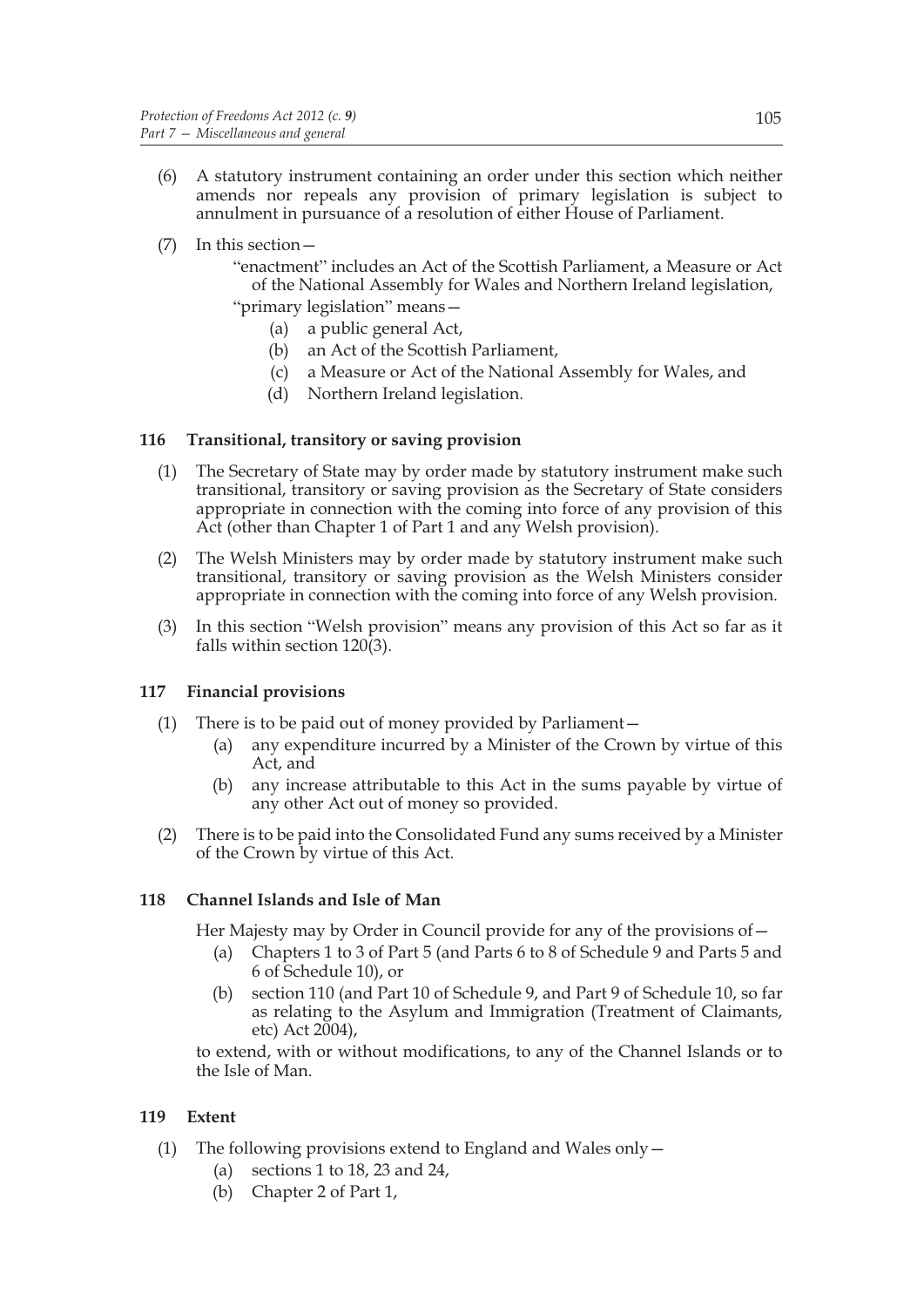- (c) Chapter 1 of Part 2,
- (d) section 53 and Schedule 3,
- (e) Chapter 2 of Part 3,
- (e) Chapter 1 of Part 5 (excluding section 78 and Schedule 7),
- (f) Chapter 2 of Part 5 (excluding section 86),
- (g) Chapter 4 of Part 5,
- (h) sections 109 to 114,
- (i) Parts 4, 6, 7 and 9 to 12 of Schedule 9 (subject to subsections  $(2)$ ,  $(3)$ ,  $(5)$ and  $(8)(k)$  and  $(m)$ ),
- (i) Parts 3, 5, 6 and 9 to 11 of Schedule 10 (subject to subsections  $(3)$ ,  $(5)$  and (8)(m)), and
- (k) any provision which extends to England and Wales only by virtue of subsection (6) or (7).
- (2) The following provisions extend to England and Wales and Scotland only  $-$ 
	- (a) paragraph 119(a) of Schedule 9,
	- (b) the repeal of section 22 of the Crime and Security Act 2010 in paragraph 4(2) of Schedule 9 and Part 1 of Schedule 10, and
	- (c) any provision which extends to England and Wales and Scotland only by virtue of subsection (6) or (7).
- (3) The following provisions extend to England and Wales and Northern Ireland only—
	- (a) Part 2 of Schedule 1,
	- (b) Chapter 3 of Part 5 (excluding paragraph 5(3) of Schedule 8 and section 91),
	- (c) in Part 6 of Schedule 9 and Part 5 of Schedule 10, the amendments and repeals in respect of—
		- (i) the Police Act 1997 (excluding sections 113A(10) and 113B(13) of that Act), and
		- (ii) paragraph 14(7)(c) of Schedule 9 to the Safeguarding Vulnerable Groups Act 2006, and
	- (d) any provision which extends to England and Wales and Northern Ireland only by virtue of subsection  $(\bar{7})$ .
- (4) The following provisions extend to Scotland only—
	- (a) Part 5 of Schedule 1, and
	- (b) any provision which extends to Scotland only by virtue of subsection (7).
- (5) The following provisions extend to Northern Ireland only—
	- (a) Part 6 of Schedule 1,
	- (b) section 63 and Schedule 6,
	- (c) section 78 and Schedule 7,
	- (d) in Part 6 of Schedule 9 and Part 5 of Schedule 10, the amendments, repeals and revocations in respect of—
		- (i) the Safeguarding Vulnerable Groups (Northern Ireland) Order 2007 (S.I. 2007/1351 (N.I. 11)) and any order made under that Order,
		- (ii) Part 3 of Schedule 5 to the Health Care and Associated Professions (Miscellaneous Amendments and Practitioner Psychologists) Order 2009 (S.I. 2009/1182), and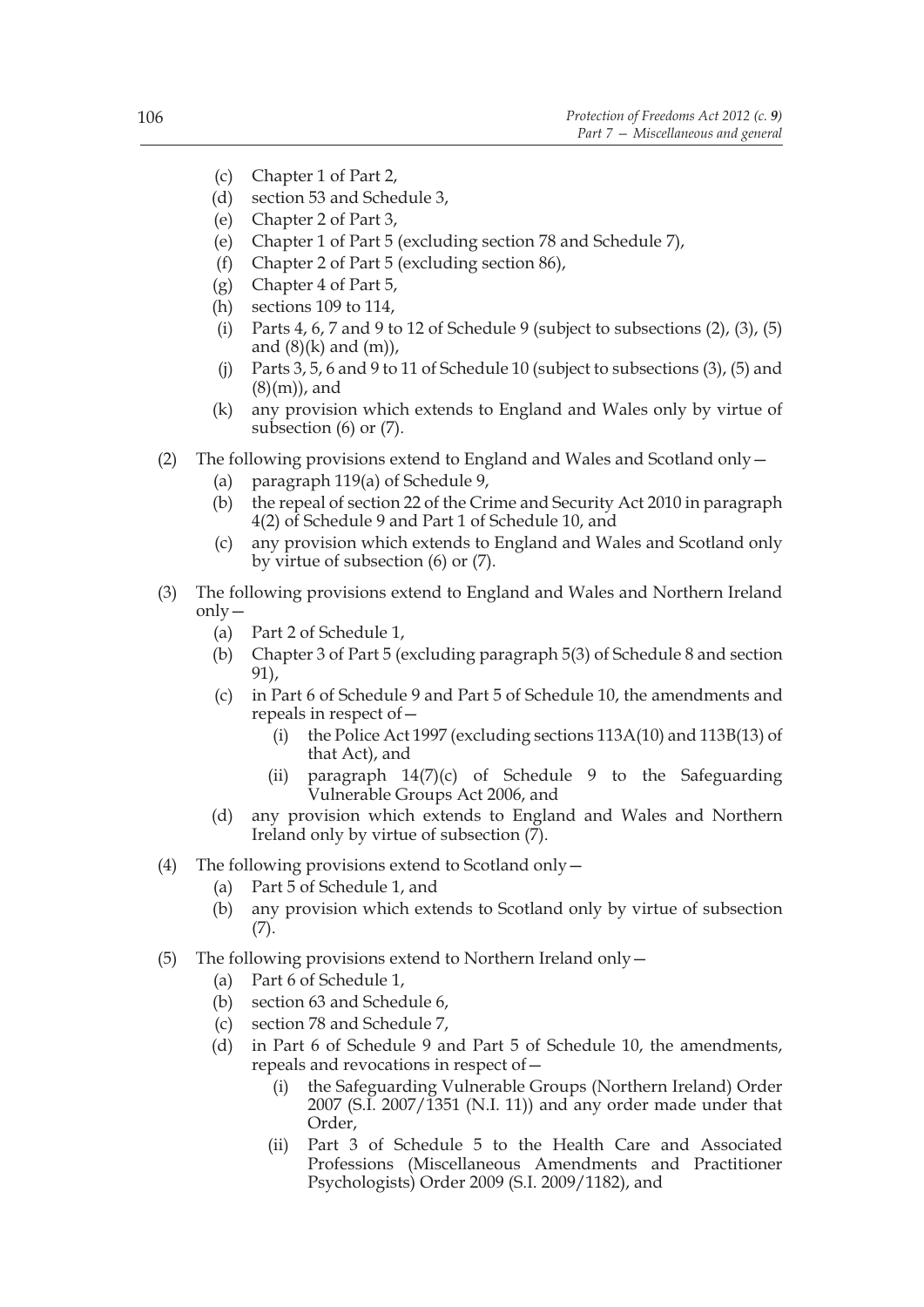- (iii) sections 90 and 92 of the Policing and Crime Act 2009, and
- (e) any provision which extends to Northern Ireland only by virtue of subsection (7).
- (6) The following provisions have the extent provided for in those provisions—
	- (a) Schedule 2 (see each paragraph), and
	- (b) Part 2 of Schedule 10 (see the notes to that Part).
- (7) The amendments, repeals and revocations made by Parts 1 and 5 of Schedule 9 and Parts 1 and 4 of Schedule 10 have (subject to subsection (2)(b)) the same extent as the enactment amended, repealed or revoked.
- (8) The following provisions extend to England and Wales, Scotland and Northern Ireland—
	- (a) sections 19 to 22 (excluding Parts 2, 5 and 6 of Schedule 1) and 25,
	- (b) Chapter 2 of Part 2,
	- (c) Chapter 1 of Part 3 (excluding section 53 and Schedules 2 and 3),
	- (d) Part 4 (excluding section 63 and Schedule 6),
	- (e) section 86,
	- (f) paragraph 5(3) of Schedule 8,
	- (g) section 91,
	- (h) Part 6,
	- (i) sections 115 to 117 (excluding Schedules 9 and 10), this section and sections 120 and 121,
	- (j) Parts 2, 3 and 8 of Schedule 9,
	- (k) the amendments of Schedule 1 to the Criminal Justice and Police Act 2001, and Schedule 5 to the Sexual Offences Act 2003, in Part 11 of Schedule 9,
	- (l) Parts 7 and 8 of Schedule 10,
	- (m) the repeal of section 330(5)(b) of the Criminal Justice Act 2003 in Part 12 of Schedule 9 and Part 10 of Schedule 10, and
	- (n) any provision which extends to England and Wales, Scotland and Northern Ireland by virtue of subsection (6) or (7).

# **120 Commencement**

- (1) Subject as follows, this Act comes into force on such day as the Secretary of State may by order made by statutory instrument appoint; and different days may be appointed for different purposes.
- (2) The provisions mentioned in subsection (3) come into force on such day as the Welsh Ministers may by order made by statutory instrument appoint; and different days may be appointed for different purposes.
- (3) The provisions are—
	- (a) Chapter 2 of Part 1 so far as relating to schools in Wales and further education institutions in Wales,
	- (b) sections 39(1), 40, 41 and 43 to 46 so far as they confer functions on the Welsh Ministers,
	- (c) section 53 and Schedule 3, and
	- (d) section 56 and Schedule 4 so far as relating to land in Wales.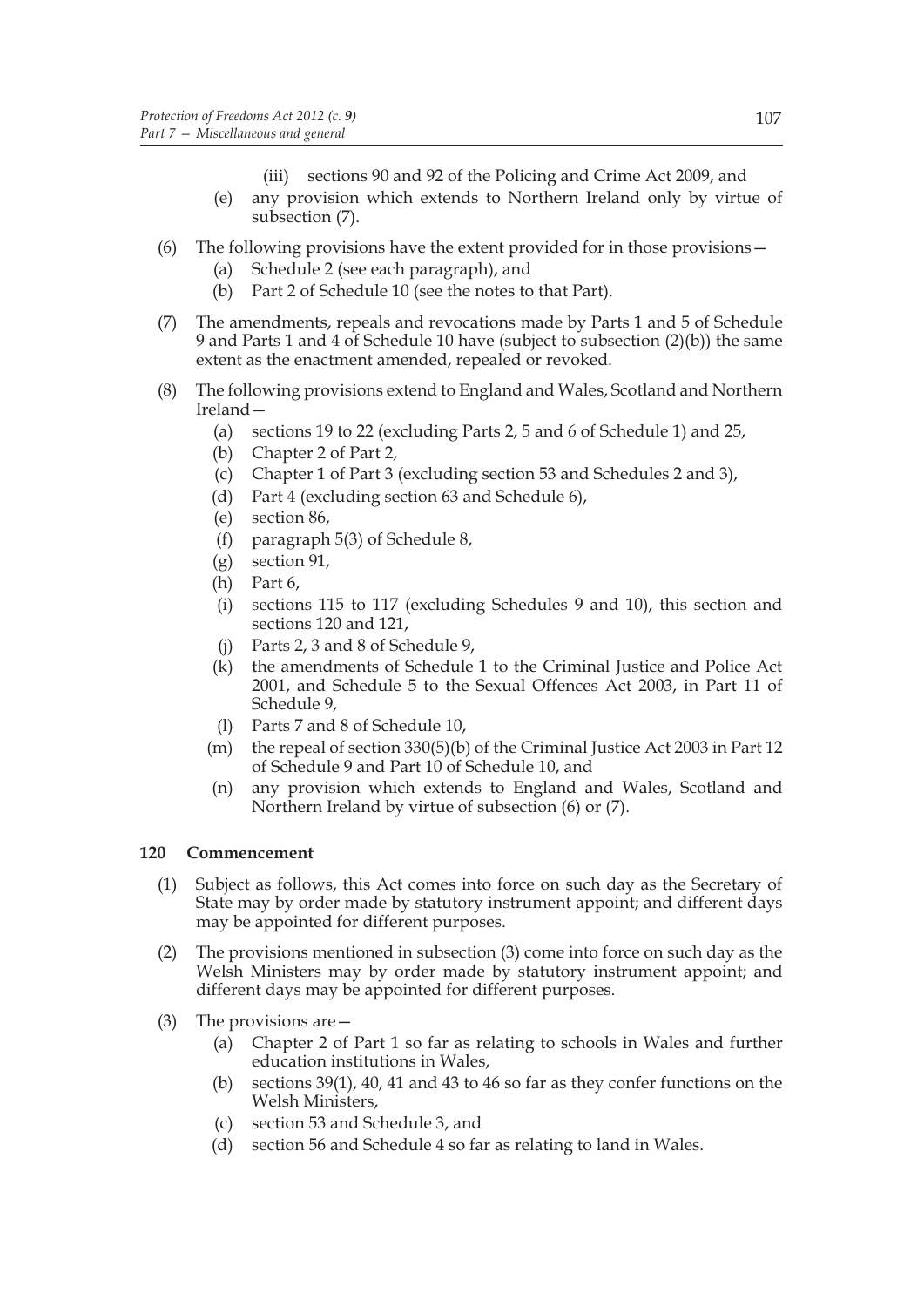- (4) The following provisions come into force at the end of the period of two months beginning with the day on which this Act is passed—
	- (a) section 39(2) and Schedule 2, and
	- (b) Part 2 of Schedule 10 (and section 115(2) so far as relating to that Part of that Schedule).
- (5) The following provisions come into force on the day on which this Act is passed—
	- (a) sections 88 to 91,
	- (b) section 113, Part 12 of Schedule 9 and Part 10 of Schedule 10 (and section 115(1) and (2) so far as relating to those Parts of those Schedules), and
	- (c) sections 115(3) to (7) and 116 to 119, this section and section 121.

# **121 Short title**

This Act may be cited as the Protection of Freedoms Act 2012.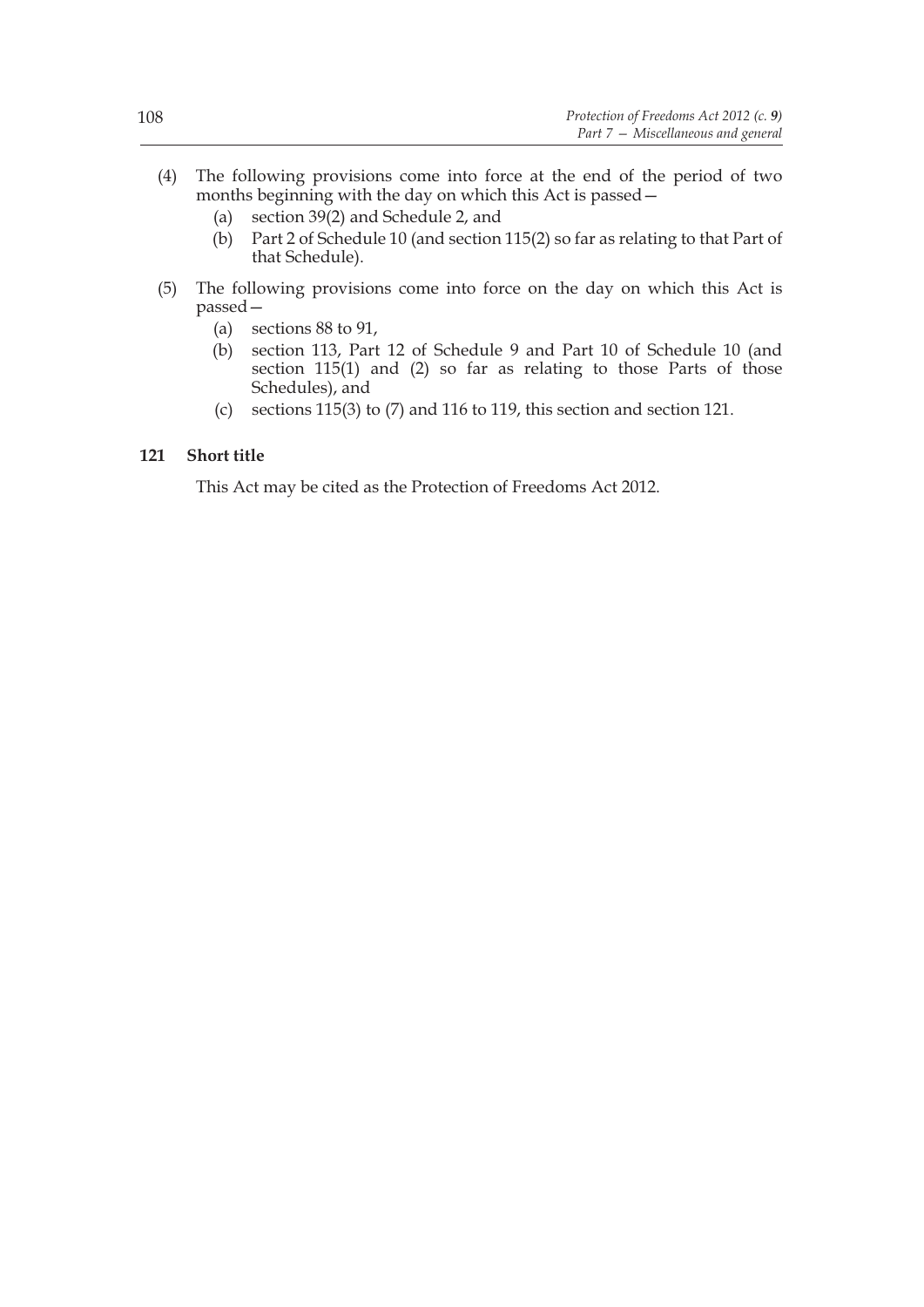# SCHEDULES

# SCHEDULE 1 Section 19

### AMENDMENTS OF REGIMES OTHER THAN PACE

# PART 1

### MATERIAL SUBJECT TO THE TERRORISM ACT 2000

- 1 (1) Schedule 8 to the Terrorism Act 2000 (treatment of persons detained under section 41 or Schedule 7 of that Act) is amended as follows.
	- (2) Omit paragraph 14 (retention of material: England and Wales and Northern Ireland).
	- (3) In paragraph 20 (retention of material: Scotland)—
		- (a) in sub-paragraph (3), omit the words from "but" to the end of the sub-paragraph, and
		- (b) omit sub-paragraph (4).
	- (4) After paragraph 20 insert—

*"Destruction and retention of fingerprints and samples etc: United Kingdom*

20A (1) This paragraph applies to  $-$ 

- (a) fingerprints taken under paragraph 10,
- (b) a DNA profile derived from a DNA sample taken under paragraph 10 or 12,
- (c) relevant physical data taken or provided by virtue of paragraph 20, and
- (d) a DNA profile derived from a DNA sample taken by virtue of paragraph 20.
- (2) Fingerprints, relevant physical data and DNA profiles to which this paragraph applies ("paragraph 20A material") must be destroyed if it appears to the responsible chief officer of police that—
	- (a) the taking or providing of the material or, in the case of a DNA profile, the taking of the sample from which the DNA profile was derived, was unlawful, or
	- (b) the material was taken or provided, or (in the case of a DNA profile) was derived from a sample taken, from a person in connection with that person's arrest under section 41 and the arrest was unlawful or based on mistaken identity.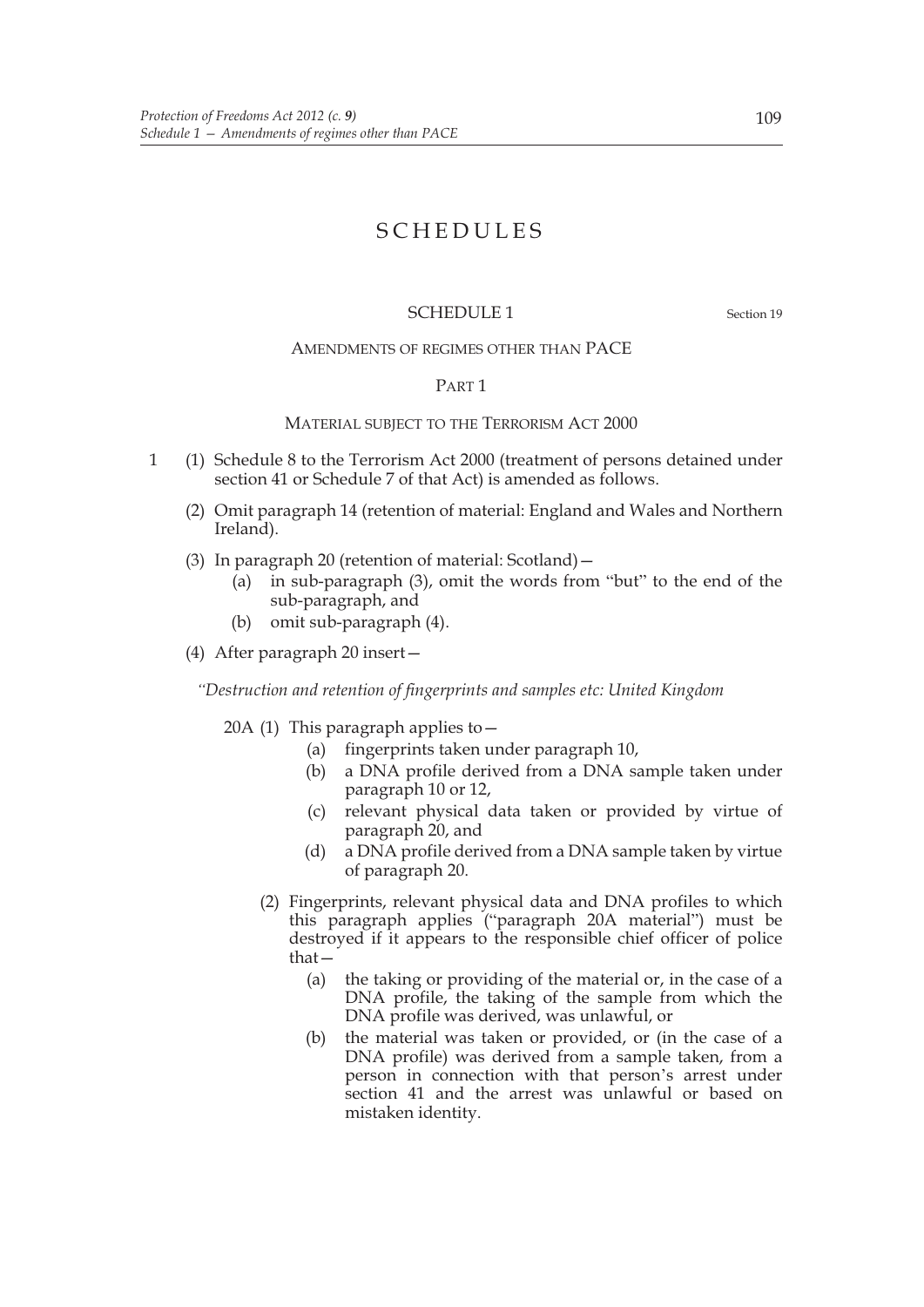- (3) In any other case, paragraph 20A material must be destroyed unless it is retained under any power conferred by paragraphs 20B to 20E.
- (4) Paragraph 20A material which ceases to be retained under a power mentioned in sub-paragraph (3) may continue to be retained under any other such power which applies to it.
- (5) Nothing in this paragraph prevents a relevant search, in relation to paragraph 20A material, from being carried out within such time as may reasonably be required for the search if the responsible chief officer of police considers the search to be desirable.
- (6) For the purposes of sub-paragraph (5), "a relevant search" is a search carried out for the purpose of checking the material against—
	- (a) other fingerprints or samples taken under paragraph 10 or 12 or a DNA profile derived from such a sample,
	- (b) any of the relevant physical data, samples or information mentioned in section 19C(1) of the Criminal Procedure (Scotland) Act 1995,
	- (c) any of the relevant physical data, samples or information held by virtue of section 56 of the Criminal Justice (Scotland) Act 2003,
	- (d) material to which section 18 of the Counter-Terrorism Act 2008 applies,
	- (e) any of the fingerprints, data or samples obtained under paragraph 1 or 4 of Schedule 6 to the Terrorism Prevention and Investigation Measures Act 2011, or information derived from such samples,
	- (f) any of the fingerprints, samples and information mentioned in section 63A(1)(a) and (b) of the Police and Criminal Evidence Act 1984 (checking of fingerprints and samples), and
	- (g) any of the fingerprints, samples and information mentioned in Article 63A(1)(a) and (b) of the Police and Criminal Evidence (Northern Ireland) Order 1989 (checking of fingerprints and samples).
- 20B (1) This paragraph applies to paragraph 20A material relating to a person who is detained under section 41.
	- (2) In the case of a person who has previously been convicted of a recordable offence (other than a single exempt conviction), or an offence in Scotland which is punishable by imprisonment, or is so convicted before the end of the period within which the material may be retained by virtue of this paragraph, the material may be retained indefinitely.
	- (3) In the case of a person who has no previous convictions, or only one exempt conviction, the material may be retained until the end of the retention period specified in sub-paragraph (4).
	- (4) The retention period is  $-$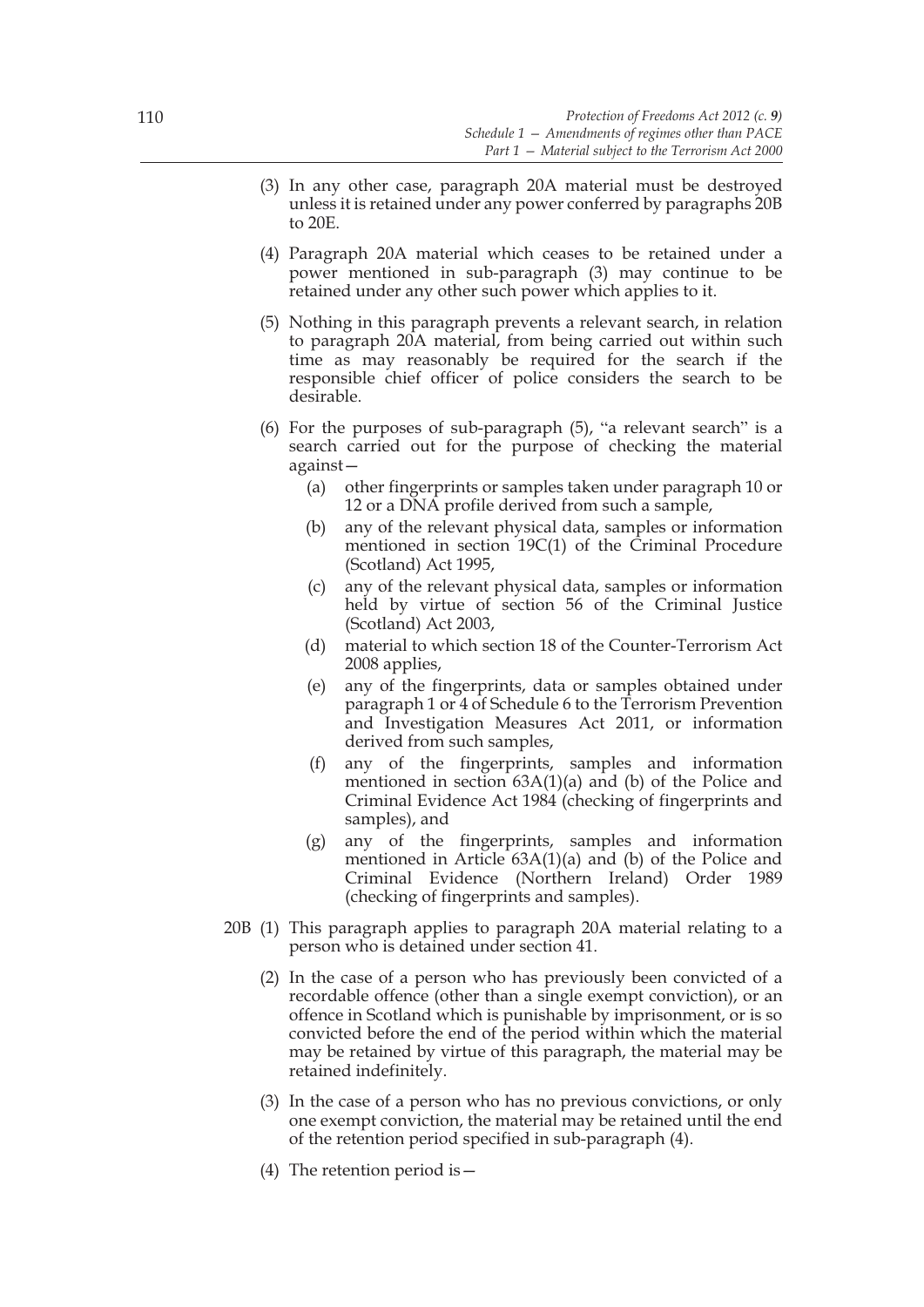- (a) in the case of fingerprints or relevant physical data, the period of 3 years beginning with the date on which the fingerprints or relevant physical data were taken or provided, and
- (b) in the case of a DNA profile, the period of 3 years beginning with the date on which the DNA sample from which the profile was derived was taken (or, if the profile was derived from more than one DNA sample, the date on which the first of those samples was taken).
- (5) The responsible chief officer of police or a specified chief officer of police may apply to a relevant court for an order extending the retention period.
- (6) An application for an order under sub-paragraph (5) must be made within the period of 3 months ending on the last day of the retention period.
- (7) An order under sub-paragraph (5) may extend the retention period by a period which—
	- (a) begins with the date on which the material would otherwise be required to be destroyed under this paragraph, and
	- (b) ends with the end of the period of 2 years beginning with that date.
- (8) The following persons may appeal to the relevant appeal court against an order under sub-paragraph (5), or a refusal to make such an order—
	- (a) the responsible chief officer of police;
	- (b) a specified chief officer of police;
	- (c) the person from whom the material was taken.
- (9) In Scotland—
	- (a) an application for an order under sub-paragraph (5) is to be made by summary application;
	- (b) an appeal against an order under sub-paragraph (5), or a refusal to make such an order, must be made within 21 days of the relevant court's decision, and the relevant appeal court's decision on any such appeal is final.
- (10) In this paragraph—

"relevant court" means—

- (a) in England and Wales, a District Judge (Magistrates' Courts),
- (b) in Scotland, the sheriff—
	- (i) in whose sheriffdom the person to whom the material relates resides,
	- (ii) in whose sheriffdom that person is believed by the applicant to be, or
	- (iii) to whose sheriffdom that person is believed by the applicant to be intending to come; and
- (c) in Northern Ireland, a district judge (magistrates' court) in Northern Ireland;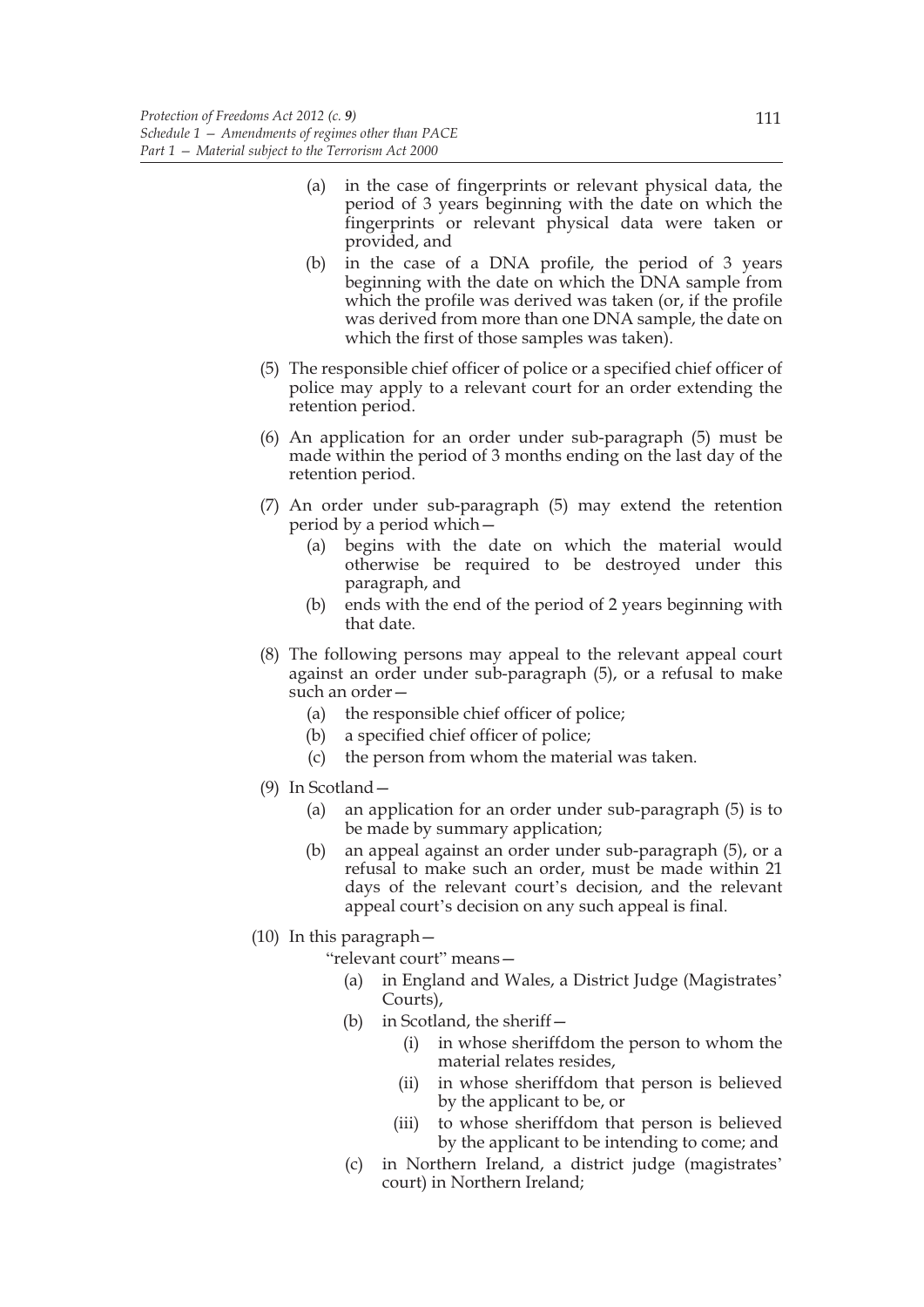"the relevant appeal court" means—

- (a) in England and Wales, the Crown Court,
- (b) in Scotland, the sheriff principal, and
- (c) in Northern Ireland, the County Court in Northern Ireland;

"a specified chief officer of police" means—

- (a) in England and Wales and Northern Ireland
	- the chief officer of the police force of the area in which the person from whom the material was taken resides, or
	- (ii) a chief officer of police who believes that the person is in, or is intending to come to, the chief officer's police area, and
- (b) in Scotland—
	- (i) the chief constable of the police force in the area in which the person who provided the material, or from whom it was taken, resides, or
	- (ii) a chief constable who believes that the person is in, or is intending to come to, the area of the chief constable's police force.
- 20C (1) This paragraph applies to paragraph 20A material relating to a person who is detained under Schedule 7.
	- (2) In the case of a person who has previously been convicted of a recordable offence (other than a single exempt conviction), or an offence in Scotland which is punishable by imprisonment, or is so convicted before the end of the period within which the material may be retained by virtue of this paragraph, the material may be retained indefinitely.
	- (3) In the case of a person who has no previous convictions, or only one exempt conviction, the material may be retained until the end of the retention period specified in sub-paragraph (4).
	- (4) The retention period is  $-$ 
		- (a) in the case of fingerprints or relevant physical data, the period of 6 months beginning with the date on which the fingerprints or relevant physical data were taken or provided, and
		- (b) in the case of a DNA profile, the period of 6 months beginning with the date on which the DNA sample from which the profile was derived was taken (or, if the profile was derived from more than one DNA sample, the date on which the first of those samples was taken).
- 20D (1) For the purposes of paragraphs 20B and 20C, a person is to be treated as having been convicted of an offence if—
	- (a) in relation to a recordable offence in England and Wales or Northern Ireland—
		- (i) the person has been given a caution in respect of the offence which, at the time of the caution, the person has admitted,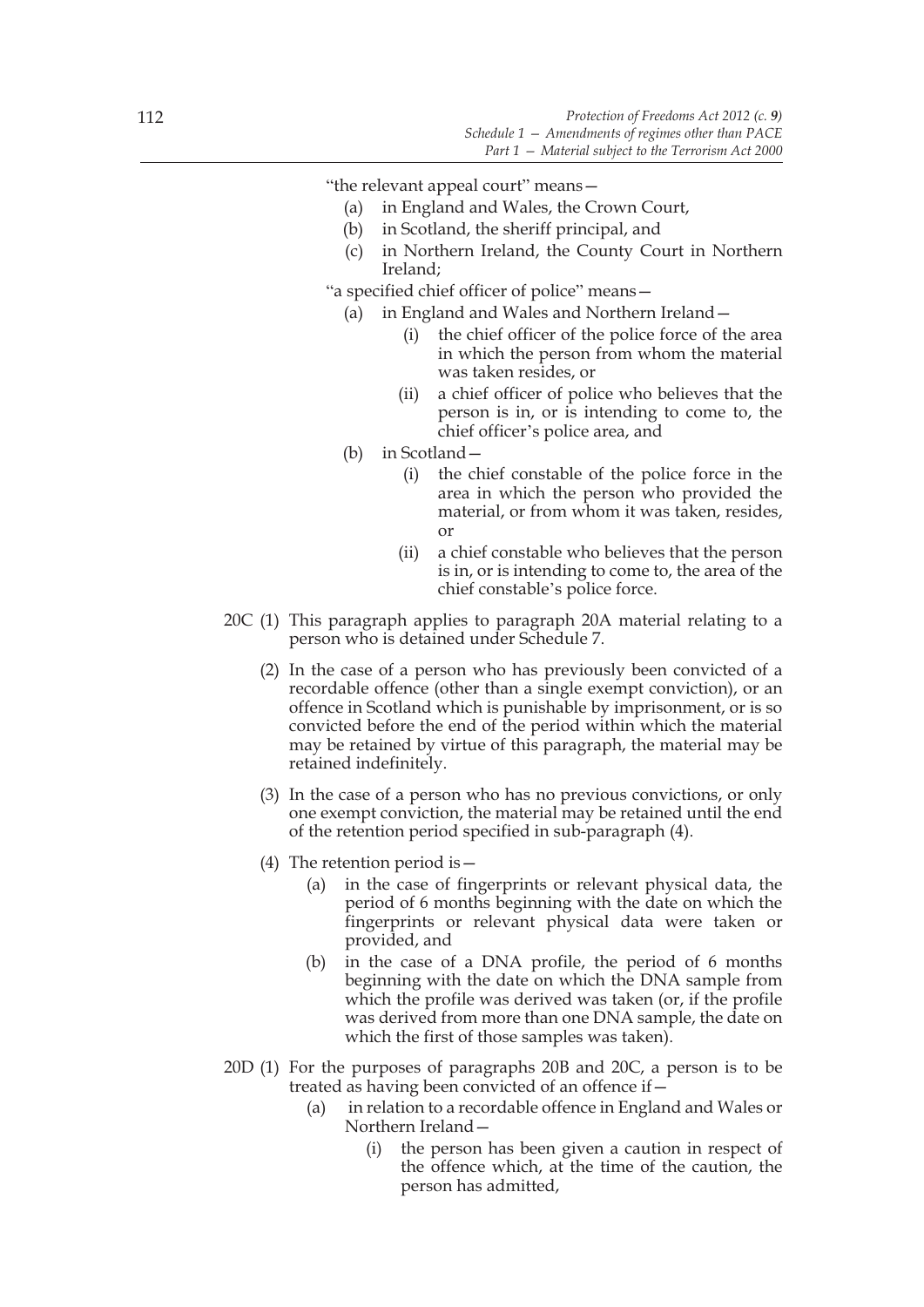- (ii) the person has been found not guilty of the offence by reason of insanity,
- (iii) the person has been found to be under a disability and to have done the act charged in respect of the offence, or
- (iv) the person has been warned or reprimanded under section 65 of the Crime and Disorder Act 1998 for the offence,
- (b) the person, in relation to an offence in Scotland punishable by imprisonment, has accepted or has been deemed to accept—
	- (i) a conditional offer under section 302 of the Criminal Procedure (Scotland) Act 1995,
	- (ii) a compensation offer under section 302A of that Act,
	- (iii) a combined offer under section 302B of that Act, or
	- (iv) a work offer under section 303ZA of that Act,
- (c) the person, in relation to an offence in Scotland punishable by imprisonment, has been acquitted on account of the person's insanity at the time of the offence or (as the case may be) by virtue of section 51A of the Criminal Procedure (Scotland) Act 1995,
- (d) a finding in respect of the person has been made under section 55(2) of the Criminal Procedure (Scotland) Act 1995 in relation to an offence in Scotland punishable by imprisonment,
- (e) the person, having been given a fixed penalty notice under section 129(1) of the Antisocial Behaviour etc. (Scotland) Act 2004 in connection with an offence in Scotland punishable by imprisonment, has paid—
	- (i) the fixed penalty, or
	- (ii) (as the case may be) the sum which the person is liable to pay by virtue of section 131(5) of that Act, or
- (f) the person, in relation to an offence in Scotland punishable by imprisonment, has been discharged absolutely by order under section 246(3) of the Criminal Procedure (Scotland) Act 1995.
- (2) Paragraphs 20B and 20C and this paragraph, so far as they relate to persons convicted of an offence, have effect despite anything in the Rehabilitation of Offenders Act 1974.
- (3) But a person is not to be treated as having been convicted of an offence if that conviction is a disregarded conviction or caution by virtue of section 92 of the Protection of Freedoms Act 2012.
- (4) For the purposes of paragraphs 20B and 20C—
	- (a) a person has no previous convictions if the person has not previously been convicted—
		- (i) in England and Wales or Northern Ireland of a recordable offence, or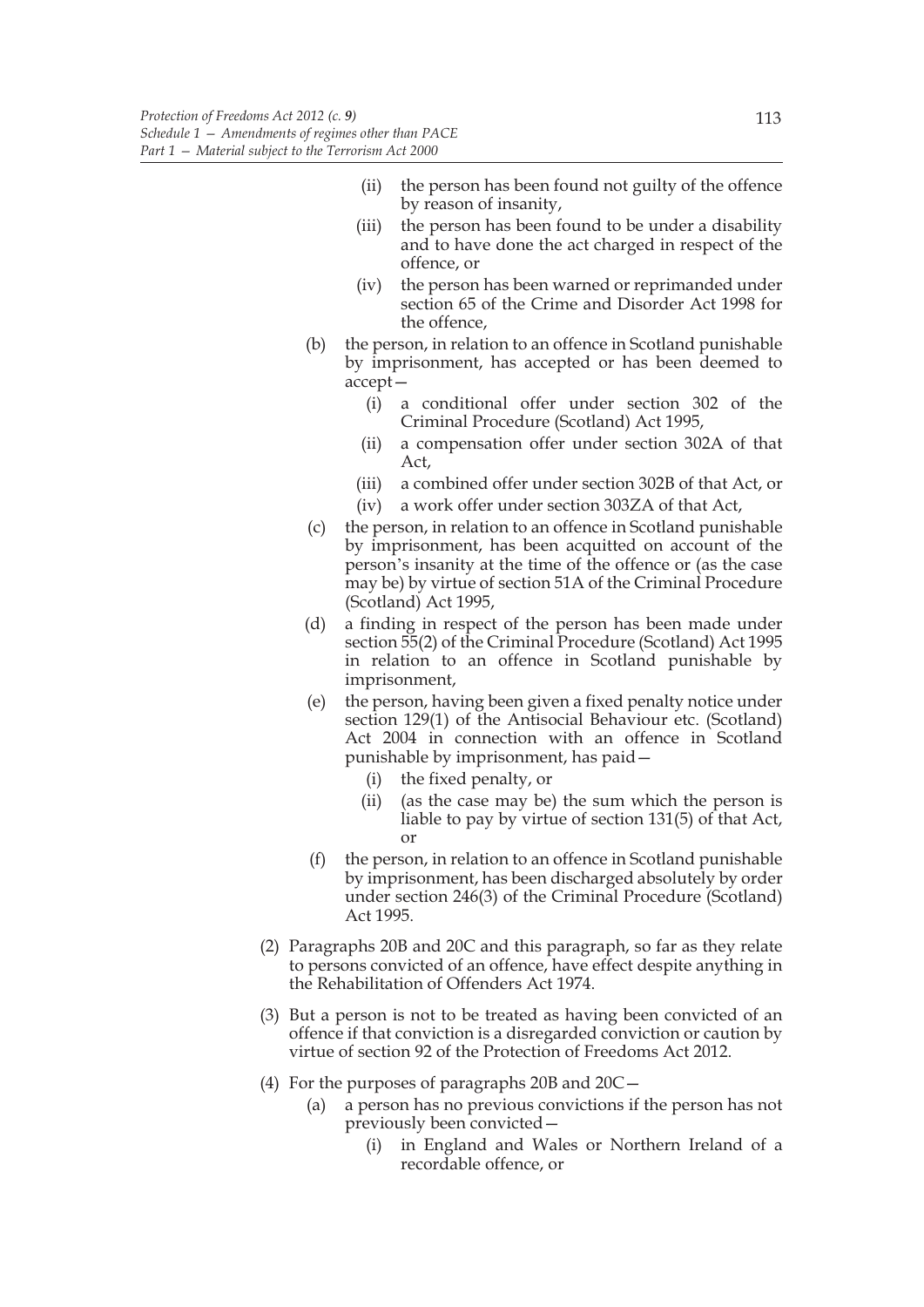- (ii) in Scotland of an offence which is punishable by imprisonment, and
- (b) if the person has previously been convicted of a recordable offence in England and Wales or Northern Ireland, the conviction is exempt if it is in respect of a recordable offence, other than a qualifying offence, committed when the person was aged under 18.
- (5) In sub-paragraph (4), "qualifying offence" has—
	- (a) in relation to a conviction in respect of a recordable offence committed in England and Wales, the meaning given by section 65A of the Police and Criminal Evidence Act 1984, and
	- (b) in relation to a conviction in respect of a recordable offence committed in Northern Ireland, the meaning given by Article 53A of the Police and Criminal Evidence (Northern Ireland) Order 1989 (S.I. 1989/1341 (N.I. 12)).
- (6) If a person is convicted of more than one offence arising out of a single course of action, those convictions are to be treated as a single conviction for the purposes of calculating under paragraph 20B or 20C whether the person has been convicted of only one offence.
- (7) Nothing in paragraph 20B or 20C prevents the start of a new retention period in relation to paragraph 20A material if a person is detained again under section 41 or (as the case may be) Schedule 7 when an existing retention period (whether or not extended) is still in force in relation to that material.
- 20E (1) Paragraph 20A material may be retained for as long as a national security determination made by the responsible chief officer of police has effect in relation to it.
	- (2) A national security determination is made if the responsible chief officer of police determines that it is necessary for any paragraph 20A material to be retained for the purposes of national security.
	- (3) A national security determination—
		- (a) must be made in writing,
		- (b) has effect for a maximum of 2 years beginning with the date on which the determination is made, and
		- (c) may be renewed.
- 20F (1) If fingerprints or relevant physical data are required by paragraph 20A to be destroyed, any copies of the fingerprints or relevant physical data held by a police force must also be destroyed.
	- (2) If a DNA profile is required by that paragraph to be destroyed, no copy may be retained by a police force except in a form which does not include information which identifies the person to whom the DNA profile relates.
- 20G (1) This paragraph applies to  $-$ 
	- (a) samples taken under paragraph 10 or 12, or
	- (b) samples taken by virtue of paragraph 20.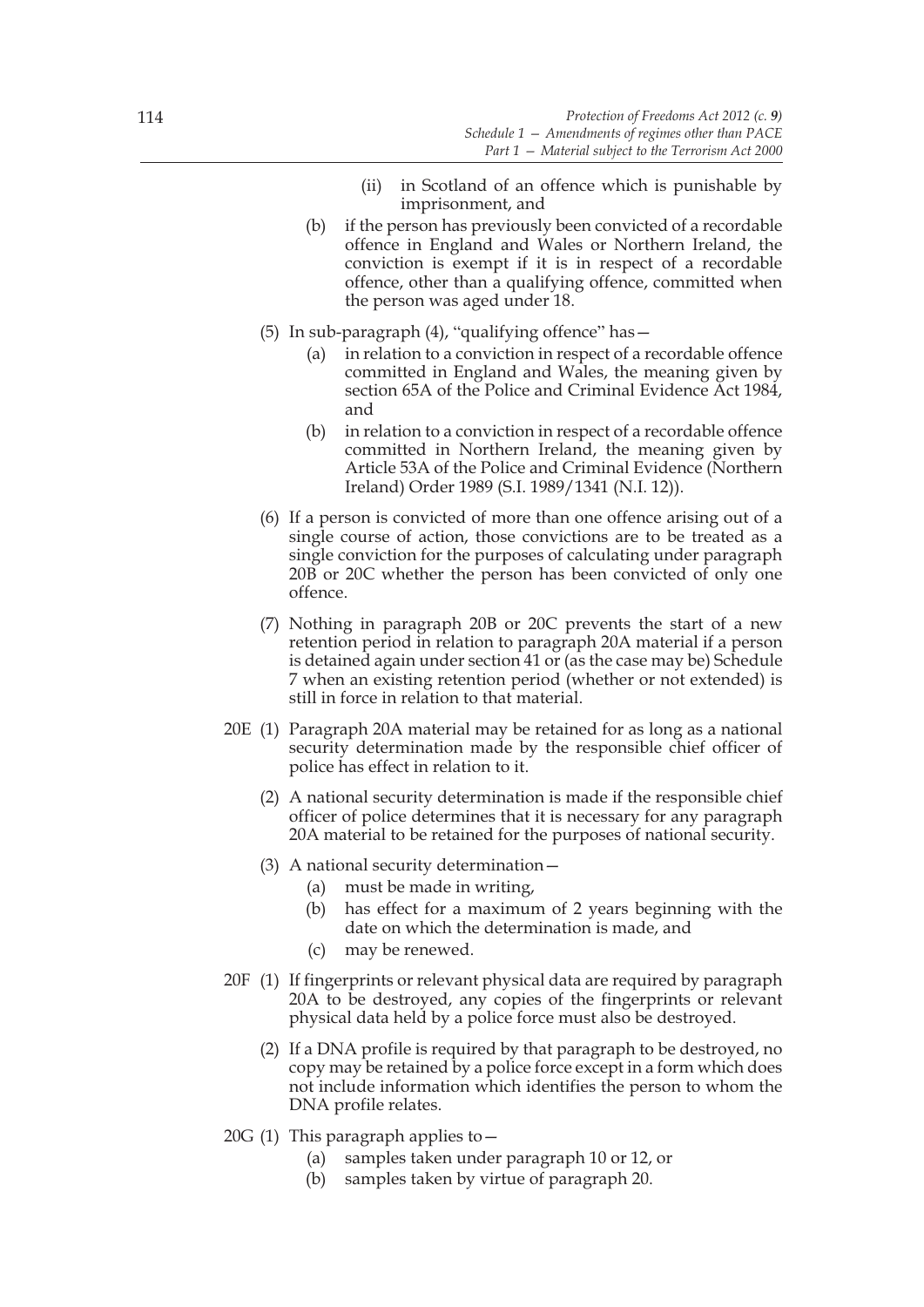- (2) Samples to which this paragraph applies must be destroyed if it appears to the responsible chief officer of police that—
	- (a) the taking of the sample was unlawful, or
	- (b) the sample was taken from a person in connection with that person's arrest under section 41 and the arrest was unlawful or based on mistaken identity.
- (3) Subject to this, the rule in sub-paragraph (4) or (as the case may be) (5) applies.
- (4) A DNA sample to which this paragraph applies must be destroyed—
	- (a) as soon as a DNA profile has been derived from the sample, or
	- (b) if sooner, before the end of the period of 6 months beginning with the date on which the sample was taken.
- (5) Any other sample to which this paragraph applies must be destroyed before the end of the period of 6 months beginning with the date on which it was taken.
- (6) The responsible chief officer of police may apply to a relevant court for an order to retain a sample to which this paragraph applies beyond the date on which the sample would otherwise be required to be destroyed by virtue of sub-paragraph  $(4)$  or  $(5)$  if  $-$ 
	- (a) the sample was taken from a person detained under section 41 in connection with the investigation of a qualifying offence, and
	- (b) the responsible chief officer of police considers that the condition in sub-paragraph (7) is met.
- (7) The condition is that, having regard to the nature and complexity of other material that is evidence in relation to the offence, the sample is likely to be needed in any proceedings for the offence for the purposes of—
	- (a) disclosure to, or use by, a defendant, or
	- (b) responding to any challenge by a defendant in respect of the admissibility of material that is evidence on which the prosecution proposes to rely.
- (8) An application under sub-paragraph (6) must be made before the date on which the sample would otherwise be required to be destroyed by virtue of sub-paragraph (4) or (5).
- (9) If, on an application made by the responsible chief officer of police under sub-paragraph (6), the relevant court is satisfied that the condition in sub-paragraph (7) is met, it may make an order under this sub-paragraph which—
	- (a) allows the sample to be retained for a period of 12 months beginning with the date on which the sample would otherwise be required to be destroyed by virtue of subparagraph (4) or (5), and
	- (b) may be renewed (on one or more occasions) for a further period of not more than 12 months from the end of the period when the order would otherwise cease to have effect.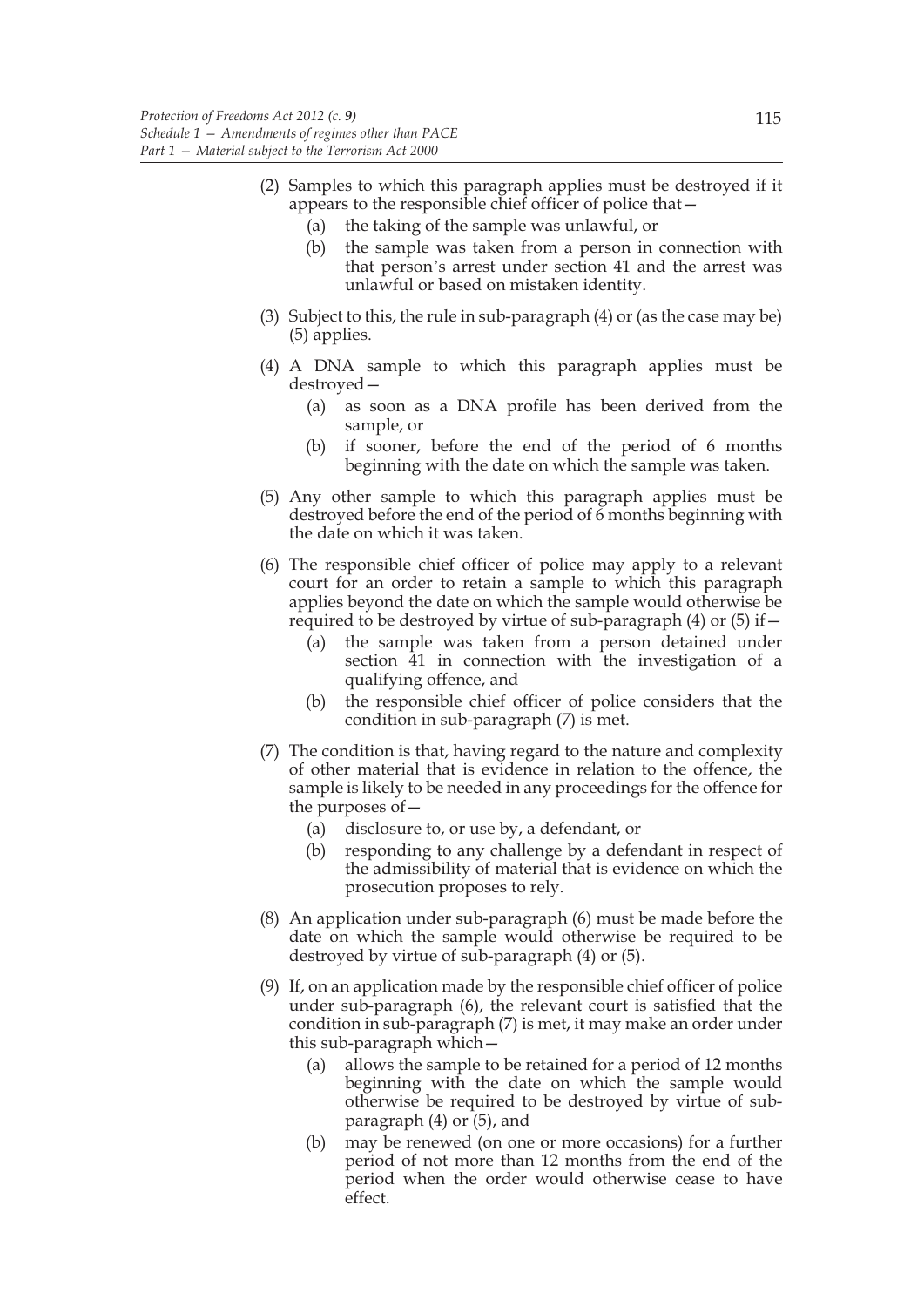- (10) An application for an order under sub-paragraph (9) (other than an application for renewal)—
	- (a) may be made without notice of the application having been given to the person from whom the sample was taken, and
	- (b) may be heard and determined in private in the absence of that person.
- (11) In Scotland, an application for an order under sub-paragraph (9) (including an application for renewal) is to be made by summary application.
- (12) A sample retained by virtue of an order under sub-paragraph (9) must not be used other than for the purposes of any proceedings for the offence in connection with which the sample was taken.
- (13) A sample that ceases to be retained by virtue of an order under sub-paragraph (9) must be destroyed.
- (14) Nothing in this paragraph prevents a relevant search, in relation to samples to which this paragraph applies, from being carried out within such time as may reasonably be required for the search if the responsible chief officer of police considers the search to be desirable.
- (15) In this paragraph—
	- "ancillary offence", in relation to an offence for the time being listed in section 41(1) of the Counter-Terrorism Act 2008, means—
		- (a) aiding, abetting, counselling or procuring the commission of the offence, or
		- (b) inciting, attempting or conspiring to commit the offence;

"qualifying offence"—

- (a) in relation to the investigation of an offence committed in England and Wales, has the meaning given by section 65A of the Police and Criminal Evidence Act 1984,
- (b) in relation to the investigation of an offence committed in Scotland, means a relevant offence, an offence for the time being listed in section 41(1) of the Counter-Terrorism Act 2008 or an ancillary offence to an offence so listed, and
- (c) in relation to the investigation of an offence committed in Northern Ireland, has the meaning given by Article 53A of the Police and Criminal Evidence (Northern Ireland) Order 1989 (S.I. 1989/ 1341 (N.I. 12)).

"relevant court" means—

- (a) in England and Wales, a District Judge (Magistrates' Courts),
- (b) in Scotland, the sheriff—
	- (i) in whose sheriffdom the person to whom the sample relates resides,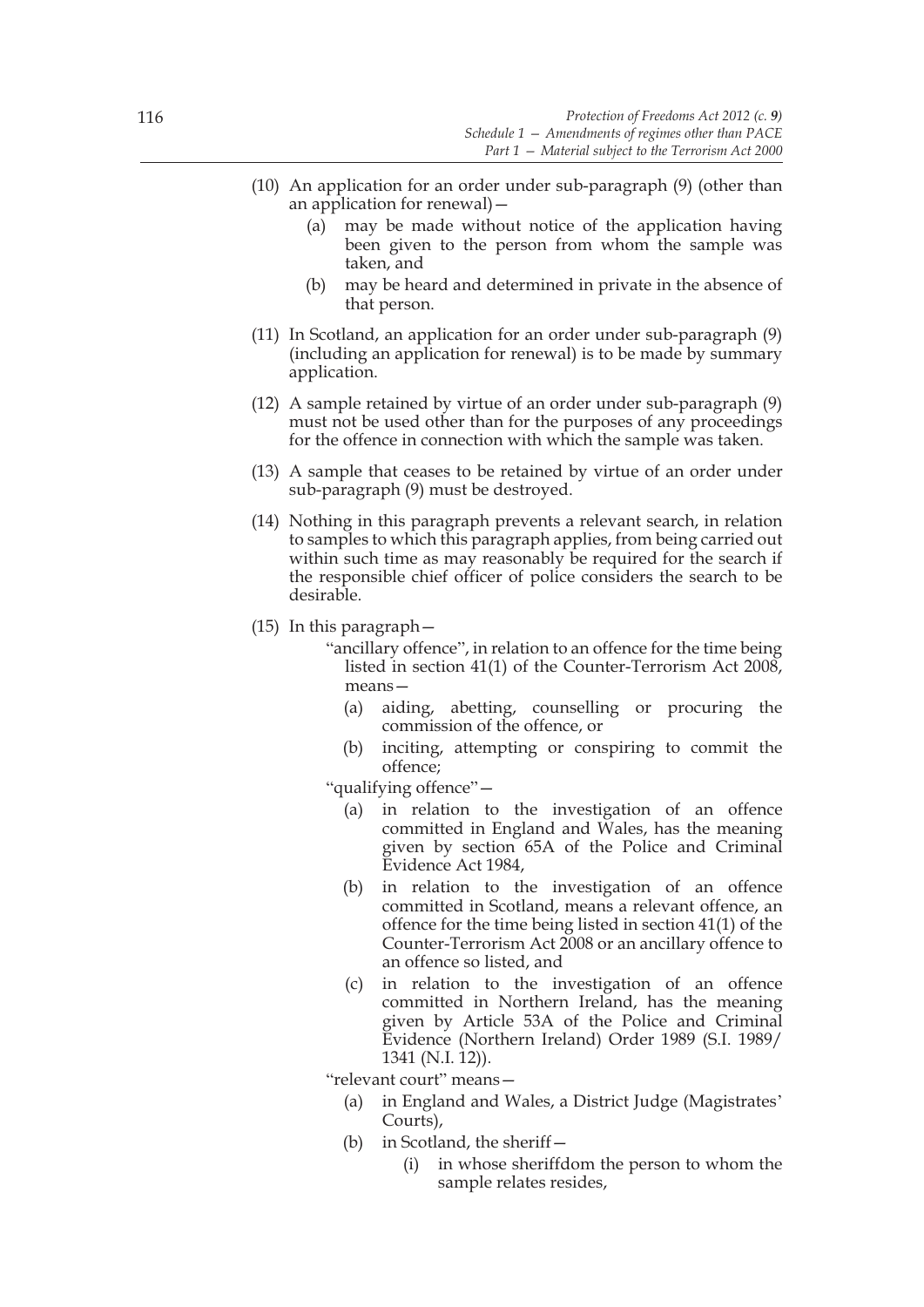- (ii) in whose sheriffdom that person is believed by the responsible chief officer of police to be, or
- (iii) to whose sheriffdom that person is believed by the responsible chief officer of police to be intending to come; and
- (c) in Northern Ireland, a district judge (magistrates' court) in Northern Ireland;
- "relevant offence" has the same meaning as in section 19A of the Criminal Procedure (Scotland) Act 1995;
- "a relevant search" has the meaning given by paragraph 20A(6).
- 20H (1) Any material to which paragraph 20A or 20G applies must not be used other than—
	- (a) in the interests of national security,
	- (b) for the purposes of a terrorist investigation,
	- (c) for purposes related to the prevention or detection of crime, the investigation of an offence or the conduct of a prosecution, or
	- (d) for purposes related to the identification of a deceased person or of the person to whom the material relates.
	- (2) Subject to sub-paragraph (1), a relevant search (within the meaning given by paragraph 20A(6)) may be carried out in relation to material to which paragraph 20A or 20G applies if the responsible chief officer of police considers the search to be desirable.
	- (3) Material which is required by paragraph 20A or 20G to be destroyed must not at any time after it is required to be destroyed be used—
		- (a) in evidence against the person to whom the material relates, or
		- (b) for the purposes of the investigation of any offence.
	- (4) In this paragraph—
		- (a) the reference to using material includes a reference to allowing any check to be made against it and to disclosing it to any person,
		- (b) the reference to crime includes a reference to any conduct which—
			- (i) constitutes one or more criminal offences (whether under the law of a part of the United Kingdom or of a country or territory outside the United Kingdom), or
			- (ii) is, or corresponds to, any conduct which, if it all took place in any one part of the United Kingdom, would constitute one or more criminal offences, and
		- (c) the references to an investigation and to a prosecution include references, respectively, to any investigation outside the United Kingdom of any crime or suspected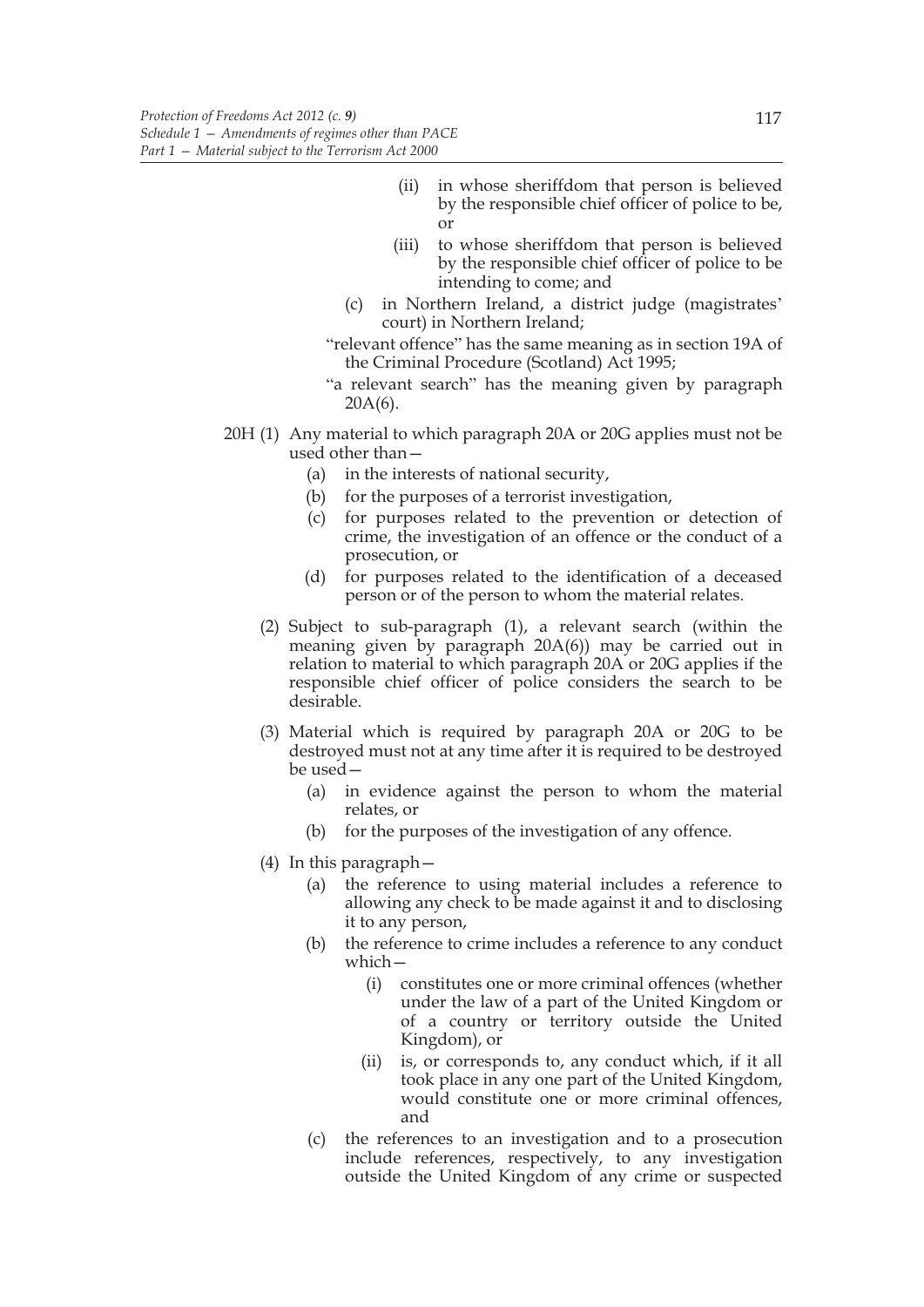crime and to a prosecution brought in respect of any crime in a country or territory outside the United Kingdom.

- (5) Sub-paragraphs (1), (2) and (4) do not form part of the law of Scotland.
- 20I Paragraphs 20A to 20F and 20H do not apply to paragraph 20A material relating to a person detained under section 41 which is, or may become, disclosable under—
	- (a) the Criminal Procedure and Investigations Act 1996, or
	- (b) a code of practice prepared under section 23 of that Act and in operation by virtue of an order under section 25 of that Act.
- 20J In paragraphs 20A to 20I-
	- "DNA profile" means any information derived from a DNA sample;
	- "DNA sample" means any material that has come from a human body and consists of or includes human cells;
	- "fingerprints" has the meaning given by section 65(1) of the Police and Criminal Evidence Act 1984 (Part 5 definitions);
	- "paragraph 20A material" has the meaning given by paragraph 20A(2);

"police force" means any of the following—

- (a) the metropolitan police force;
- (b) a police force maintained under section 2 of the Police Act 1996 (police forces in England and Wales outside London);
- (c) the City of London police force;
- (d) any police force maintained under or by virtue of section 1 of the Police (Scotland) Act 1967;
- (e) the Scottish Police Services Authority;
- (f) the Police Service of Northern Ireland;
- (g) the Police Service of Northern Ireland Reserve;
- (h) the Ministry of Defence Police;
- (i) the Royal Navy Police;
- (j) the Royal Military Police;
- (k) the Royal Air Force Police;
- (l) the British Transport Police;

"recordable offence" has—

- (a) in relation to a conviction in England and Wales, the meaning given by section 118(1) of the Police and Criminal Evidence Act 1984, and
- (b) in relation to a conviction in Northern Ireland, the meaning given by Article 2(2) of the Police and Criminal Evidence (Northern Ireland) Order 1989;
- "relevant physical data" has the meaning given by section 18(7A) of the Criminal Procedure (Scotland) Act 1995;
- "responsible chief officer of police" means, in relation to fingerprints or samples taken in England or Wales, or a DNA profile derived from a sample so taken, the chief officer of police for the police area—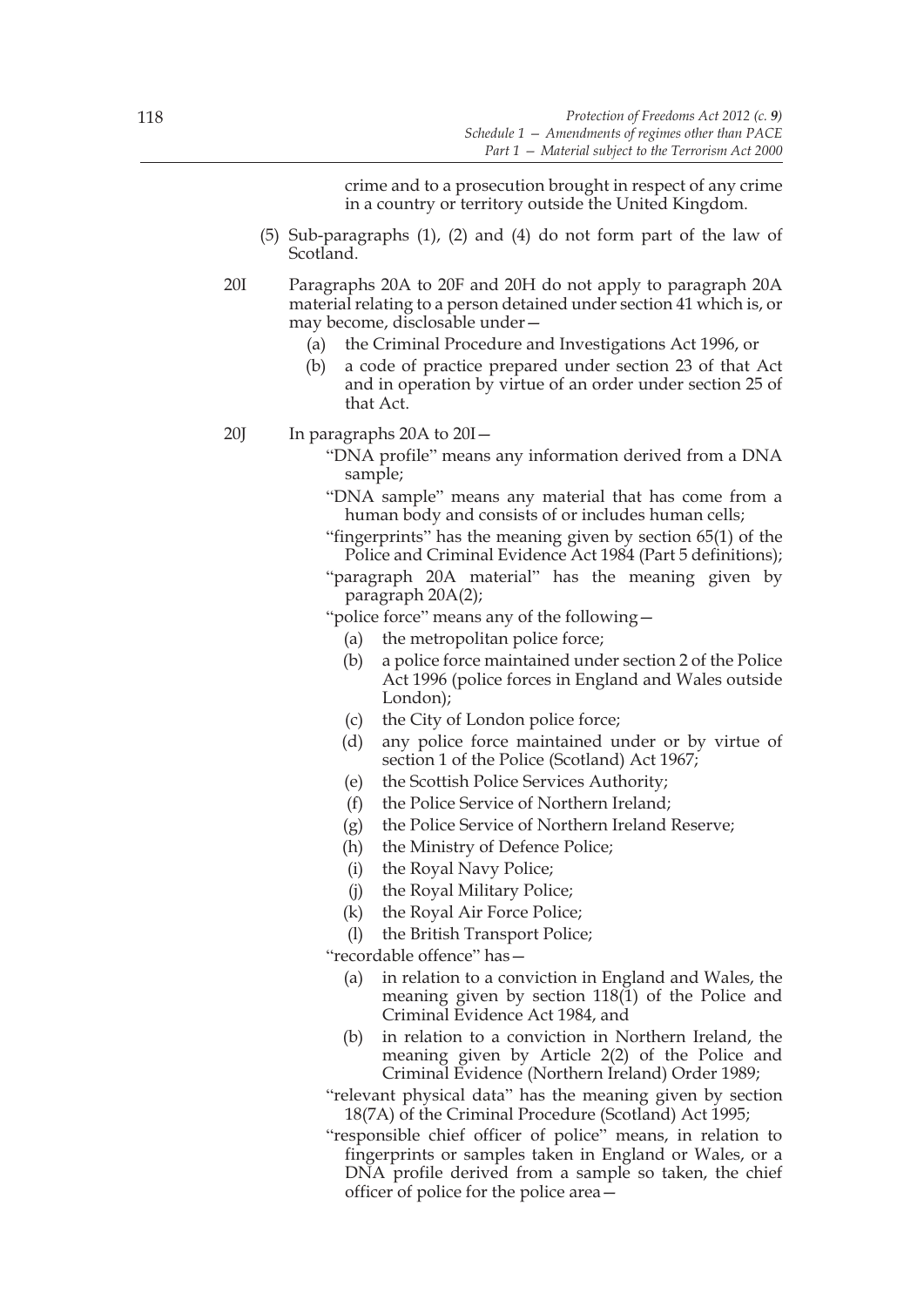- (a) in which the material concerned was taken, or
- (b) in the case of a DNA profile, in which the sample from which the DNA profile was derived was taken;
- "responsible chief officer of police" means, in relation to relevant physical data or samples taken or provided in Scotland, or a DNA profile derived from a sample so taken or provided, the chief constable of the police force for the area—
	- (a) in which the material concerned was taken or provided, or
	- (b) in the case of a DNA profile, in which the sample from which the DNA profile was derived was taken;
- "responsible chief officer of police" means, in relation to fingerprints or samples taken in Northern Ireland, or a DNA profile derived from a sample so taken, the Chief Constable of the Police Service of Northern Ireland."
- (5) In paragraph  $11(1)(a)$ , for "paragraph  $14(4)$ ," substitute "a relevant search (within the meaning given by paragraph 20A(6)) or for the purposes of".
- (6) In paragraph 15(1) for "paragraphs 10 to 14" substitute "paragraphs 10 to  $13^{15}$
- (7) After paragraph 15(1) insert—
	- "(1A) In the application of section 65(2A) of the Police and Criminal Evidence Act 1984 for the purposes of sub-paragraph (1) of this paragraph, the reference to the destruction of a sample under section 63R of that Act is a reference to the destruction of a sample under paragraph 20G of this Schedule."
- (8) In paragraph 15(2) for "paragraphs 10 to 14" substitute "paragraphs 10 to 13".

MATERIAL SUBJECT TO THE INTERNATIONAL CRIMINAL COURT ACT 2001

2 In Schedule 4 of the International Criminal Court Act 2001 (taking of fingerprints or non-intimate samples) for paragraph 8 substitute—

- "8 (1) This paragraph applies to the following material—
	- (a) fingerprints and samples taken under this Schedule, and
	- (b) DNA profiles derived from such samples.
	- (2) The material must be destroyed—
		- (a) before the end of the period of 6 months beginning with the date on which the material was transmitted to the ICC (see paragraph 6(2)), or
		- (b) if later, as soon as it has fulfilled the purpose for which it was taken or derived.
	- (3) If fingerprints are required to be destroyed by virtue of subparagraph (2), any copies of the fingerprints held by the police must also be destroyed.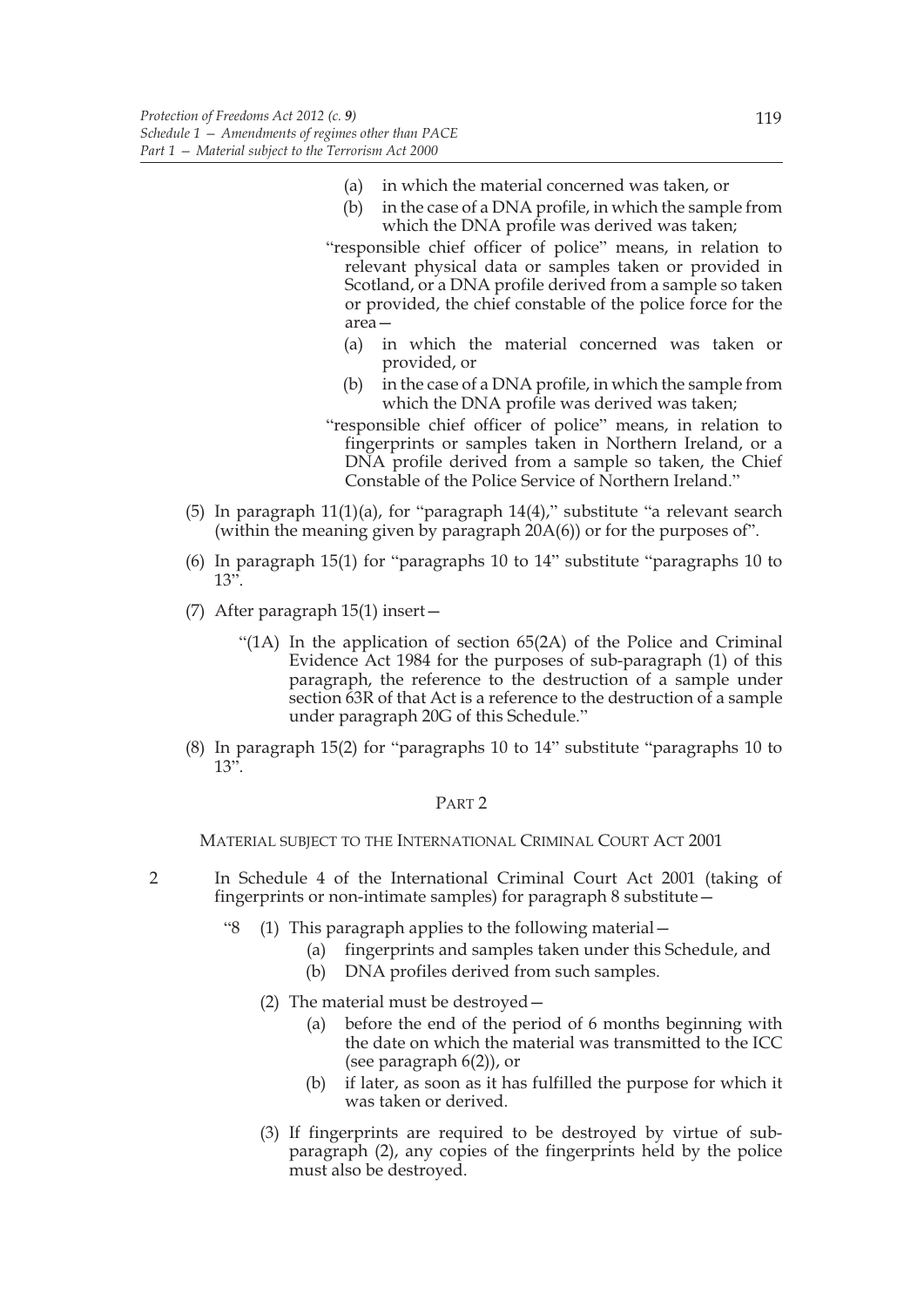- (4) If a DNA profile is required to be destroyed by virtue of subparagraph (2), no copy may be retained by the police except in a form which does not include information from which the person to whom the DNA profile relates can be identified.
- (5) In this paragraph—
	- "DNA profile" means any information derived from a DNA sample;
	- "DNA sample" means any material that has come from a human body and consists of or includes human cells."

MATERIAL SUBJECT TO SECTION 18 OF THE COUNTER-TERRORISM ACT 2008

- 3 The Counter-Terrorism Act 2008 is amended as follows.
- 4 For section 18 (material not subject to existing statutory restrictions) substitute—

#### **"18 Destruction of national security material not subject to existing statutory restrictions**

- (1) This section applies to fingerprints, DNA samples and DNA profiles that—
	- (a) are held for the purposes of national security by a law enforcement authority under the law of England and Wales or Northern Ireland, and
	- (b) are not held subject to existing statutory restrictions.
- (2) Material to which this section applies ("section 18 material") must be destroyed if it appears to the responsible officer that the condition in subsection (3) is not met.
- (3) The condition is that the material has been—
	- (a) obtained by the law enforcement authority pursuant to an authorisation under Part 3 of the Police Act 1997 (authorisation of action in respect of property),
	- (b) obtained by the law enforcement authority in the course of surveillance, or use of a covert human intelligence source, authorised under Part 2 of the Regulation of Investigatory Powers Act 2000,
	- (c) supplied to the law enforcement authority by another law enforcement authority, or
	- (d) otherwise lawfully obtained or acquired by the law enforcement authority for any of the purposes mentioned in section 18D(1).
- (4) In any other case, section 18 material must be destroyed unless it is retained by the law enforcement authority under any power conferred by section 18A or 18B, but this is subject to subsection (5).
- (5) A DNA sample to which this section applies must be destroyed—
	- (a) as soon as a DNA profile has been derived from the sample, or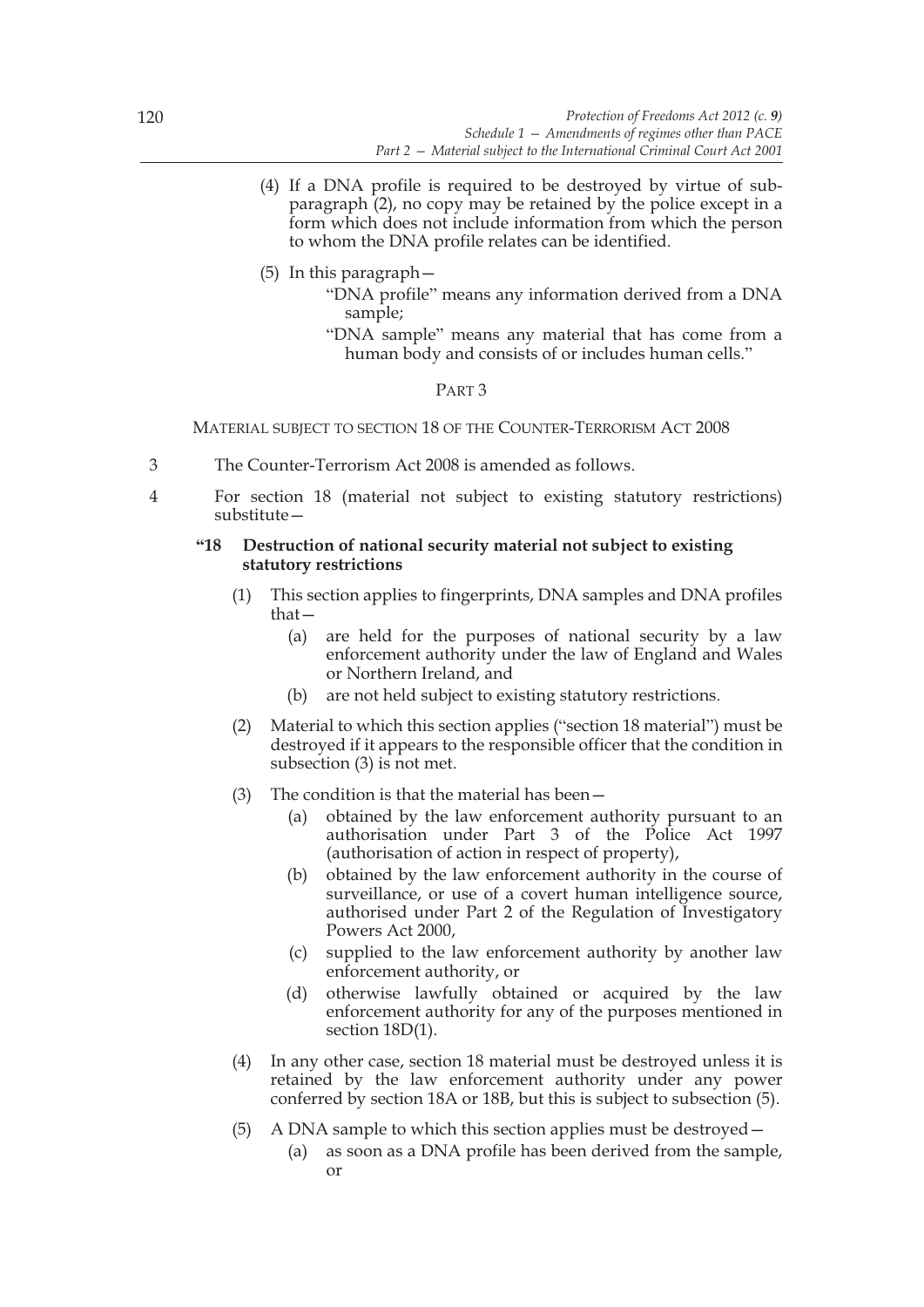- (b) if sooner, before the end of the period of 6 months beginning with the date on which it was taken.
- (6) Section 18 material which ceases to be retained under a power mentioned in subsection (4) may continue to be retained under any other such power which applies to it.
- (7) Nothing in this section prevents section 18 material from being checked against other fingerprints, DNA samples or DNA profiles held by a law enforcement authority within such time as may reasonably be required for the check, if the responsible officer considers the check to be desirable.
- (8) For the purposes of subsection (1), the following are "existing statutory restrictions"—
	- (a) paragraph 18(2) of Schedule 2 to the Immigration Act 1971;
	- (b) sections 22, 63A and 63D to 63U of the Police and Criminal Evidence Act 1984 and any corresponding provision in an order under section 113 of that Act;
	- (c) Articles 24, 63A and 64 of the Police and Criminal Evidence (Northern Ireland) Order 1989 (S.I. 1989/1341 (N.I. 12));
	- (d) section 2(2) of the Security Service Act 1989;
	- (e) section 2(2) of the Intelligence Services Act 1994;
	- (f) paragraphs 20(3) and 20A to 20J of Schedule 8 to the Terrorism Act 2000;
	- (g) section 56 of the Criminal Justice and Police Act 2001;
	- (h) paragraph 8 of Schedule 4 to the International Criminal Court Act 2001;
	- (i) sections 73, 83, 87, 88 and 89 of the Armed Forces Act 2006 and any provision relating to the retention of material in an order made under section 74, 93 or 323 of that Act;
	- (j) paragraphs 5 to 14 of Schedule 6 to the Terrorism Prevention and Investigation Measures Act 2011.

# **18A Retention of material: general**

- (1) Section 18 material which is not a DNA sample and relates to a person who has no previous convictions or only one exempt conviction may be retained by the law enforcement authority until the end of the retention period specified in subsection (2), but this is subject to subsection (5).
- (2) The retention period is—
	- (a) in the case of fingerprints, the period of 3 years beginning with the date on which the fingerprints were taken, and
	- (b) in the case of a DNA profile, the period of 3 years beginning with the date on which the DNA sample from which the profile was derived was taken (or, if the profile was derived from more than one DNA sample, the date on which the first of those samples was taken).
- (3) Section 18 material which is not a DNA sample and relates to a person who has previously been convicted of a recordable offence (other than a single exempt conviction), or is so convicted before the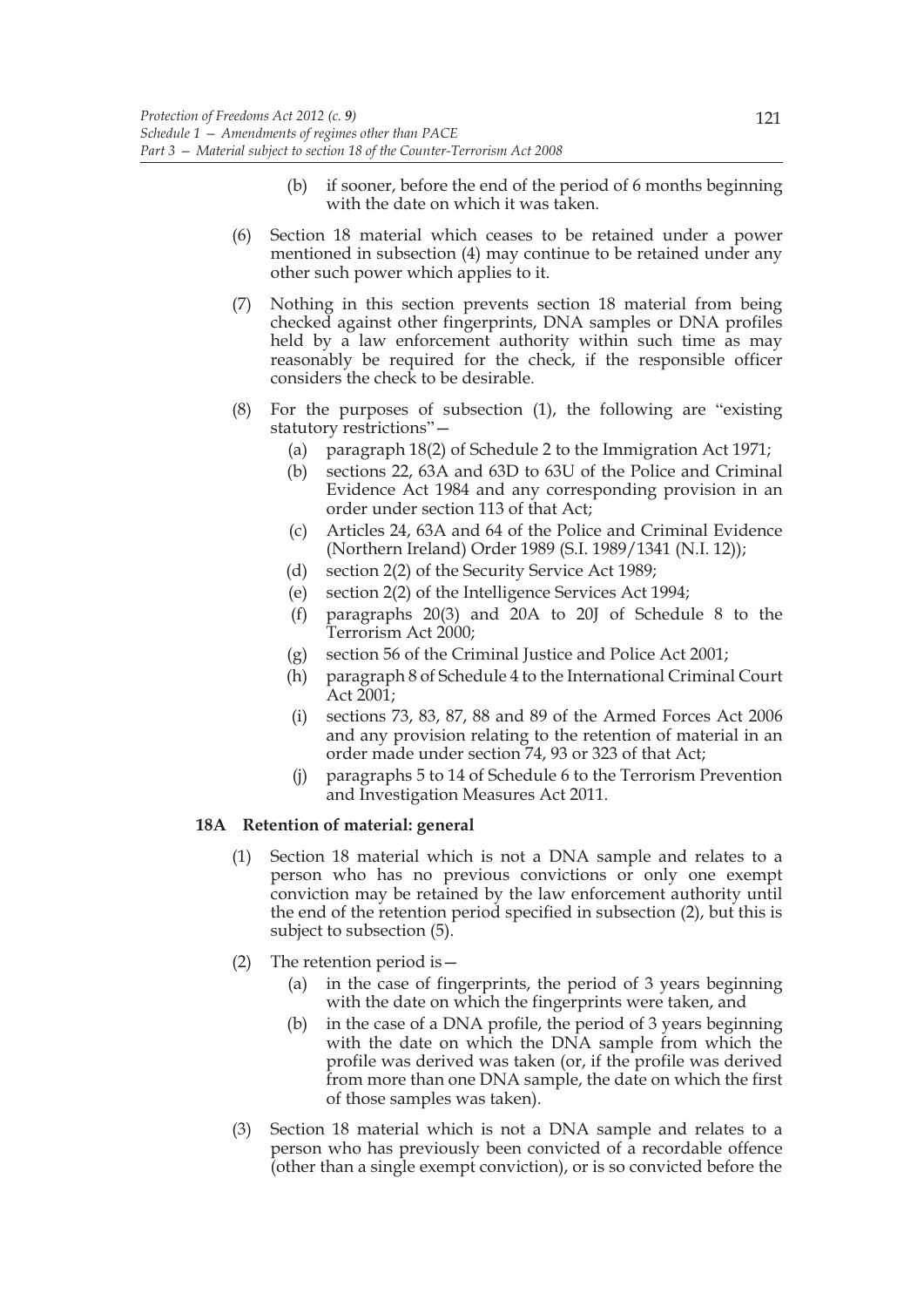material is required to be destroyed by virtue of this section, may be retained indefinitely.

- (4) Section 18 material which is not a DNA sample may be retained indefinitely if—
	- (a) it is held by the law enforcement authority in a form which does not include information which identifies the person to whom the material relates, and
	- (b) the law enforcement authority does not know, and has never known, the identity of the person to whom the material relates.
- (5) In a case where section 18 material is being retained by a law enforcement authority under subsection  $(4)$ , if  $-$ 
	- (a) the law enforcement authority comes to know the identity of the person to whom the material relates, and
	- (b) the material relates to a person who has no previous convictions or only one exempt conviction,

the material may be retained by the law enforcement authority until the end of the retention period specified in subsection (6).

(6) The retention period is the period of 3 years beginning with the date on which the identity of the person to whom the material relates comes to be known by the law enforcement authority.

# **18B Retention for purposes of national security**

- (1) Section 18 material which is not a DNA sample may be retained for as long as a national security determination made by the responsible officer has effect in relation to it.
- (2) A national security determination is made if the responsible officer determines that it is necessary for any such section 18 material to be retained for the purposes of national security.
- (3) A national security determination—
	- (a) must be made in writing,
	- (b) has effect for a maximum of 2 years beginning with the date on which the determination is made, and
	- (c) may be renewed.

# **18C Destruction of copies**

- (1) If fingerprints are required by section 18 to be destroyed, any copies of the fingerprints held by the law enforcement authority concerned must also be destroyed.
- (2) If a DNA profile is required by that section to be destroyed, no copy may be retained by the law enforcement authority concerned except in a form which does not include information which identifies the person to whom the DNA profile relates.

# **18D Use of retained material**

- (1) Section 18 material must not be used other than—
	- (a) in the interests of national security,
	- (b) for the purposes of a terrorist investigation,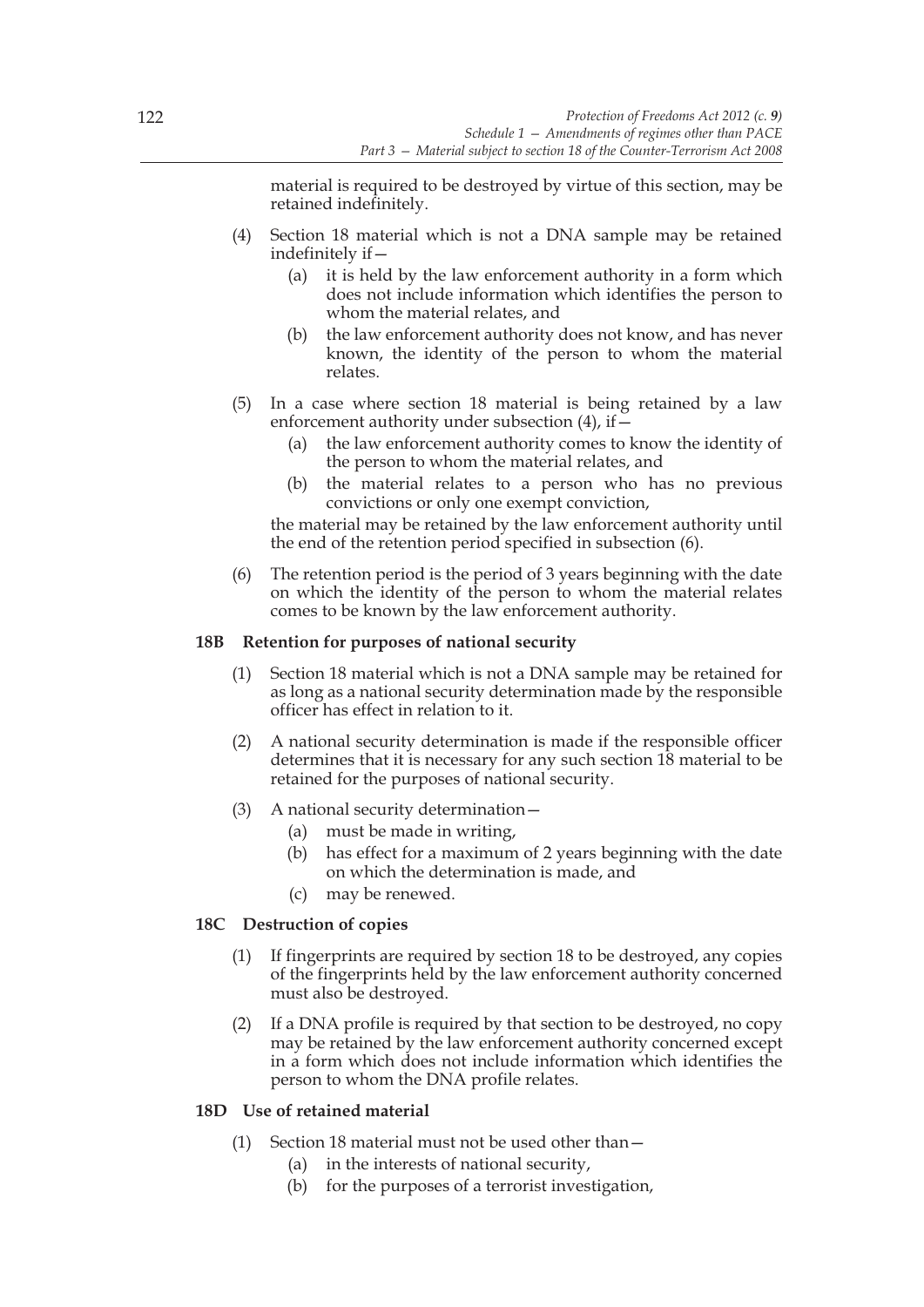- (c) for purposes related to the prevention or detection of crime, the investigation of an offence or the conduct of a prosecution, or
- (d) for purposes related to the identification of a deceased person or of the person to whom the material relates.
- (2) Subject to subsection (1), section 18 material may be checked against other fingerprints, DNA samples or DNA profiles held by a law enforcement authority or the Scottish Police Services Authority if the responsible officer considers the check to be desirable.
- (3) Material which is required by section 18 to be destroyed must not at any time after it is required to be destroyed be used—
	- (a) in evidence against the person to whom the material relates, or
	- (b) for the purposes of the investigation of any offence.
- (4) In this section—
	- (a) the reference to using material includes a reference to allowing any check to be made against it and to disclosing it to any person,
	- (b) the reference to crime includes a reference to any conduct which—
		- (i) constitutes one or more criminal offences (whether under the law of a part of the United Kingdom or of a country or territory outside the United Kingdom), or
		- (ii) is, or corresponds to, any conduct which, if it all took place in any one part of the United Kingdom, would constitute one or more criminal offences, and
	- (c) the references to an investigation and to a prosecution include references, respectively, to any investigation outside the United Kingdom of any crime or suspected crime and to a prosecution brought in respect of any crime in a country or territory outside the United Kingdom.

# **18E Sections 18 to 18E: supplementary provisions**

- (1) In sections 18 to 18D and this section—
	- "DNA profile" means any information derived from a DNA sample;
	- "DNA sample" means any material that has come from a human body and consists of or includes human cells;
	- "fingerprints" means a record (in any form and produced by any method) of the skin pattern and other physical characteristics or features of a person's fingers or either of a person's palms;

"law enforcement authority" means—

- (a) a police force,
- (b) the Serious Organised Crime Agency,
- (c) the Commissioners for Her Majesty's Revenue and Customs, or
- (d) a person formed or existing under the law of a country or territory outside the United Kingdom so far as exercising functions which—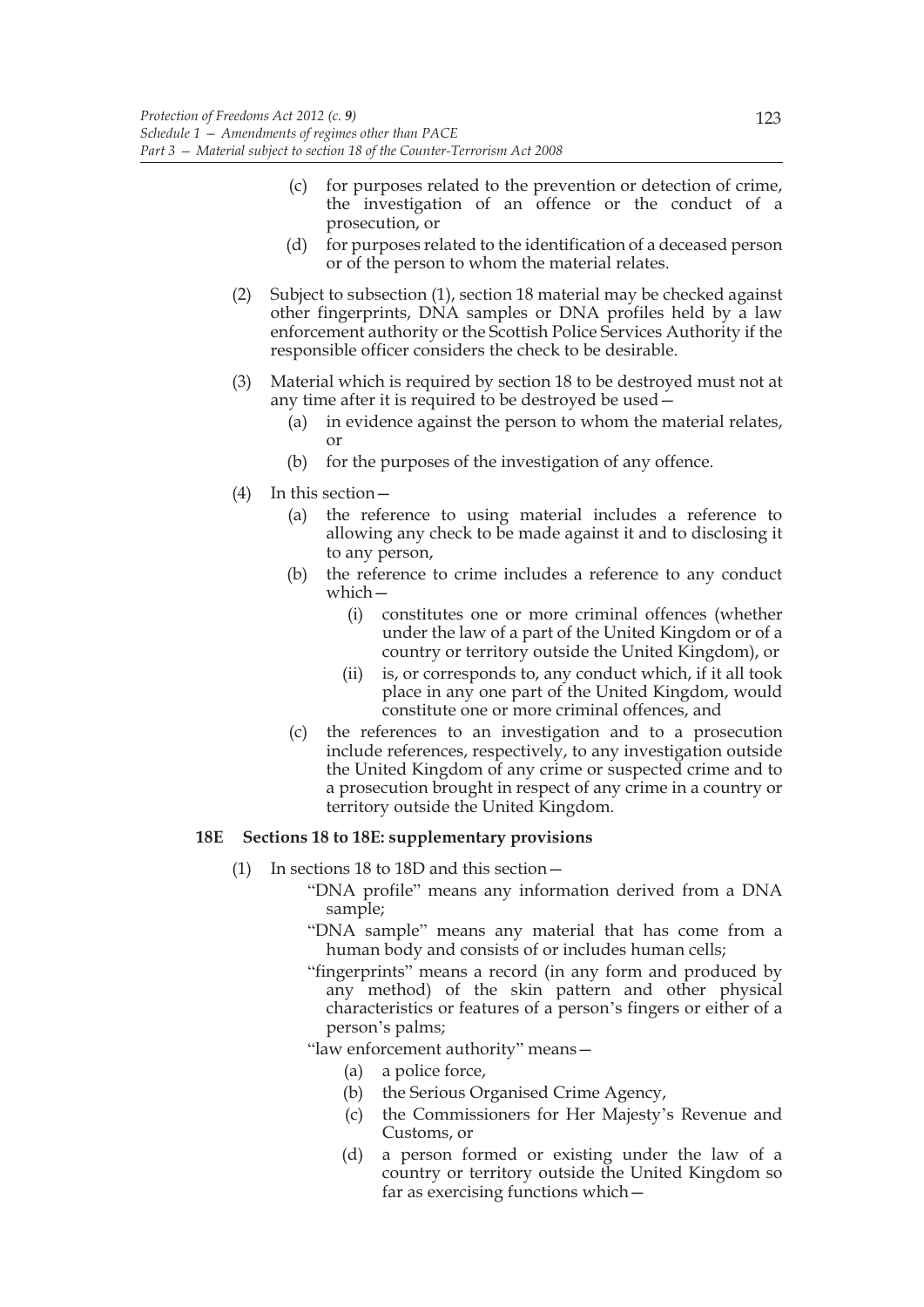- (i) correspond to those of a police force, or
- (ii) otherwise involve the investigation or prosecution of offences;

"police force" means any of the following—

- (a) the metropolitan police force;
- (b) a police force maintained under section 2 of the Police Act 1996 (police forces in England and Wales outside London);
- (c) the City of London police force;
- (d) any police force maintained under or by virtue of section 1 of the Police (Scotland) Act 1967;
- (e) the Police Service of Northern Ireland;
- (f) the Police Service of Northern Ireland Reserve;
- (g) the Ministry of Defence Police;
- (h) the Royal Navy Police;
- (i) the Royal Military Police;
- (j) the Royal Air Force Police;
- (k) the British Transport Police;
- "recordable offence" has—
	- (a) in relation to a conviction in England and Wales, the meaning given by section 118(1) of the Police and Criminal Evidence Act 1984, and
	- (b) in relation to a conviction in Northern Ireland, the meaning given by Article 2(2) of the Police and Criminal Evidence (Northern Ireland) Order 1989 (S.I. 1989/1341 (N.I. 12));

"the responsible officer" means—

- (a) in relation to material obtained or acquired by a police force in England and Wales, the chief officer of the police force;
- (b) in relation to material obtained or acquired by the Police Service of Northern Ireland or the Police Service of Northern Ireland Reserve, the Chief Constable of the Police Service of Northern Ireland;
- (c) in relation to material obtained or acquired by the Ministry of Defence Police, the Chief Constable of the Ministry of Defence Police;
- (d) in relation to material obtained or acquired by the Royal Navy Police, the Royal Military Police or the Royal Air Force Police, the Provost Marshal for the police force which obtained or acquired the material;
- (e) in relation to material obtained or acquired by the British Transport Police, the Chief Constable of the British Transport Police;
- (f) in relation to material obtained or acquired by the Serious Organised Crime Agency, the Director General of the Serious Organised Crime Agency;
- (g) in relation to material obtained or acquired by the Commissioners for Her Majesty's Revenue and Customs, any of those Commissioners;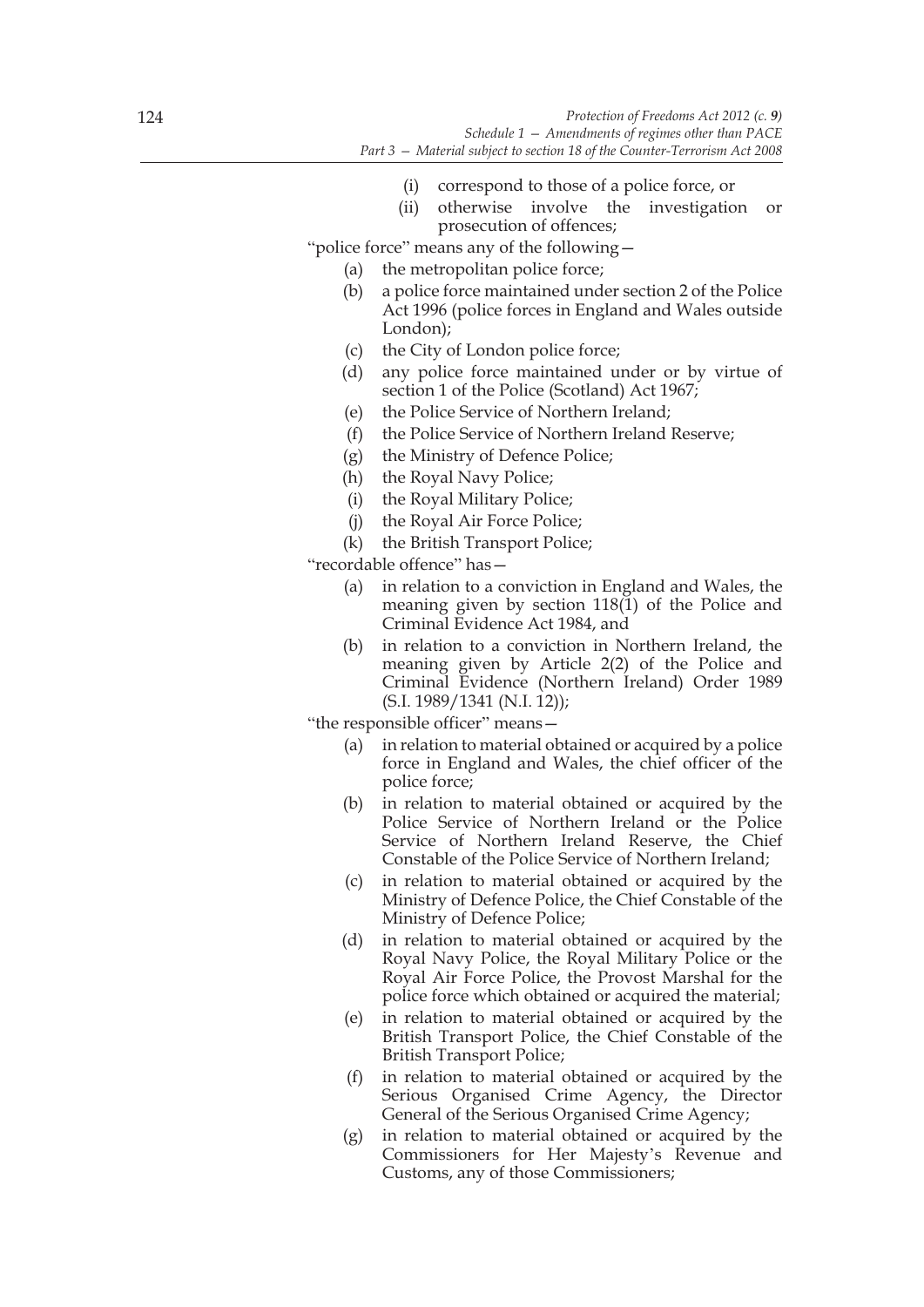- (h) in relation to any other material, such person as the Secretary of State may by order specify;
- "section 18 material" has the meaning given by section 18(2);
- "terrorist investigation" has the meaning given by section 32 of the Terrorism Act 2000.
- (2) An order under subsection (1) is subject to negative resolution procedure.
- (3) For the purposes of section 18A, a person is to be treated as having been convicted of an offence if the person—
	- (a) has been given a caution in respect of the offence which, at the time of the caution, the person has admitted,
	- (b) has been warned or reprimanded under section 65 of the Crime and Disorder Act 1998 for the offence,
	- (c) has been found not guilty of the offence by reason of insanity, or
	- (d) has been found to be under a disability and to have done the act charged in respect of the offence.
- (4) Sections 18A and this section, so far as they relate to persons convicted of an offence, have effect despite anything in the Rehabilitation of Offenders Act 1974.
- (5) But a person is not to be treated as having been convicted of an offence if that conviction is a disregarded conviction or caution by virtue of section 92 of the Protection of Freedoms Act 2012.
- (6) For the purposes of section 18A—
	- (a) a person has no previous convictions if the person has not previously been convicted in England and Wales or Northern Ireland of a recordable offence, and
	- (b) if the person has been previously so convicted of a recordable offence, the conviction is exempt if it is in respect of a recordable offence, other than a qualifying offence, committed when the person was aged under 18.
- (7) In subsection (6), "qualifying offence" has—
	- (a) in relation to a conviction in respect of a recordable offence committed in England and Wales, the meaning given by section 65A of the Police and Criminal Evidence Act 1984, and
	- (b) in relation to a conviction in respect of a recordable offence committed in Northern Ireland, the meaning given by Article 53A of the Police and Criminal Evidence (Northern Ireland) Order 1989 (S.I. 1989/1341 (N.I. 12)).
- (8) If a person is convicted of more than one offence arising out of a single course of action, those convictions are to be treated as a single conviction for the purposes of calculating under section 18A whether the person has been convicted of only one offence."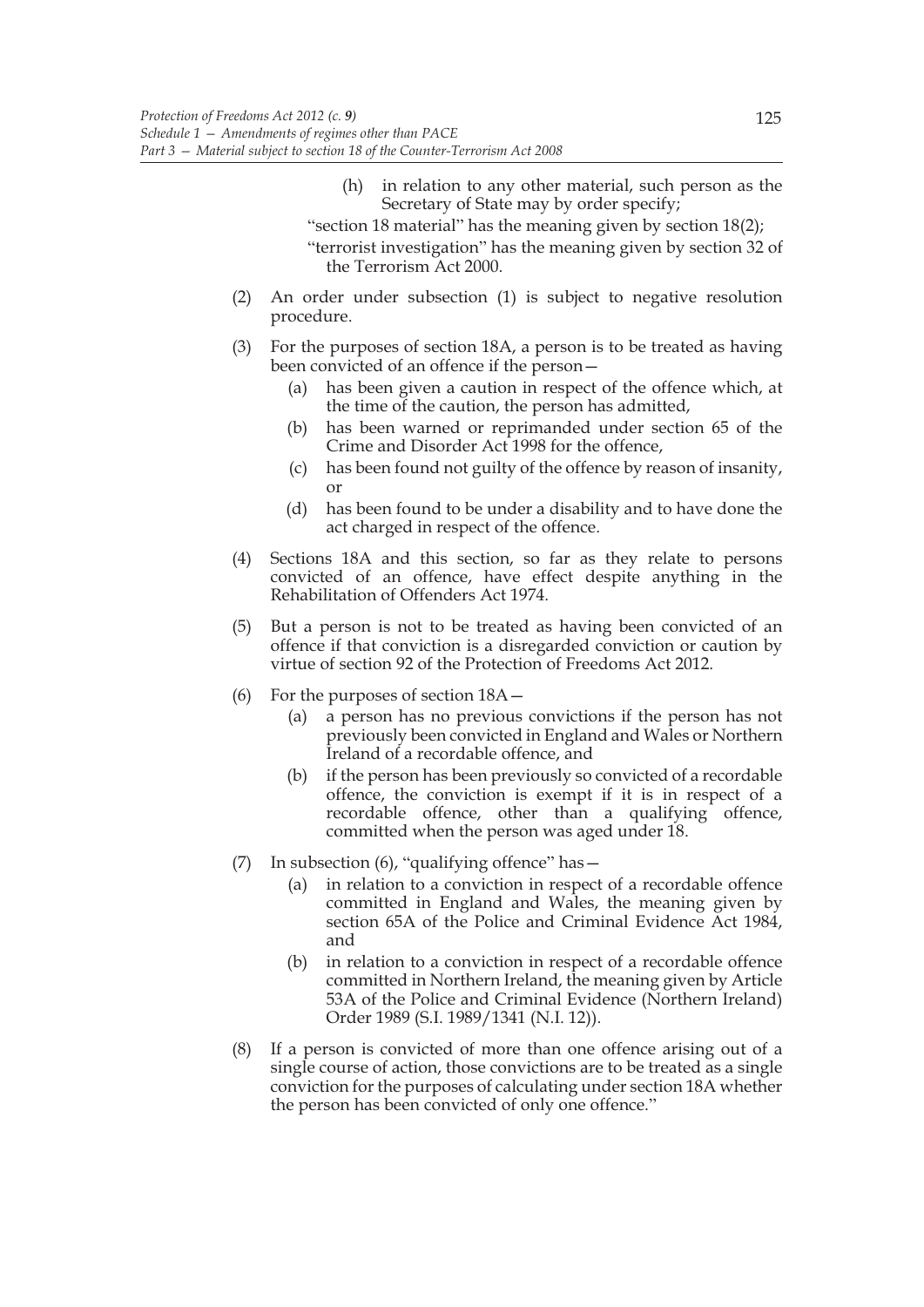# MATERIAL SUBJECT TO THE TERRORISM PREVENTION AND INVESTIGATION MEASURES ACT 2011

- 5 After paragraph 10(2) of Schedule 6 to the Terrorism Prevention and Investigation Measures Act 2011(fingerprints and samples) insert—
	- "(2A) But a person is not to be treated as having been convicted of an offence if that conviction is a disregarded conviction or caution by virtue of section 92 of the Protection of Freedoms Act 2012."

# PART 5

MATERIAL SUBJECT TO THE CRIMINAL PROCEDURE (SCOTLAND) ACT 1995

- 6 (1) The Criminal Procedure (Scotland) Act 1995 is amended as follows.
	- (2) In section 18(3), for "18F" substitute "18G".
	- (3) After section 18F insert—

# **"18G Retention of samples etc: national security**

- (1) This section applies to—
	- (a) relevant physical data taken from or provided by a person under section 18(2) (including any taken or provided by virtue of paragraph 20 of Schedule 8 to the Terrorism Act 2000),
	- (b) any sample, or any information derived from a sample, taken from a person under section 18(6) or (6A) (including any taken by virtue of paragraph 20 of Schedule 8 to the Terrorism Act 2000),
	- (c) any relevant physical data, sample or information derived from a sample taken from, or provided by, a person under section  $19A\overline{A}(3)$ ,
	- (d) any relevant physical data, sample or information derived from a sample which is held by virtue of section 56 of the Criminal Justice (Scotland) Act 2003, and
	- (e) any relevant physical data, sample or information derived from a sample taken from a person—
		- (i) by virtue of any power of search,
		- (ii) by virtue of any power to take possession of evidence where there is immediate danger of its being lost or destroyed, or
		- (iii) under the authority of a warrant.
- (2) The relevant physical data, sample or information derived from a sample may be retained for so long as a national security determination made by the relevant chief constable has effect in relation to it.
- (3) A national security determination is made if the relevant chief constable determines that is necessary for the relevant physical data, sample or information derived from a sample to be retained for the purposes of national security.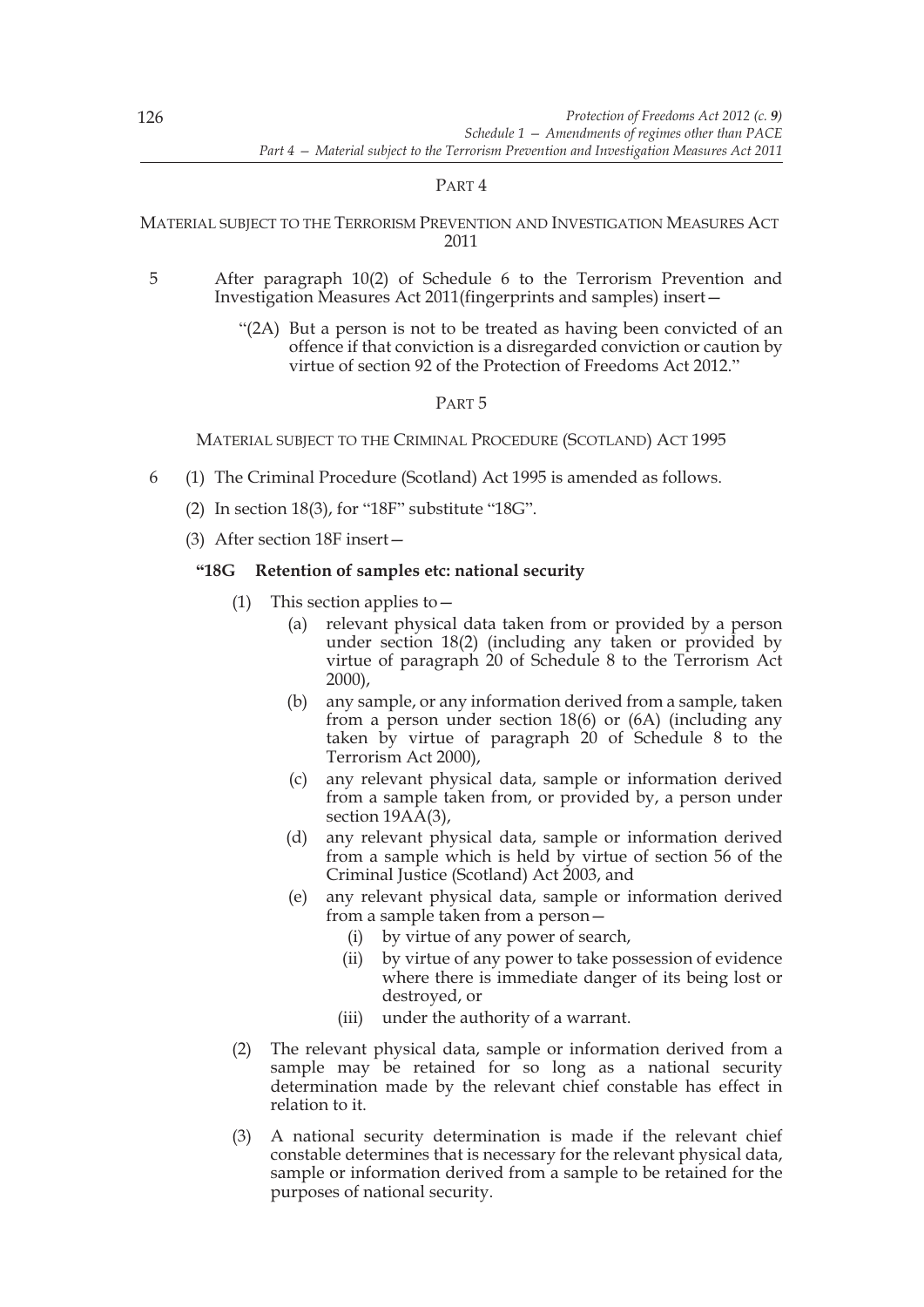- (4) A national security determination—
	- (a) must be made in writing,
	- (b) has effect for a maximum of 2 years beginning with the date on which the determination is made, and
	- (c) may be renewed.
- (5) Any relevant physical data, sample or information derived from a sample which is retained in pursuance of a national security determination must be destroyed as soon as possible after the determination ceases to have effect (except where its retention is permitted by any other enactment).
- (6) In this section, "the relevant chief constable" means the chief constable of the police force of which the constable who took the relevant physical data, or to whom it was provided, or who took or directed the taking of the sample, was a member."

### MATERIAL SUBJECT TO THE POLICE AND CRIMINAL EVIDENCE (NORTHERN IRELAND) ORDER 1989

- 7 (1) This paragraph applies to the following material—
	- (a) a DNA profile to which Article 64 of the 1989 Order (destruction of fingerprints and samples) applies, or
	- (b) fingerprints to which Article 64 of the 1989 Order applies, other than fingerprints taken under Article 61(6A) of that Order.
	- (2) If the Chief Constable of the Police Service of Northern Ireland determines that it is necessary for any material to which this paragraph applies to be retained for the purposes of national security—
		- (a) the material is not required to be destroyed in accordance with Article 64 of the 1989 Order, and
		- (b) Article 64(3AB) of that Order does not apply to the material,

for as long as the determination has effect.

- (3) A determination under sub-paragraph (2) ("a national security determination")—
	- (a) must be made in writing,
	- (b) has effect for a maximum of 2 years beginning with the date on which the material would (but for this paragraph) first become liable for destruction under the 1989 Order, and
	- (c) may be renewed.
- (4) Material retained under this paragraph must not be used other than—
	- (a) in the interests of national security,
	- (b) for the purposes of a terrorist investigation,
	- (c) for purposes related to the prevention or detection of crime, the investigation of an offence or the conduct of a prosecution, or
	- (d) for purposes related to the identification of a deceased person or of the person to whom the material relates.
- (5) This paragraph has effect despite any provision to the contrary in the 1989 Order.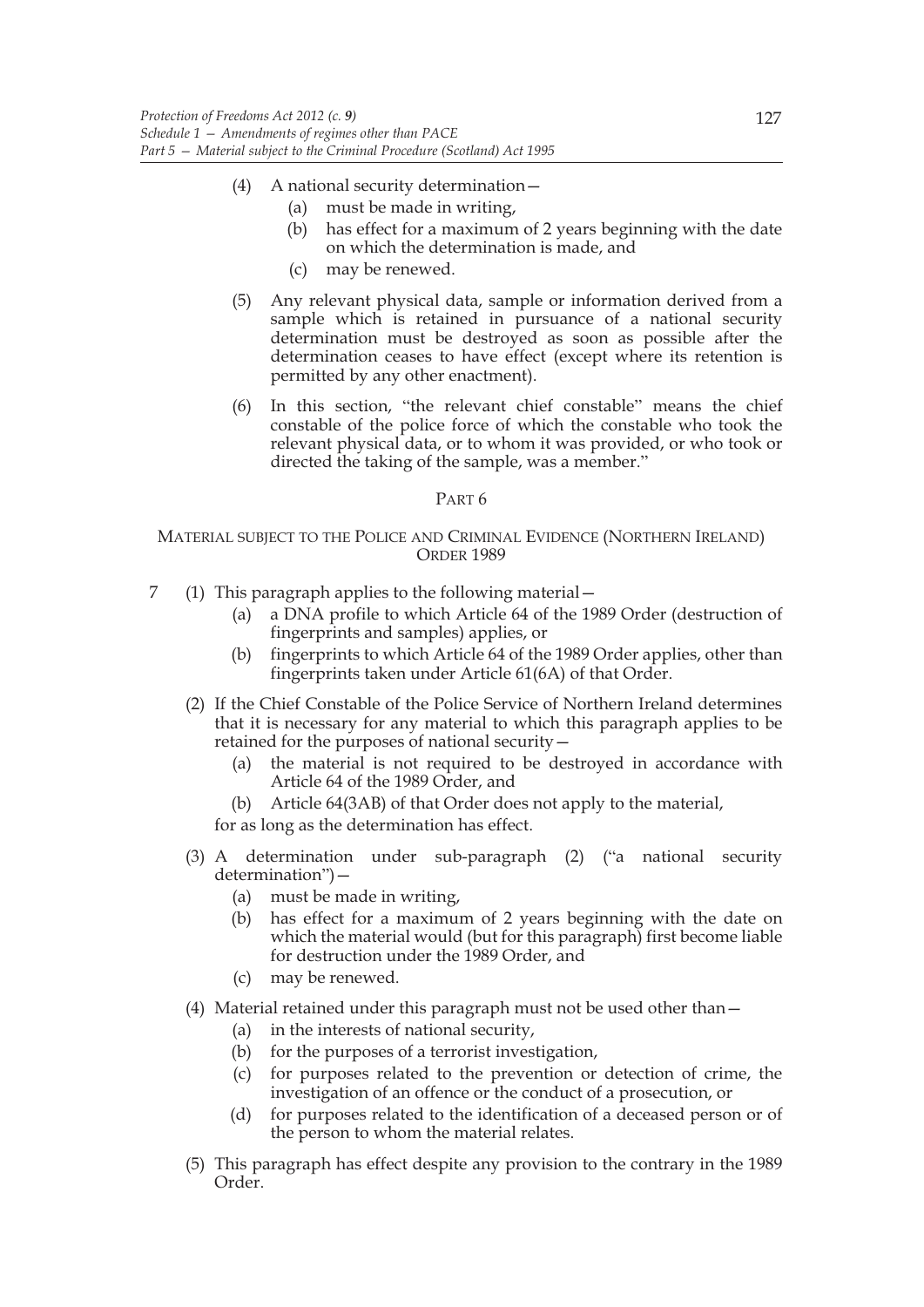- (6) In this paragraph—
	- (a) the reference to using material includes a reference to allowing any check to be made against it and to disclosing it to any person,
	- (b) the reference to crime includes a reference to any conduct which  $-$ 
		- (i) constitutes one or more criminal offences (whether under the law of Northern Ireland or of any country or territory outside Northern Ireland), or
		- (ii) is, or corresponds to, any conduct which, if it all took place in Northern Ireland, would constitute one or more criminal offences, and
	- (c) the references to an investigation and to a prosecution include references, respectively, to any investigation outside Northern Ireland of any crime or suspected crime and to a prosecution brought in respect of any crime in a country or territory outside Northern Ireland.
- (7) In this paragraph—
	- "the 1989 Order" means the Police and Criminal Evidence (Northern Ireland) Order 1989 (S.I. 1989/1341 (N.I. 12));
	- "DNA profile" means any information derived from a DNA sample;
	- "DNA sample" means any material that has come from a human body and consists of or includes human cells;
	- "offence", in relation to any country or territory outside Northern Ireland, includes an act punishable under the law of that country or territory, however it is described;
	- "terrorist investigation" has the meaning given by section 32 of the Terrorism Act 2000.

CORRESPONDING NORTHERN IRELAND PROVISION FOR EXCEPTED OR RESERVED MATTERS ETC.

- 8 (1) The Secretary of State may make an order under sub-paragraph (2) or (3) if the Secretary of State considers that the subject-matter in relation to Northern Ireland of any provision of an Act of the Northern Ireland Assembly made in 2011 or 2012 (whether before or after the passing of this Act) is the same as the subject-matter in relation to England and Wales of any provision made by any of sections 1 to 18 and 23 to 25 of this Act.
	- (2) The Secretary of State may by order make excepted or reserved provision in relation to Northern Ireland which is about the same subject-matter as any provision made in relation to England and Wales by any of sections 1 to 18 and 23 to 25 of this Act.
	- (3) The Secretary of State may by order make such provision as the Secretary of State considers appropriate in consequence of the Act of the Northern Ireland Assembly or an order under sub-paragraph (2).
	- (4) The power to make an order under this paragraph—
		- (a) is exercisable by statutory instrument,
		- (b) includes power to make incidental, supplementary, transitional, transitory or saving provision,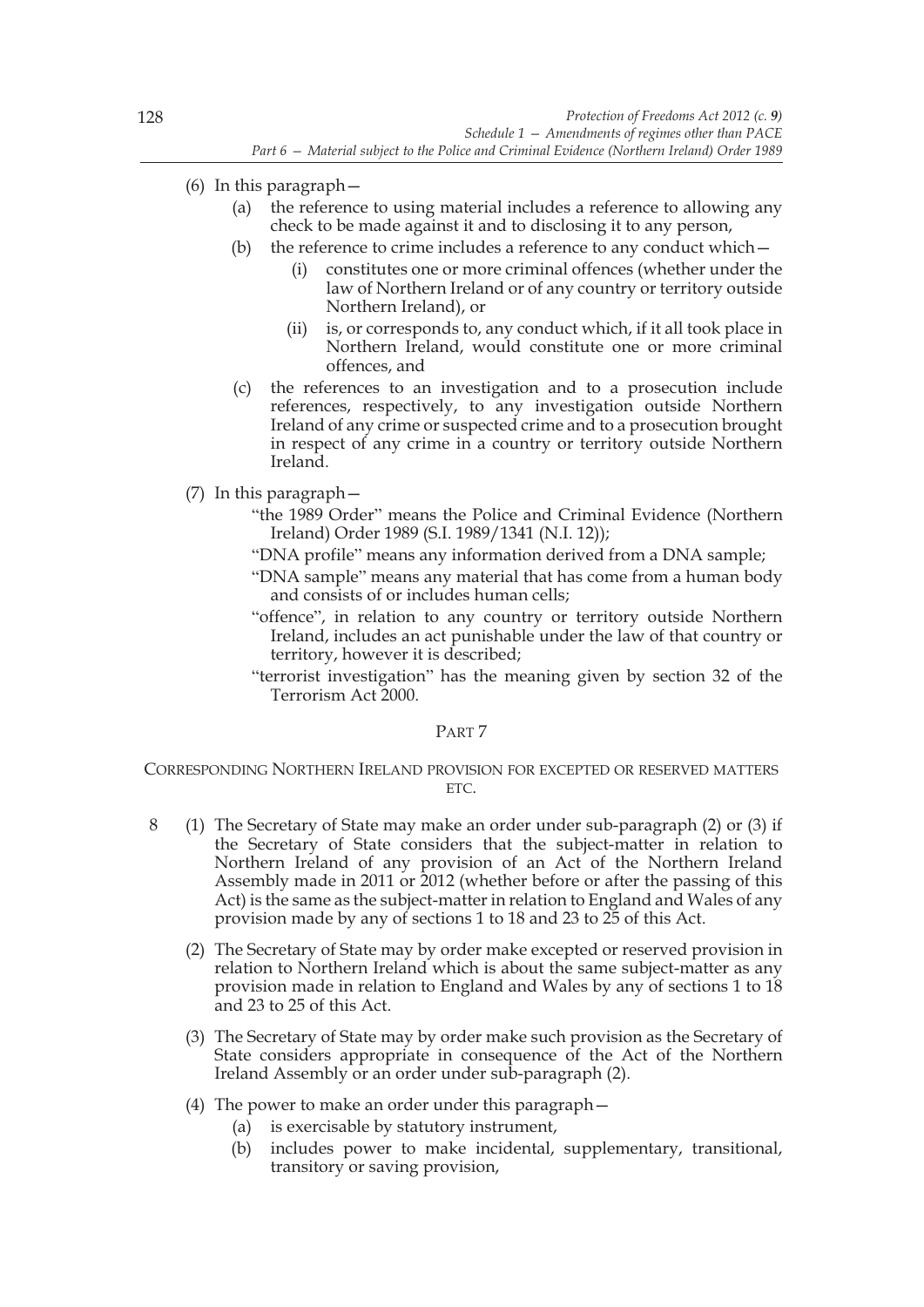- (c) may, in particular, be exercised by amending, repealing, revoking or otherwise modifying any provision made by or under an enactment (including this Act).
- (5) An order under this paragraph may not make provision which—
	- (a) if it were contained in an Act of the Northern Ireland Assembly, would be within the legislative competence of the Northern Ireland Assembly and would deal with a transferred matter without being ancillary to other provision (whether in the Act or previously enacted) which deals with an excepted or reserved matter,
	- (b) if it were contained in an Act of the Scottish Parliament, would be within the legislative competence of the Scottish Parliament, or
	- (c) if it were contained in an Act of the National Assembly for Wales, would be within the legislative competence of the National Assembly for Wales.
- (6) Subject to sub-paragraph (7), a statutory instrument containing an order under this paragraph is not to be made unless a draft of the instrument has been laid before, and approved by a resolution of, each House of Parliament.
- (7) A statutory instrument containing an order under this paragraph which neither amends nor repeals any provision of primary legislation is subject to annulment in pursuance of a resolution of either House of Parliament.
- (8) In this paragraph—
	- "enactment" includes an Act of the Scottish Parliament, a Measure or Act of the National Assembly for Wales and Northern Ireland legislation,
	- "excepted or reserved matter" have the meanings given by section 4(1) of the Northern Ireland Act 1998,

"excepted or reserved provision" means provision which—

- (a) forms part of the law of Northern Ireland, and
- (b) is not prohibited by sub-paragraph (5)(a),

"primary legislation" means—

- (a) a public general Act,
- (b) an Act of the Scottish Parliament,
- (c) a Measure or Act of the National Assembly for Wales, and
- (d) Northern Ireland legislation,
- "transferred matter" has the meaning given by section 4(1) of the Northern Ireland Act 1998.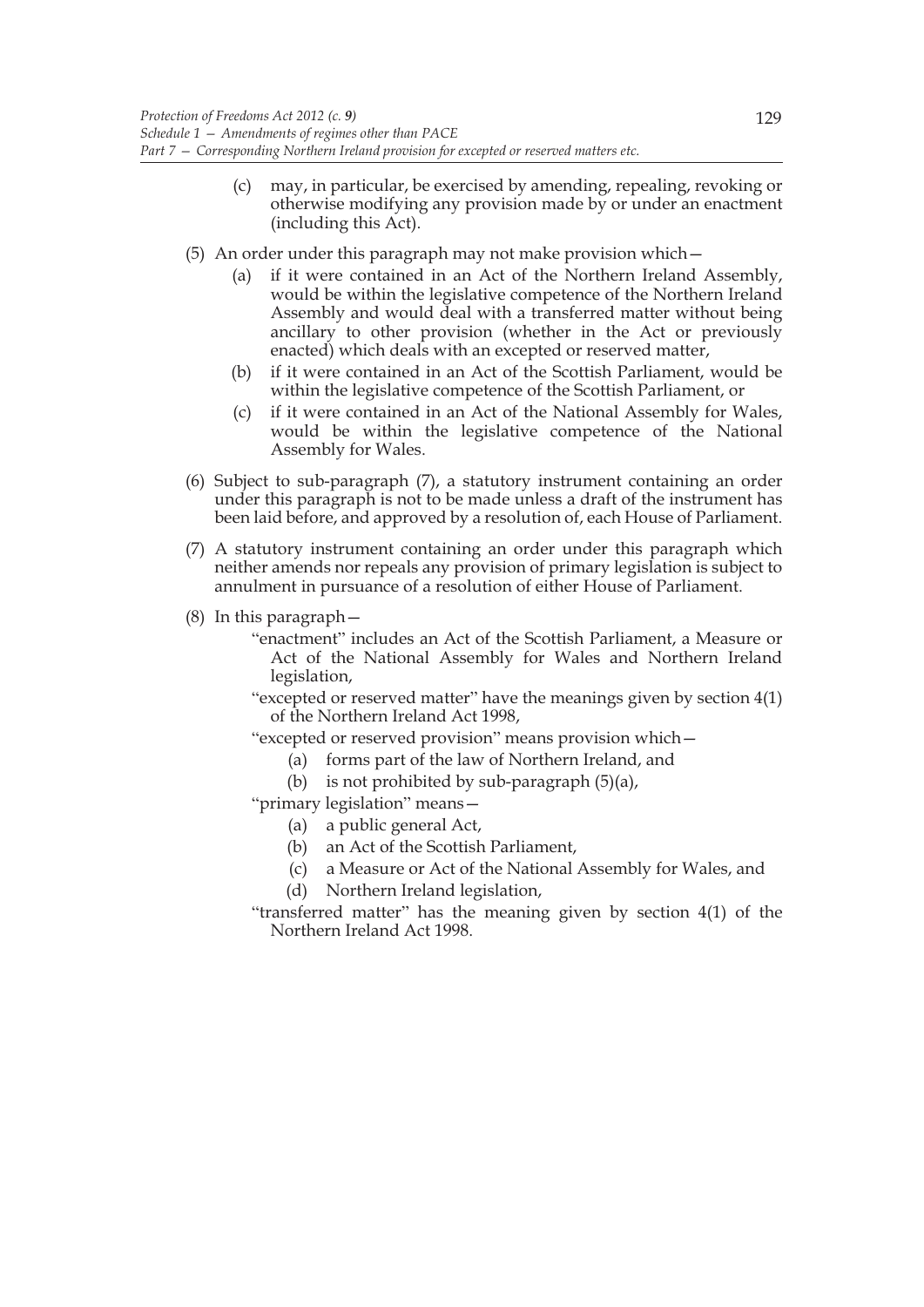### SCHEDULE 2 Section 39(2)

#### REPEALS ETC. OF POWERS OF ENTRY

#### PART 1

#### WATER AND ENVIRONMENT

*Public Health (Control of Disease) Act 1984*

- 1 (1) Omit section 50 of the Public Health (Control of Disease) Act 1984 (power in relation to England and Wales to enter and inspect canal boats).
	- (2) This paragraph extends to England and Wales only.

#### *Merchant Shipping Act 1995*

- 2 (1) Omit section 258(4) of the Merchant Shipping Act 1995 (power of surveyor of ships etc. to enter premises to determine whether provisions or water intended for UK ships, including government ships, would be in accordance with safety regulations).
	- (2) Sub-paragraph (1) does not apply to section 258(4) of the Act of 1995 so far as it applies for the purposes of section 256A of that Act (extension of power of entry to any member of the staff of the Scottish Administration authorised by the Scottish Ministers).
	- (3) This paragraph extends to England and Wales, Scotland and Northern Ireland.

*Environment Act 1995*

- 3 (1) Section 108(15) of the Environment Act 1995 (powers of entry etc. of persons authorised by enforcing authorities: interpretation) is amended as follows.
	- (2) After the definition of "authorised person" insert—

""domestic property" has the meaning given by section  $75(5)(a)$ of the Environmental Protection Act 1990;".

(3) After the definition of "enforcing authority" insert—

""English waste collection authority" has the same meaning as in section 45A of the Environmental Protection Act 1990;".

- (4) In the definition of "pollution control functions" in relation to a waste collection authority after "means" insert "—
	- (a) in relation to an English waste collection authority, the functions conferred or imposed on it by or under Part 2 of the Environmental Protection Act 1990 (other than sections 45, 45A and 46 of that Act so far as relating to the collection of household waste from domestic property); and
	- (b) in relation to any other waste collection authority,".
- (5) This paragraph extends to England and Wales only.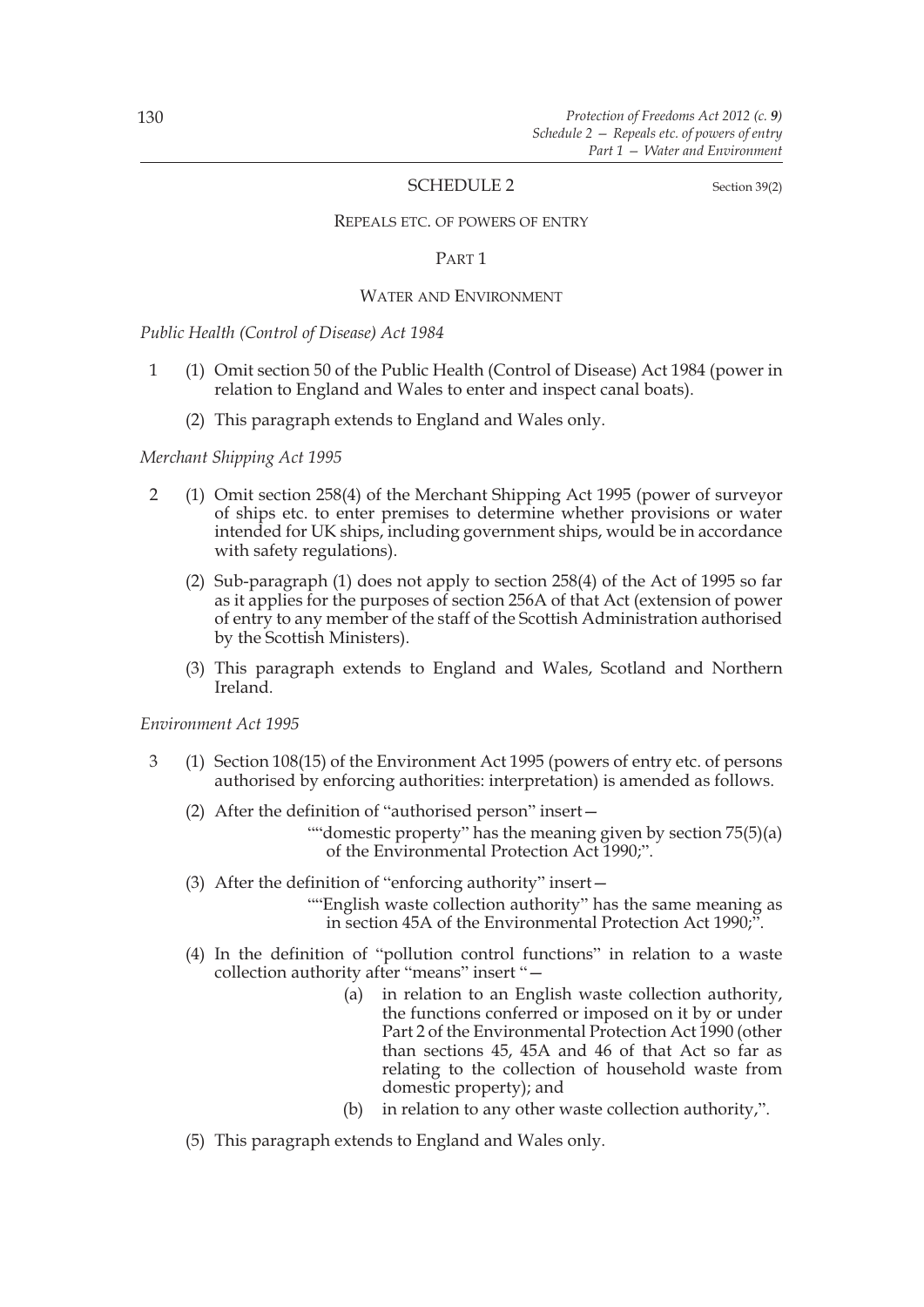### **AGRICULTURE**

*Dairy Herd Conversion Premium Regulations 1973 (S.I. 1973/1642)*

- 4 (1) Omit regulation 5 of the Dairy Herd Conversion Premium Regulations 1973 (power of authorised officer to enter land to inspect livestock in respect of which a premium has been applied for etc.).
	- $(2)$  Also
		- (a) in regulation 2(1) of those Regulations omit the definition of "authorised officer", and
		- (b) in regulation 7 of those Regulations, omit sub-paragraph (b) and the word "or" before it.
	- (3) This paragraph extends to England and Wales only.

### *Milk (Cessation of Production) Act 1985*

- 5 (1) Omit section 2(1) of the Milk (Cessation of Production) Act 1985 (powers of entry in connection with compensation payments).
	- (2) Also, in section 3(1) of that Act, omit paragraph (b) and the word "or" before it.
	- (3) This paragraph extends to England and Wales only.

*Cereals Co-responsibility Levy Regulations 1988 (S.I. 1988/1001)*

- 6 (1) Omit regulation 8 of the Cereals Co-responsibility Levy Regulations 1988 (power of authorised officer to enter premises used in relation to cereals).
	- $(2)$  Also
		- (a) in regulation 9 of those Regulations omit "or 8", and
		- (b) in regulation 11(d) of those Regulations for "regulations 7 or 8" substitute "regulation 7".
	- (3) This paragraph extends to England and Wales only.

*Oilseeds Producers (Support System) Regulations 1992 (S.I. 1992/695)*

- 7 (1) Omit regulation 5 of the Oilseeds Producers (Support System) Regulations 1992 (power of authorised officer to enter and inspect oilseeds producers' premises).
	- $(2)$  Also
		- (a) in regulation 2(1) of those Regulations omit the definitions of "authorised officer", "oilseeds" and "specified control measure", and
		- (b) omit regulations 6, 9 and 10 of those Regulations.
	- (3) This paragraph extends to England and Wales only.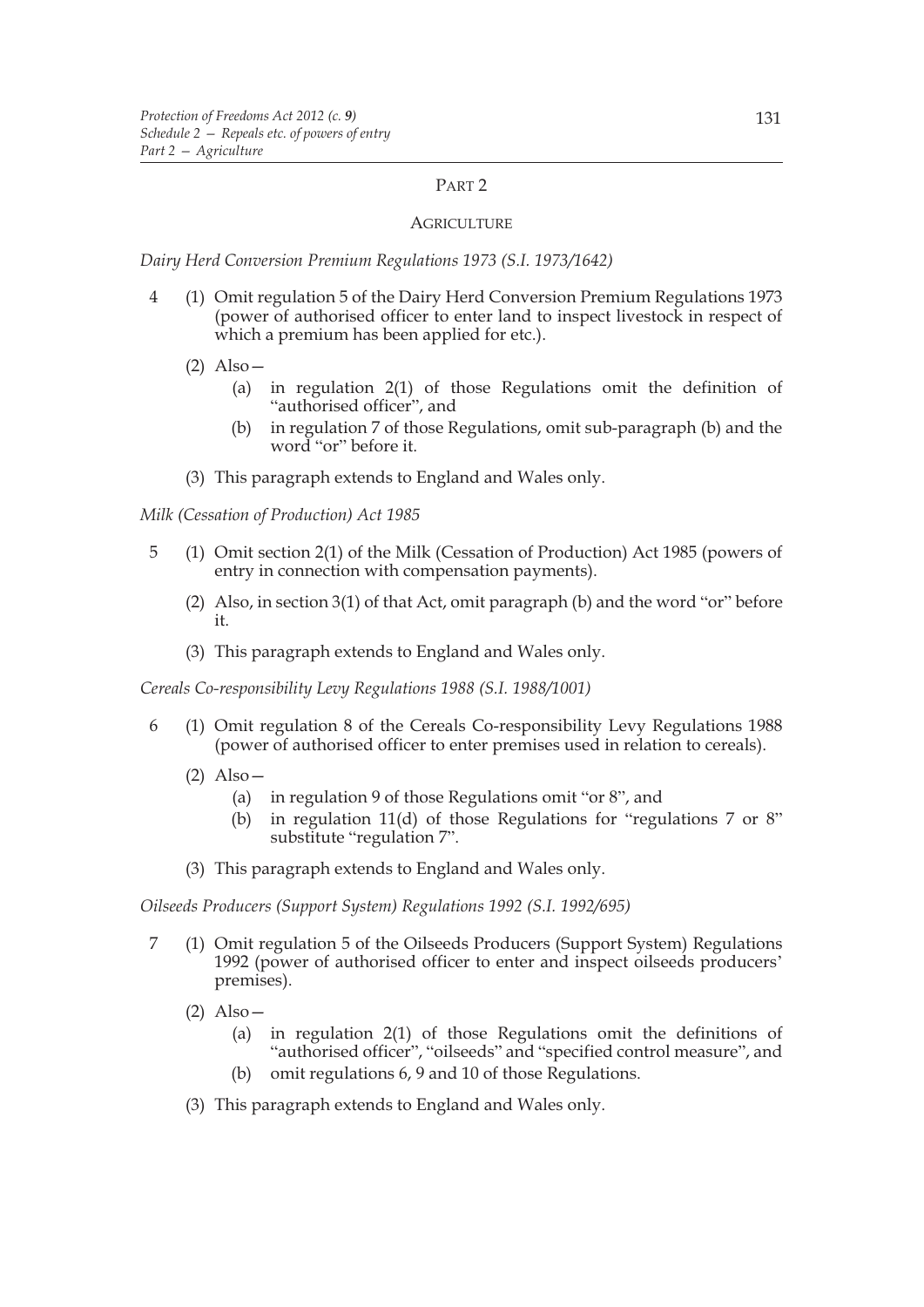*Older Cattle (Disposal) (England) Regulations 2005 (S.I. 2005/3522)*

- 8 (1) Omit regulation 5 of the Older Cattle (Disposal) (England) Regulations 2005 (power of inspector to enter premises for the purposes of ensuring that regulations are being complied with).
	- (2) This paragraph extends to England and Wales, Scotland and Northern Ireland.

*Salmonella in Turkey Flocks and Slaughter Pigs (Survey Powers) (England) Regulations 2006 (S.I. 2006/2821)*

- 9 (1) Omit regulation 6 of the Salmonella in Turkey Flocks and Slaughter Pigs (Survey Powers) (England) Regulations 2006 (power of inspector to enter a turkey holding or slaughterhouse for purposes relating to salmonella).
	- (2) This paragraph extends to England and Wales, Scotland and Northern Ireland.

### PART 3

### **MISCELLANEOUS**

*Distribution of German Enemy Property (No 1) Order 1950 (S.I. 1950/1642)*

- 10 (1) Omit article 22 of the Distribution of German Enemy Property (No 1) Order 1950 (power of constable to enter premises under warrant to search for and seize German enemy property).
	- (2) This paragraph extends to England and Wales, Scotland and Northern Ireland.

*Hypnotism Act 1952*

- 11 (1) Omit section 4 of the Hypnotism Act 1952 (constable's power to enter premises where entertainment is held if there is reasonable cause to believe that there is a contravention of the Act).
	- (2) This paragraph extends to England and Wales only.

*Landlord and Tenant Act 1985*

- 12 (1) Omit section 8(2) of the Landlord and Tenant Act 1985 (power of landlord to enter premises to view their state and condition).
	- (2) This paragraph extends to England and Wales only.

*Gas Appliances (Safety) Regulations 1995 (S.I. 1995/1629)*

- 13 (1) Omit regulation 24(6) of the Gas Appliances (Safety) Regulations 1995 (power of authorised officer to enter premises for the purposes of surveillance of manufacturer's compliance with requirements).
	- (2) This paragraph extends to England and Wales, Scotland and Northern Ireland.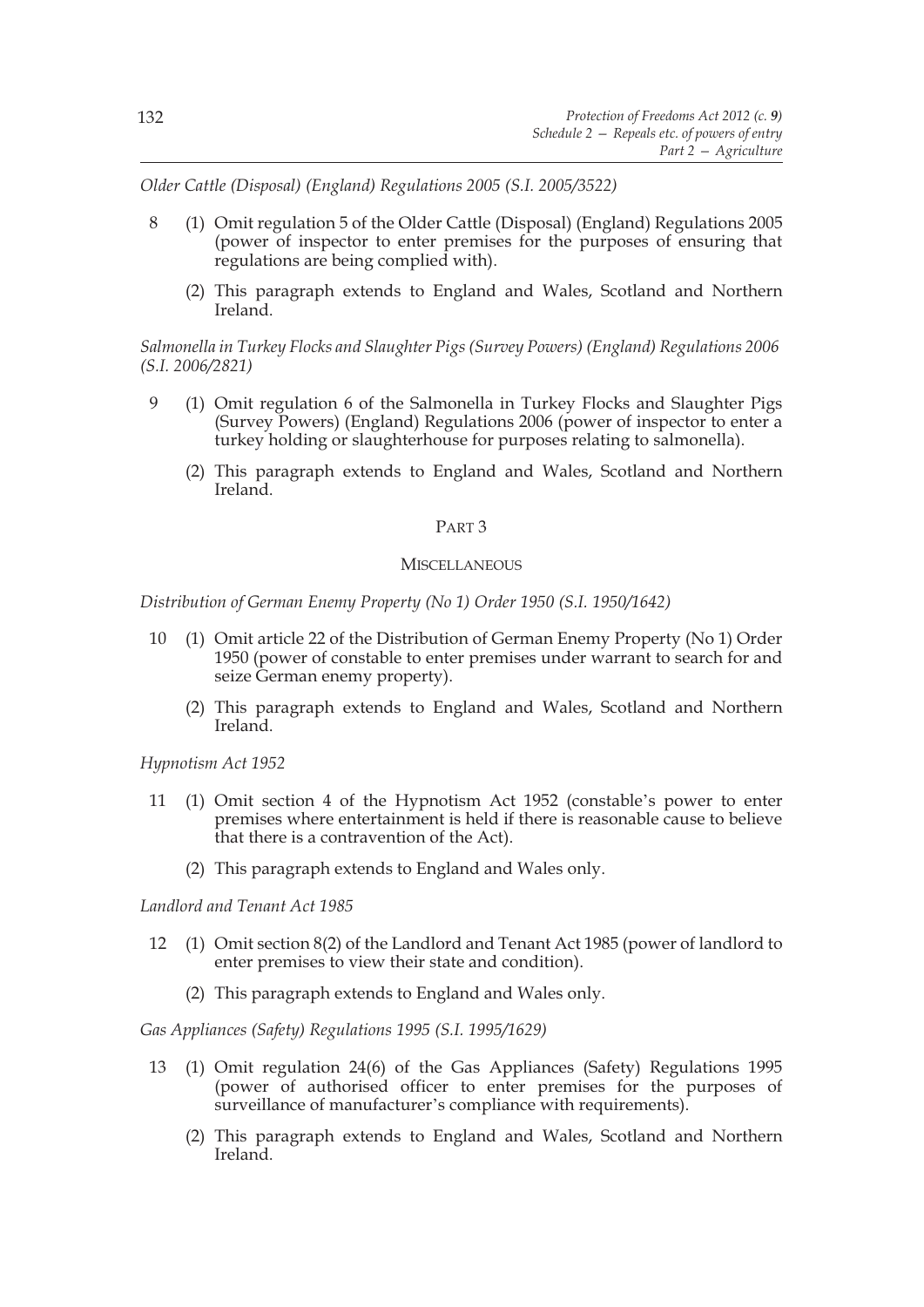*Cross-border Railway Services (Working Time) Regulations 2008 (2008/1660)*

- 14 (1) Omit paragraph 2(2)(a), (b) and (c) of Schedule 2 to the Cross-border Railway Services (Working Time) Regulations 2008 (power of Office of Rail Regulation's inspector to enter premises for the purpose of carrying the regulations into effect).
	- (2) This paragraph extends to England and Wales and Scotland only.

*Payment Services Regulations 2009 (S.I. 2009/209)*

- 15 (1) Omit regulation 83 of the Payment Services Regulations 2009 (power of an officer of the Financial Services Authority to enter premises used in relation to payment services).
	- (2) This paragraph extends to England and Wales, Scotland and Northern Ireland.

### SCHEDULE 3 Section 53

CORRESPONDING CODE OF PRACTICE FOR WELSH DEVOLVED POWERS OF ENTRY

*Code of practice*

- 1 (1) The Welsh Ministers may prepare a code of practice containing guidance about the exercise of—
	- (a) powers of entry, or
	- (b) associated powers,

in relation to matters within the legislative competence of the National Assembly for Wales.

- (2) Such a code may, in particular, include provision about—
	- (a) considerations before exercising, or when exercising, any such powers,
	- (b) considerations after exercising any such powers (such as the retention of records, or the publication of information, about the exercise of any such powers).
- (3) Such a code—
	- (a) need not contain provision about every type of power of entry or associated power,
	- (b) may make different provision for different purposes.
- (4) In the course of preparing such a code in relation to any powers, the Welsh Ministers must consult—
	- (a) such persons appearing to the Welsh Ministers to be representative of the views of persons entitled to exercise the powers concerned as the Welsh Ministers consider appropriate, and
	- (b) such other persons as the Welsh Ministers consider appropriate.

*Issuing of code*

2 (1) The Welsh Ministers must lay before the National Assembly for Wales—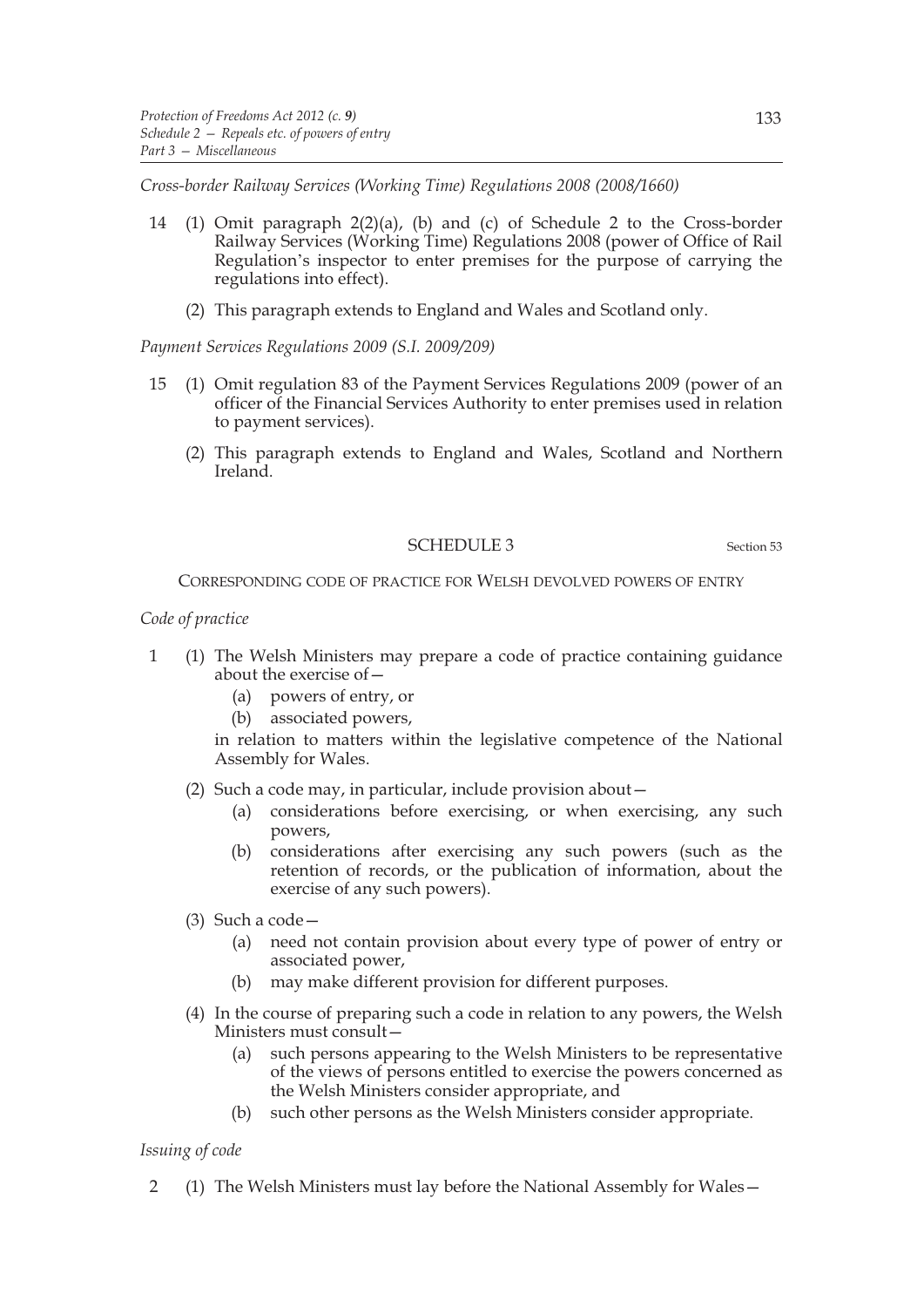- (a) any code of practice prepared under paragraph 1, and
- (b) a draft of any order providing for the code to come into force.
- (2) The Welsh Ministers may make the order and issue the code if the draft of the order is approved by a resolution of the National Assembly for Wales.
- (3) The Welsh Ministers must not make the order or issue the code unless the draft of the order is so approved.
- (4) The Welsh Ministers may prepare another code of practice under paragraph 1 if the draft of the order is not so approved.
- (5) A code comes into force in accordance with an order under this paragraph.
- (6) Such an order—
	- (a) is to be a statutory instrument, and
	- (b) may contain transitional, transitory or saving provision.

# *Alteration or replacement of code*

- 3 (1) The Welsh Ministers—
	- (a) must keep the devolved powers of entry code under review, and
		- (b) may prepare an alteration to the code or a replacement code.
	- (2) Before preparing an alteration or a replacement code in relation to any powers, the Welsh Ministers must consult—
		- (a) such persons appearing to the Welsh Ministers to be representative of the views of persons entitled to exercise the powers concerned as the Welsh Ministers consider appropriate, and
		- (b) such other persons as the Welsh Ministers consider appropriate.
	- (3) The Welsh Ministers must lay before the National Assembly for Wales an alteration or a replacement code prepared under this paragraph.
	- (4) If, within the 40-day period, the National Assembly for Wales resolves not to approve the alteration or the replacement code, the Welsh Ministers must not issue the alteration or code.
	- (5) If no such resolution is made within that period, the Welsh Ministers must issue the alteration or replacement code.
	- (6) The alteration or replacement code—
		- (a) comes into force when issued, and
		- (b) may include transitional, transitory or saving provision.
	- (7) Sub-paragraph (4) does not prevent the Welsh Ministers from laying a new alteration or replacement code before the National Assembly for Wales.
	- (8) In this paragraph "the 40-day period" means the period of 40 days beginning with the day on which the alteration or replacement code is laid before the National Assembly for Wales.
	- (9) In calculating the 40-day period, no account is to be taken of  $-$ 
		- (a) any period during which the National Assembly for Wales is dissolved, and
		- (b) any period of more than four days during which the National Assembly for Wales is in recess.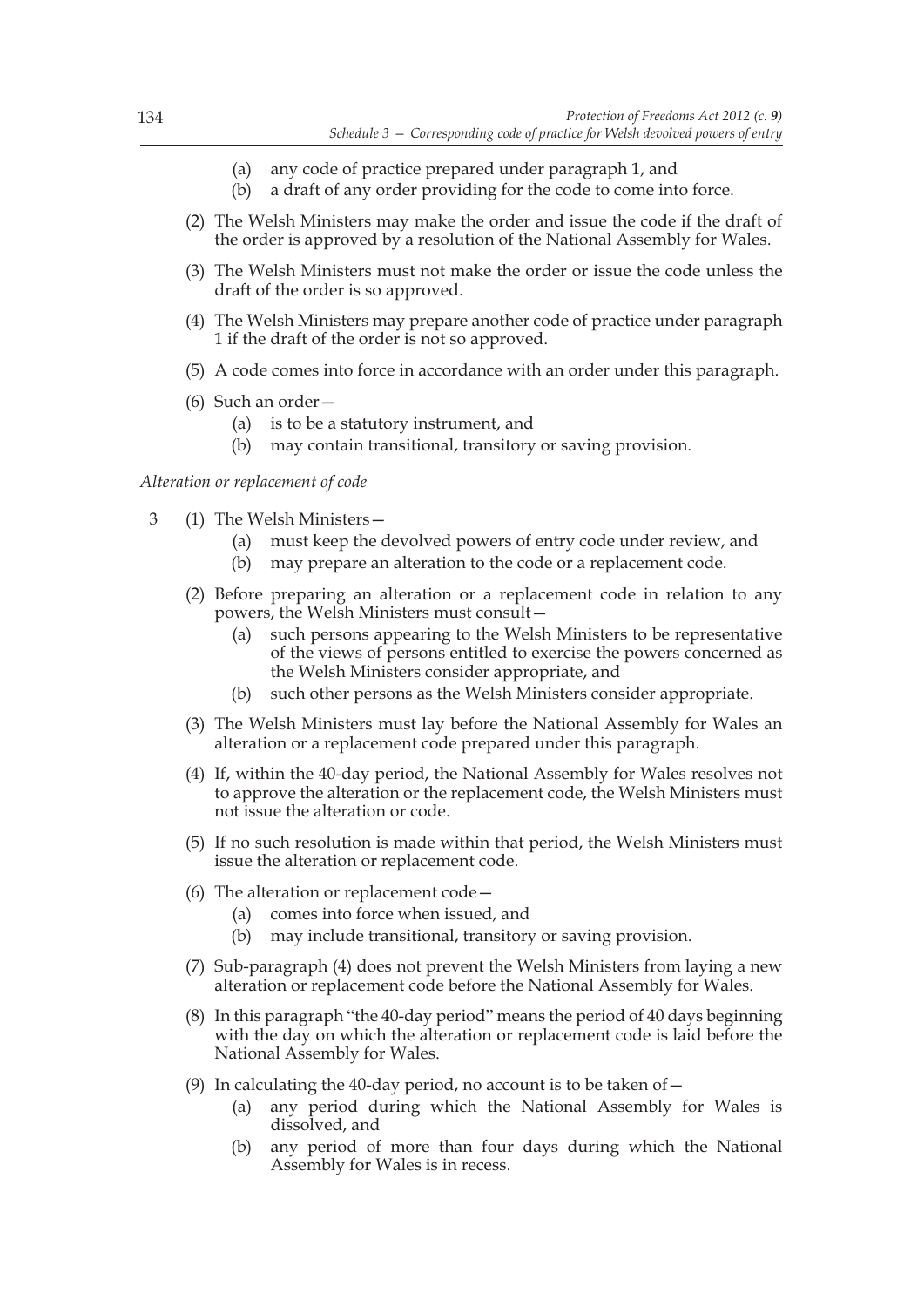(10) In this paragraph "the devolved powers of entry code" means any code of practice issued under paragraph 2(2) (as altered or replaced from time to time).

# *Publication of code*

- 4 (1) The Welsh Ministers must publish any code issued under paragraph 2(2).
	- (2) The Welsh Ministers must publish any replacement code issued under paragraph 3(5).
	- (3) The Welsh Ministers must publish—
		- (a) any alteration issued under paragraph 3(5), or
		- (b) the code or replacement code as altered by it.

# *Effect of code*

- 5 (1) A relevant person must have regard to the devolved powers of entry code when exercising any functions to which the code relates.
	- (2) A failure on the part of any person to act in accordance with any provision of the devolved powers of entry code does not of itself make that person liable to criminal or civil proceedings.
	- (3) The devolved powers of entry code is admissible in evidence in any such proceedings.
	- (4) A court or tribunal may, in particular, take into account a failure by a relevant person to have regard to the devolved powers of entry code in determining a question in any such proceedings.
	- (5) In this paragraph "relevant person" means any person specified or described by the Welsh Ministers in an order made by statutory instrument.
	- (6) An order under sub-paragraph (5) may, in particular—
		- (a) restrict the specification or description of a person to that of the person when acting in a specified capacity or exercising specified or described functions,
		- (b) contain transitional, transitory or saving provision.
	- (7) So far as an order under sub-paragraph (5) contains a restriction of the kind mentioned in sub-paragraph  $(6)(a)$  in relation to a person, the duty in subparagraph (1) applies only to the person in that capacity or (as the case may be) only in relation to those functions.
	- (8) Before making an order under sub-paragraph (5) in relation to any person or description of persons, the Welsh Ministers must consult such persons appearing to the Welsh Ministers to be representative of the views of the person or persons in relation to whom the order may be made as the Welsh Ministers consider appropriate.
	- (9) No instrument containing the first order under sub-paragraph (5) is to be made unless a draft of it has been laid before, and approved by a resolution of, the National Assembly for Wales.
	- (10) Subject to this, an instrument containing an order under sub-paragraph (5) is subject to annulment in pursuance of a resolution of the National Assembly for Wales.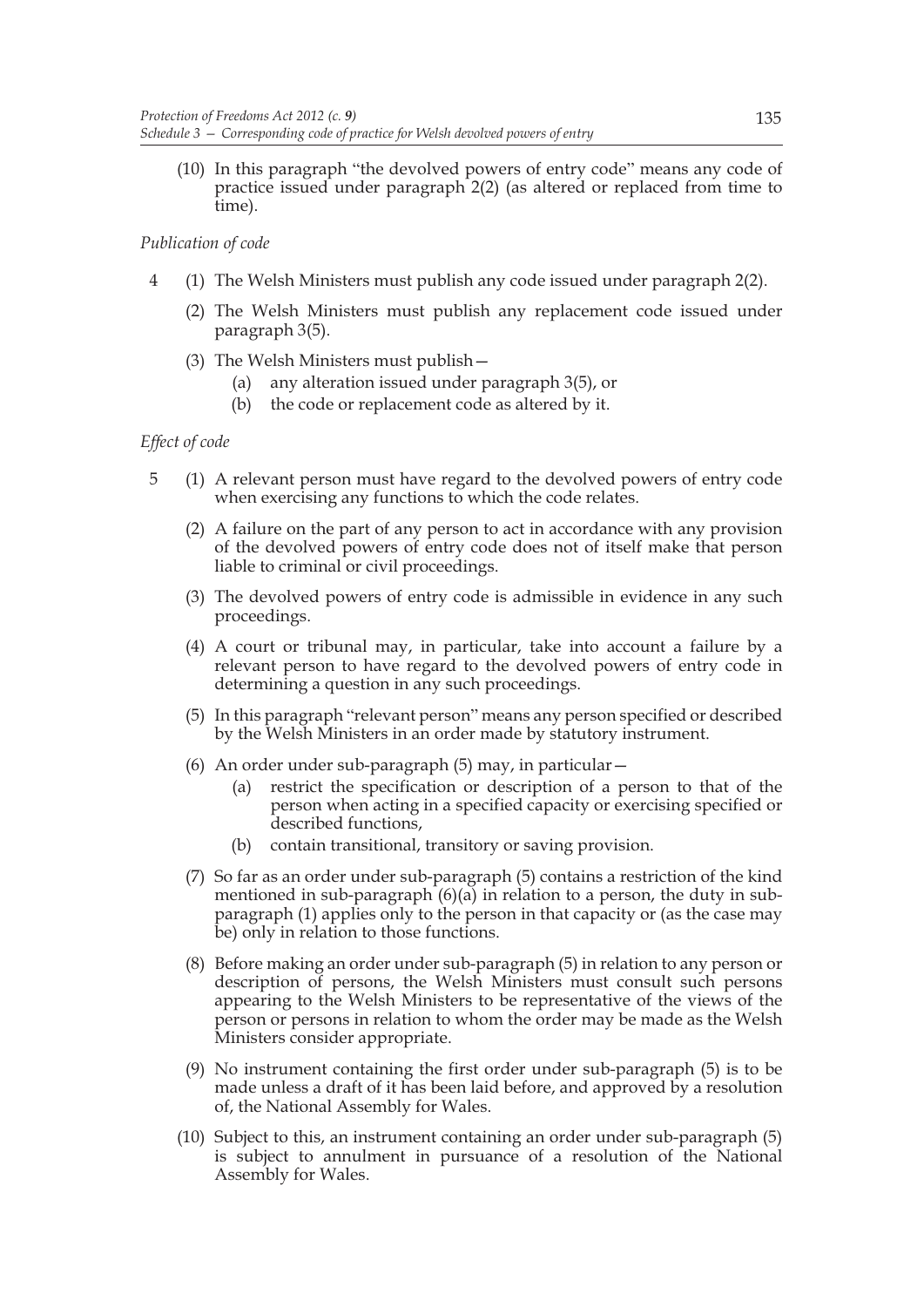#### *Interpretation*

6 In this Schedule—

- "the devolved powers of entry code" has the meaning given by paragraph  $3(10)$ ,
- "power of entry" and "associated power" have the meaning given by section 46.

#### SCHEDULE 4 Section 56

#### RECOVERY OF UNPAID PARKING CHARGES

*Introductory*

- 1 (1) This Schedule applies where—
	- (a) the driver of a vehicle is required by virtue of a relevant obligation to pay parking charges in respect of the parking of the vehicle on relevant land; and
	- those charges have not been paid in full.
	- (2) It is immaterial for the purposes of this Schedule whether or not the vehicle was permitted to be parked (or to remain parked) on the land.

2 (1) In this Schedule—

"the appropriate national authority" means—

- (a) in relation to relevant land in England, the Secretary of State; and
- (b) in relation to relevant land in Wales, the Welsh Ministers;

"the creditor" means a person who is for the time being entitled to recover unpaid parking charges from the driver of the vehicle;

"current address for service" means—

- (a) in the case of the keeper, an address which is either
	- an address at which documents relating to civil proceedings could properly be served on the person concerned under Civil Procedure Rules; or
	- (ii) the keeper's registered address (if there is one); or
- (b) in the case of the driver, an address at which the driver for the time being resides or can conveniently be contacted;

"driver" includes, where more than one person is engaged in the driving of the vehicle, any person so engaged;

"keeper" means the person by whom the vehicle is kept at the time the vehicle was parked, which in the case of a registered vehicle is to be presumed, unless the contrary is proved, to be the registered keeper; "notice to driver" means a notice given in accordance with paragraph 7;

"notice to keeper" means a notice given in accordance with paragraph 8 or 9 (as the case may be);

"parking charge"—

(a) in the case of a relevant obligation arising under the terms of a relevant contract, means a sum in the nature of a fee or charge, and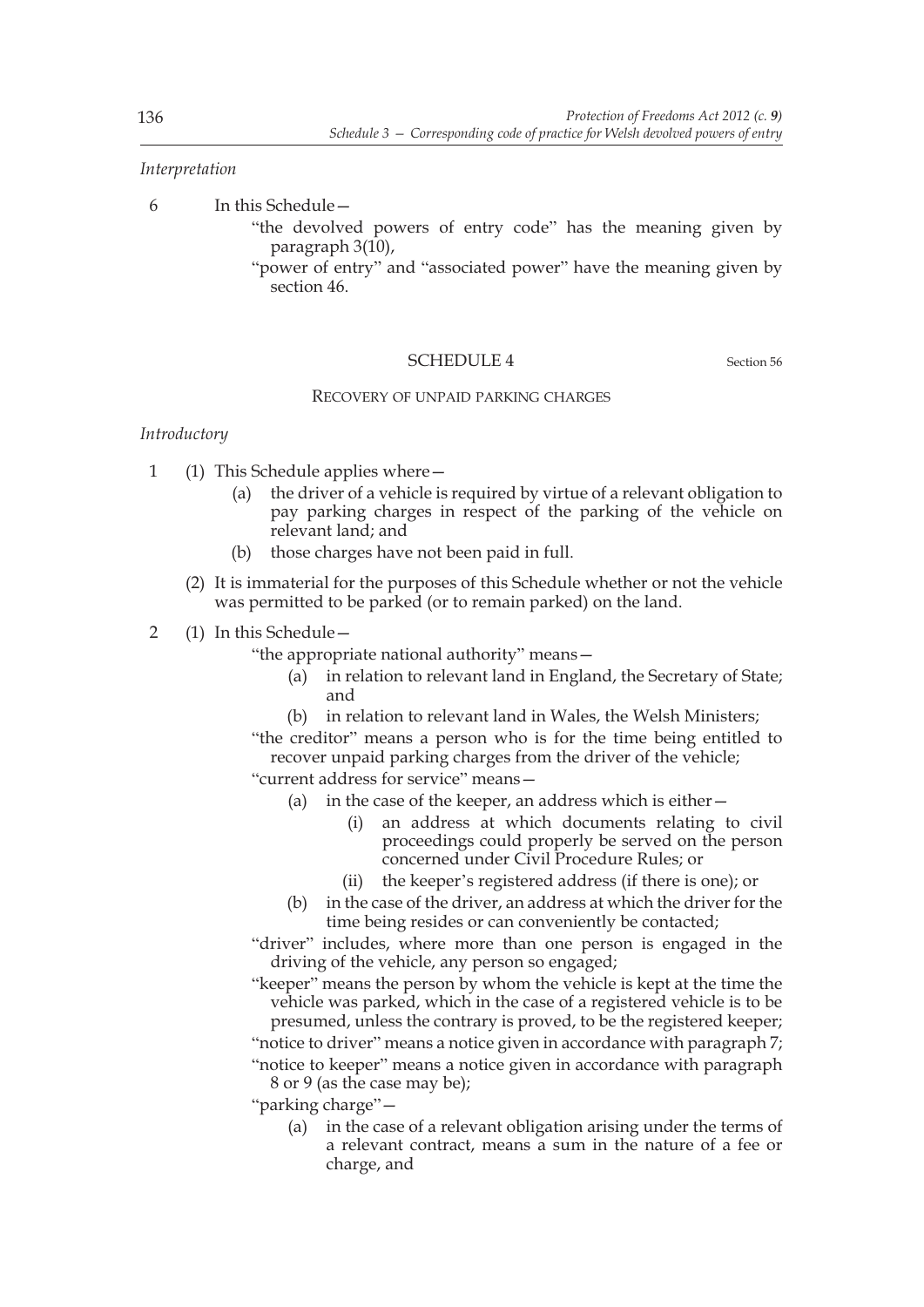- (b) in the case of a relevant obligation arising as a result of a trespass or other tort, means a sum in the nature of damages, however the sum in question is described;
- "registered address" means, in relation to the keeper of a registered vehicle, the address described in paragraph  $11(3)$ (b) (as provided by the Secretary of State in response to the application for the keeper's details required by paragraph 11);
- "registered keeper", in relation to a registered vehicle, means the person in whose name the vehicle is registered;
- "registered vehicle" means a vehicle which is for the time being registered under the Vehicle Excise and Registration Act 1994;
- "relevant contract" means a contract (including a contract arising only when the vehicle was parked on the relevant land) between the driver and a person who is—
	- (a) the owner or occupier of the land; or
	- (b) authorised, under or by virtue of arrangements made by the owner or occupier of the land, to enter into a contract with the driver requiring the payment of parking charges in respect of the parking of the vehicle on the land;

"relevant land" has the meaning given by paragraph 3;

"relevant obligation" means—

- (a) an obligation arising under the terms of a relevant contract; or
- (b) an obligation arising, in any circumstances where there is no relevant contract, as a result of a trespass or other tort committed by parking the vehicle on the relevant land;

"vehicle" means a mechanically-propelled vehicle or a vehicle designed or adapted for towing by a mechanically-propelled vehicle.

- (2) The reference in the definition of "parking charge" to a sum in the nature of damages is to a sum of which adequate notice was given to drivers of vehicles (when the vehicle was parked on the relevant land).
- (3) For the purposes of sub-paragraph (2) "adequate notice" means notice given  $bv -$ 
	- (a) the display of one or more notices in accordance with any applicable requirements prescribed in regulations under paragraph 12 for, or for purposes including, the purposes of sub-paragraph (2); or
	- (b) where no such requirements apply, the display of one or more notices which—
		- (i) specify the sum as the charge for unauthorised parking; and
		- (ii) are adequate to bring the charge to the notice of drivers who park vehicles on the relevant land.
- 3 (1) In this Schedule "relevant land" means any land (including land above or below ground level) other than—
	- (a) a highway maintainable at the public expense (within the meaning of section 329(1) of the Highways Act 1980);
	- (b) a parking place which is provided or controlled by a traffic authority;
	- (c) any land (not falling within paragraph (a) or (b)) on which the parking of a vehicle is subject to statutory control.
	- (2) In sub-paragraph  $(1)(b)$  —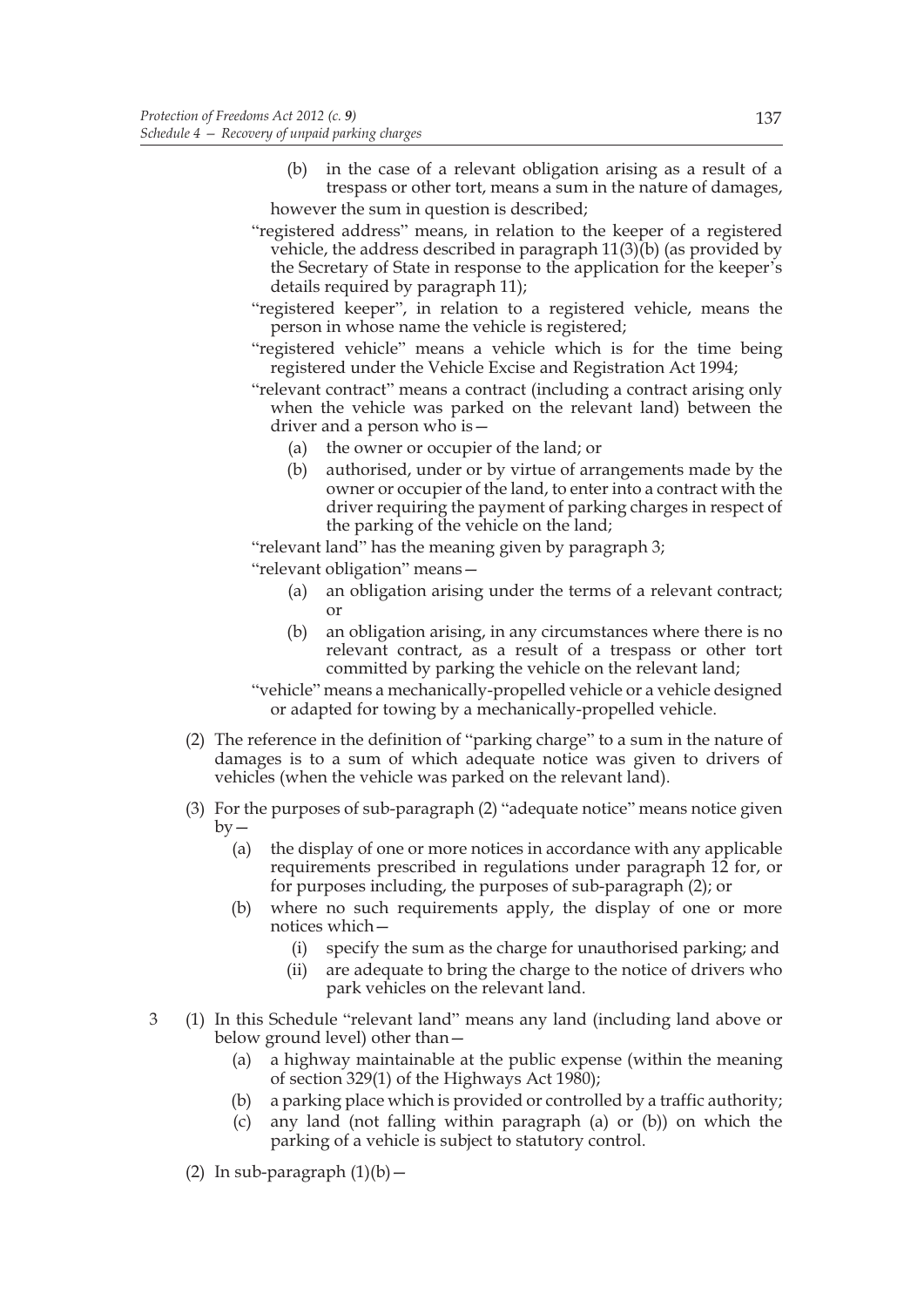"parking place" has the meaning given by section 32(4)(b) of the Road Traffic Regulation Act 1984;

"traffic authority" means each of the following—

- (a) the Secretary of State;
- (b) the Welsh Ministers;
- (c) Transport for London;
- (d) the Common Council of the City of London;
- (e) the council of a county, county borough, London borough or district;
- (f) a parish or community council;
- (g) the Council of the Isles of Scilly.
- (3) For the purposes of sub-paragraph  $(1)(c)$  the parking of a vehicle on land is "subject to statutory control" if any statutory provision imposes a liability (whether criminal or civil, and whether in the form of a fee or charge or a penalty of any kind) in respect of the parking on that land of vehicles generally or of vehicles of a description that includes the vehicle in question.
- (4) In sub-paragraph (3) "statutory provision" means any provision (apart from this Schedule) contained in—
	- (a) any Act (including a local or private Act), whenever passed; or
	- (b) any subordinate legislation, whenever made,

and for this purpose "subordinate legislation" means an Order in Council or any order, regulations, byelaws or other legislative instrument.

*Right to claim unpaid parking charges from keeper of vehicle*

- 4 (1) The creditor has the right to recover any unpaid parking charges from the keeper of the vehicle.
	- (2) The right under this paragraph applies only if  $-$ 
		- (a) the conditions specified in paragraphs 5, 6, 11 and 12 (so far as applicable) are met; and
		- (b) the vehicle was not a stolen vehicle at the beginning of the period of parking to which the unpaid parking charges relate.
	- (3) For the purposes of the condition in sub-paragraph  $(2)(b)$ , the vehicle is to be presumed not to be a stolen vehicle at the material time, unless the contrary is proved.
	- (4) The right under this paragraph may only be exercised after the end of the period of 28 days beginning with the day on which the notice to keeper is given.
	- (5) The maximum sum which may be recovered from the keeper by virtue of the right conferred by this paragraph is the amount specified in the notice to keeper under paragraph  $8(2)(c)$  or (d) or, as the case may be,  $9(2)(d)$  (less any payments towards the unpaid parking charges which are received after the time so specified).
	- (6) Nothing in this paragraph affects any other remedy the creditor may have against the keeper of the vehicle or any other person in respect of any unpaid parking charges (but this is not to be read as permitting double recovery).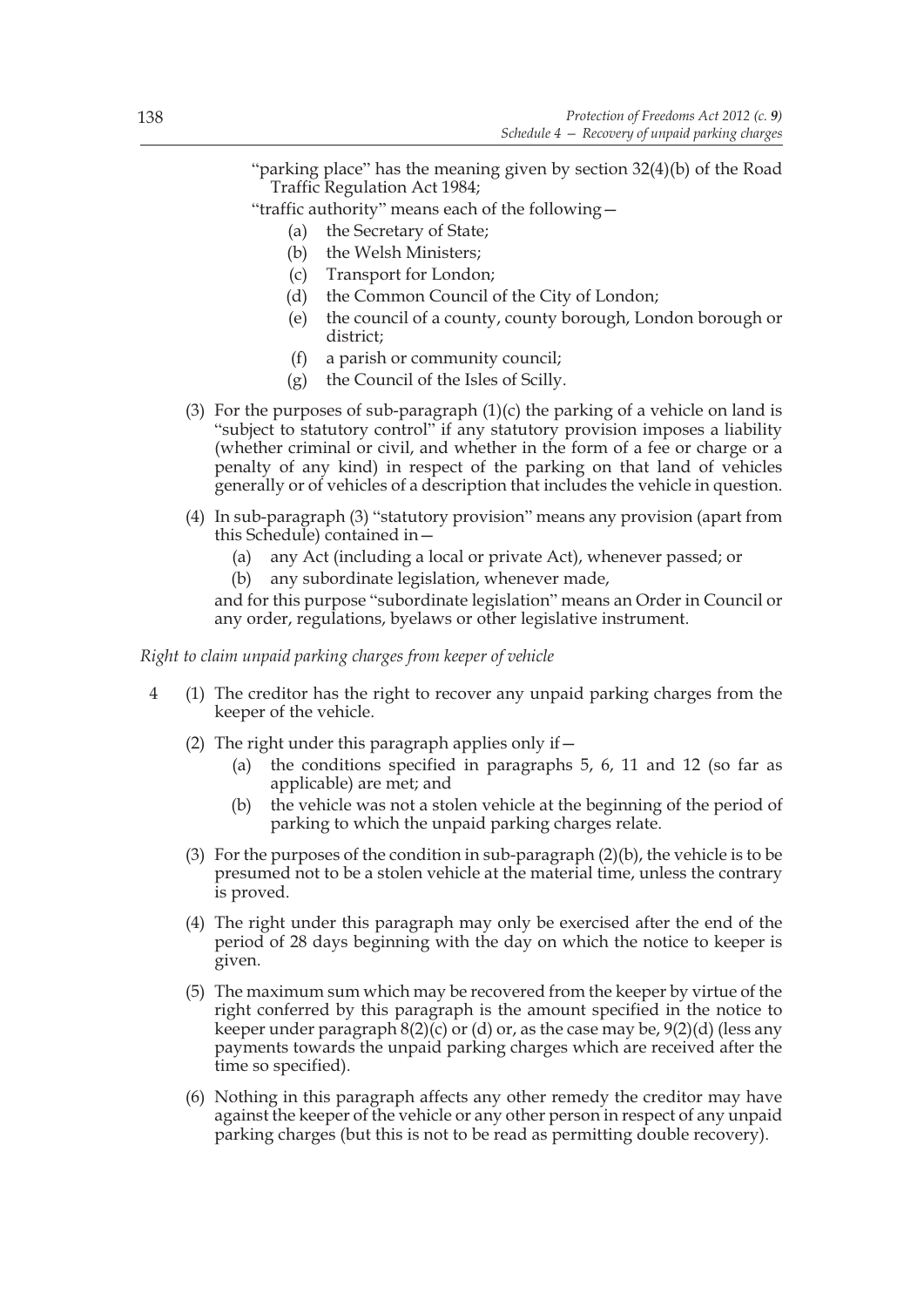(7) The right under this paragraph is subject to paragraph 13 (which provides for the right not to apply in certain circumstances in the case of a hire vehicle).

# *Conditions that must be met for purposes of paragraph 4*

- 5 (1) The first condition is that the creditor—
	- (a) has the right to enforce against the driver of the vehicle the requirement to pay the unpaid parking charges; but
	- (b) is unable to take steps to enforce that requirement against the driver because the creditor does not know both the name of the driver and a current address for service for the driver.
	- (2) Sub-paragraph (1)(b) ceases to apply if (at any time after the end of the period of 28 days beginning with the day on which the notice to keeper is given) the creditor begins proceedings to recover the unpaid parking charges from the keeper.
- 6 (1) The second condition is that the creditor (or a person acting for or on behalf of the creditor)—
	- (a) has given a notice to driver in accordance with paragraph 7, followed by a notice to keeper in accordance with paragraph 8; or
	- (b) has given a notice to keeper in accordance with paragraph 9.
	- (2) If a notice to driver has been given, any subsequent notice to keeper must be given in accordance with paragraph 8.
- 7 (1) A notice which is to be relied on as a notice to driver for the purposes of paragraph  $6(1)(a)$  is given in accordance with this paragraph if the following requirements are met.
	- (2) The notice must—
		- (a) specify the vehicle, the relevant land on which it was parked and the period of parking to which the notice relates;
		- (b) inform the driver of the requirement to pay parking charges in respect of the specified period of parking and describe those charges, the circumstances in which the requirement arose (including the means by which it was brought to the attention of drivers) and the other facts that made those charges payable;
		- (c) inform the driver that the parking charges relating to the specified period of parking have not been paid in full and specify the total amount of the unpaid parking charges relating to that period, as at a time which is—
			- (i) specified in the notice; and
			- (ii) no later than the time specified under paragraph (f);
		- (d) inform the driver of any discount offered for prompt payment and the arrangements for the resolution of disputes or complaints that are available;
		- (e) identify the creditor and specify how and to whom payment may be made;
		- (f) specify the time when the notice is given and the date.
	- (3) The notice must relate only to a single period of parking specified under subparagraph (2)(a) (but this does not prevent the giving of separate notices each specifying different parts of a single period of parking).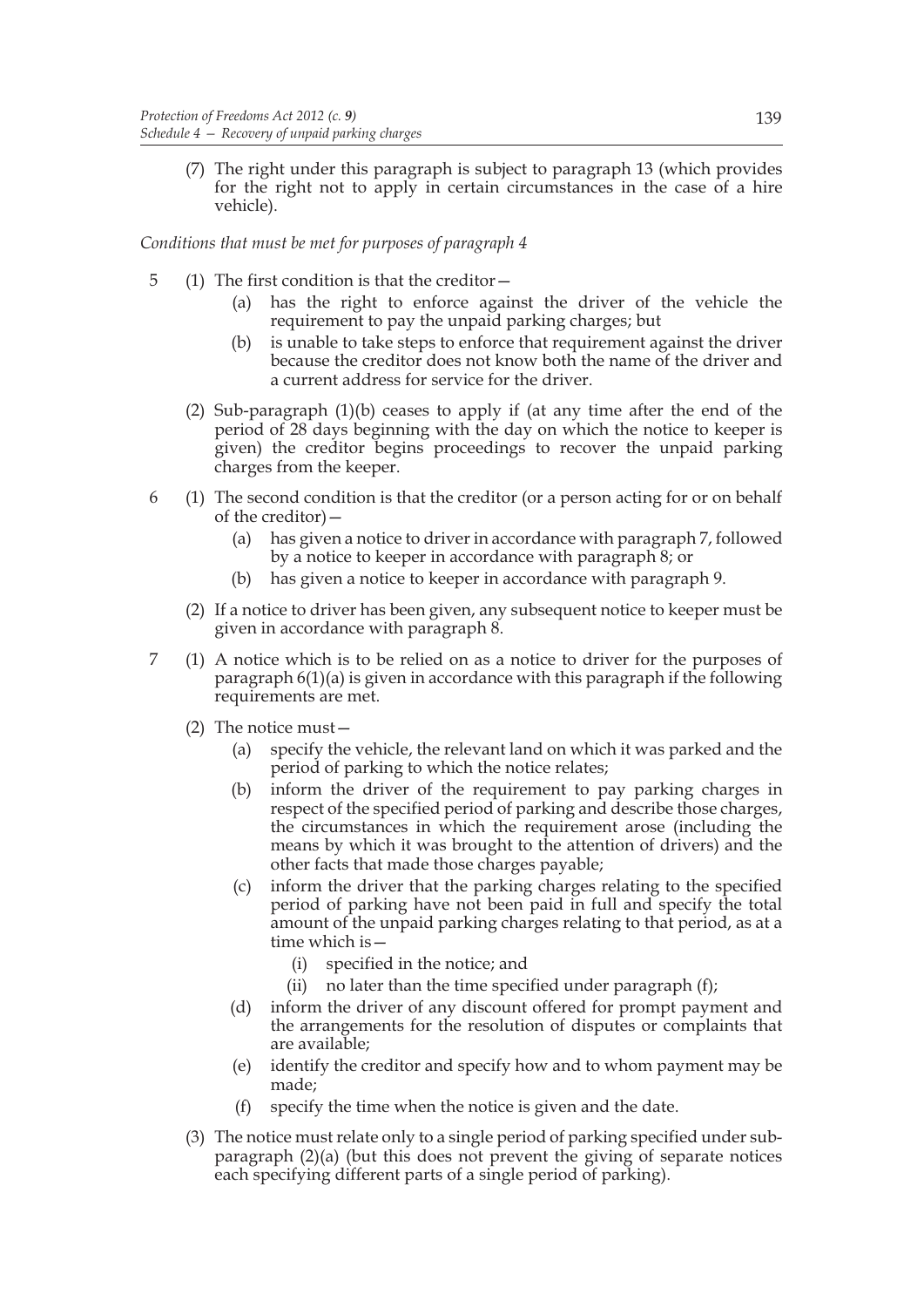- (4) The notice must be given—
	- (a) before the vehicle is removed from the relevant land after the end of the period of parking to which the notice relates, and
	- (b) while the vehicle is stationary,

by affixing it to the vehicle or by handing it to a person appearing to be in charge of the vehicle.

- (5) In sub-paragraph (2)(d) the reference to arrangements for the resolution of disputes or complaints includes—
	- (a) any procedures offered by the creditor for dealing informally with representations by the driver about the notice or any matter contained in it; and
	- (b) any arrangements under which disputes or complaints (however described) may be referred by the driver to independent adjudication or arbitration.
- 8 (1) A notice which is to be relied on as a notice to keeper for the purposes of paragraph 6(1)(a) is given in accordance with this paragraph if the following requirements are met.
	- (2) The notice must—
		- (a) specify the vehicle, the relevant land on which it was parked and the period of parking to which the notice relates;
		- (b) inform the keeper that the driver is required to pay parking charges in respect of the specified period of parking and that the parking charges have not been paid in full;
		- (c) state that a notice to driver relating to the specified period of parking has been given and repeat the information in that notice as required by paragraph  $7(2)(b)$ , (c) and (f);
		- (d) if the unpaid parking charges specified in that notice to driver as required by paragraph  $7(2)(c)$  have been paid in part, specify the amount that remains unpaid, as at a time which is—
			- (i) specified in the notice to keeper, and
			- (ii) no later than the end of the day before the day on which the notice is either sent by post or, as the case may be, handed to or left at a current address for service for the keeper (see subparagraph (4));
		- (e) state that the creditor does not know both the name of the driver and a current address for service for the driver and invite the keeper
			- to pay the unpaid parking charges; or
			- (ii) if the keeper was not the driver of the vehicle, to notify the creditor of the name of the driver and a current address for service for the driver and to pass the notice on to the driver;
		- (f) warn the keeper that if, at the end of the period of 28 days beginning with the day after that on which the notice to keeper is given-
			- (i) the amount of the unpaid parking charges (as specified under paragraph (c) or (d)) has not been paid in full, and
			- (ii) the creditor does not know both the name of the driver and a current address for service for the driver,

the creditor will (if all the applicable conditions under this Schedule are met) have the right to recover from the keeper so much of that amount as remains unpaid;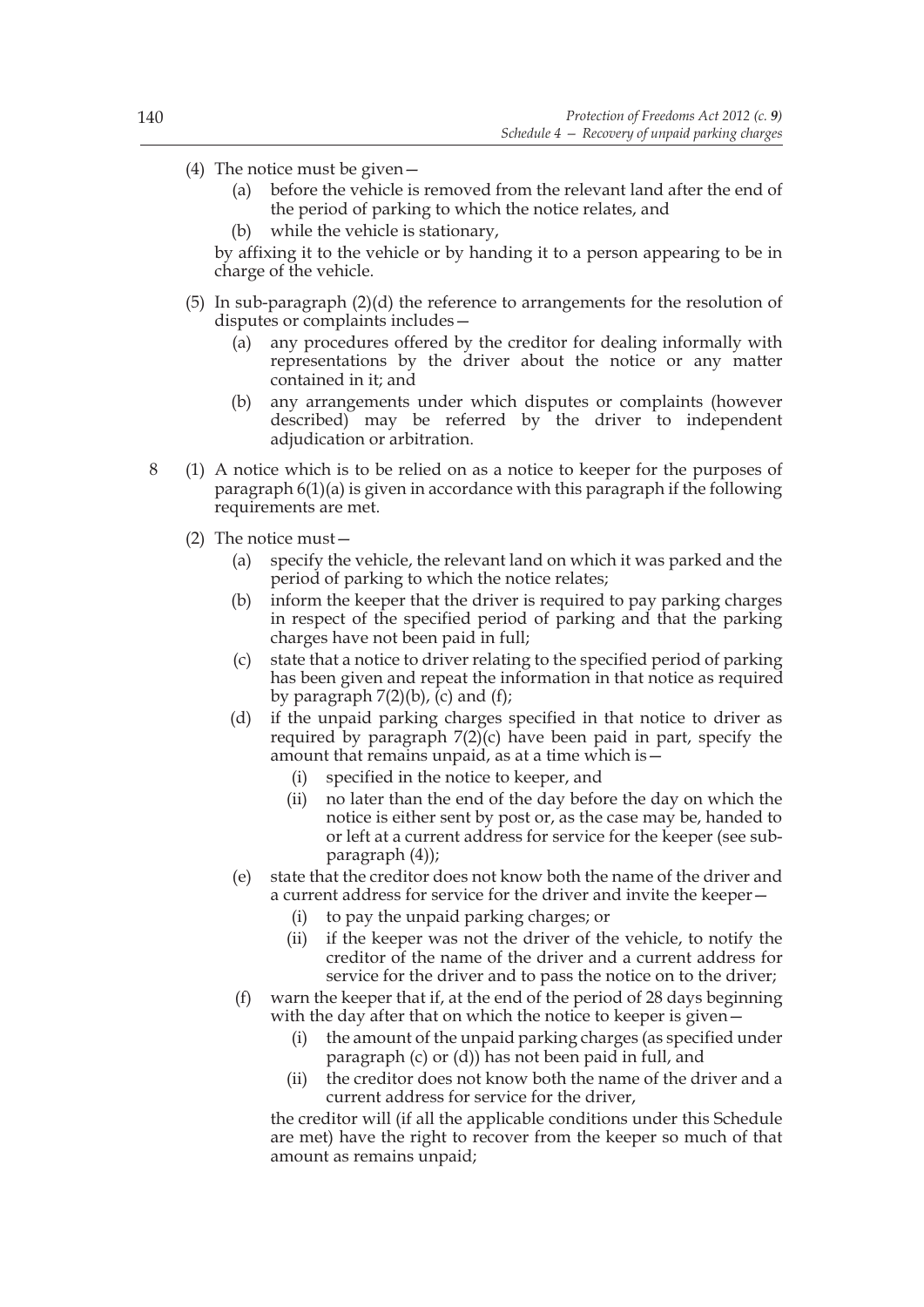- (g) inform the keeper of any discount offered for prompt payment and the arrangements for the resolution of disputes or complaints that are available;
- (h) identify the creditor and specify how and to whom payment or notification to the creditor may be made;
- (i) specify the date on which the notice is sent (if it is sent by post) or given (in any other case).
- (3) The notice must relate only to a single period of parking specified under subparagraph (2)(a) (but this does not prevent the giving of separate notices which each specify different parts of a single period of parking).
- (4) The notice must be given by  $-$ 
	- (a) handing it to the keeper, or leaving it at a current address for service for the keeper, within the relevant period; or
	- (b) sending it by post to a current address for service for the keeper so that it is delivered to that address within the relevant period.
- (5) The relevant period for the purposes of sub-paragraph (4) is the period of 28 days following the period of 28 days beginning with the day after that on which the notice to driver was given.
- (6) A notice sent by post is to be presumed, unless the contrary is proved, to have been delivered (and so "given" for the purposes of sub-paragraph (4)) on the second working day after the day on which it is posted; and for this purpose "working day" means any day other than a Saturday, Sunday or a public holiday in England and Wales.
- (7) When the notice is given it must be accompanied by any evidence prescribed under paragraph 10.
- (8) In sub-paragraph  $(2)(g)$  the reference to arrangements for the resolution of disputes or complaints includes—
	- (a) any procedures offered by the creditor for dealing informally with representations by the keeper about the notice or any matter contained in it; and
	- (b) any arrangements under which disputes or complaints (however described) may be referred by the keeper to independent adjudication or arbitration.
- 9 (1) A notice which is to be relied on as a notice to keeper for the purposes of paragraph 6(1)(b) is given in accordance with this paragraph if the following requirements are met.
	- (2) The notice must—
		- (a) specify the vehicle, the relevant land on which it was parked and the period of parking to which the notice relates;
		- (b) inform the keeper that the driver is required to pay parking charges in respect of the specified period of parking and that the parking charges have not been paid in full;
		- (c) describe the parking charges due from the driver as at the end of that period, the circumstances in which the requirement to pay them arose (including the means by which the requirement was brought to the attention of drivers) and the other facts that made them payable;
		- (d) specify the total amount of those parking charges that are unpaid, as at a time which is—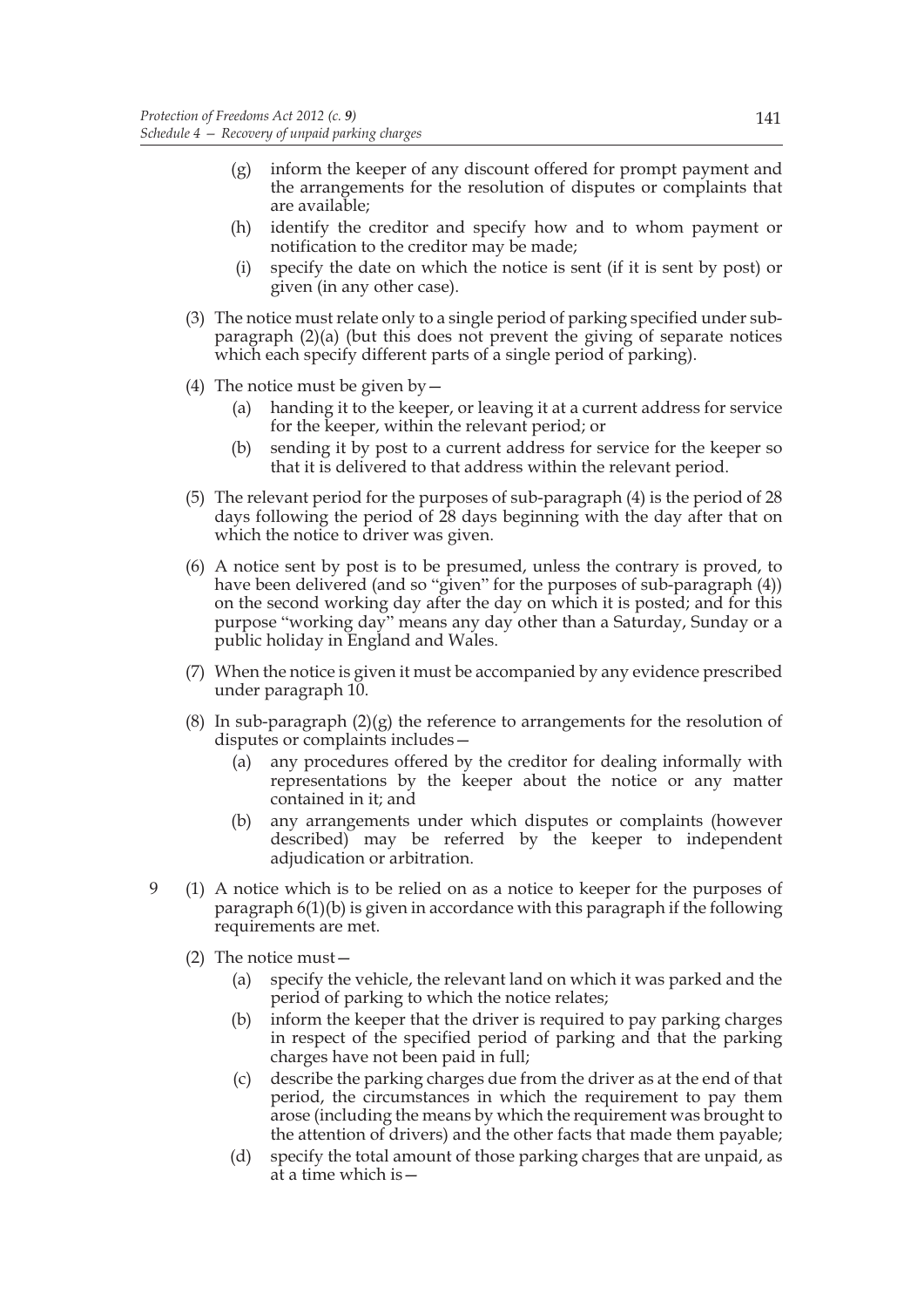- (i) specified in the notice; and
- (ii) no later than the end of the day before the day on which the notice is either sent by post or, as the case may be, handed to or left at a current address for service for the keeper (see subparagraph (4));
- (e) state that the creditor does not know both the name of the driver and a current address for service for the driver and invite the keeper
	- to pay the unpaid parking charges; or
	- (ii) if the keeper was not the driver of the vehicle, to notify the creditor of the name of the driver and a current address for service for the driver and to pass the notice on to the driver;
- (f) warn the keeper that if, after the period of 28 days beginning with the day after that on which the notice is given
	- the amount of the unpaid parking charges specified under paragraph (d) has not been paid in full, and
	- (ii) the creditor does not know both the name of the driver and a current address for service for the driver,

the creditor will (if all the applicable conditions under this Schedule are met) have the right to recover from the keeper so much of that amount as remains unpaid;

- (g) inform the keeper of any discount offered for prompt payment and the arrangements for the resolution of disputes or complaints that are available;
- (h) identify the creditor and specify how and to whom payment or notification to the creditor may be made;
- (i) specify the date on which the notice is sent (where it is sent by post) or given (in any other case).
- (3) The notice must relate only to a single period of parking specified under subparagraph (2)(a) (but this does not prevent the giving of separate notices which each specify different parts of a single period of parking).
- (4) The notice must be given by  $-$ 
	- (a) handing it to the keeper, or leaving it at a current address for service for the keeper, within the relevant period; or
	- (b) sending it by post to a current address for service for the keeper so that it is delivered to that address within the relevant period.
- (5) The relevant period for the purposes of sub-paragraph (4) is the period of 14 days beginning with the day after that on which the specified period of parking ended.
- (6) A notice sent by post is to be presumed, unless the contrary is proved, to have been delivered (and so "given" for the purposes of sub-paragraph (4)) on the second working day after the day on which it is posted; and for this purpose "working day" means any day other than a Saturday, Sunday or a public holiday in England and Wales.
- (7) When the notice is given it must be accompanied by any evidence prescribed under paragraph 10.
- (8) In sub-paragraph  $(2)(g)$  the reference to arrangements for the resolution of disputes or complaints includes—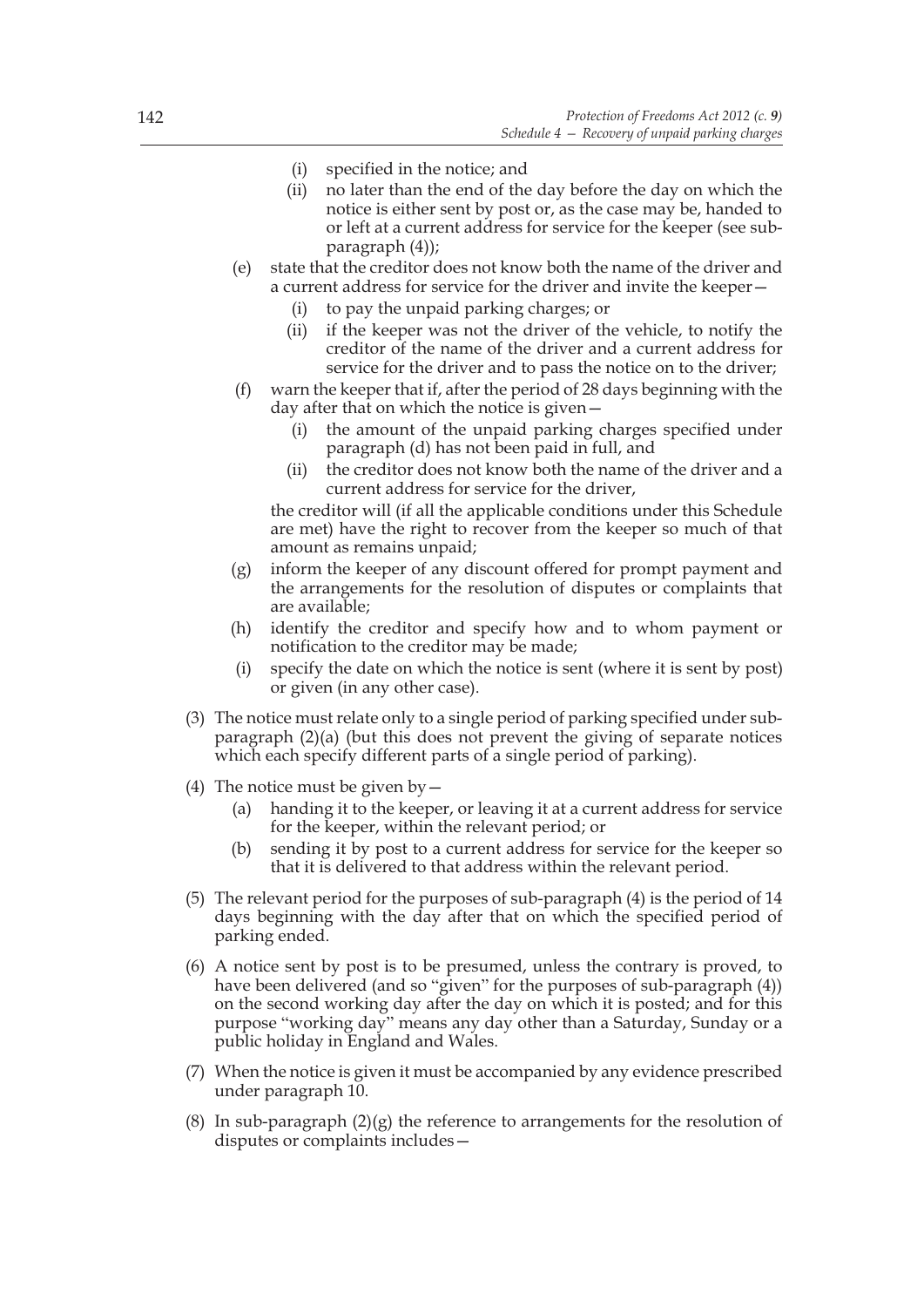- (a) any procedures offered by the creditor for dealing informally with representations by the keeper about the notice or any matter contained in it; and
- (b) any arrangements under which disputes or complaints (however described) may be referred by the keeper to independent adjudication or arbitration.
- 10 (1) The appropriate national authority may by regulations made by statutory instrument prescribe evidence which must accompany a notice which is to be relied on as a notice to keeper for the purposes of paragraph 6(1)(a) or paragraph  $6(1)(b)$  (as the case may be).
	- (2) The regulations may in particular make provision as to  $-$ 
		- (a) the means by which any prescribed evidence is to be generated or otherwise produced (which may include a requirement to use equipment of a kind approved for the purpose by a person specified in the regulations); or
		- (b) the circumstances in which any evidence is, or is not, required to accompany a notice to keeper.
	- (3) The regulations may  $-$ 
		- (a) include incidental, supplementary, transitional, transitory or saving provision;
		- (b) make different provision for different purposes.
- 11 (1) The third condition is that—
	- (a) the creditor (or a person acting for or on behalf of the creditor) has made an application for the keeper's details in relation to the period of parking to which the unpaid parking charges relate;
	- (b) the application was made during the relevant period for the purposes of paragraph 8(4) (where a notice to driver has been given) or  $9(4)$  (where no notice to driver has been given);
	- (c) the information sought by the application is provided by the Secretary of State to the applicant.
	- (2) The third condition only applies if the vehicle is a registered vehicle.
	- (3) In this paragraph "application for the keeper's details" means an application for the following information to be provided to the applicant by virtue of regulations made under section  $22(1)(c)$  of the Vehicle Excise and Registration Act 1994—
		- (a) the name of the registered keeper of the vehicle during the period of parking to which the unpaid parking charges relate; and
		- (b) the address of that person as it appears on the register (or, if that person has ceased to be the registered keeper, as it last appeared on the register).
- 12 (1) The fourth condition is that any applicable requirements prescribed under this paragraph were met at the beginning of the period of parking to which the unpaid parking charges relate.
	- (2) The appropriate national authority may by regulations made by statutory instrument prescribe requirements as to the display of notices on relevant land where parking charges may be incurred in respect of the parking of vehicles on the land.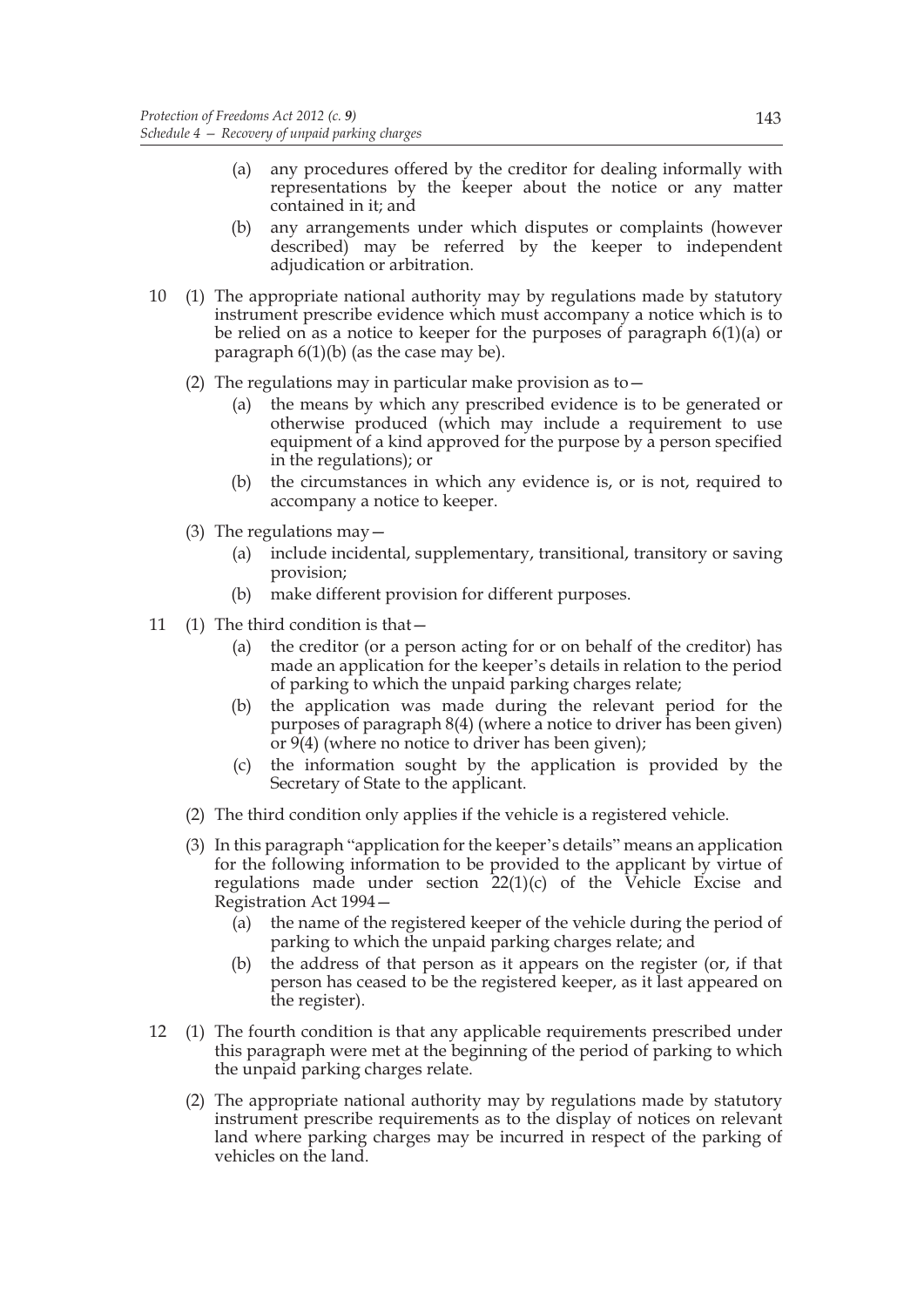- (3) The provision made under sub-paragraph (2) may, in particular, include provision—
	- (a) requiring notices of more than one kind to be displayed on any relevant land;
	- (b) as to the content or form of any notices required to be displayed; and
	- (c) as to the location of any notices required to be displayed.
- (4) Regulations under this paragraph may—
	- (a) include incidental, supplementary, transitional, transitory or saving provision;
	- (b) make different provision for different areas or purposes.

## *Hire vehicles*

- 13 (1) This paragraph applies in the case of parking charges incurred in respect of the parking of a vehicle on relevant land if—
	- (a) the vehicle was at the time of parking hired to any person under a hire agreement with a vehicle-hire firm; and
	- (b) the keeper has been given a notice to keeper within the relevant period for the purposes of paragraph  $8(4)$  or  $9(4)$  (as the case may be).
	- (2) The creditor may not exercise the right under paragraph 4 to recover from the keeper any unpaid parking charges specified in the notice to keeper if, within the period of 28 days beginning with the day after that on which that notice was given, the creditor is given—
		- (a) a statement signed by or on behalf of the vehicle-hire firm to the effect that at the material time the vehicle was hired to a named person under a hire agreement;
		- (b) a copy of the hire agreement; and
		- (c) a copy of a statement of liability signed by the hirer under that hire agreement.
	- (3) The statement of liability required by sub-paragraph  $(2)(c)$  must -
		- (a) contain a statement by the hirer to the effect that the hirer acknowledges responsibility for any parking charges that may be incurred with respect to the vehicle while it is hired to the hirer;
		- (b) include an address given by the hirer (whether a residential, business or other address) as one at which documents may be given to the hirer;

(and it is immaterial whether the statement mentioned in paragraph (a) relates also to other charges or penalties of any kind).

- (4) A statement required by sub-paragraph (2)(a) or (c) must be in such form (if any) as may be prescribed by the appropriate national authority by regulations made by statutory instrument.
- (5) The documents mentioned in sub-paragraph (2) must be given by  $-$ 
	- (a) handing them to the creditor;
	- (b) leaving them at any address which is specified in the notice to keeper as an address at which documents may be given to the creditor or to which payments may be sent; or
	- (c) sending them by post to such an address so that they are delivered to that address within the period mentioned in that sub-paragraph.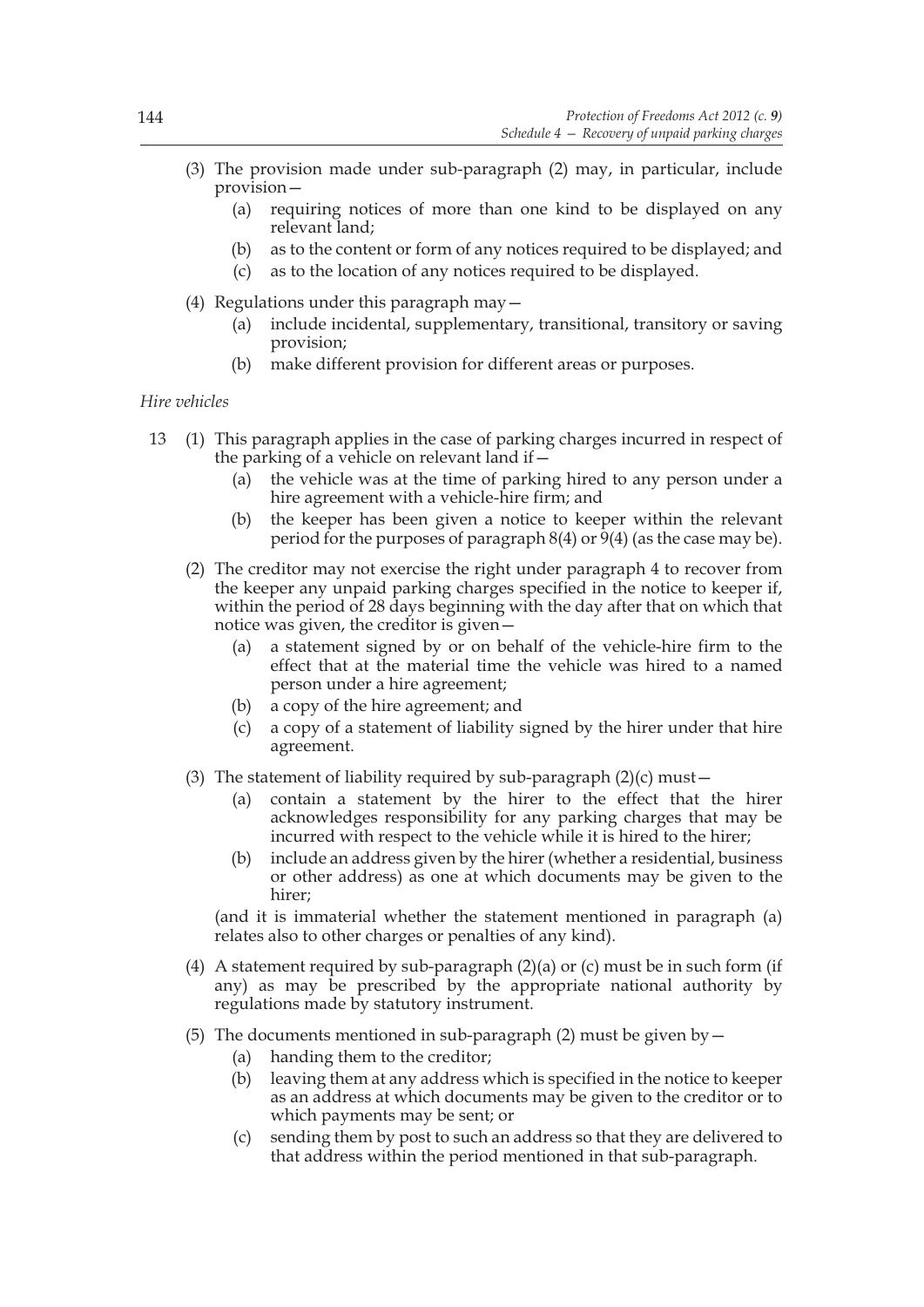- (6) In this paragraph and paragraph 14—
	- (a) "hire agreement" means an agreement which
		- provides for a vehicle to be let to a person ("the hirer") for a period of any duration (whether or not the period is capable of extension by agreement between the parties); and
		- (ii) is not a hire-purchase agreement within the meaning of the Consumer Credit Act 1974;
	- (b) any reference to the currency of a hire agreement includes a reference to any period during which, with the consent of the vehicle-hire firm, the hirer continues in possession of the vehicle as hirer, after the expiry of any period specified in the agreement but otherwise on terms and conditions specified in it; and
	- (c) "vehicle-hire firm" means any person engaged in the hiring of vehicles in the course of a business.
- 14  $(1)$  If  $-$ 
	- (a) the creditor is by virtue of paragraph 13(2) unable to exercise the right to recover from the keeper any unpaid parking charges mentioned in the notice to keeper, and
	- (b) the conditions mentioned in sub-paragraph (2) below are met,

the creditor may recover those charges (so far as they remain unpaid) from the hirer.

- (2) The conditions are that—
	- (a) the creditor has within the relevant period given the hirer a notice in accordance with sub-paragraph  $(5)$  (a "notice to hirer"), together with a copy of the documents mentioned in paragraph 13(2) and the notice to keeper;
	- (b) a period of 21 days beginning with the day on which the notice to hirer was given has elapsed; and
	- (c) the vehicle was not a stolen vehicle at the beginning of the period of parking to which the unpaid parking charges relate.
- (3) In sub-paragraph  $(2)(a)$  "the relevant period" is the period of 21 days beginning with the day after that on which the documents required by paragraph 13(2) are given to the creditor.
- (4) For the purposes of sub-paragraph  $(2)(c)$  a vehicle is to be presumed not to be a stolen vehicle at the material time, unless the contrary is proved.
- (5) The notice to hirer must—
	- (a) inform the hirer that by virtue of this paragraph any unpaid parking charges (being parking charges specified in the notice to keeper) may be recovered from the hirer;
	- (b) refer the hirer to the information contained in the notice to keeper;
	- (c) warn the hirer that if, after the period of 21 days beginning with the day after that on which the notice to hirer is given, the amount of unpaid parking charges referred to in the notice to keeper under paragraph  $8(2)(f)$  or  $9(2)(f)$  (as the case may be) has not been paid in full, the creditor will (if any applicable requirements are met) have the right to recover from the hirer so much of that amount as remains unpaid;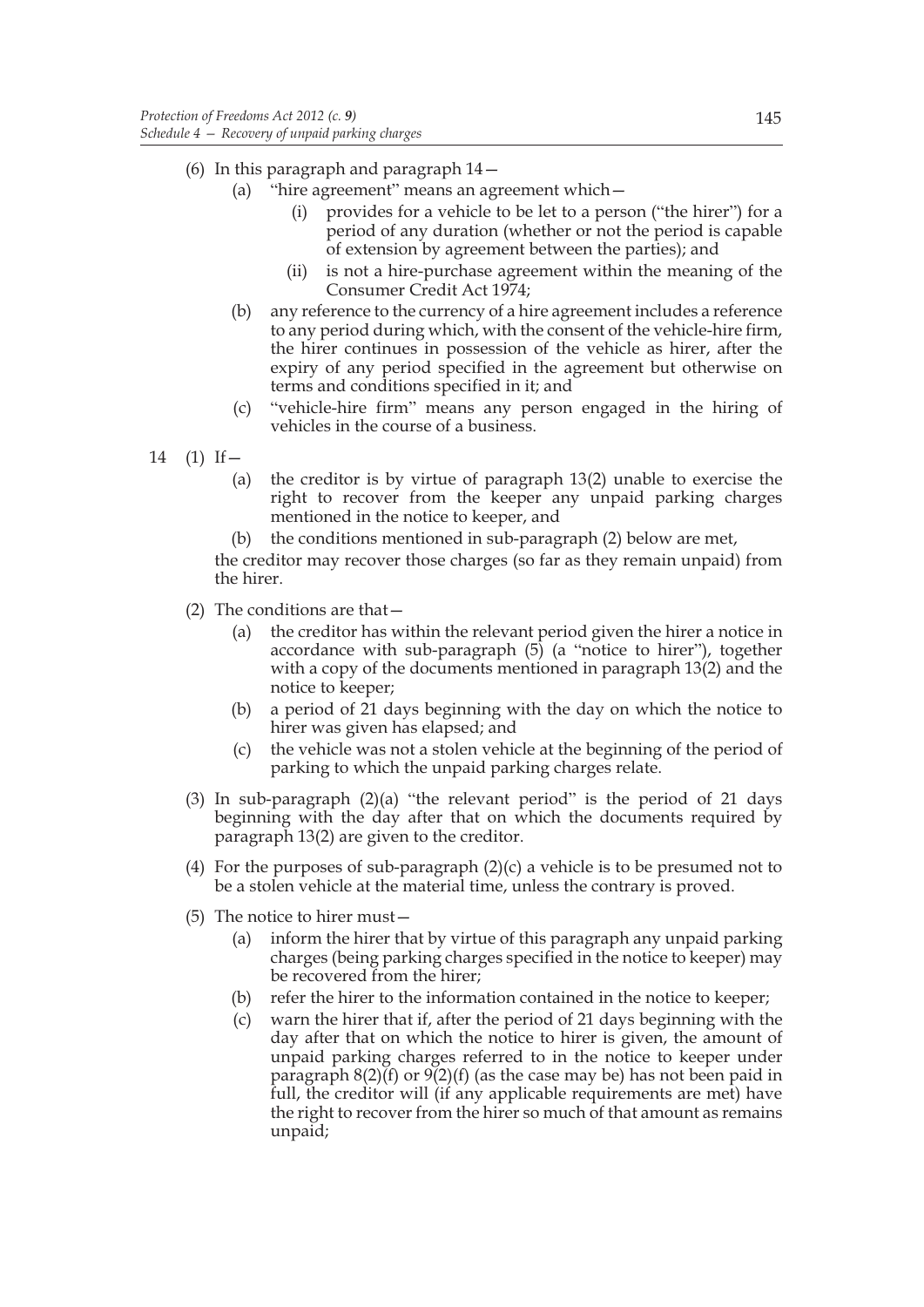- (d) inform the hirer of any discount offered for prompt payment and the arrangements for the resolution of disputes or complaints that are available;
- (e) identify the creditor and specify how and to whom payment may be made; and
- (f) specify the date on which the notice is sent (if it is sent by post) or given (in any other case).
- (6) The documents mentioned in sub-paragraph  $(2)(a)$  must be given by  $-$ 
	- (a) handing them to the hirer;
	- (b) leaving them at an address which is either—
		- (i) an address specified in the statement of liability mentioned in paragraph  $13(2)(c)$  as an address at which documents may be given to the hirer; or
		- (ii) an address at which documents relating to civil proceedings could properly be served on the hirer under Civil Procedure Rules; or
	- (c) sending them by post to such an address so that they are delivered to that address within the relevant period for the purposes of subparagraph (2)(a).
- (7) In sub-paragraph (5)(d) the reference to arrangements for the resolution of disputes or complaints includes—
	- (a) any procedures offered by the creditor for dealing informally with representations by the hirer about the notice or any matter contained in it; and
	- (b) any arrangements under which disputes or complaints (however described) may be referred by the hirer to independent adjudication or arbitration.

*Application to Crown vehicles etc*

- 15 (1) The provisions of this Schedule apply to—
	- (a) vehicles in the public service of the Crown that are required to be registered under the Vehicle Excise and Registration Act 1994 (other than a vehicle exempted by sub-paragraph (2)), and
	- (b) any person in the public service of the Crown who is the keeper of a vehicle falling within paragraph (a).
	- (2) But this Schedule does not apply in relation to a vehicle that—
		- (a) at the relevant time is used or appropriated for use for naval, military or air force purposes, or
		- (b) belongs to any visiting forces (within the meaning of the Visiting Forces Act 1952) or is at the relevant time used or appropriated for use by such forces.

*Power to amend Schedule*

- 16 (1) The appropriate national authority may by order made by statutory instrument amend this Schedule for the purpose of—
	- (a) amending the definition of "relevant land" in paragraph 3;
	- (b) adding to, removing or amending any of the conditions to which the right conferred by paragraph 4 is for the time being subject.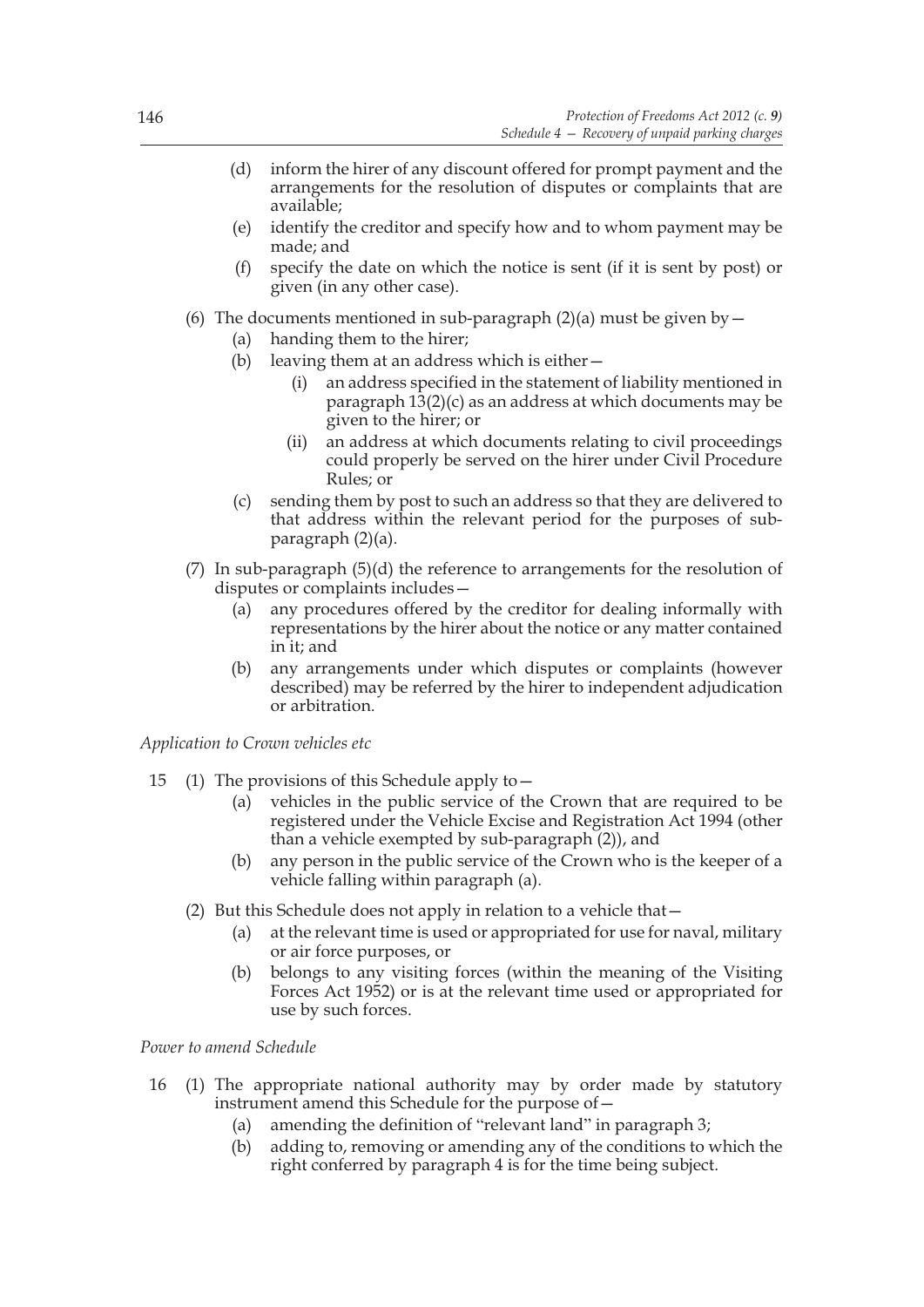- (2) The power to amend this Schedule for the purpose mentioned in subparagraph (1)(b) includes, in particular, power to add to, remove or amend—
	- (a) any provisions that are applicable for the purposes of a condition; and
	- (b) any powers of the appropriate national authority to prescribe anything for the purposes of a condition by regulations made by statutory instrument.
- (3) An order under this paragraph may  $-$ 
	- (a) include incidental, supplementary, transitional, transitory or saving provision;
	- (b) make different provision for different purposes.

# *Parliamentary procedure*

- 17 (1) A statutory instrument containing regulations under any provision of this Schedule is subject to annulment by  $-$ 
	- (a) a resolution of either House of Parliament (in the case of regulations made by the Secretary of State); or
	- (b) a resolution of the National Assembly for Wales (in the case of regulations made by the Welsh Ministers).
	- (2) A statutory instrument containing an order made under paragraph 16—
		- (a) in the case of an order of the Secretary of State, is not to be made unless a draft of the instrument has been laid before, and approved by a resolution of, each House of Parliament;
		- (b) in the case of an order of the Welsh Ministers, is not to be made unless a draft of the instrument has been laid before, and approved by a resolution of, the National Assembly for Wales.

## SCHEDULE 5 Section 61(2)

## REPLACEMENT POWERS TO STOP AND SEARCH: SUPPLEMENTARY PROVISIONS

After Schedule 6A to the Terrorism Act 2000 insert—

## "SCHEDULE 6B

## SEARCHES IN SPECIFIED AREAS OR PLACES: SUPPLEMENTARY

*Extent of search powers: supplementary*

- 1 A constable exercising the power conferred by an authorisation under section 47A may not require a person to remove any clothing in public except for headgear, footwear, an outer coat, a jacket or gloves.
- 2 (1) Sub-paragraph (2) applies if a constable proposes to search a person or vehicle by virtue of section 47A(2) or (3).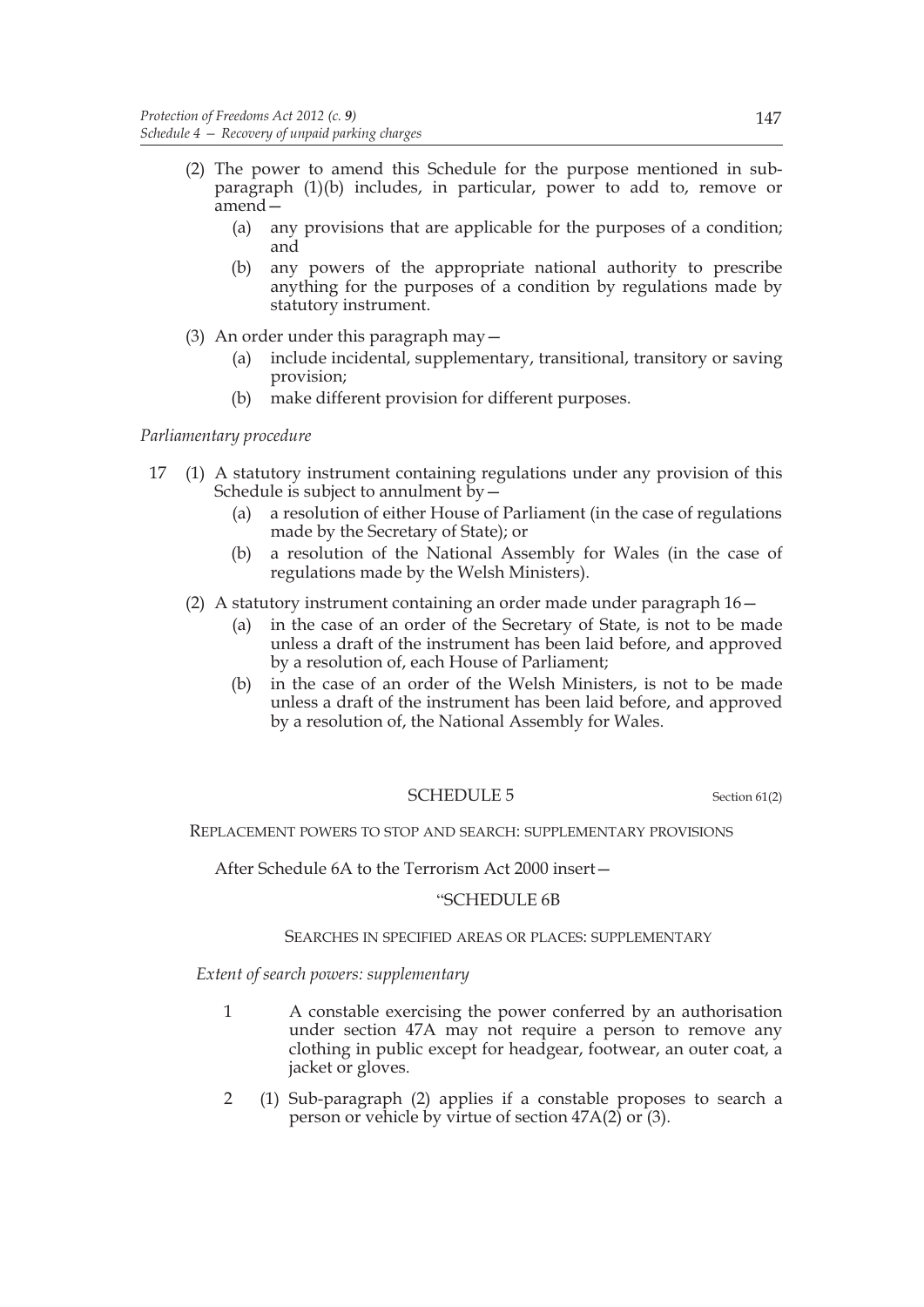(2) The constable may detain the person or vehicle for such time as is reasonably required to permit the search to be carried out at or near the place where the person or vehicle is stopped.

*Requirements as to writing*

- 3 A senior police officer who gives an authorisation under section 47A orally must confirm it in writing as soon as reasonably practicable.
- 4 (1) Where—
	- (a) a vehicle or pedestrian is stopped by virtue of section 47A(2) or (3), and
	- (b) the driver of the vehicle or the pedestrian applies for a written statement that the vehicle was stopped, or that the pedestrian was stopped, by virtue of section 47A(2) or (as the case may be) (3),

the written statement must be provided.

(2) An application under sub-paragraph (1) must be made within the period of 12 months beginning with the date on which the vehicle or pedestrian was stopped.

## *Duration of authorisations*

- 5 (1) An authorisation under section 47A has effect during the period—
	- (a) beginning at the time when the authorisation is given, and
	- (b) ending with the specified date or at the specified time.
	- (2) This paragraph is subject as follows.
- 6 The specified date or time must not occur after the end of the period of 14 days beginning with the day on which the authorisation is given.
- 7 (1) The senior police officer who gives an authorisation must inform the Secretary of State of it as soon as reasonably practicable.
	- (2) An authorisation ceases to have effect at the end of the period of 48 hours beginning with the time when it is given unless it is confirmed by the Secretary of State before the end of that period.
	- (3) An authorisation ceasing to have effect by virtue of sub-paragraph (2) does not affect the lawfulness of anything done in reliance on it before the end of the period concerned.
	- (4) When confirming an authorisation, the Secretary of State may—
		- (a) substitute an earlier date or time for the specified date or time;
		- (b) substitute a more restricted area or place for the specified area or place.
- 8 The Secretary of State may cancel an authorisation with effect from a time identified by the Secretary of State.
- 9 (1) A senior police officer may—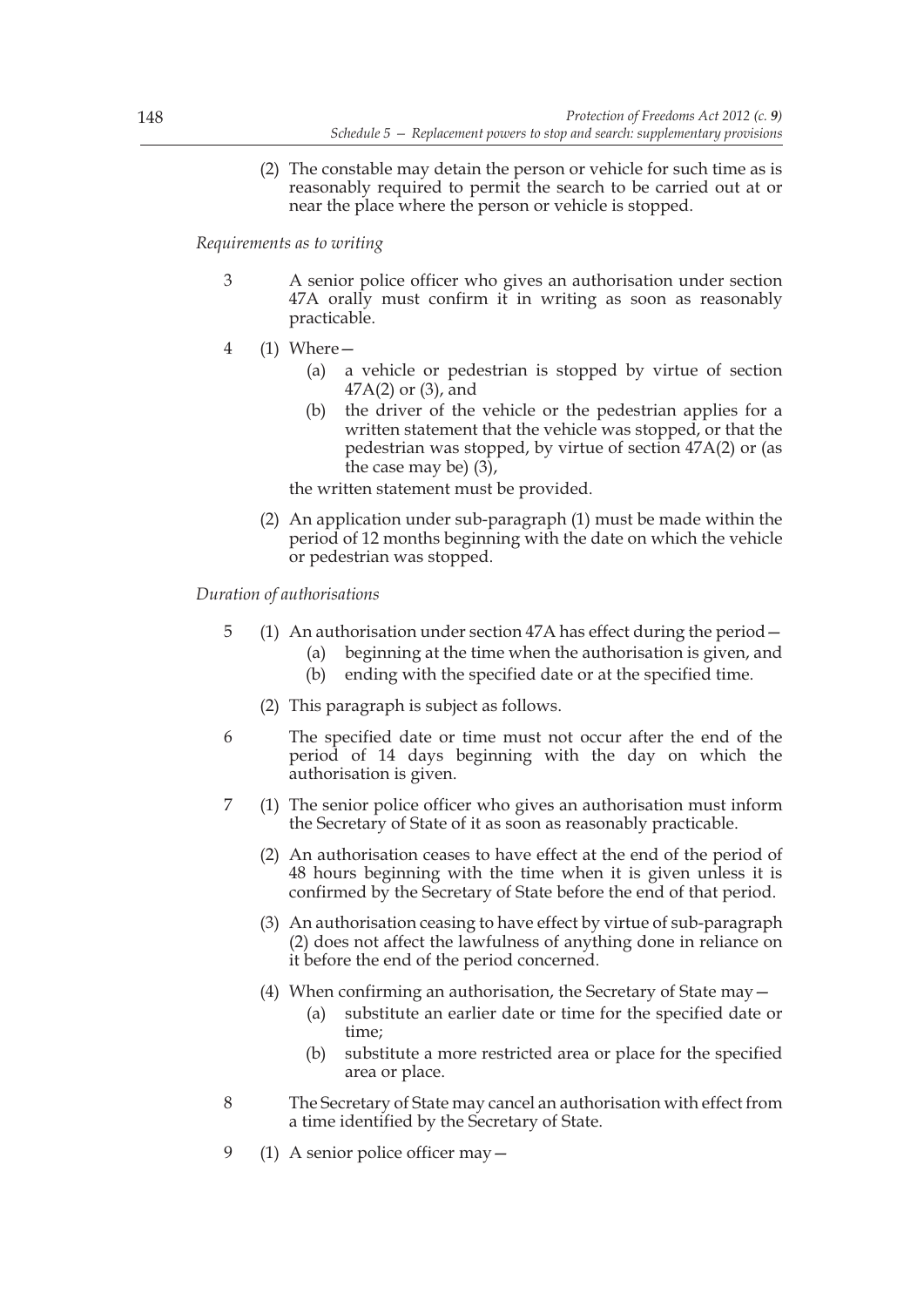- (a) cancel an authorisation with effect from a time identified by the officer concerned;
- (b) substitute an earlier date or time for the specified date or time;
- (c) substitute a more restricted area or place for the specified area or place.
- (2) Any such cancellation or substitution in relation to an authorisation confirmed by the Secretary of State under paragraph 7 does not require confirmation by the Secretary of State.
- 10 An authorisation given by a member of the Civil Nuclear Constabulary does not have effect except in relation to times when the specified area or place is a place where members of that Constabulary have the powers and privileges of a constable.
- 11 The existence, expiry or cancellation of an authorisation does not prevent the giving of a new authorisation.

## *Specified areas or places*

- 12 (1) An authorisation given by a senior police officer who is not a member of the British Transport Police Force, the Ministry of Defence Police or the Civil Nuclear Constabulary may specify an area or place together with—
	- (a) the internal waters adjacent to that area or place; or
	- (b) a specified area of those internal waters.
	- (2) In sub-paragraph (1) "internal waters" means waters in the United Kingdom that are not comprised in any police area.
- 13 Where an authorisation specifies more than one area or place—
	- (a) the power of a senior police officer under paragraph 5(1)(b) to specify a date or time includes a power to specify different dates or times for different areas or places (and the other references in this Schedule to the specified date or time are to be read accordingly), and
	- (b) the power of the Secretary of State under paragraph  $7(4)(\dot{b})$ , and of a senior police officer under paragraph  $9(1)(c)$ , includes a power to remove areas or places from the authorisation.

## *Interpretation*

14 (1) In this Schedule—

"driver" has the meaning given by section 43A(5);

"senior police officer" means—

- (a) in relation to an authorisation where the specified area or place is the whole or part of a police area outside Northern Ireland, other than of a police area mentioned in paragraph (b) or (c), a police officer for the area who is of at least the rank of assistant chief constable;
- (b) in relation to an authorisation where the specified area or place is the whole or part of the metropolitan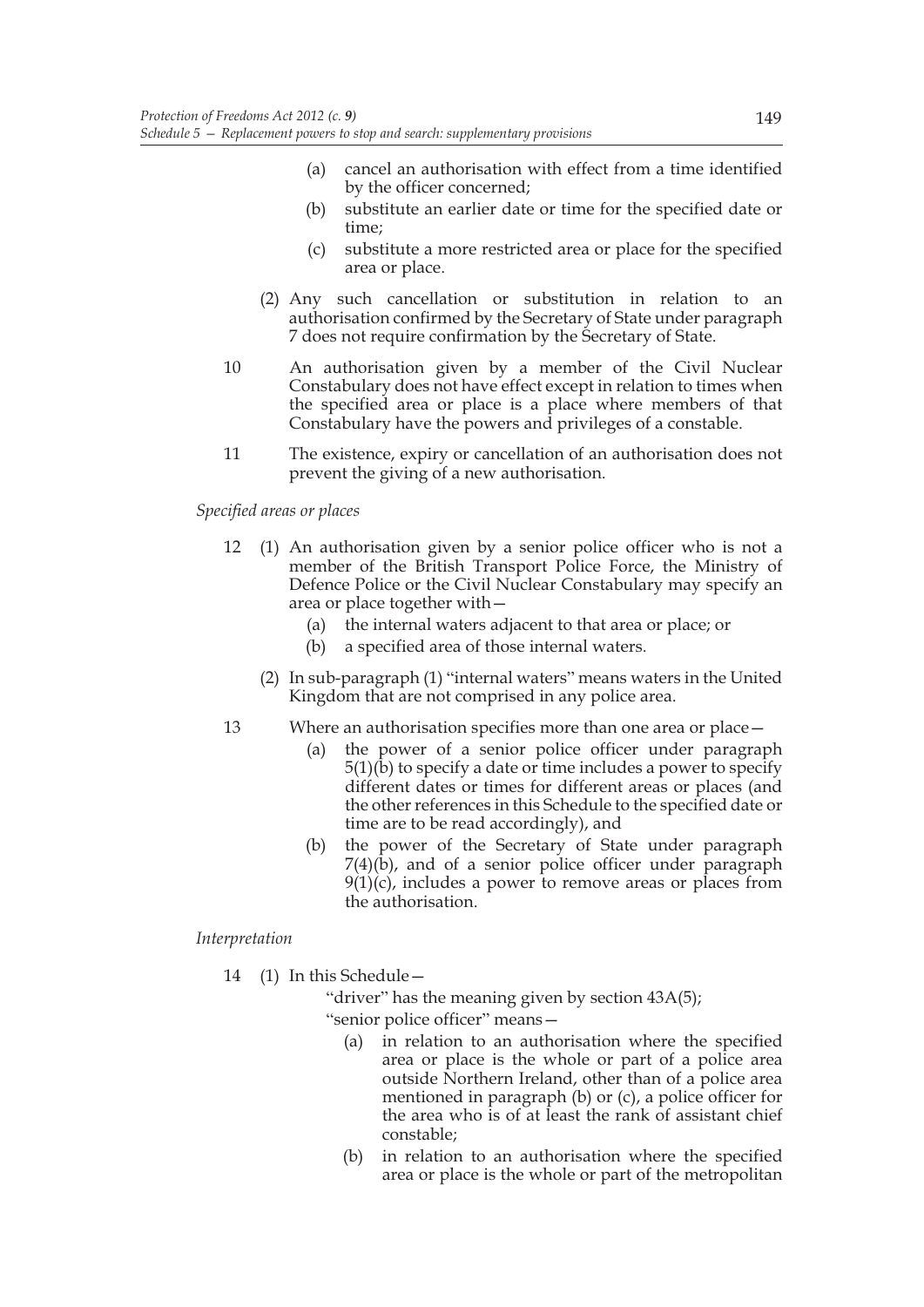police district, a police officer for the district who is of at least the rank of commander of the metropolitan police;

- (c) in relation to an authorisation where the specified area or place is the whole or part of the City of London, a police officer for the City who is of at least the rank of commander in the City of London police force;
- (d) in relation to an authorisation where the specified area or place is the whole or part of Northern Ireland, a member of the Police Service of Northern Ireland who is of at least the rank of assistant chief constable;

"specified" means specified in an authorisation.

- (2) References in this Schedule to a senior police officer are to be read as including—
	- (a) in relation to an authorisation where the specified area or place is the whole or part of a police area outside Northern Ireland and is in a place described in section 34(1A), a member of the British Transport Police Force who is of at least the rank of assistant chief constable;
	- (b) in relation to an authorisation where the specified area or place is a place to which section 2(2) of the Ministry of Defence Police Act 1987 applies, a member of the Ministry of Defence Police who is of at least the rank of assistant chief constable;
	- (c) in relation to an authorisation where the specified area or place is a place in which members of the Civil Nuclear Constabulary have the powers and privileges of a constable, a member of that Constabulary who is of at least the rank of assistant chief constable;

but such references are not to be read as including a member of the British Transport Police Force, the Ministry of Defence Police or the Civil Nuclear Constabulary in any other case."

## SCHEDULE 6 Section 63

#### STOP AND SEARCH POWERS: NORTHERN IRELAND

- 1 (1) Paragraph 4 of Schedule 3 to the Justice and Security (Northern Ireland) Act 2007 (stopping and searching persons in relation to unlawful munitions and wireless apparatus) is amended as follows.
	- (2) In sub-paragraph (1) (power to stop and search without reasonable suspicion) for "An officer" substitute "A member of Her Majesty's forces who is on duty".
	- (3) In sub-paragraph  $(2)$  -
		- (a) for "officer", in the first place where it appears, substitute "member of Her Majesty's forces who is on duty", and
		- (b) for "officer", in the second place where it appears, substitute "member concerned".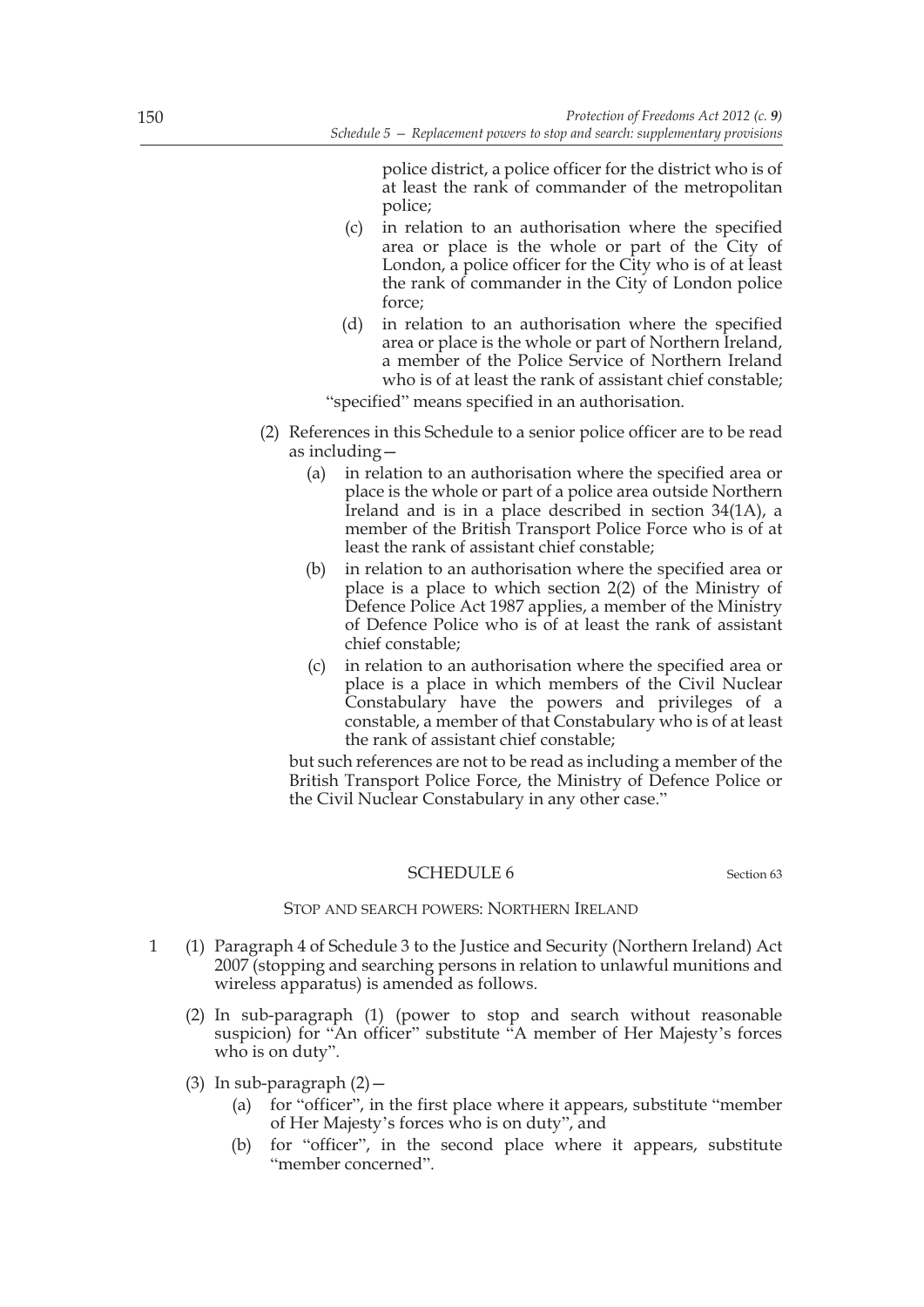- (4) After sub-paragraph (3) insert—
	- "(4) A constable may search a person (whether or not that person is in a public place) whom the constable reasonably suspects to have munitions unlawfully with him or to have wireless apparatus with him."
- (5) In the italic cross-heading before paragraph 4, at the end, insert ": general".

2 After paragraph 4 of that Schedule to that Act insert—

*"Stopping and searching persons in specified locations*

- 4A (1) A senior officer may give an authorisation under this paragraph in relation to a specified area or place if the officer—
	- (a) reasonably suspects (whether in relation to a particular case, a description of case or generally) that the safety of any person might be endangered by the use of munitions or wireless apparatus, and
	- (b) reasonably considers that—
		- (i) the authorisation is necessary to prevent such danger,
		- (ii) the specified area or place is no greater than is necessary to prevent such danger, and
		- (iii) the duration of the authorisation is no longer than is necessary to prevent such danger.
	- (2) An authorisation under this paragraph authorises any constable to stop a person in the specified area or place and to search that person.
	- (3) A constable may exercise the power conferred by an authorisation under this paragraph only for the purpose of ascertaining whether the person has munitions unlawfully with that person or wireless apparatus with that person.
	- (4) But the power conferred by such an authorisation may be exercised whether or not the constable reasonably suspects that there are such munitions or wireless apparatus.
	- (5) A constable exercising the power conferred by an authorisation under this paragraph may not require a person to remove any clothing in public except for headgear, footwear, an outer coat, a jacket or gloves.
	- (6) Where a constable proposes to search a person by virtue of an authorisation under this paragraph, the constable may detain the person for such time as is reasonably required to permit the search to be carried out at or near the place where the person is stopped.
	- (7) A senior officer who gives an authorisation under this paragraph orally must confirm it in writing as soon as reasonably practicable.
	- (8) In this paragraph and paragraphs 4B to 4I—
		- "senior officer" means an officer of the Police Service of Northern Ireland of at least the rank of assistant chief constable,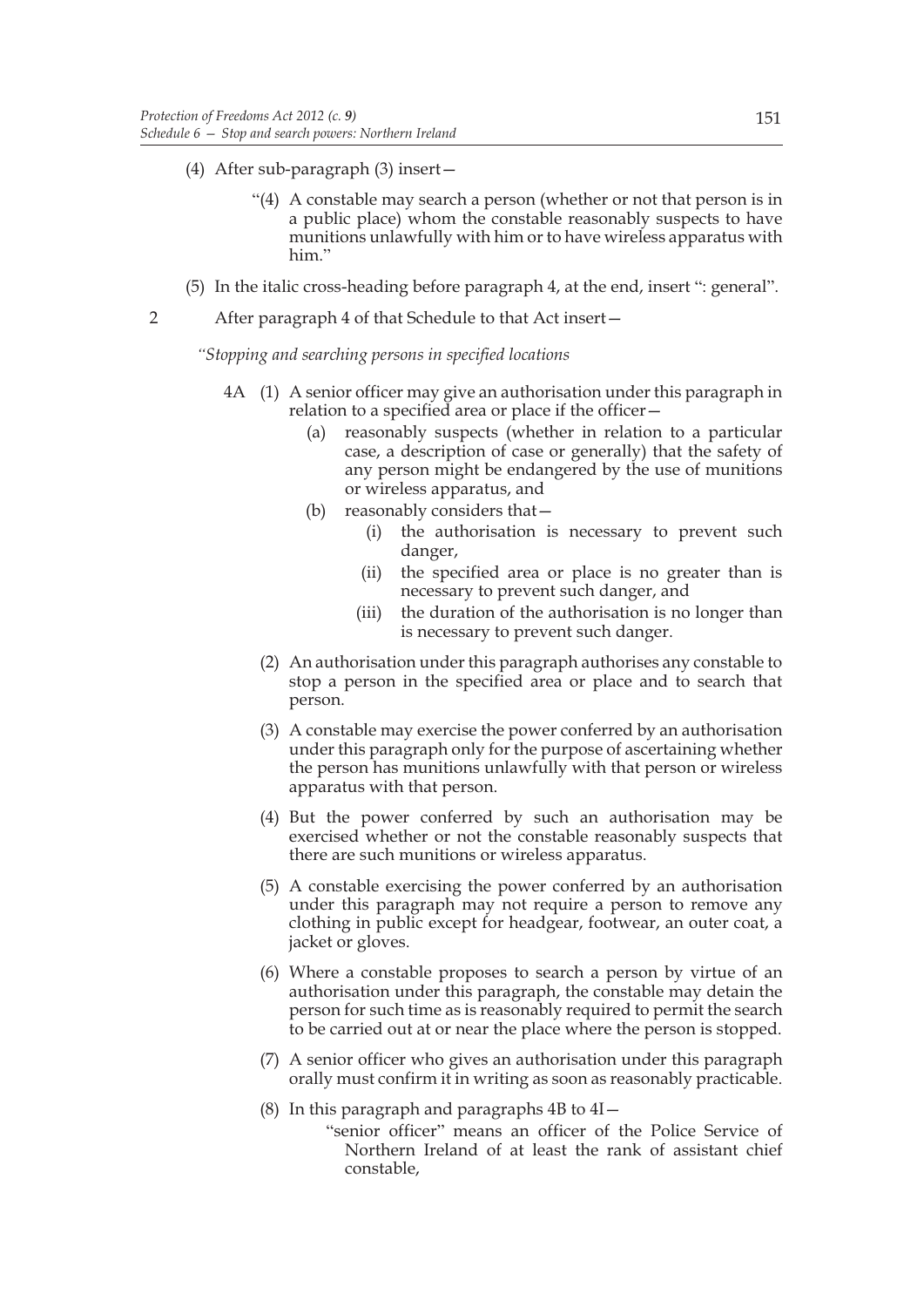"specified" means specified in an authorisation.

- 4B (1) An authorisation under paragraph 4A has effect during the period—
	- (a) beginning at the time when the authorisation is given, and
	- (b) ending with the specified date or at the specified time.
	- (2) This paragraph is subject as follows.
- 4C The specified date or time must not occur after the end of the period of 14 days beginning with the day on which the authorisation is given.
- 4D (1) The senior officer who gives an authorisation must inform the Secretary of State of it as soon as reasonably practicable.
	- (2) An authorisation ceases to have effect at the end of the period of 48 hours beginning with the time when it is given unless it is confirmed by the Secretary of State before the end of that period.
	- (3) An authorisation ceasing to have effect by virtue of sub-paragraph (2) does not affect the lawfulness of anything done in reliance on it before the end of the period concerned.
	- (4) When confirming an authorisation, the Secretary of State may—
		- (a) substitute an earlier date or time for the specified date or time;
		- (b) substitute a more restricted area or place for the specified area or place.
- 4E The Secretary of State may cancel an authorisation with effect from a time identified by the Secretary of State.
- 4F (1) A senior officer may—
	- (a) cancel an authorisation with effect from a time identified by the officer concerned;
	- (b) substitute an earlier date or time for the specified date or time;
	- (c) substitute a more restricted area or place for the specified area or place.
	- (2) Any such cancellation or substitution in relation to an authorisation confirmed by the Secretary of State under paragraph 4D does not require confirmation by the Secretary of State.
- 4G The existence, expiry or cancellation of an authorisation does not prevent the giving of a new authorisation.
- 4H (1) An authorisation under paragraph 4A given by a senior officer may specify—
	- (a) the whole or part of Northern Ireland,
	- (b) the internal waters or any part of them, or
	- (c) any combination of anything falling within paragraph (a) and anything falling within paragraph (b).
	- (2) In sub-paragraph (1)(b) "internal waters" means waters in the United Kingdom which are adjacent to Northern Ireland.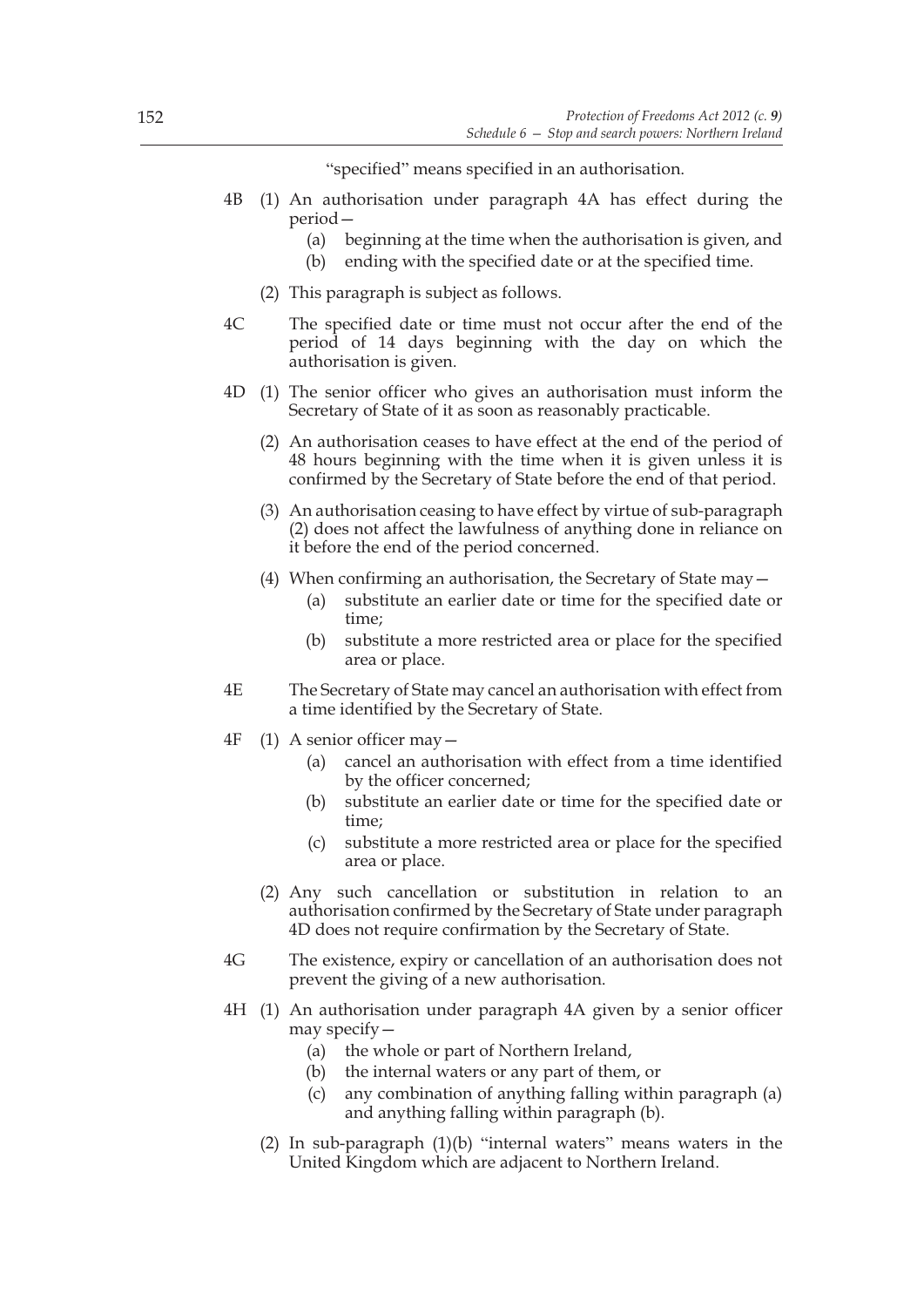- (3) Where an authorisation specifies more than one area or place—
	- (a) the power of a senior officer under paragraph  $4B(1)(b)$  to specify a date or time includes a power to specify different dates or times for different areas or places (and the other references in this Schedule to the specified date or time are to be read accordingly), and
	- (b) the power of the Secretary of State under paragraph  $4D(4)(b)$ , and of a senior officer under paragraph  $4F(1)(c)$ , includes a power to remove areas or places from the authorisation.
- 4I (1) Sub-paragraph (2) applies if any decision of—
	- (a) a senior officer to give, vary or cancel an authorisation under paragraph 4A, or
	- (b) the Secretary of State to confirm, vary or cancel such an authorisation,

is challenged on judicial review or in any other legal proceedings.

- (2) The Secretary of State may issue a certificate that—
	- (a) the interests of national security are relevant to the decision, and
	- (b) the decision was justified.
- (3) The Secretary of State must notify the person making the challenge ("the claimant") if the Secretary of State intends to rely on a certificate under this paragraph.
- (4) Where the claimant is notified of the Secretary of State's intention to rely on a certificate under this paragraph—
	- (a) the claimant may appeal against the certificate to the Tribunal established under section 91 of the Northern Ireland Act 1998, and
	- (b) sections  $90(3)$  and  $(4)$ ,  $91(2)$  to  $(9)$  and  $92$  of that Act (effect of appeal, procedure and further appeal) apply but subject to sub-paragraph (5).
- (5) In its application by virtue of sub-paragraph (4)(b), section 90(3) of the Act of 1998 is to be read as if for the words from "subsection" to "that purpose," there were substituted "paragraph 4I(4)(a) of Schedule 3 to the Justice and Security (Northern Ireland) Act 2007 the Tribunal determines that—
	- (a) the interests of national security are relevant to the decision to which the certificate relates, and
	- (b) the decision was justified,".
- (6) Rules made under section 91 or 92 of the Act of 1998 which are in force immediately before this paragraph comes into force have effect in relation to a certificate under this paragraph—
	- (a) with any necessary modifications, and
	- (b) subject to any later rules made by virtue of sub-paragraph  $(4)(b)$ ."
- 3 In paragraph 9(1) of that Schedule to that Act (offence of failing to stop when required to do so) after "paragraph 4" insert "or by virtue of paragraph 4A".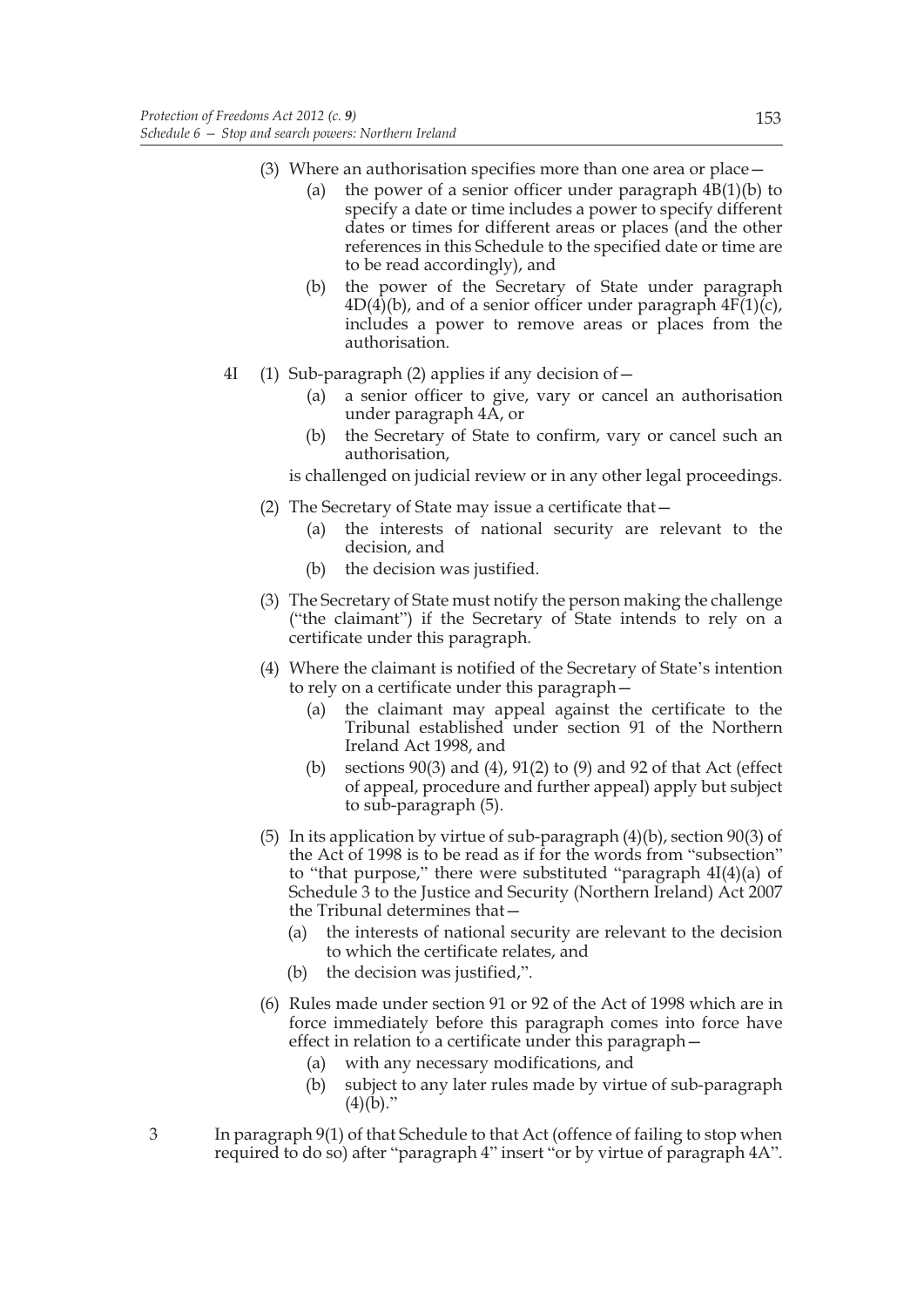#### SCHEDULE 7 Section 78

#### SAFEGUARDING OF VULNERABLE GROUPS: NORTHERN IRELAND

#### *Restriction of scope of regulated activities: children*

- 1 (1) Parts 1 and 3 of Schedule 2 to the Safeguarding Vulnerable Groups (Northern Ireland) Order 2007 (S.I. 2007/1351 (N.I. 11)) (regulated activity relating to children and the period condition) are amended as follows.
	- (2) In paragraph 1(1)(b) (frequency and period condition for regulated activity), at the beginning, insert "except in the case of activities falling within subparagraph  $(1A)$ .
	- (3) After paragraph 1(1) insert—
		- "(1A) The following activities fall within this sub-paragraph—
			- (a) relevant personal care, and
			- (b) health care provided by, or under the direction or supervision of, a health care professional.
			- (1B) In this Part of this Schedule "relevant personal care" means—
				- (a) physical assistance which is given to a child who is in need of it by reason of illness or disability and is given in connection with eating or drinking (including the administration of parenteral nutrition),
				- (b) physical assistance which is given to a child who is in need of it by reason of age, illness or disability and is given in connection with—
					- (i) toileting (including in relation to the process of menstruation),
					- (ii) washing or bathing, or
					- (iii) dressing,
				- (c) the prompting (together with supervision) of a child, who is in need of it by reason of illness or disability, in relation to the performance of the activity of eating or drinking where the child is unable to make a decision in relation to performing such an activity without such prompting and supervision,
				- (d) the prompting (together with supervision) of a child, who is in need of it by reason of age, illness or disability, in relation to the performance of any of the activities listed in paragraph  $(b)(i)$  to (iii) where the child is unable to make a decision in relation to performing such an activity without such prompting and supervision,
				- (e) any form of training, instruction, advice or guidance which—
					- (i) relates to the performance of the activity of eating or drinking,
					- (ii) is given to a child who is in need of it by reason of illness or disability, and
					- (iii) does not fall within paragraph (c), or
				- (f) any form of training, instruction, advice or guidance which—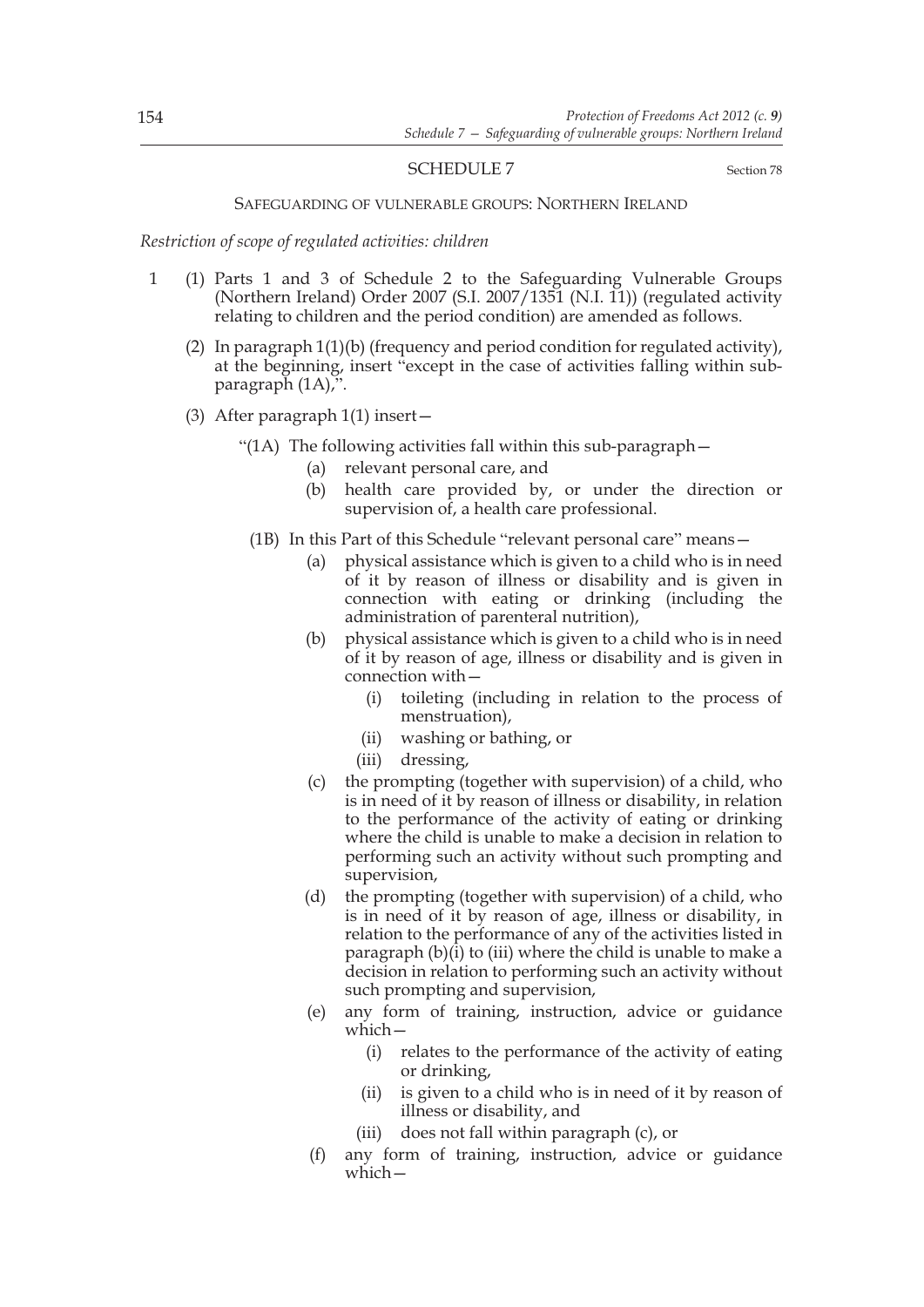- (i) relates to the performance of any of the activities listed in paragraph (b)(i) to (iii),
- (ii) is given to a child who is in need of it by reason of age, illness or disability, and
- (iii) does not fall within paragraph (d).
- (1C) In this Part of this Schedule
	- "health care" includes all forms of health care provided for children, whether relating to physical or mental health and also includes palliative care for children and procedures that are similar to forms of medical or surgical care but are not provided for children in connection with a medical condition,
	- "health care professional" means a person who is a member of a profession regulated by a body mentioned in section 25(3) of the National Health Service Reform and Health Care Professions Act 2002.
- (1D) Any reference in this Part of this Schedule to health care provided by, or under the direction or supervision of, a health care professional includes a reference to first aid provided to a child by any person acting on behalf of an organisation established for the purpose of providing first aid."
- (4) In paragraph 1(2)(c) (work activities at certain establishments to be regulated activity) for "any form of work (whether or not for gain)" substitute "any work falling within sub-paragraph (2A) or (2B)".
- (5) After paragraph 1(2) insert—
	- "(2A) Work falls within this sub-paragraph if it is any form of work for gain, other than any such work which—
		- (a) is undertaken in pursuance of a contract for the provision of occasional or temporary services, and
		- (b) is not an activity mentioned in paragraph 2(1) (disregarding paragraph  $2(3A)$  and  $(3B)(b)$ ).
		- (2B) Work falls within this sub-paragraph if it is any form of work which is not for gain, other than—
			- (a) any such work which—
				- (i) is carried out on a temporary or occasional basis, and
				- (ii) is not an activity mentioned in paragraph 2(1) (disregarding paragraph  $2(3A)$  and  $(3B)(b)$ ), or
			- (b) any such work which is, on a regular basis, subject to the day to day supervision of another person who is engaging in regulated activity relating to children.
	- (2C) The reference in sub-paragraph (2B)(b) to day to day supervision is a reference to such day to day supervision as is reasonable in all the circumstances for the purpose of protecting any children concerned."
- (6) Also in paragraph 1—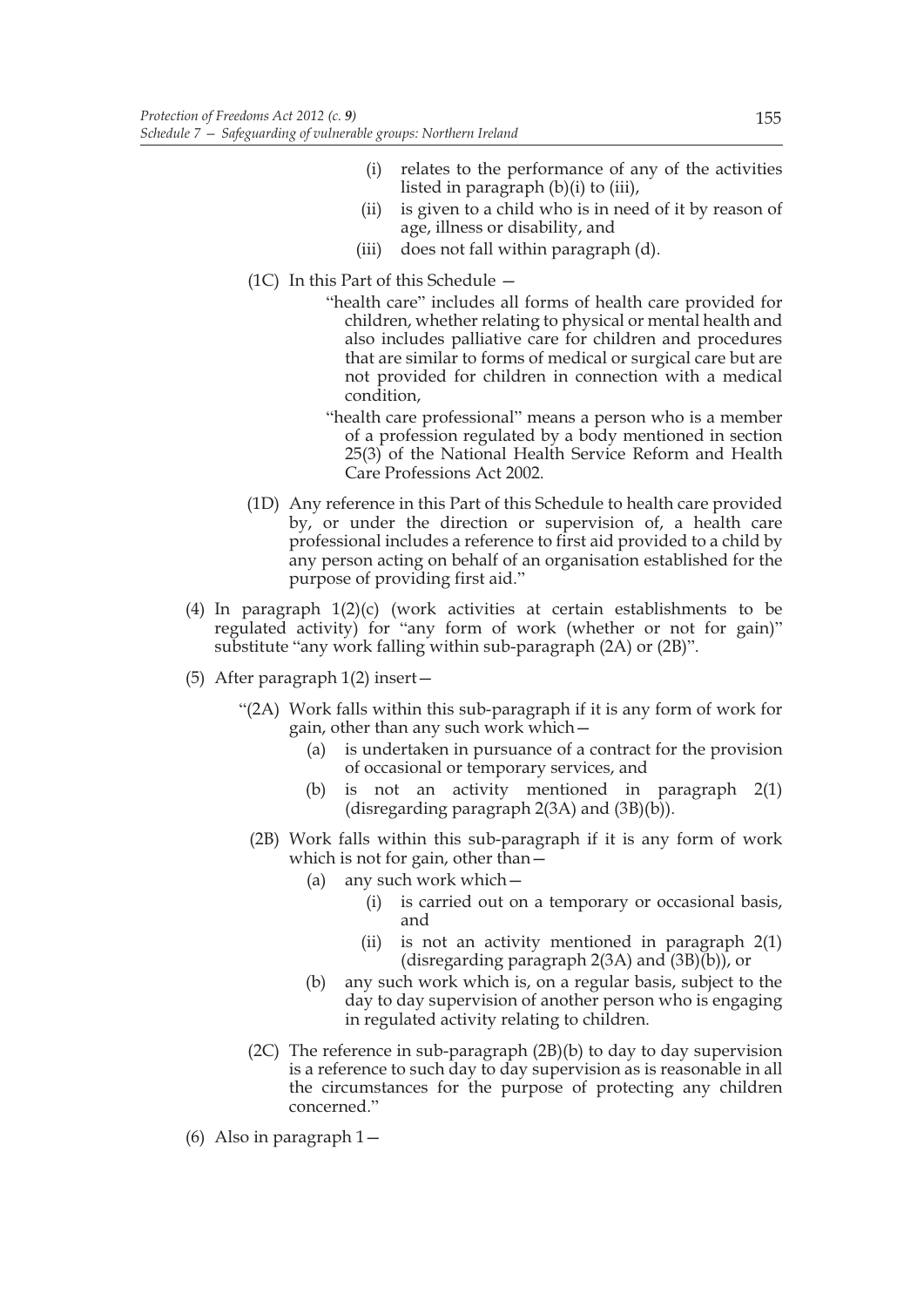- (a) after sub-paragraph (6) insert—
	- "(6A) The exercise of a function of a controller appointed in respect of a child under Article 101 of the Mental Health (Northern Ireland) Order 1986 (NI 4) is a regulated activity relating to children.",
- (b) omit sub-paragraph (7) (exercise of functions of persons mentioned in paragraph  $\overline{4(1)}$  to be regulated activity), and
- (c) after sub-paragraph (12) insert—
	- "(13) Any activity which consists in or involves on a regular basis the day to day management or supervision of a person who would be carrying out an activity mentioned in sub-paragraph (1) or (2) but for the exclusion for supervised activity in paragraph 2(3A) or (3B)(b) or subparagraph (2B)(b) above is a regulated activity relating to children."
- (7) In paragraph 2 (activities referred to in paragraph  $1(1)$ )
	- (a) in sub-paragraph (1) omit paragraph (d) (treatment and therapy provided for a child),
	- (b) in sub-paragraph (2)—
		- (i) for ", (c) and (d)" substitute "and (c)", and
		- (ii) omit paragraph (d), and
	- (c) after sub-paragraph (3) insert—
		- "(3A) Sub-paragraph (1)(a) does not include any form of teaching, training or instruction of children which is, on a regular basis, subject to the day to day supervision of another person who is engaging in regulated activity relating to children.
		- (3B) Sub-paragraph  $(1)(b)$  -
			- (a) does not include any health care provided otherwise than by (or under the direction or supervision of) a health care professional, and
			- (b) does not, except in the case of relevant personal care or of health care provided by (or under the direction or supervision of) a health care professional, include any form of care for or supervision of children which is, on a regular basis, subject to the day to day supervision of another person who is engaging in regulated activity relating to children.
		- (3C) The references in sub-paragraphs (3A) and (3B)(b) to day to day supervision are references to such day to day supervision as is reasonable in all the circumstances for the purpose of protecting any children concerned.
		- (3D) Sub-paragraph (1)(c) does not include any legal advice."
- (8) Omit paragraph 4 (list of persons referred to in paragraph 1(7)).
- (9) In paragraph 10(2) (the period condition) for ", (c) or (d)" substitute "or (c)".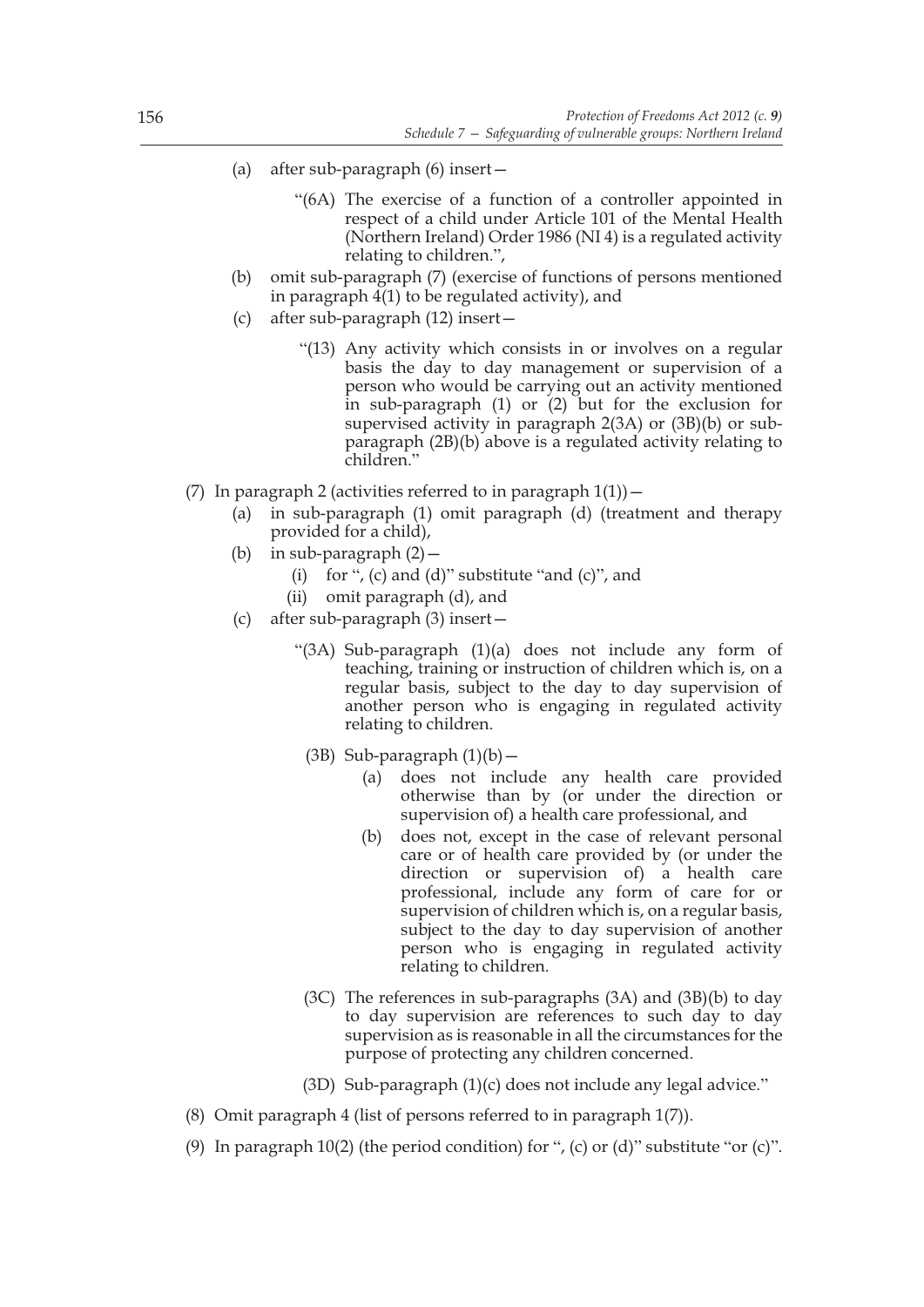*Restriction of definition of vulnerable adults*

- 2 (1) In Article 2 of the Safeguarding Vulnerable Groups (Northern Ireland) Order 2007 (interpretation of Order), in the first paragraph (2)—
	- (a) after the definition of "the 2003 Order" insert—
		- ""adult" means a person who has attained the age of 18;", and
	- (b) in the definition of "vulnerable adult", for the words "must be construed in accordance with Article 3" substitute "means any adult to whom an activity which is a regulated activity relating to vulnerable adults by virtue of any paragraph of paragraph  $7(1)$  of Schedule 2 is provided".
	- (2) Omit Article 3 of the Order of 2007 (definition of vulnerable adults).

## *Restriction of scope of regulated activities: vulnerable adults*

- 3 (1) Parts 2 and 3 of Schedule 2 to the Safeguarding Vulnerable Groups (Northern Ireland) Order 2007 (regulated activity relating to vulnerable adults and the period condition) are amended as follows.
	- (2) For paragraph 7(1) to (3) (main activities which are regulated activity) substitute—
		- "(1) Each of the following is a regulated activity relating to vulnerable adults—
			- (a) the provision to an adult of health care by, or under the direction or supervision of, a health care professional,
			- (b) the provision to an adult of relevant personal care,
			- (c) the provision by a social care worker of relevant social work to an adult who is a client or potential client,
			- (d) the provision of assistance in relation to general household matters to an adult who is in need of it by reason of age, illness or disability,
			- (e) any relevant assistance in the conduct of an adult's own affairs,
			- (f) the conveying by persons of a prescribed description in such circumstances as may be prescribed of adults who need to be conveyed by reason of age, illness or disability,
			- (g) such activities—
				- (i) involving, or connected with, the provision of health care or relevant personal care to adults, and
				- (ii) not falling within any of the above paragraphs,
				- as are of a prescribed description.
		- (2) Health care includes all forms of health care provided for individuals, whether relating to physical or mental health and also includes palliative care and procedures that are similar to forms of medical or surgical care but are not provided in connection with a medical condition.
		- (3) A health care professional is a person who is a member of a profession regulated by a body mentioned in section 25(3) of the National Health Service Reform and Health Care Professions Act 2002.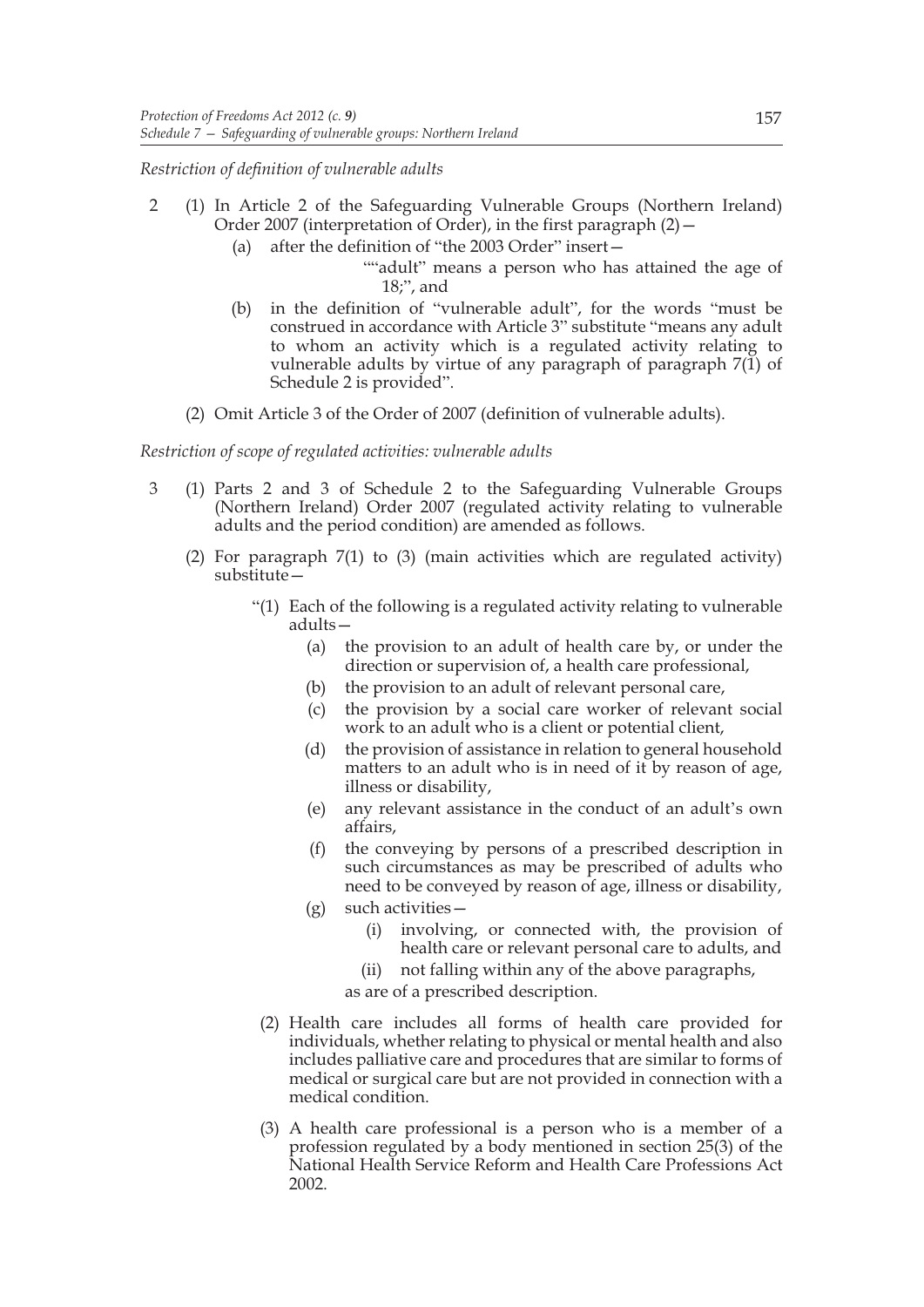- (3A) Any reference in this Part of this Schedule to health care provided by, or under the direction or supervision of, a health care professional includes a reference to first aid provided to an adult by any person acting on behalf of an organisation established for the purpose of providing first aid.
- (3B) Relevant personal care means—
	- (a) physical assistance, given to a person who is in need of it by reason of age, illness or disability, in connection with
		- eating or drinking (including the administration of parenteral nutrition),
		- (ii) toileting (including in relation to the process of menstruation),
		- (iii) washing or bathing,
		- (iv) dressing,
		- (v) oral care, or
		- (vi) the care of skin, hair or nails,
	- (b) the prompting, together with supervision, of a person who is in need of it by reason of age, illness or disability in relation to the performance of any of the activities listed in paragraph (a) where the person is unable to make a decision in relation to performing such an activity without such prompting and supervision, or
	- (c) any form of training, instruction, advice or guidance which—
		- (i) relates to the performance of any of the activities listed in paragraph (a),
		- (ii) is given to a person who is in need of it by reason of age, illness or disability, and
		- (iii) does not fall within paragraph (b).
- (3C) Relevant social work has the meaning given by section 2(4) of the Health and Personal Social Services Act (Northern Ireland) 2001 and social care worker means a person who is a social care worker by virtue of section 2(2)(a) of that Act.
- (3D) Assistance in relation to general household matters is day to day assistance in relation to the running of the household of the person concerned where the assistance is the carrying out of one or more of the following activities on behalf of that person—
	- (a) managing the person's cash,
	- (b) paying the person's bills,
	- (c) shopping.
- (3E) Relevant assistance in the conduct of a person's own affairs is anything done on behalf of the person by virtue of—
	- (a) an enduring power of attorney (within the meaning of the Enduring Powers of Attorney (Northern Ireland) Order 1987 (NI 16)) in respect of the person which is  $-$ 
		- (i) registered in accordance with that Order, or
		- (ii) the subject of an application to be so registered,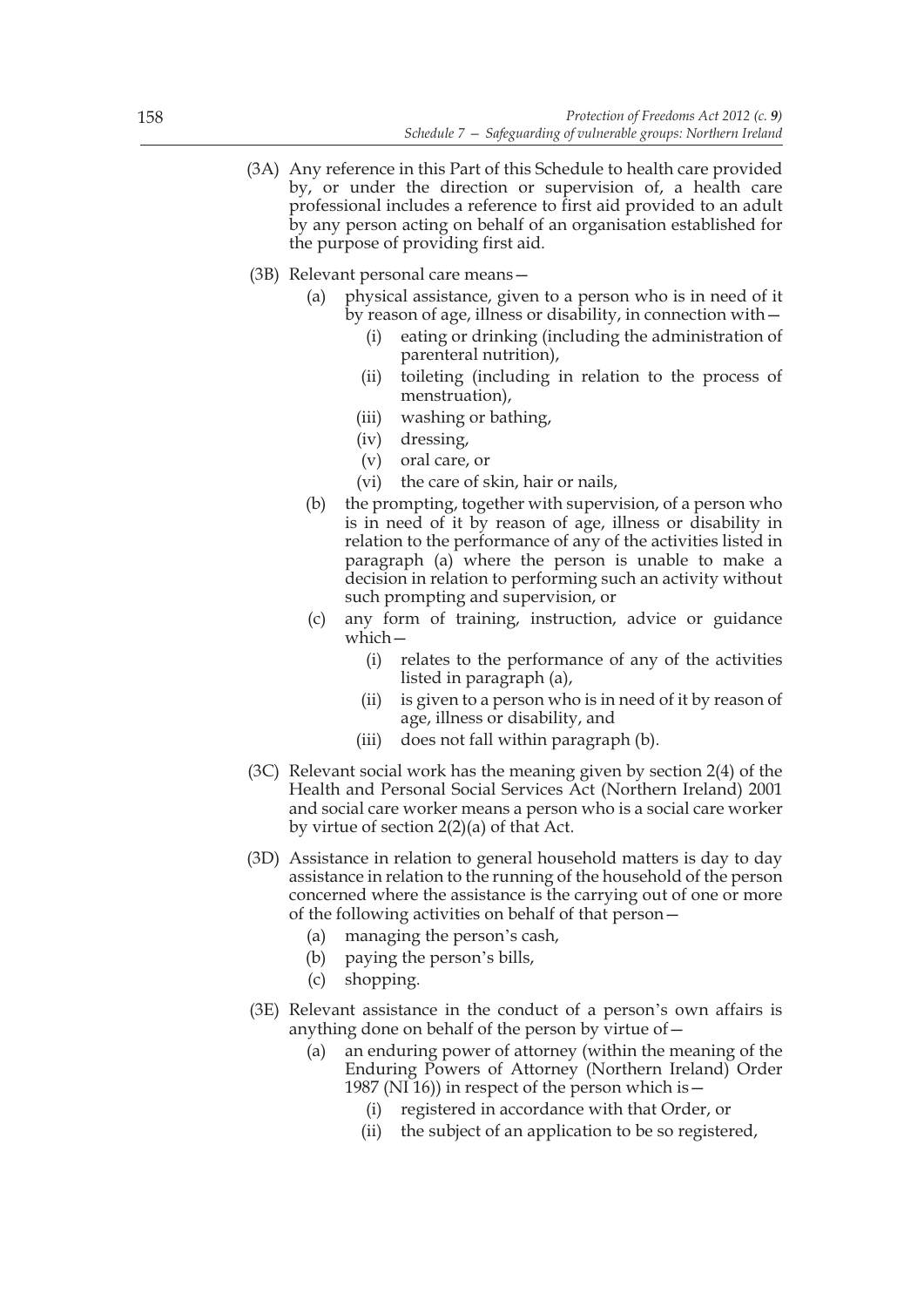- (b) an order made under Article 99 or 101 of the Mental Health (Northern Ireland) Order 1986 (NI 4) by the High Court in relation to the person or the person's property or affairs, or
- (c) the appointment of a representative to receive payments on behalf of the person in pursuance of regulations made under the Social Security Administration (Northern Ireland) Act 1992."
- (3) Omit paragraph 7(4) (certain activities in residential care or nursing homes to be regulated activity).
- (4) In paragraph 7(5) (day to day management or supervision of certain activities to be regulated activity) omit ",  $(4)$ ".
- (5) Omit paragraph 7(9) (functions of certain persons to be regulated activity).
- (6) Omit paragraph 8 (the persons referred to in paragraph 7(9) whose functions are to be regulated activity).
- (7) In paragraph  $10(2)$  (the period condition)
	- (a) omit "or  $7(1)(a)$ , (b), (c), (d) or (g)", and
	- (b) in paragraph (b), omit "or vulnerable adults (as the case may be)".

*Alteration of test for barring decisions*

- 4 (1) For sub-paragraphs (2) and (3) of paragraph 1 of Schedule 1 to the Safeguarding Vulnerable Groups (Northern Ireland) Order 2007 (automatic inclusion of person to whom paragraph applies in children's barred list) substitute—
	- "(2) If the Secretary of State has reason to believe that this paragraph might apply to a person, the Secretary of State must refer the matter to ISA.
	- (3) If (whether or not on a reference under sub-paragraph (2)) ISA is satisfied that this paragraph applies to a person, it must include the person in the children's barred list."
	- (2) For sub-paragraphs (2) to (4) of paragraph 2 of that Schedule to that Order (inclusion of person to whom paragraph applies in children's barred list with right to make representation afterwards) substitute -
		- "(2) If the Secretary of State has reason to believe that—
			- (a) this paragraph might apply to a person, and
			- (b) the person is or has been, or might in future be, engaged in regulated activity relating to children,

the Secretary of State must refer the matter to ISA.

- (3) Sub-paragraph (4) applies if (whether or not on a reference under sub-paragraph (2)) it appears to ISA that—
	- (a) this paragraph applies to a person, and
	- (b) the person is or has been, or might in future be, engaged in regulated activity relating to children.
- (4) ISA must give the person the opportunity to make representations as to why the person should not be included in the children's barred list.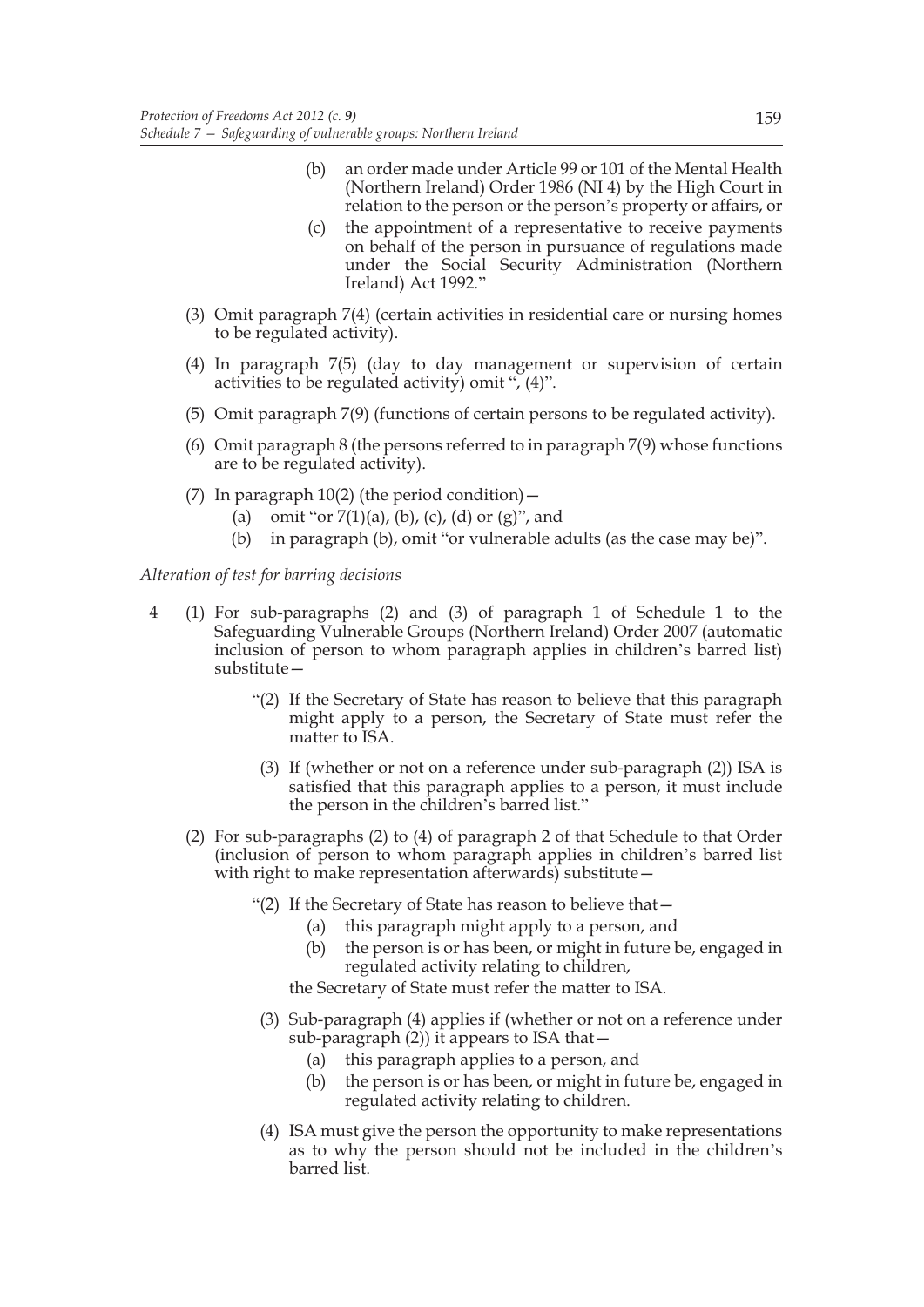- (5) Sub-paragraph (6) applies if—
	- (a) the person does not make representations before the end of any time prescribed for the purpose, or
	- (b) the duty in sub-paragraph (4) does not apply by virtue of paragraph 16(2).
- $(6)$  If ISA
	- (a) is satisfied that this paragraph applies to the person, and
	- (b) has reason to believe that the person is or has been, or might in future be, engaged in regulated activity relating to children,

it must include the person in the list.

- (7) Sub-paragraph (8) applies if the person makes representations before the end of any time prescribed for the purpose.
- (8) If ISA—
	- (a) is satisfied that this paragraph applies to the person,
	- (b) has reason to believe that the person is or has been, or might in future be, engaged in regulated activity relating to children, and
	- (c) is satisfied that it is appropriate to include the person in the children's barred list,

it must include the person in the list."

- (3) In paragraph 3 of that Schedule to that Order (inclusion in children's barred list on behaviour grounds)—
	- (a) in sub-paragraph (1)(a) for the words from "has" to "conduct," substitute "—
		- (i) has (at any time) engaged in relevant conduct, and
		- (ii) is or has been, or might in future be, engaged in regulated activity relating to children,",
	- (b) in sub-paragraph (3), after paragraph (a) (and before the word "and" at the end of the paragraph), insert—
		- "(aa) it has reason to believe that the person is or has been, or might in future be, engaged in regulated activity relating to children,", and
	- (c) in sub-paragraph (3)(b) for "appears to ISA" substitute "is satisfied".
- (4) In paragraph 5 of that Schedule to that Order (inclusion in children's barred list because of risk of harm)—
	- (a) in sub-paragraph  $(1)(a)$  for "falls within sub-paragraph  $(4)$ " substitute "—
		- (i) falls within sub-paragraph (4), and
		- (ii) is or has been, or might in future be, engaged in regulated activity relating to children,",
	- (b) in sub-paragraph (3), after paragraph (a) (and before the word "and"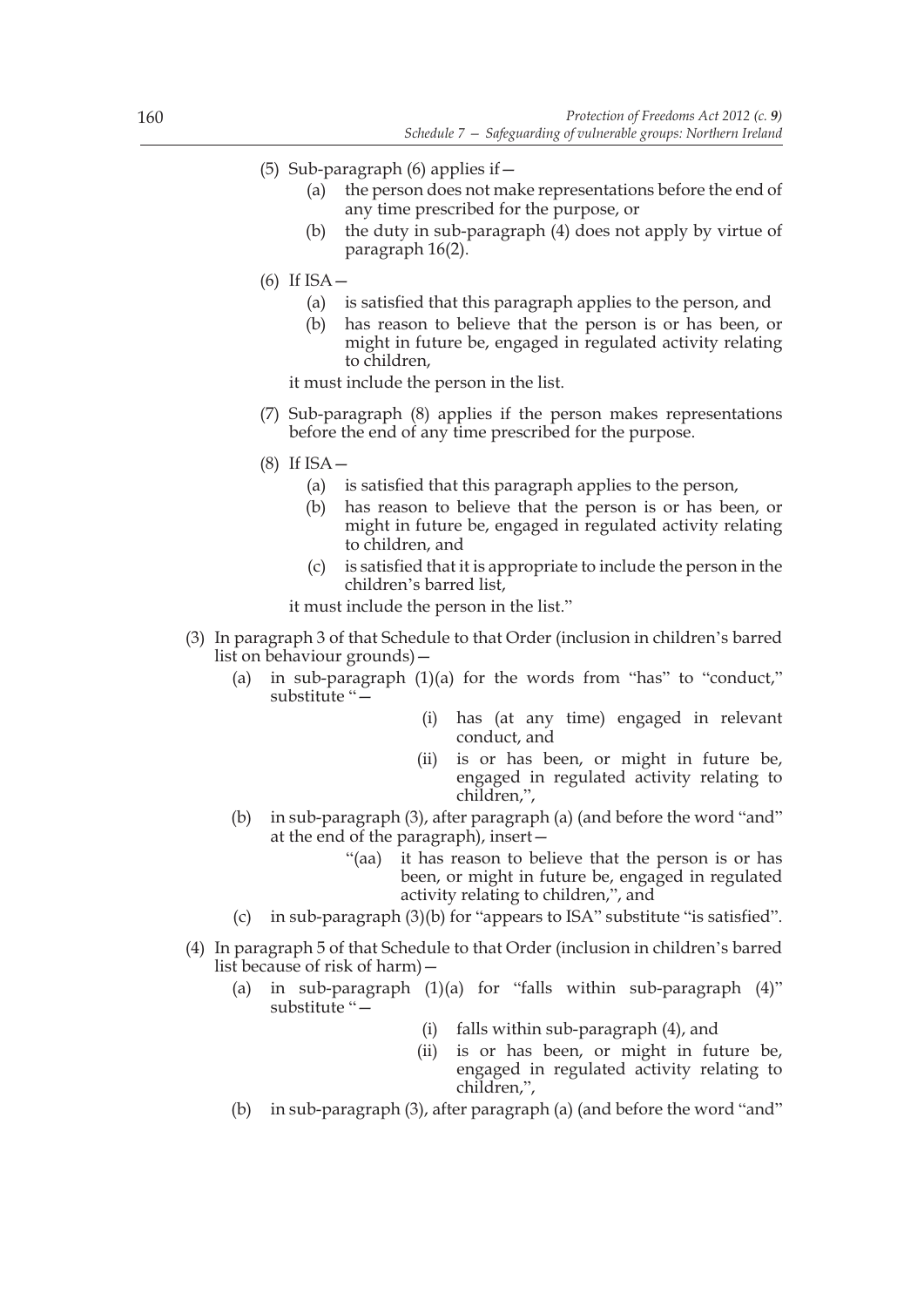at the end of the paragraph), insert—

- "(aa) it has reason to believe that the person is or has been, or might in future be, engaged in regulated activity relating to children,", and
- (c) in sub-paragraph (3)(b) for "appears to ISA" substitute "is satisfied".
- (5) For sub-paragraphs (2) and (3) of paragraph 7 of that Schedule to that Order (automatic inclusion of person to whom paragraph applies in adults' barred list) substitute—
	- "(2) If the Secretary of State has reason to believe that this paragraph might apply to a person, the Secretary of State must refer the matter to ISA.
	- (3) If (whether or not on a reference under sub-paragraph (2)) ISA is satisfied that this paragraph applies to a person, it must include the person in the adults' barred list."
- (6) For sub-paragraphs (2) to (4) of paragraph 8 of that Schedule to that Order (inclusion of person to whom paragraph applies in adults' barred list with right to make representation afterwards) substitute—
	- "(2) If the Secretary of State has reason to believe that—
		- (a) this paragraph might apply to a person, and
		- (b) the person is or has been, or might in future be, engaged in regulated activity relating to vulnerable adults,

the Secretary of State must refer the matter to ISA.

- (3) Sub-paragraph (4) applies if (whether or not on a reference under sub-paragraph  $(2)$ ) it appears to ISA that  $-$ 
	- (a) this paragraph applies to a person, and
	- (b) the person is or has been, or might in future be, engaged in regulated activity relating to vulnerable adults.
- (4) ISA must give the person the opportunity to make representations as to why the person should not be included in the adults' barred list.
- (5) Sub-paragraph (6) applies if—
	- (a) the person does not make representations before the end of any time prescribed for the purpose, or
	- (b) the duty in sub-paragraph (4) does not apply by virtue of paragraph 16(2).
- $(6)$  If ISA
	- (a) is satisfied that this paragraph applies to the person, and
	- (b) has reason to believe that the person is or has been, or might in future be, engaged in regulated activity relating to vulnerable adults,

it must include the person in the list.

- (7) Sub-paragraph (8) applies if the person makes representations before the end of any time prescribed for the purpose.
- $(8)$  If ISA
	- (a) is satisfied that this paragraph applies to the person,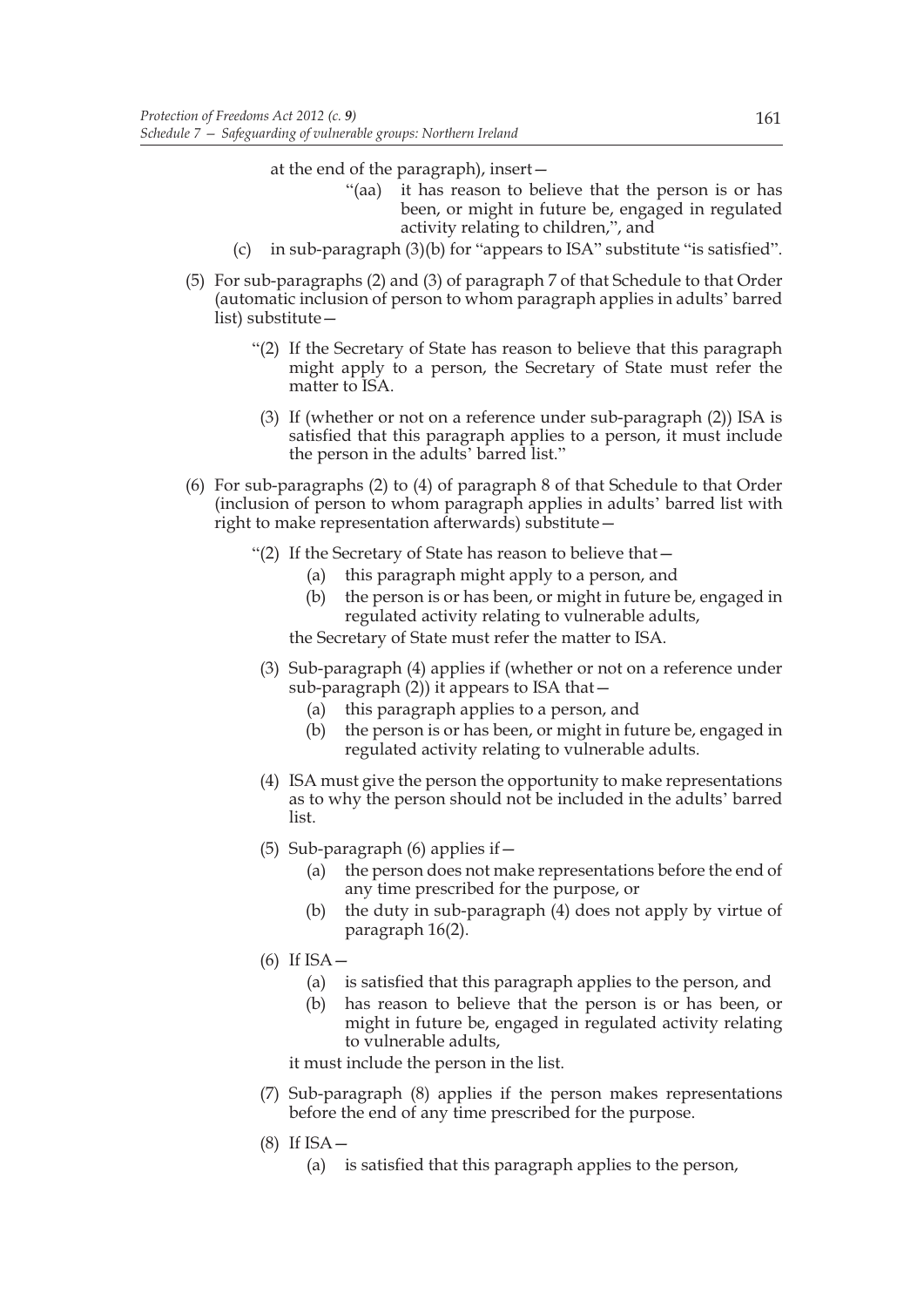- (b) has reason to believe that the person is or has been, or might in future be, engaged in regulated activity relating to vulnerable adults, and
- (c) is satisfied that it is appropriate to include the person in the adults' barred list,

it must include the person in the list."

- (7) In paragraph 9 of that Schedule to that Order (inclusion in adults' barred list on behaviour grounds)—
	- (a) in sub-paragraph  $(1)(a)$  for the words from "has" to "conduct," substitute "—
		- (i) has (at any time) engaged in relevant conduct, and
		- (ii) is or has been, or might in future be, engaged in regulated activity relating to vulnerable adults,",
	- (b) in sub-paragraph (3), after paragraph (a) (and before the word "and" at the end of the paragraph), insert—
		- "(aa) it has reason to believe that the person is or has been, or might in future be, engaged in regulated activity relating to vulnerable adults,", and
	- (c) in sub-paragraph (3)(b) for "appears to ISA" substitute "is satisfied".
- (8) In paragraph 11 of that Schedule to that Order (inclusion in adults' barred list because of risk of harm)—
	- (a) in sub-paragraph  $(1)(a)$  for "falls within sub-paragraph  $(4)$ " substitute "—
		- (i) falls within sub-paragraph (4), and
		- (ii) is or has been, or might in future be, engaged in regulated activity relating to vulnerable adults,",
	- (b) in sub-paragraph (3), after paragraph (a) (and before the word "and" at the end of the paragraph), insert—
		- "(aa) it has reason to believe that the person is or has been, or might in future be, engaged in regulated activity relating to vulnerable adults,", and
	- (c) in sub-paragraph (3)(b) for "appears to ISA" substitute "is satisfied".

*Abolition of controlled activity*

5 Omit Articles 25 to 27 of the Safeguarding Vulnerable Groups (Northern Ireland) Order 2007 (controlled activity).

*Abolition of monitoring*

6 Omit Articles 28 to 31 of the Safeguarding Vulnerable Groups (Northern Ireland) Order 2007 (monitoring).

#### *Information for purposes of making barring decisions*

7 (1) In paragraph 19 of Schedule 1 to the Safeguarding Vulnerable Groups (Northern Ireland) Order 2007 (information required by ISA about persons to whom grounds for barring apply)—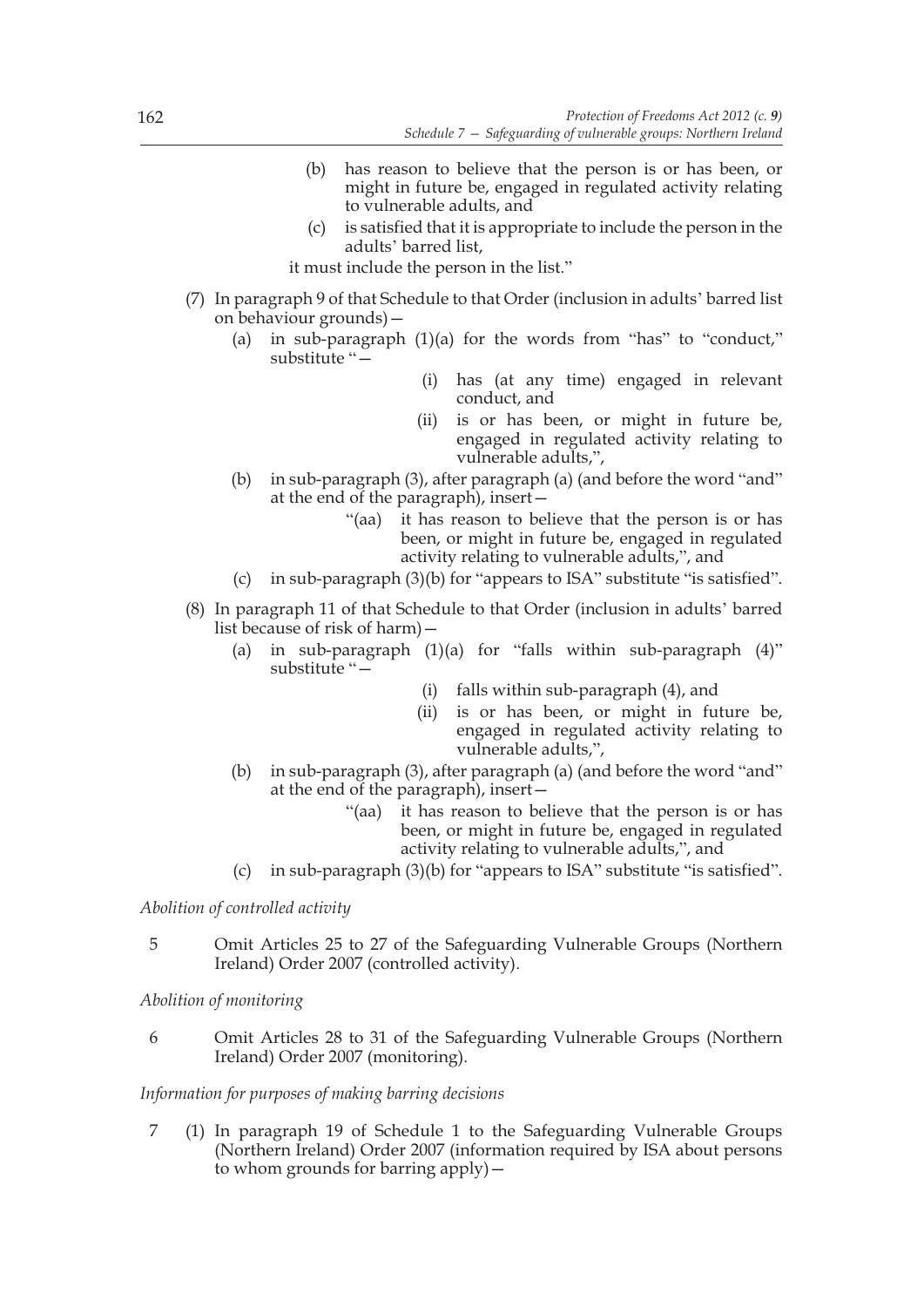- (a) in sub-paragraph  $(1)$  -
	- (i) in paragraph (a) after "applies" insert "or appears to apply",
	- (ii) in paragraph (b) for "apply" substitute "applies or appears to apply", and
	- (iii) omit paragraph (d),
- (b) in sub-paragraphs (2) and (3) for "thinks might" substitute "reasonably believes to", and
- (c) in sub-paragraph  $(6)$  -
	- (i) omit the words from "which" to "it is", and
	- (ii) omit "or paragraph 20(2)".
- (2) In paragraph 20 of that Schedule to that Order (provision of information by Secretary of State to ISA) for sub-paragraph (3) substitute—
	- "(3) Where the Secretary of State is under a duty under paragraph 1, 2, 7 or 8 to refer a matter to ISA, the Secretary of State must provide to ISA any prescribed details of relevant matter (within the meaning of section 113A of the Police Act 1997) of a prescribed description which has been made available to the Secretary of State for the purposes of Part 5 of that Act."

## *Review of barring decisions*

- 8 After paragraph 18 of Schedule 1 to the Safeguarding Vulnerable Groups (Northern Ireland) Order 2007 (power to apply for review of a person's inclusion in a barred list) insert—
	- "18A(1) Sub-paragraph (2) applies if a person's inclusion in a barred list is not subject to—
		- (a) a review under paragraph 18, or
		- (b) an application under that paragraph,
		- which has not yet been determined.
		- (2) ISA may, at any time, review the person's inclusion in the list.
		- (3) On any such review, ISA may remove the person from the list if, and only if, it is satisfied that, in the light of  $-$ 
			- (a) information which it did not have at the time of the person's inclusion in the list,
			- (b) any change of circumstances relating to the person concerned, or
			- (c) any error by ISA,

it is not appropriate for the person to be included in the list."

*Information about barring decisions*

9 (1) For Articles 32 to 34 of the Safeguarding Vulnerable Groups (Northern Ireland) Order 2007 (provision of vetting information and information about cessation of monitoring) substitute—

## **"32A Provision of barring information on request**

(1) The Secretary of State must provide a person (A) with the information mentioned in paragraph (3) in relation to another (B)  $if -$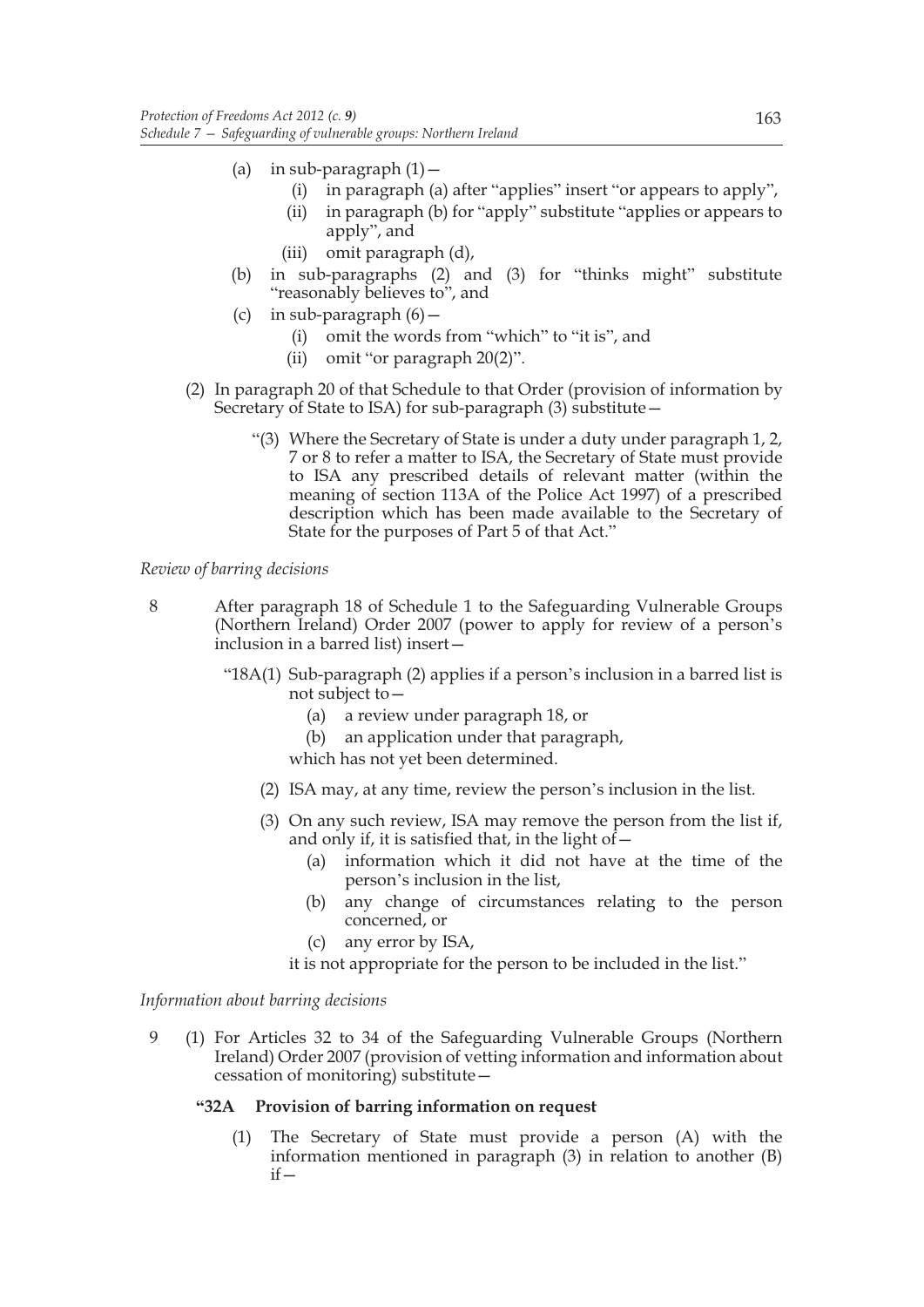- (a) A makes an application for the information and pays any fee payable in respect of the application,
- (b) the application contains the appropriate declaration, and
- (c) the Secretary of State has no reason to believe that the declaration is false.
- (2) The appropriate declaration is a declaration by  $A-$ 
	- (a) that A falls within column 1 of the table in Schedule 5 in relation to B,
	- (b) that column 2 of the entry by virtue of which A falls within column 1 refers to children or (as the case may be) vulnerable adults, and
	- (c) that B has consented to the provision of the information to A.
- (3) The information is—
	- (a) if A's declaration states that column 2 of the relevant entry refers to children, whether B is barred from regulated activity relating to children, and
	- (b) if A's declaration states that column 2 of the relevant entry refers to vulnerable adults, whether B is barred from regulated activity relating to vulnerable adults.
- (4) If B consents to the provision of information to A in relation to an application under this Article, the consent also has effect in relation to any subsequent such application by A.
- (5) The Secretary of State may prescribe any fee payable in respect of an application under this Article.
- (6) Fees received by the Secretary of State by virtue of this Article must be paid into the Consolidated Fund of the United Kingdom.
- (7) The Secretary of State may determine the form, manner and contents of an application for the purposes of this Article (including the form and manner of a declaration contained in such an application).

#### **32B Provision of barring information on registration**

- (1) The Secretary of State must establish and maintain a register for the purposes of this Article.
- (2) The Secretary of State must register a person (A) in relation to another  $(B)$  if  $-$ 
	- (a) A makes an application to be registered in relation to B and pays any fee payable in respect of the application,
	- (b) the application contains the appropriate declaration, and
	- (c) the Secretary of State has no reason to believe that the declaration is false.
- (3) The appropriate declaration is a declaration by  $A-$ 
	- (a) that A falls within column 1 of the table in Schedule 5 in relation to B,
	- (b) that column 2 of the entry by virtue of which A falls within column 1 refers to children or (as the case may be) vulnerable adults, and
	- (c) that B has consented to the application.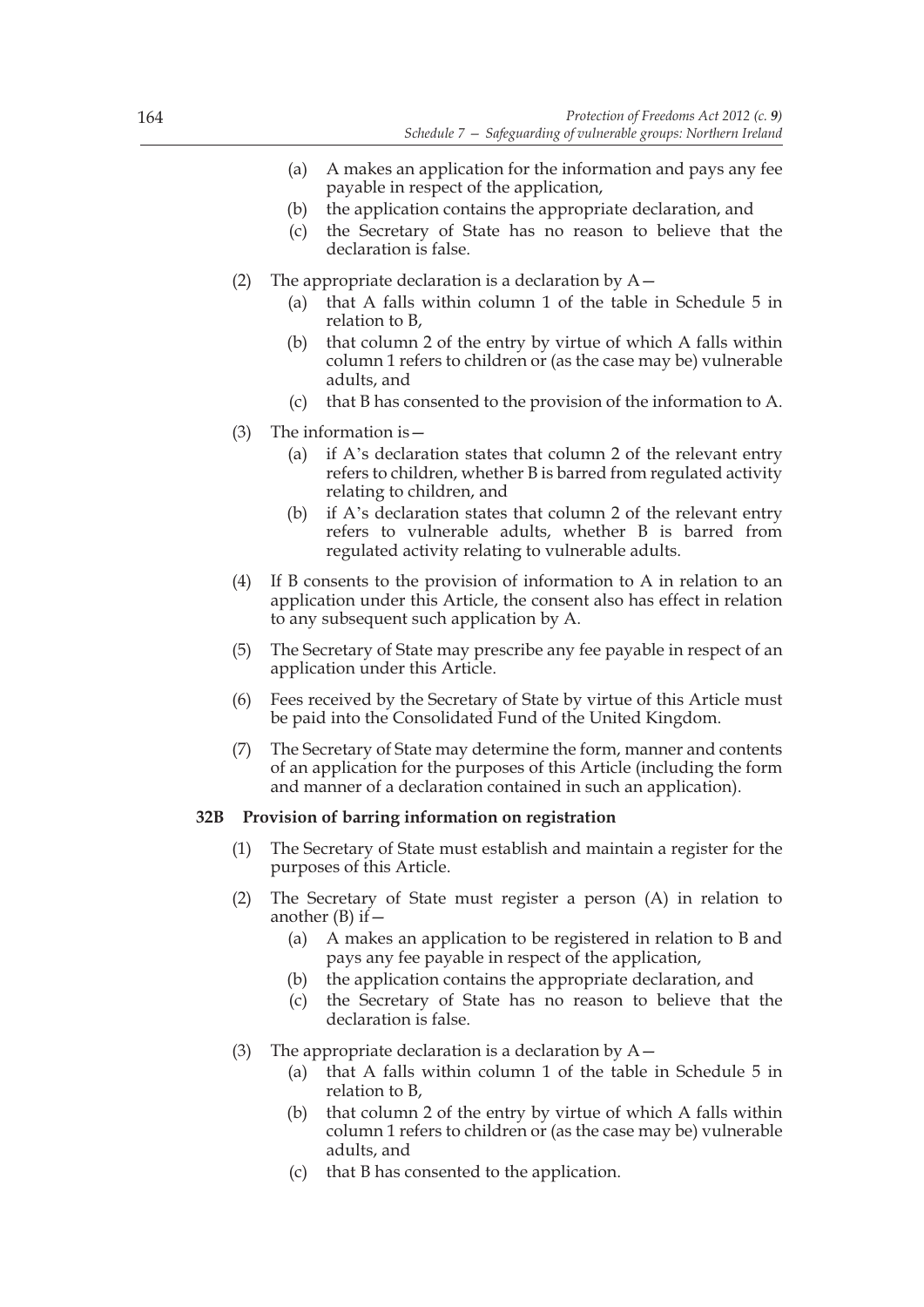- (4) A's application and registration relate—
	- (a) if A's declaration states that column 2 of the relevant entry refers to children, to regulated activity relating to children;
	- (b) if A's declaration states that column 2 of the relevant entry refers to vulnerable adults, to regulated activity relating to vulnerable adults.
- (5) The Secretary of State must notify A if B is barred from regulated activity to which A's registration relates.
- (6) The requirement under paragraph (5) is satisfied if notification is sent to any address recorded against A's name in the register.
- (7) If B consents to the provision of information to A under Article 32A, the consent also has effect as consent to any application by A to be registered in relation to B under this Article.
- (8) The Secretary of State may prescribe any fee payable in respect of an application under this Article.
- (9) Fees received by the Secretary of State by virtue of this Article must be paid into the Consolidated Fund of the United Kingdom.
- (10) The Secretary of State may determine the form, manner and contents of an application for the purposes of this Article (including the form and manner of a declaration contained in such an application)."
- (2) In Article 35 of that Order (cessation of registration)—
	- (a) in paragraph (1) for "34" substitute "32B",
	- (b) in paragraph (2) for "(6)" substitute "(5)", and
	- (c) after paragraph (3) insert—
		- "(3A) Circumstances prescribed by virtue of paragraph (3) may, in particular, include that—
			- (a) the Secretary of State has asked the registered person (A) to make a renewed declaration within the prescribed period in relation to the person (B) in relation to whom A is registered, and
			- (b) either—
				- (i) A has failed to make the declaration within that period, or
				- (ii) A has made the declaration within that period but the Secretary of State has reason to believe that it is false.
			- (3B) A renewed declaration is a declaration by  $A-$ 
				- (a) that A falls within column 1 of the table in Schedule 5 in relation to B,
				- (b) that column 2 of the entry by virtue of which A falls within column 1 refers to children or (as the case may be) vulnerable adults, and
				- (c) that B consents to the registration of A in relation to B.
			- (3C) If B consents to the provision of information to A under Article 32A, the consent also has effect as consent to the registration of A in relation to B.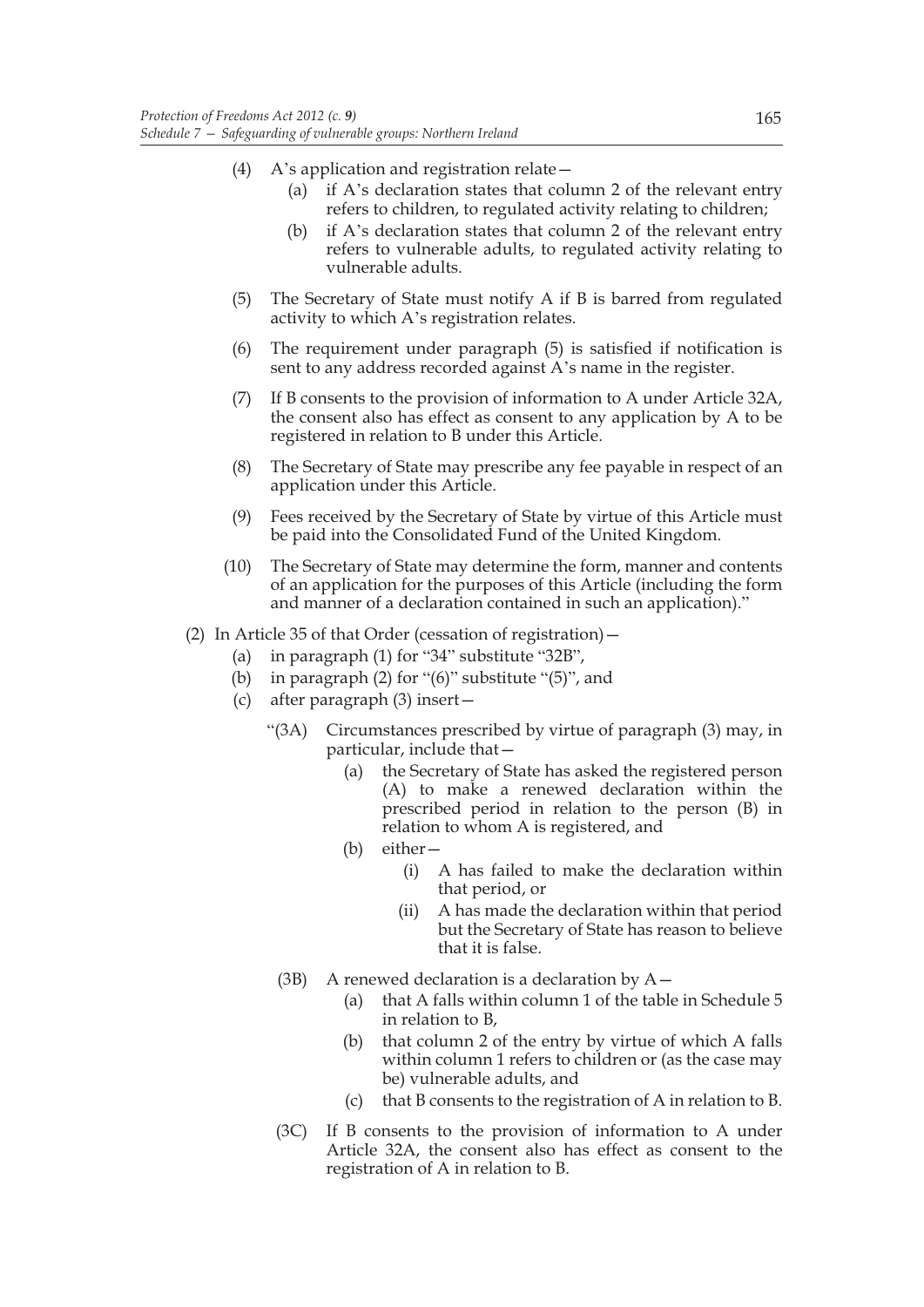- (3D) Article 36 applies in relation to the making of a declaration in response to a request from the Secretary of State of the kind mentioned in paragraph (3A)(a) as it applies in relation to the making of a declaration in an application made for the purposes of Article 32B."
- (3) In Article 36 of that Order (declarations under Articles 32 and 34)—
	- (a) in the heading for "32 and 34" substitute "32A and 32B", and
	- (b) in paragraph (1) for "32 or 34" substitute "32A or 32B".
- (4) Omit entry 19 in the table in paragraph 1 of Schedule 5 to that Order (power to add entries to the table).
- (5) In paragraph 2 of Schedule 5 to that Order (power to amend entries in the table) for the words from "any" to the end substitute "this Schedule".
- (6) Omit paragraph 3(1)(b) of Schedule 5 to that Order (barring information where certain activities carried on for the purposes of the armed forces of the Crown) and the word "or" before it.

*Duty to check whether person barred*

10 After Article 36 of the Safeguarding Vulnerable Groups (Northern Ireland) Order 2007 (declarations relating to the provision of barring information) insert—

# **"36ZA Duty to check whether person barred**

- (1) A regulated activity provider who is considering whether to permit an individual (B) to engage in regulated activity relating to children or vulnerable adults must ascertain that B is not barred from the activity concerned before permitting B to engage in it.
- (2) A personnel supplier who—
	- (a) is considering whether to supply an individual (B) to another (P), and
	- (b) knows, or has reason to believe, that P will make arrangements for B (if supplied) to engage in regulated activity relating to children or vulnerable adults,

must ascertain that B is not barred from the activity concerned before supplying B to P.

- (3) A person is, in particular, to be treated as having met the duty in paragraph (1) or (2) if condition 1, 2 or 3 is met.
- (4) Condition 1 is that the person has, within the prescribed period, been informed under Article 32A that B is not barred from the activity concerned.
- (5) Condition 2 is that—
	- (a) the person has, within the prescribed period, checked a relevant enhanced criminal record certificate of B which has been obtained within that period, and
	- (b) the certificate does not show that B is barred from the activity concerned.
- (6) Condition 3 is that—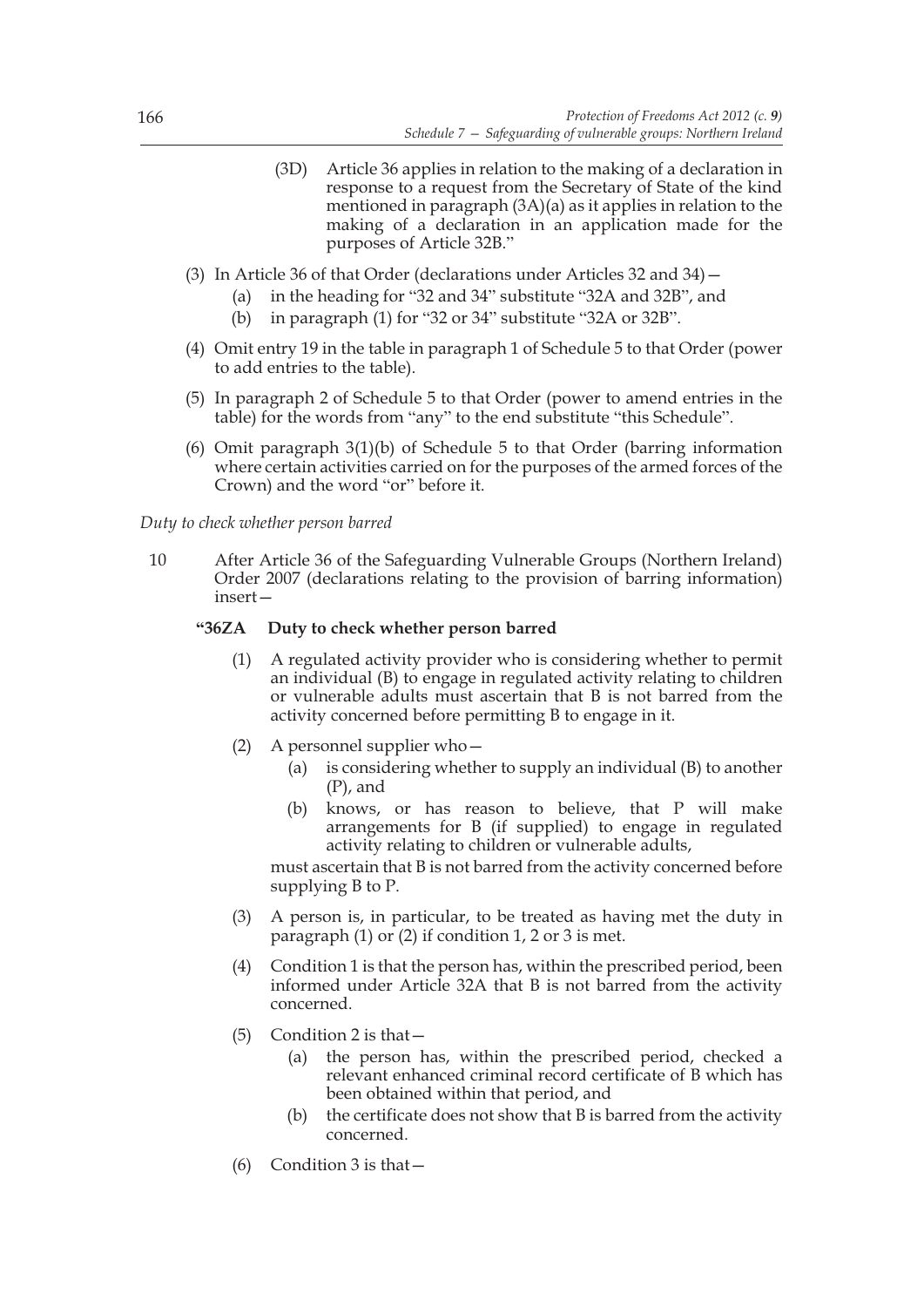- (a) the person has, within the prescribed period, checked  $-$ 
	- (i) a relevant enhanced criminal record certificate of B, and
	- (ii) up-date information given, within that period, under section 116A of the Police Act 1997 in relation to the certificate,
- (b) the certificate does not show that B is barred from the activity concerned, and
- (c) the up-date information is not advice to request B to apply for a new enhanced criminal record certificate.
- (7) The Secretary of State may by regulations provide for—
	- (a) the duty under paragraph (1) not to apply in relation to persons of a prescribed description,
	- (b) the duty under paragraph (2) not to apply in relation to persons of a prescribed description.
- (8) In this Article—
	- "enhanced criminal record certificate" means an enhanced criminal record certificate issued under section 113B of the Police Act 1997,
	- "relevant enhanced criminal record certificate" means—
		- (a) in the case of regulated activity relating to children, an enhanced criminal record certificate which includes, by virtue of section 113BA of the Police Act 1997, suitability information relating to children, and
		- (b) in the case of regulated activity relating to vulnerable adults, an enhanced criminal record certificate which includes, by virtue of section 113BB of that Act, suitability information relating to vulnerable adults."

*Restrictions on duplication with barred lists in England and Wales and Scotland*

- 11 (1) Before paragraph 6 of Schedule 1 to the Safeguarding Vulnerable Groups (Northern Ireland) Order 2007 (restriction on inclusion in children's barred list for Scottish cases), and after the italic cross-heading before that paragraph, insert—
	- "5A (1) ISA must not include a person in the children's barred list if ISA knows that the person is included in a corresponding list.
		- (2) ISA must remove a person from the children's barred list if ISA knows that the person is included in a corresponding list.
		- (3) A corresponding list is a list maintained under the law of England and Wales or Scotland which the Secretary of State specifies by order as corresponding to the children's barred list."
	- (2) In paragraph  $6(1)(a)$  of that Schedule to that Order  $-$ 
		- (a) after "if" insert "ISA knows that",
		- (b) after "authority" insert "—

# $(i)$  ", and

- (c) for the words from "(whether" to "list)" substitute ", and
	- (ii) has decided not to include the person in the list".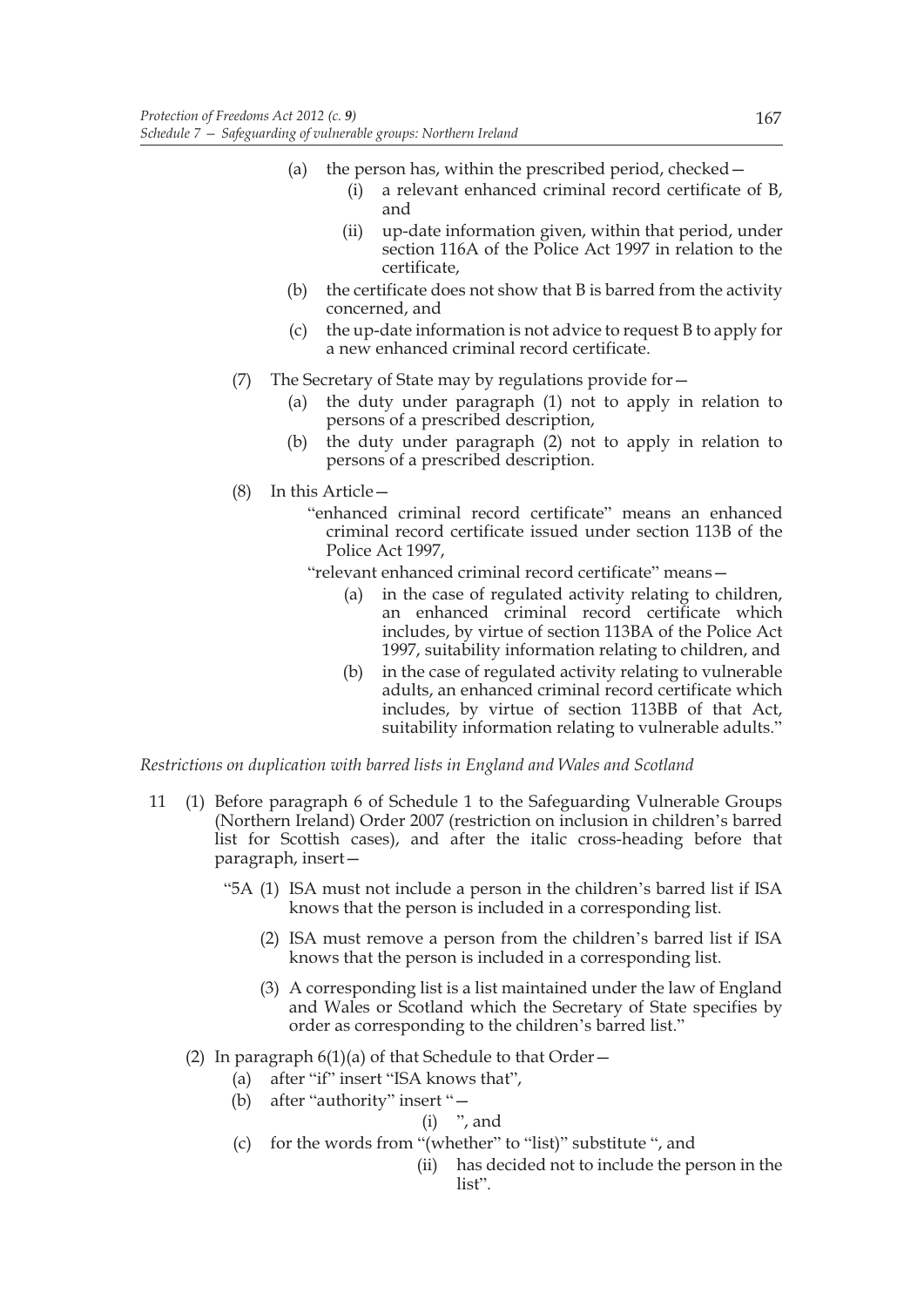- (3) Before paragraph 12 of that Schedule to that Order (restriction on inclusion in adults' barred list for Scottish cases), and after the italic cross-heading before that paragraph, insert—
	- "11A(1) ISA must not include a person in the adults' barred list if ISA knows that the person is included in a corresponding list.
		- (2) ISA must remove a person from the adults' barred list if ISA knows that the person is included in a corresponding list.
		- (3) A corresponding list is a list maintained under the law of England and Wales or Scotland which the Secretary of State specifies by order as corresponding to the adults' barred list."
- (4) In paragraph  $12(1)(a)$  of that Schedule to that Order
	- (a) after "if" insert "ISA knows that",
	- (b) after "authority" insert "—

 $(i)$  ", and

- (c) for the words from "(whether" to "list)" substitute ", and
	- (ii) has decided not to include the person in the list".

*Professional bodies*

- 12 (1) In Article 43 of the Safeguarding Vulnerable Groups (Northern Ireland) Order 2007 (registers: duty to refer)—
	- (a) in paragraph  $(1)$  -
		- (i) for "must" substitute "may", and
		- (ii) omit "prescribed",
	- (b) in paragraph  $(4)$ 
		- (i) in sub-paragraph (a), for "engaged or may engage" substitute "or has been, or might in future be, engaged",
		- (ii) also in sub-paragraph (a), omit "or controlled activity", and
		- (iii) in sub-paragraph (b) for ", 2, 7 or 8" substitute "or 7",
	- (c) omit paragraphs (4A) to (4C),
	- (d) in paragraph (5) omit "prescribed", and
	- (e) in the heading for "duty" substitute "power".
	- (2) In Article 45 of that Order (registers: notice of barring etc.) for paragraphs (1) to (5) substitute—
		- "(1) Paragraph (2) applies if—
			- (a) ISA knows or thinks that a person (A) appears on a relevant register, and
			- (b) either—
				- (i) A is included in a barred list, or
				- (ii) ISA is aware that A is subject to a relevant disqualification.
		- (2) ISA must—
			- (a) notify the keeper of the register of the circumstances mentioned in paragraph  $(1)(b)(i)$  or (as the case may be) (ii), and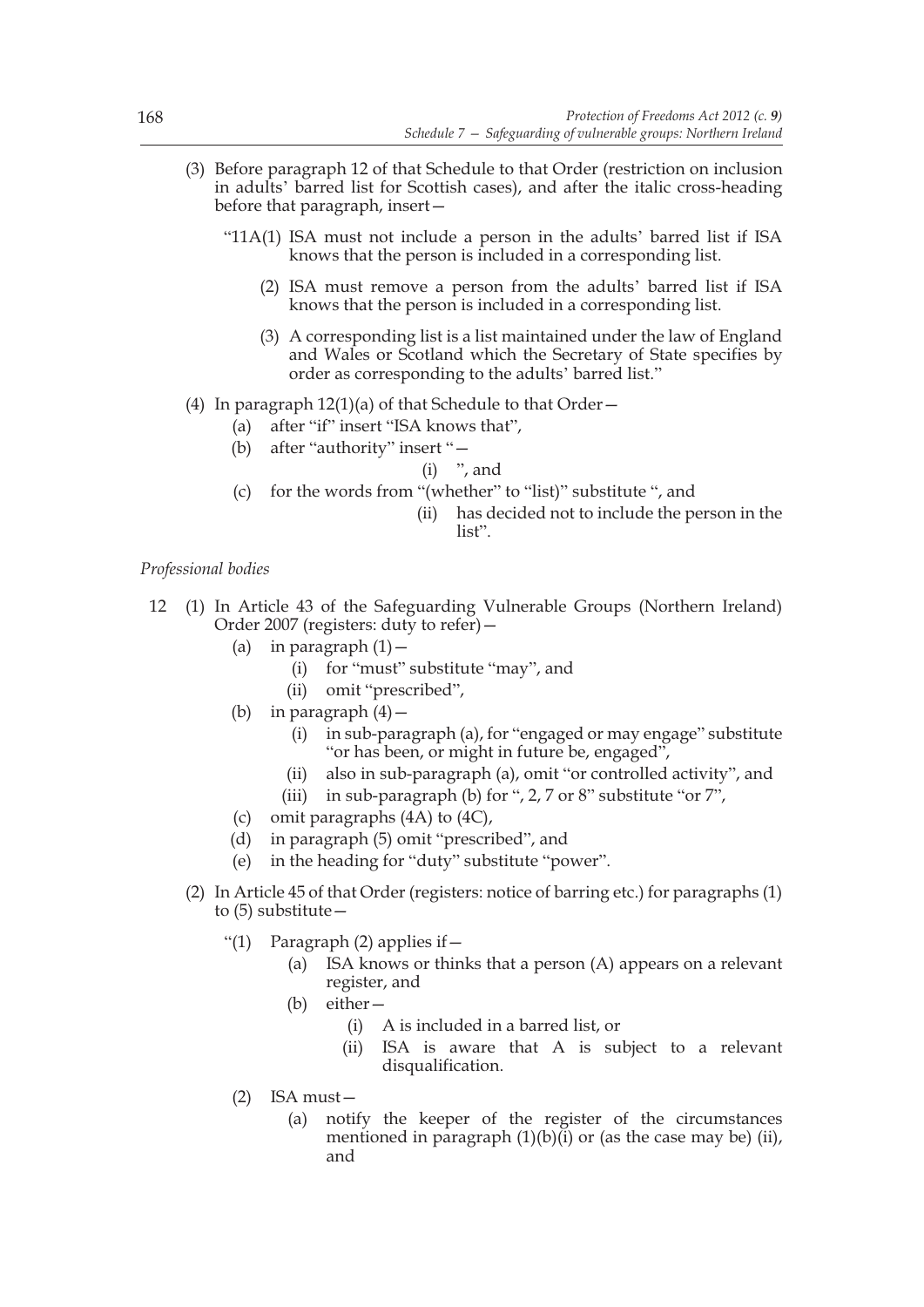- (b) in the case where A is included in a barred list, provide the keeper of the register with such of the information on which ISA relied in including A in the list as ISA considers—
	- (i) to be relevant to the exercise of any function of the keeper, and
	- (ii) otherwise appropriate to provide.
- (3) Paragraph (4) applies if the keeper of a relevant register applies to ISA to ascertain in relation to a person  $(A)$  whether  $-$ 
	- (a) A is included in a barred list, or
	- (b) ISA is aware that A is subject to a relevant disqualification.
- (4) ISA must notify the keeper of the register as to whether the circumstances are as mentioned in paragraph (3)(a) or (as the case may be) (b).
- (5) ISA may (whether on an application by the keeper or otherwise) provide to the keeper of a relevant register such relevant information as ISA considers appropriate.
- (5A) Paragraph (5B) applies if—
	- (a) a keeper of a register has applied to the Secretary of State to be notified in relation to a person  $(A)$  if  $-$ 
		- (i) A is included in a barred list, or
		- (ii) the Secretary of State is aware that A is subject to a relevant disqualification, and
	- (b) the application has not been withdrawn.
- (5B) The Secretary of State must notify the keeper of the register if the circumstances are, or become, as mentioned in paragraph (5A)(a)(i) or (as the case may be) (ii).
- (5C) For the purposes of paragraph (5A)(b) an application is withdrawn  $if -$ 
	- (a) the keeper of the register notifies the Secretary of State that the keeper no longer wishes to be notified if the circumstances are, or become, as mentioned in paragraph  $(5A)(a)(i)$  or (as the case may be) (ii) in relation to A, or
	- (b) the Secretary of State cancels the application on either of the following grounds—
		- (i) that the keeper has not answered, within such reasonable period as was required by the Secretary of State, a request from the Secretary of State as to whether the keeper still wishes to be notified if the circumstances are, or become, as mentioned in paragraph  $(5A)(a)(i)$  or (as the case may be) (ii), or
		- (ii) that A neither appears in the register nor is being considered for inclusion in the register.
- (5D) A keeper of a relevant register may apply for information under this Article, or to be notified under this Article, in relation to a person (A) only if—
	- (a) A appears in the register, or
	- (b) A is being considered for inclusion in the register.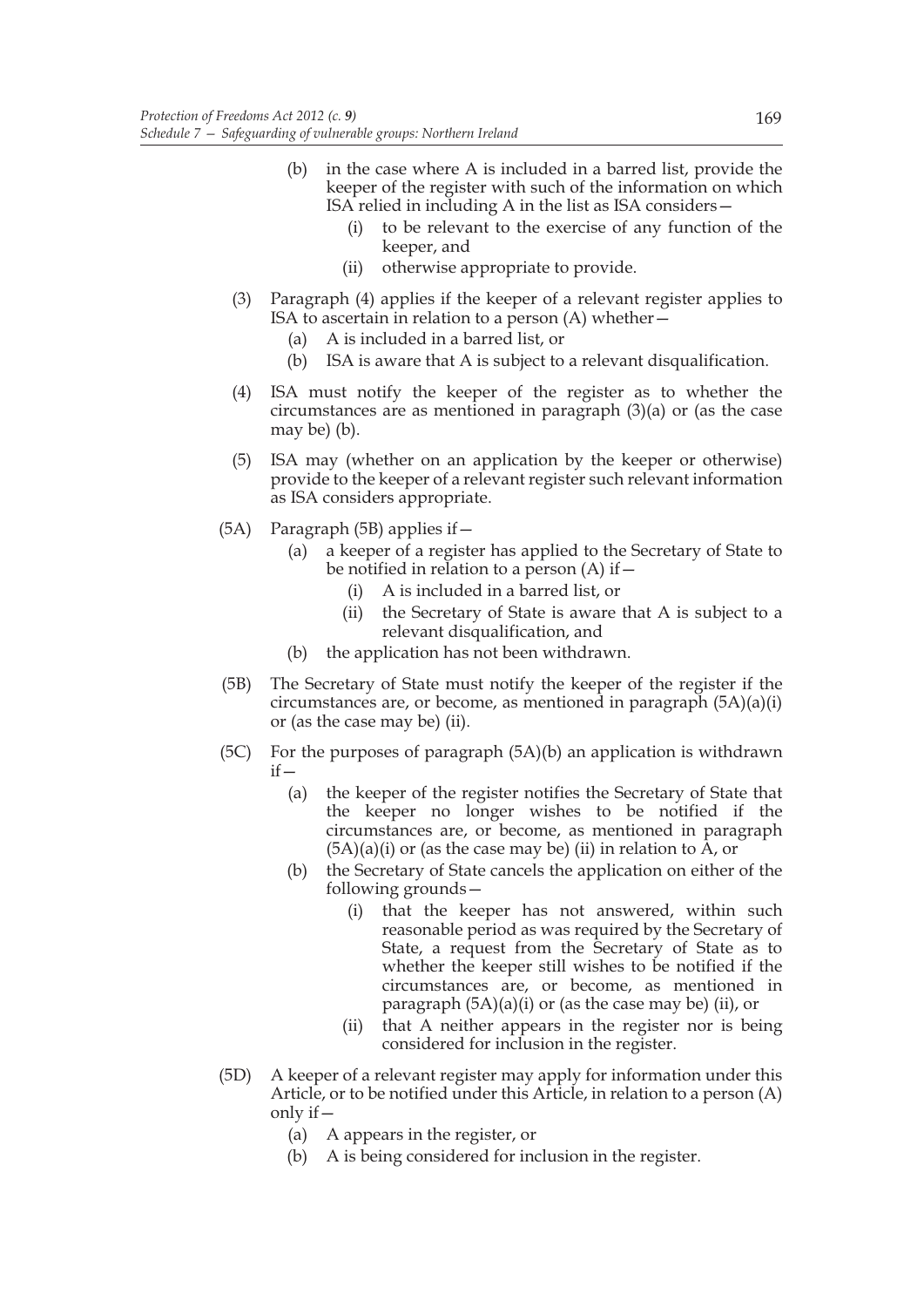- (5E) The duties in paragraphs (2), (4) and (5B) do not apply if ISA or (as the case may be) the Secretary of State is satisfied that the keeper of the register already has the information concerned.
- (5F) The Secretary of State may determine the form, manner and contents of an application for the purposes of this Article.
- (5G) In this Article relevant information is information—
	- (a) which—
		- (i) relates to the protection of children or vulnerable adults in general, or of any child or vulnerable adult in particular, and
		- (ii) is relevant to the exercise of any function of the keeper of the register, but
	- (b) which is not—
		- (i) information that the circumstances are as mentioned in paragraph  $(1)(b)(i)$  or  $(ii)$  in relation to a person,
		- (ii) any information provided under paragraph (2)(b), or
		- (iii) information falling within paragraph 19(5) of Schedule 1.
- (5H) The Secretary of State may by order amend paragraph (5G)."
- (3) In the heading of Article 45 of that Order for "notice of barring and cessation of monitoring" substitute "provision of barring information to keepers of registers".
- (4) Omit Article 46 of that Order (registers: power to apply for vetting information).

*Supervisory authorities*

- 13 (1) In Article 47 of the Safeguarding Vulnerable Groups (Northern Ireland) Order 2007 (duty of supervisory authorities to refer)—
	- (a) in paragraph  $(1)$  -
		- (i) for "must" substitute "may", and
		- (ii) omit "prescribed",
	- (b) in paragraph  $(4)$  -
		- (i) in sub-paragraph (a), for "engaged or may engage" substitute "or has been, or might in future be, engaged",
		- (ii) also in sub-paragraph (a), omit "or controlled activity", and
		- (iii) in sub-paragraph (b) for ", 2, 7 or 8" substitute "or 7",
	- (c) in paragraph (5) omit "prescribed",
	- (d) omit paragraph (6), and
	- (e) in the heading for "duty" substitute "power".
	- (2) In Article 49 of that Order (supervisory authorities: power to apply for vetting information)—
		- (a) in the heading for "vetting" substitute "certain barring",
		- (b) in paragraph (1) for "the Secretary of State", in both places where it occurs, substitute "ISA",
		- (c) in paragraph (2) omit sub-paragraphs (b) to (e),
		- (d) in paragraph (3) omit sub-paragraphs (b) to (e),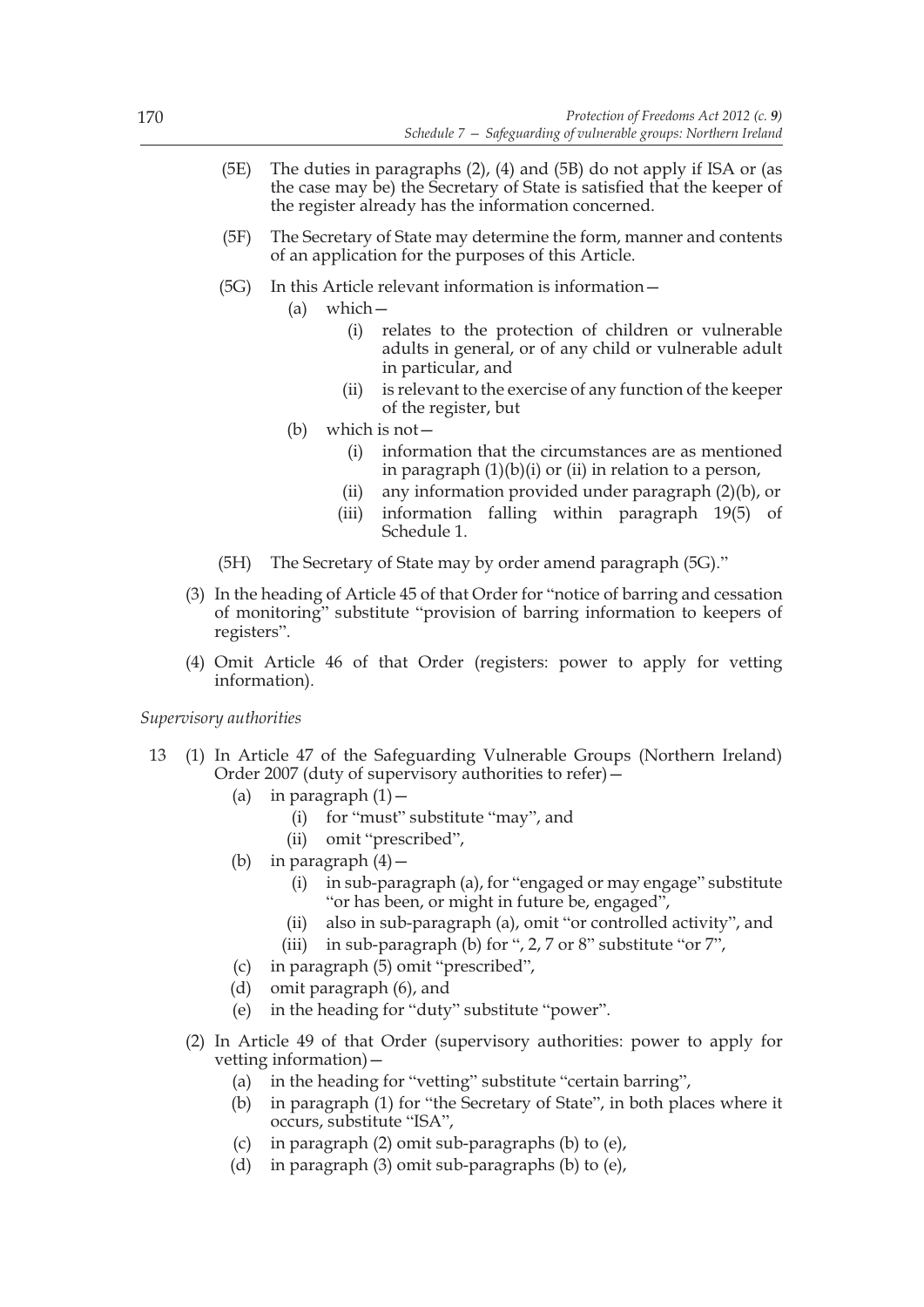- (e) omit paragraph (5), and
- (f) in paragraph (7) for "prescribe" substitute "determine".
- (3) In Article 50 of that Order (supervisory authorities: notification of barring etc. in respect of children)—
	- (a) in paragraph  $(1)$  -
		- (i) for "This Article" substitute "Paragraph (2)",
		- (ii) in sub-paragraph (a) omit "newly",
		- (iii) at the end of sub-paragraph (a) insert "or",
		- (iv) in sub-paragraph (b) for "becomes" substitute "is", and
		- (v) omit sub-paragraph (c) and the word "or" before it,
	- (b) in paragraph  $(2)$  for ",  $(b)$  or  $(c)$ " substitute "or  $(b)$ ",
	- (c) after paragraph (2) insert—
		- "(2A) The duty in paragraph (2) does not apply in relation to an interested supervisory authority if the Secretary of State is satisfied that the authority already has the information concerned.",
	- (d) in paragraph (3)(a) for the words from "if" to "occurs" substitute "of any circumstance mentioned in paragraph (1)",
	- (e) in paragraph  $(5)$  -
		- (i) after "withdrawn if" insert "—
			- $(a)$  ", and
		- (ii) for the words from "if", where it appears for the second time, to "occurs" substitute "of any circumstance mentioned in paragraph (1)",
	- (f) also in paragraph (5), at the end, insert ", or
		- "(b) the Secretary of State cancels the application on either of the following grounds—
			- (i) that the supervisory authority has not answered, within such reasonable period as was required by the Secretary of State, a request from the Secretary of State as to whether the supervisory authority still wishes to be notified of any circumstance mentioned in paragraph (1) in relation to the person, or
			- (ii) that the notification is not required in connection with the exercise of a function of the supervisory authority mentioned in Article 47(7).", and
	- (g) in paragraph (8) for "prescribe" substitute "determine".
- (4) In Article 51 of that Order (supervisory authorities: notification of barring etc. in respect of vulnerable adults)—
	- (a) in paragraph  $(1)$  -
		- (i) for "This Article" substitute "Paragraph (2)",
		- (ii) in sub-paragraph (a) omit "newly",
		- (iii) at the end of sub-paragraph (a) insert "or",
		- (iv) in sub-paragraph (b) for "becomes" substitute "is", and
		- (v) omit sub-paragraph (c) and the word "or" before it,
	- (b) in paragraph (2) for ", (b) or  $(c)$ " substitute "or  $(b)$ ",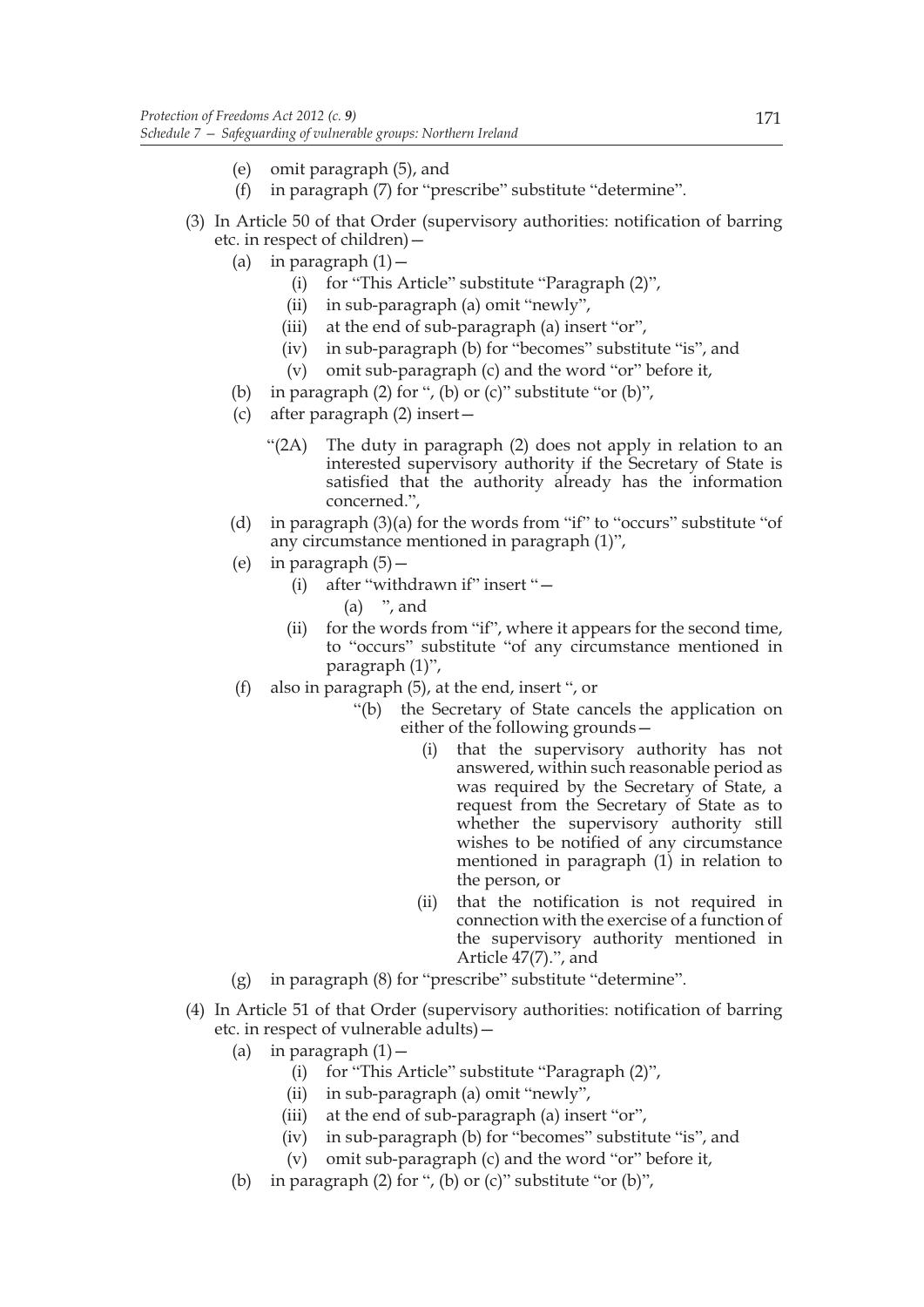- (c) after paragraph (2) insert—
	- "(2A) The duty in paragraph (2) does not apply in relation to an interested supervisory authority if the Secretary of State is satisfied that the authority already has the information concerned.",
- (d) in paragraph  $(3)(a)$  for the words from "if" to "occurs" substitute "of any circumstance mentioned in paragraph (1)",
- (e) in paragraph  $(5)$  -
	- (i) after "withdrawn if" insert "—
		- $(a)$  ", and
	- (ii) for the words from "if", where it appears for the second time, to "occurs" substitute "of any circumstance mentioned in paragraph (1)",
- (f) also in paragraph (5), at the end, insert ", or
	- "(b) the Secretary of State cancels the application on either of the following grounds—
		- (i) that the supervisory authority has not answered, within such reasonable period as was required by the Secretary of State, a request from the Secretary of State as to whether the supervisory authority still wishes to be notified of any circumstance mentioned in paragraph (1) in relation to the person, or
		- (ii) that the notification is not required in connection with the exercise of a function of the supervisory authority mentioned in Article 47(7).", and
- (g) in paragraph (8) for "prescribe" substitute "determine".
- (5) In Article 52 of that Order (provision of information to supervisory authorities)—
	- (a) in paragraph (2) for "must" substitute "may (whether on an application by the authority or otherwise)",
	- (b) in paragraph  $(3)$  -
		- (i) in sub-paragraph (b), after "the authority" insert "which is mentioned in Article 47(7)", and
		- (ii) for the words from "or information" to "occurred" substitute "or of any circumstance mentioned in Article 50(1) or 51(1)", and
	- (c) after paragraph (3) insert—
		- "(4) A supervisory authority may apply to ISA under this Article only if the information is required in connection with the exercise of a function of the supervisory authority which is mentioned in Article 47(7).
		- (5) The Secretary of State may determine the form, manner and contents of an application for the purposes of this Article."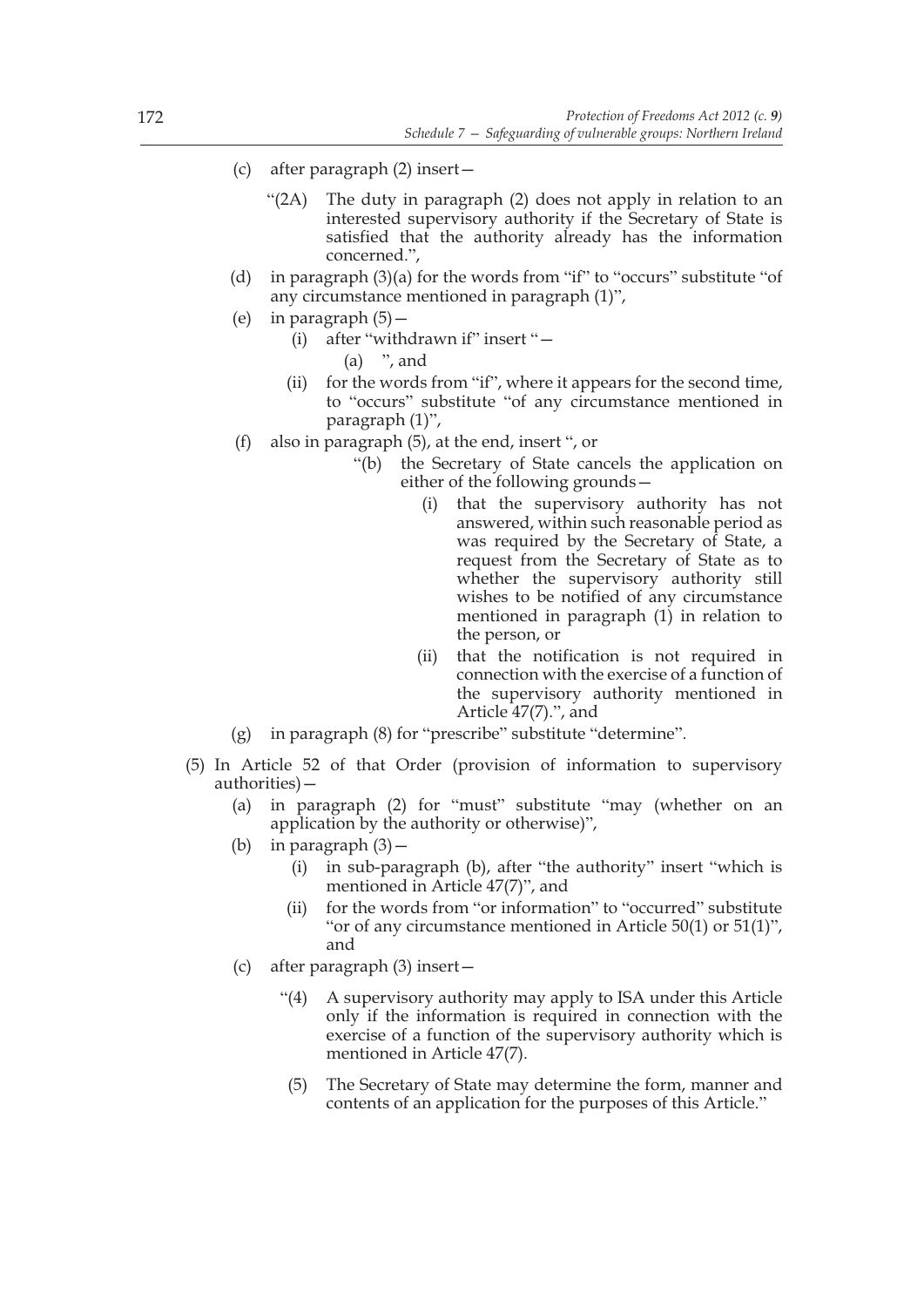### *Minor amendments*

- 14 (1) Omit section 90(2) of the Policing and Crime Act 2009 (which, if commenced, would insert Articles 36A to 36C into the Safeguarding Vulnerable Groups (Northern Ireland) Order 2007 in connection with the notification of proposals to include persons in barred lists).
	- (2) After Article 10(8) of the Safeguarding Vulnerable Groups (Northern Ireland) Order 2007 (regulated activity providers) insert—
		- "(8A) An authority that is an authority for the purposes of section 8 of the Carers and Direct Payments Act (Northern Ireland) 2002 (c.6) or Article 18C of the Children Order (direct payments) does not make arrangements for another to engage in a regulated activity by virtue of anything the authority does under that section or Article."
	- (3) In Article 41 of the Order of 2007 (education and library boards and HSC bodies: duty to refer)—
		- (a) in paragraph  $(1)$  -
			- (i) for "must" substitute "may", and
			- (ii) omit "prescribed",
		- (b) in paragraph  $(4)$  -
			- (i) in sub-paragraph (a), for "engaged or may engage" substitute "or has been, or might in future be, engaged",
			- (ii) also in sub-paragraph (a), omit "or controlled activity", and
			- (iii) in sub-paragraph (b) for ", 2, 7 or 8" substitute "or 7",
		- (c) in paragraph (5) omit "prescribed", and
		- (d) in the heading for "duty" substitute "power".
	- (4) In Article 52A(1) of that Order (power for ISA to provide information to the police for use for certain purposes)—
		- (a) for the words "or the chief constable of a police force in England, Wales or Scotland" substitute ", a chief officer of police or the chief constable of a police force in Scotland", and
		- (b) after sub-paragraph (b), insert—
			- "(c) the appointment of persons who are under the direction and control of the chief constable or (as the case may be) chief officer;
			- (d) any prescribed purpose".
	- (5) After Article 52A(1) of that Order insert—
		- "(1A) ISA must, for use for any of the purposes mentioned in paragraph (1), provide to any chief constable or chief officer mentioned in that paragraph who has requested it a barred list or information as to whether a particular person is barred.
		- (1B) ISA may, for use for the purposes of the protection of children or vulnerable adults, provide to a relevant authority any information which ISA reasonably believes to be relevant to that authority.
		- (1C) ISA must, for use for the purposes of the protection of children or vulnerable adults, provide to any relevant authority who has requested it information as to whether a particular person is barred.
		- (1D) In this Article "relevant authority" means—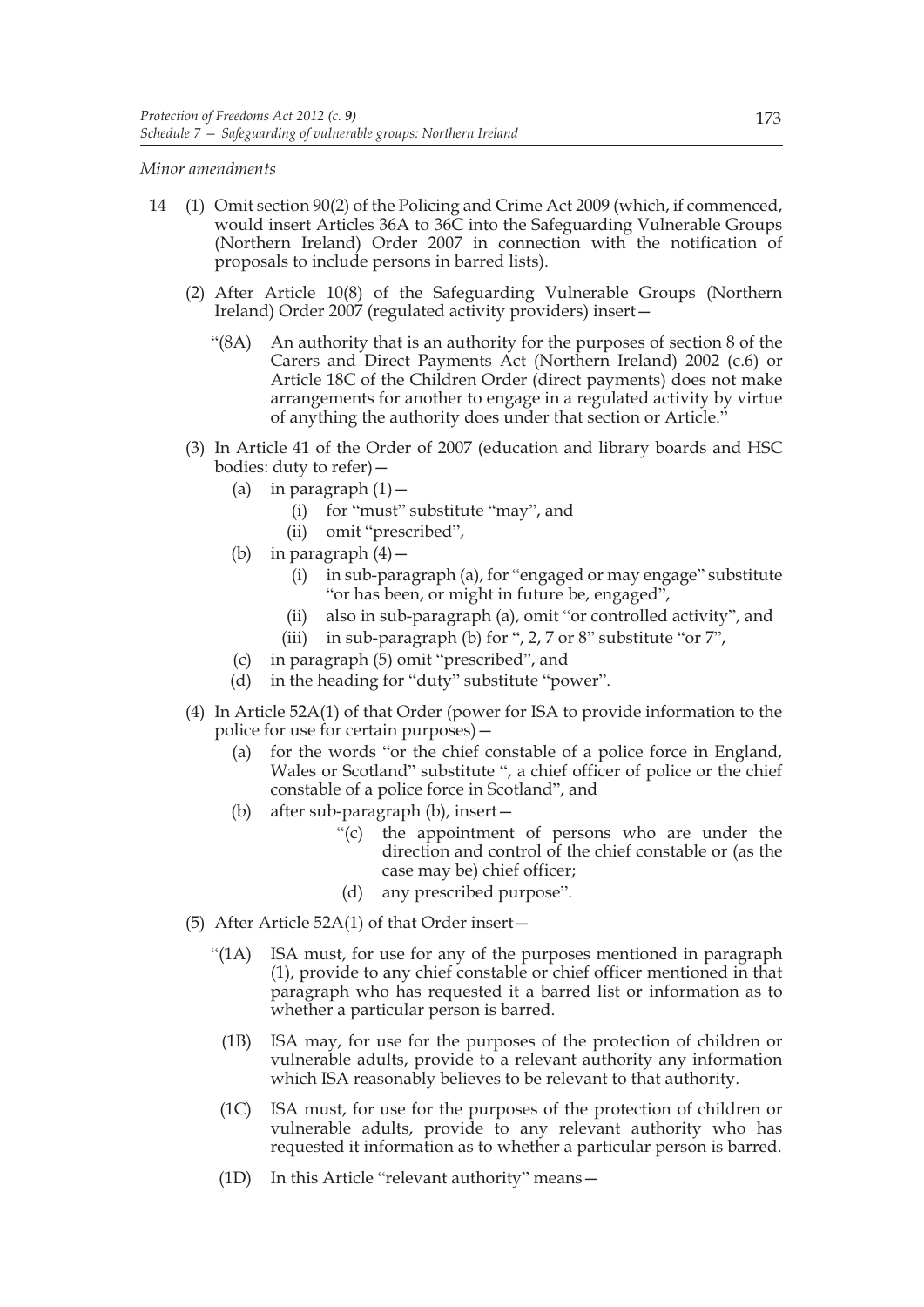- (a) the Department of Justice, exercising functions in relation to prisons and youth justice,
- (b) the Probation Board for Northern Ireland, or
- (c) an HSC body."
- (6) After paragraph 5 of Schedule 2 to that Order (regulated activity relating to children) insert—

#### *"Guidance*

- 5A (1) The Secretary of State must give guidance for the purpose of assisting regulated activity providers and personnel suppliers in deciding whether supervision is of such a kind that, as a result of paragraph 1(2B)(b), 2(3A) or 2(3B)(b), the person being supervised would not be engaging in regulated activity relating to children.
	- (2) The Secretary of State must publish guidance given under this paragraph.
	- (3) A regulated activity provider or a personnel supplier must, in exercising any functions under this Order, have regard to guidance for the time being given under this paragraph."

# SCHEDULE 8 Section 87(3)

#### DISCLOSURE AND BARRING SERVICE

#### *Membership*

- 1 (1) DBS is to consist of  $-$ 
	- (a) a person who has the function of chairing DBS, and
	- (b) such number of other members as the Secretary of State decides.
	- (2) A person falling within sub-paragraph (1)(a) or (b) (in this Schedule "an appointed member") is be appointed by the Secretary of State.
	- (3) In appointing any such person, the Secretary of State must have regard to the desirability of ensuring that at least some of the appointed members of DBS are persons who appear to the Secretary of State to have knowledge or experience of an aspect of child protection or the protection of vulnerable adults.
	- (4) The Secretary of State must consult the Welsh Ministers and a Northern Ireland Minister before making any appointment under this paragraph.
	- (5) In sub-paragraph (4) "Northern Ireland Minister" includes the First Minister and deputy First Minister in Northern Ireland.

#### *Terms of appointment of members*

- 2 (1) Subject as follows, an appointed member holds and vacates office in accordance with the terms of appointment.
	- (2) A period of appointment may not exceed 5 years.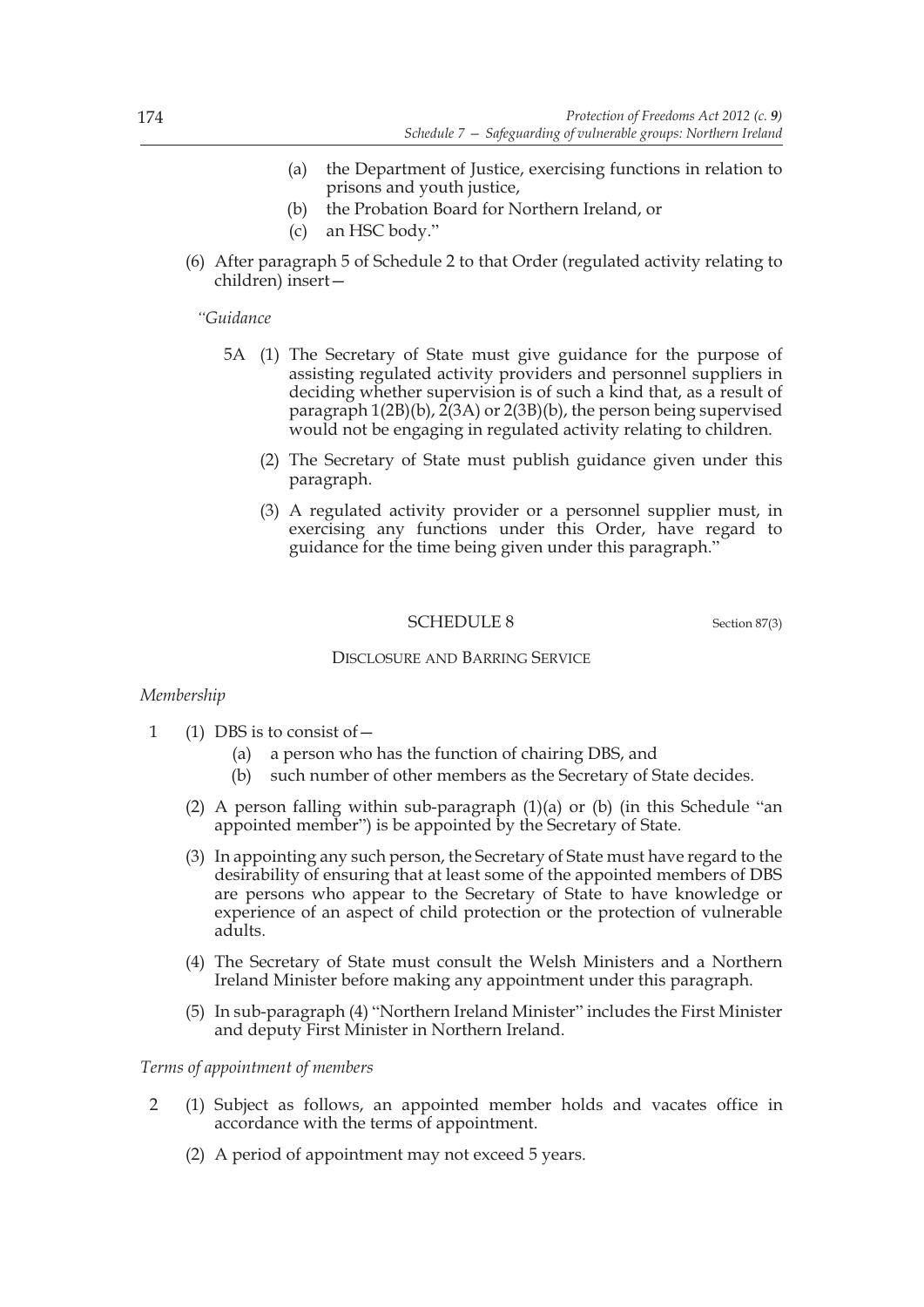- (3) An appointed member may resign by giving notice in writing to the Secretary of State.
- (4) The Secretary of State may by notice in writing remove an appointed member who—
	- (a) has, without reasonable excuse, failed, for a continuous period of three months, to carry out the person's functions,
	- (b) has been convicted (whether before or after the person's appointment) of a criminal offence,
	- (c) is an undischarged bankrupt, or whose estate has been sequestrated and the person has not been discharged,
	- (d) is a person in relation to whom a moratorium period, under a debt relief order made under Part 7A of the Insolvency Act 1986 or Part 7A of the Insolvency (Northern Ireland) Order 1989 (S.I. 1989/2405 (N.I. 19)), applies,
	- (e) is the subject of a bankruptcy restrictions order or an interim order under Schedule 4A to the Insolvency Act 1986 or an order to similar effect made under any corresponding enactment in force in Scotland or Northern Ireland,
	- (f) is the subject of a debt relief restrictions order or an interim debt relief restrictions order under Schedule 4ZB to the Insolvency Act 1986 or Schedule 2ZB to the Insolvency (Northern Ireland) Order 1989,
	- (g) has made a composition or arrangement with, or granted a trust deed for, the person's creditors,
	- (h) has failed to comply with the terms of the person's appointment, or
	- (i) is otherwise unable or unfit to carry out the person's functions.
- (5) A person who ceases to be an appointed member is eligible for reappointment unless the cessation is by virtue of sub-paragraph (4).

#### *Remuneration etc: members*

- 3 (1) DBS may pay to the person who has the function of chairing it and each of the other appointed members such remuneration and such allowances as the Secretary of State may decide.
	- (2) Sub-paragraph (3) applies if—
		- (a) a person ceases to be an appointed member of DBS, and
		- (b) the Secretary of State considers that there are special circumstances which make it right for the person to receive compensation.
	- (3) The Secretary of State may require DBS to pay the person such amount as the Secretary of State may decide.

### *Staff*

- 4 (1) DBS must appoint a person to be chief executive.
	- (2) The period of appointment must not exceed 5 years (but a person may be reappointed).
	- (3) DBS must consult the Secretary of State before appointing a chief executive.
	- (4) The person who has the function of chairing DBS may, with the approval of the Secretary of State, be appointed as chief executive.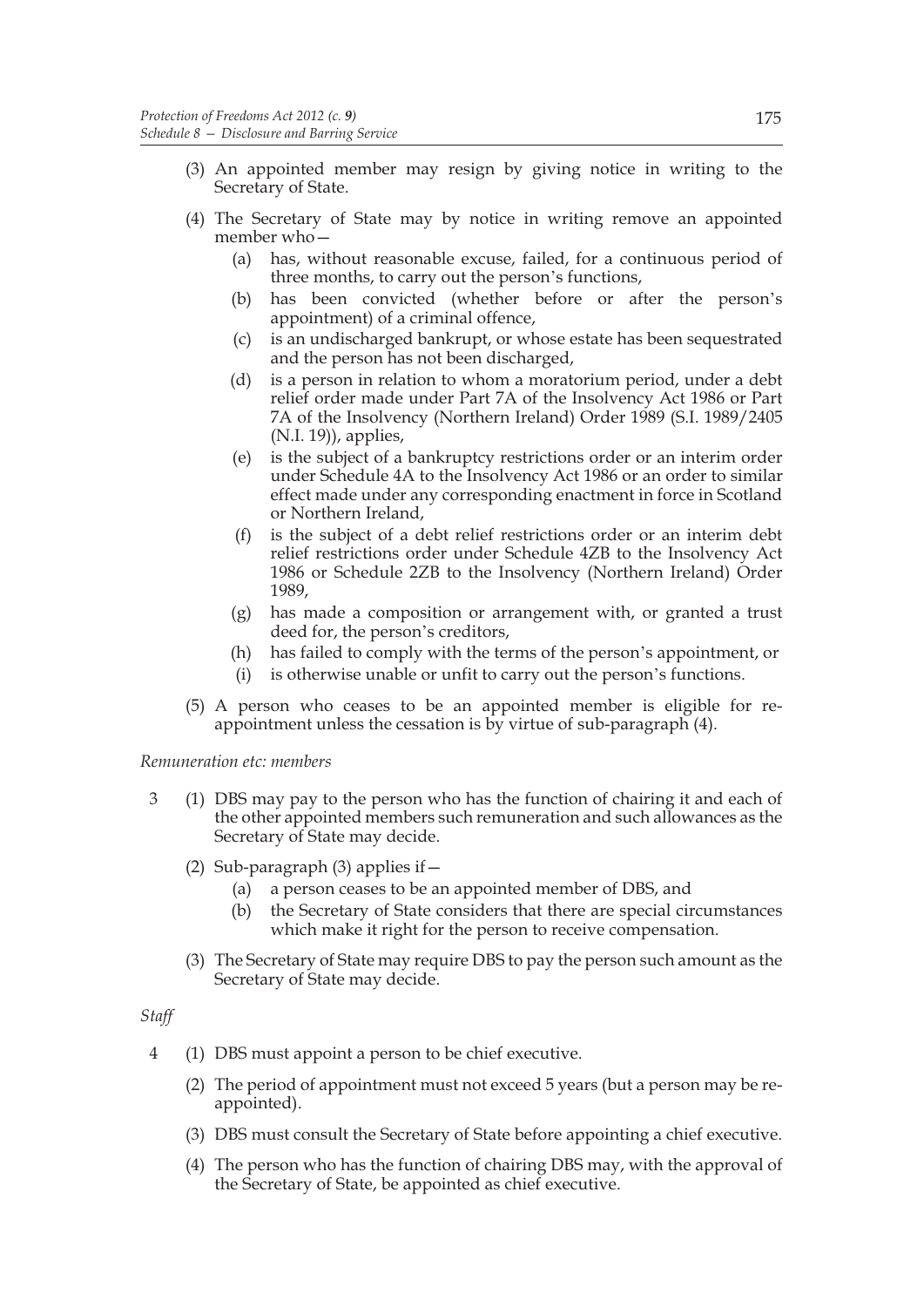- (5) The chief executive is an employee of DBS.
- (6) DBS may appoint such number of other staff as it considers appropriate.
- (7) DBS may make arrangements for persons to be seconded to DBS to serve as members of its staff.
- (8) A member of a police force on temporary service with DBS is to be under the direction and control of DBS.

*Remuneration, pensions etc of staff*

- 5 (1) DBS may pay to its staff such remuneration and such allowances as it may, with the approval of the Secretary of State, decide.
	- (2) DBS may  $-$ 
		- (a) pay such pensions, allowances or gratuities to or in respect of any member of staff or former member of staff, or
		- (b) pay such sums towards the provision for the payment of pensions, allowances or gratuities to or in respect of any member of staff or former member of staff,

as it may, with the approval of the Secretary of State, decide.

(3) Employment with DBS is included among the kinds of employment to which a scheme under section 1 of the Superannuation Act 1972 can apply, and accordingly in Schedule 1 to that Act (in which those kinds of employment are listed) insert at the appropriate place—

"Employment by the Disclosure and Barring Service."

(4) DBS must pay to the Minister for the Civil Service, at such times as the Minister may direct in writing, such sums as the Minister may decide in respect of any increase attributable to this paragraph in the sums payable out of money provided by Parliament under the Act of 1972.

# *Delegation of functions*

- 6 DBS may, to such extent as it may decide, delegate any of its functions to—
	- (a) any of its appointed members,
	- (b) a member of its staff,
	- (c) a committee consisting of any of its appointed members, members of its staff or both appointed members and members of staff.
- 7 DBS may, to such extent as it may decide, delegate any of its functions, other than a core function, to—
	- (a) a person who is neither an appointed member nor a member of staff,
	- (b) a committee (including a committee which comprises or includes persons who are neither appointed members nor members of staff).
- 8 (1) In this Schedule a core function is—
	- (a) deciding whether it is appropriate for a person to be included in a barred list under the Safeguarding Vulnerable Groups Act 2006 or the Safeguarding Vulnerable Groups (Northern Ireland) Order 2007  $(S.I. 2007/1351 (N.I. 11)),$
	- (b) deciding whether to remove a person from such a list,
	- (c) considering representations made for the purposes of Schedule 3 to that Act or (as the case may be) Schedule  $\overline{1}$  to that Order, or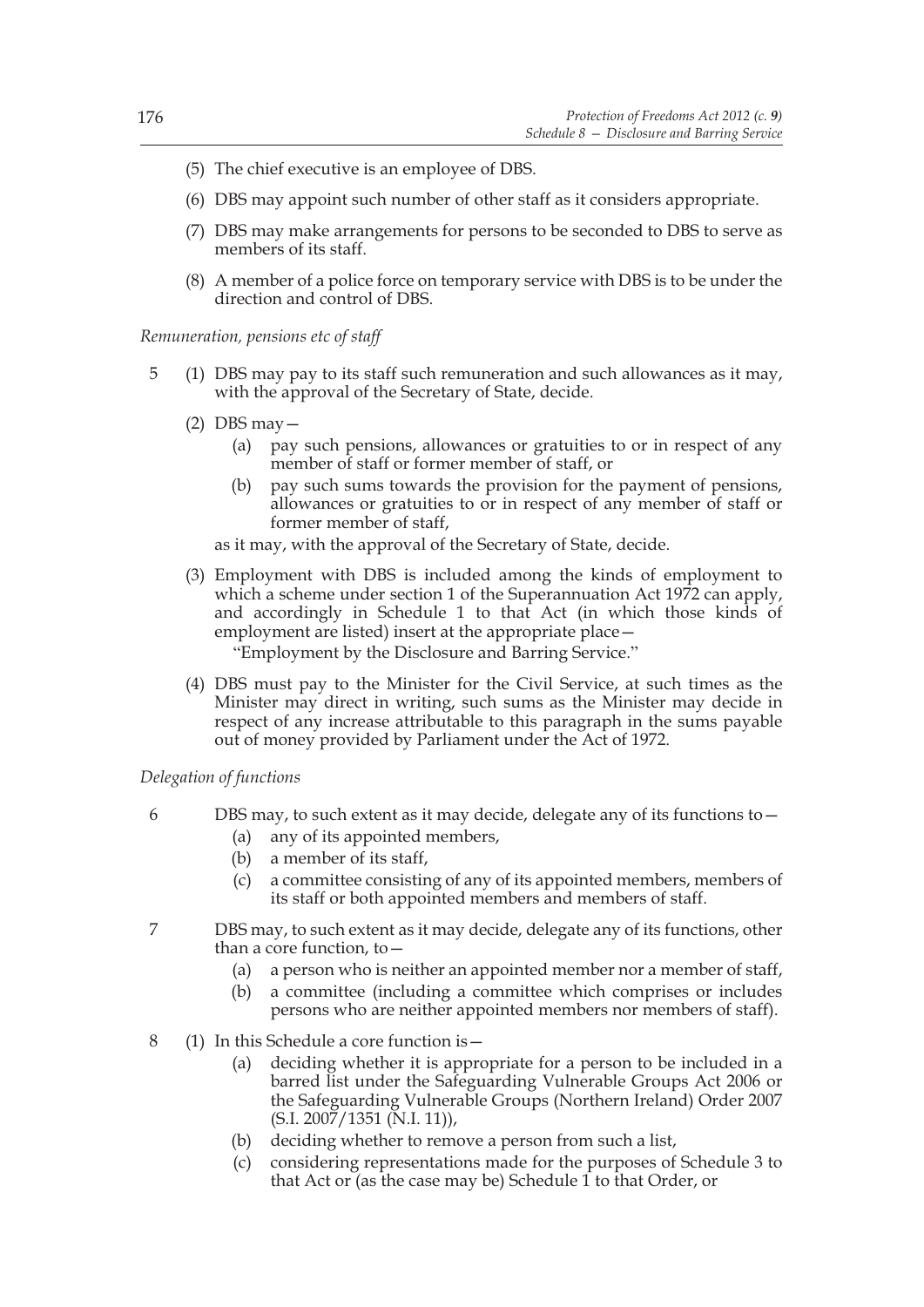- (d) any function under, or in connection with, Part 5 of the Police Act 1997 which is specified for this purpose in an order made by the Secretary of State.
- (2) An order under sub-paragraph (1)(d) is to be made by statutory instrument which is to be subject to annulment in pursuance of a resolution of either House of Parliament.

### *Business plans*

- 9 (1) As soon as possible after the beginning of each financial year, DBS must issue a business plan in relation to the proposed exercise of its functions during that year.
	- (2) DBS must consult the Secretary of State before issuing the plan.
	- (3) DBS must arrange for the plan to be published in such manner as it considers appropriate.
	- (4) In this Schedule "financial year" is  $-$ 
		- (a) the period—
			- (i) starting with the day on which DBS is established, and
			- (ii) ending with the next 31st March or, if the period ending with that date is 3 months or less, ending with the next 31st March after that date, and
		- (b) each succeeding period of 12 months.

#### *Reports*

- 10 (1) As soon as possible after the end of each financial year, DBS must issue a report on the exercise of its functions during that year.
	- (2) DBS must arrange for the report to be published in such manner as it considers appropriate.

#### *Funding*

11 The Secretary of State may make payments to DBS of such amounts, at such times and on such conditions (if any), as the Secretary of State considers appropriate.

# *Accounts*

- 12 (1) DBS must keep its accounts in such form as the Secretary of State decides.
	- (2) DBS must prepare annual accounts in respect of each financial year in such form as the Secretary of State decides.
	- (3) Before the end of the specified period following the end of each financial year to which the annual accounts relate DBS must send a copy of the accounts to the Secretary of State and the Comptroller and Auditor General.
	- (4) The Comptroller and Auditor General must—
		- (a) examine, certify and report on the annual accounts, and
		- (b) send a copy of the certified accounts and of the report to the Secretary of State.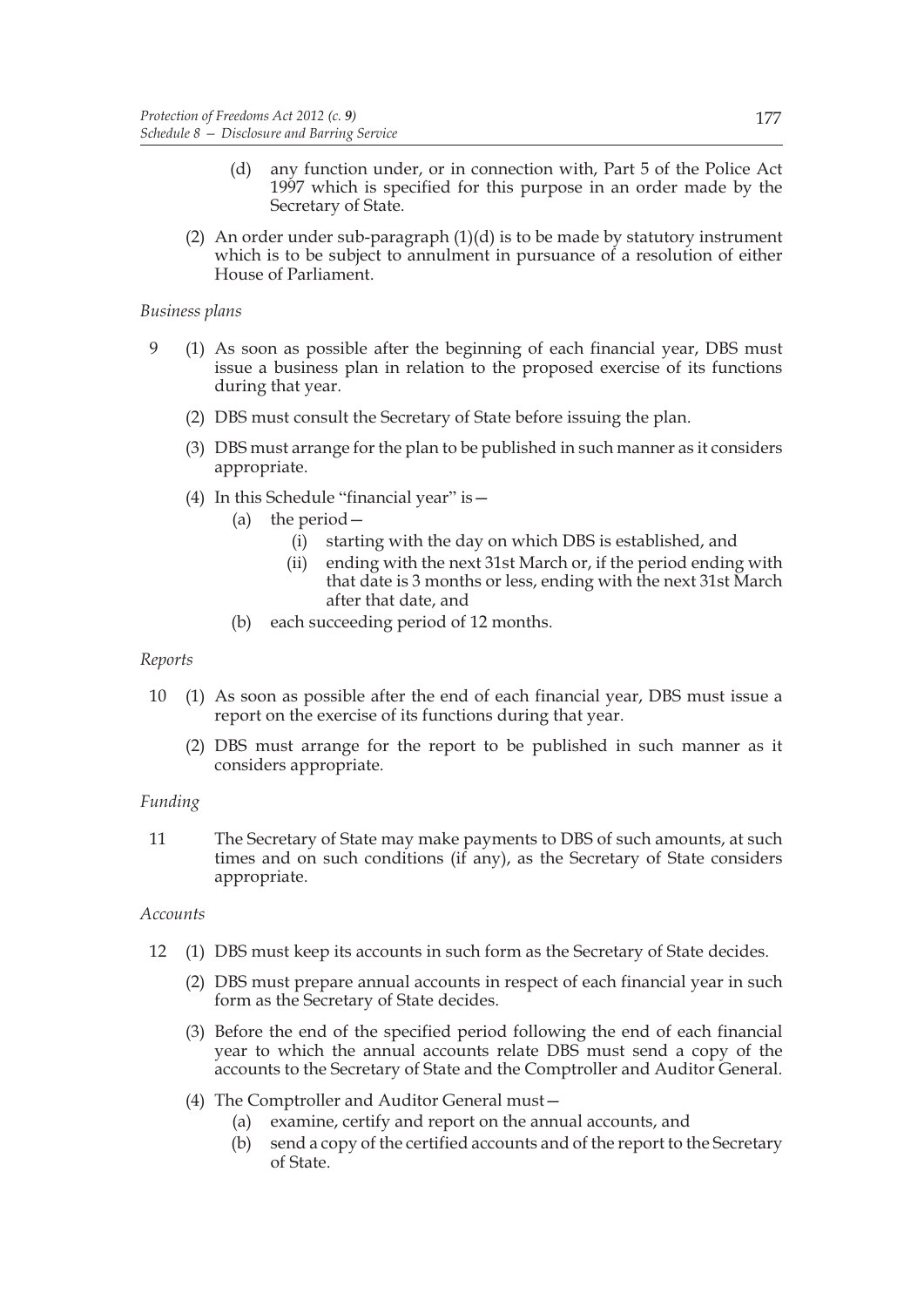- (5) The Secretary of State must lay before Parliament each document received under sub-paragraph (4)(b).
- (6) The specified period is such period as the Secretary of State directs in writing.

#### *Guidance*

- 13 (1) The Secretary of State may, from time to time, issue guidance in writing to DBS in relation to the exercise of any of its functions.
	- (2) DBS must have regard to any such guidance before exercising any function to which it relates.

### *Directions*

- 14 (1) The Secretary of State may give directions in writing to DBS in relation to the exercise of any of its functions other than a core function mentioned in paragraph  $8(1)(a)$ , (b) or (c).
	- (2) The Secretary of State may vary or revoke any such directions.
	- (3) DBS must comply with any directions given under this paragraph.

#### *Status*

- 15 (1) DBS is not to be regarded—
	- (a) as a servant or agent of the Crown, or
	- (b) as enjoying any status, immunity or privilege of the Crown.
	- (2) DBS's property is not to be regarded as property of, or property held on behalf of, the Crown.

#### *Use of information*

16 Information obtained by DBS in connection with the exercise of any of its functions may be used by DBS in connection with the exercise of any of its other functions.

*Payments in connection with maladministration*

- 17 (1) Sub-paragraph (2) applies if DBS considers—
	- (a) that action taken by or on behalf of DBS amounts to maladministration, and
	- (b) that a person has been adversely affected by the action.
	- (2) DBS may, with the approval of the Secretary of State, make such payment (if any) to the person as it considers appropriate.
	- (3) In sub-paragraph (1) "action" includes failure to act.

### *Incidental powers*

- 18 (1) In connection with the exercise of any of its functions DBS may—
	- (a) enter into contracts and other agreements (whether legally binding or not),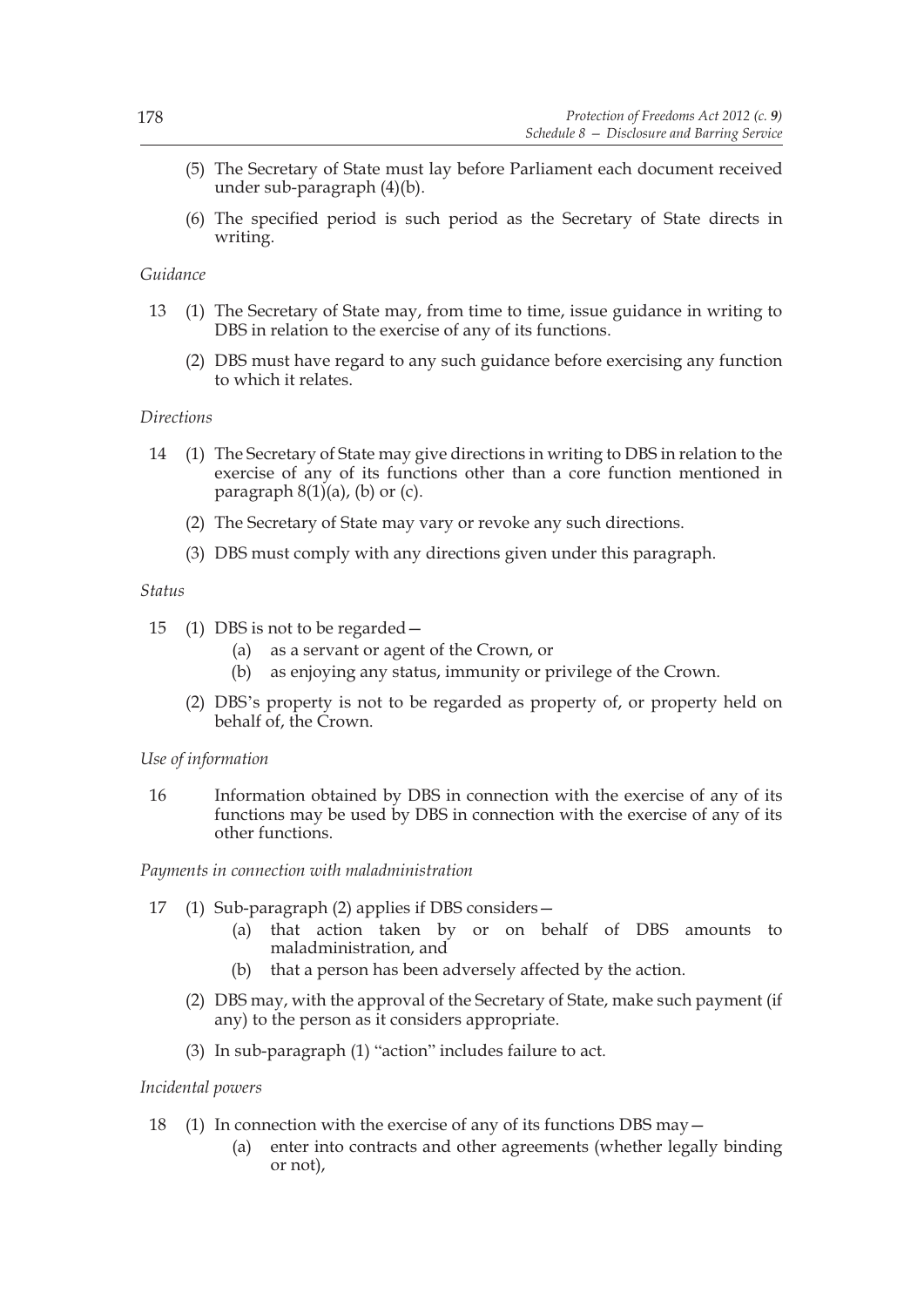- (b) acquire and dispose of property (including land),
- (c) borrow money,
- (d) do such other things as DBS considers necessary or expedient.
- (2) The power conferred by sub-paragraph  $(1)(b)$  includes accepting  $-$ 
	- (a) gifts of money, and
	- (b) gifts or loans of other property,

on such terms as DBS considers appropriate.

- (3) But DBS may exercise the power conferred by sub-paragraph (1)(b) or (c) only with the approval of the Secretary of State.
- (4) Such approval may be given—
	- (a) with respect to a particular case or with respect to a class of cases,
	- (b) subject to such conditions as the Secretary of State considers appropriate.

# *Documents*

19 A document purporting to be signed on behalf of DBS is to be received in evidence and, unless the contrary is proved, is to be taken to be so signed.

# *Transitional*

- 20 (1) The Secretary of State (instead of DBS) may—
	- (a) appoint the first chief executive, and
	- (b) decide the terms and conditions of service as an employee of DBS which are applicable to the first chief executive on appointment.
	- (2) The period of any such appointment must not exceed 5 years (but the person may be re-appointed under paragraph 4).
	- (3) The person who has the function of chairing DBS may be appointed as chief executive by the Secretary of State under this paragraph.

# SCHEDULE 9 Section 115(1)

# CONSEQUENTIAL AMENDMENTS

# PART 1

# DESTRUCTION, RETENTION AND USE OF FINGERPRINTS ETC.

*House of Commons Disqualification Act 1975*

- 1 In Part 3 of Schedule 1 to the House of Commons Disqualification Act 1975 (other disqualifying offices) insert at the appropriate place—
	- "Commissioner for the Retention and Use of Biometric Material".

# *Northern Ireland Assembly Disqualification Act 1975*

2 In Part 3 of Schedule 1 to the Northern Ireland Assembly Disqualification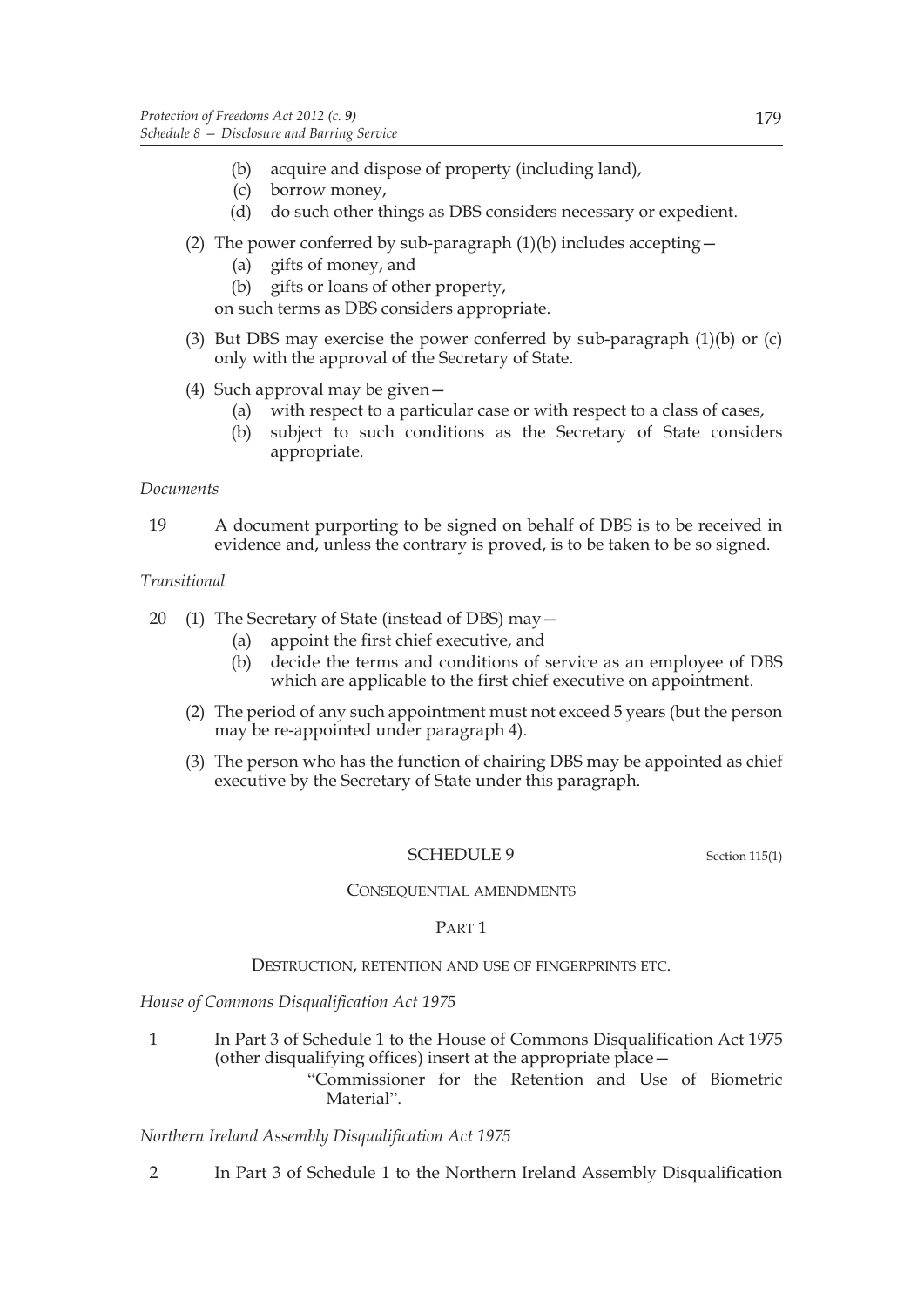Act 1975 (other disqualifying offices) insert at the appropriate place— "Commissioner for the Retention and Use of Biometric Material".

*Police and Criminal Evidence Act 1984*

- 3 (1) The Police and Criminal Evidence Act 1984 is amended as follows.
	- (2) In section 63 (non-intimate samples), in subsection  $(3A)(c)(i)$  (as amended by section 2 of the Crime and Security Act 2010), for "64ZA" substitute "63R".
	- (3) Omit section 64 (as not substituted by section 14(1) of the Crime and Security Act 2010) (destruction of fingerprints and samples).

*Crime and Security Act 2010*

- 4 (1) The Crime and Security Act 2010 is amended as follows.
	- (2) Omit sections 14, 16 to 19 and 21 to 23 (retention, destruction and use of fingerprints and samples etc.).
	- (3) In section 58 (extent) omit subsections (4) and (6) to (8).

### PART 2

# THE SURVEILLANCE CAMERA COMMISSIONER

#### *House of Commons Disqualification Act 1975*

5 In Part 3 of Schedule 1 to the House of Commons Disqualification Act 1975 (other disqualifying offices) insert at the appropriate place— "Surveillance Camera Commissioner".

#### PART 3

### SAFEGUARDS FOR CERTAIN SURVEILLANCE UNDER RIPA

# *Regulation of Investigatory Powers Act 2000*

- 6 The Regulation of Investigatory Powers Act 2000 is amended as follows.
- 7 In section 22(6) (duty of postal or telecommunications operator to comply with notice to obtain and disclose communications data) after "shall" insert ", subject to section 23A,".
- 8 After section 23(2) (form and duration of authorisations and notices relating to communications data) insert—
	- "(2A) The words in paragraph (a) of subsections (1) and (2) from "or" to the end of the paragraph do not apply in relation to—
		- (a) an authorisation under section 22(3), (3B) or (3F) to which section 23A applies, or
		- (b) a notice under section 22(4) to which section 23A applies."
- 9 (1) Section 43 (general rules about grant, renewal and duration of authorisations relating to surveillance and human intelligence sources) is amended as follows.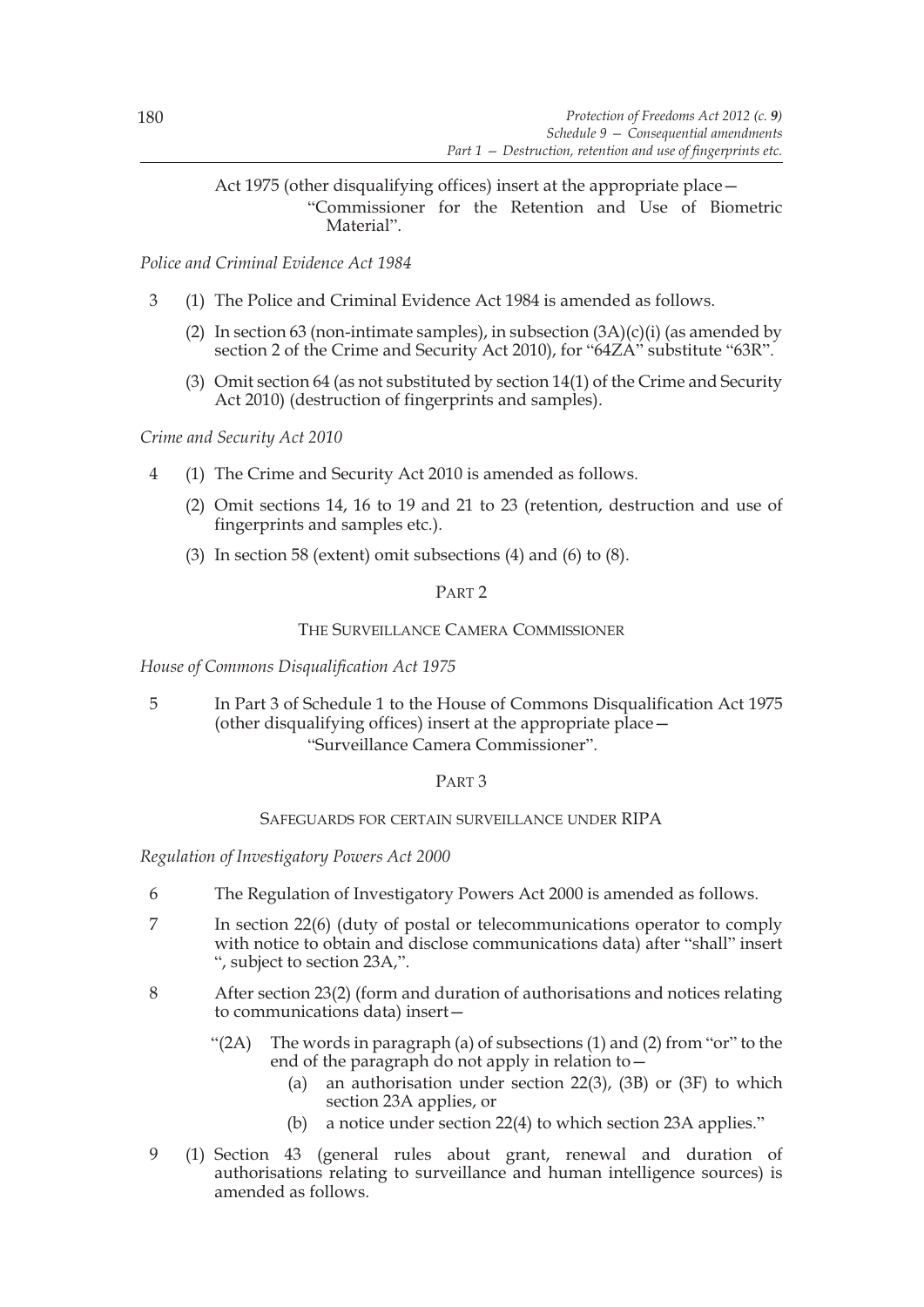- (2) After subsection (1) insert—
	- " $(1)$  Subsection  $(1)(a)$  does not apply in relation to an authorisation under section 28 or 29 to which section 32A applies."
- (3) In subsection  $(9)(c)$  after "section" insert "32A or".
- 10 (1) Section 57 (Interception of Communications Commissioner) is amended as follows.
	- (2) In subsection (2) for "subsection (4)" substitute "subsections (4) and (4A)".
	- (3) After subsection (4) insert—
		- "(4A) It shall not be the function of the Interception of Communications Commissioner to keep under review the exercise by the relevant judicial authority (within the meaning of section 23A) of functions under that section or section 23B."
- 11 After section 62(2) (functions of Chief Surveillance Commissioner) insert—
	- "(2A) It shall not by virtue of this section be the function of the Chief Surveillance Commissioner to keep under review the exercise by a judicial authority of functions under section 32A or 32B."
- 12 (1) Section 65 (the Tribunal) is amended as follows.
	- (2) In subsection (7) after "but" insert ", subject to subsection (7ZA),".
	- (3) After subsection (7) insert—
		- "(7ZA) The exception in subsection (7) so far as conduct is authorised by, or takes place with the permission of, a judicial authority does not include conduct authorised by an approval given under section 23A or 32A."
- 13 In section 67(7) (powers of the Tribunal), at the end of paragraph (a) (and before "and"), insert—
	- "(aa) an order quashing an order under section 23A or 32A by the relevant judicial authority (within the meaning of that section);".
- 14 In section 71(2) (issue and revision of codes of practice) after "Commissioners" insert "or the relevant judicial authority (within the meaning of section 23A or 32A)".
- 15 After section 77 (Ministerial expenditure etc.) insert—

### **"77A Procedure for order of sheriff under section 23A or 32A: Scotland**

- (1) This section applies to an application to the sheriff for an order under section 23A or 32A.
- (2) Rules of court must make provision for the purposes of ensuring that an application to which this section applies is dealt with in private and must, in particular—
	- (a) require the sheriff to determine an application in private,
	- (b) secure that any hearing is to be held in private, and
	- (c) ensure that notice of an application (or of any order being made) is not given to—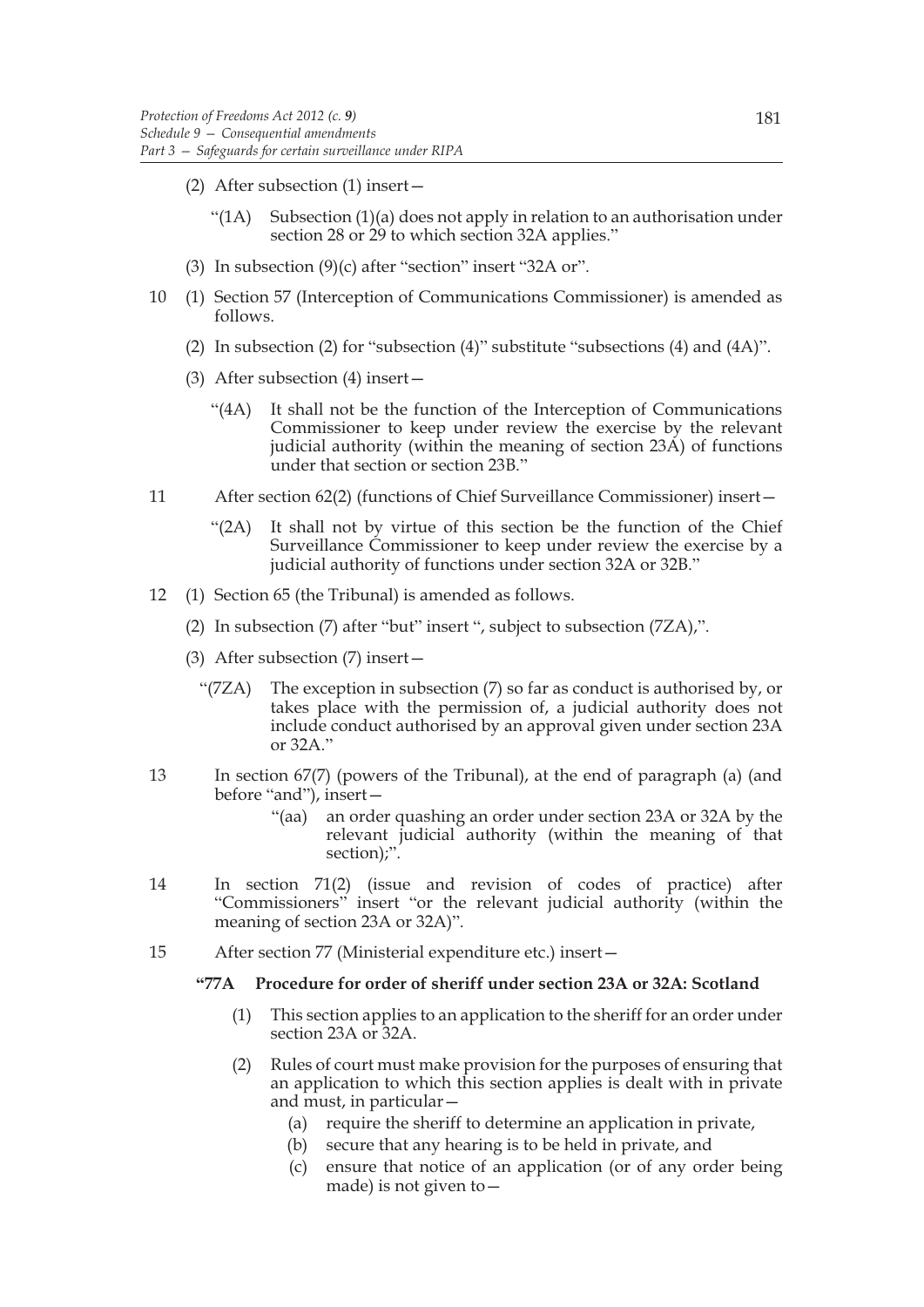- (i) the person to whom the authorisation or notice which is the subject of the application or order relates, or
- (ii) such a person's representatives.
- (3) The Court of Session's power under section 32 of the Sheriff Courts (Scotland) Act 1971 to regulate and prescribe the procedure and practice to be followed in relation to an application to which this section applies is subject to, but is not otherwise constrained by, sections  $\overline{23B}$  and  $32B$  and this section.

# **77B Procedure for order of district judge under section 23A or 32A: Northern Ireland**

- (1) The Lord Chancellor may by order make further provision about the procedure and practice to be followed in relation to an application to a district judge (magistrates' courts) in Northern Ireland for an order under section 23A or 32A.
- (2) Such an order may, in particular, provide—
	- (a) for the manner in which, and time within which, an application may be made,
	- (b) that the district judge (magistrates' courts) is to determine an application—
		- (i) in chambers,
		- (ii) in the absence of the person to whom the authorisation or notice which is the subject of the application relates,
	- (c) that any hearing is to be held in private,
	- (d) that notice of an order given is not to be given to  $-$ 
		- (i) the person to whom the authorisation or notice which is the subject of the order relates, or
		- (ii) such a person's legal representatives.
- (3) An order of the Lord Chancellor under this section may not make provision which, if it were contained in an Act of the Northern Ireland Assembly, would be within the legislative competence of the Northern Ireland Assembly and would deal with a transferred matter (within the meaning of section 4(1) of the Northern Ireland Act 1998).
- (4) The power of the Magistrates' Courts Rules Committee under Article 13 of the Magistrates' Courts (Northern Ireland) Order 1981 (S.I. 1981/1675 (N.I. 26)) to regulate and prescribe the procedure and practice to be followed in relation to an application to a district judge (magistrates' courts) in Northern Ireland for an order under section 23A or 32A is subject to, but is not otherwise constrained by, sections 23B and 32B and any order made under this section."

16 In section 78 (orders, regulations and rules) –

- (a) in subsection (1) after "the Secretary of State" insert "or the Lord Chancellor",
- (b) in subsection  $(3)(a)$ 
	- (i) after "22(9)," insert "23A(6),", and
	- (ii) after "30(7)," insert "32A(7),", and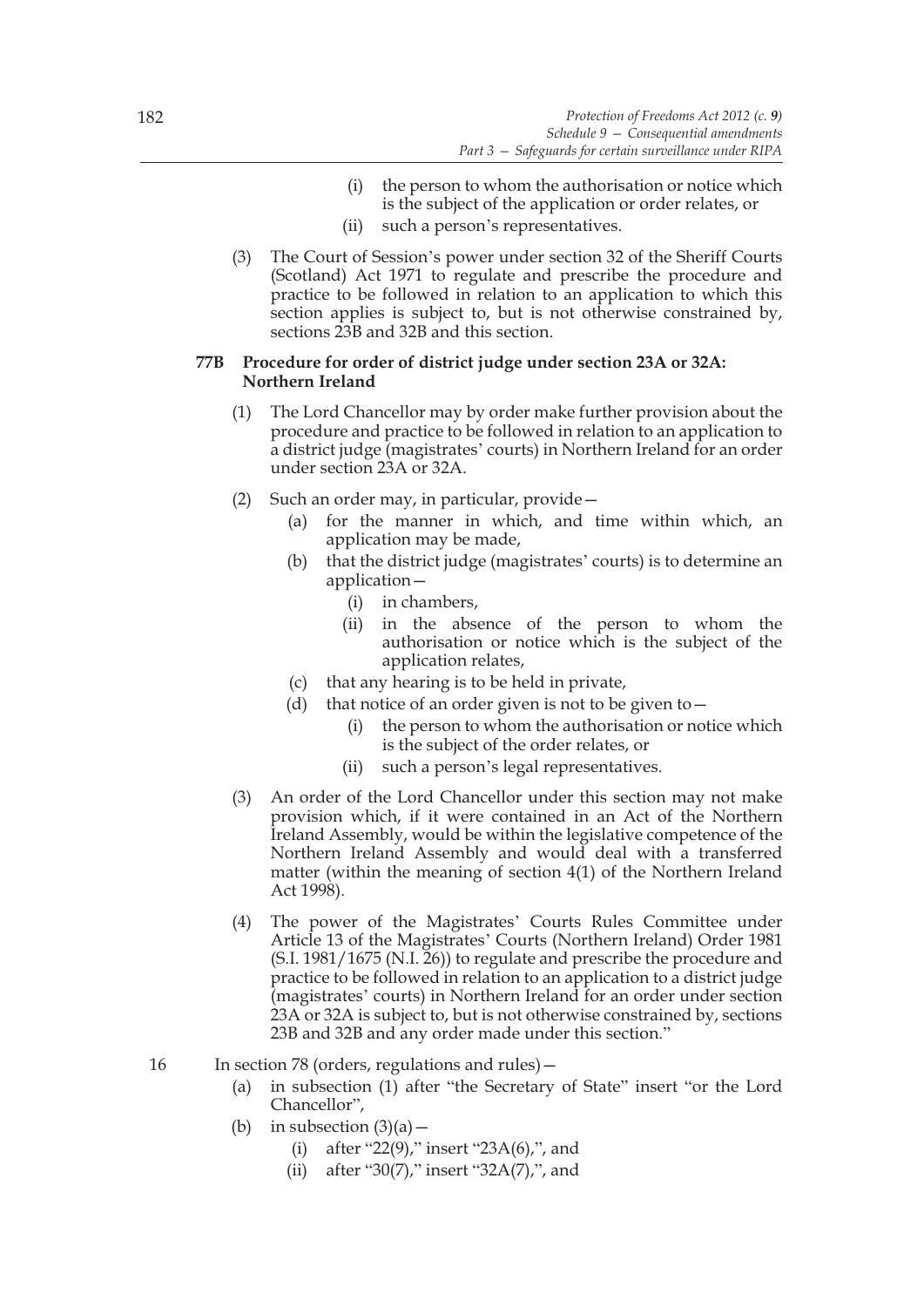- (c) in subsection (5) after "the Secretary of State" insert "or (as the case may be) the Lord Chancellor".
- 17 After section 81(8) (general interpretation) insert—
	- "(9) References in this Act to provision which, if it were contained in an Act of the Northern Ireland Assembly, would deal with a Northern Ireland transferred matter or (as the case may be) a transferred matter (see sections  $23A(7)(b)$ ,  $32A(8)(c)$  and  $77B(3)(c)$  do not include references to any such provision which would be ancillary to other provision (whether in the Act of the Northern Ireland Assembly or previously enacted) which deals with an excepted or reserved matter (within the meaning given by section 4(1) of the Northern Ireland Act 1998)."

#### VEHICLES LEFT ON LAND

*Road Traffic Regulation Act 1984*

- 18 (1) Section 102 of the Road Traffic Regulation Act 1984 (charges for removal, storage and disposal of vehicles) is amended as follows.
	- (2) In subsection  $(1)(b)$  for ", or from land in the open air," substitute "or other land".
	- (3) In subsection (8), in the definition of "appropriate authority", in paragraph (b), for "land in the open air" substitute "other land".

*Airports Act 1986*

- 19 (1) Section 66 of the Airports Act 1986 (functions of operators of designated airports as respects abandoned vehicles) is amended as follows.
	- (2) In subsection (2)(a) for the words from "from roads if" to "abandoned" substitute "illegally, obstructively or dangerously parked, or abandoned or broken down".
	- (3) In subsection  $(3)$ 
		- (a) omit paragraph (b) (but not the word "or" at the end of the paragraph), and
		- (b) in paragraph (c), for "any of those sections" substitute "that section".
	- (4) In the heading, after "abandoned vehicles" insert "etc.".

*Private Security Industry Act 2001*

- 20 (1) The Private Security Industry Act 2001 is amended as follows.
	- (2) In section  $3(2)$  (conduct subject to a licence)
		- (a) after paragraph (h) insert "or", and
		- (b) omit paragraph (j) and the word "or" before it.
	- (3) In section  $4A(2)$  (licensable conduct) -
		- (a) omit paragraph (a),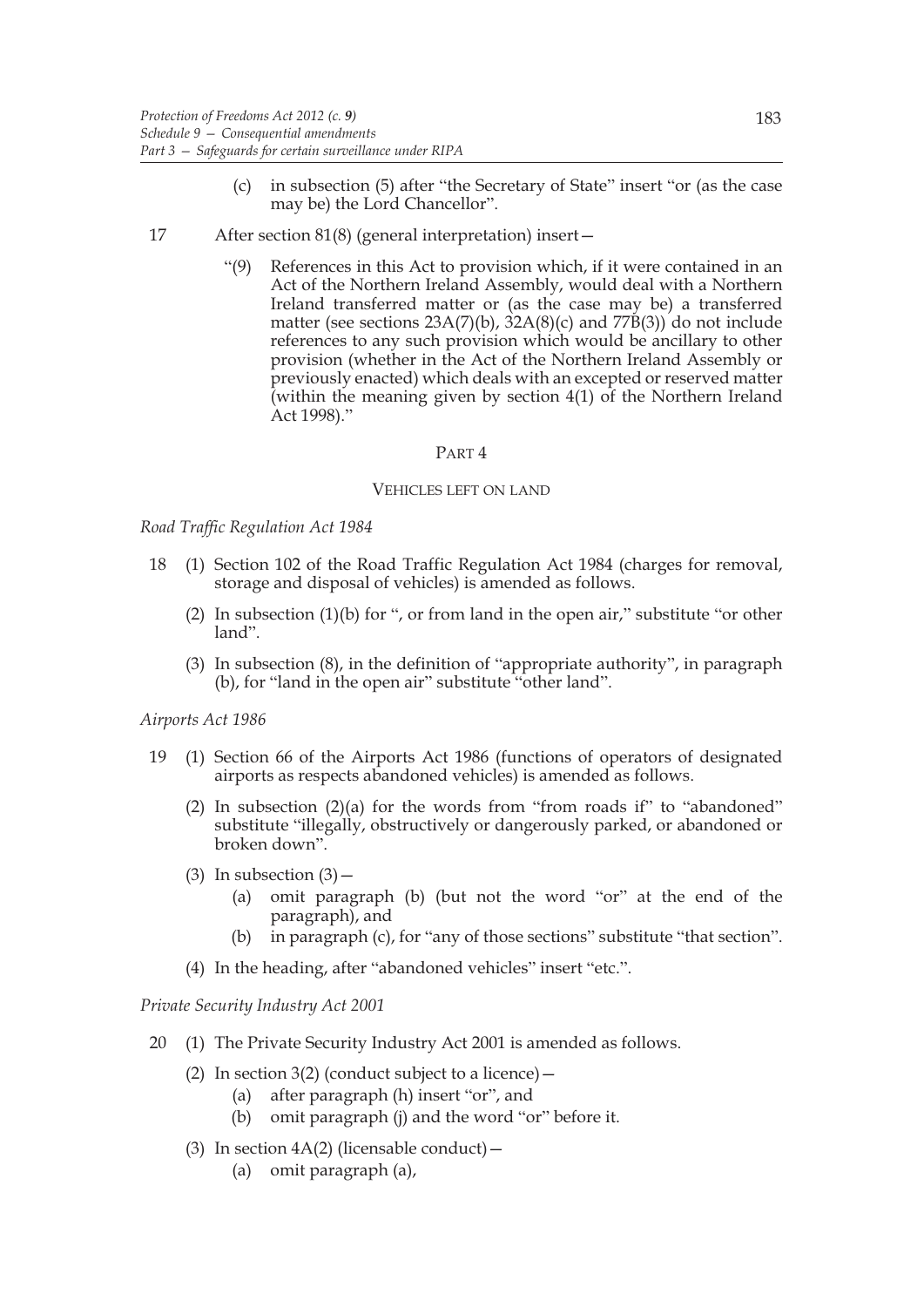- (b) omit paragraph (b) and the word "or" at the end of the paragraph, and
- (c) in paragraph (c), omit "other".
- (4) Omit section 6 (offence of using unlicensed wheel-clampers).
- (5) Omit section 22A (charges for vehicle release: appeals).
- (6) In section 24(4) (orders and regulations) omit the words from "(except" to "or 22A)".
- (7) In section 25(1) (interpretation) omit the definition of "motor vehicle".
- (8) In Schedule 2 (activities liable to control) omit the following—
	- (a) paragraph 3,
	- (b) paragraph 3A,
	- (c) paragraph 9, and
	- (d) paragraph 9A.

# COUNTER-TERRORISM POWERS

*Police and Criminal Evidence Act 1984*

- 21 After section 66(2) of the Police and Criminal Evidence Act 1984 (codes of practice in relation to statutory search powers etc.) insert—
	- "(3) Nothing in this section requires the Secretary of State to issue a code of practice in relation to any matter falling within the code of practice issued under section 47AB(2) of the Terrorism Act 2000 (as that code is altered or replaced from time to time) (code of practice in relation to terrorism powers to search persons and vehicles and to stop and search in specified locations)."

*Police and Criminal Evidence (Northern Ireland) Order 1989 (S.I. 1989/1341 (N.I. 12))*

- 22 In Article 65 of the Police and Criminal Evidence (Northern Ireland) Order 1989 (codes of practice in relation to statutory search powers etc.)—
	- (a) the existing provisions become paragraph (1), and
	- (b) after that paragraph insert—
		- "(2) Nothing in this Article requires the issuing of a code of practice in relation to any matter falling within the code of practice issued under section 47AB(2) of the Terrorism Act 2000 (as that code is altered or replaced from time to time) (code of practice in relation to terrorism powers to search persons and vehicles and to stop and search in specified locations)."

# *Terrorism Act 2000*

- 23 The Terrorism Act 2000 is amended as follows.
- 24 In the italic cross-heading before section 40, after "Suspected terrorists" insert "etc.".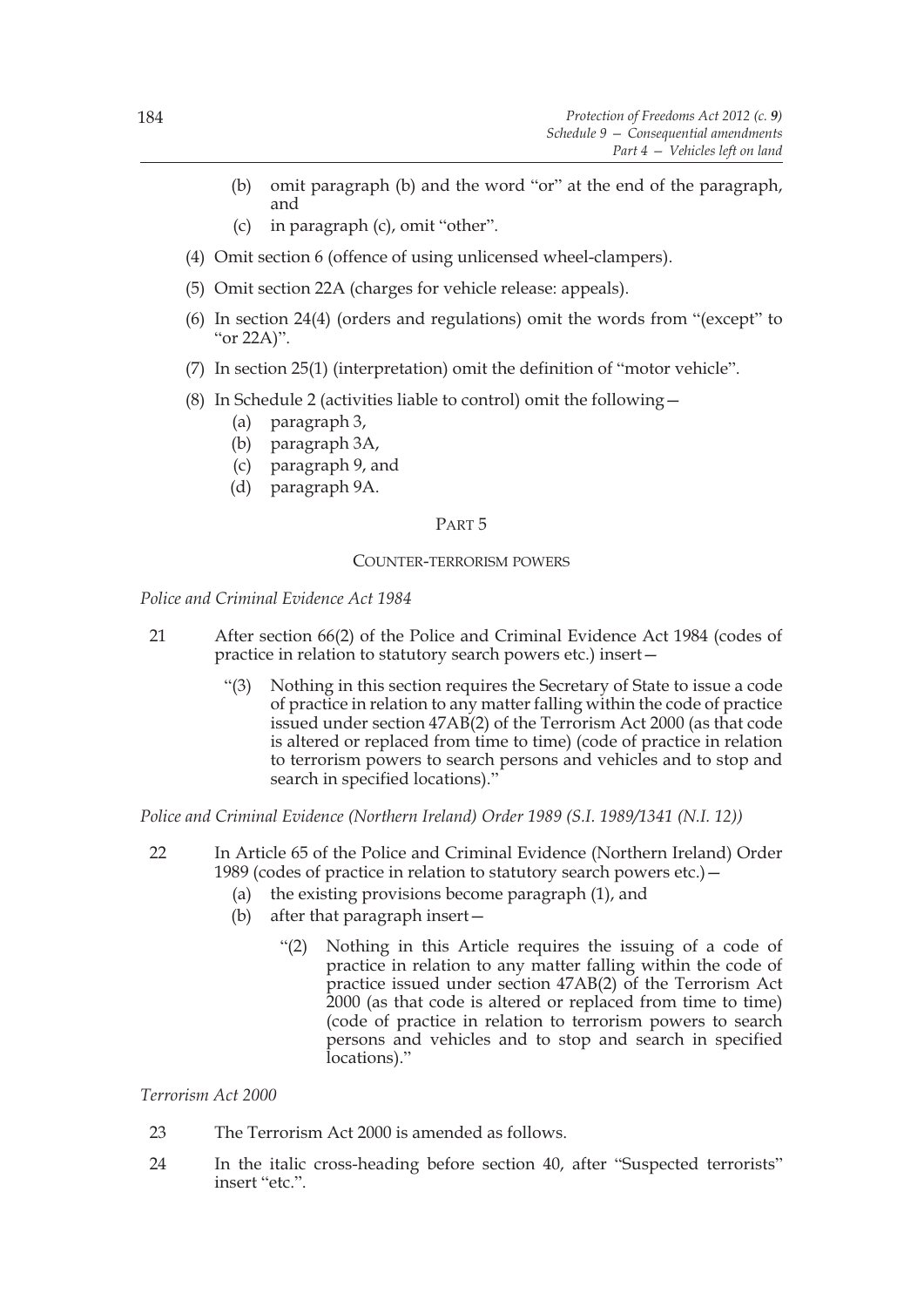- 25 (1) Section 123 (orders and regulations) is amended as follows.
	- (2) In subsection (4), after paragraph (aa), insert— "(ab) section 47AB;".
	- (3) In subsection (5), after "paragraph (aa)" insert ", (ab)".
- 26 (1) Schedule 8 (detention) is amended as follows.
	- (2) In paragraph 36, in sub-paragraph (1A), for the words from "is" to the end of the sub-paragraph substitute "is a judicial authority".
	- (3) In paragraph 36 omit—
		- (a) sub-paragraph (1B),
		- (b) in sub-paragraph (3AA), the words "or senior judge" in both places where they appear,
		- (c) in sub-paragraph (4), the words from "but" onwards,
		- (d) in sub-paragraph (5), the words "or senior judge", and
		- (e) sub-paragraph (7).
	- (4) In paragraph 37(2) omit "or senior judge".

*Regulation of Investigatory Powers Act 2000*

- 27 In paragraph 6(3) of Schedule 2 to the Regulation of Investigatory Powers Act 2000 (general requirements relating to the appropriate permission)—
	- (a) in paragraph  $(a)$  -
		- (i) for "section 44" substitute "section 47A", and
		- (ii) after "(power to stop and search)" insert "(including that section as it had effect by virtue of the Terrorism Act 2000 (Remedial) Order 2011 (S.I. 2011/631)",
	- (b) in paragraph (b)—
		- (i) at the beginning insert "section 44 of the Terrorism Act 2000 or", and
		- (ii) for the words from "had" to "section 44 of the Terrorism Act 2000" substitute "previously had effect for similar purposes", and
	- (c) after "mentioned in" insert "paragraph 14(1) and (2) of Schedule 6B to that Act of 2000 (see the definition of "senior police officer"),".

*Criminal Justice and Police Act 2001*

- 28 In Part 1 of Schedule 1 to the Criminal Justice and Police Act 2001 (powers of seizure to which section 50 of that Act applies), after paragraph 69 and the italic cross-heading relating to the Terrorism Act 2000, insert—
	- "69A The power of seizure conferred by section 43(4B)(b) of the Terrorism Act 2000 (seizure on the occasion of a search of a vehicle in relation to a person suspected of being a terrorist).
	- 69B The power of seizure conferred by section 43A(3) of the Terrorism Act 2000 (seizure on the occasion of a search of a vehicle suspected of being used for the purposes of terrorism)."
- 29 In Part 2 of that Schedule to that Act (powers of seizure to which section 51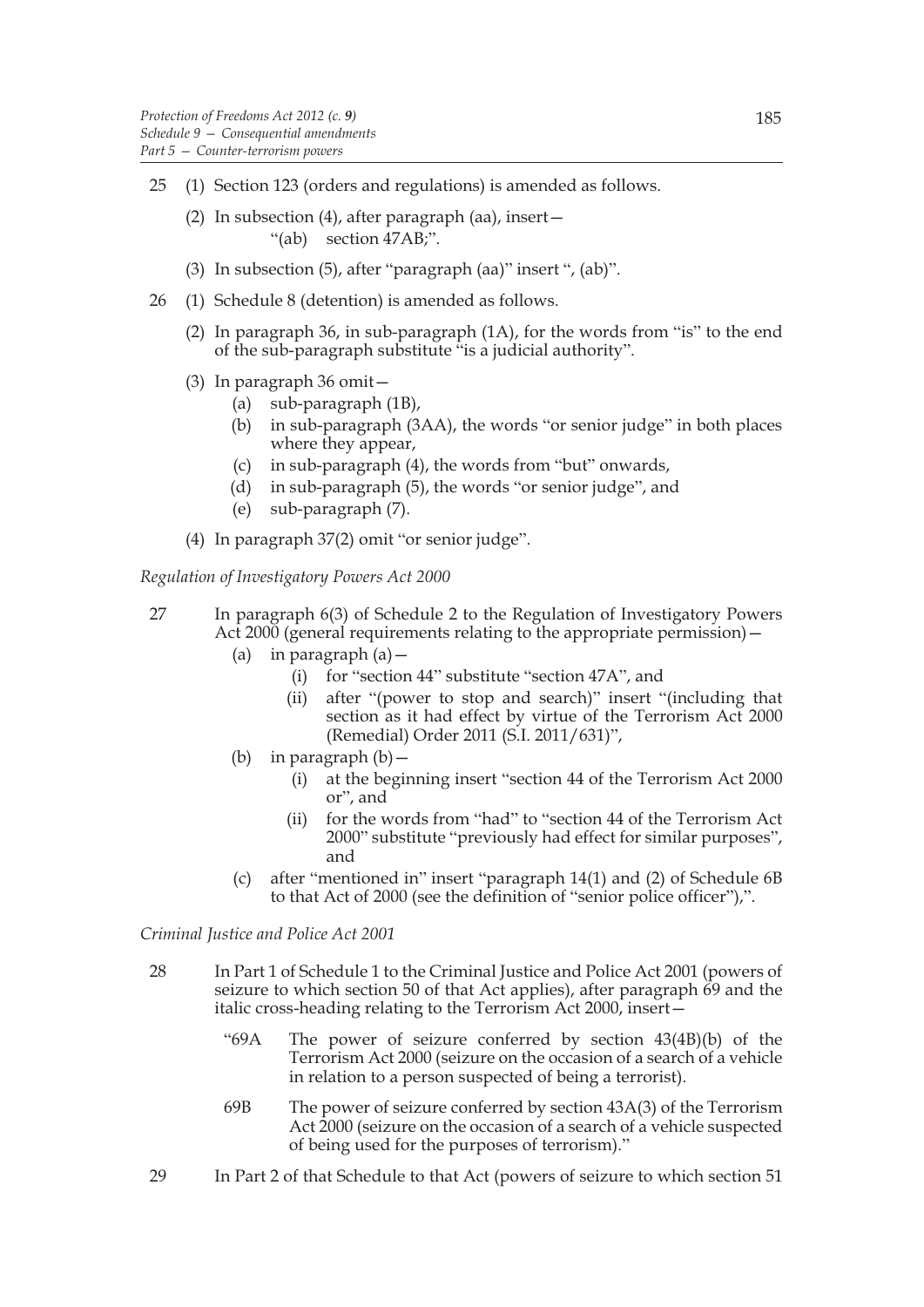of that Act applies) after paragraph 82 insert—

"82A The power of seizure conferred by section 43A(3) of the Terrorism Act 2000 (seizure on the occasion of a search of a vehicle suspected of being used for the purposes of terrorism).".

### *Police Reform Act 2002*

- 30 In paragraph 15(1) of Schedule 4 to the Police Reform Act 2002 (powers of stop and search for community support officers)—
	- (a) in paragraph  $(a)$  -
		- (i) for "section  $44(1)(a)$  and  $(d)$  and  $(2)(b)$  and  $45(2)$ " substitute "section  $47A(2)(a)$  and  $(d)$ ,  $(3)(b)$  and  $(6)$ ",
		- (ii) in sub-paragraph (iv) for "any article" substitute "anything which is", and
		- (iii) also in sub-paragraph (iv), for "section 44(1) or (2) of that Act" substitute "section 47A(2) or (3) of that Act and which he reasonably suspects may constitute evidence that the vehicle concerned is being used for the purposes of terrorism or (as the case may be) that the person concerned is a person falling within section  $40(1)(b)$  of that Act", and
	- (b) in paragraph (b) for "subsections (1) and (4) of section 45 of" substitute "subsections (4) and (5) of section 47A of, and paragraphs 1 and 2 of Schedule 6B to,".

*Police (Northern Ireland) Act 2003*

- 31 In paragraph 16 of Schedule 2A to the Police (Northern Ireland) Act 2003 (powers of stop and search for community support officers)—
	- (a) in sub-paragraph  $(1)$  -
		- (i) for "sections  $44(1)(a)$  and  $(d)$  and  $(2)(b)$  and  $45(2)$ " substitute "section  $47A(2)(a)$  and  $(d)$ ,  $(3)(b)$  and  $(6)$ ",
		- (ii) in paragraph (d) for "any article" substitute "anything which is", and
		- (iii) also in paragraph (d), for "section 44(1) or (2) of that Act" substitute "section 47A(2) or (3) of that Act and which he reasonably suspects may constitute evidence that the vehicle concerned is being used for the purposes of terrorism or (as the case may be) that the person concerned is a person falling within section  $40(1)(b)$  of that Act", and
	- (b) in sub-paragraph (2) for "subsections (1) and (4) of section 45 of" substitute "subsections (4) and (5) of section 47A of, and paragraphs 1 and 2 of Schedule 6B to,".

# *Terrorism Act 2006*

- 32 In section 36 of the Terrorism Act 2006 (review of terrorism legislation)—
	- (a) in subsections (3) and (4) for "under this section" substitute "under subsection (2)",
	- (b) in subsection (5) after "Parliament" insert "as soon as the Secretary of State is satisfied that doing so will not prejudice any criminal proceedings",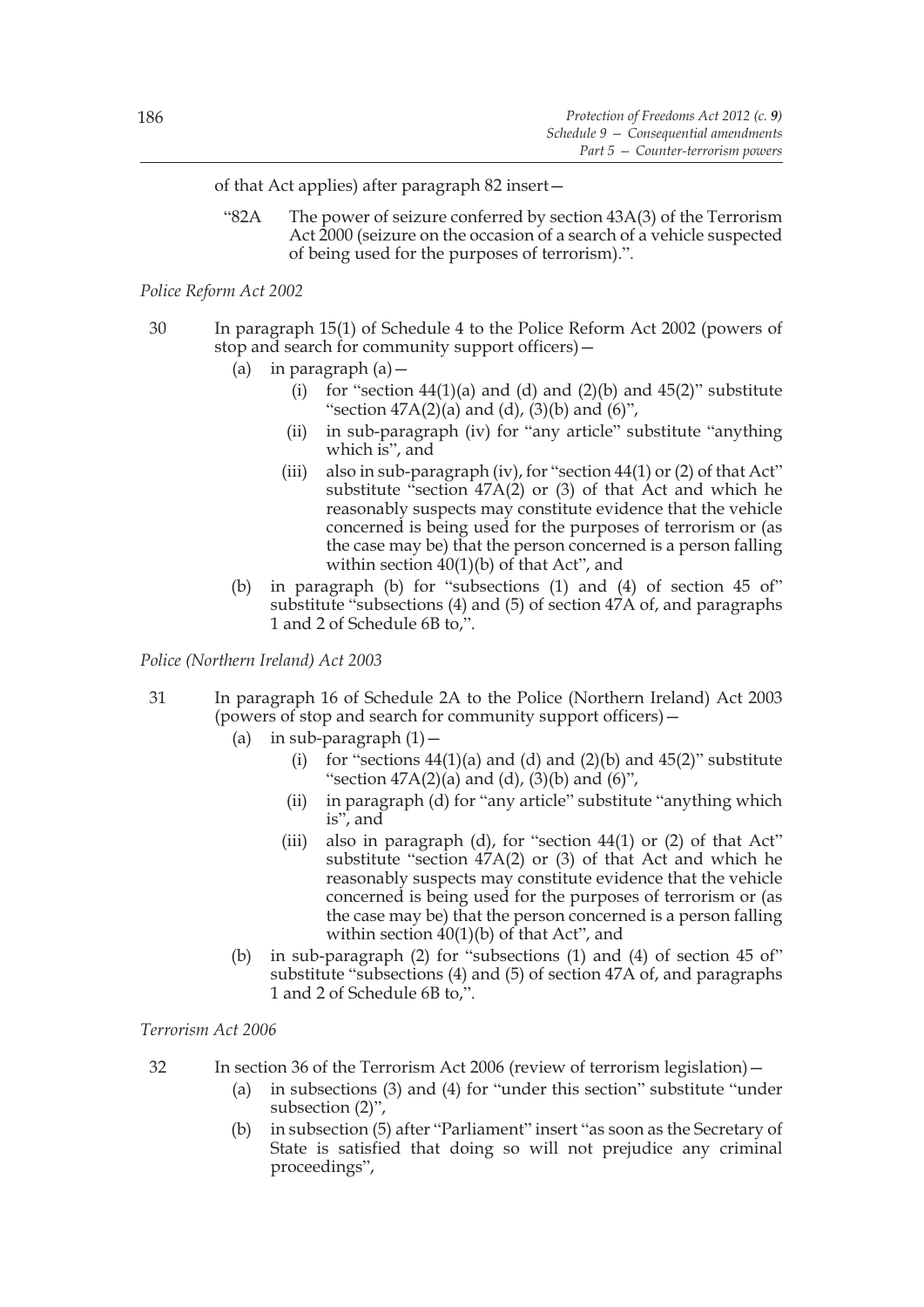- (c) in subsection (6) for "to carry out a review under this section" substitute "under subsection (1)", and
- (d) after subsection (6) insert—
	- "(6A) The expenses mentioned in subsection (6) include, in particular, any expenses incurred by the person appointed under subsection  $(1)$  in ensuring that another person carries out a review of the kind mentioned in subsection (4A) and reports on it."

#### *Counter-Terrorism Act 2008*

- 33 In section 1(1) of the Counter-Terrorism Act 2008 (power to remove documents for examination), after paragraph (b), insert—
	- "(ba) section 43(4B) of that Act (search of vehicle in relation to suspected terrorist);
	- (bb) section 43A of that Act (search of vehicle suspected of being used for the purposes of terrorism);".

*Terrorism Act 2000 (Remedial) Order 2011 (S.I. 2011/631)*

34 The Terrorism Act 2000 (Remedial) Order 2011 is revoked.

#### PART 6

#### SAFEGUARDING OF VULNERABLE GROUPS

#### *Police Act 1997*

- 35 The Police Act 1997 is amended as follows.
- 36 In section 113A (criminal record certificates) omit subsection (10).
- 37 In section 113B (enhanced criminal record certificates) omit subsection (13).
- 38 In section 113BA(2) (suitability information relating to children) omit paragraphs (b) to  $\ddot{d}$ .
- 39 In section 113BB(2) (suitability information relating to vulnerable adults) omit paragraphs  $(b)$  to  $(d)$ .
- 40 (1) Section 119 (sources of information) is amended as follows.
	- (2) In subsection (2) omit "or for the purposes of section 24 of the Safeguarding Vulnerable Groups Act 2006".
	- (3) In subsection  $(8)$  -
		- (a) omit paragraph (c), and
		- (b) in paragraph (d) for "that Act" substitute "the Safeguarding Vulnerable Groups Act 2006".
- 41 In section 119B(5) (independent monitor) omit paragraphs (d) and (e).
- 42 (1) Section 120A (refusal and cancellation of registration on grounds related to disclosure) is amended as follows.
	- (2) In subsection (3A) omit paragraphs (b) and (c).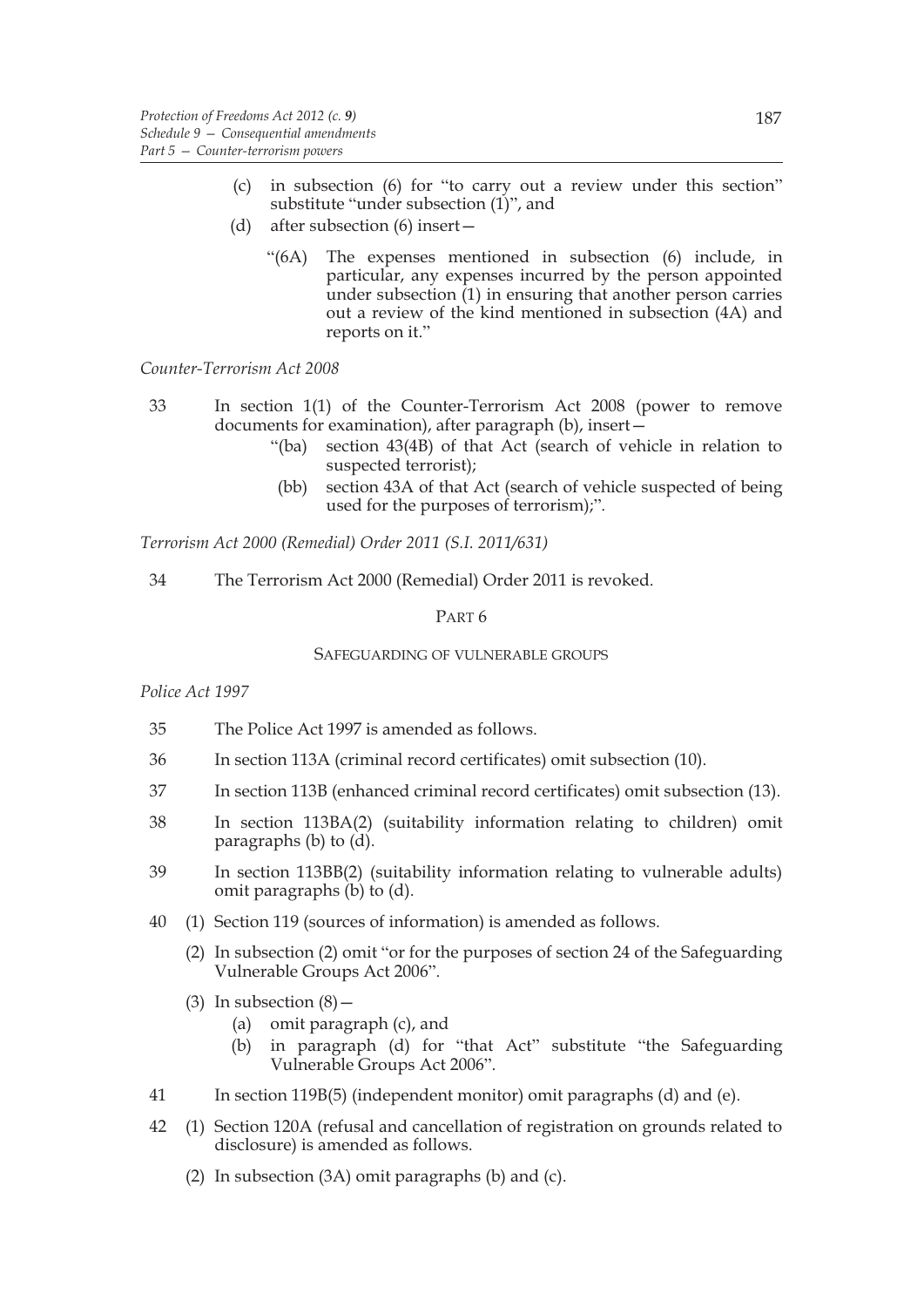- (3) Omit subsections (3B) and (3C).
- (4) In subsection  $(3D)$  -
	- (a) for "subsections (3A) to (3C)" substitute "subsection (3A)",
	- (b) for "those subsections" substitute "that subsection", and
	- (c) omit the words from ", except" to the end of the subsection.

*Safeguarding Vulnerable Groups Act 2006*

- 43 The Safeguarding Vulnerable Groups Act 2006 is amended as follows.
- 44 In section 4(1) (appeals)—
	- (a) omit paragraph (a),
	- (b) in paragraph  $(b)$  -
		- (i) after "paragraph" insert "2,",
		- (ii) after "5," insert "8,", and
		- (iii) for "that Schedule" substitute "Schedule 3", and
	- (c) in paragraph (c) for "or 18" substitute ", 18 or 18A".
- 45 In section 5(4) (regulated activity)—
	- (a) omit "section 10(3);", and
	- (b) omit "paragraph 4 of Schedule 6".
- 46 In section 6(8) (regulated activity providers)—
	- (a) in paragraph (a), for "paragraph  $4(1)(a)$ , (b), (g), (h), (j), (j) or (m) or 8(1)(a), (d) or (e)" substitute "paragraph 1(9) or 7(9)",
	- (b) omit paragraph (c), and
	- (c) in paragraph  $(d)$ 
		- (i) for "paragraph (a), (b) or (f) of section  $59(10)$ " substitute "paragraph 7(3E)(a) or (b) of Schedule 4", and
		- (ii) for "mentioned in that paragraph" substitute "exercisable by virtue of that position".
- 47 In section 7(5) (barred person not to engage in regulated activity) omit paragraphs (b) and (c).
- 48 Omit section 8 (person not to engage in regulated activity unless subject to monitoring).
- 49 In section 9(5) (use of barred person for regulated activity) omit paragraphs (b) and (c).
- 50 Omit section 10 (use of person not subject to monitoring for regulated activity).
- 51 Omit section 11 and Schedule 5 (regulated activity provider: failure to check).
- 52 Omit section 12 and Schedule 6 (personnel suppliers: failure to check).
- 53 Omit section 13 (educational establishments: check on members of governing body).
- 54 Omit section 14 (office holders: offences).
- 55 Omit section 15 (sections 13 and 14: checks).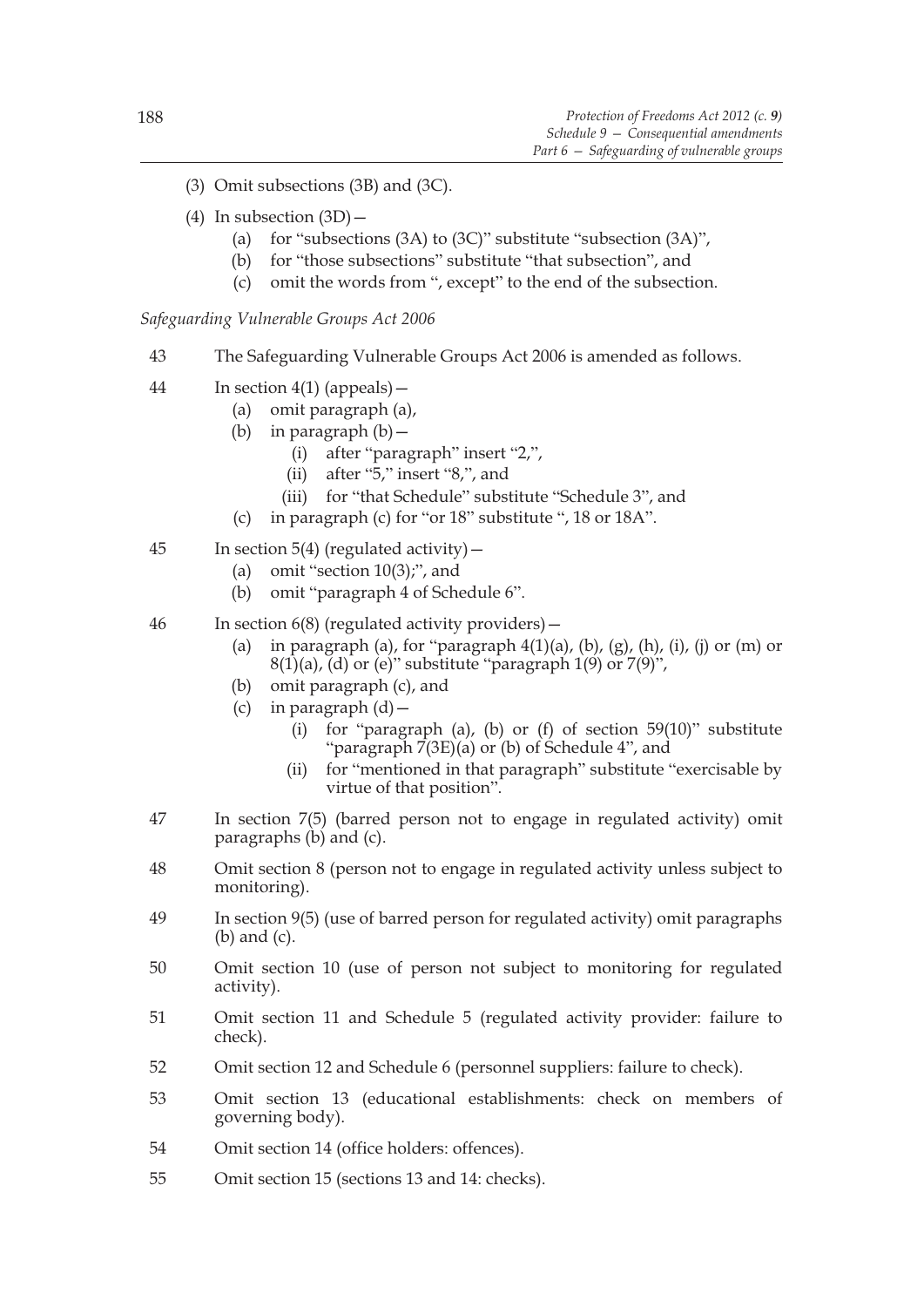- 56 Omit section 16 (exception to requirement to make monitoring check).
- 57 Omit section 17 (NHS employment).
- 58 (1) Section 18 (offences: companies etc.) is amended as follows.
	- (2) In subsection  $(1)$  -
		- (a) omit ", 10, 11, 23, 27", and
		- (b) omit "or Schedule 6".
	- (3) In subsection  $(2)$ 
		- (a) omit ", 10, 11, 23, 27", and
		- (b) omit "or Schedule 6".
- 59 (1) Section 19 (offences: other persons) is amended as follows.
	- (2) Omit subsection (1).
	- (3) Omit subsections (3) and (4).
	- (4) Omit subsections (6) and (7).
	- (5) In subsection  $(8)$ 
		- (a) for "subsections  $(2)(b)$  and  $(3)(b)$ " substitute "subsection  $(2)(b)$ ", and
		- (b) omit paragraphs (b) and (c).
	- (6) Omit subsection (9).
- 60 In section 20 (section 19: exclusions and defences) omit subsections (2) to (7).
- 61 In section 35 (regulated activity providers: duty to refer)—
	- (a) in subsection (1), omit paragraph (b), and
	- (b) omit subsection (6).
- 62 (1) Section 36 (personnel suppliers: duty to refer) is amended as follows.
	- (2) In subsection (1) omit "or controlled activity".
	- (3) In subsection (3)(a) omit "or controlled".
- 63 (1) Section 37 (regulated activity providers: duty to provide information on request etc.) is amended as follows.
	- (2) In subsection  $(2)$ 
		- (a) omit paragraph (b), and
		- (b) in paragraph (d), omit "or controlled".
	- (3) In subsection (4) omit "or controlled".
	- (4) In subsection (5) omit "or controlled".
- 64 In section 41(7) (registers: duty to refer), in the table, in column 1 of entry 3 for "Either of" substitute "Any of".
- 65 (1) Section 50A (provision of information to the police) is amended as follows.
	- (2) In subsection (2) for "power conferred by subsection (1) does" substitute "powers conferred by this section do".
	- (3) In subsection (3) for "subsection (1)" substitute "this section".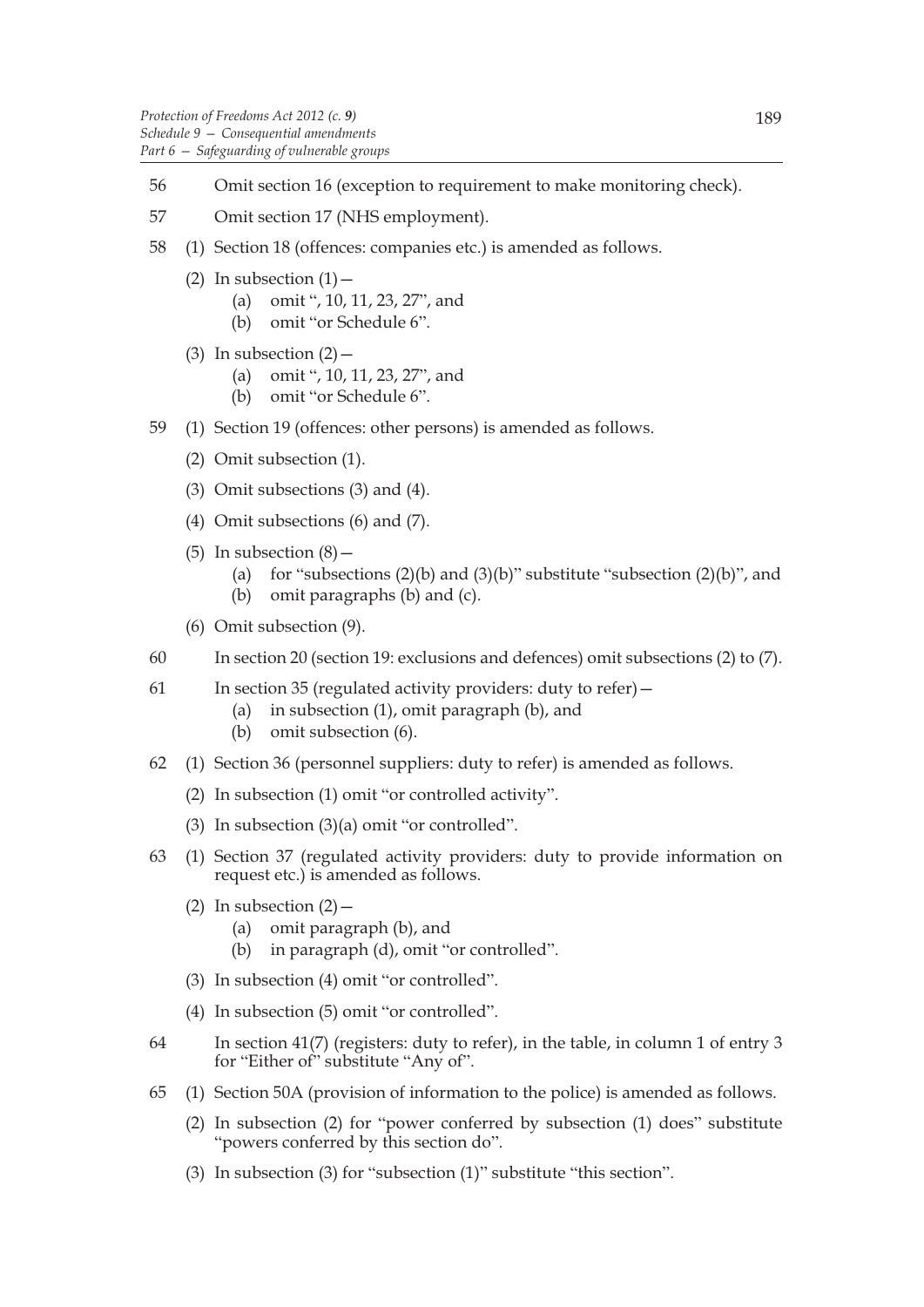- (4) In the heading to section 50A, and in the italic cross-heading before it, after "police" insert "etc.".
- 66 In section 51(5) (Crown application) omit paragraph (b).
- 67 (1) Section 54 (devolution: alignment) is amended as follows.
	- (2) In subsection (2) omit paragraph (a).
	- (3) In subsection (3) omit paragraph (b) (but not the word "or" at the end of it).
	- (4) In subsection (4) omit paragraph (b) (but not the word "or" at the end of it).
	- (5) Omit subsection (5).
- 68 (1) Section 56 (devolution: Wales) is amended as follows.
	- (2) Omit subsection (1).
	- (3) In subsection  $(2)$ 
		- (a) in paragraph (a) for "45(1), (5) or (9)" substitute "45(9)",
		- (b) omit paragraph (c), and
		- (c) in paragraphs (d) and (e), omit "or (8)".
	- (4) In subsection  $(3)$ 
		- (a) omit paragraphs (b) to (f),
		- (b) after paragraph (f) insert—
			- "(fa) section  $34ZA(7)$ ,",
		- (c) omit paragraph (j),
		- (d) in paragraph (l) for "41(1), (5) or (8)" substitute "41(8)",
		- (e) omit paragraph (n),
		- (f) in paragraph (r) for "7(1)(f)" substitute "7(1)(f) or (g)", and
		- (g) omit paragraphs (s) and (t).
- 69 In section 57(1)(c) (damages) omit "prescribed".
- 70 (1) Section 60 (interpretation) is amended as follows.
	- (2) In subsection (1), in paragraph (b) of the definition of "personnel supplier", omit "or controlled".
	- (3) Omit subsection (3).
- 71 In section 61(3) (orders and regulations)—
	- (a) omit paragraphs (b) to (e),
	- (b) at the end of paragraph (h) insert "or", and
	- (c) omit paragraph (j) and the word "or" before it.
- 72 (1) Schedule 3 (barred lists) is amended as follows.
	- (2) In paragraph 24, omit sub-paragraphs (8) and (9).
	- (3) In paragraph 25(1) after "will" insert "or (as the case may be) may".
- 73 (1) Schedule 7 (vetting information) is amended as follows.
	- (2) In paragraph 1—
		- (a) for "sections 30 and 32" substitute "sections 30A and 30B", and
		- (b) omit entries 3, 4, 7, 8 and 17 in the table.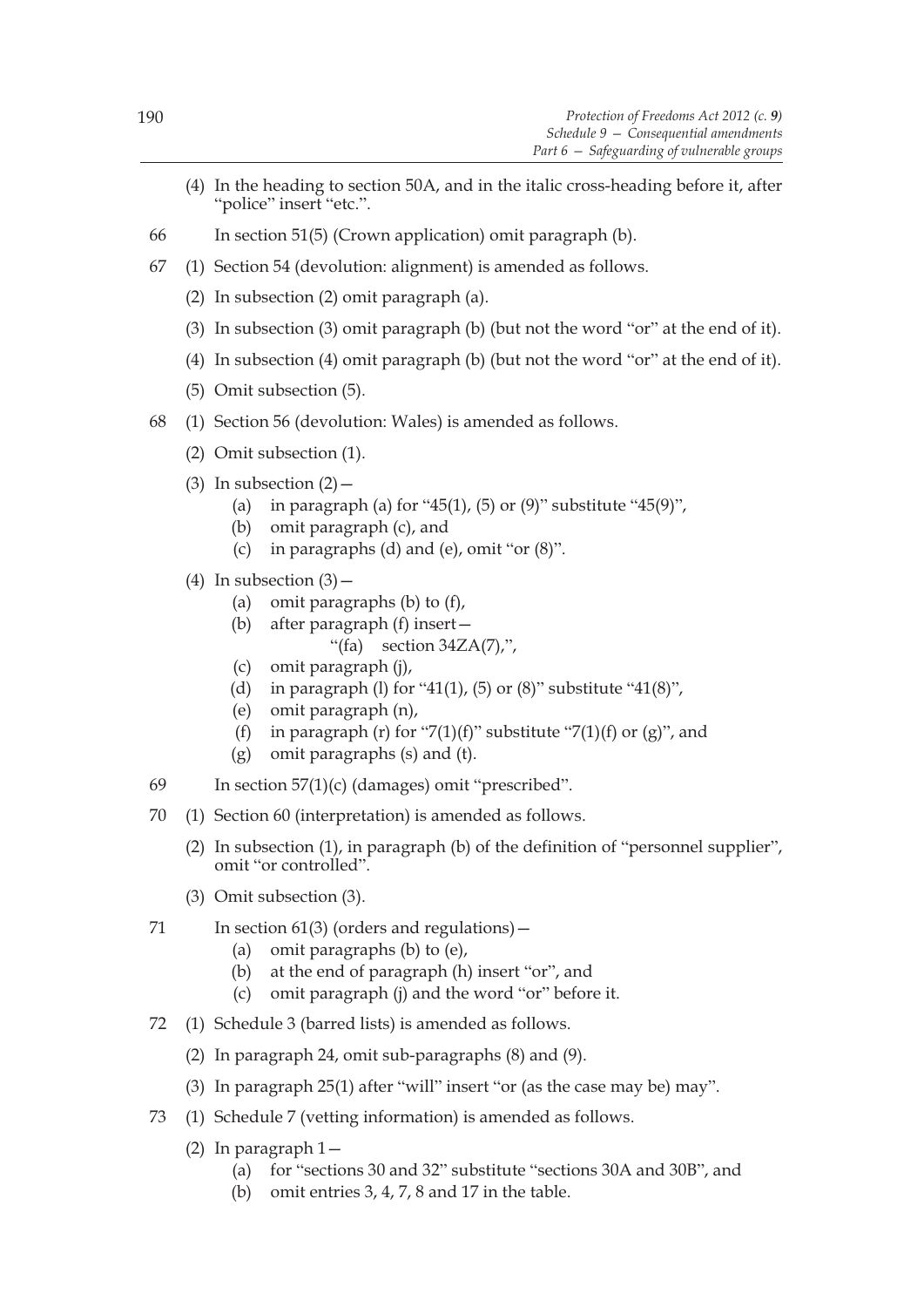- (3) Omit paragraph 3(3).
- (4) In the heading to the Schedule for "VETTING INFORMATION" substitute "BARRING INFORMATION".
- 74 In Schedule 8 (transitional provisions) omit paragraph 5.

*Safeguarding Vulnerable Groups (Northern Ireland) Order 2007*

- 75 The Safeguarding Vulnerable Groups (Northern Ireland) Order 2007 (S.I.  $2007/1351$  (N.I. 11)) is amended as follows.
- 76 (1) Article 2 (interpretation) is amended as follows.
	- (2) In the first paragraph  $(2)$  -
		- (a) omit the definition of "institution of further education", and
		- (b) in the definition of "personnel supplier", in sub-paragraph (b), omit "or controlled".
	- (3) Renumber the second paragraph (2) as paragraph (2A).
	- (4) Omit paragraph (3).
- 77 In Article 8(1) (appeals)—
	- (a) omit sub-paragraph (a),
	- (b) in sub-paragraph  $(b)$  -
		- (i) after "paragraph" insert "2,",
		- (ii) after "5," insert "8,", and
		- (iii) for "that Schedule" substitute "Schedule 1", and
	- (c) in sub-paragraph (c) for "or 18" substitute ", 18 or 18A".
- 78 In Article 9(4) (regulated activity), omit sub-paragraphs (c) and (e).
- 79 In Article 10(8) (regulated activity providers)—
	- (a) omit sub-paragraphs (a) and (c), and
	- (b) in sub-paragraph  $(d)$  -
		- (i) for "sub-paragraph (a) or (c) of Article 3(10)" substitute "paragraph 7(3E)(a) or (c) of Schedule 2", and
		- (ii) for "mentioned in that paragraph" substitute "exercisable by virtue of that position".
- 80 In Article 11(5) (barred person not to engage in regulated activity) omit subparagraphs  $(b)$  and  $(c)$ .
- 81 Omit Article 12 (person not to engage in regulated activity unless subject to monitoring).
- 82 In Article 13(5) (use of barred person for regulated activity) omit subparagraphs (b) and (c).
- 83 Omit Article 14 (use of person not subject to monitoring for regulated activity).
- 84 Omit Article 15 and Schedule 3 (regulated activity provider: failure to check).
- 85 Omit Article 16 and Schedule 4 (personnel suppliers: failure to check).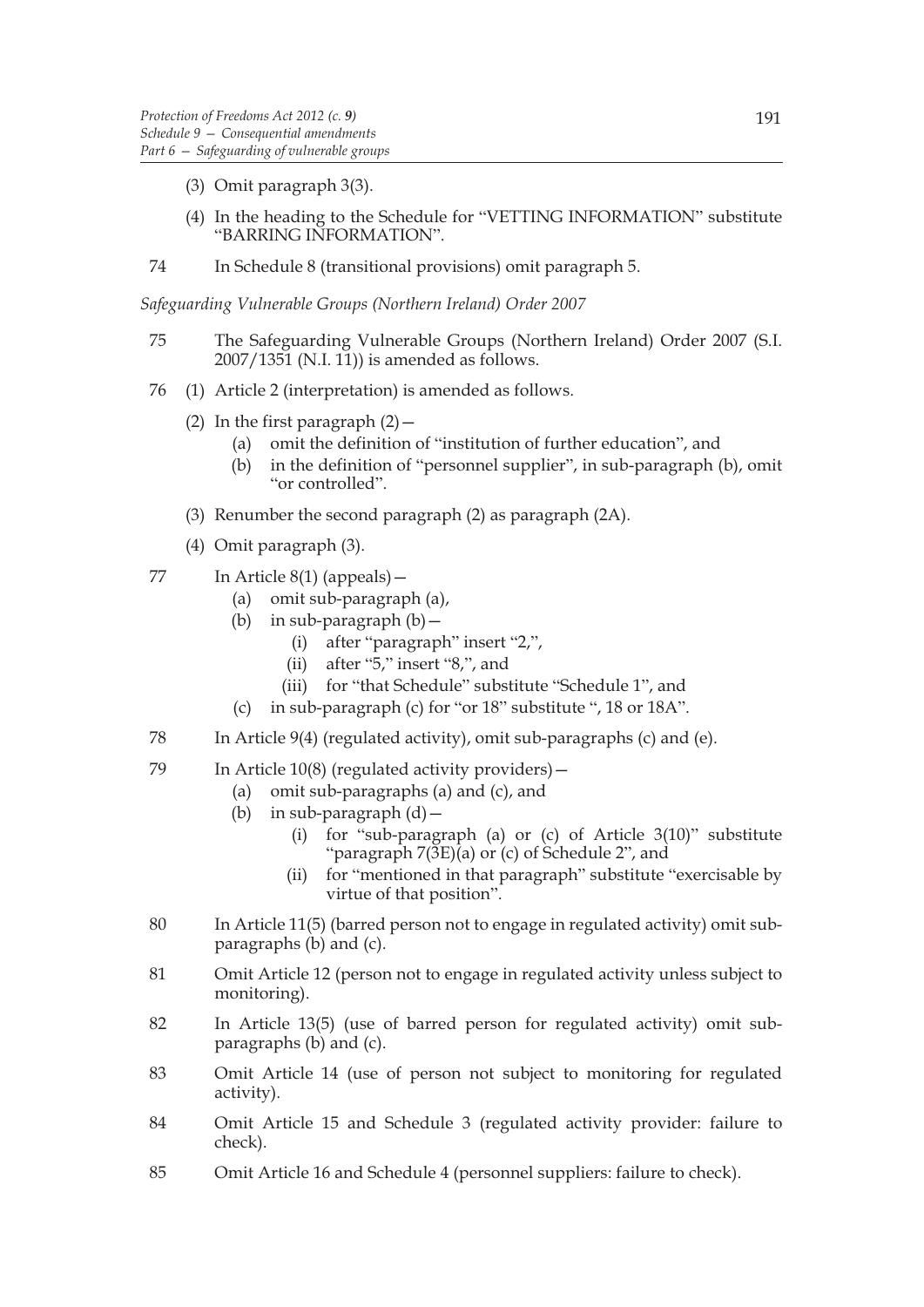- 86 Omit Article 17 (educational establishments: check on members of governing body).
- 87 Omit Article 18 (office holders: offences).
- 88 Omit Article 19 (Articles 17 and 18: checks).
- 89 Omit Article 20 (exception to requirement to make monitoring check).
- 90 Omit Article 21 (HSS employment).
- 91 (1) Article 22 (offences: companies etc.) is amended as follows.
	- (2) In paragraph  $(1)$  -
		- (a) omit ", 14, 15, 27, 31", and
		- (b) omit "or Schedule 4".
	- (3) In paragraph  $(2)$  -
		- (a) omit ", 14, 15, 27, 31", and
		- (b) omit "or Schedule 4".
- 92 (1) Article 23 (offences: other persons) is amended as follows.
	- (2) Omit paragraph (1).
	- (3) Omit paragraphs (3) and (4).
	- (4) Omit paragraphs (6) and (7).
	- (5) In paragraph  $(8)$  -
		- (a) for "paragraphs  $(2)(b)$  and  $(3)(b)$ " substitute "paragraph  $(2)(b)$ ", and
		- (b) omit sub-paragraphs (b) and (c).
	- (6) Omit paragraph (9).
- 93 In Article 24 (Article 23: exclusions and defences), omit paragraphs (2) to (7).
- 94 In Article 37 (regulated activity providers: duty to refer)—
	- (a) in paragraph (1), omit sub-paragraph (b), and
	- (b) omit paragraph (6).
- 95 (1) Article 38 (personnel suppliers: duty to refer) is amended as follows.
	- (2) In paragraph (1) omit "or controlled activity".
	- (3) In paragraph (3)(a) omit "or controlled".
- 96 (1) Article 39 (regulated activity providers: duty to provide information on request etc.) is amended as follows.
	- (2) In paragraph  $(2)$  -
		- (a) omit sub-paragraph (b), and
		- (b) in sub-paragraph (d), omit "or controlled".
	- (3) In paragraph (4) omit "or controlled".
	- (4) In paragraph (5) omit "or controlled".
- 97 (1) Article 52A (provision of information to the police) is amended as follows.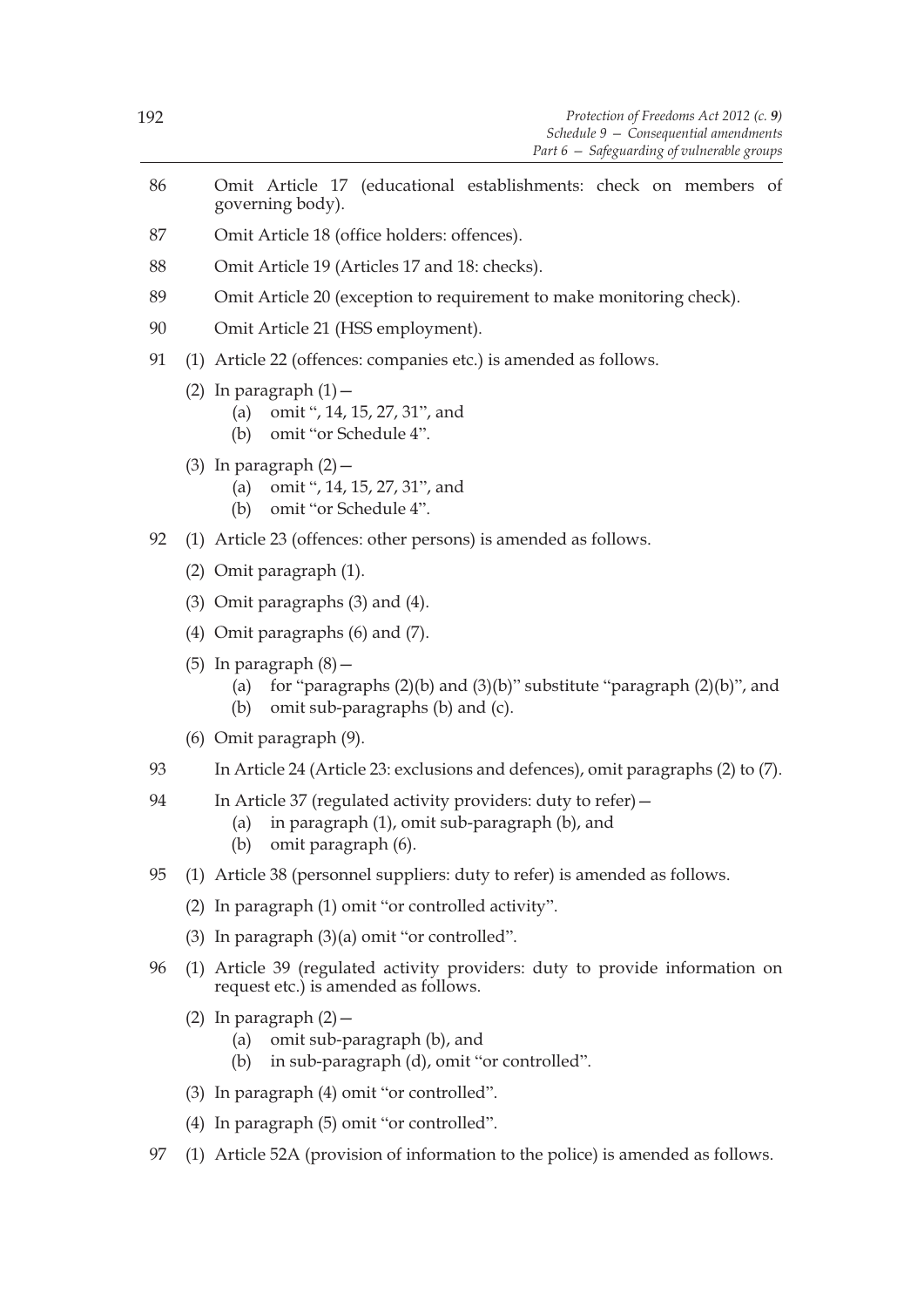- (2) In paragraph (2) for "power conferred by paragraph (1) does" substitute "powers conferred by this Article do".
- (3) In the heading to Article 52A, after "Police", insert "etc.".
- 98 In Article 53(5) (Crown application), omit sub-paragraph (b).
- 99 (1) Article 56 (alignment with rest of UK) is amended as follows.
	- (2) In paragraph (2) omit sub-paragraph (a).
	- (3) In paragraph (3) omit sub-paragraph (b) (but not the word "or" at the end of it).
	- (4) In paragraph (4) omit sub-paragraph (b) (but not the word "or" at the end of it).
	- (5) Omit paragraph (5).
- 100 In Article 57(1)(c) (damages) omit "prescribed".
- 101 (1) Schedule 1 (barred lists) is amended as follows.
	- (2) In paragraph 24, omit sub-paragraphs (8) and (9).
	- (3) In paragraph 25(1) after "will" insert "or (as the case may be) "may".
- 102 (1) Schedule 5 (vetting information) is amended as follows.
	- (2) In paragraph 1—
		- (a) for "Articles 32 and 34" substitute "Articles 32A and 32B", and
		- (b) omit entries 3, 4, 7, 8 and 17 in the table.
	- (3) Omit paragraph 3(3).
	- (4) In the heading to the Schedule for "VETTING INFORMATION" substitute "BARRING INFORMATION".
- 103 In Schedule 6 (transitional provisions) omit paragraph 5.

#### CRIMINAL RECORDS

# *Police Act 1997*

- 104 The Police Act 1997 is amended as follows.
- 105 In section 113BC(1) (suitability information: power to amend), after paragraph (b), insert ";
	- (c) amend section 120AC(4)(b) in consequence of an order made under paragraph (a) or (b)."
- 106 In section 114(3) (application of other provisions of Part 5 to an application under that section), for "Section 113A(3) to (6)" substitute "Sections 113A(3) to (6), 120AC and 120AD".
- 107 In section 116(3) (application of other provisions of Part 5 to an application under that section), for "and 113BA to 113BC" substitute ", 113BA to 113BC, 120AC and 120AD".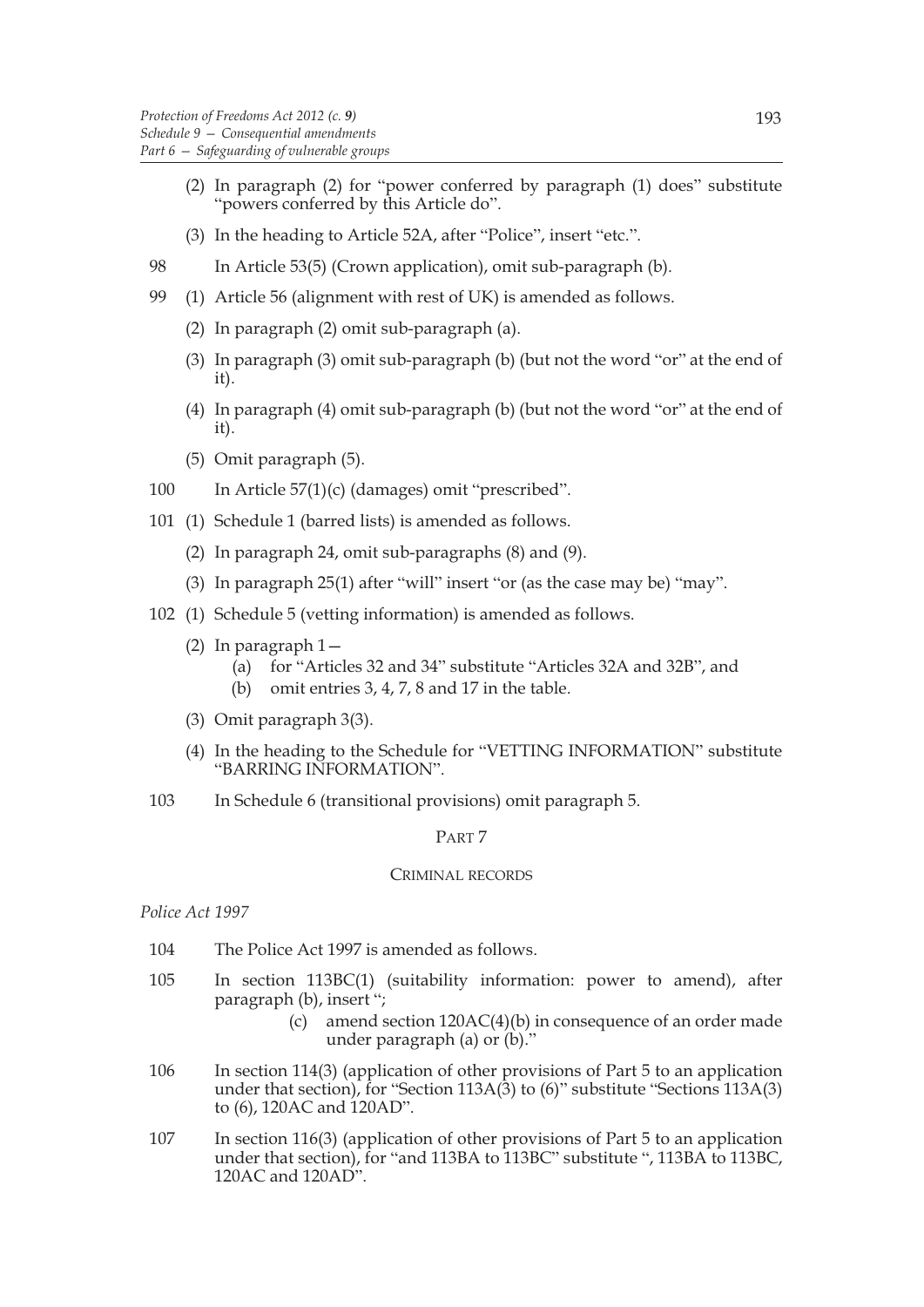- 108 (1) Section 117 (disputes about accuracy of certificates) is amended as follows.
	- (2) In the title, for "accuracy of certificates" substitute "certificates and up-date information".
	- (3) After subsection (1A) insert—
		- "(1B) Where a person believes that the wrong up-date information has been given under section 116A in relation to the person's certificate, the person may make an application in writing to the Secretary of State for corrected up-date information."
	- (4) In subsection  $(2)$ 
		- (a) after "inaccurate" insert ", or that the wrong up-date information has been given,", and
		- (b) after "new certificate" insert "or (as the case may be) corrected update information".
	- (5) After subsection (2) insert—
		- "(2A) In this section—
			- "corrected up-date information", in relation to a certificate, means information which includes—
				- (a) information that the wrong up-date information was given in relation to the certificate on a particular date, and
				- (b) new up-date information in relation to the certificate,
			- "up-date information" has the same meaning as in section 116A."
- 109 (1) Section 118 (evidence of identity) is amended as follows.
	- (2) In subsection  $(1)$ 
		- (a) after "consider" insert "an application as mentioned in section 116A(4)(a) or  $(5)$ (a) or", and
		- (b) after "117" insert ", 117A".
	- (3) After subsection (3) insert—
		- "(3A) The Secretary of State by notice given in writing may require a person who has a certificate which is subject to up-date arrangements under section 116A to attend at a place and time specified in the notice to provide fingerprints for the sole purpose of enabling the Secretary of State to verify whether information in the possession of the Secretary of State that the Secretary of State considers may be relevant to the person's certificate does relate to that person.
			- (3B) If a person fails to comply with a requirement imposed under subsection (3A), the Secretary of State by notice given in writing may inform that person that, from a date specified in the notice, the person's certificate is to cease to be subject to up-date arrangements."
	- (4) In subsection (4) after "117" insert "or 117A".
- 110 (1) Section 119 (sources of information) is amended as follows.
	- (2) In subsection (1A), after paragraph (a) (but before the word "or" at the end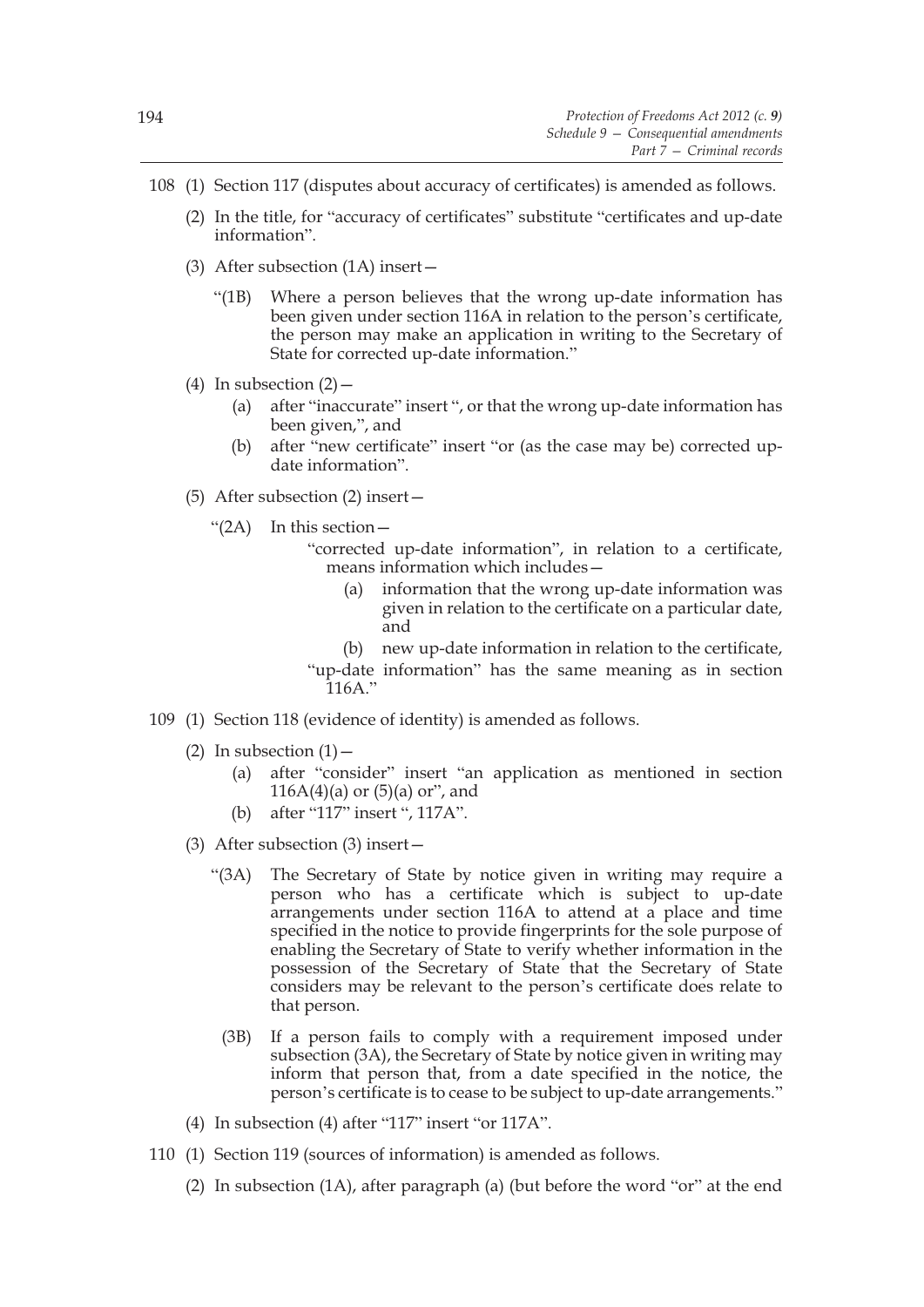of the paragraph) insert—

"(aa) the provision of up-date information under section 116A;".

- (3) In subsection (1B), for the words from "determining" to the end substitute "deciding whether to make a request to that chief officer under section 113B(4)".
- (4) After subsection (2) insert—
	- "(2A) Where, in connection with the provision of up-date information under section 116A, the chief officer of a police force receives a request for information of the kind mentioned in section 113B(4), the chief officer of police must comply with it as soon as practicable."
- (5) In subsection (4), at the end of paragraph (a), after "registration;" insert— "(aa) any application as mentioned in section  $116A(4)(a)$  or  $(5)(a)$ ;".
- (6) In subsection  $(8)$ , at the end of paragraph  $(a)$ , insert
	- "(aa) under this Part in relation to any request under section  $116A(1)$ ;".
- 111 (1) Section 119B (independent monitor) is amended as follows.
	- (2) Omit subsection (5)(a).
	- (3) In subsection  $(5)(c)$ , omit the words from "or disclosed" to the end.
	- (4) After subsection  $(5)(c)$  insert
		- "(ca) a sample of cases in which the chief officer of a police force has decided that information should be disclosed or not disclosed to the Secretary of State for the purpose of the provision by the Secretary of State of up-date information under section 116A."
	- (5) After subsection (8) insert—
		- "(8A) The independent monitor has the functions conferred on the monitor by section 117A."
	- (6) In subsection (9) after "section" insert "or section 117A".
- 112 (1) Section 120 (registered persons) is amended as follows.
	- (2) In subsection  $(2)$ 
		- (a) for the words from the beginning to "the", where it first occurs, substitute "The",
		- (b) after paragraph (a) insert "and", and
		- (c) omit paragraph (c) and the word "and" before it.
	- (3) After that subsection insert—
		- "(2A) Subsection (2) is subject to  $-$ 
			- (a) regulations under section 120ZA,
			- (b) section 120A, and
			- (c) section 120AA and regulations made under that section."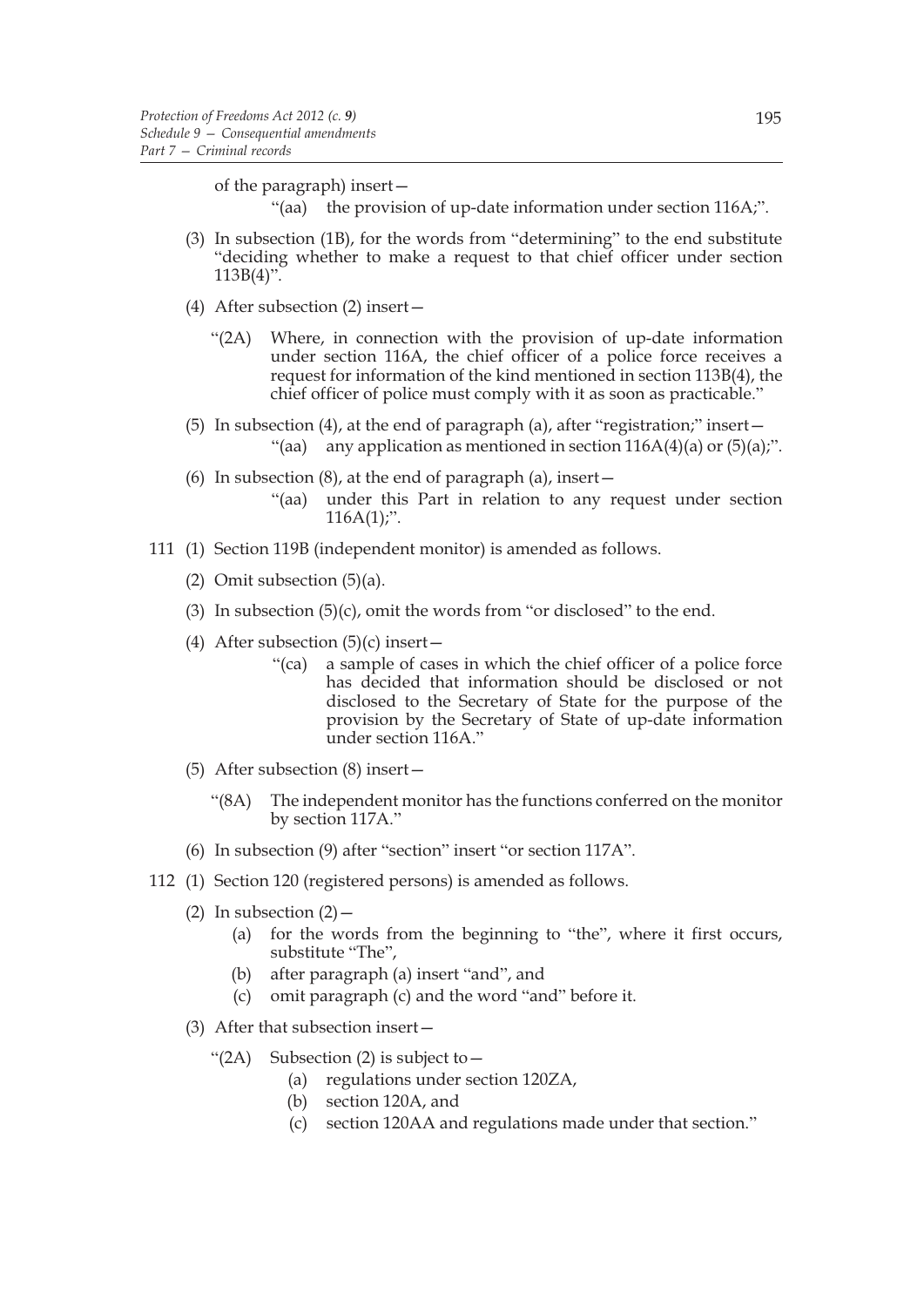- 113 After section 122(1) (code of practice) insert—
	- "(1A) The reference in subsection (1) to the use of information provided to registered persons under this Part includes a reference to the use of information provided in accordance with section 116A(1) to relevant persons (within the meaning of that section) who are not registered persons under this Part."
- 114 Omit section 122(3A)(a) (power of Secretary of State to refuse to issue certificate where failure to comply with code of practice by, or in connection with, registered person).
- 115 (1) Section 124 (offences: disclosure) is amended as follows.
	- (2) In subsection  $(4)$ 
		- (a) in paragraph (b), omit "(5) or", and
		- (b) for "subsections  $(5)$  and  $(6)$ " substitute "subsection  $(6)$ ".
	- (3) Omit subsection (5).
- 116 (1) Section 124A (offences relating to disclosure of information obtained in connection with delegated function) is amended as follows.
	- (2) In subsection  $(1)(c)$  omit "or registered person".
	- (3) After subsection (6) insert—
		- "(6A) For the purposes of this section the reference to an applicant includes a person who makes a request under section  $116\overline{A(1)}$ ,  $120\overline{A(C(1)}$  or 120AD(2)."
- 117 After section 125B(2) (form of applications) insert—
	- "(3) In this section "application" includes a request under section 116A(1), 120AC(1) or 120AD(2)."
- 118 In section 126(1) (interpretation of Part 5), in the definition of "certificate", after "application" insert "but does not include any documents issued in response to—
	- (a) a request under section 116A(1),
	- (b) an application as mentioned in section  $116A(4)(a)$  or  $(5)(a)$ , or
	- (c) a request under section 120AC or 120AD."

#### *Gambling Act 2005*

- 119 In section 73(3) of the Gambling Act 2005 (procedure on consideration of application for licence)—
	- (a) for "section 115" substitute "section 113B", and
	- (b) at the end (and on a new line below paragraph (b)) insert "or the production of up-date information (within the meaning given by section 116A of that Act) in relation to such a certificate,".

#### *National Health Service Act 2006*

- 120 The National Health Service Act 2006 is amended as follows.
- 121 In section 129(6) (regulations as to pharmaceutical services), in paragraph (i), for the words from "section 113" to the end of the paragraph substitute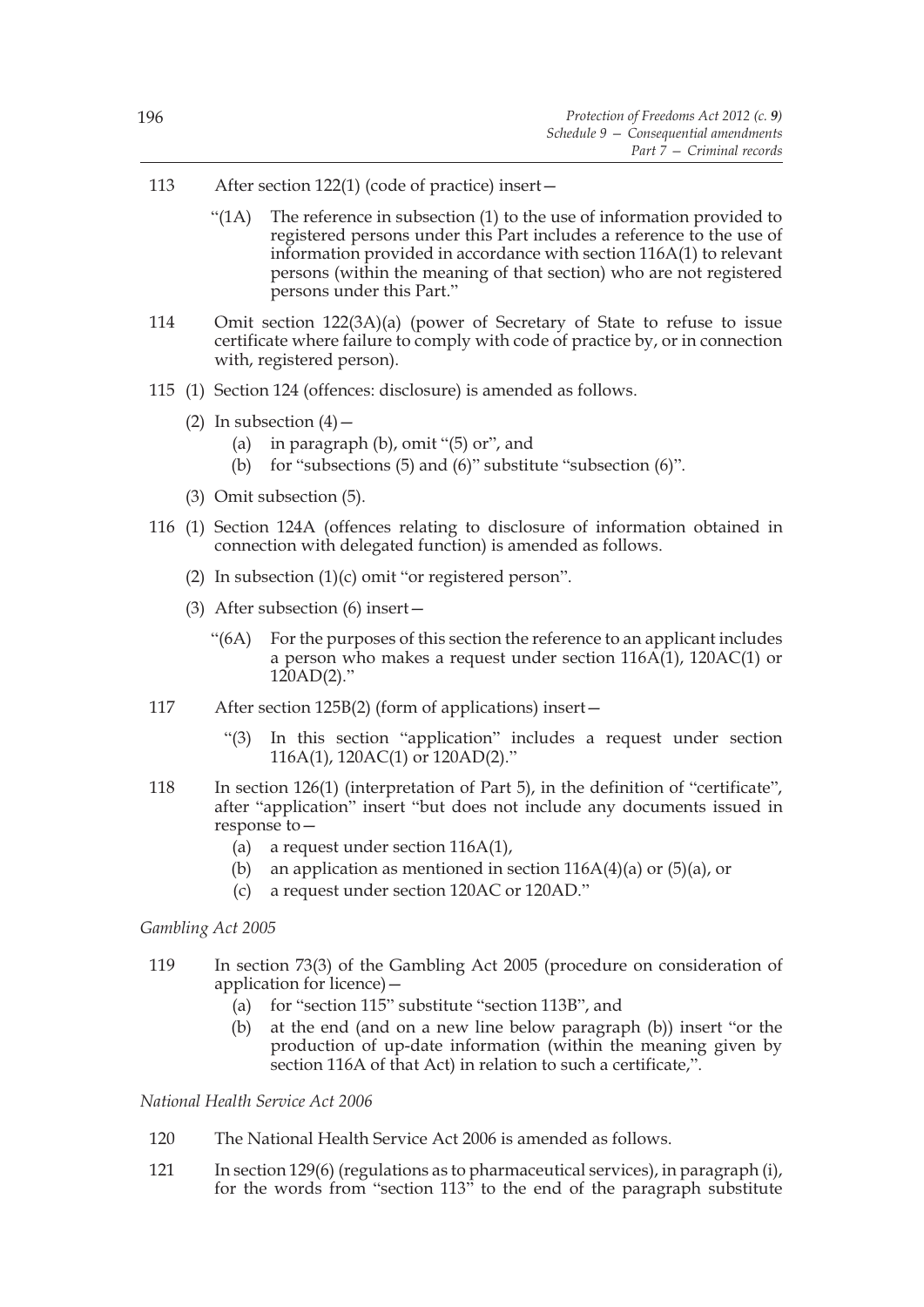"section 113A of that Act, an enhanced criminal record certificate under section 113B of that Act or up-date information within the meaning given by section 116A of that Act,".

- 122 In section 132(4) (persons authorised to provide pharmaceutical services), in paragraph (c), for the words from "section 113" to the end of the paragraph substitute "section 113A of that Act, an enhanced criminal record certificate under section 113B of that Act or up-date information within the meaning given by section 116A of that Act,".
- 123 In section 147A(3) (performers of pharmaceutical services and assistants), in paragraph (i), for the words from "section 113" to the end of the paragraph substitute "section 113A of that Act, an enhanced criminal record certificate under section 113B of that Act or up-date information within the meaning given by section 116A of that Act,".

*National Health Service (Wales) Act 2006*

- 124 The National Health Service (Wales) Act 2006 is amended as follows.
- 125 In section 72(3) (regulations as to general ophthalmic services), in paragraph (c), for the words from "section 113" to the end of the paragraph substitute "section 113A of that Act, an enhanced criminal record certificate under section 113B of that Act or up-date information within the meaning given by section 116A of that Act,".
- 126 In section 83(6) (regulations as to pharmaceutical services), in paragraph (i), for the words from "section 113" to the end of the paragraph substitute "section 113A of that Act, an enhanced criminal record certificate under section 113B of that Act or up-date information within the meaning given by section 116A of that Act,".
- 127 In section 86(4) (persons authorised to provide pharmaceutical services), in paragraph (c), for the words from "section 113" to the end of the paragraph substitute "section 113A of that Act, an enhanced criminal record certificate under section 113B of that Act or up-date information within the meaning given by section 116A of that Act,".
- 128 In section 105(3) (supplementary lists), in paragraph (g), for the words from "section 113" to the end of the paragraph substitute "section 113A of that Act, an enhanced criminal record certificate under section 113B of that Act or up-date information within the meaning given by section 116A of that  $Act<sub>1</sub>$ <sup>7</sup>.

*Safeguarding Vulnerable Groups Act 2006*

- 129 (1) Paragraph 19 of Schedule 3 to the Safeguarding Vulnerable Groups Act 2006 (barred lists: information) is amended as follows.
	- (2) In sub-paragraph (1)(c) for "chief officer of a relevant police force" substitute "relevant chief officer".
	- (3) In sub-paragraph (3) after "which the" insert "relevant".
	- (4) In sub-paragraph (5) for "chief officer of the relevant police force" substitute "relevant chief officer".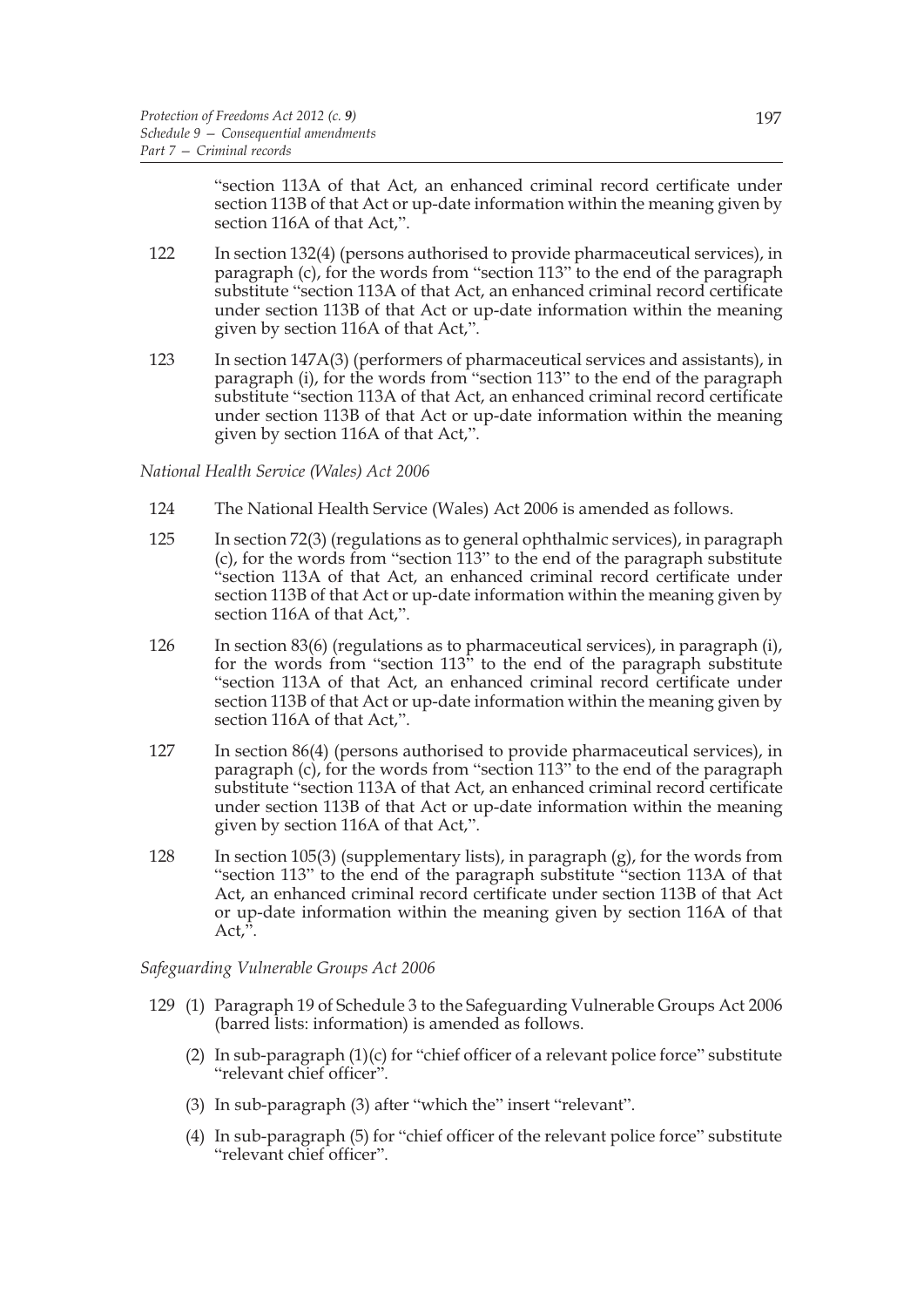- (5) In sub-paragraph (7) for the definition of "relevant police force" substitute— ""the relevant chief officer" means any chief officer of a police force who is identified by the Secretary of State for the purposes of this paragraph;".
- (6) After sub-paragraph (7) insert—
	- "(7A) Subsections (10) and (11) of section 113B of the Police Act 1997 apply for the purposes of the definition of "the relevant chief officer" as they apply for the purposes of that section."
- (7) In sub-paragraph (8) for "which police forces are relevant police forces" substitute "who is the relevant chief officer".

#### THE DISCLOSURE AND BARRING SERVICE

*Parliamentary Commissioner Act 1967*

130 In Schedule 2 to the Parliamentary Commissioner Act 1967 (departments etc. subject to investigation) insert at the appropriate place— "Disclosure and Barring Service."

*House of Commons Disqualification Act 1975*

- 131 (1) Schedule 1 to the House of Commons Disqualification Act 1975 (disqualifying offices) is amended as follows.
	- (2) In Part 2 (bodies of which all members are disqualified) insert at the appropriate place—

"The Disclosure and Barring Service."

(3) In Part 3 (other disqualifying offices) insert at the appropriate place— "Member of the staff of the Disclosure and Barring Service."

*Northern Ireland Assembly Disqualification Act 1975*

- 132 (1) Schedule 1 to the Northern Ireland Assembly Disqualification Act 1975 (disqualifying offices) is amended as follows.
	- (2) In Part 2 (bodies of which all members are disqualified) insert at the appropriate place—

"The Disclosure and Barring Service."

(3) In Part 3 (other disqualifying offices) insert at the appropriate place— "Member of the staff of the Disclosure and Barring Service."

*Freedom of Information Act 2000*

133 In Part 6 of Schedule 1 to the Freedom of Information Act 2000 (other public bodies and offices: general) insert at the appropriate place— "The Disclosure and Barring Service."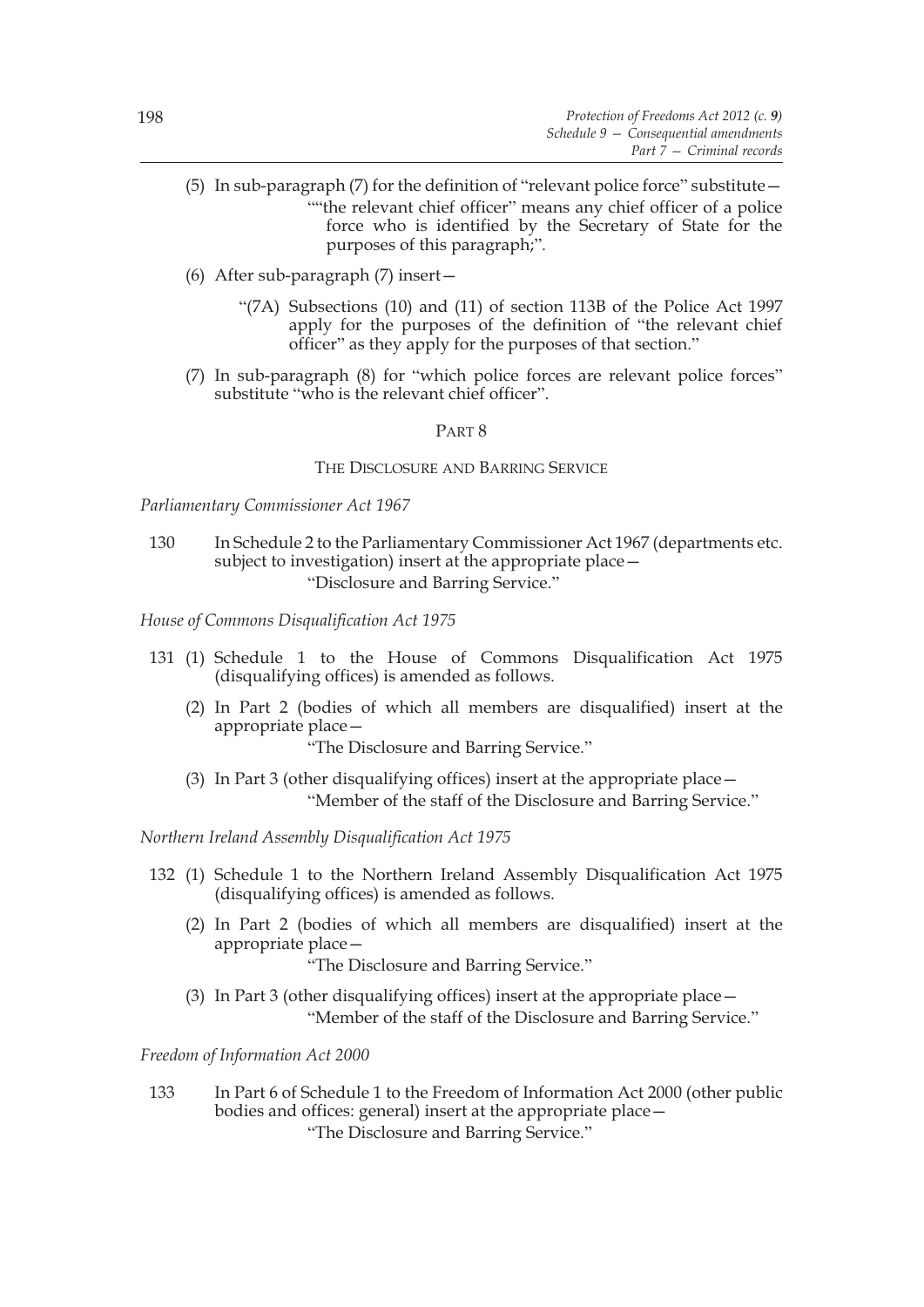#### DISREGARDING CERTAIN CONVICTIONS FOR BUGGERY ETC.

### *Rehabilitation of Offenders Act 1974*

- 134 (1) Section 1 of the Rehabilitation of Offenders Act 1974 (rehabilitated persons and spent convictions) is amended as follows.
	- (2) In subsection (1) for "subsection (2)" substitute "subsections (2), (5) and (6)".
	- (3) After subsection (4) insert—
		- "(5) This Act does not apply to any disregarded conviction or caution within the meaning of Chapter 4 of Part 5 of the Protection of Freedoms Act 2012.
		- (6) Accordingly, references in this Act to a conviction or caution do not include references to any such disregarded conviction or caution."

# *Police Act 1997*

135 In section 113A(6) of the Police Act 1997 (criminal record certificates), in paragraph (b) of the definition of "relevant matter", after "that Act" insert "but excluding a disregarded caution within the meaning of Chapter 4 of Part 5 of the Protection of Freedoms Act 2012".

### PART 10

#### TRAFFICKING PEOPLE FOR EXPLOITATION

*Children and Young Persons Act 1933*

- 136 In Schedule 1 to the Children and Young Persons Act 1933 (offences against children and young persons with respect to which special provisions of the Act apply)—
	- (a) in the first entry relating to the Sexual Offences Act 2003 for "57" substitute "59A", and
	- (b) after the second entry relating to the Act of 2003 insert—

"Any offence against a child or young person under section 4 of the Asylum and Immigration (Treatment of Claimants, etc) Act 2004, or any attempt to commit such an offence."

*Police and Criminal Evidence Act 1984*

137 In section 65A of the Police and Criminal Evidence Act 1984 (questioning and treatment of persons by police: meaning of "qualifying offence"), in subsection (2)(p), for "59" substitute "59A".

### *Proceeds of Crime Act 2002*

138 In Schedule 2 to the Proceeds of Crime Act 2002 (lifestyle offences: England and Wales), in paragraph 4(2), for "any of sections 57 to 59" substitute "section 59A".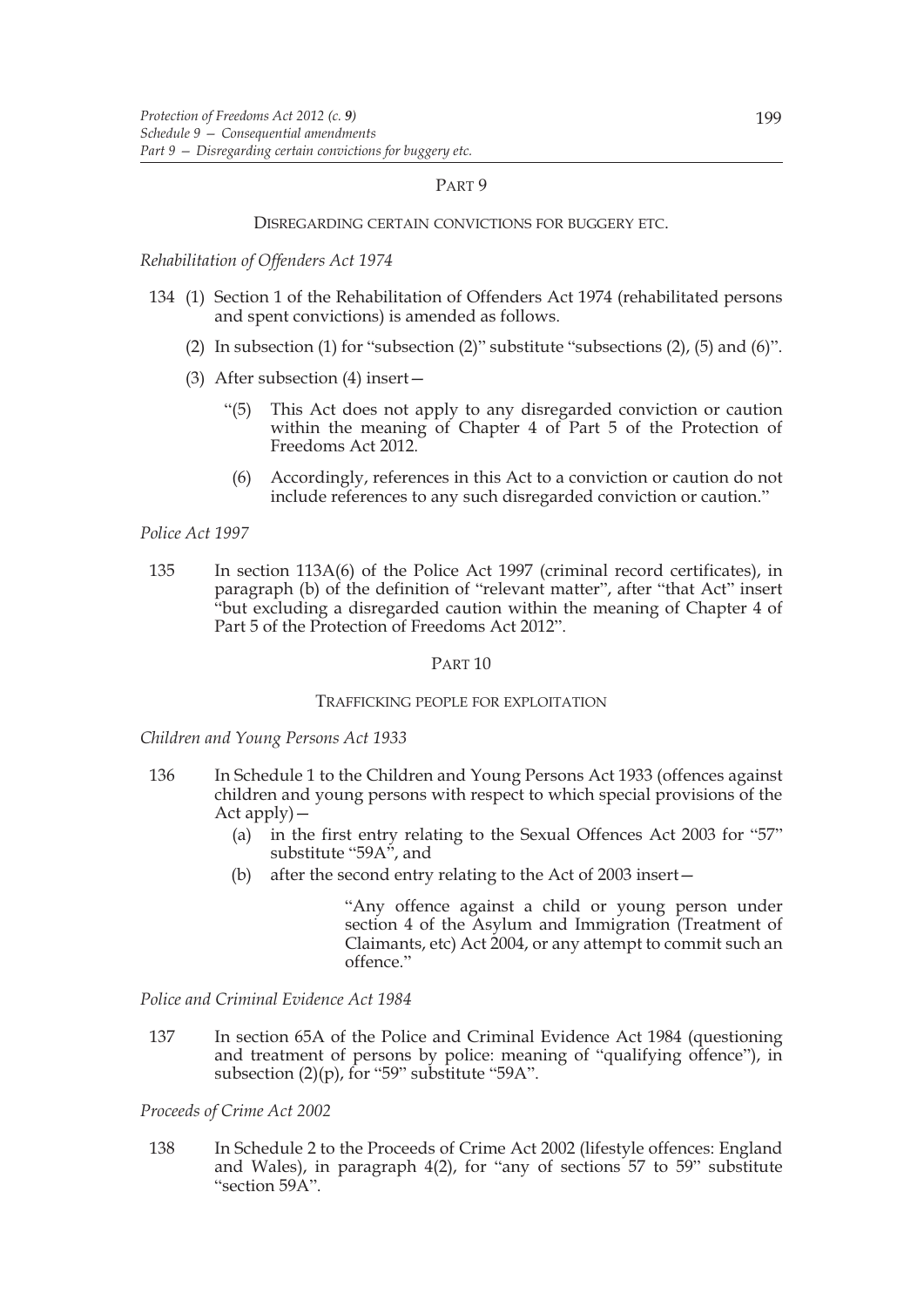#### *Criminal Justice Act 2003*

- 139 In Part 2 of Schedule 15 to the Criminal Justice Act 2003 (sentencing of dangerous offenders: specified sexual offences), after paragraph 143, insert—
	- "143A An offence under section 59A of that Act (trafficking for sexual exploitation)."

*Sexual Offences Act 2003*

- 140 (1) The Sexual Offences Act 2003 is amended as follows.
	- (2) In section 60A (trafficking for sexual exploitation: forfeiture of land vehicle, ship or aircraft), in each of subsections (1) and (5), for "sections 57 to 59" substitute "section 59A".
	- (3) In section 60B (trafficking for sexual exploitation: detention of land vehicle, ship or aircraft), in subsection (1), for "sections 57 to 59" substitute "section  $59\bar{A}$ ".
	- (4) In Schedule 5 (relevant offences for the purposes of notification and orders), in paragraph 63, for "59" substitute "59A".

*Asylum and Immigration (Treatment of Claimants, etc) Act 2004*

- 141 (1) The Asylum and Immigration (Treatment of Claimants, etc) Act 2004 is amended as follows.
	- (2) In section 5 (section 4: supplemental)  $-$ 
		- (a) in subsection (11) omit "In so far as section 4 extends to England and Wales,", and
		- (b) omit subsections (12) and (13).
	- (3) In section 14(2)(n) (immigration officers' powers of arrest) for "59" substitute "59A".

*Serious Crime Act 2007*

142 In Part 1 of Schedule 1 to the Serious Crime Act 2007 (serious offences: England and Wales), in paragraph 2(2), for "59" substitute "59A".

# PART 11

#### **STALKING**

*Protection from Harassment Act 1997*

- 143 (1) The Protection from Harassment Act 1997 is amended as follows.
	- (2) In section  $1(2)$  (circumstances in which a person ought to know that a course of conduct amounts to harassment) after "this section" insert "or section  $2A(2)(c)$ ".
	- (3) In section 4 (putting people in fear of violence)—
		- (a) in subsection (5) after "section 2" insert "or 2A", and
		- (b) in subsection (6) after "section 2" insert "or 2A".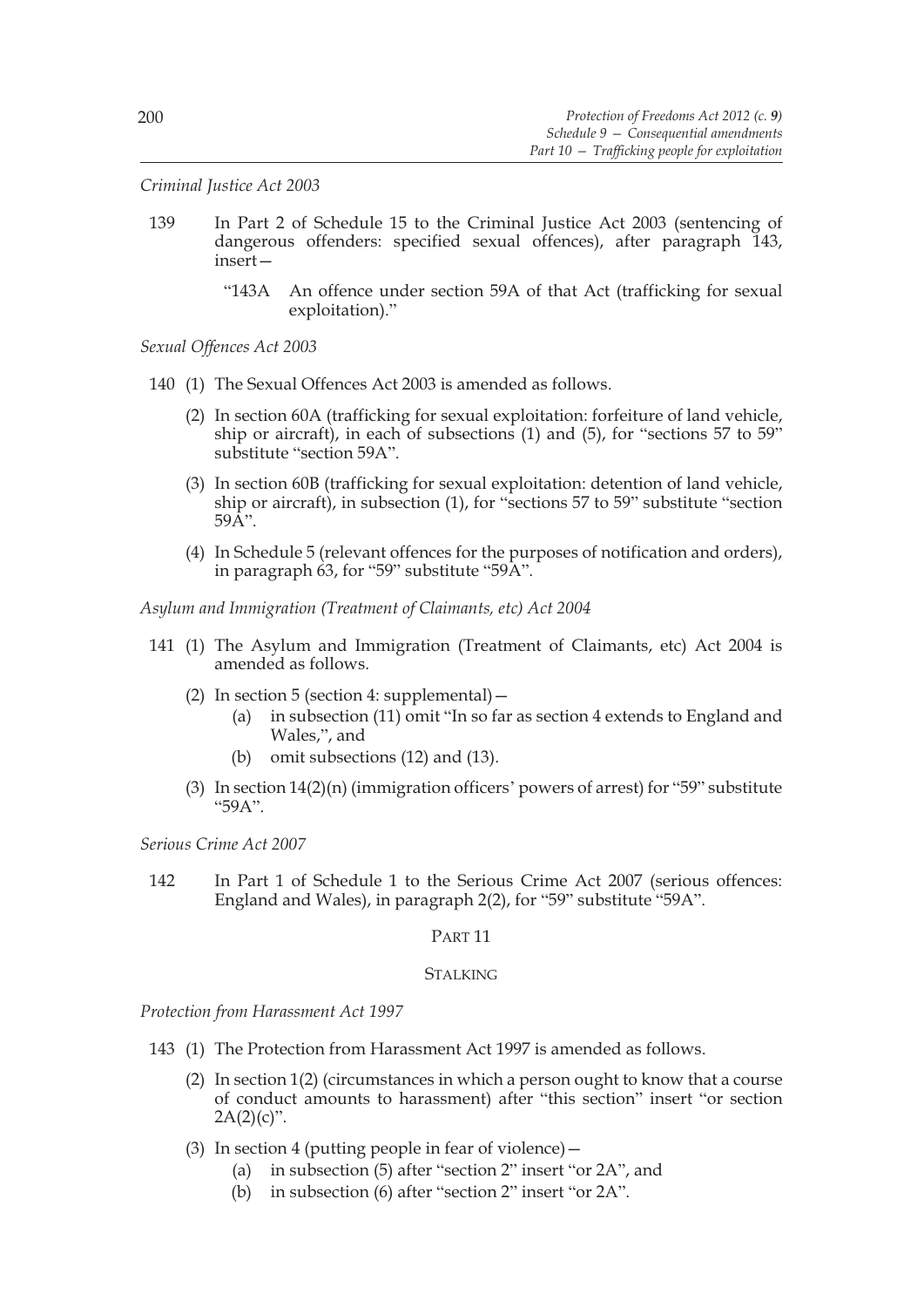*Crime and Disorder Act 1998*

- 144 (1) Section 32 of the Crime and Disorder Act 1998 (racially or religiously aggravated harassment etc.) is amended as follows.
	- (2) In subsection  $(1)$  -
		- (a) in paragraph  $(a)$  -
			- (i) after "section 2" insert "or 2A", and
			- (ii) for "offence of harassment" substitute "offences of harassment and stalking", and
		- (b) in paragraph  $(b)$  -
			- (i) after "section 4" insert "or 4A", and
			- (ii) after "violence" insert "and stalking involving fear of violence or serious alarm or distress".
	- (3) In subsection (5) for "the basic offence" substitute "either basic offence".

*Criminal Justice and Police Act 2001*

145 In Part 1 of Schedule 1 to the Criminal Justice and Police Act 2001 (powers of seizure to which section 50 of that Act applies), after paragraph  $6\overline{3}$ , insert —

*"Protection from Harassment Act 1997*

63A The power of seizure conferred by section 2B(2) of the Protection from Harassment Act 1997 (seizure of material relevant to stalking)."

*Sexual Offences Act 2003*

- 146 In Schedule 5 to the Sexual Offences Act 2003 (relevant offences for the purposes of notification and orders)—
	- (a) in paragraph 56A—
		- (i) after "section 2" insert "or 2A", and
		- (ii) for "offence of harassment" substitute "offences of harassment and stalking", and
	- (b) in paragraph 57—
		- (i) after "section 4" insert "or 4A", and
		- (ii) after "violence" insert "and stalking involving fear of violence or serious alarm or distress".

*Criminal Justice Act 2003*

- 147 In Part 1 of Schedule 15 to the Criminal Justice Act 2003 (sentencing of dangerous offenders: specified violent offences), in paragraph 57—
	- (a) after "section 4" insert "or 4A", and
	- (b) after "violence" insert "and stalking involving fear of violence or serious alarm or distress".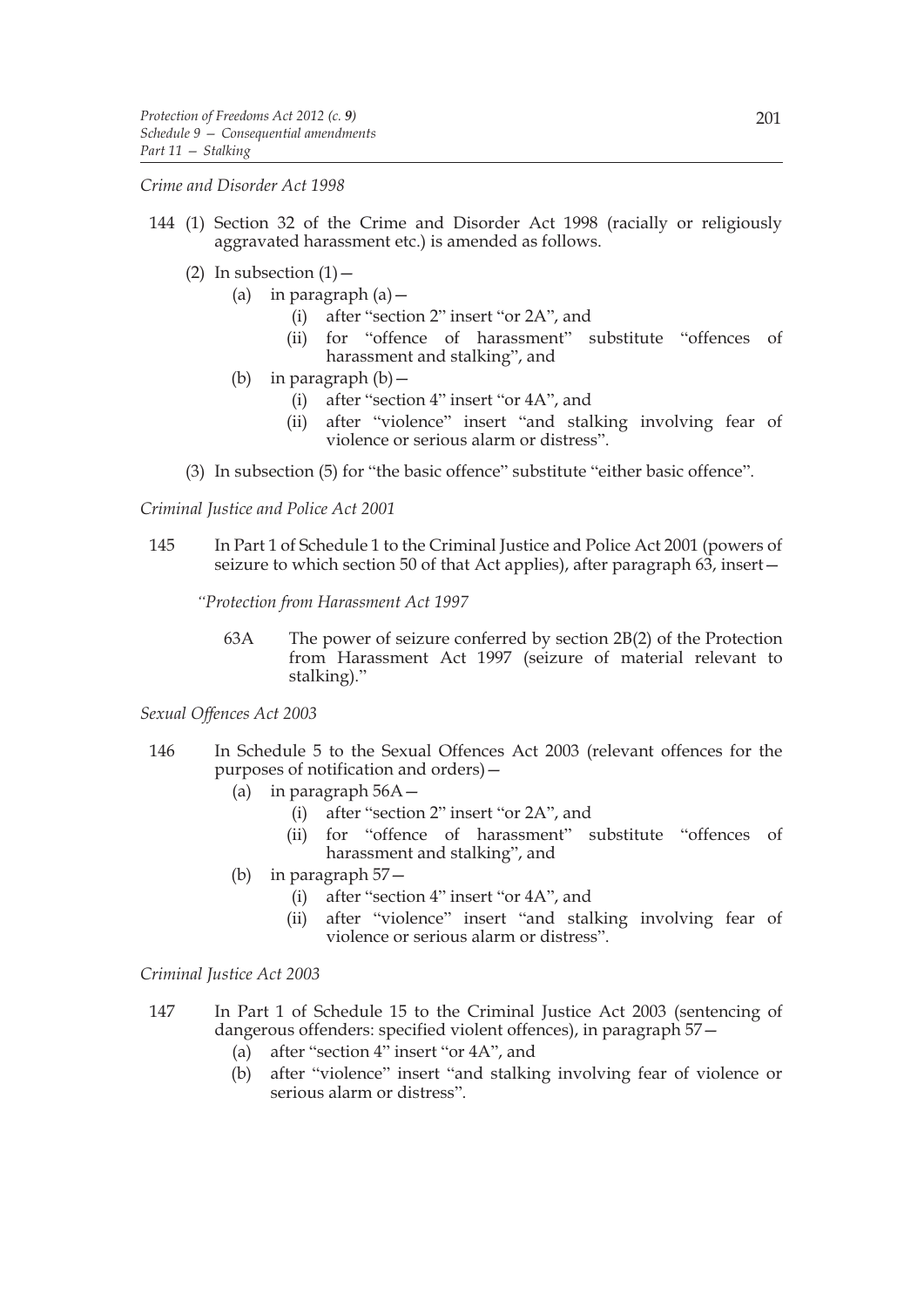REPEAL OF PROVISIONS FOR CONDUCTING CERTAIN FRAUD CASES WITHOUT JURY

### *Criminal Justice Act 2003*

- 148 (1) The Criminal Justice Act 2003 is amended as follows.
	- (2) In section 45 (procedure for applications for cases to be conducted without a jury)—
		- (a) in the heading, for "sections 43 and" substitute "section",
		- (b) in subsection (1), omit paragraph (a) and the word "and" at the end of the paragraph, and
		- (c) in subsections (5) and (9), omit the words "43 or".
	- (3) In section 46(7) (discharge of jury because of jury tampering) omit "43 or".
	- (4) In section 48(1) (further provision about trials without a jury) omit "43,".
	- (5) Omit section 330(5)(b) (procedure for order bringing section 43 into force).

# SCHEDULE 10 Section 115(2)

#### REPEALS AND REVOCATIONS

# PART 1

#### DESTRUCTION, RETENTION AND USE OF FINGERPRINTS ETC.

| Short title                                    | Extent of repeal                                                                                                                                                                  |
|------------------------------------------------|-----------------------------------------------------------------------------------------------------------------------------------------------------------------------------------|
| Police and Criminal Evidence<br>Act 1984       | Section 64.                                                                                                                                                                       |
| Criminal Justice Act 1988                      | Section 148.                                                                                                                                                                      |
| Criminal Justice and Public<br>Order Act 1994  | Section 57.                                                                                                                                                                       |
| Police Act 1996                                | In Part 2 of Schedule 7, paragraph 37.                                                                                                                                            |
| Terrorism Act 2000                             | In Schedule 8-<br>paragraph 14,<br>(a)<br>in paragraph 20, in sub-paragraph (3),<br>(b)<br>the words from "but" to the end of the<br>sub-paragraph, and<br>paragraph 20(4)<br>(c) |
| Criminal Justice and Police Act<br>2001        | Section 82.<br>Section 84.                                                                                                                                                        |
| Serious Organised Crime and<br>Police Act 2005 | Section $117(6)$ to $(10)$ .<br>Section 118(4).                                                                                                                                   |
| Counter-Terrorism Act 2008                     | Section $14(4)$ to $(6)$ .<br>Section 16.<br>Section 17.                                                                                                                          |
| Crime and Security Act 2010                    | Section 14.                                                                                                                                                                       |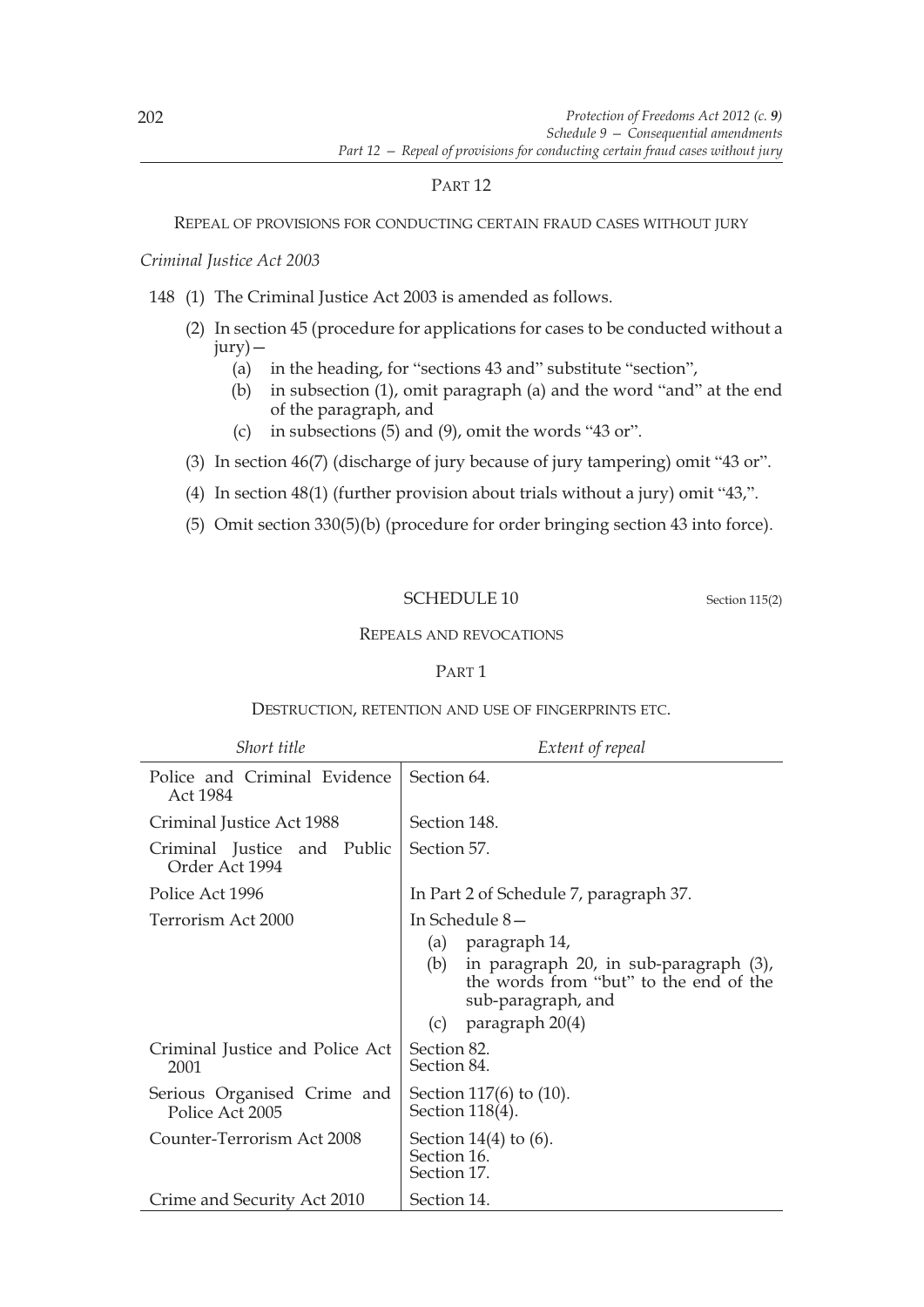| Short title                                                                       | Extent of repeal                                                                                                                                 |
|-----------------------------------------------------------------------------------|--------------------------------------------------------------------------------------------------------------------------------------------------|
| Crime and Security Act 2010-<br>cont.                                             | Sections 16 to 19.<br>Sections 21 to 23.<br>Section $58(4)$ and $(6)$ to $(8)$ .                                                                 |
| PART <sub>2</sub>                                                                 |                                                                                                                                                  |
| POWERS OF ENTRY                                                                   |                                                                                                                                                  |
| Short title                                                                       | Extent of repeal or revocation                                                                                                                   |
| Distribution of German Enemy<br>Property (No 1) Order 1950<br>(S.I. 1950/1642)    | Article 22.                                                                                                                                      |
| Hypnotism Act 1952                                                                | Section 4.                                                                                                                                       |
| Herd<br>Conversion<br>Dairy<br>Premium Regulations 1973<br>(S.I. 1973/1642)       | In regulation $2(1)$ , the definition of "authorised"<br>officer".<br>Regulation 5.<br>Regulation 7(b) and the word "or" before it.              |
| Public<br>Health<br>(Control)<br>of<br>Disease) Act 1984                          | Section 50.                                                                                                                                      |
| Milk (Cessation of Production)<br>Act 1985                                        | Section $2(1)$ .<br>Section $3(1)(b)$ and the word "or" before it.                                                                               |
| Landlord and Tenant Act 1985                                                      | Section 8(2).                                                                                                                                    |
| Cereals Co-responsibility Levy<br>Regulations 1988 (S.I. 1988/<br>1001)           | Regulation 8.<br>In regulation 9, the words "or 8".                                                                                              |
| Oilseeds Producers<br>(Support)<br>System) Regulations<br>1992<br>(S.I. 1992/695) | In regulation $2(1)$ , the definitions of "authorised<br>officer", "oilseeds" and "specified control<br>measure".<br>Regulations 5, 6, 9 and 10. |
| Merchant Shipping Act 1995                                                        | Section 258(4).                                                                                                                                  |
| Appliances<br>(Safety)<br>Gas<br>Regulations 1995 (S.I. 1995/<br>1629)            | Regulation 24(6).                                                                                                                                |
| Older<br>Cattle<br>(Disposal)                                                     | Regulation 5.                                                                                                                                    |

| (England) Regulations 2005<br>(S.I. 2005/3522)                                                                             |                                                   |
|----------------------------------------------------------------------------------------------------------------------------|---------------------------------------------------|
| Salmonella in Turkey Flocks<br>and Slaughter Pigs (Survey<br>(England)<br>Powers)<br>Regulations 2006 (S.I. 2006/<br>2821) | Regulation 6.                                     |
| Health and Social Care Act 2008                                                                                            | In Schedule 11, paragraph 9.                      |
| Cross-border Railway Services<br>(Working Time) Regulations<br>2008 (S.I. 2008/1660)                                       | In Schedule 2, paragraph $2(2)(a)$ , (b) and (c). |
| Payment Services Regulations<br>2009 (S.I. 2009/209)                                                                       | Regulation 83.                                    |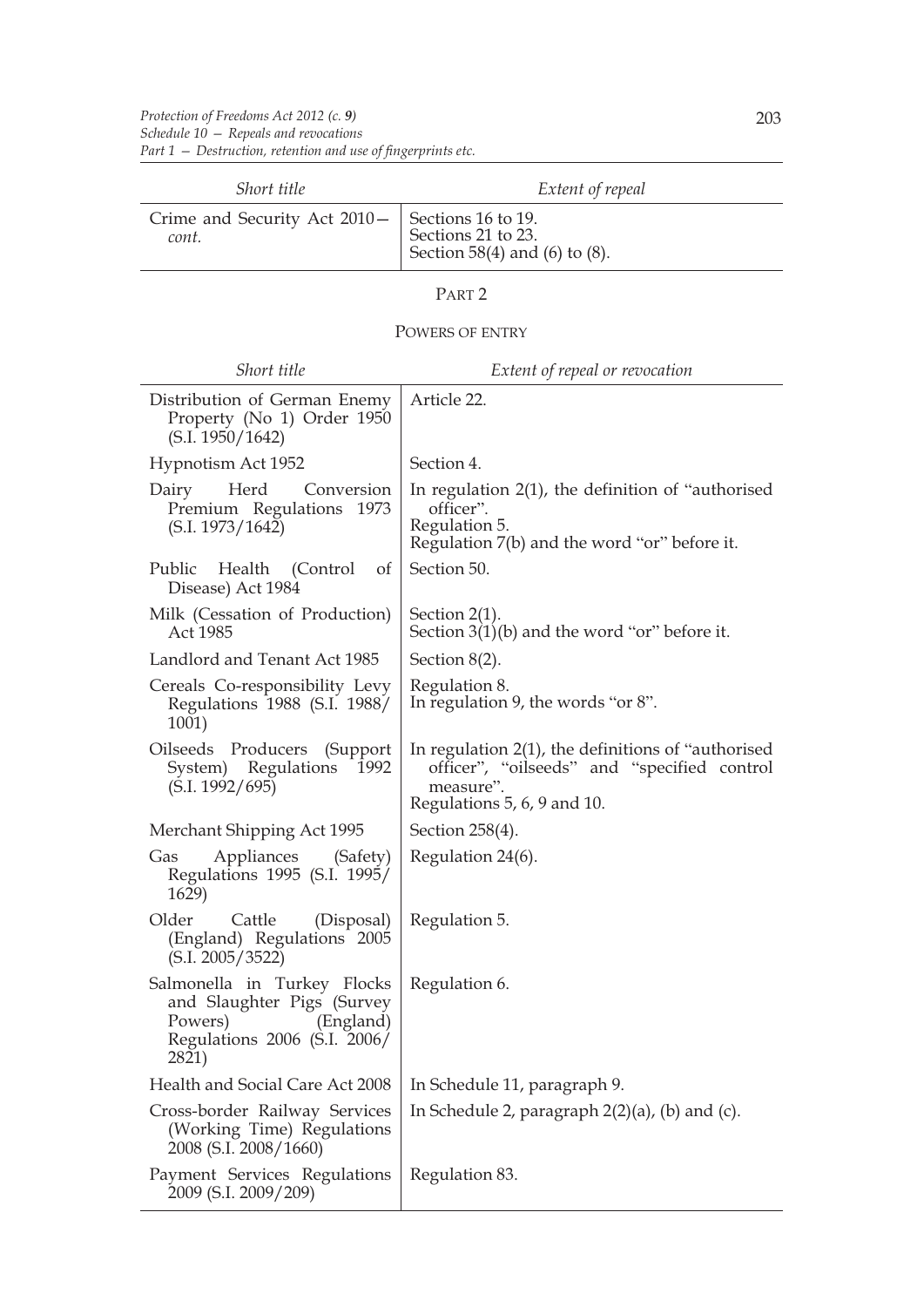- 1 The repeals and revocations in the following provisions extend to England and Wales only—
	- (a) the Hypnotism Act 1952,
	- (b) the Dairy Herd Conversion Premium Regulations 1973,
	- (c) the Public Health (Control of Disease) Act 1984,
	- (d) the Milk (Cessation of Production) Act 1985,
	- (e) the Landlord and Tenant Act 1985,
	- (f) the Cereals Co-responsibility Levy Regulations 1988,
	- (g) the Oilseeds Producers (Support System) Regulations 1992, and
	- (h) the Health and Social Care Act 2008.
- 2 The revocations in the Cross-border Railway Services (Working Time) Regulations 2008 extend to England and Wales and Scotland only.
- 3 The repeals and revocations in the following provisions extend to England and Wales, Scotland and Northern Ireland—
	- (a) the Distribution of German Enemy Property (No 1) Order 1950,
	- (b) the Merchant Shipping Act 1995,
	- (c) the Gas Appliances (Safety) Regulations 1995,
	- (d) the Older Cattle (Disposal) (England) Regulations 2005,
	- (e) the Salmonella in Turkey Flocks and Slaughter Pigs (Survey Powers) (England) Regulations 2006, and
	- (f) the Payment Services Regulations 2009.
- 4 The repeal of section 258(4) of the Merchant Shipping Act 1995 is subject to paragraph 2(2) of Schedule 2 to this Act.

# VEHICLES LEFT ON LAND

| Short title                                    | Extent of repeal or revocation                                                                                                                                                                                                                                                                                                                                                                                                                                                                               |
|------------------------------------------------|--------------------------------------------------------------------------------------------------------------------------------------------------------------------------------------------------------------------------------------------------------------------------------------------------------------------------------------------------------------------------------------------------------------------------------------------------------------------------------------------------------------|
| Airports Act 1986                              | In section $66(3)$ , paragraph (b) (but not the word<br>"or" at the end of the paragraph).                                                                                                                                                                                                                                                                                                                                                                                                                   |
| Private Security Industry Act<br>2001          | In section $3(2)$ , paragraph (j) and the word "or"<br>before the paragraph.<br>In section $4A(2)$ –<br>(a) paragraph (a),<br>(b) paragraph (b) and the word "or" at the<br>end of the paragraph, and<br>(c) in paragraph (c), the word "other".<br>Section 6.<br>Section 22A.<br>In section 24(4), the words from "(except" to "or<br>$22A)$ ".<br>In section $25(1)$ , the definition of "motor"<br>vehicle".<br>In Schedule 2, paragraphs 3, 3A, 9 and 9A (and<br>the italic cross-headings before them). |
| Serious Organised Crime and<br>Police Act 2005 | In Schedule 15, paragraph $14(a)$ .                                                                                                                                                                                                                                                                                                                                                                                                                                                                          |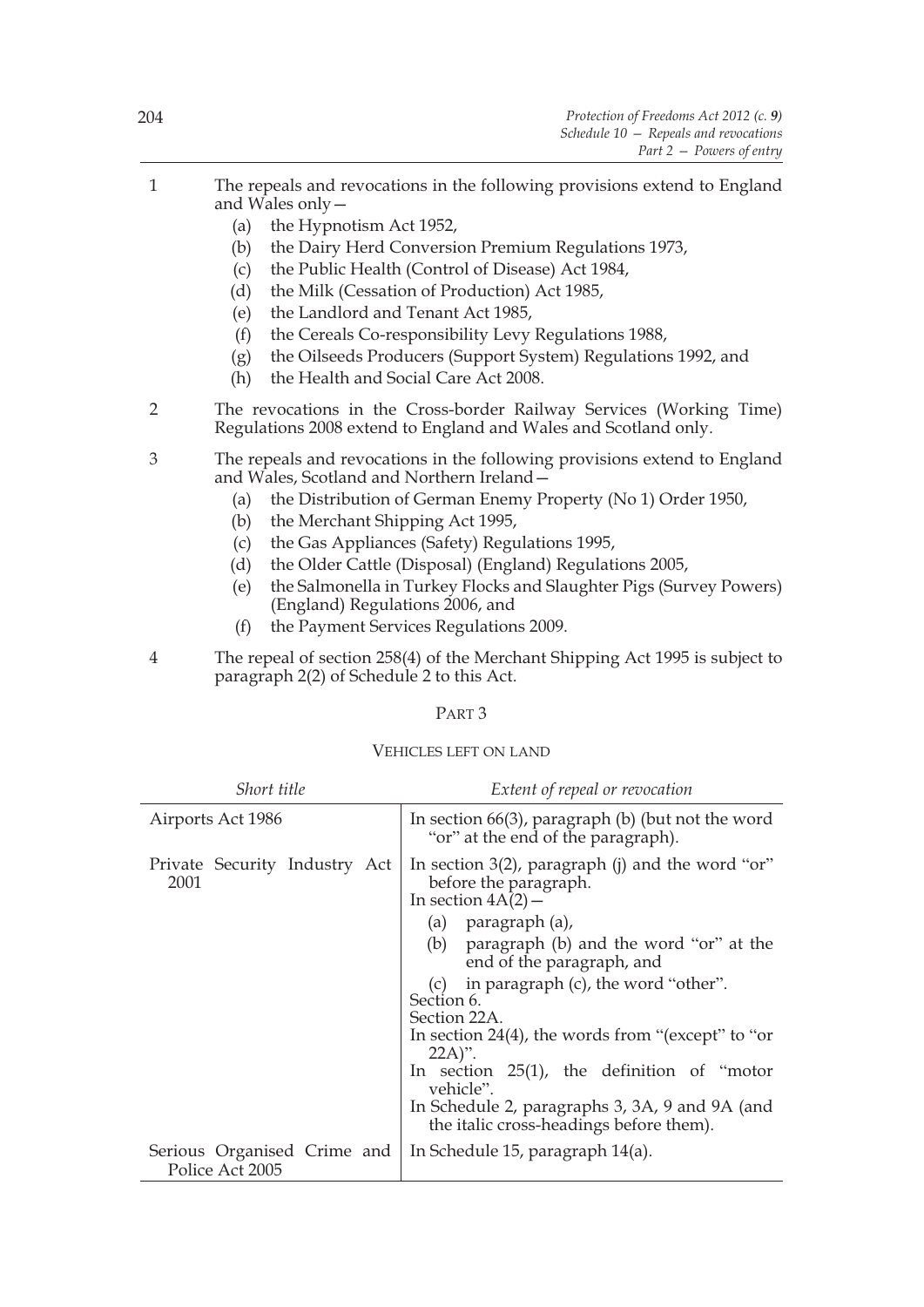| Short title                                                                                                                  | Extent of repeal or revocation                                            |
|------------------------------------------------------------------------------------------------------------------------------|---------------------------------------------------------------------------|
| Private Security Industry Act   The whole instrument.<br>2001 (Amendments<br>to<br>Schedule 2) Order 2005 (S.I.<br>2005/224  |                                                                           |
| Private Security Industry Act<br>(Amendments<br>2001<br>to<br>Schedule 2) Order 2006 (S.I.<br>2006/1831)                     | Articles 3 and 4.                                                         |
| Private Security Industry Act   Articles 3 and 4.<br>(Amendments<br>2001<br>to<br>Schedule 2) Order 2007 (S.I.<br>2007/2201) |                                                                           |
| Private Security Industry Act   Articles 3 and 4.<br>(Amendments<br>2001<br>to<br>Schedule 2) Order 2009 (S.I.<br>2009/3043) |                                                                           |
| Crime and Security Act 2010                                                                                                  | Section $42(3)$ .<br>Section 44.<br>In Schedule 1, paragraphs 3(5) and 7. |

# COUNTER-TERRORISM POWERS

| Short title                                          | Extent of repeal or revocation                                                                                               |
|------------------------------------------------------|------------------------------------------------------------------------------------------------------------------------------|
| Terrorism Act 2000                                   | Section $43(3)$ .<br>Sections 44 to 47 (including the italic cross-<br>heading before section 44).<br>In Schedule 8-         |
|                                                      | (a) paragraph $36(1B)$ ,<br>in paragraph 36(3AA), the words "or<br>(b)<br>senior judge" in both places where they<br>appear, |
|                                                      | in paragraph 36(4), the words from "but"<br>(c)<br>onwards,                                                                  |
|                                                      | (d)<br>in paragraph $36(5)$ , the words "or senior<br>judge",                                                                |
|                                                      | paragraph 36(7), and<br>(e)                                                                                                  |
|                                                      | in paragraph $37(2)$ , the words "or senior<br>(f)<br>judge".                                                                |
| Anti-terrorism,<br>and<br>Crime<br>Security Act 2001 | In Schedule 7, paragraph 31.                                                                                                 |
| Railways and Transport Safety<br>Act 2003            | In Schedule 5, in paragraph $4(2)(k)$ , the word<br>"44."                                                                    |
| Energy Act 2004                                      | Section 57.                                                                                                                  |

 $\overline{\phantom{a}}$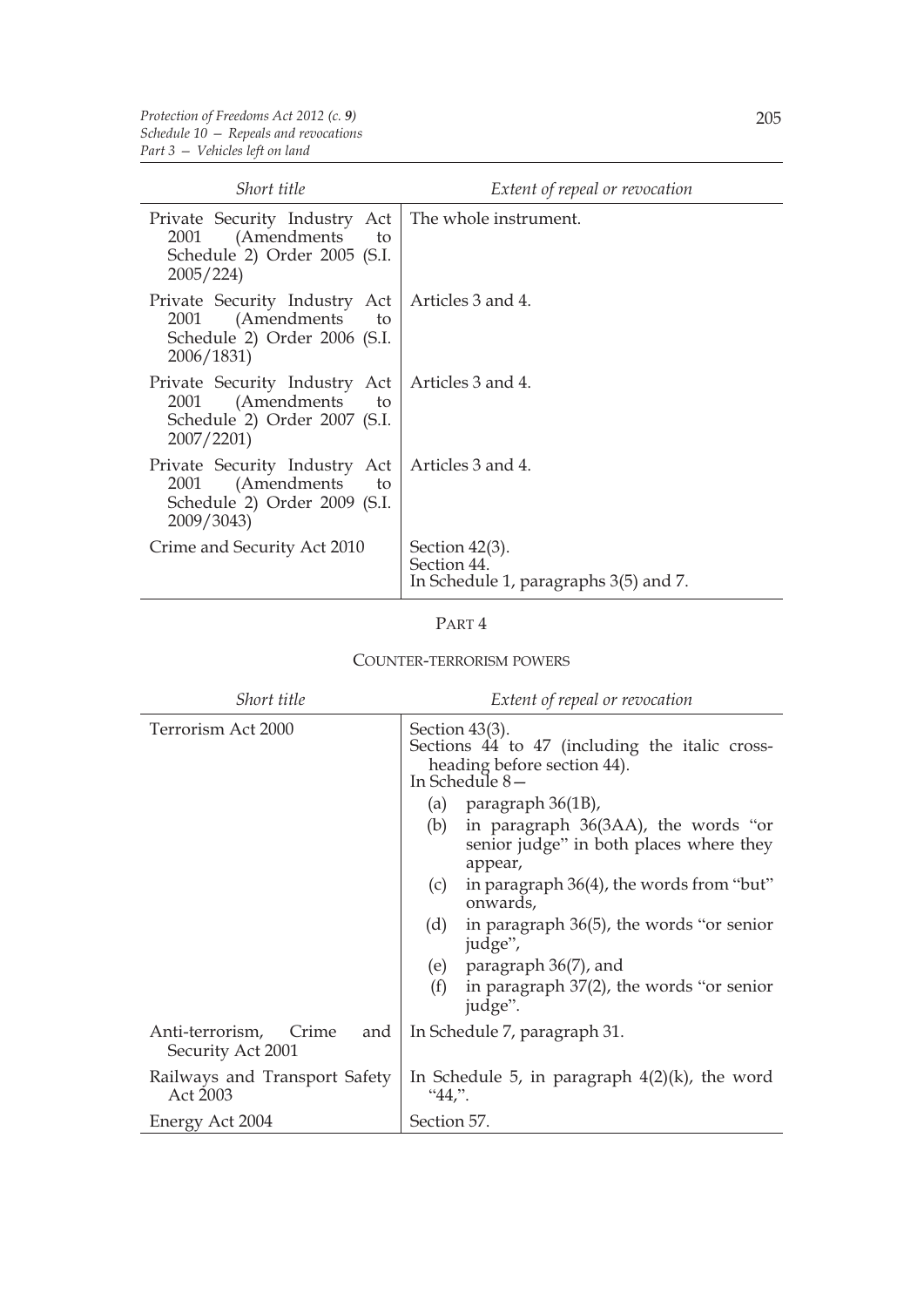| Short title                                                                                                      | Extent of repeal or revocation                                                                      |
|------------------------------------------------------------------------------------------------------------------|-----------------------------------------------------------------------------------------------------|
| The British Transport Police<br>(Transitional<br>and<br>Consequential Provisions)<br>Order 2004 (S.I. 2004/1573) | In article $12(6)$ , sub-paragraph (c) (but not the<br>word "and" at the end of the sub-paragraph). |
| Terrorism Act 2006                                                                                               | Section $23(8)$ to $(10)$ .<br>Section 25.<br>Section 30.                                           |
| Terrorism Act 2000 (Remedial)<br>Order 2011 (S.I. 2011/631)                                                      | The whole instrument.                                                                               |

# SAFEGUARDING OF VULNERABLE GROUPS

| Short title                                   | Extent of repeal or revocation                                                                                                                                    |
|-----------------------------------------------|-------------------------------------------------------------------------------------------------------------------------------------------------------------------|
| Police Act 1997                               | Section 113A(10).<br>Section 113B(13).<br>Section $113BA(2)(b)$ to (d).<br>Section $113BB(2)(b)$ to $(d)$ .<br>In section $119-$                                  |
|                                               | (a)<br>in subsection $(2)$ , the words "or for the<br><sub>of</sub><br>section<br>24<br>of<br>the<br>purposes<br>Safeguarding Vulnerable Groups Act<br>2006", and |
|                                               | subsection $(8)(c)$ .<br>(b)<br>Section $119B(5)(d)$ and (e).<br>In section $120A -$                                                                              |
|                                               | subsection $(3A)(b)$ and $(c)$ ,<br>(a)                                                                                                                           |
|                                               | (b)<br>subsections (3B) and (3C), and<br>in subsection (3D), the words from ",<br>(c)                                                                             |
|                                               | except" to the end of the subsection.                                                                                                                             |
| Vulnerable<br>Safeguarding<br>Groups Act 2006 | Section $4(1)(a)$ .<br>In section $5(4)$ –                                                                                                                        |
|                                               | the words "section $10(3)$ ;", and<br>(a)                                                                                                                         |
|                                               | the words "paragraph 4 of Schedule 6".<br>(b)<br>Section $6(8)(c)$ .                                                                                              |
|                                               | Section $7(5)(b)$ and (c).                                                                                                                                        |
|                                               | Section 8.<br>Section $9(5)(b)$ and (c).                                                                                                                          |
|                                               | Sections 10 to 17.                                                                                                                                                |
|                                               | In section 18(1) and $(2)$ –<br>the words ", 10, 11, 23, 27", and                                                                                                 |
|                                               | (a)<br>the words "or Schedule 6".<br>(b)                                                                                                                          |
|                                               | In section 19-                                                                                                                                                    |
|                                               | subsections $(1)$ , $(3)$ , $(4)$ , $(6)$ and $(7)$ ,<br>(a)                                                                                                      |
|                                               | subsection $(8)(b)$ and $(c)$ , and<br>(b)                                                                                                                        |
|                                               | (c)<br>subsection (9).<br>Section $20(2)$ to $(7)$ .                                                                                                              |
|                                               | Sections 21 to 27.                                                                                                                                                |

206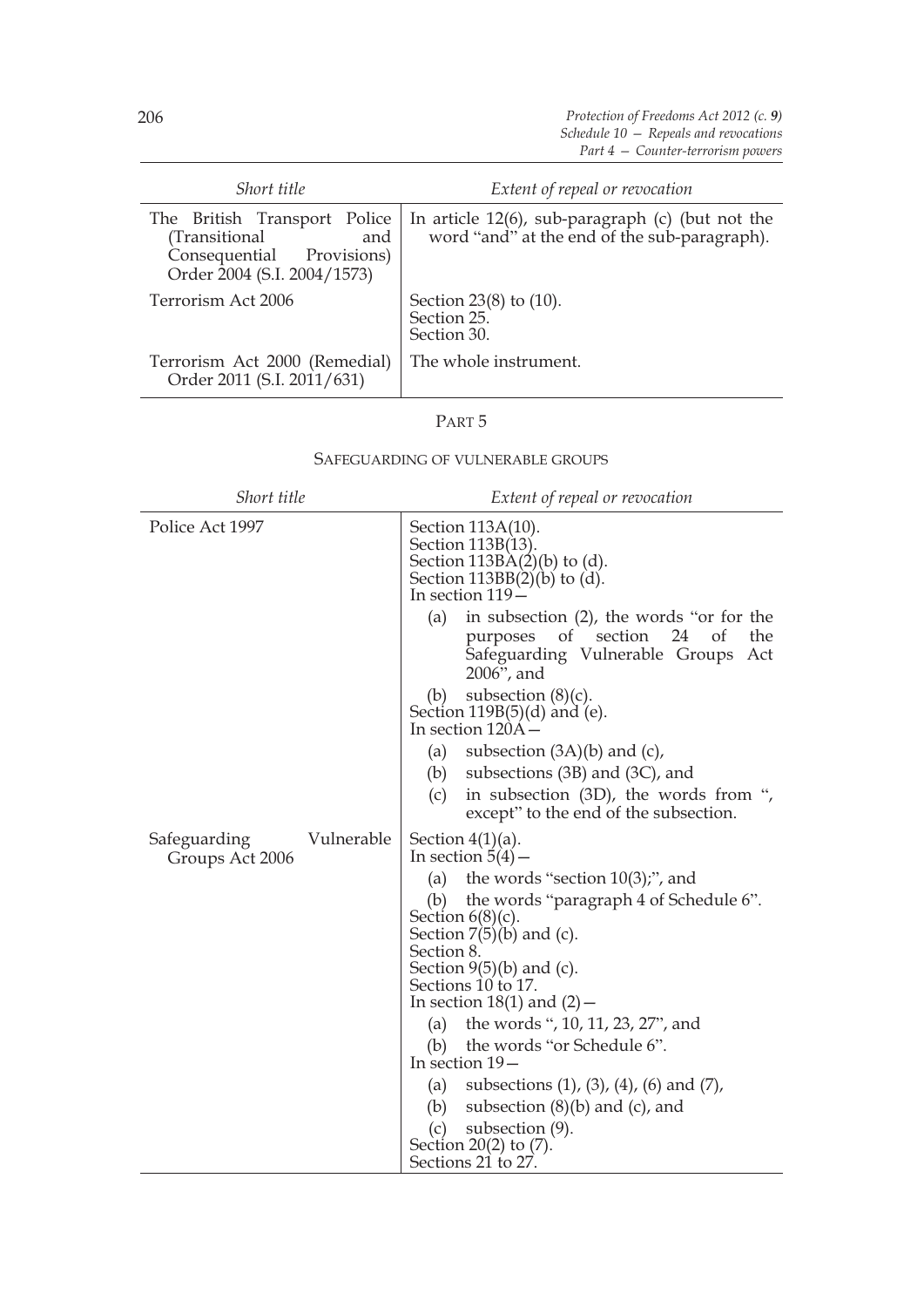*Protection of Freedoms Act 2012 (c. 9) Schedule 10 — Repeals and revocations Part 5 — Safeguarding of vulnerable groups*

| Short title                | Extent of repeal or revocation                                             |
|----------------------------|----------------------------------------------------------------------------|
| Vulnerable<br>Safeguarding | In section $35-$                                                           |
| Groups Act 2006 – cont.    | (a)<br>subsection $(1)(b)$ , and                                           |
|                            | (b) subsection $(6)$ .<br>In section $36-$                                 |
|                            | (a)<br>in subsection (1), the words "or<br>controlled activity", and       |
|                            | in subsection $(3)(a)$ , the words "or<br>(b)<br>controlled".              |
|                            | In section $37-$                                                           |
|                            | subsection $(2)(b)$ ,<br>(a)                                               |
|                            | (b)<br>in subsection $(2)(d)$ , the words "or<br>controlled",              |
|                            | in subsections $(4)$ and $(5)$ , the words "or<br>(c)<br>controlled".      |
|                            | In section 39-                                                             |
|                            | in subsections $(1)$ and $(5)$ , the word<br>(a)<br>"prescribed", and      |
|                            | in subsection $(4)(a)$ , the words "or<br>(b)<br>controlled activity".     |
|                            | In section $41-$                                                           |
|                            | (a) in subsections $(1)$ and $(5)$ , the word<br>"prescribed", and         |
|                            | in subsection $(4)(a)$ , the words "or<br>(b)<br>controlled activity".     |
|                            | In section $43(6)(a)$ , the words "of entry 1 or 8".<br>Section 44.        |
|                            | In section $45-$                                                           |
|                            | in subsections (1) and (5), the word<br>(a)<br>"prescribed",               |
|                            | in subsection $(4)(a)$ , the words "or<br>(b)<br>controlled activity", and |
|                            | (c) subsection $(6)$ .<br>In section $47-$                                 |
|                            | (a) subsection $(2)(b)$ to $(e)$ ,                                         |
|                            | subsection $(3)(b)$ to $(e)$ , and<br>(b)                                  |
|                            | subsection (5).<br>(c)<br>In section $48(1)$ –                             |
|                            | in paragraph (a), the word "newly", and<br>(a)                             |
|                            | paragraph (c) and the word "or" before<br>(b)<br>it.                       |
|                            | In section $49(1)$ –                                                       |
|                            | in paragraph (a), the word "newly", and<br>(a)                             |
|                            | paragraph (c) and the word "or" before<br>(b)<br>it.                       |
|                            | Section $51(5)(b)$ .                                                       |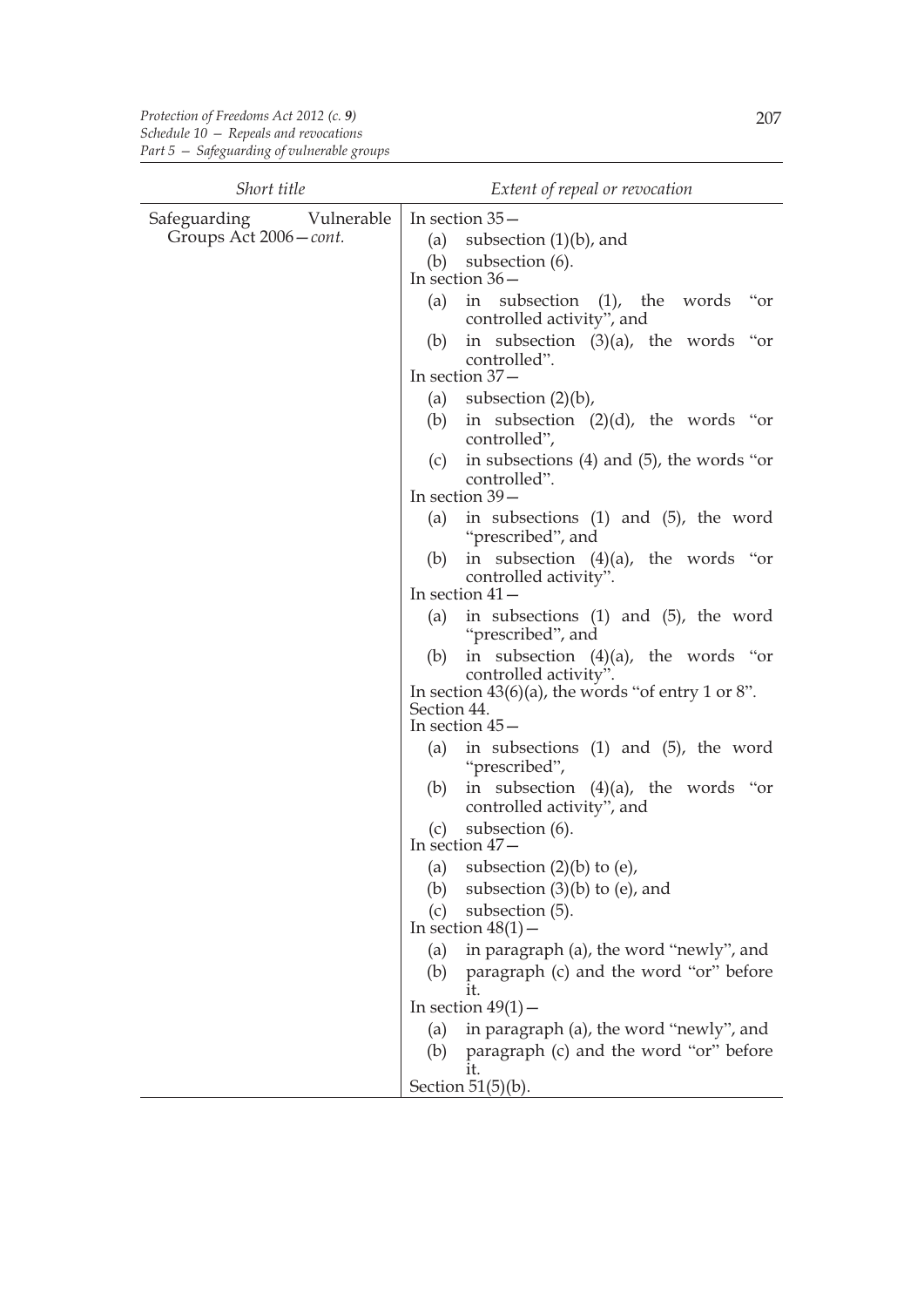| Short title                | Extent of repeal or revocation                                                                                                  |
|----------------------------|---------------------------------------------------------------------------------------------------------------------------------|
| Vulnerable<br>Safeguarding | In section $54-$                                                                                                                |
| Groups Act 2006 - cont.    | subsection $(2)(a)$ ,<br>(a)                                                                                                    |
|                            | in subsection $(3)$ , paragraph $(b)$ (but not<br>(b)<br>the word "or" at the end of it),                                       |
|                            | in subsection $(4)$ , paragraph $(b)$ (but not<br>(c)<br>the word "or" at the end of it), and                                   |
|                            | (d)<br>subsection (5).<br>In section $56-$                                                                                      |
|                            | subsection $(1)$ ,<br>(a)                                                                                                       |
|                            | subsection $(2)(c)$ ,<br>(b)                                                                                                    |
|                            | in subsection $(2)(d)$ and $(e)$ , the words<br>(c)<br>"or $(8)$ ", and                                                         |
|                            | subsection $(3)(b)$ to $(f)$ , $(j)$ , $(n)$ , $(s)$ and $(t)$ .<br>(d)<br>In section $57(1)(c)$ , the word "prescribed".       |
|                            | Section 59.<br>In section $60-$                                                                                                 |
|                            | in subsection $(1)$ , in paragraph $(b)$ of the<br>(a)<br>definition of "personnel supplier", the<br>words "or controlled", and |
|                            | subsection (3).<br>(b)<br>In section $61(3)$ –                                                                                  |
|                            | paragraphs (b) to (e), and<br>(a)                                                                                               |
|                            | paragraph (j) and the word "or" before<br>(b)<br>it.                                                                            |
|                            | In Schedule 3-                                                                                                                  |
|                            | paragraph $19(1)(d)$ ,<br>(a)                                                                                                   |
|                            | in paragraph 19(6) the words from<br>(b)<br>"which" to "it is" and the words "or                                                |
|                            | paragraph 20(2)", and<br>paragraph $24(8)$ and $(9)$ .<br>(c)                                                                   |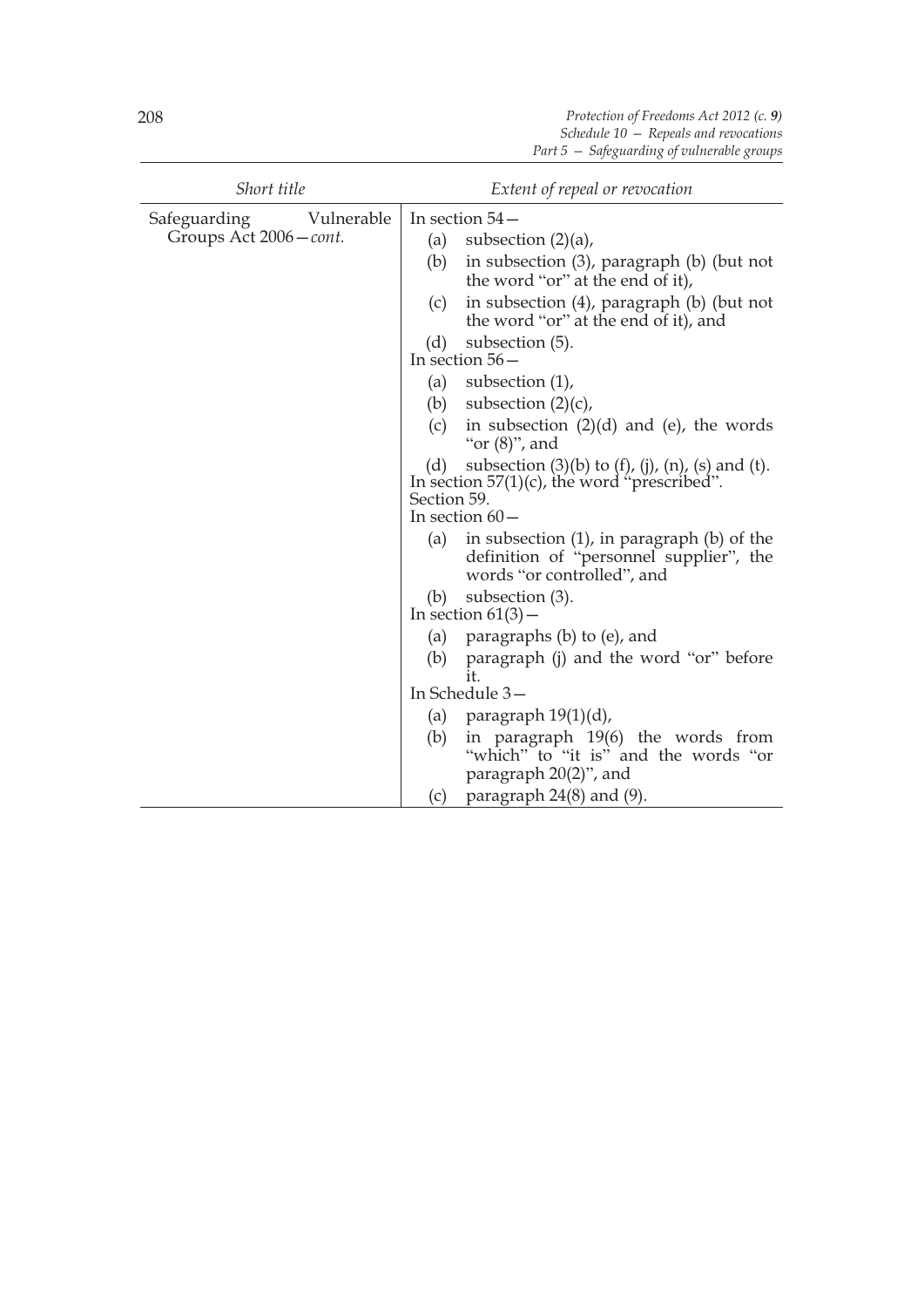*Protection of Freedoms Act 2012 (c. 9) Schedule 10 — Repeals and revocations Part 5 — Safeguarding of vulnerable groups*

| Short title                                                           | Extent of repeal or revocation                                                                                                                                                                                             |
|-----------------------------------------------------------------------|----------------------------------------------------------------------------------------------------------------------------------------------------------------------------------------------------------------------------|
| Safeguarding<br>Vulnerable                                            | In Schedule 4-                                                                                                                                                                                                             |
| Groups Act 2006 - cont.                                               | (a)<br>paragraph 1(8),                                                                                                                                                                                                     |
|                                                                       | (b)<br>paragraph 1(9B)(a),                                                                                                                                                                                                 |
|                                                                       | in paragraph $1(9B)(f)$ , the words "18B<br>(c)<br>$\mathbf{or}$ ",                                                                                                                                                        |
|                                                                       | (d)<br>in paragraph $1(9B)(m)$ , the words "48<br>or",                                                                                                                                                                     |
|                                                                       | paragraph $1(9B)(p)$ to (t),<br>(e)                                                                                                                                                                                        |
|                                                                       | (f)<br>paragraph $1(10)(a)$ , (ba), (d) and (e),                                                                                                                                                                           |
|                                                                       | paragraph 1(12A),<br>(g)                                                                                                                                                                                                   |
|                                                                       | paragraph 1(13A),<br>(h)                                                                                                                                                                                                   |
|                                                                       | (i)<br>paragraph $2(1)(d)$ and $(2)(d)$ ,                                                                                                                                                                                  |
|                                                                       | paragraph 3(1)(c),<br>(j)                                                                                                                                                                                                  |
|                                                                       | (k)<br>paragraph 4 (including the italic cross-<br>heading before it),                                                                                                                                                     |
|                                                                       | (1)<br>paragraph 7(4),                                                                                                                                                                                                     |
|                                                                       | in paragraph $7(5)$ , the words "or $(4)$ ",<br>(m)                                                                                                                                                                        |
|                                                                       | in paragraph $7(7)(f)$ , the words "English"<br>(n)<br>local authority social services or",                                                                                                                                |
|                                                                       | $\circ$<br>paragraph 7(8A),                                                                                                                                                                                                |
|                                                                       | paragraph 8, and<br>(p)                                                                                                                                                                                                    |
|                                                                       | in paragraph $10(2)$ , the words "or $7(1)(a)$ ,<br>(q)<br>$(b)$ , $(c)$ , $(d)$ or $(g)$ " and, in paragraph $(b)$ ,<br>the words "or vulnerable adults (as the                                                           |
|                                                                       | case may be)".<br>Schedules 5 and 6.<br>In Schedule 7-                                                                                                                                                                     |
|                                                                       | (a)<br>in paragraph 1, entries $3, 4, 7, 8, 17$ and<br>19 in the table,                                                                                                                                                    |
|                                                                       | in paragraph $3(1)$ , paragraph (b) and the<br>(b)<br>word "or" before it, and                                                                                                                                             |
|                                                                       | paragraph 3(3).<br>(c)<br>In Schedule 8, paragraph 5 (including the italic<br>cross-heading before it).<br>In Schedule 9, paragraph 14(7)(c).                                                                              |
| Safeguarding<br>Vulnerable                                            | In Article 2-                                                                                                                                                                                                              |
| Groups (Northern Ireland)<br>Order 2007 (S.I. 2007/1351<br>(N.I. 11)) | in the first paragraph (2), the definition<br>(a)<br>of "institution of further education" and,<br>in sub-paragraph (b) of the definition of<br>"personnel supplier", the words "or<br>controlled", and                    |
|                                                                       | paragraph (3).<br>(b)<br>Article 3.<br>Article $8(1)(a)$ .<br>Article $9(4)(c)$ and (e).<br>Article $10(8)(a)$ and (c).<br>Article $11(5)(b)$ and (c).<br>Article 12.<br>Article $13(5)(b)$ and (c).<br>Articles 14 to 21. |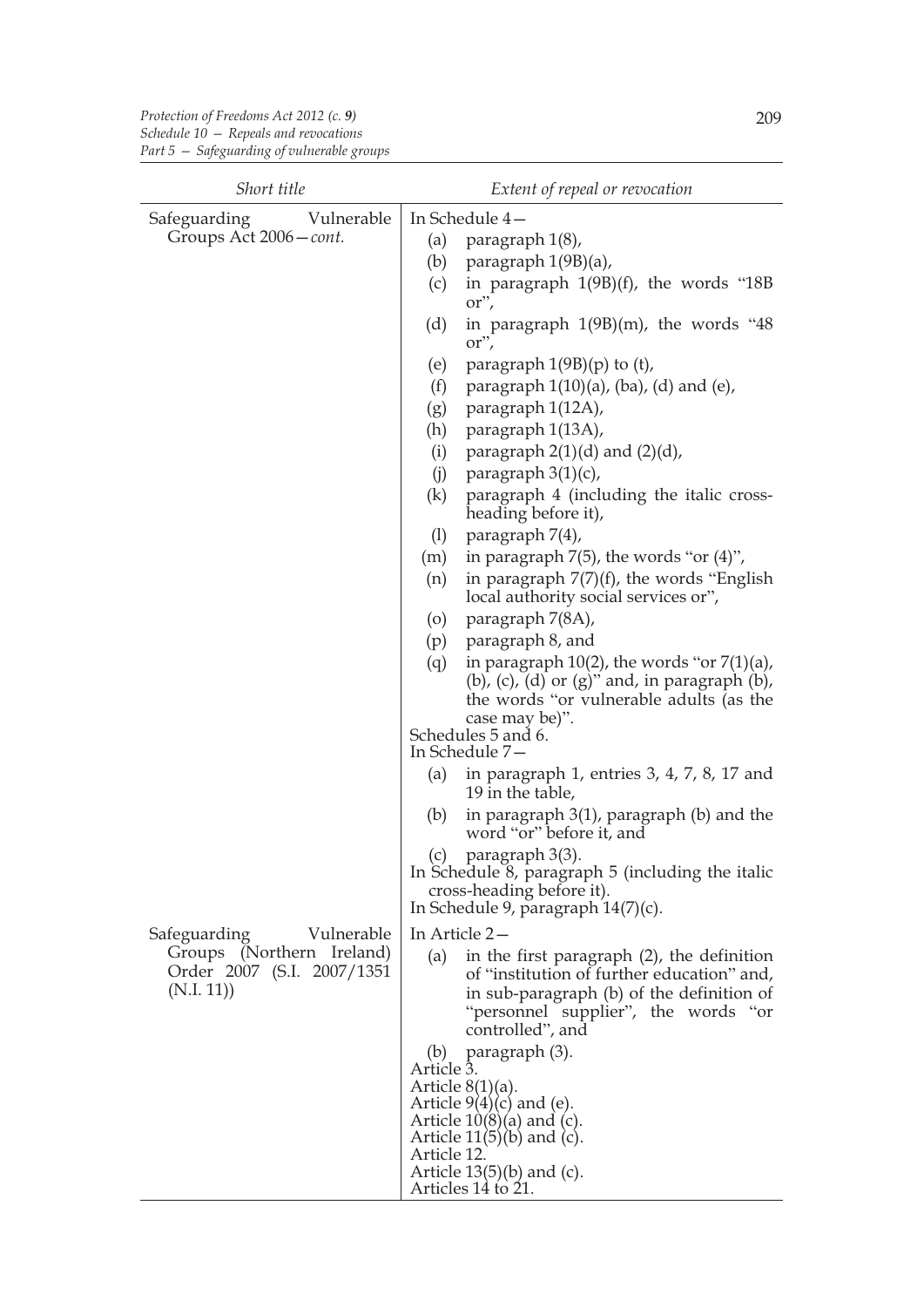| Short title                                                                                                    | Extent of repeal or revocation                                                                                                                         |
|----------------------------------------------------------------------------------------------------------------|--------------------------------------------------------------------------------------------------------------------------------------------------------|
| Safeguarding<br>Vulnerable<br>Groups (Northern Ireland)<br>Order 2007 (S.I. 2007/1351<br>$(N.I. 11)$ ) – cont. | In Article 22(1) and $(2)$ –<br>the words ", 14, 15, 27, 31" and<br>(a)<br>(b) the words "or Schedule 4".<br>Article 23-                               |
|                                                                                                                | (a) paragraphs $(1)$ , $(3)$ , $(4)$ , $(6)$ and $(7)$ ,<br>(b) paragraph $(8)(b)$ and $(c)$ , and<br>(c) paragraph (9).<br>Article $24(2)$ to $(7)$ . |
|                                                                                                                | Articles 25 to 27 (and the italic cross-heading<br>before them).<br>Articles 28 to 31 (and the italic cross-heading<br>before them).<br>In Article 37- |
|                                                                                                                | (a) paragraph $(1)(b)$ , and<br>(b) paragraph (6).<br>In Article 38-                                                                                   |
|                                                                                                                | in paragraph (1), the words<br>"or<br>(a)<br>controlled activity", and                                                                                 |
|                                                                                                                | in paragraph (3)(a), the words "or<br>(b)<br>controlled".                                                                                              |
|                                                                                                                | In Article 39-                                                                                                                                         |
|                                                                                                                | (a) paragraph $(2)(b)$ ,<br>in paragraph $(2)(d)$ , the words "or<br>(b)<br>controlled", and                                                           |
|                                                                                                                | in paragraphs (4) and (5), the words "or<br>(c)<br>controlled".                                                                                        |
|                                                                                                                | In Article 41-<br>in paragraphs $(1)$ and $(5)$ , the word<br>(a)                                                                                      |
|                                                                                                                | "prescribed", and<br>in paragraph $(4)(a)$ , the words "or<br>(b)                                                                                      |
|                                                                                                                | controlled activity".<br>In Article 43-                                                                                                                |
|                                                                                                                | in paragraphs (1) and (5), the word<br>(a)<br>"prescribed",                                                                                            |
|                                                                                                                | in paragraph $(4)(a)$ , the words "or<br>(b)<br>controlled activity", and                                                                              |
|                                                                                                                | paragraphs $(4A)$ to $(4C)$ .<br>(c)<br>Article 46.<br>In Article 47-                                                                                  |
|                                                                                                                | (a)<br>in paragraphs $(1)$ and $(5)$ , the word<br>"prescribed",                                                                                       |
|                                                                                                                | in paragraph $(4)(a)$ , the words "or<br>(b)<br>controlled activity", and                                                                              |
|                                                                                                                | paragraph (6).<br>(c)<br>In Article 49-                                                                                                                |
|                                                                                                                | paragraph (2)(b) to (e),<br>(a)                                                                                                                        |
|                                                                                                                | paragraph (3)(b) to (e), and<br>(b)                                                                                                                    |
|                                                                                                                | (c) paragraph (5).                                                                                                                                     |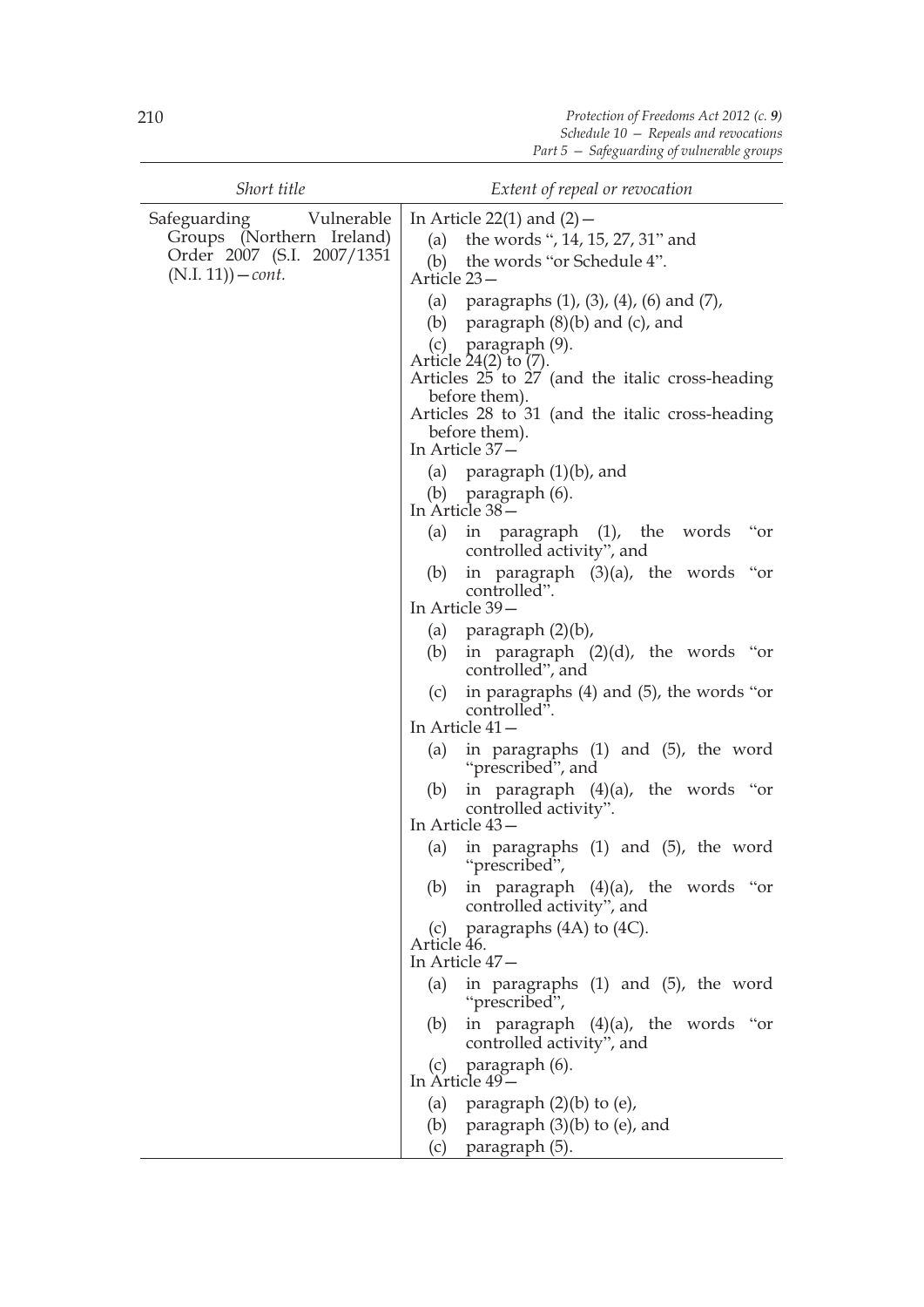*Protection of Freedoms Act 2012 (c. 9) Schedule 10 — Repeals and revocations Part 5 — Safeguarding of vulnerable groups*

| Short title                                              | Extent of repeal or revocation                                                                                                                     |
|----------------------------------------------------------|----------------------------------------------------------------------------------------------------------------------------------------------------|
| Safeguarding<br>Vulnerable                               | In Article $50(1)$ –                                                                                                                               |
| Groups (Northern Ireland)<br>Order 2007 (S.I. 2007/1351) | in sub-paragraph (a), the word "newly",<br>(a)<br>and                                                                                              |
| $(N.I. 11)) - cont.$                                     | sub-paragraph (c) and the word "or"<br>(b)<br>before it.                                                                                           |
|                                                          | In Article $51(1)$ –                                                                                                                               |
|                                                          | in sub-paragraph (a), the word "newly",<br>(a)<br>and                                                                                              |
|                                                          | sub-paragraph (c) and the word "or"<br>(b)<br>before it.                                                                                           |
|                                                          | Article 53(5)(b).<br>In Article $56-$                                                                                                              |
|                                                          | (a) paragraph $(2)(a)$ ,                                                                                                                           |
|                                                          | (b)<br>in paragraph (3), sub-paragraph (b) (but<br>not the word "or" at the end of it),                                                            |
|                                                          | in paragraph (4), sub-paragraph (b) (but<br>(c)<br>not the word "or" at the end of it), and                                                        |
|                                                          | (d)<br>paragraph (5).<br>In Article $57(1)(c)$ , the word "prescribed".<br>In Schedule 1-                                                          |
|                                                          | (a) paragraph $19(1)(d)$ ,                                                                                                                         |
|                                                          | in paragraph 19(6), the words from<br>(b)<br>"which" to "it is" and the words "or<br>paragraph 20(2)", and                                         |
|                                                          | (c) paragraph 24(8) and (9).<br>In Schedule 2-                                                                                                     |
|                                                          | paragraph 1(7),<br>(a)                                                                                                                             |
|                                                          | paragraph $2(1)(d)$ and $(2)(d)$ ,<br>(b)                                                                                                          |
|                                                          | paragraph 4,<br>(c)                                                                                                                                |
|                                                          | (d) paragraph $7(4)$ ,                                                                                                                             |
|                                                          | in paragraph $7(5)$ , the word ", $(4)$ ",<br>(e)                                                                                                  |
|                                                          | (f)<br>paragraph 7(9),                                                                                                                             |
|                                                          | (g) paragraph 8, and                                                                                                                               |
|                                                          | (h)<br>in paragraph $10(2)$ , the words "or $7(1)(a)$ ,<br>(b), (c), (d) or (g)" and, in paragraph (b),<br>the words "or vulnerable adults (as the |
|                                                          | case may be)".<br>Schedules 3 and 4.<br>In Schedule 5-                                                                                             |
|                                                          | (a)<br>in paragraph 1, entries $3, 4, 7, 8, 17$ and<br>19 in the table,                                                                            |
|                                                          | in paragraph $3(1)$ , paragraph (b) and the<br>(b)<br>word "or" before it, and                                                                     |
|                                                          | (c)<br>paragraph 3(3).<br>In Schedule 6, paragraph 5 (including the italic<br>cross-heading before it).                                            |
| Health and Social Care Act 2008                          | In Schedule 5, paragraphs 92 and 93.                                                                                                               |
| Education and Skills Act 2008                            | Section 147(8).                                                                                                                                    |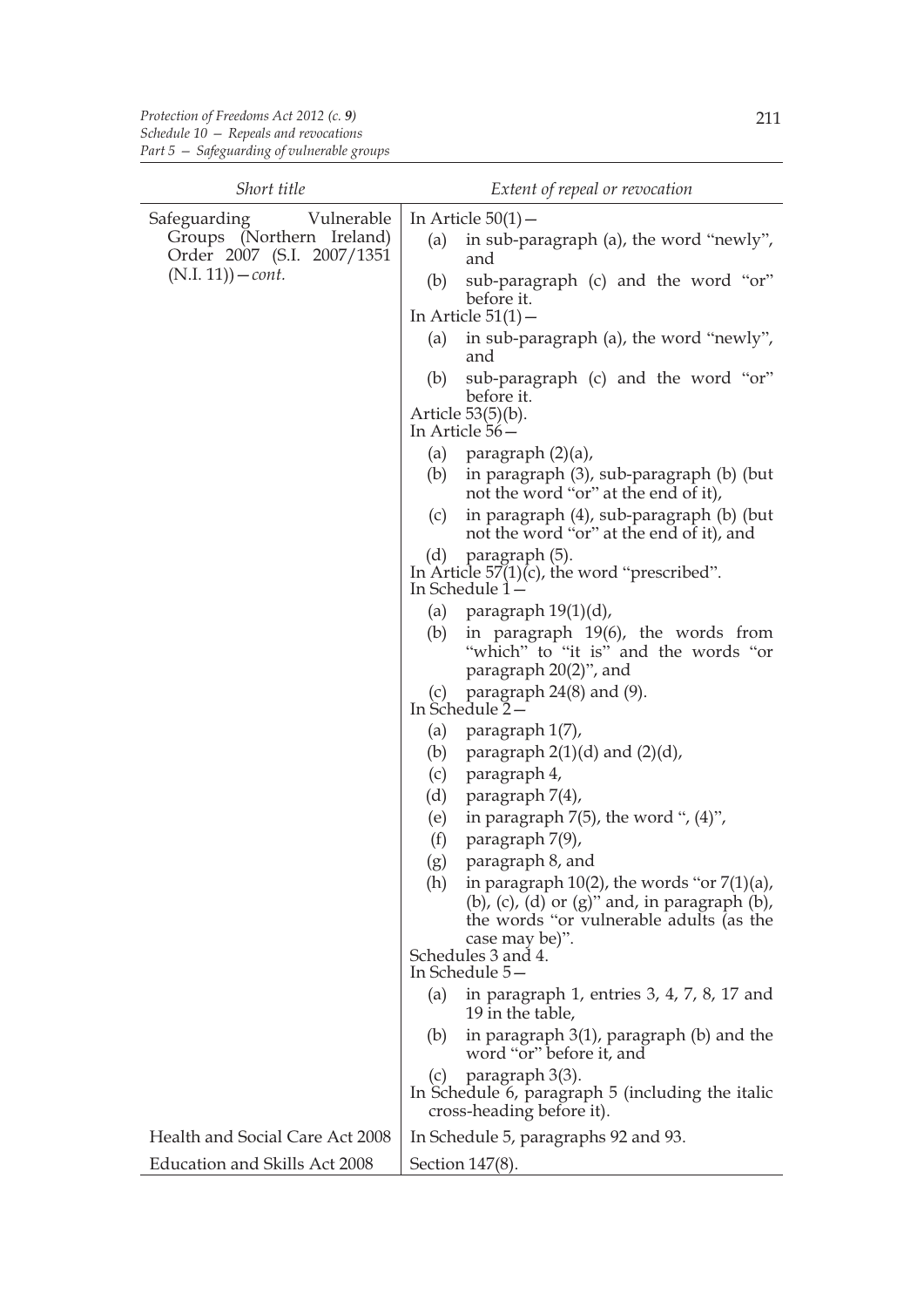| Short title                                                                                                                                                                   | Extent of repeal or revocation                                                                                                                                                                                                                              |
|-------------------------------------------------------------------------------------------------------------------------------------------------------------------------------|-------------------------------------------------------------------------------------------------------------------------------------------------------------------------------------------------------------------------------------------------------------|
| Education and Skills Act 2008-<br>cont.                                                                                                                                       | In Schedule 1, paragraphs 41(3) and 89<br>(including the italic cross-heading before<br>paragraph 89).                                                                                                                                                      |
| The Offender Management Act<br>2007<br>(Consequential<br>Order 2008<br>Amendments)<br>(S.I. 2008/912)                                                                         | In Schedule 1, paragraph 21.                                                                                                                                                                                                                                |
| Health Act 2009<br>Skills,<br>Apprenticeships,<br>Children and Learning Act<br>2009                                                                                           | In Schedule 1, paragraphs 14 and 15.<br>In Schedule 12, paragraph 43.                                                                                                                                                                                       |
| Policing and Crime Act 2009                                                                                                                                                   | In section $81(3)(m)$ –<br>in sub-paragraph (i), the words ", 6, 15,<br>(a)<br>25"                                                                                                                                                                          |
|                                                                                                                                                                               | sub-paragraph (v), and<br>(b)<br>sub-paragraph (vi) (but not the word<br>(c)<br>"and" at the end of it).<br>Sections 82 to 87.<br>Sections 89, 90 and 92.<br>In Part 8 of Schedule 8, the entry relating to the<br>Safeguarding Vulnerable Groups Act 2006. |
| The Police Act 1997 (Criminal<br>Records)<br>(Electronic<br>Communications) Order 2009<br>(S.I. 2009/203)                                                                     | Articles 12 to 15.                                                                                                                                                                                                                                          |
| The Health Care and Associated<br>Professions<br>(Miscellaneous<br>Amendments<br>and<br>Psychologists)<br>Practitioner<br>Order 2009 (S.I. 2009/1182)                         | Article $1(6)(e)$ .<br>In Schedule 5, paragraph 9 (and the heading<br>before it) and Part 3.                                                                                                                                                                |
| The Safeguarding Vulnerable<br>Groups Act 2006 (Regulated<br>Activity, Miscellaneous and<br>Transitional Provisions and<br>Commencement No. 5) Order<br>2009 (S.I. 2009/2610) | Article 26.<br>Part 8.<br>Articles 28, 29 and 30(a).                                                                                                                                                                                                        |
| The Safeguarding Vulnerable<br>Groups (Regulated Activity,<br>Transitional Provisions and<br>Commencement No. 4) Order<br>(Northern Ireland) 2009 (S.R.<br>304/2009)          | Articles 10, 24 and 25.                                                                                                                                                                                                                                     |
| The Safeguarding Vulnerable<br>(Miscellaneous<br>Groups<br>Provisions) Order (Northern<br>Ireland) 2009 (S.R. 305/2009)                                                       | Article $7(4)$ .                                                                                                                                                                                                                                            |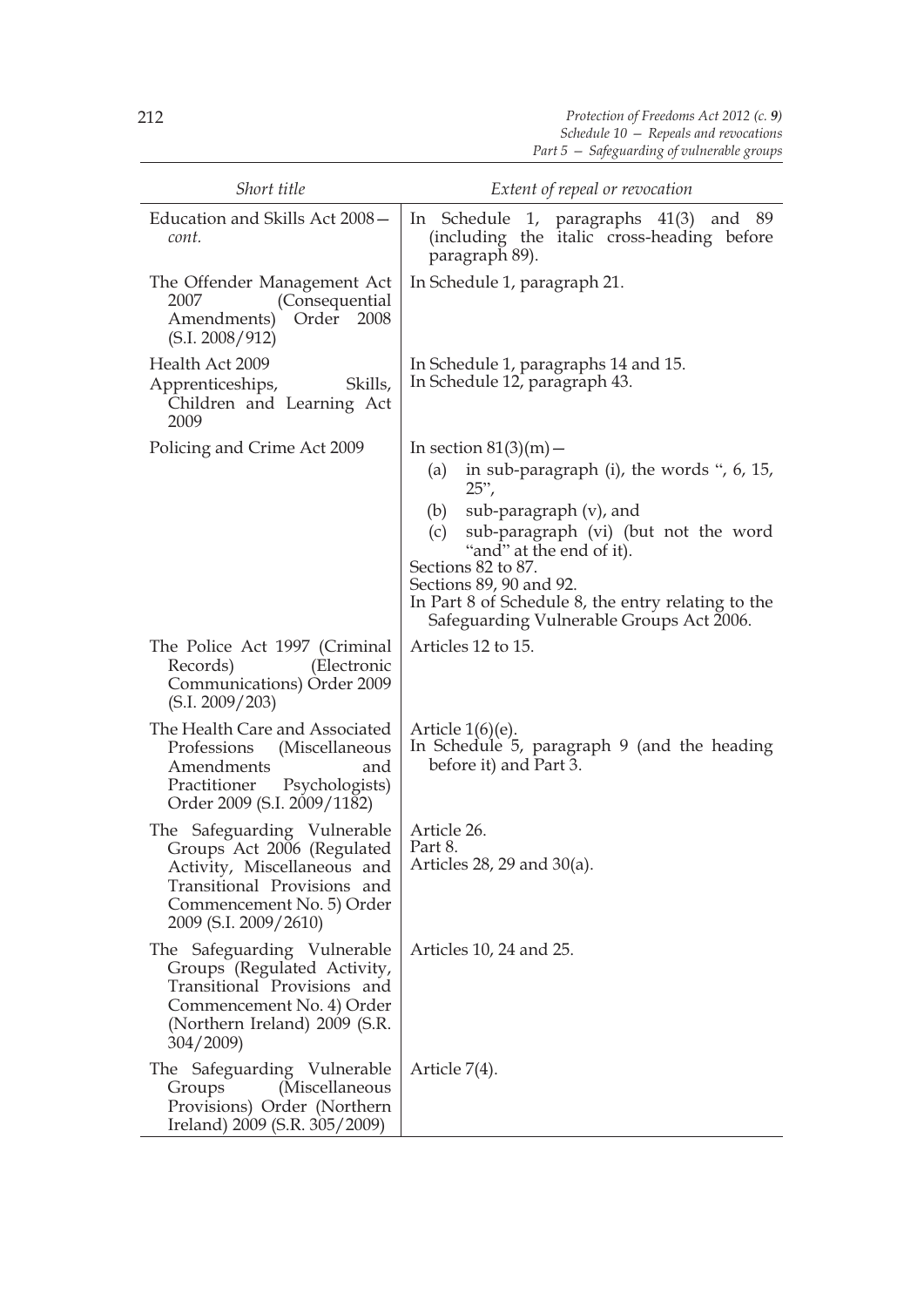| Short title                                                                                                                                                            | Extent of repeal or revocation                                                                                         |
|------------------------------------------------------------------------------------------------------------------------------------------------------------------------|------------------------------------------------------------------------------------------------------------------------|
| The Health and Social Care Act<br>2008<br>(Consequential)<br>Amendments No.2) Order<br>2010 (S.I. 2010/813)                                                            | Article 19(3), (4) and (5).                                                                                            |
| Safeguarding Vulnerable<br>Groups Act 2006 (Controlled<br>Activity and Miscellaneous<br>Provisions) Regulations 2010<br>(S.I. 2010/1146).                              | Regulation 4(2).<br>Regulation 8.                                                                                      |
| The Safeguarding Vulnerable<br>Groups Act 2006 (Regulated<br>Activity, Devolution and<br>Miscellaneous Provisions)<br>Order 2010 (S.I. 2010/1154)                      | Article $3(5)$ and $(6)$ .<br>Article 5.<br>Article $7(4)$ .<br>Articles 8 and 11.                                     |
| The<br>Local Education<br>Authorities and Children's<br>Services Authorities<br>(Integration of Functions)<br>Order 2010 (S.I. 2010/1158)                              | In Schedule 2, paragraph 62 (and the heading<br>before it).                                                            |
| Safeguarding Vulnerable<br>Groups (Regulated Activity,<br>Devolution Alignment and<br>Miscellaneous Provisions)<br>Order (Northern)<br>Ireland)<br>2010 (S.R. 30/2010) | Articles 6, 9, 11, 14, 16, 17, 18, 19, 20 and 21.<br>Article 22(a) and the word "and" at the end of it.<br>Article 24. |

# PART 6

## CRIMINAL RECORDS

| Short title     | Extent of repeal                                                                                                                                                                                                    |
|-----------------|---------------------------------------------------------------------------------------------------------------------------------------------------------------------------------------------------------------------|
| Police Act 1997 | Section $113A(4)$ .<br>In section $113B -$<br>in subsection $(4)$ , the words ", in the<br>(a)<br>chief officer's opinion",<br>(b) subsections $(5)$ and $(6)$ , and<br>in subsection (9), the definition of<br>(c) |
|                 | "relevant police force".<br>In section $119B -$<br>(a) subsection $(5)(a)$ , and<br>(b) in subsection $(5)(c)$ , the words from "or<br>disclosed" to the end.                                                       |
|                 | In section $120(2)$ , paragraph (c) and the word<br>"and" before it.<br>Section 122(3A)(a).<br>In section $124-$                                                                                                    |
|                 | in subsection $(4)(b)$ , the words " $(5)$ or",<br>(a)<br>and                                                                                                                                                       |
|                 | subsection (5).<br>(b)                                                                                                                                                                                              |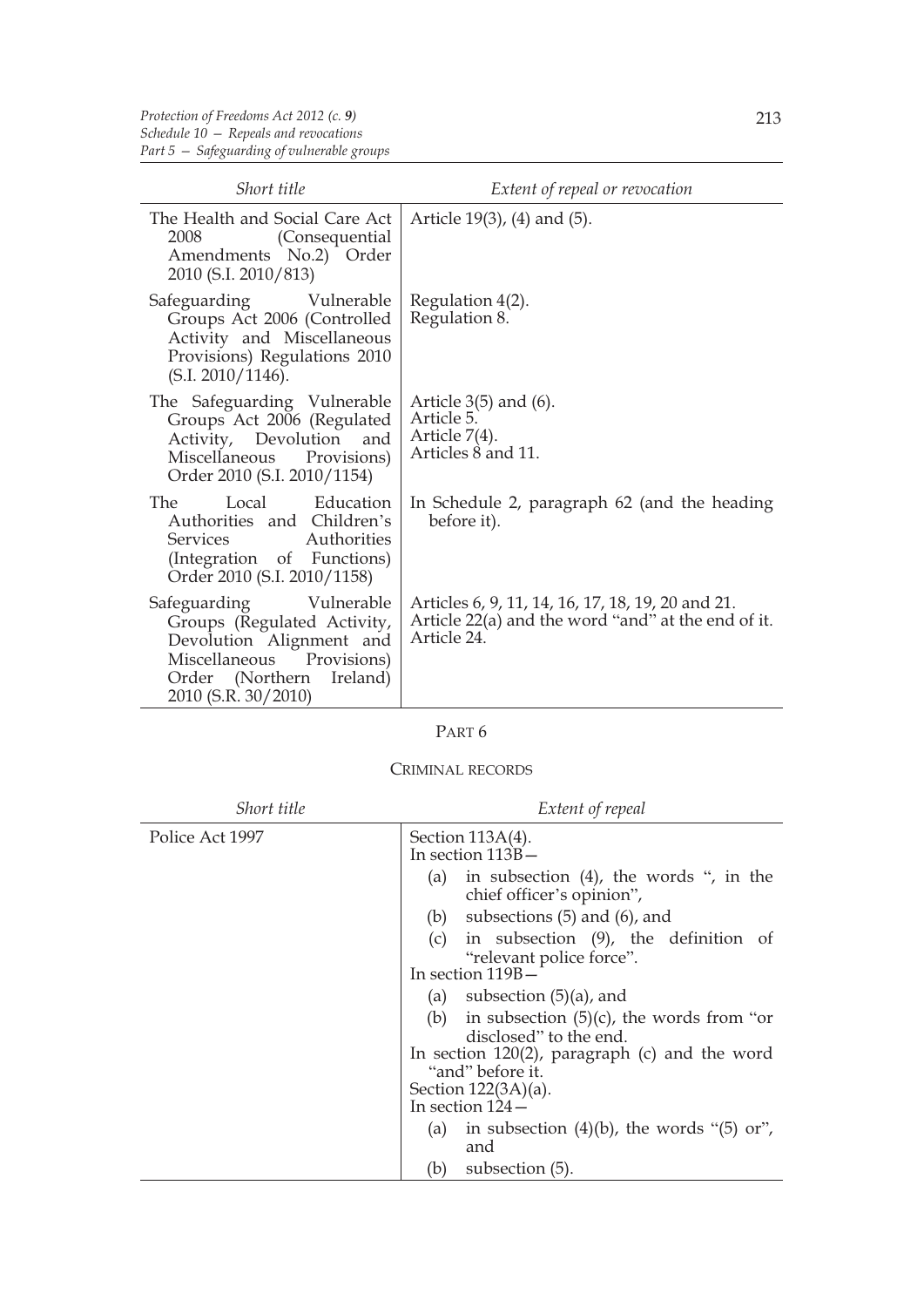| Short title                     |            | Extent of repeal                                               |
|---------------------------------|------------|----------------------------------------------------------------|
| Police Act 1997 – cont.         |            | In section $124A(1)(c)$ , the words "or registered<br>person". |
| Safeguarding<br>Groups Act 2006 | Vulnerable | In Schedule 9, paragraph $14(5)$ and $(6)$ .                   |
| Policing and Crime Act 2009     |            | Section 93.                                                    |

# PART 7

#### FREEDOM OF INFORMATION

| Short title                                     | Extent of repeal                                                                                                |
|-------------------------------------------------|-----------------------------------------------------------------------------------------------------------------|
| 2000                                            | Freedom of Information Act   In section $6(1)$ , at the end of paragraph (a), the<br>word "or".<br>Section 80A. |
| Constitutional<br>Reform<br>Governance Act 2010 | and   In Schedule 7, paragraph 6.                                                                               |

## PART 8

## THE INFORMATION COMMISSIONER

| Short title                                                                         | Extent of repeal or revocation                                                                                |
|-------------------------------------------------------------------------------------|---------------------------------------------------------------------------------------------------------------|
| Data Protection Act 1998                                                            | In section $51(8)$ , the words "with the consent of<br>the Secretary of State".<br>In Schedule $5-$           |
|                                                                                     | (a) paragraph $2(4)$ and $(5)$ , and<br>(b) paragraph $4(5)$ .                                                |
| Freedom of Information Act<br>2000                                                  | Section $18(5)$ to $(7)$ .<br>In section $47(4)$ , the words "with the consent of<br>the Secretary of State". |
| The Secretary of State for<br>Constitutional Affairs Order<br>2003 (S.I. 2003/1887) | In Schedule 2, in paragraph $12(1)(a)$ , the word ",<br>$47"$ .                                               |

## PART 9

## TRAFFICKING PEOPLE FOR EXPLOITATION

| Short title                                   | Extent of repeal                                                                                                      |
|-----------------------------------------------|-----------------------------------------------------------------------------------------------------------------------|
| Sexual Offences Act 2003                      | Section $60(2)$ .                                                                                                     |
| (Treatment of Claimants, etc) $ $<br>Act 2004 | Asylum and Immigration   In section $4(4)(b)$ , the words "under the Human<br>Organ Transplants Act 1989 (c. 31) or". |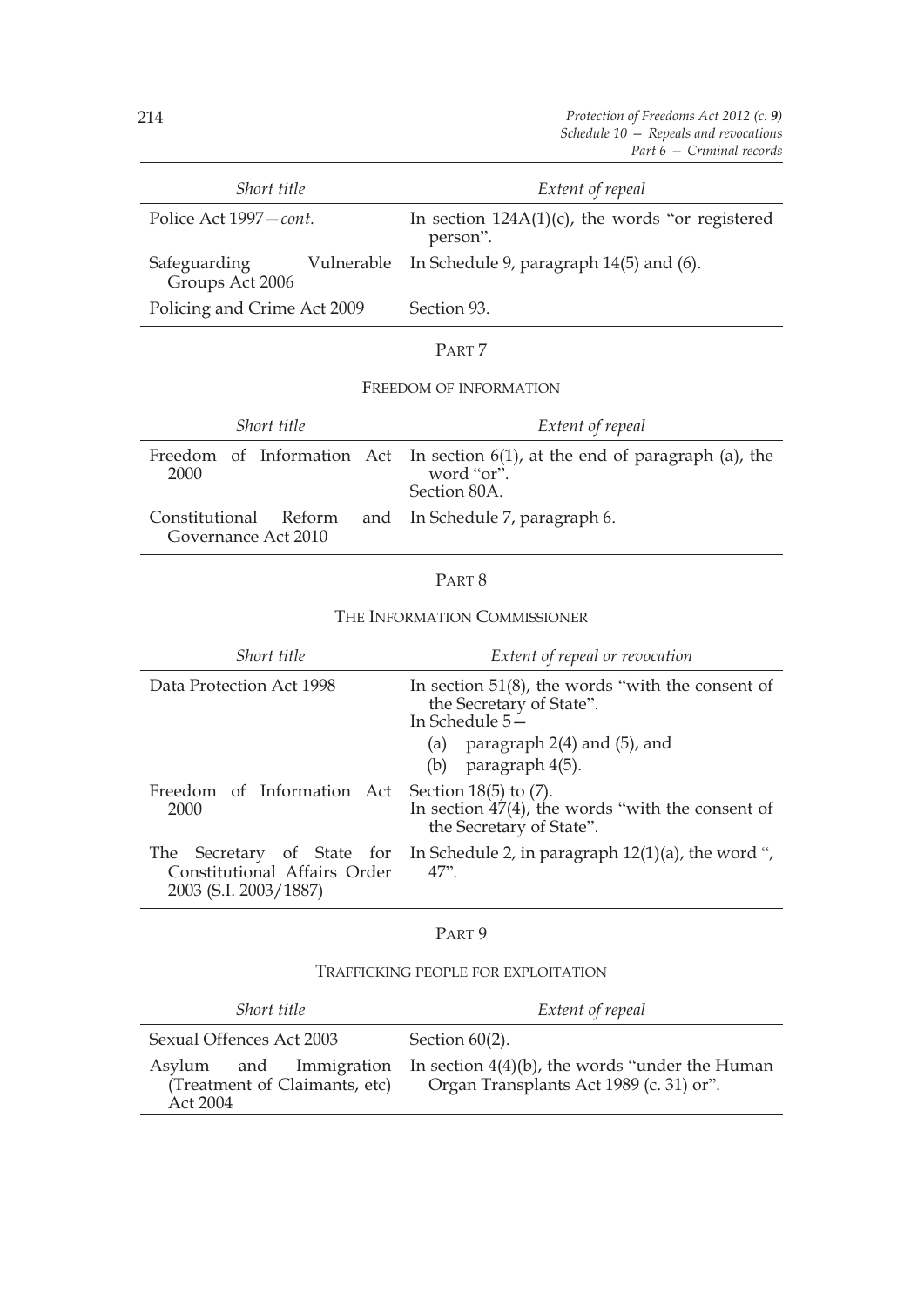| Short title                                                                    | Extent of repeal                                                                                                                                                                              |
|--------------------------------------------------------------------------------|-----------------------------------------------------------------------------------------------------------------------------------------------------------------------------------------------|
| and Immigration<br>Asylum<br>(Treatment of Claimants, etc)<br>Act 2004 - cont. | In section $5-$<br>subsection (1),<br>(a)<br>in subsection (11), the words "In so far as<br>(b)<br>section 4 extends to England and<br>Wales,", and<br>subsections $(12)$ and $(13)$ .<br>(c) |
| UK Borders Act 2007                                                            | Section 31.                                                                                                                                                                                   |



REPEAL OF PROVISIONS FOR CONDUCTING CERTAIN FRAUD CASES WITHOUT JURY

| Short title                                      |     | Extent of repeal                                                                                         |
|--------------------------------------------------|-----|----------------------------------------------------------------------------------------------------------|
| Criminal Justice Act 1987                        |     | In section 9(11), the words "43 or" (so far as<br>inserted into that section).                           |
| Criminal<br>Procedure<br>Investigations Act 1996 | and | In section $35(1)$ , the words "43 or" (so far as<br>inserted into that section).                        |
| Criminal Justice Act 2003                        |     | Section 43.<br>In section $45-$                                                                          |
|                                                  |     | in subsection $(1)$ , paragraph $(a)$ and the<br>(a)<br>word "and" at the end of the paragraph,<br>and   |
|                                                  |     | in subsections $(5)$ and $(9)$ , the words "43<br>(b)<br>$or$ .                                          |
|                                                  |     | In section $46(7)$ , the words "43 or".<br>In section $48(1)$ , the word "43,".<br>Section $330(5)(b)$ . |



REMOVAL OF RESTRICTIONS ON TIMES FOR MARRIAGE OR CIVIL PARTNERSHIP

| Short title                | Extent of repeal                                                                                                            |
|----------------------------|-----------------------------------------------------------------------------------------------------------------------------|
| Marriage Act 1949          | Section 4.<br>Section $75(1)(a)$ .                                                                                          |
| Civil Partnership Act 2004 | In section $17(2)$ , the words "between 8 o'clock in<br>the morning and 6 o'clock in the evening".<br>Section $31(2)(ab)$ . |

? Crown copyright 2012

Printed in the UK by The Stationery Office Limited under the authority and superintendence of Carol Tullo, Controller of Her Majesty's Stationery Office and Queen's Printer of Acts of Parliament